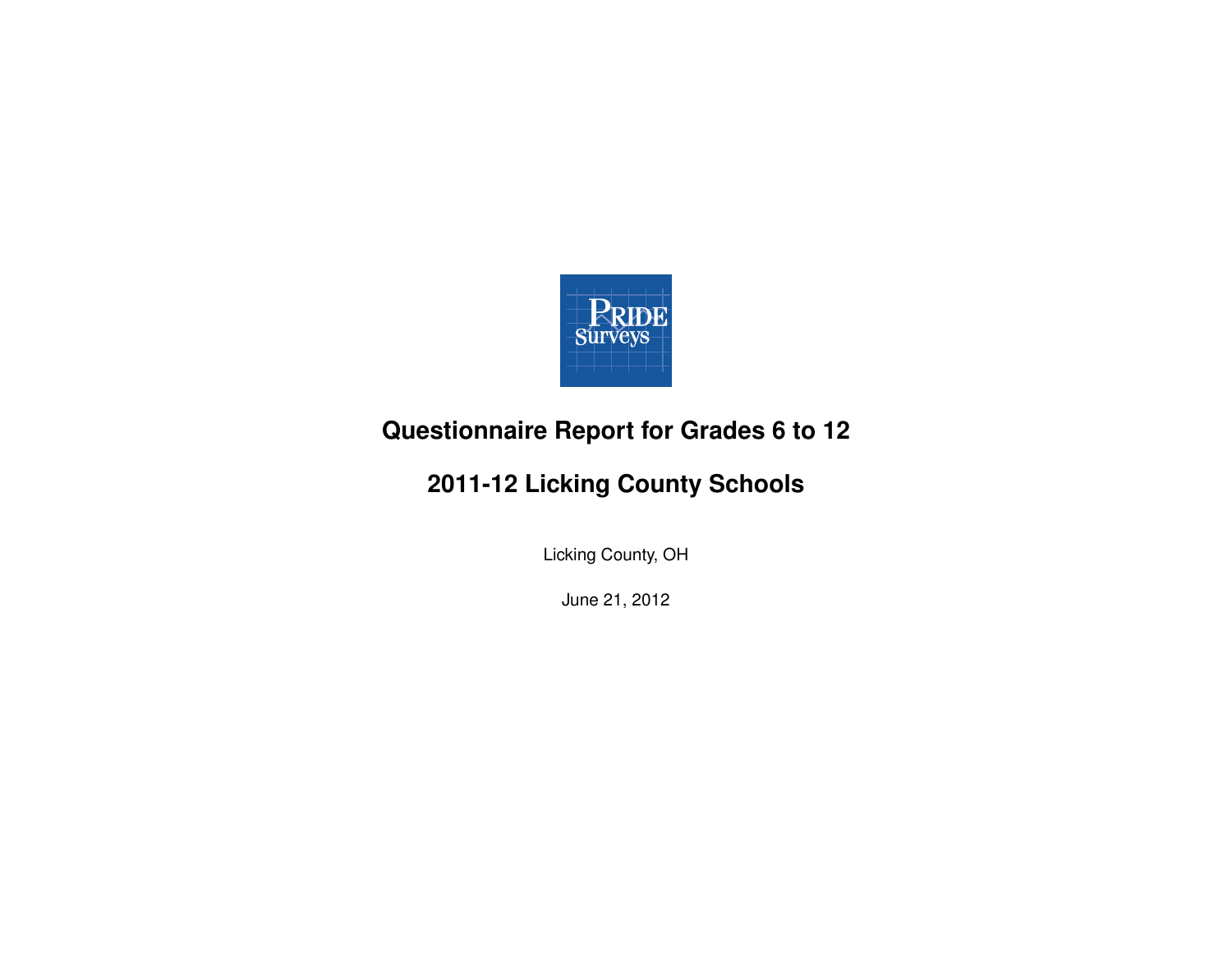# **Contents**

| <b>Introduction</b>                                                                                                                                                                                                                         | 15  |
|---------------------------------------------------------------------------------------------------------------------------------------------------------------------------------------------------------------------------------------------|-----|
| 1.1                                                                                                                                                                                                                                         | 15  |
| 1.2                                                                                                                                                                                                                                         |     |
| 1.2.1                                                                                                                                                                                                                                       | 16  |
| 1.2.2                                                                                                                                                                                                                                       |     |
| 1.2.3                                                                                                                                                                                                                                       | 18  |
|                                                                                                                                                                                                                                             |     |
| 2 Summary                                                                                                                                                                                                                                   | 21  |
|                                                                                                                                                                                                                                             | 22  |
| $2.2^{\circ}$                                                                                                                                                                                                                               |     |
| 2.3                                                                                                                                                                                                                                         | 23  |
| 2.4                                                                                                                                                                                                                                         | 23  |
| $2.5^{\circ}$                                                                                                                                                                                                                               |     |
| 2.6                                                                                                                                                                                                                                         | 23  |
|                                                                                                                                                                                                                                             |     |
| 3 Graphics                                                                                                                                                                                                                                  | 24  |
| Frequency of Use <b>contact the Contract Contact Contract Contract Contract Contract Contract Contract Contract Contract Contract Contract Contract Contract Contract Contract Contract Contract Contract Contract Contract Cont</b><br>3.1 |     |
|                                                                                                                                                                                                                                             |     |
|                                                                                                                                                                                                                                             |     |
| $3.2^{\circ}$                                                                                                                                                                                                                               | -41 |
| 3.3 <sub>2</sub>                                                                                                                                                                                                                            |     |
| Perception of Friends' Disapproval (and a series are contact as a series and a series are contact as a series of the series and series are series and series are series and series are series and series are series and series<br>3.4       |     |
|                                                                                                                                                                                                                                             |     |
| Average Age of Onset of Use New Lines and Servers and Servers and Servers and Servers and Servers and Servers Age of Onset of Use New Lines and Servers and Servers and Servers and Servers and Servers and Servers and Server<br>3.5       |     |
| 3.6                                                                                                                                                                                                                                         |     |
| 3.7                                                                                                                                                                                                                                         |     |
| $3.8^{\circ}$                                                                                                                                                                                                                               | -90 |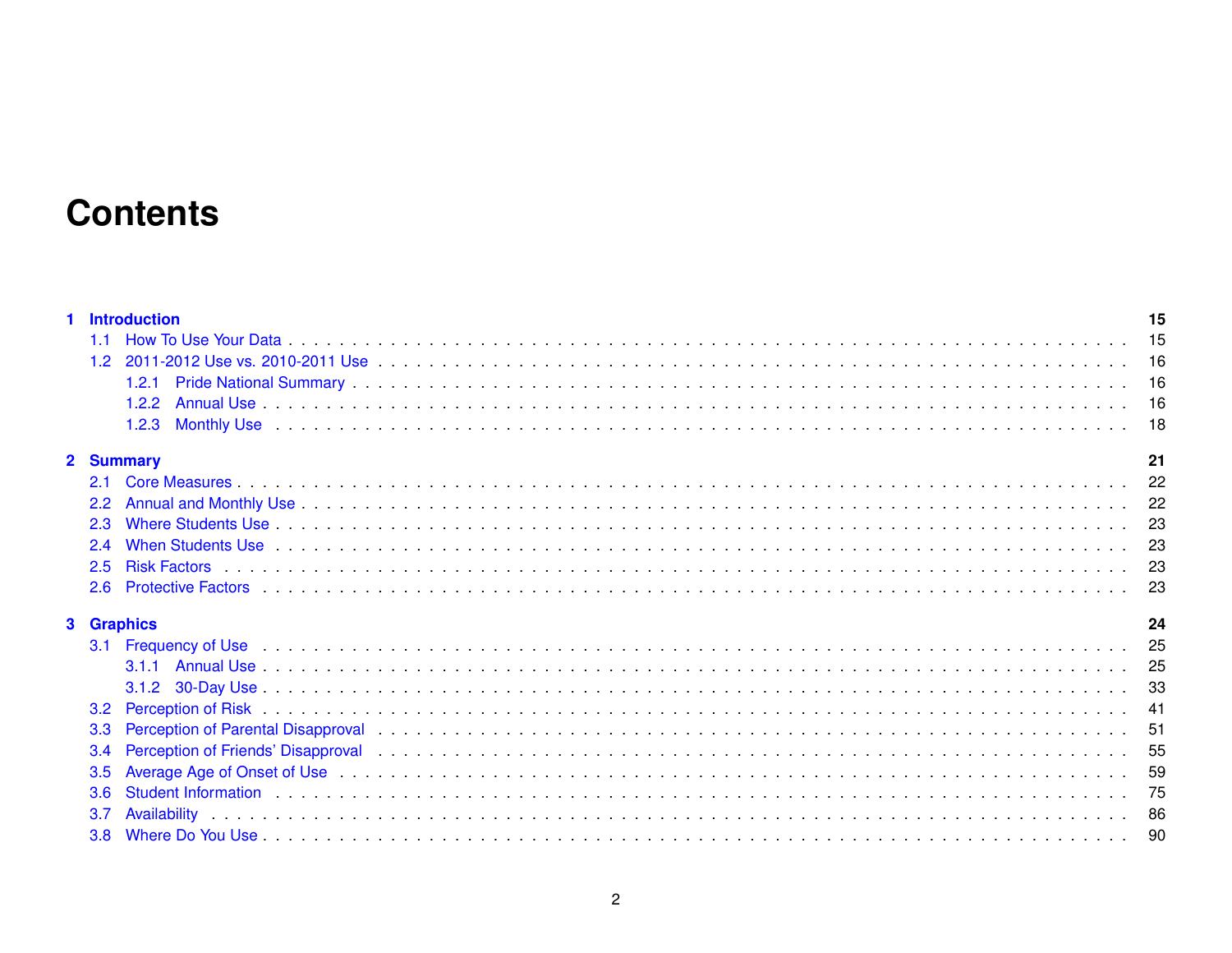|     |                                                                                                                                                                                                                                | 133 |
|-----|--------------------------------------------------------------------------------------------------------------------------------------------------------------------------------------------------------------------------------|-----|
|     |                                                                                                                                                                                                                                | 134 |
|     |                                                                                                                                                                                                                                |     |
|     |                                                                                                                                                                                                                                |     |
|     | 3.11.6 Get Into Trouble at School enterprise in the contract of the contract of the contract of the contract of the contract of the contract of the contract of the contract of the contract of the contract of the contract o |     |
|     |                                                                                                                                                                                                                                |     |
|     |                                                                                                                                                                                                                                |     |
|     |                                                                                                                                                                                                                                |     |
|     |                                                                                                                                                                                                                                |     |
|     |                                                                                                                                                                                                                                |     |
|     |                                                                                                                                                                                                                                |     |
|     |                                                                                                                                                                                                                                |     |
|     |                                                                                                                                                                                                                                |     |
|     |                                                                                                                                                                                                                                |     |
|     |                                                                                                                                                                                                                                |     |
|     |                                                                                                                                                                                                                                |     |
|     |                                                                                                                                                                                                                                |     |
|     | 4 Percentage Tables                                                                                                                                                                                                            | 150 |
| 4.1 |                                                                                                                                                                                                                                |     |
| 4.2 |                                                                                                                                                                                                                                |     |
|     |                                                                                                                                                                                                                                |     |
| 4.3 |                                                                                                                                                                                                                                |     |
| 4.4 | What Effect Do You Most Often Get When You Use enterpresent and the contract of the US of the Contract of the Contract of the Contract of the Contract of the Contract of the Contract of the Contract of the Contract of the  |     |
| 4.5 |                                                                                                                                                                                                                                |     |
| 4.6 |                                                                                                                                                                                                                                |     |
| 4.7 |                                                                                                                                                                                                                                |     |
| 4.8 |                                                                                                                                                                                                                                |     |
| 4.9 |                                                                                                                                                                                                                                |     |
|     |                                                                                                                                                                                                                                |     |
|     |                                                                                                                                                                                                                                |     |
|     |                                                                                                                                                                                                                                |     |
|     |                                                                                                                                                                                                                                |     |
|     |                                                                                                                                                                                                                                |     |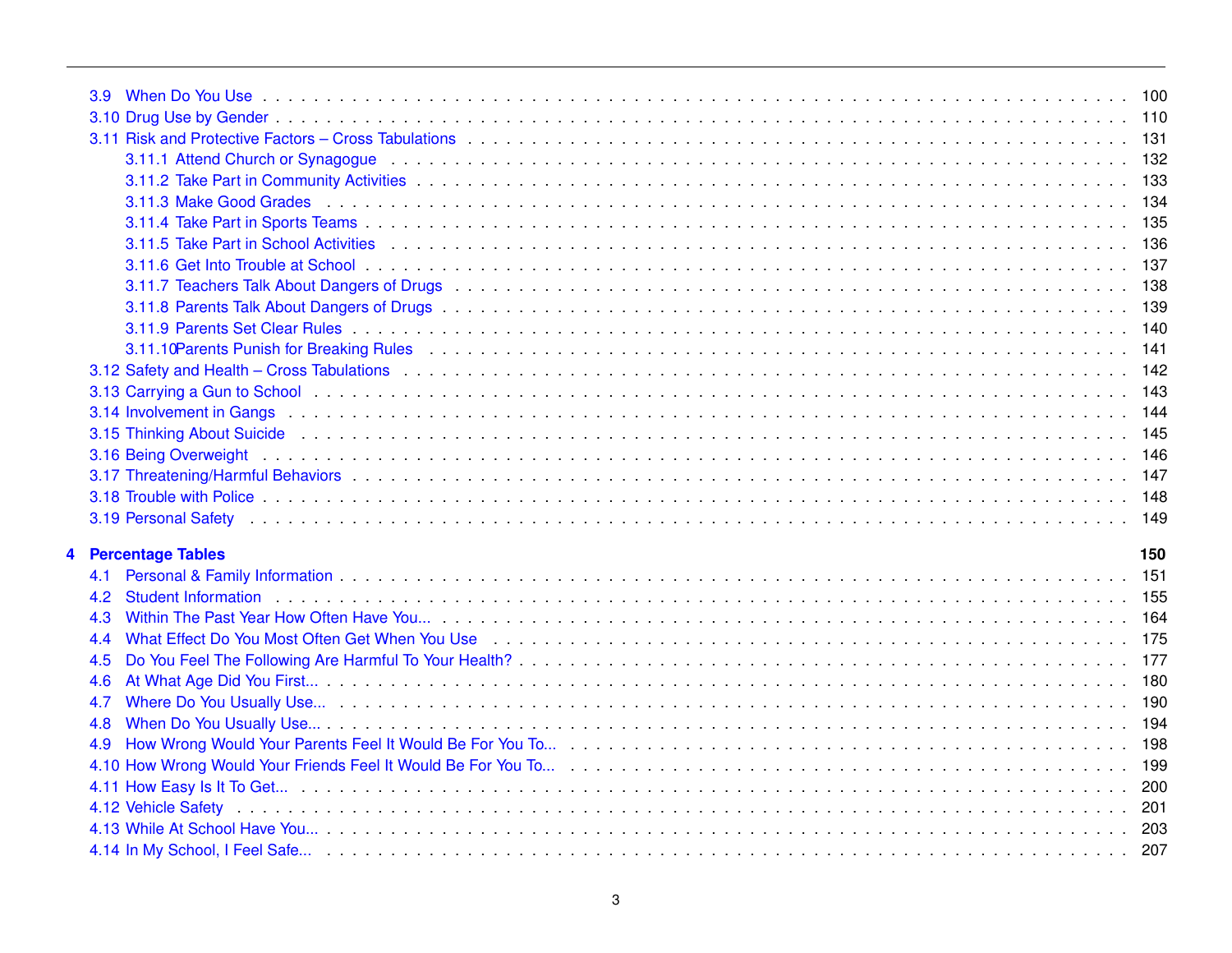| 4.16 Frequency of Use the contract of the contract of the contract of the contract of the contract of the contract of the contract of the contract of the contract of the contract of the contract of the contract of the cont |      |
|--------------------------------------------------------------------------------------------------------------------------------------------------------------------------------------------------------------------------------|------|
| <b>5</b> Narrative Report                                                                                                                                                                                                      | 222  |
| 5.1                                                                                                                                                                                                                            |      |
|                                                                                                                                                                                                                                |      |
|                                                                                                                                                                                                                                |      |
| 5.2                                                                                                                                                                                                                            | -223 |
| 521<br>Tobacco                                                                                                                                                                                                                 | -224 |
| 5.2.2                                                                                                                                                                                                                          |      |
| 5.2.3                                                                                                                                                                                                                          |      |
|                                                                                                                                                                                                                                | -230 |
|                                                                                                                                                                                                                                |      |
| 5.4                                                                                                                                                                                                                            | 232  |
| 5.4.1                                                                                                                                                                                                                          |      |
|                                                                                                                                                                                                                                |      |
| 5.4.3                                                                                                                                                                                                                          |      |
| 5.4.4                                                                                                                                                                                                                          |      |
| <b>Drug-Free Communities Support Program Core Measures</b>                                                                                                                                                                     | 240  |

**6 Drug-Free Communities Support Program Core Measures**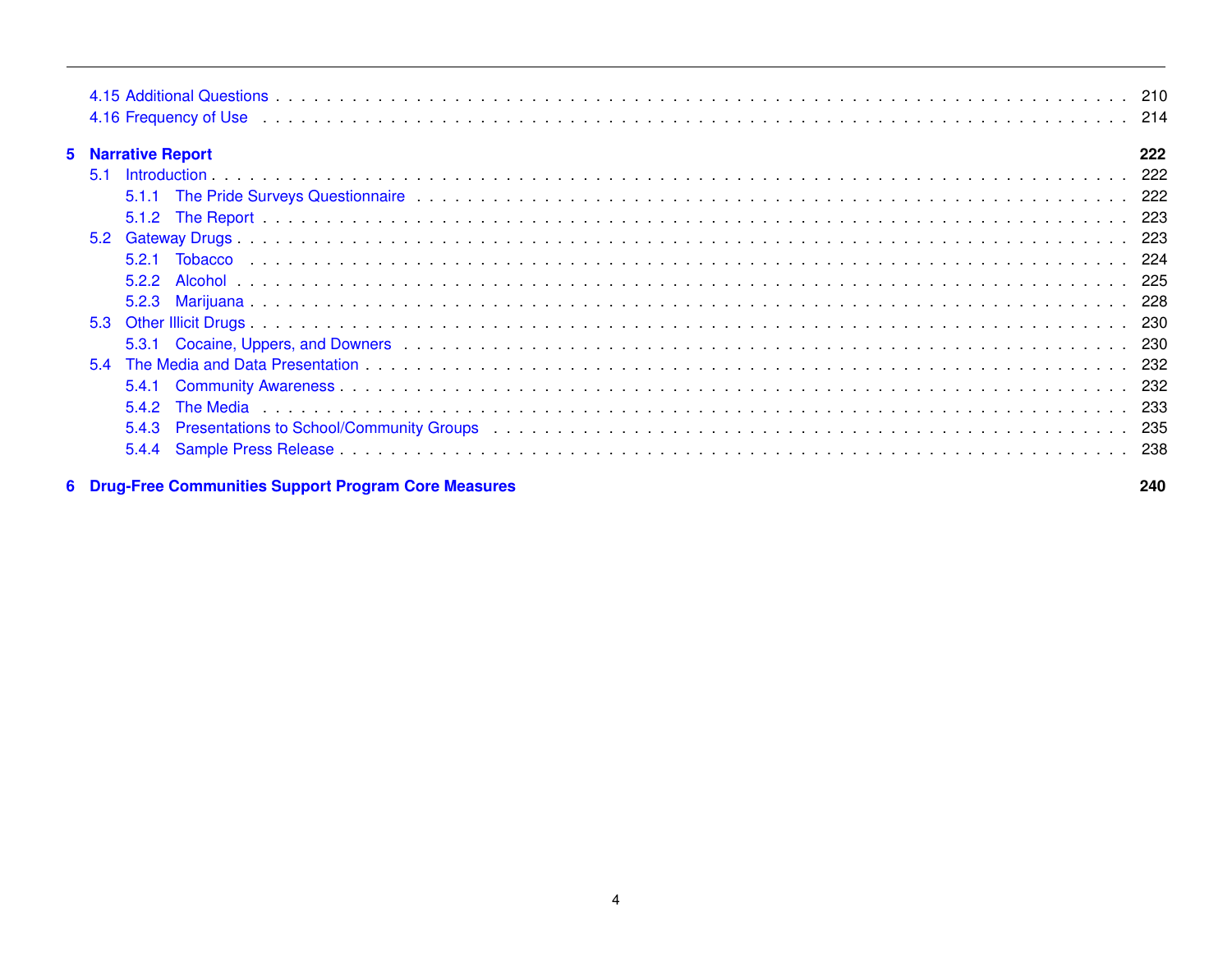# **List of Tables**

| 1.1 |                                                                                                                                                                                                                                |  |
|-----|--------------------------------------------------------------------------------------------------------------------------------------------------------------------------------------------------------------------------------|--|
| 1.2 |                                                                                                                                                                                                                                |  |
| 1.3 |                                                                                                                                                                                                                                |  |
| 1.4 |                                                                                                                                                                                                                                |  |
| 1.5 |                                                                                                                                                                                                                                |  |
| 1.6 |                                                                                                                                                                                                                                |  |
| 1.7 |                                                                                                                                                                                                                                |  |
| 1.8 |                                                                                                                                                                                                                                |  |
| 1.9 |                                                                                                                                                                                                                                |  |
| 2.1 |                                                                                                                                                                                                                                |  |
| 2.2 | Percentage of Students Who Report Using Drugs (Contract of the Canada Contract of the Case of Students Who Report Using Drugs (Contract of the Contract of the Case of the Case of the Case of the Case of the Case of the Cas |  |
| 2.3 |                                                                                                                                                                                                                                |  |
| 2.4 |                                                                                                                                                                                                                                |  |
| 2.5 |                                                                                                                                                                                                                                |  |
| 2.6 |                                                                                                                                                                                                                                |  |
| 3.1 | Attend Church or Synagogue (and a state of the state of the state of the state of the state of the state of the state of the state of the state of the state of the state of the state of the state of the state of the state  |  |
| 3.2 |                                                                                                                                                                                                                                |  |
| 3.3 |                                                                                                                                                                                                                                |  |
| 3.4 |                                                                                                                                                                                                                                |  |
| 3.5 |                                                                                                                                                                                                                                |  |
| 3.6 |                                                                                                                                                                                                                                |  |
| 3.7 |                                                                                                                                                                                                                                |  |
| 3.8 |                                                                                                                                                                                                                                |  |
| 3.9 |                                                                                                                                                                                                                                |  |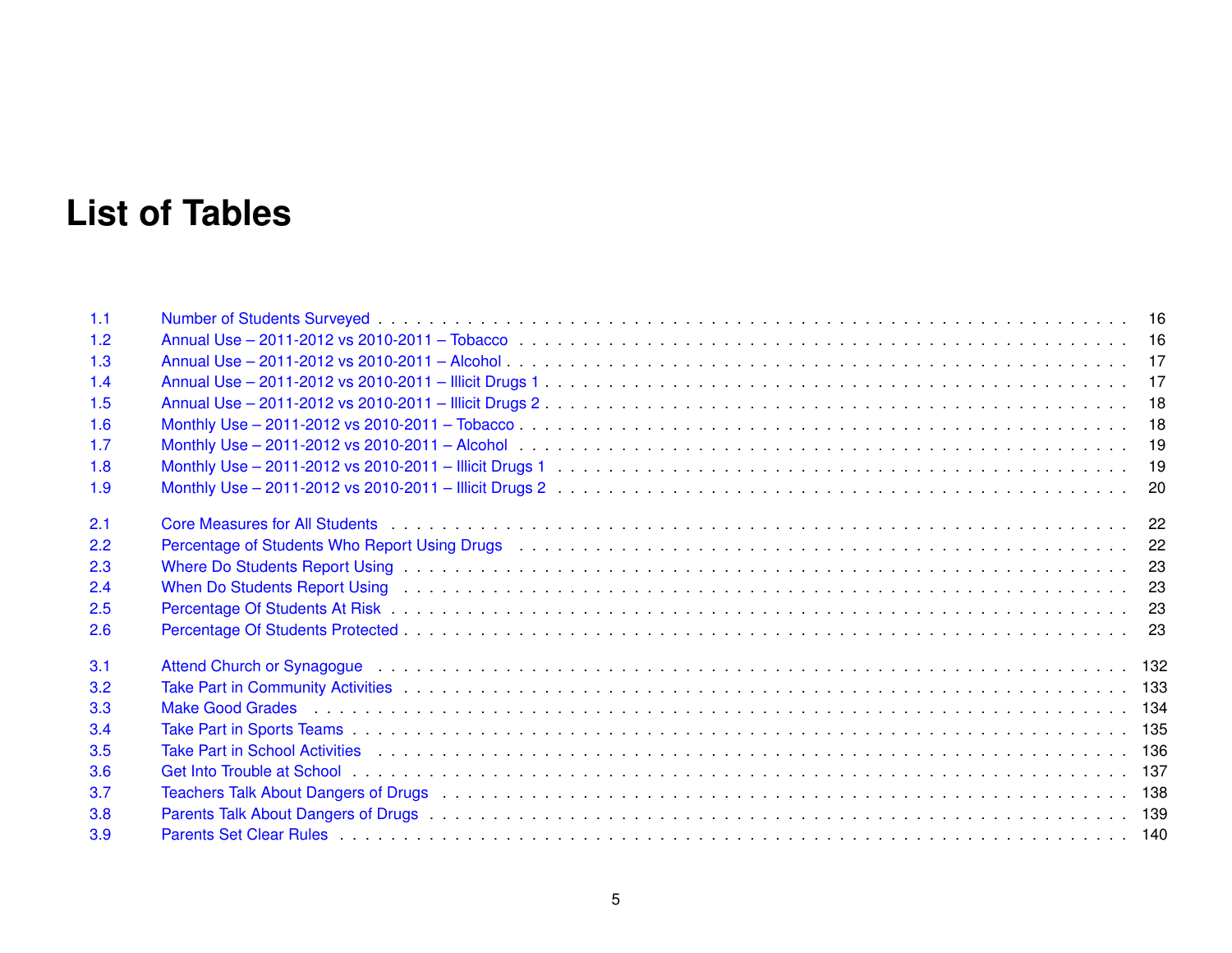| 3.10 |                                                                                                                                                                                    |  |
|------|------------------------------------------------------------------------------------------------------------------------------------------------------------------------------------|--|
| 4.1  |                                                                                                                                                                                    |  |
| 4.2  |                                                                                                                                                                                    |  |
| 4.3  |                                                                                                                                                                                    |  |
| 4.4  |                                                                                                                                                                                    |  |
| 4.5  |                                                                                                                                                                                    |  |
| 4.6  |                                                                                                                                                                                    |  |
| 4.7  |                                                                                                                                                                                    |  |
| 4.8  |                                                                                                                                                                                    |  |
| 4.9  |                                                                                                                                                                                    |  |
| 4.10 |                                                                                                                                                                                    |  |
| 4.11 |                                                                                                                                                                                    |  |
| 4.12 |                                                                                                                                                                                    |  |
| 4.13 |                                                                                                                                                                                    |  |
| 4.14 |                                                                                                                                                                                    |  |
| 4.15 |                                                                                                                                                                                    |  |
| 4.16 |                                                                                                                                                                                    |  |
| 4.17 |                                                                                                                                                                                    |  |
| 4.18 |                                                                                                                                                                                    |  |
| 4.19 |                                                                                                                                                                                    |  |
| 4.20 |                                                                                                                                                                                    |  |
| 4.21 |                                                                                                                                                                                    |  |
| 4.22 |                                                                                                                                                                                    |  |
| 4.23 |                                                                                                                                                                                    |  |
| 4.24 |                                                                                                                                                                                    |  |
| 4.25 |                                                                                                                                                                                    |  |
| 4.26 |                                                                                                                                                                                    |  |
| 4.27 |                                                                                                                                                                                    |  |
| 4.28 |                                                                                                                                                                                    |  |
| 4.29 | Have you had 5 or more glasses of beer, coolers, breezers or liquor within a few hours?<br>Have you had 5 or more glasses of beer, coolers, breezers or liquor within a few hours? |  |
| 4.30 |                                                                                                                                                                                    |  |
| 4.31 |                                                                                                                                                                                    |  |
| 4.32 |                                                                                                                                                                                    |  |
| 4.33 |                                                                                                                                                                                    |  |
| 4.34 |                                                                                                                                                                                    |  |
| 4.35 |                                                                                                                                                                                    |  |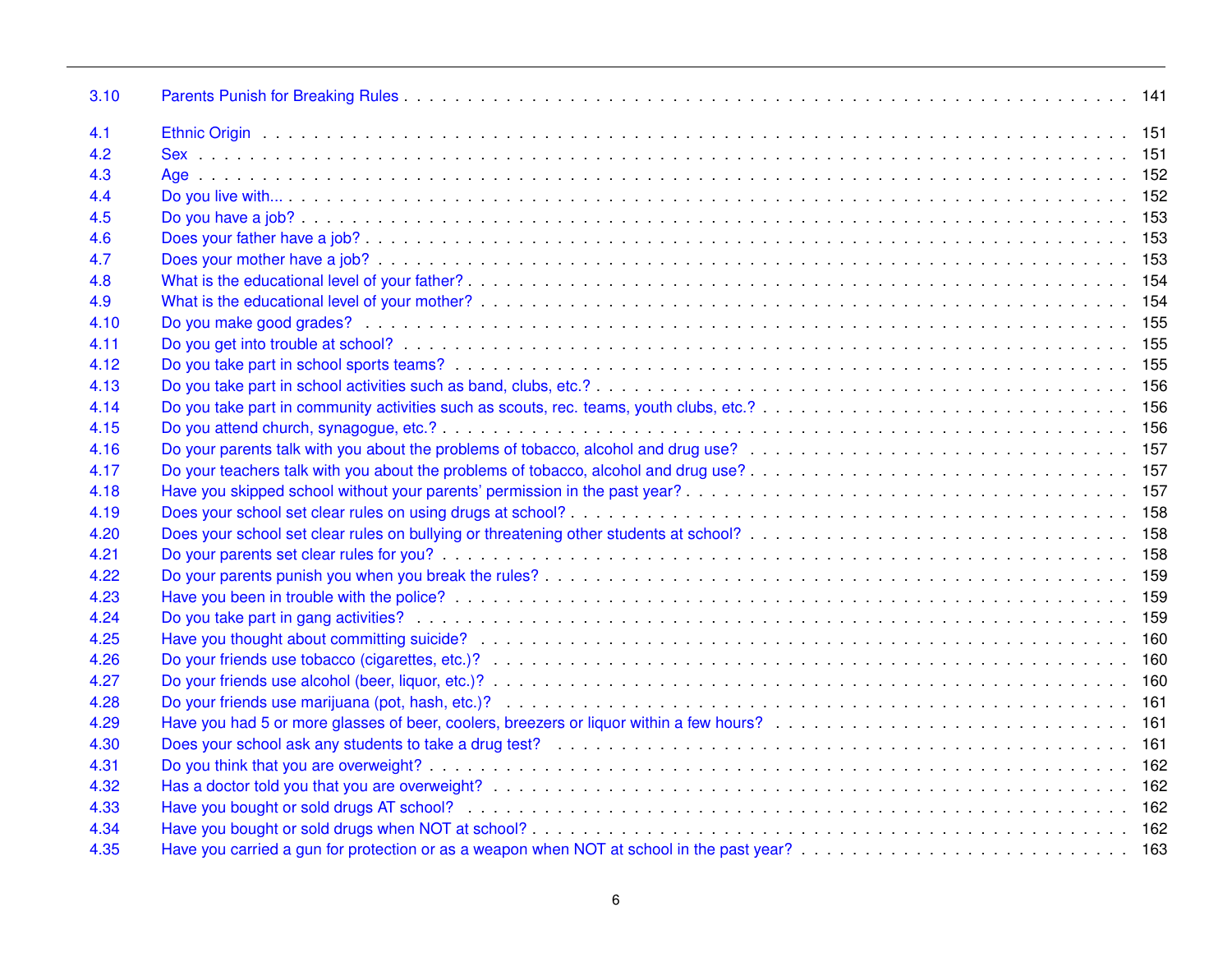| 4.36 |                                                                                                                                            |  |
|------|--------------------------------------------------------------------------------------------------------------------------------------------|--|
| 4.37 |                                                                                                                                            |  |
| 4.38 |                                                                                                                                            |  |
| 4.39 |                                                                                                                                            |  |
| 4.40 |                                                                                                                                            |  |
| 4.41 |                                                                                                                                            |  |
| 4.42 |                                                                                                                                            |  |
| 4.43 |                                                                                                                                            |  |
| 4.44 |                                                                                                                                            |  |
| 4.45 |                                                                                                                                            |  |
| 4.46 |                                                                                                                                            |  |
| 4.47 |                                                                                                                                            |  |
| 4.48 |                                                                                                                                            |  |
| 4.49 |                                                                                                                                            |  |
| 4.50 |                                                                                                                                            |  |
| 4.51 | Within the past year how often have you used meth?<br>171                                                                                  |  |
| 4.52 |                                                                                                                                            |  |
| 4.53 |                                                                                                                                            |  |
| 4.54 |                                                                                                                                            |  |
| 4.55 |                                                                                                                                            |  |
| 4.56 |                                                                                                                                            |  |
| 4.57 |                                                                                                                                            |  |
| 4.58 |                                                                                                                                            |  |
| 4.59 |                                                                                                                                            |  |
| 4.60 |                                                                                                                                            |  |
| 4.61 |                                                                                                                                            |  |
| 4.62 |                                                                                                                                            |  |
| 4.63 |                                                                                                                                            |  |
| 4.64 |                                                                                                                                            |  |
| 4.65 |                                                                                                                                            |  |
| 4.66 |                                                                                                                                            |  |
| 4.67 |                                                                                                                                            |  |
| 4.68 |                                                                                                                                            |  |
| 4.69 | Do you feel that using any tobacco is harmful to your health?<br>179                                                                       |  |
| 4.70 | How much do you think people risk harming themselves (physically or in other ways) if they take one or two drinks of an alcoholic beverage |  |
|      |                                                                                                                                            |  |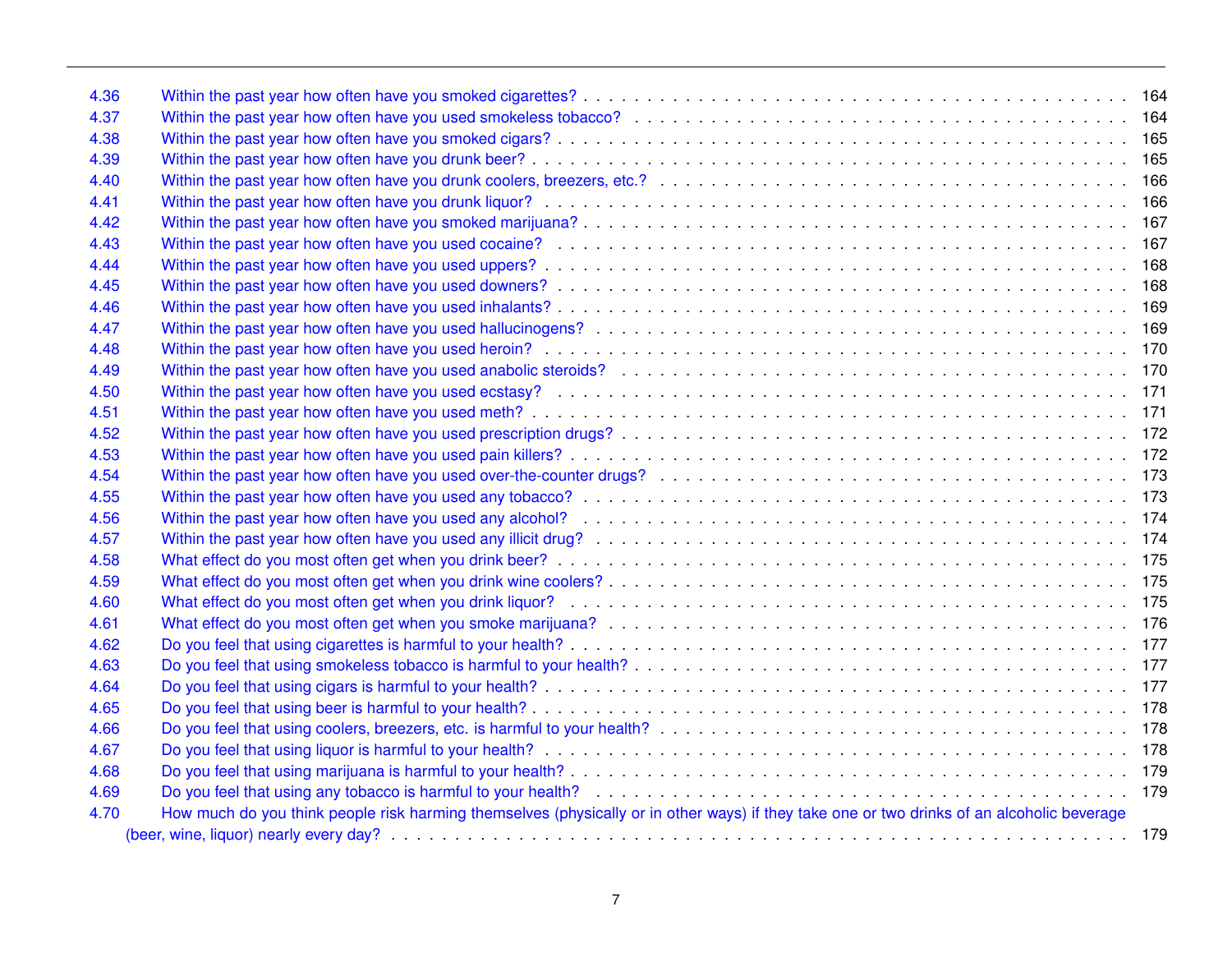| 4.71  |                                                              |  |
|-------|--------------------------------------------------------------|--|
| 4.72  |                                                              |  |
| 4.73  |                                                              |  |
| 4.74  |                                                              |  |
| 4.75  |                                                              |  |
| 4.76  |                                                              |  |
| 4.77  |                                                              |  |
| 4.78  |                                                              |  |
| 4.79  |                                                              |  |
| 4.80  |                                                              |  |
| 4.81  |                                                              |  |
| 4.82  |                                                              |  |
| 4.83  |                                                              |  |
| 4.84  |                                                              |  |
| 4.85  |                                                              |  |
| 4.86  |                                                              |  |
| 4.87  | At what age did you first use prescription drugs?<br>188     |  |
| 4.88  |                                                              |  |
| 4.89  | At what age did you first use over-the-counter drugs?<br>189 |  |
| 4.90  | Where do you usually smoke cigarettes?<br>190                |  |
| 4.91  |                                                              |  |
| 4.92  |                                                              |  |
| 4.93  |                                                              |  |
| 4.94  |                                                              |  |
| 4.95  |                                                              |  |
| 4.96  |                                                              |  |
| 4.97  |                                                              |  |
| 4.98  |                                                              |  |
| 4.99  |                                                              |  |
| 4.100 |                                                              |  |
| 4.101 |                                                              |  |
| 4.102 |                                                              |  |
| 4.103 |                                                              |  |
| 4.104 |                                                              |  |
| 4.105 |                                                              |  |
| 4.106 |                                                              |  |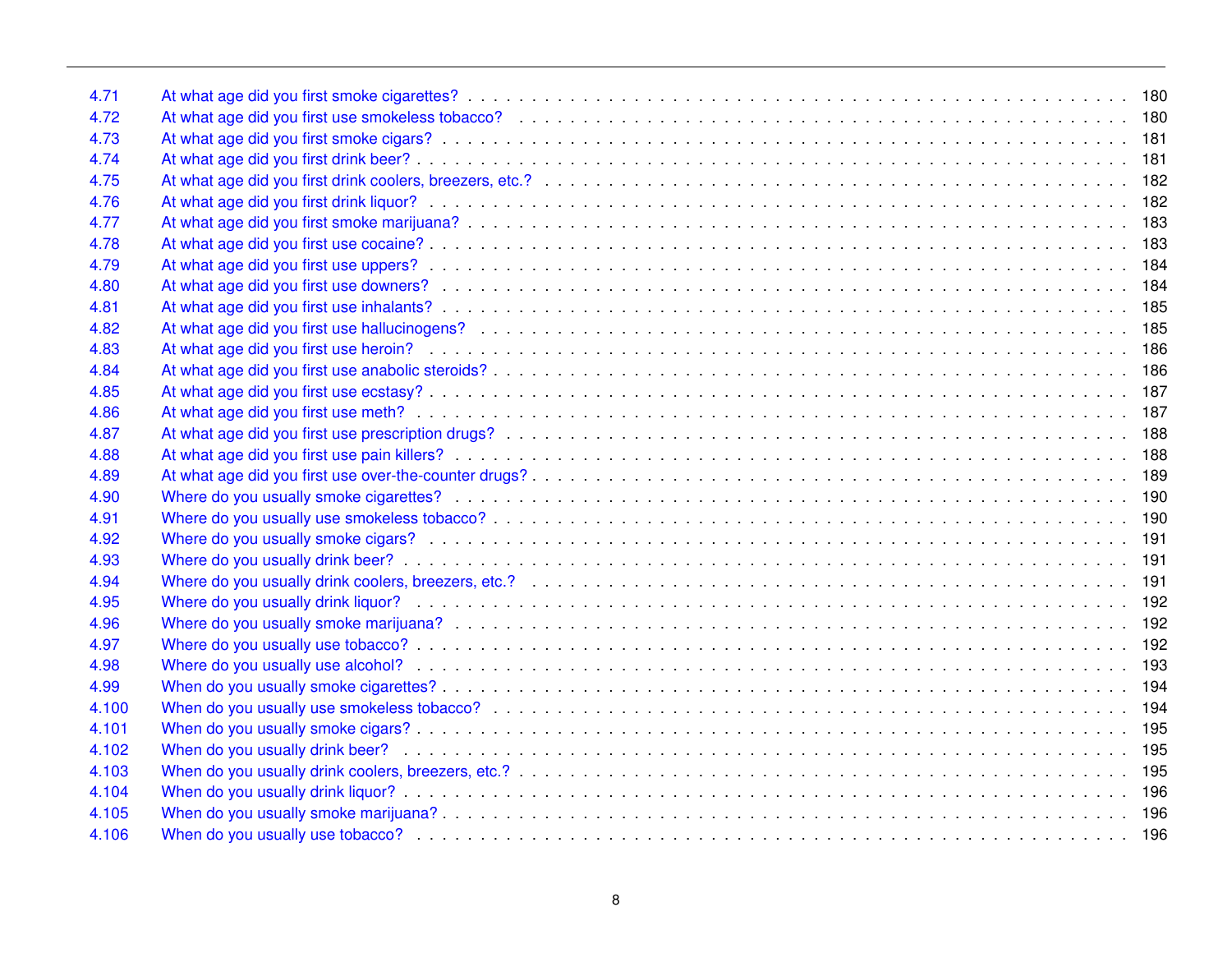| 4.107 |                                                                                                                                                                                                |     |
|-------|------------------------------------------------------------------------------------------------------------------------------------------------------------------------------------------------|-----|
| 4.108 | How wrong would your parents feel it would be for you to use tobacco?<br>exactor contains a serve that is a serve that is a server that is a server that the total of the top server of        |     |
| 4.109 | How wrong would your parents feel it would be for you to use alcohol?<br>Subset of the second of the second of the second term of the 198                                                      |     |
| 4.110 |                                                                                                                                                                                                |     |
| 4.111 |                                                                                                                                                                                                |     |
| 4.112 | How wrong would your friends feel it would be for you to use alcohol?<br>Subset 2010, Containing the contact of the contact of the contact of 199                                              |     |
| 4.113 |                                                                                                                                                                                                |     |
| 4.114 |                                                                                                                                                                                                |     |
| 4.115 |                                                                                                                                                                                                |     |
| 4.116 |                                                                                                                                                                                                |     |
| 4.117 |                                                                                                                                                                                                |     |
| 4.118 | During the past 30 days, how many times did you ride in a car or other vehicle driven by someone how had been drinking?                                                                        | 201 |
| 4.119 |                                                                                                                                                                                                | 201 |
| 4.120 | How often do you wear a seatbelt when riding in a car driven by someone else?<br>Subset 2010 and a case of the case of the case of the case of the case of the case of the car and the case of | 202 |
| 4.121 |                                                                                                                                                                                                | 203 |
| 4.122 |                                                                                                                                                                                                |     |
| 4.123 |                                                                                                                                                                                                |     |
| 4.124 |                                                                                                                                                                                                |     |
| 4.125 |                                                                                                                                                                                                |     |
| 4.126 |                                                                                                                                                                                                |     |
| 4.127 |                                                                                                                                                                                                | 205 |
| 4.128 |                                                                                                                                                                                                | 205 |
| 4.129 |                                                                                                                                                                                                |     |
| 4.130 |                                                                                                                                                                                                |     |
| 4.131 |                                                                                                                                                                                                |     |
| 4.132 |                                                                                                                                                                                                |     |
| 4.133 |                                                                                                                                                                                                |     |
| 4.134 |                                                                                                                                                                                                |     |
| 4.135 |                                                                                                                                                                                                |     |
| 4.136 | In my school, I feel safe in the gym.                                                                                                                                                          |     |
| 4.137 |                                                                                                                                                                                                |     |
| 4.138 |                                                                                                                                                                                                |     |
| 4.139 |                                                                                                                                                                                                |     |
| 4.140 |                                                                                                                                                                                                |     |
| 4.141 |                                                                                                                                                                                                |     |
| 4.142 |                                                                                                                                                                                                |     |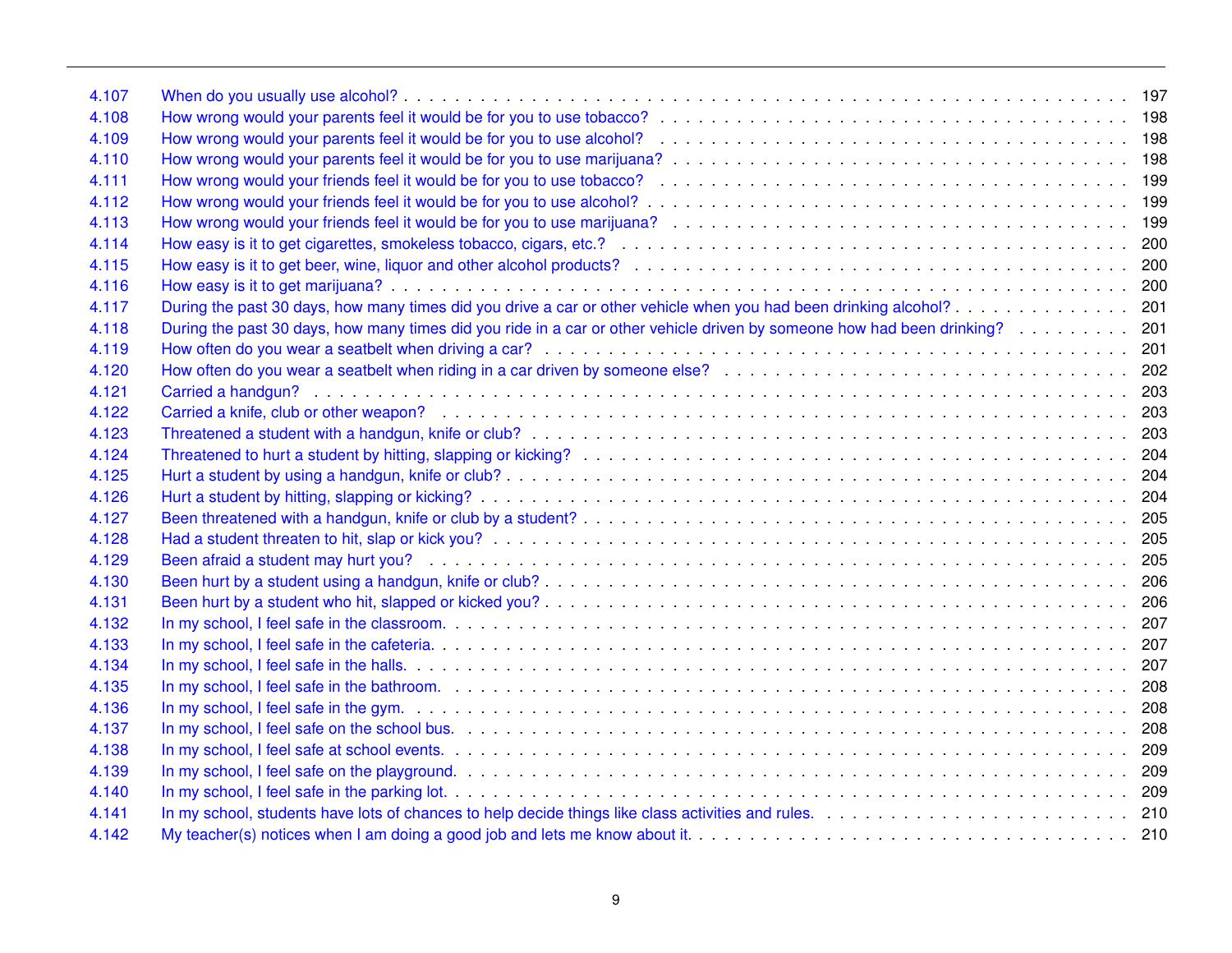| 4.143 |                                                                                                                                                                                                                                       |  |
|-------|---------------------------------------------------------------------------------------------------------------------------------------------------------------------------------------------------------------------------------------|--|
| 4.144 |                                                                                                                                                                                                                                       |  |
| 4.145 | How often in the past 30 days has an adult given you or your friends alcohol (beer, wine, hard liquor) for a party? 211                                                                                                               |  |
| 4.146 |                                                                                                                                                                                                                                       |  |
| 4.147 | When I am not at home, one of my parents knows where I am and who I am with.<br>When I am not at home, one of my parents knows where I am and who I am with.<br>i.e. $1, 2, 3, 4, 5, 6, 6, 7, 8, 8, 9, 10, 10, 10, 10, 10, 10, 10, 1$ |  |
| 4.148 |                                                                                                                                                                                                                                       |  |
| 4.149 |                                                                                                                                                                                                                                       |  |
| 4.150 |                                                                                                                                                                                                                                       |  |
| 4.151 |                                                                                                                                                                                                                                       |  |
| 4.152 |                                                                                                                                                                                                                                       |  |
| 4.153 |                                                                                                                                                                                                                                       |  |
| 4.154 |                                                                                                                                                                                                                                       |  |
| 4.155 |                                                                                                                                                                                                                                       |  |
| 4.156 |                                                                                                                                                                                                                                       |  |
| 4.157 |                                                                                                                                                                                                                                       |  |
| 4.158 |                                                                                                                                                                                                                                       |  |
| 4.159 |                                                                                                                                                                                                                                       |  |
| 4.160 |                                                                                                                                                                                                                                       |  |
| 4.161 |                                                                                                                                                                                                                                       |  |
| 4.162 |                                                                                                                                                                                                                                       |  |
| 4.163 |                                                                                                                                                                                                                                       |  |
| 4.164 |                                                                                                                                                                                                                                       |  |
| 4.165 |                                                                                                                                                                                                                                       |  |
| 4.166 |                                                                                                                                                                                                                                       |  |
| 4.167 |                                                                                                                                                                                                                                       |  |
| 4.168 |                                                                                                                                                                                                                                       |  |
| 4.169 |                                                                                                                                                                                                                                       |  |
| 4.170 |                                                                                                                                                                                                                                       |  |
| 4.171 |                                                                                                                                                                                                                                       |  |
| 4.172 |                                                                                                                                                                                                                                       |  |
| 5.1   |                                                                                                                                                                                                                                       |  |
| 5.2   |                                                                                                                                                                                                                                       |  |
| 5.3   |                                                                                                                                                                                                                                       |  |
| 5.4   |                                                                                                                                                                                                                                       |  |
| 5.5   | Pct of Students Reporting Fairly Easy or Very Easy to Get Tobacco and Alcohol Accord Communication Communication 227                                                                                                                  |  |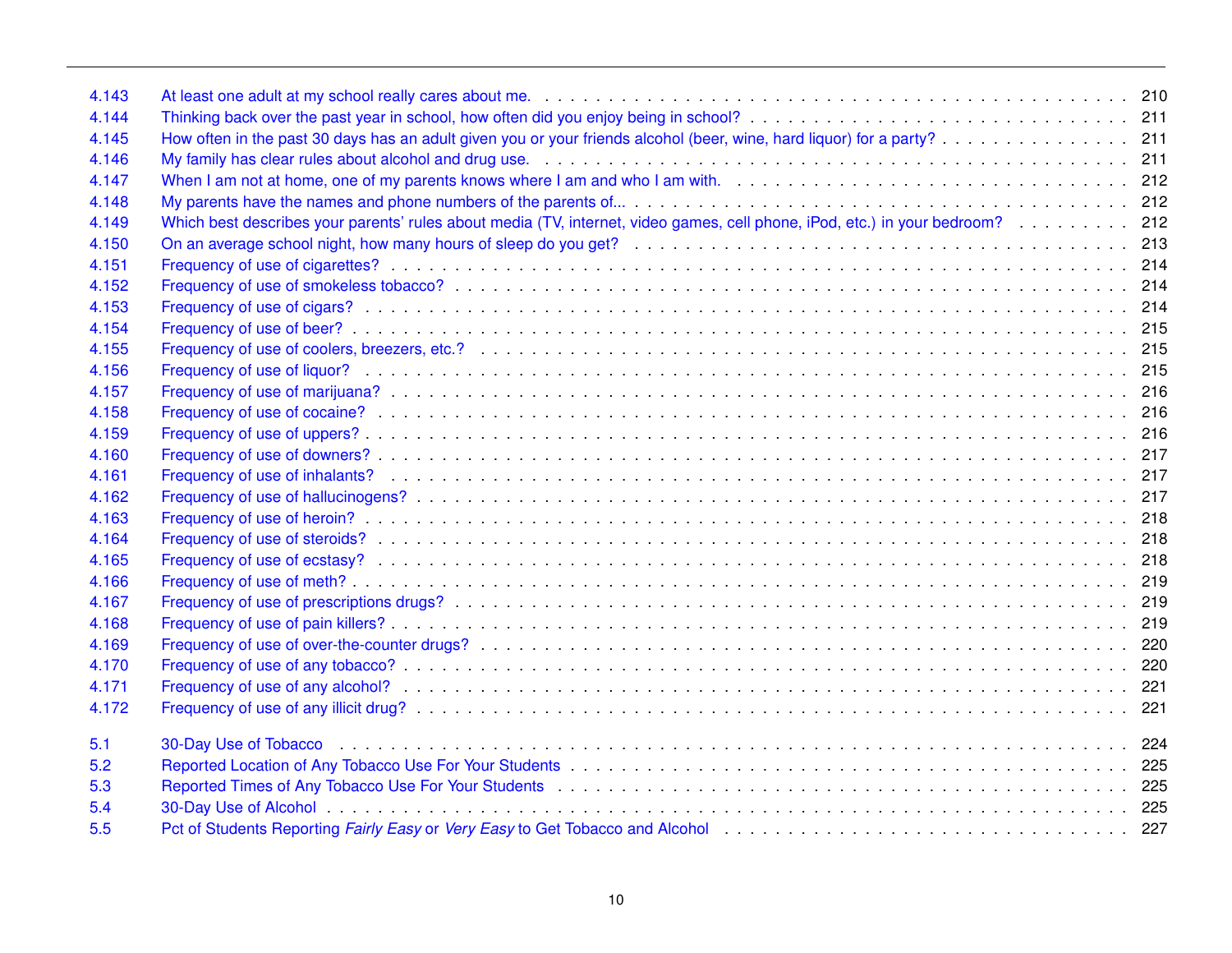| 6.8 Core Measure of Age of Onset by Sex enterprise on the contract of the Case of the Case of Age of Onset by Sex enterprise on the contract of the contract of the Case of Age of Onset by Sex enterprise on the contract of |  |
|-------------------------------------------------------------------------------------------------------------------------------------------------------------------------------------------------------------------------------|--|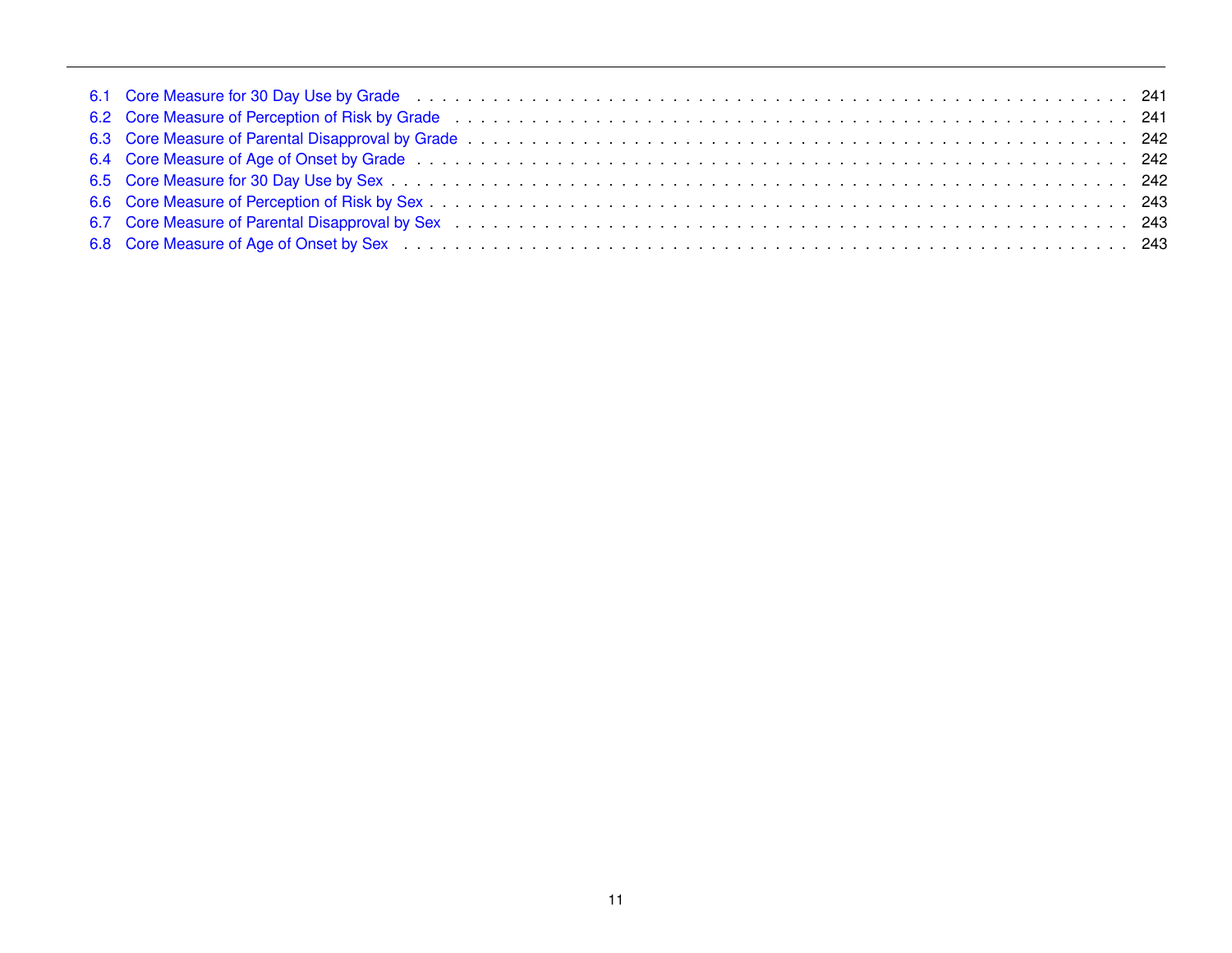# **List of Figures**

| 3.1  |                                                                                                                                                                                                                                |    |
|------|--------------------------------------------------------------------------------------------------------------------------------------------------------------------------------------------------------------------------------|----|
| 3.2  | Annual Use of Cigarettes, Smokeless Tobacco and Cigars (Annual Annual Annual Annual Use of Cigarettes, Smokeless Tobacco and Cigars (Annual Annual Annual Annual Annual Annual 27                                              |    |
| 3.3  |                                                                                                                                                                                                                                |    |
| 3.4  |                                                                                                                                                                                                                                |    |
| 3.5  |                                                                                                                                                                                                                                |    |
| 3.6  |                                                                                                                                                                                                                                |    |
| 3.7  |                                                                                                                                                                                                                                |    |
| 3.8  |                                                                                                                                                                                                                                |    |
| 3.9  |                                                                                                                                                                                                                                |    |
| 3.10 |                                                                                                                                                                                                                                |    |
| 3.11 |                                                                                                                                                                                                                                |    |
| 3.12 |                                                                                                                                                                                                                                |    |
| 3.13 |                                                                                                                                                                                                                                | 39 |
| 3.14 |                                                                                                                                                                                                                                | 40 |
| 3.15 |                                                                                                                                                                                                                                |    |
| 3.16 | Perception of Risk – Regular Alcohol Use enterpresentative and the control of the control of the control of Risk – Regular Alcohol Use                                                                                         | 43 |
| 3.17 |                                                                                                                                                                                                                                |    |
| 3.18 |                                                                                                                                                                                                                                | 45 |
| 3.19 |                                                                                                                                                                                                                                | 46 |
| 3.20 |                                                                                                                                                                                                                                | 47 |
| 3.21 | Perception of Risk – Coolers, Breezers, etc.                                                                                                                                                                                   | 48 |
| 3.22 |                                                                                                                                                                                                                                | 49 |
| 3.23 |                                                                                                                                                                                                                                | 50 |
| 3.24 |                                                                                                                                                                                                                                | 52 |
| 3.25 | Perception of Parental Disapproval – Use Alcohol (Discussion Contract Contract Contract Contract Contract Contract Contract Contract Contract Contract Contract Contract Contract Contract Contract Contract Contract Contract |    |
| 3.26 |                                                                                                                                                                                                                                |    |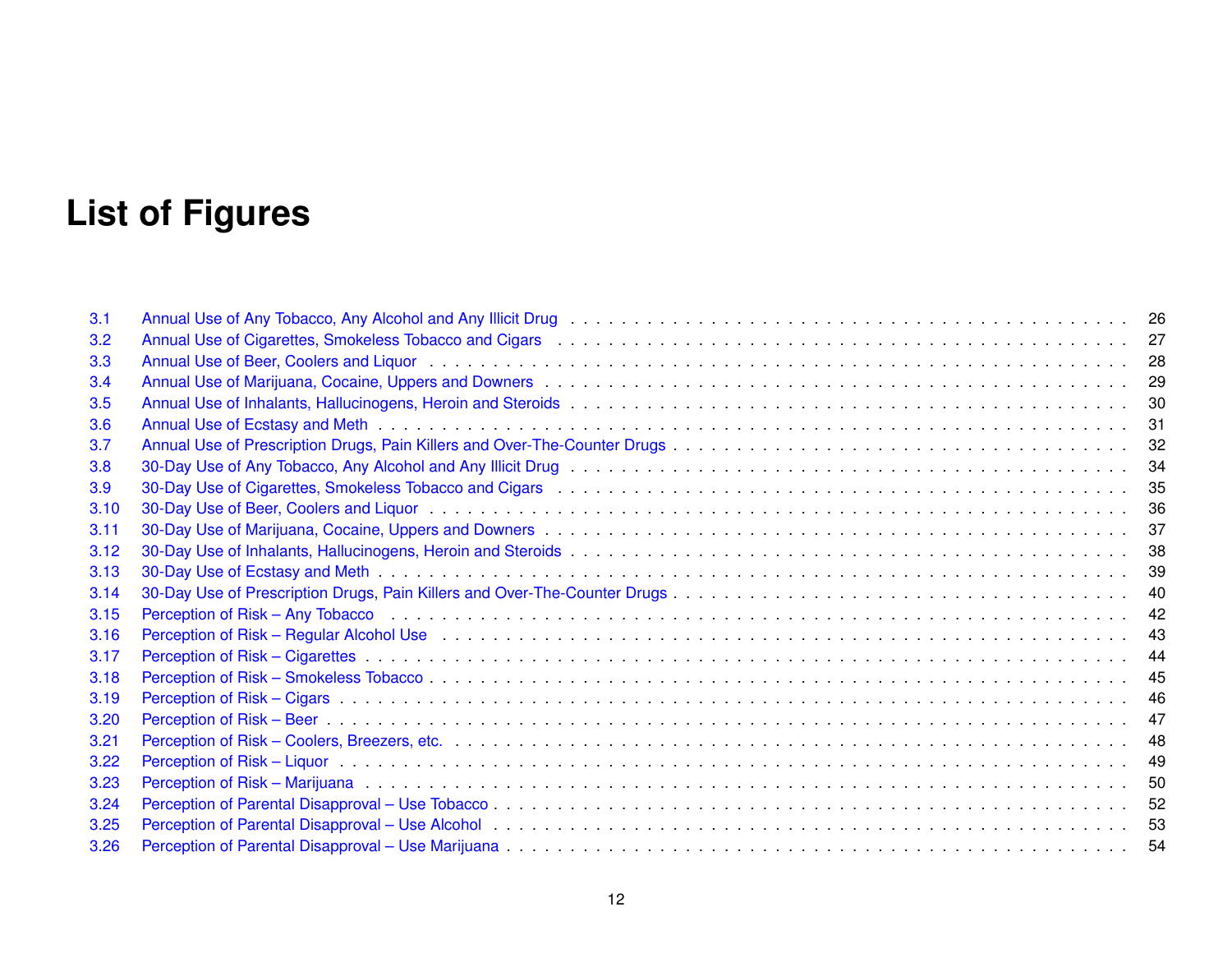| 3.27 |                                                                                                                                                                                                                                | 56 |
|------|--------------------------------------------------------------------------------------------------------------------------------------------------------------------------------------------------------------------------------|----|
| 3.28 | Perception of Friends' Disapproval – Use Alcohol enterpresent and the contract of the Alcohol enterpresent and the Alcohol enterpresent and the contract of the Contract of Terresent and Terresent and Terresent and Terresen | 57 |
| 3.29 |                                                                                                                                                                                                                                | 58 |
| 3.30 |                                                                                                                                                                                                                                | 60 |
| 3.31 |                                                                                                                                                                                                                                | 61 |
| 3.32 |                                                                                                                                                                                                                                | 62 |
| 3.33 |                                                                                                                                                                                                                                | 63 |
| 3.34 |                                                                                                                                                                                                                                | 64 |
| 3.35 |                                                                                                                                                                                                                                | 65 |
| 3.36 |                                                                                                                                                                                                                                | 66 |
| 3.37 |                                                                                                                                                                                                                                | 67 |
| 3.38 |                                                                                                                                                                                                                                | 68 |
| 3.39 |                                                                                                                                                                                                                                | 69 |
| 3.40 |                                                                                                                                                                                                                                | 70 |
| 3.41 | Average Age of Onset of Use of Meth Administration Construction Construction Construction Construction Construction Construction Construction Construction Construction Construction Construction Construction Construction Co | 71 |
| 3.42 |                                                                                                                                                                                                                                | 72 |
| 3.43 |                                                                                                                                                                                                                                | 73 |
| 3.44 |                                                                                                                                                                                                                                | 74 |
| 3.45 |                                                                                                                                                                                                                                | 76 |
| 3.46 |                                                                                                                                                                                                                                | 77 |
| 3.47 |                                                                                                                                                                                                                                | 78 |
| 3.48 | Take Part in Sports Teams recoversance and the control of the control of the control of the control of the control of the control of the control of the control of the control of the control of the control of the control of | 79 |
| 3.49 |                                                                                                                                                                                                                                | 80 |
| 3.50 |                                                                                                                                                                                                                                | 81 |
| 3.51 |                                                                                                                                                                                                                                | 82 |
| 3.52 |                                                                                                                                                                                                                                | 83 |
| 3.53 |                                                                                                                                                                                                                                | 84 |
| 3.54 |                                                                                                                                                                                                                                | 85 |
| 3.55 |                                                                                                                                                                                                                                | 87 |
| 3.56 |                                                                                                                                                                                                                                | 88 |
| 3.57 |                                                                                                                                                                                                                                | 89 |
| 3.58 | Where Do You Use Any Tobacco enterprise to the contract of the contract of the contract of the contract of the contract of the contract of the contract of the contract of the contract of the contract of the contract of the | 91 |
| 3.59 |                                                                                                                                                                                                                                | 92 |
| 3.60 |                                                                                                                                                                                                                                | 93 |
| 3.61 |                                                                                                                                                                                                                                | 94 |
| 3.62 | Where Do You Use Cigars (and a contract of the Cigars) and the contract of the contract of the contract of the contract of the contract of the contract of the contract of the contract of the contract of the contract of the | 95 |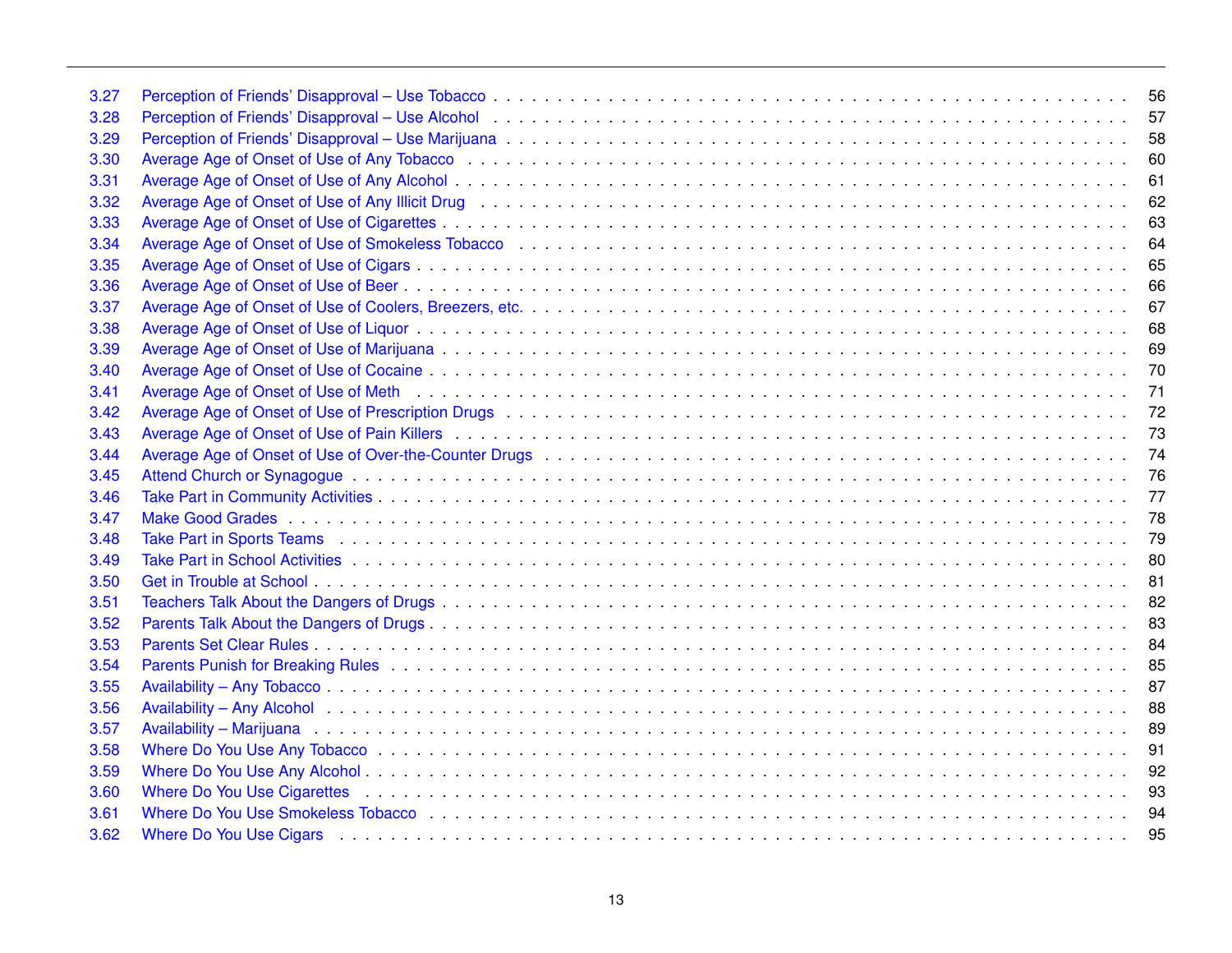| 3.63 |                                                                                                                                                                                                                                | 96  |
|------|--------------------------------------------------------------------------------------------------------------------------------------------------------------------------------------------------------------------------------|-----|
| 3.64 |                                                                                                                                                                                                                                | 97  |
| 3.65 |                                                                                                                                                                                                                                | 98  |
| 3.66 |                                                                                                                                                                                                                                | 99  |
| 3.67 |                                                                                                                                                                                                                                | 101 |
| 3.68 |                                                                                                                                                                                                                                | 102 |
| 3.69 |                                                                                                                                                                                                                                |     |
| 3.70 |                                                                                                                                                                                                                                |     |
| 3.71 |                                                                                                                                                                                                                                |     |
| 3.72 |                                                                                                                                                                                                                                |     |
| 3.73 |                                                                                                                                                                                                                                |     |
| 3.74 |                                                                                                                                                                                                                                |     |
| 3.75 |                                                                                                                                                                                                                                |     |
| 3.76 |                                                                                                                                                                                                                                |     |
| 3.77 |                                                                                                                                                                                                                                |     |
| 3.78 |                                                                                                                                                                                                                                |     |
| 3.79 |                                                                                                                                                                                                                                |     |
| 3.80 |                                                                                                                                                                                                                                |     |
| 3.81 |                                                                                                                                                                                                                                |     |
| 3.82 |                                                                                                                                                                                                                                |     |
| 3.83 | Use of Coolers, Breezers, etc. by Gender enterpreeding to contact the control of the Coolers, Breezers, etc. by Gender enterpreeding to contact the contact of the contact of the contact of the contact of the contact of the |     |
| 3.84 |                                                                                                                                                                                                                                |     |
| 3.85 |                                                                                                                                                                                                                                |     |
| 3.86 |                                                                                                                                                                                                                                |     |
| 3.87 |                                                                                                                                                                                                                                |     |
| 3.88 |                                                                                                                                                                                                                                |     |
| 3.89 |                                                                                                                                                                                                                                |     |
| 3.90 |                                                                                                                                                                                                                                |     |
| 3.91 |                                                                                                                                                                                                                                |     |
| 3.92 |                                                                                                                                                                                                                                |     |
| 3.93 |                                                                                                                                                                                                                                |     |
| 3.94 |                                                                                                                                                                                                                                |     |
| 3.95 |                                                                                                                                                                                                                                |     |
| 3.96 |                                                                                                                                                                                                                                |     |
| 3.97 |                                                                                                                                                                                                                                |     |
| 3.98 |                                                                                                                                                                                                                                |     |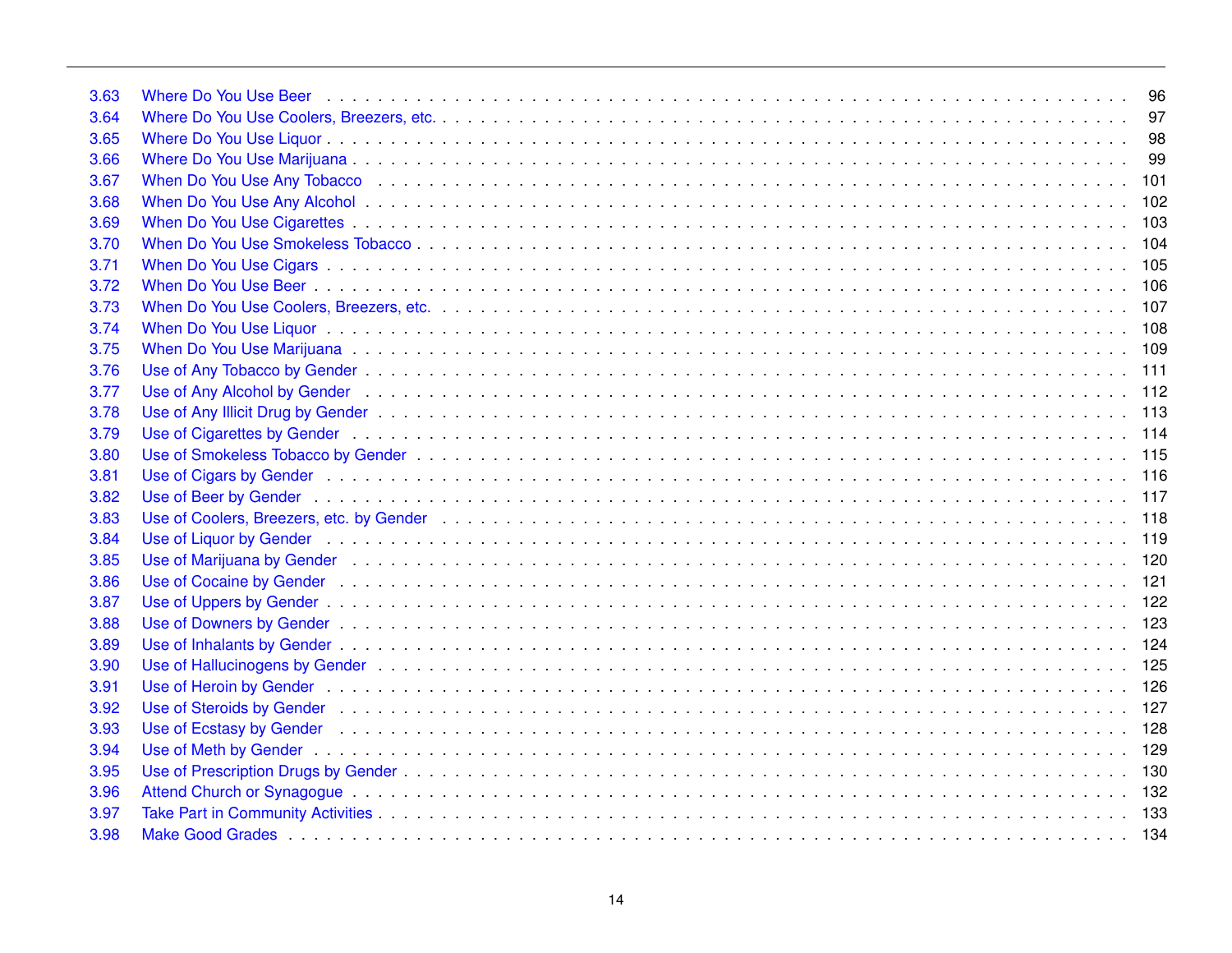| 3.99    | Take Part in Sports Teams (also not also not also not also note that is not also not also not also not also not                                                                                                                |     |
|---------|--------------------------------------------------------------------------------------------------------------------------------------------------------------------------------------------------------------------------------|-----|
| 3,100   |                                                                                                                                                                                                                                |     |
| 3,101   |                                                                                                                                                                                                                                |     |
| 3102    |                                                                                                                                                                                                                                |     |
| 3.103   |                                                                                                                                                                                                                                |     |
| 3104    |                                                                                                                                                                                                                                |     |
| 3.105   |                                                                                                                                                                                                                                |     |
| 3.106   |                                                                                                                                                                                                                                |     |
| 3.107   |                                                                                                                                                                                                                                |     |
| 3.108   |                                                                                                                                                                                                                                |     |
| 3.109   |                                                                                                                                                                                                                                |     |
| 3.110   |                                                                                                                                                                                                                                |     |
| 3.111   |                                                                                                                                                                                                                                |     |
|         |                                                                                                                                                                                                                                |     |
| 5.113   |                                                                                                                                                                                                                                |     |
| 5.114   | Time of Any Alcohol Use the contract of the contract of the contract of the contract of the contract of the contract of the contract of the contract of the contract of the contract of the contract of the contract of the co | 226 |
| 5.115   |                                                                                                                                                                                                                                | 228 |
| 5116    |                                                                                                                                                                                                                                | 229 |
| 5 1 1 7 |                                                                                                                                                                                                                                | 229 |
| 5 1 1 8 |                                                                                                                                                                                                                                |     |
|         |                                                                                                                                                                                                                                | 232 |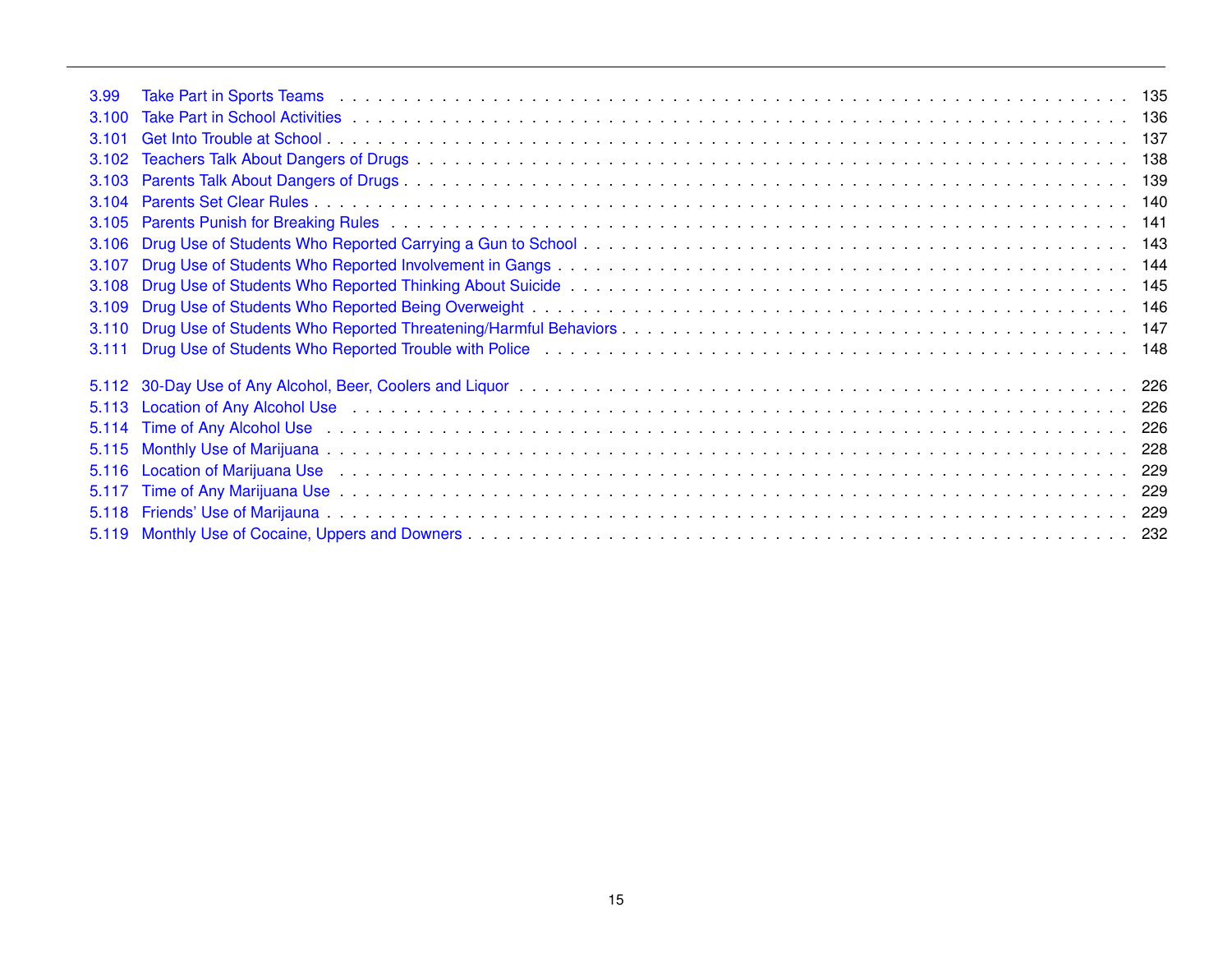## **Chapter 1**

# **Introduction**

<span id="page-15-0"></span>This report contains the data collected in your school(s) using the *Pride Surveys Questionnaire*. The report is organized as follows:

- 1. A Summary that provides you with the fundamental findings in an abbreviated and easy to read fashion.
- 2. Color Graphs that provide more expansive results from the survey in pictorial fashion.
- 3. A List of Tables which contains the complete findings of the survey. This section itemizes student responses by each grade level and each item scale (for example: never, seldom, sometimes, often and a lot).
- 4. A Narrative Report which includes both text and graphic images. This section also includes a sample news release.

Additionally, the report contains a special section entitled *Drug Free Communities Support Program*. This section was developed to provide the data needed to satisfy core measures required by the Drug Free Communities Support Program, administered by the Substance Abuse and Mental Health Services Administration.

### <span id="page-15-1"></span>**1.1 How To Use Your Data**

- Meet the accountability requirements of federal and state agencies that your programs be evidence-based.
- Establish a needs assessment to design and secure funding for new programs.
- Conduct periodic performance evaluations for continuing programs.
- Encourage community-wide support for your programs.
- Determine why negative student behaviors occur by examining risk and protective factors.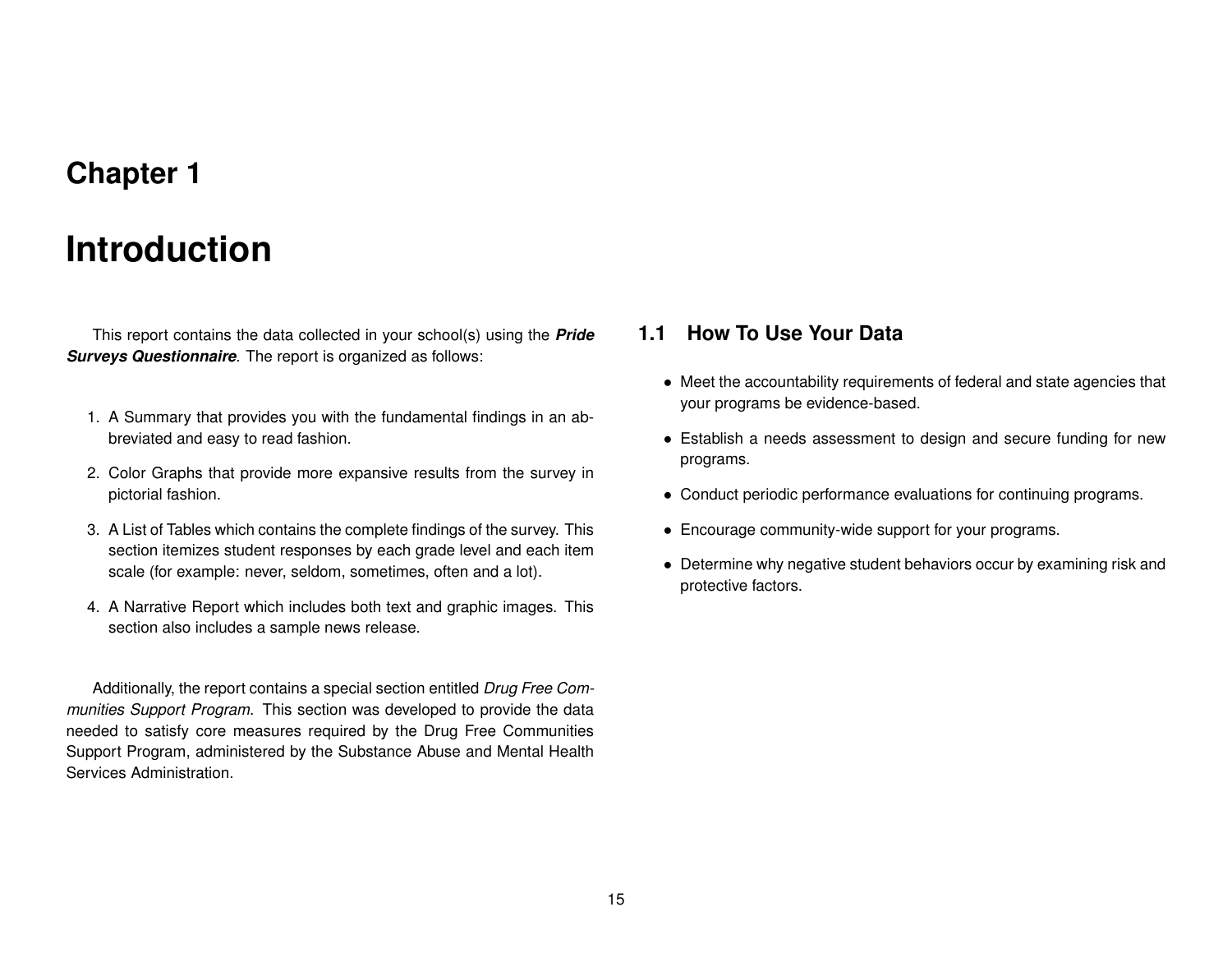<span id="page-16-3"></span>

| Table 1.1: | Number of Students Surveyed |             |               |
|------------|-----------------------------|-------------|---------------|
| Grade      | <b>Grade Total</b>          | <b>Male</b> | <b>Female</b> |
| 6          | 1695                        | 781         | 812           |
| 7          | 0                           | 0           | 0             |
| 8          | 1574                        | 725         | 707           |
| 9          | 0                           | 0           | 0             |
| 10         | 1340                        | 628         | 613           |
| 11         | 0                           | 0           | 0             |
| 12         | 1159                        | 547         | 508           |
| $6 - 8$    | 3269                        | 1506        | 1519          |
| $9 - 12$   | 2499                        | 1175        | 1121          |
| Total      | 5768                        | 2681        | 2640          |

### <span id="page-16-0"></span>**1.2 2011-2012 Use vs. 2010-2011 Use**

#### <span id="page-16-1"></span>**1.2.1 Pride National Summary**

The Pride National Summary for a particular school year is a compilation of all the data collected during that school year. The number of states and the number of questionnaires from each state will vary from year to year. While sampling is done to prevent any one state from overwhelming the summary, Pride does not claim that the results are statistically representative of the nation as a whole. However, historically the results from the Pride National Summary have tracked within a few (typically 2 to 3) percentage points of the results from the National Insitute on Drug Abuse annual survey which is a nationally representative study.

### <span id="page-16-2"></span>**1.2.2 Annual Use**

The following tables compare 2011-2012 annual use figures to the 2010-2011 Pride Summary for all schools. A negative figure in the diff row indicates that 2011-2012 percentages for annual use are below 2010-2011 national percentages and a positive figure in the diff row indicates that 2011-2012 percentages for annual use are above 2010-2011 national percentages. NA means that percentage figures for this particular drug are not available. NS stands for National Summary.

#### Table 1.2: Annual Use – 2011-2012 vs 2010-2011 – Tobacco

<span id="page-16-4"></span>

| <b>DRUG/Location</b>     | 6th    | 8th    | 10th   | 12th |
|--------------------------|--------|--------|--------|------|
| <b>Cigarettes</b>        |        |        |        |      |
| 2011-2012                | 5.6    | 14.0   | 20.8   | 38.1 |
| 2010-2011 NS             | 5.6    | 14.3   | 24.8   | 34.1 |
| diff                     | 0.0    | $-0.3$ | $-4.0$ | 4.0  |
| <b>Smokeless Tobacco</b> |        |        |        |      |
| 2011-2012                | 3.1    | 8.2    | 14.8   | 22.9 |
| 2010-2011 NS             | 3.5    | 7.3    | 15.4   | 19.4 |
| diff                     | $-0.4$ | 0.9    | $-0.6$ | 3.5  |
| <b>Cigars</b>            |        |        |        |      |
| 2011-2012                | 1.9    | 7.4    | 17.1   | 36.1 |
| 2010-2011 NS             | 3.0    | 7.0    | 17.1   | 26.7 |
| diff                     | $-1.1$ | 0.4    | 0.0    | 9.4  |
| <b>Any Tobacco</b>       |        |        |        |      |
| 2011-2012                | 6.7    | 18.6   | 30.4   | 50.6 |
| 2010-2011 NS             | 7.2    | 18.0   | 32.7   | 43.9 |
| diff                     | $-0.5$ | 0.6    | $-2.3$ | 6.7  |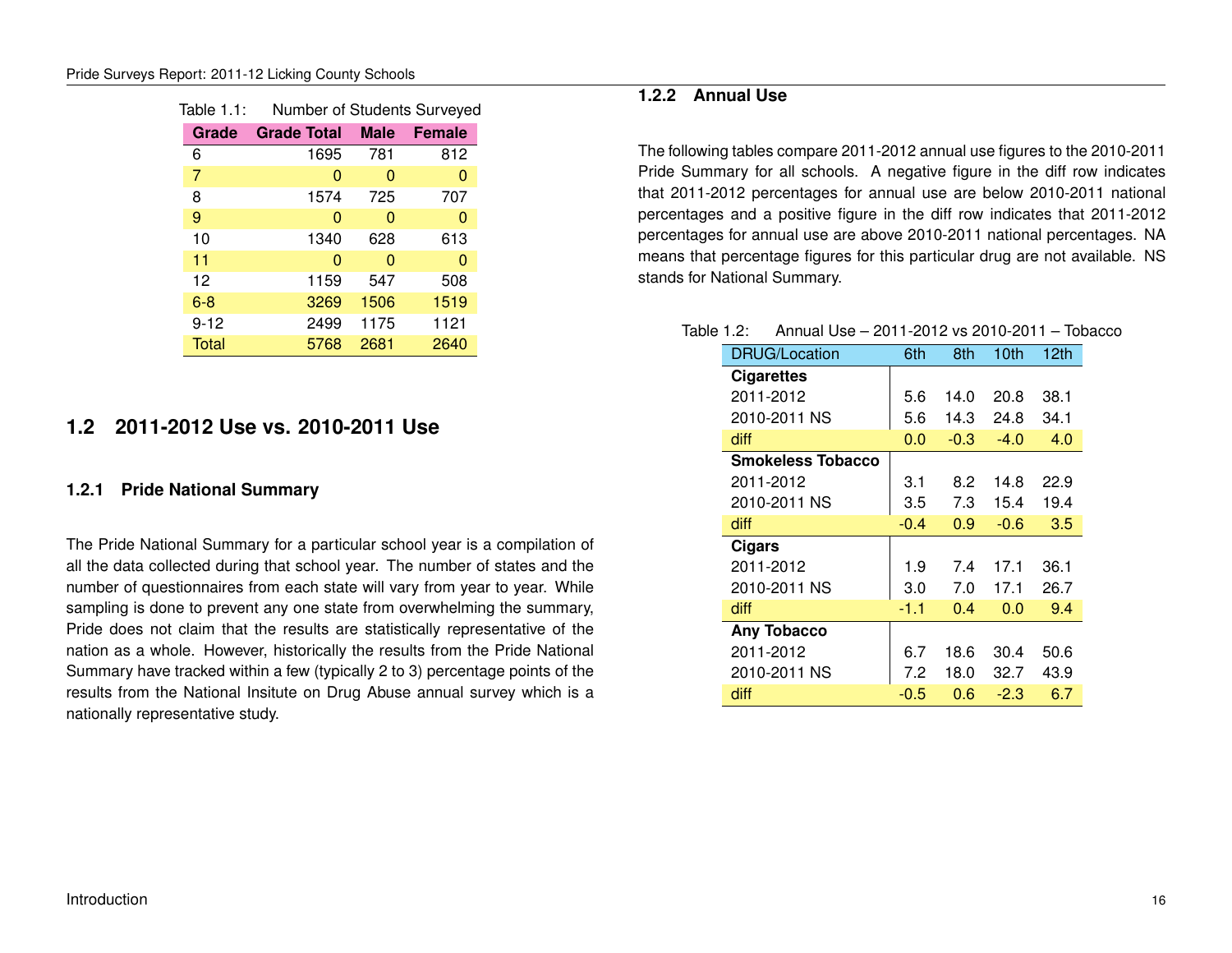<span id="page-17-0"></span>

| <b>DRUG/Location</b>    | 6th    | 8th    | 10th   | 12th |
|-------------------------|--------|--------|--------|------|
| Beer                    |        |        |        |      |
| 2011-2012               | 9.5    | 24.0   | 37.3   | 57.1 |
| 2010-2011 NS            | 9.3    | 24.2   | 40.9   | 51.6 |
| diff                    | 0.2    | $-0.2$ | $-3.6$ | 5.5  |
| Coolers, Breezers, etc. |        |        |        |      |
| 2011-2012               | 6.9    | 20.5   | 37.1   | 51.9 |
| 2010-2011 NS            | 7.0    | 22.9   | 40.8   | 49.3 |
| diff                    | $-0.1$ | $-2.4$ | $-3.7$ | 2.6  |
| Liquor                  |        |        |        |      |
| 2011-2012               | 5.9    | 21.0   | 42.5   | 60.5 |
| 2010-2011 NS            | 6.2    | 22.3   | 42.6   | 56.0 |
| diff                    | $-0.3$ | $-1.3$ | $-0.1$ | 4.5  |
| <b>Any Alcohol</b>      |        |        |        |      |
| 2011-2012               | 13.3   | 32.2   | 51.4   | 68.7 |
| 2010-2011 NS            | 12.3   | 33.2   | 52.9   | 64.2 |
| diff                    | 1.0    | $-1.0$ | $-1.5$ | 4.5  |

### Table 1.3: Annual Use – 2011-2012 vs 2010-2011 – Alcohol

### Table 1.4: Annual Use – 2011-2012 vs 2010-2011 – Illicit Drugs 1

<span id="page-17-1"></span>

| <b>DRUG/Location</b>    | 6th    | 8th    | 10th   | 12th   |
|-------------------------|--------|--------|--------|--------|
| <b>Marijuana</b>        |        |        |        |        |
| 2011-2012               | 3.0    | 12.9   | 26.6   | 40.8   |
| 2010-2011 NS            | 3.3    | 11.7   | 26.5   | 32.7   |
| diff                    | $-0.3$ | 1.2    | 0.1    | 8.1    |
| Cocaine                 |        |        |        |        |
| 2011-2012               | 1.1    | 1.8    | 4.0    | 7.6    |
| 2010-2011 NS            | 1.8    | 2.2    | 5.1    | 7.1    |
| diff                    | $-0.7$ | $-0.4$ | $-1.1$ | 0.5    |
| <b>Uppers</b>           |        |        |        |        |
| 2011-2012               | 1.1    | 2.5    | 7.7    | 12.7   |
| 2010-2011 NS            | 2.7    | 3.2    | 7.4    | 9.7    |
| diff                    | $-1.6$ | $-0.7$ | 0.3    | 3.0    |
| <b>Downers</b>          |        |        |        |        |
| 2011-2012               | 1.1    | 2.5    | 5.8    | 11.3   |
| 2010-2011 NS            | 2.1    | 3.1    | 7.2    | 8.8    |
| diff                    | $-1.0$ | $-0.6$ | $-1.4$ | 2.5    |
| <b>Inhalants</b>        |        |        |        |        |
| 2011-2012               | 2.7    | 4.0    | 3.6    | 5.1    |
| 2010-2011 NS            | 3.8    | 5.0    | 6.1    | 5.9    |
| diff                    | $-1.1$ | $-1.0$ | $-2.5$ | $-0.8$ |
| <b>Hallucinogens</b>    |        |        |        |        |
| 2011-2012               | 1.0    | 1.7    | 4.8    | 9.5    |
| 2010-2011 NS            | 1.7    | 2.1    | 5.8    | 7.6    |
| diff                    | $-0.7$ | $-0.4$ | $-1.0$ | 1.9    |
| <b>Heroin</b>           |        |        |        |        |
| 2011-2012               | 0.9    | 1.2    | 3.4    | 4.4    |
| 2010-2011 NS            | 1.7    | 1.5    | 3.6    | 5.1    |
| diff                    | $-0.8$ | $-0.3$ | $-0.2$ | $-0.7$ |
| <b>Any Illicit Drug</b> |        |        |        |        |
| 2011-2012               | 6.9    | 16.7   | 29.0   | 44.4   |
| 2010-2011 NS            | 8.1    | 16.7   | 30.4   | 36.0   |
| diff                    | $-1.2$ | 0.0    | $-1.4$ | 8.4    |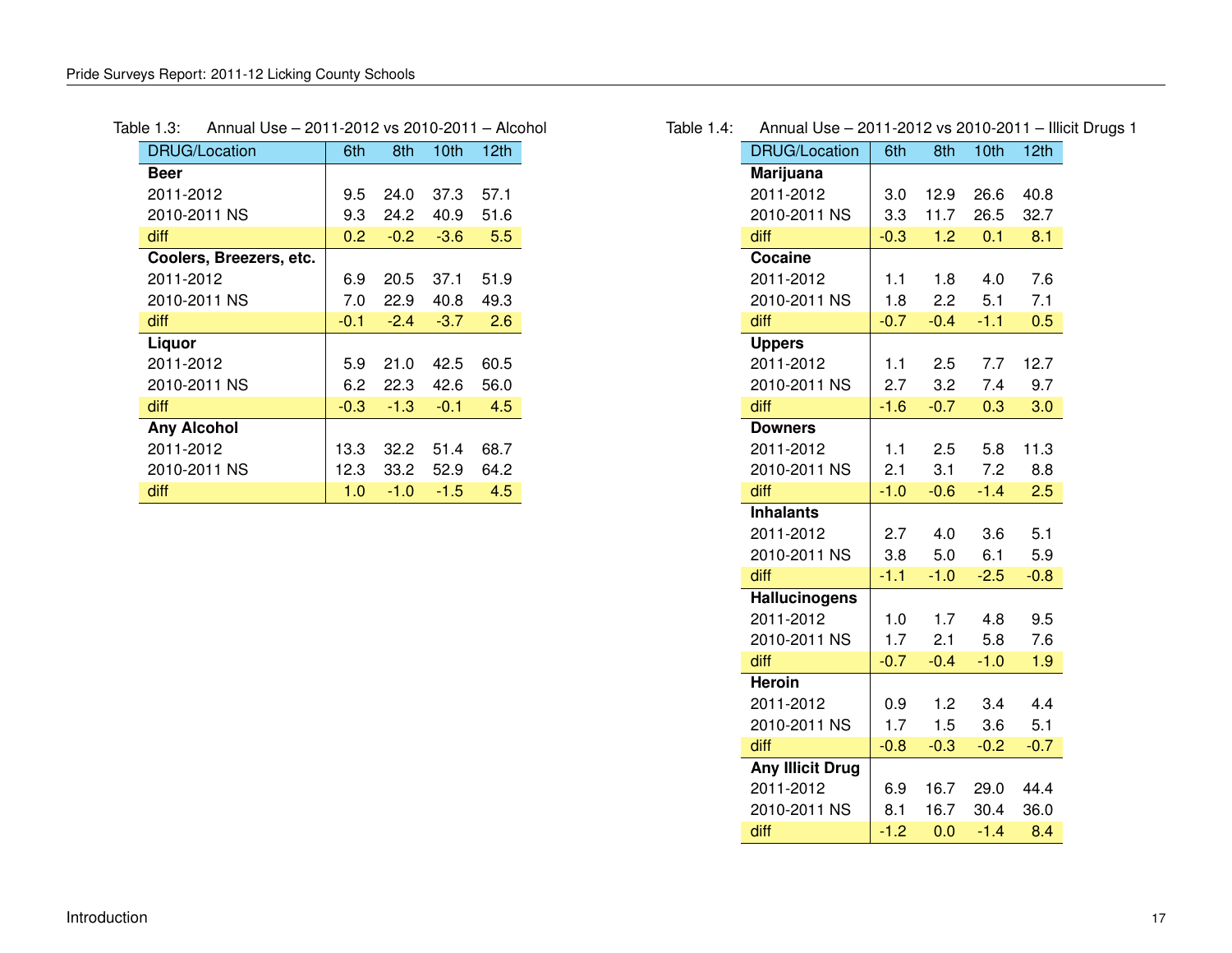<span id="page-18-1"></span>

| <b>DRUG/Location</b>          | 6th       | 8th       | 10 <sub>th</sub> | 12 <sub>th</sub> |
|-------------------------------|-----------|-----------|------------------|------------------|
| <b>Steroids</b>               |           |           |                  |                  |
| 2011-2012                     | 1.8       | 1.6       | 2.9              | 4.2              |
| 2010-2011 NS                  | 2.7       | 2.1       | 3.5              | 4.7              |
| diff                          | $-0.9$    | $-0.5$    | $-0.6$           | $-0.5$           |
| <b>Ecstasy</b>                |           |           |                  |                  |
| 2011-2012                     | 0.7       |           | $1.4$ $4.3$      | 9.2              |
| 2010-2011 NS                  | 1.6       |           | 2.1 5.4          | 7.4              |
| diff                          | $-0.9$    | $-0.7$    | $-1.1$           | 1.8              |
| <b>Meth</b>                   |           |           |                  |                  |
| 2011-2012                     | 0.9       |           | $1.2$ 2.9        | 4.7              |
| 2010-2011 NS                  | 1.9       | 1.9       | 3.7              | 4.9              |
| diff                          | $-1.0$    | $-0.7$    | $-0.8$           | $-0.2$           |
| <b>Prescription Drugs</b>     |           |           |                  |                  |
| 2011-2012                     | 1.6       | 3.7       | 9.1              | 16.7             |
| 2010-2011 NS                  | <b>NA</b> | <b>NA</b> | <b>NA</b>        | <b>NA</b>        |
| diff                          | <b>NA</b> | NA.       | NA               | <b>NA</b>        |
| <b>Pain Killers</b>           |           |           |                  |                  |
| 2011-2012                     | 1.6       | 4.5       | 9.8              | 16.0             |
| 2010-2011 NS                  | NA.       | <b>NA</b> | <b>NA</b>        | <b>NA</b>        |
| diff                          | <b>NA</b> | <b>NA</b> | <b>NA</b>        | <b>NA</b>        |
| <b>Over-the-Counter Drugs</b> |           |           |                  |                  |
| 2011-2012                     | 1.2       | 3.6       | 6.7              | 8.6              |
| 2010-2011 NS                  | <b>NA</b> | <b>NA</b> | <b>NA</b>        | <b>NA</b>        |
| diff                          | <b>NA</b> | <b>NA</b> | <b>NA</b>        | <b>NA</b>        |
| <b>Any Illicit Drug</b>       |           |           |                  |                  |
| 2011-2012                     | 6.9       | 16.7      | 29.0             | 44.4             |
| 2010-2011 NS                  | 8.1       | 16.7      | 30.4             | 36.0             |
| diff                          | $-1.2$    | 0.0       | $-1.4$           | 8.4              |

#### Table 1.5: Annual Use – 2011-2012 vs 2010-2011 – Illicit Drugs 2

#### <span id="page-18-0"></span>**1.2.3 Monthly Use**

The following tables compare 2011-2012 monthly use figures to the 2010- 2011 Pride Summary for all schools. A negative figure in the diff row indicates that 2011-2012 percentages for monthly use are below 2010-2011 national percentages and a positive figure in the diff row indicates that 2011-2012 percentages for monthly use are above 2010-2011 national percentages. NA means that percentage figures for this particular drug are not available. NS stands for National Summary.

#### Table 1.6: Monthly Use – 2011-2012 vs 2010-2011 – Tobacco

<span id="page-18-2"></span>

| <b>DRUG/Location</b>     | 6th    | 8th    | 10th   | 12th |
|--------------------------|--------|--------|--------|------|
| <b>Cigarettes</b>        |        |        |        |      |
| 2011-2012                | 2.5    | 6.8    | 12.2   | 25.5 |
| 2010-2011 NS             | 2.6    | 7.1    | 15.9   | 23.4 |
| diff                     | $-0.1$ | $-0.3$ | $-3.7$ | 2.1  |
| <b>Smokeless Tobacco</b> |        |        |        |      |
| 2011-2012                | 1.3    | 3.8    | 8.2    | 15.7 |
| 2010-2011 NS             | 1.9    | 3.8    | 9.9    | 13.4 |
| diff                     | $-0.6$ | 0.0    | $-1.7$ | 2.3  |
| Cigars                   |        |        |        |      |
| 2011-2012                | 1.0    | 2.8    | 8.5    | 16.7 |
| 2010-2011 NS             | 1.6    | 3.0    | 8.5    | 14.6 |
| diff                     | $-0.6$ | $-0.2$ | 0.0    | 2.1  |
| <b>Any Tobacco</b>       |        |        |        |      |
| 2011-2012                | 3.0    | 8.6    | 18.5   | 33.5 |
| 2010-2011 NS             | 3.2    | 9.0    | 21.0   | 30.5 |
| diff                     | $-0.2$ | $-0.4$ | $-2.5$ | 3.0  |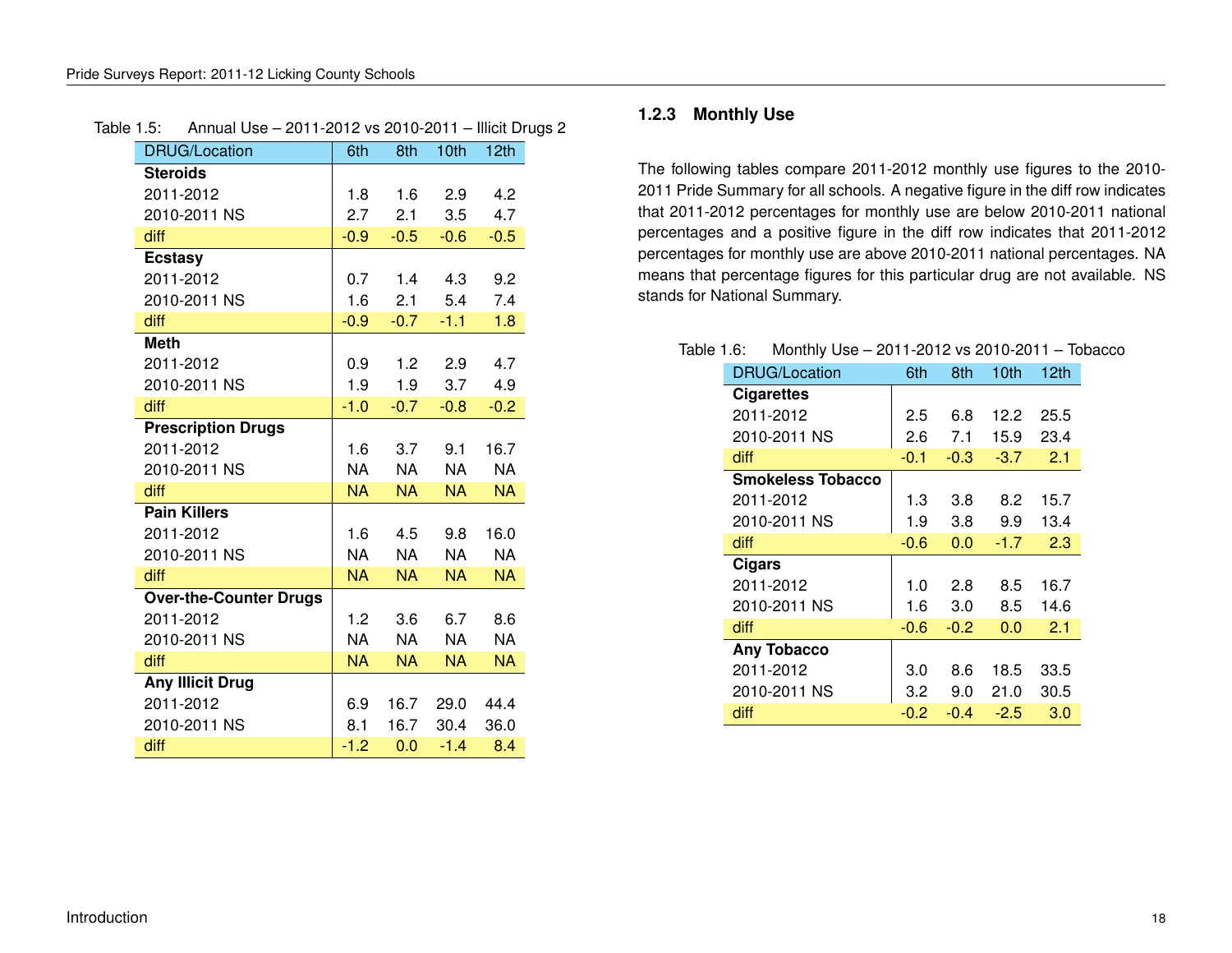<span id="page-19-0"></span>

| <b>DRUG/Location</b>    | 6th    | 8th    | 10 <sub>th</sub> | 12th   |
|-------------------------|--------|--------|------------------|--------|
| Beer                    |        |        |                  |        |
| 2011-2012               | 1.9    | 6.4    | 16.9             | 33.8   |
| 2010-2011 NS            | 2.8    | 8.2    | 20.5             | 31.3   |
| diff                    | $-0.9$ | $-1.8$ | $-3.6$           | 2.5    |
| Coolers, Breezers, etc. |        |        |                  |        |
| 2011-2012               | 1.4    | 6.5    | 15.1             | 25.7   |
| 2010-2011 NS            | 2.6    | 7.8    | 18.6             | 25.9   |
| diff                    | $-1.2$ | $-1.3$ | $-3.5$           | $-0.2$ |
| Liquor                  |        |        |                  |        |
| 2011-2012               | 1.3    | 5.7    | 18.7             | 34.4   |
| 2010-2011 NS            | 2.4    | 8.1    | 21.0             | 32.1   |
| diff                    | $-1.1$ | $-2.4$ | $-2.3$           | 2.3    |
| <b>Any Alcohol</b>      |        |        |                  |        |
| 2011-2012               | 2.3    | 9.0    | 22.1             | 39.7   |
| 2010-2011 NS            | 3.6    | 11.2   | 25.9             | 38.1   |
| diff                    | $-1.3$ | $-2.2$ | $-3.8$           | 1.6    |

### Table 1.7: Monthly Use – 2011-2012 vs 2010-2011 – Alcohol

### Table 1.8: Monthly Use – 2011-2012 vs 2010-2011 – Illicit Drugs 1

<span id="page-19-1"></span>

| <b>DRUG/Location</b>    | 6th    | 8th    | 10 <sub>th</sub> | 12th   |
|-------------------------|--------|--------|------------------|--------|
| Marijuana               |        |        |                  |        |
| 2011-2012               | 1.3    | 7.2    | 16.0             | 25.7   |
| 2010-2011 NS            | 2.3    | 6.6    | 17.2             | 21.6   |
| diff                    | $-1.0$ | 0.6    | $-1.2$           | 4.1    |
| Cocaine                 |        |        |                  |        |
| 2011-2012               | 0.6    | 0.7    | 2.8              | 4.0    |
| 2010-2011 NS            | 1.5    | 1.3    | 3.4              | 4.9    |
| diff                    | $-0.9$ | $-0.6$ | $-0.6$           | $-0.9$ |
| <b>Uppers</b>           |        |        |                  |        |
| 2011-2012               | 0.7    | 1.3    | 4.6              | 7.7    |
| 2010-2011 NS            | 2.0    | 1.9    | 5.0              | 6.8    |
| diff                    | $-1.3$ | $-0.6$ | $-0.4$           | 0.9    |
| <b>Downers</b>          |        |        |                  |        |
| 2011-2012               | 0.6    | 1.0    | 3.6              | 6.6    |
| 2010-2011 NS            | 1.5    | 1.9    | 4.8              | 6.1    |
| diff                    | $-0.9$ | $-0.9$ | $-1.2$           | 0.5    |
| <b>Inhalants</b>        |        |        |                  |        |
| 2011-2012               | 1.3    | 1.1    | 2.4              | 3.5    |
| 2010-2011 NS            | 2.1    | 2.2    | 3.5              | 3.9    |
| diff                    | $-0.8$ | $-1.1$ | $-1.1$           | $-0.4$ |
| <b>Hallucinogens</b>    |        |        |                  |        |
| 2011-2012               | 0.5    | 0.8    | 3.0              | 4.6    |
| 2010-2011 NS            | 1.4    | 1.3    | 3.5              | 5.0    |
| diff                    | $-0.9$ | $-0.5$ | $-0.5$           | $-0.4$ |
| <b>Heroin</b>           |        |        |                  |        |
| 2011-2012               | 0.7    | 0.5    | 2.4              | 3.1    |
| 2010-2011 NS            | 1.4    | 1.0    | 2.7              | 4.0    |
| diff                    | $-0.7$ | $-0.5$ | $-0.3$           | $-0.9$ |
| <b>Any Illicit Drug</b> |        |        |                  |        |
| 2011-2012               | 3.4    | 9.2    | 17.9             | 29.4   |
| 2010-2011 NS            | 4.6    | 9.2    | 19.7             | 24.2   |
| diff                    | $-1.2$ | 0.0    | $-1.8$           | 5.2    |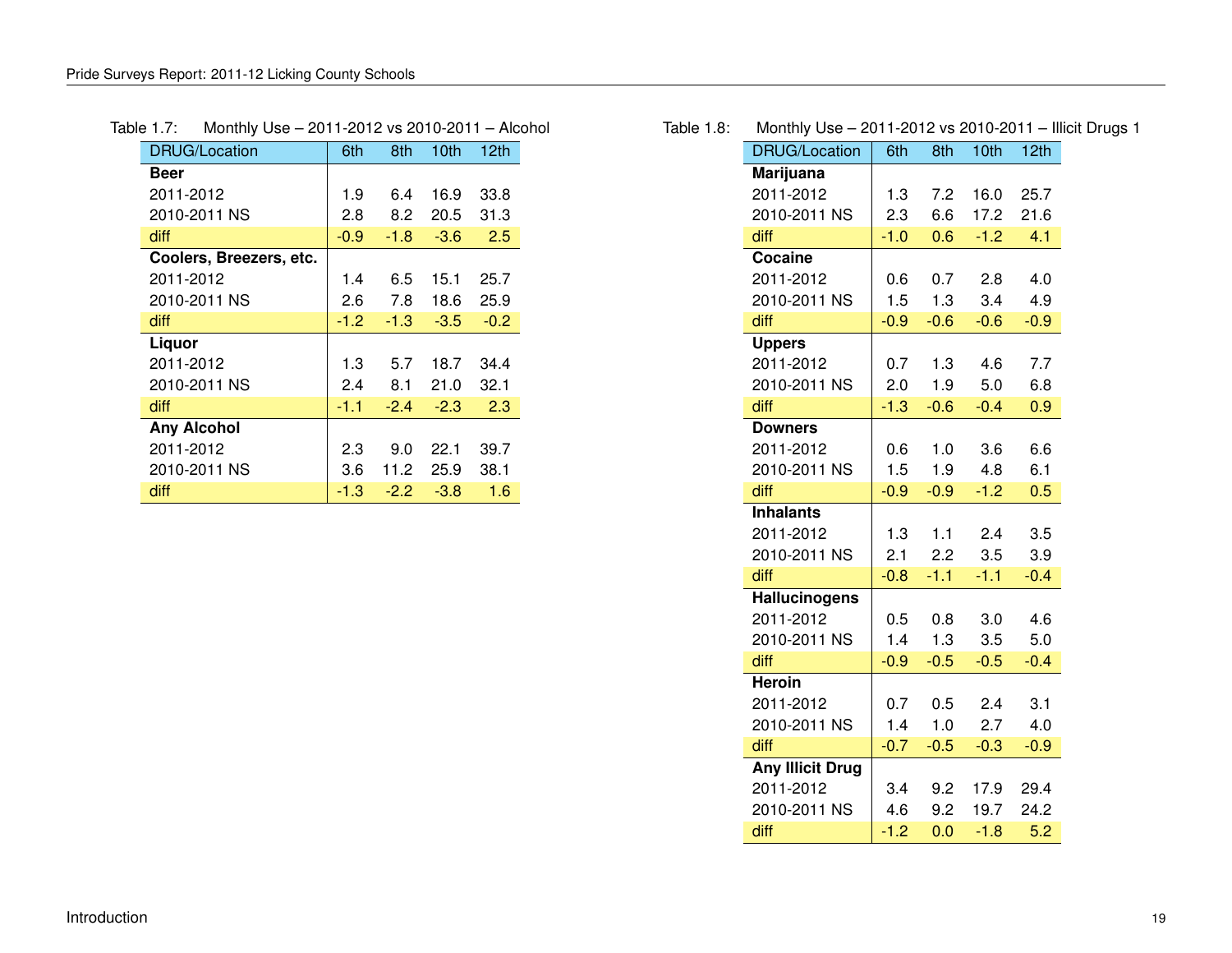<span id="page-20-0"></span>

| <b>DRUG/Location</b>          | 6th    | 8th             | 10th           | 12th   |
|-------------------------------|--------|-----------------|----------------|--------|
| <b>Steroids</b>               |        |                 |                |        |
| 2011-2012                     | 0.8    | 0.8             | 2.2            | 3.4    |
| 2010-2011 NS                  | 1.6    | 1.1             | 2.6            | 3.7    |
| diff                          | $-0.8$ | $-0.3$          | $-0.4$         | $-0.3$ |
| <b>Ecstasy</b>                |        |                 |                |        |
| 2011-2012                     |        |                 | $0.5$ 0.5 2.4  | 5.0    |
| 2010-2011 NS                  |        | $1.4$ $1.2$     | 3.3            | 4.8    |
| diff                          | $-0.9$ | $-0.7$          | $-0.9$         | 0.2    |
| <b>Meth</b>                   |        |                 |                |        |
| 2011-2012                     |        |                 | $0.8$ 0.7 2.4  | 2.9    |
| 2010-2011 NS                  | 1.5    | 1.1             | 2.7            | 3.9    |
| diff                          | $-0.7$ | $-0.4$          | $-0.3$         | $-1.0$ |
| <b>Prescription Drugs</b>     |        |                 |                |        |
| 2011-2012                     |        | $1.1 \t1.8$     | 5.3            | 9.7    |
| 2010-2011 NS                  |        | $1.8$ 2.3       | 6.3            | 7.7    |
| diff                          |        | $-0.7 -0.5$     | $-1.0$         | 2.0    |
| <b>Pain Killers</b>           |        |                 |                |        |
| 2011-2012                     |        | $1.2 \quad 1.9$ | 4.6            | 8.7    |
| 2010-2011 NS                  |        |                 | 1.6 2.3 6.4    | 8.3    |
| diff                          | $-0.4$ | $-0.4$          | $-1.8$         | 0.4    |
| <b>Over-the-Counter Drugs</b> |        |                 |                |        |
| 2011-2012                     | 0.8    | 1.8             | 3.8            | 5.0    |
| 2010-2011 NS                  | 1.6    |                 | $2.0\quad 4.8$ | 5.5    |
| diff                          | $-0.8$ | $-0.2$          | $-1.0$         | $-0.5$ |
| <b>Any Illicit Drug</b>       |        |                 |                |        |
| 2011-2012                     | 3.4    | 9.2             | 17.9           | 29.4   |
| 2010-2011 NS                  | 4.6    | 9.2             | 19.7           | 24.2   |
| diff                          | $-1.2$ | 0.0             | $-1.8$         | 5.2    |

#### Table 1.9: Monthly Use – 2011-2012 vs 2010-2011 – Illicit Drugs 2

We recommend that you share the findings of your survey with staff/faculty, administration, boards of education, elected officials, parents, community organizations and the news media.

While the findings are likely to show that certain problems exist within your student population, the overriding message will be that you are taking a fact-based approach to understand and solve these problems

If you have questions about this report or if you wish to have information on other *Pride Surveys* services and products, please contact:

*Pride Surveys* c/o Janie Pitcock 160 Vanderbilt Court Bowling Green, KY 42103 1-800-279-6361 1-270-746-9596 [janie.pitcock@pridesurveys.com](mail:janie.pitcock@pridesurveys.com)

The following information is for *Pride Surveys* internal use only.

- Data Files: us110241-274
- Filter: (grade == 1 || grade == 3 || grade == 5 || grade == 7)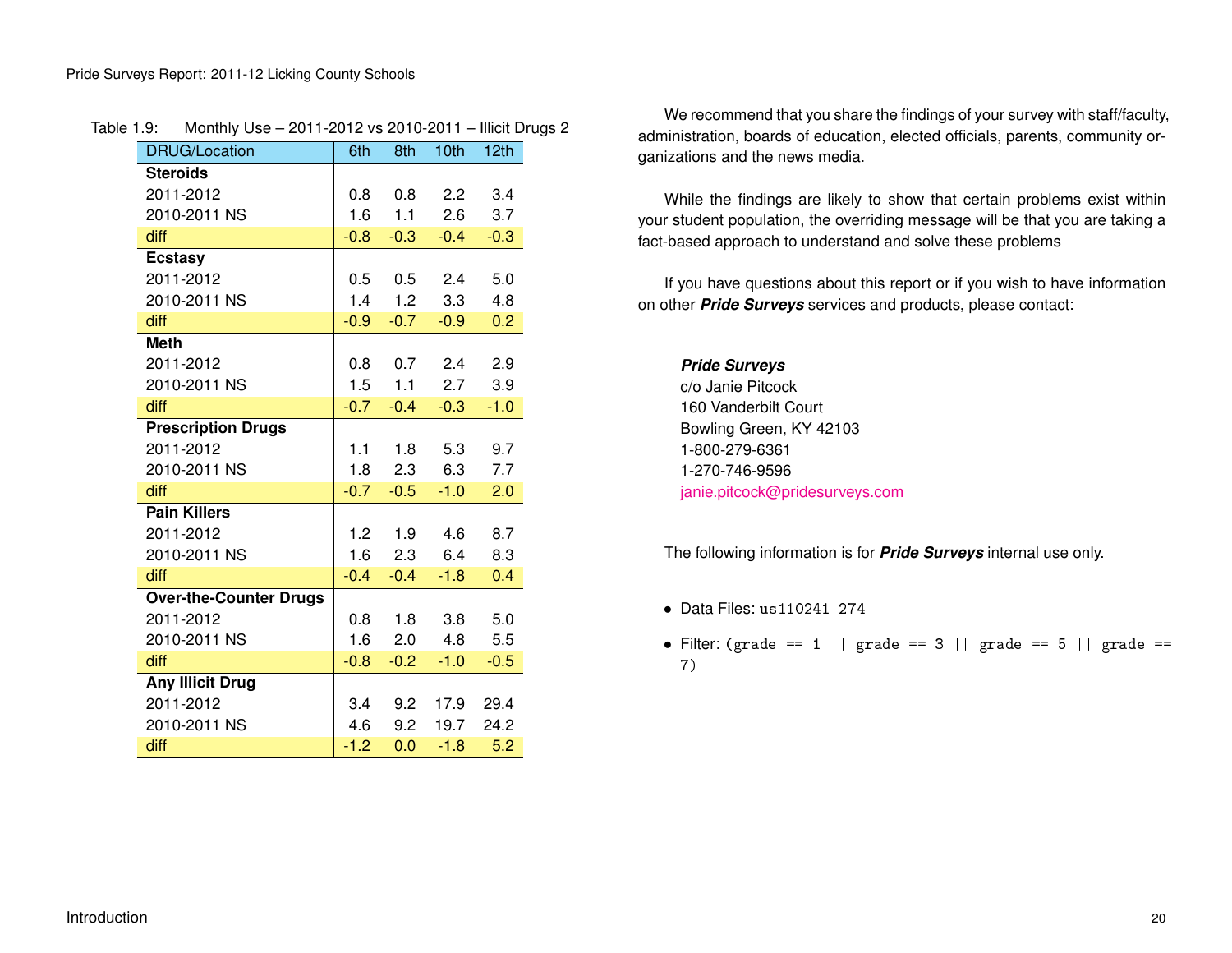## **Chapter 2**

## **Summary**

<span id="page-21-0"></span>Many federal agencies have identified certain data that are most important in measuring drug use and perceptions among youth. These data are often referred to as the *Core Measures* and consist of:

- **Reported 30-day Use the percentage of students who have reported use in the last 30 days,**
- **Perception of Risk the percentage of students who reported that a drug was** *harmful* **or** *very harmful***,**
- **Perception of Parental Disapproval of Use the percentage of students who reported that their parents would feel if was** *Wrong* **or** *Very Wrong* **to use,**
- **Perception of friend's Disapproval of Use the percentage of students who reported that their friendswould feel if was ´** *Wrong* **or** *Very Wrong* **to use,**
- **Age of Onset of Use average age of first use**

for the drug categories of tobacco, alcohol and marijuana. The chapter entitled *Drug Free Communitites Support Program Core Measures* will delve into these measures in detail. This section will briefly summarize these data. *(Note: In order to comply with federal guidlines an additional question was added to the questionnaire regarding use of alcohol on a regular basis as*

*opposed to any use of alcohol at all. Respones to this question are analogous with the other harm questions and include No Risk, Slight Risk, Moderate Risk and Great Risk. Perception of risk results regarding alcohol are based on the new question and report the percentage of students who regard regular alcohol use as Moderate Risk or Great Risk.*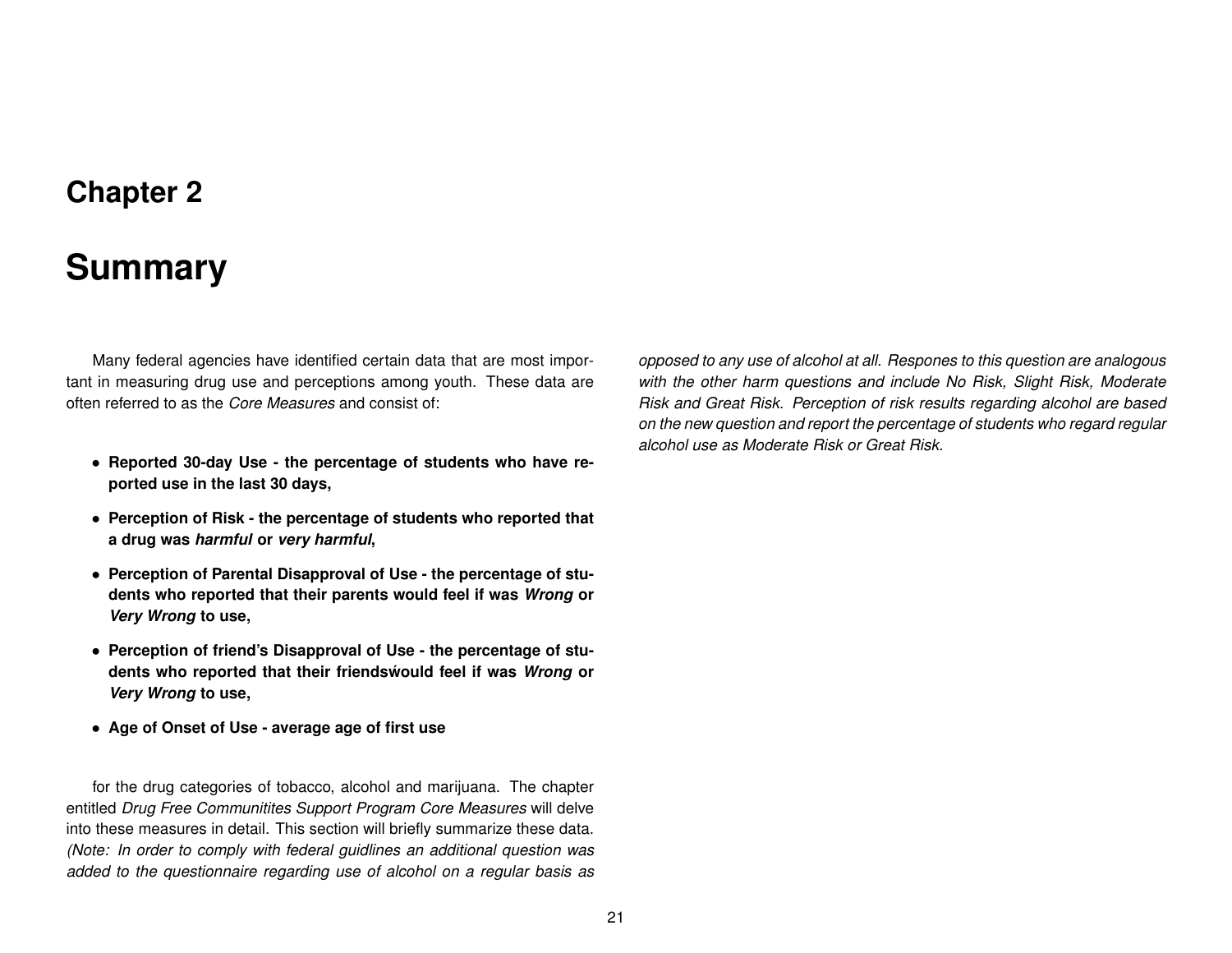### <span id="page-22-0"></span>**2.1 Core Measures**

<span id="page-22-2"></span>

| Table $2.1$ : | Core Measures for All Students |
|---------------|--------------------------------|
|---------------|--------------------------------|

| <b>Measure</b>              | <b>Tobacco</b> | <b>Alcohol</b> | <b>Marijuana</b> |
|-----------------------------|----------------|----------------|------------------|
| 30-Day Use                  | 14.2           | 16.2           | 11.2             |
| <b>Perceived Risk</b>       | 91.0           | 71.9           | 71.0             |
| Parental Disapproval        | 88.2           | 81.2           | 92.1             |
| <b>Friend's Disapproval</b> | 64.6           | 54.8           | 67.0             |
| Avg. Age of First Use       | 13.3           | 13.3           | 13.9             |

## <span id="page-22-1"></span>**2.2 Annual and Monthly Use**

| Table 2.2: | Percentage of Students Who Report Using Drugs |  |  |
|------------|-----------------------------------------------|--|--|
|------------|-----------------------------------------------|--|--|

<span id="page-22-3"></span>

| <b>DRUG</b>                   | <b>ANNUAL</b> | <b>MONTHLY</b> |
|-------------------------------|---------------|----------------|
| <b>Any Tobacco</b>            | 24.2          | 14.2           |
| <b>Cigarettes</b>             | 17.9          | 10.5           |
| Smokeless Tobacco             | 11.2          | 6.5            |
| Cigars                        | 13.7          | 6.4            |
| <b>Any Alcohol</b>            | 38.4          | 16.2           |
| <b>Beer</b>                   | 29.4          | 13.0           |
| Coolers, etc.                 | 26.6          | 10.8           |
| Liquor                        | 29.4          | 13.1           |
| <b>Any Illicit Drug</b>       | 22.2          | 13.5           |
| Marijuana                     | 18.7          | 11.2           |
| Cocaine                       | 3.2           | 1.8            |
| <b>Uppers</b>                 | 5.3           | 3.1            |
| Downers                       | 4.6           | 2.6            |
| <b>Inhalants</b>              | 3.7           | 2.0            |
| Hallucinogens                 | 3.8           | 2.0            |
| <b>Heroin</b>                 | 2.3           | 1.5            |
| <b>Steroids</b>               | 2.5           | 1.6            |
| <b>Ecstasy</b>                | 3.4           | 1.8            |
| Meth                          | 2.2           | 1.5            |
| <b>Prescription Drugs</b>     | 6.9           | 4.0            |
| <b>Pain Killers</b>           | 7.2           | 3.7            |
| <b>Over-the-Counter Drugs</b> | 4.7           | 2.6            |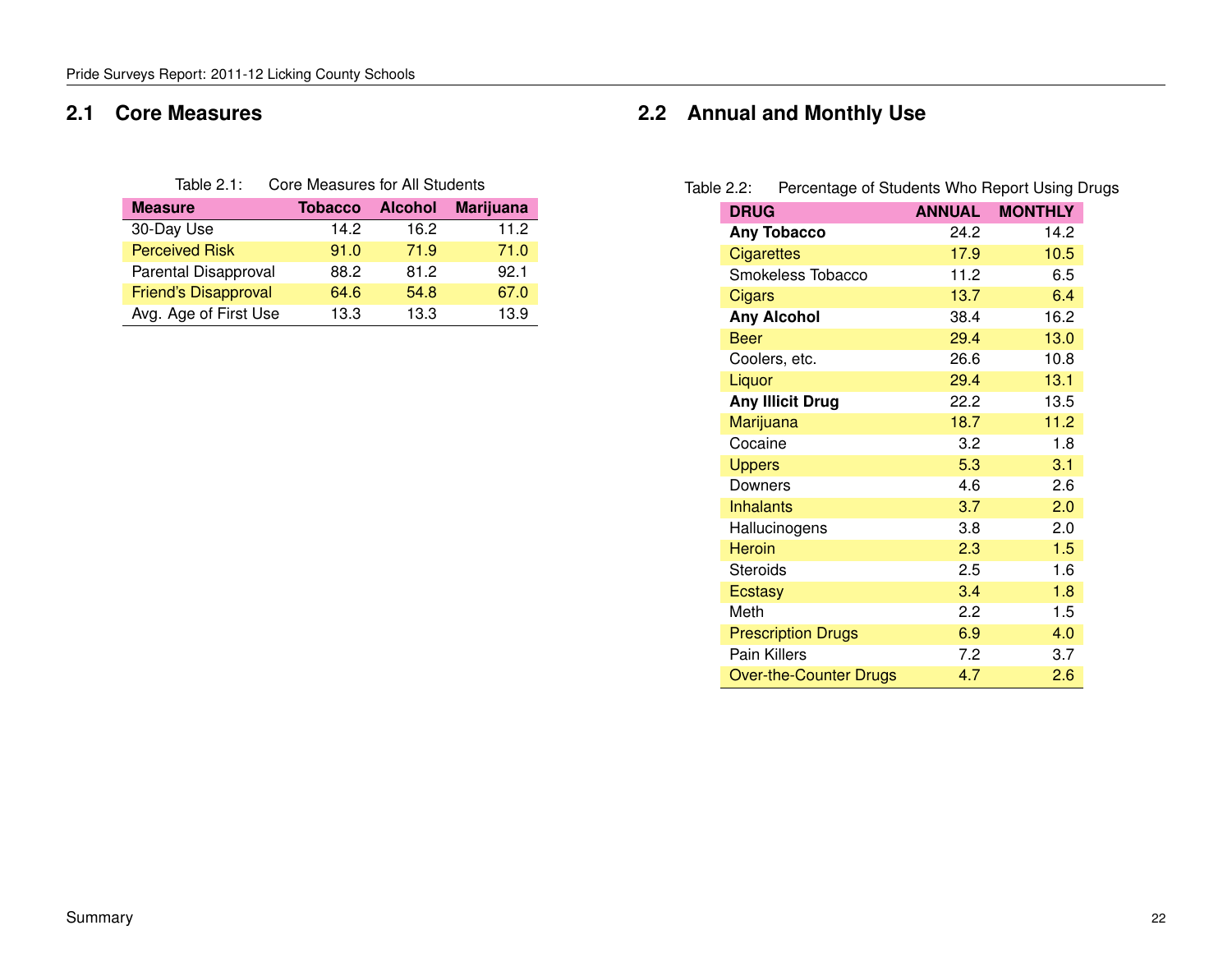### <span id="page-23-0"></span>**2.3 Where Students Use**

<span id="page-23-4"></span>

|             | Table 2.3:  | Where Do Students Report Using |            |                 |              |
|-------------|-------------|--------------------------------|------------|-----------------|--------------|
|             | AT          | AT                             | IN A       | <b>FRIENDS'</b> |              |
| <b>DRUG</b> | <b>HOME</b> | <b>SCHOOL</b>                  | <b>CAR</b> | <b>HOUSE</b>    | <b>OTHER</b> |
| Tobacco     | 10.7        | 3.4                            | 94         | 12.3            | 10.1         |
| Alcohol     | 16.9        | 1.6                            | 2.6        | 20.4            | 10.5         |
| Marijuana   | 5.9         | 18                             | 6 4        | 11.6            | 8.1          |

### <span id="page-23-1"></span>**2.4 When Students Use**

<span id="page-23-5"></span>

| Table 2.4: |  | When Do Students Report Using |  |
|------------|--|-------------------------------|--|
|            |  |                               |  |

|             | <b>BEFORE</b> | <b>DURING</b> | <b>AFTER</b>  | <b>WEEK</b>  | <b>WEEK</b> |
|-------------|---------------|---------------|---------------|--------------|-------------|
| <b>DRUG</b> | <b>SCHOOL</b> | <b>SCHOOL</b> | <b>SCHOOL</b> | <b>NIGHT</b> | <b>END</b>  |
| Tobacco     | 6.3           | 2.9           | 10.5          | 8.5          | 16.1        |
| Alcohol     | 1.4           | 1.5           | 3.9           | 5.1          | 29.7        |
| Marijuana   | 3.1           | 1.6           | 5.9           | 6.5          | 13.6        |

### <span id="page-23-2"></span>**2.5 Risk Factors**

<span id="page-23-6"></span>Table 2.5: Percentage Of Students At Risk

| <b>FACTOR</b>                                              | <b>PCT AT RISK</b> |
|------------------------------------------------------------|--------------------|
| Guns NOT at School                                         | 7.2                |
| <b>Guns AT School</b>                                      | 2.3                |
| <b>Gang Activity</b>                                       | 2.5                |
| <b>Contemplate Suicide</b>                                 | 6.6                |
| <b>Trouble With Police</b>                                 | 21.8               |
| Threaten A Student With a Gun, Knife or Club               | 2.9                |
| Threaten To Hurt A Student By Hitting, Slapping or Kicking | 28.2               |
| Hurt A Student With A Gun, Knife or Club                   | 1.5                |
| Hurt A Student By Hitting, Slapping or Kicking             | 20.1               |
| Been Threatened With a Gun, Knife or Club                  | 8.5                |
| Had A Student Threaten To Hit, Slap or Kick                | 34.1               |
| Been Afraid A Student May Hurt You                         | 21.5               |
| Been Hurt By A Student With A Gun, Knife or Club           | 2.2                |
| Been Hurt By A Student By Hitting, Slapping or Kicking     | 18.3               |

### <span id="page-23-3"></span>**2.6 Protective Factors**

#### <span id="page-23-7"></span>Table 2.6: Percentage Of Students Protected

| <b>FACTOR</b>                            | <b>PCT PROTECTED</b> |
|------------------------------------------|----------------------|
| Make Good Grades                         | 73.3                 |
| Attend Church or Synagogue               | 36.1                 |
| Take Part in Community Activities        | 27.4                 |
| <b>Take Part in School Activities</b>    | 37.7                 |
| Teachers Talk About the Dangers of Drugs | 20.8                 |
| Parents Talk About the Dangers of Drugs  | 314                  |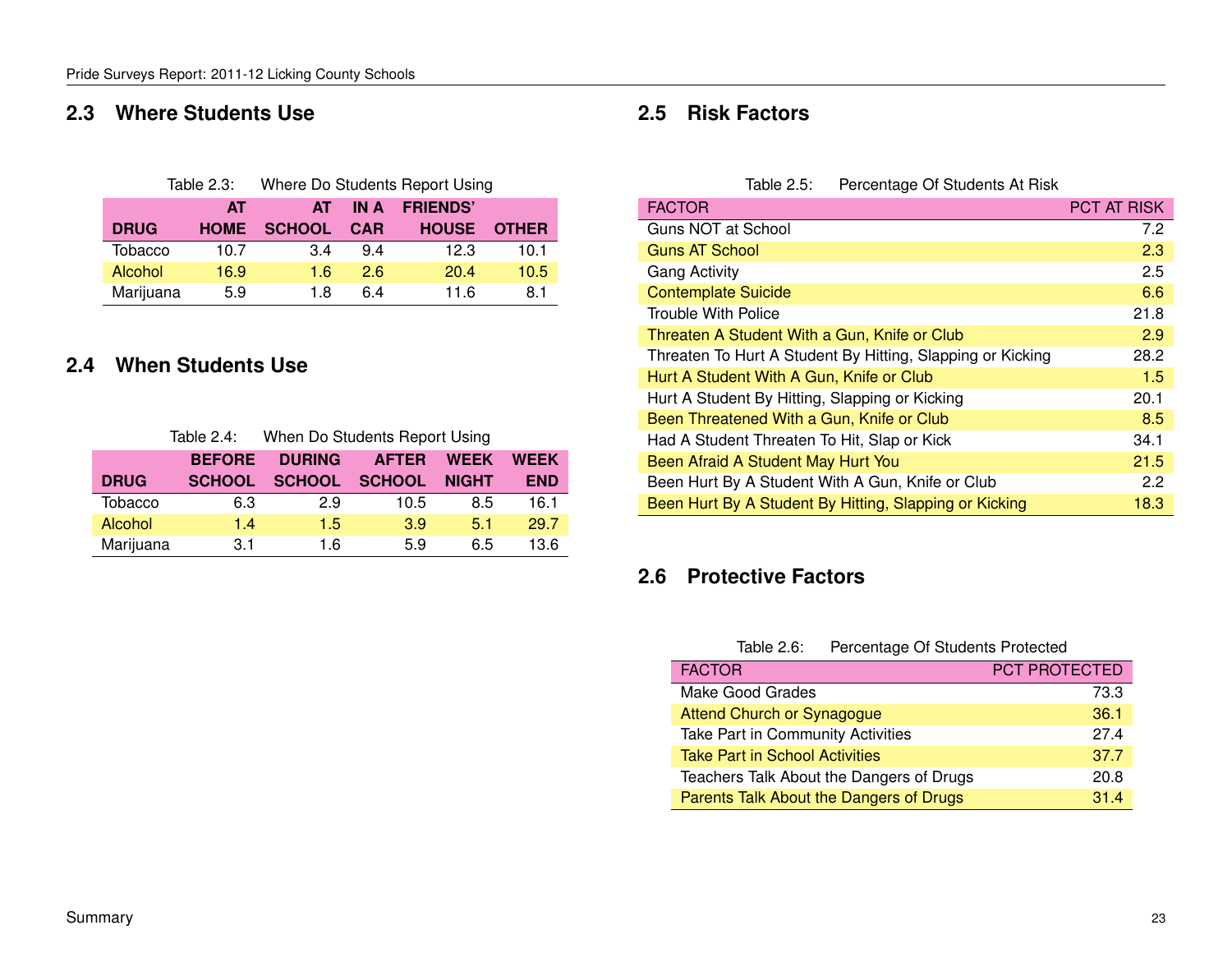## **Chapter 3**

# **Graphics**

<span id="page-24-0"></span>The following graphs will assist you in understanding the relationship of student behavior to alcohol and other drug usage. You are encouraged to make overheads or slides from the graphs for presentations to school faculty, parents, media, and other audiences in the community.

The *Location* and *Time* of drug use graphs will be helpful in understanding the need for a commitment to drug abuse prevention by parents and the larger community - not just by schools. Student alcohol and other drug use occurs most often outside the school and at times when school is not in session.

The *Perceived Harm* of alcohol and other drugs will assist with understanding how the false assumptions concerning harm are related to drug use. When drugs are perceived as harmless, the probability of use increases.

Research indicates that easy access, *Availability*, to drugs increases the probability of use. Availability of alcohol and other drugs normally increases at higher grade levels.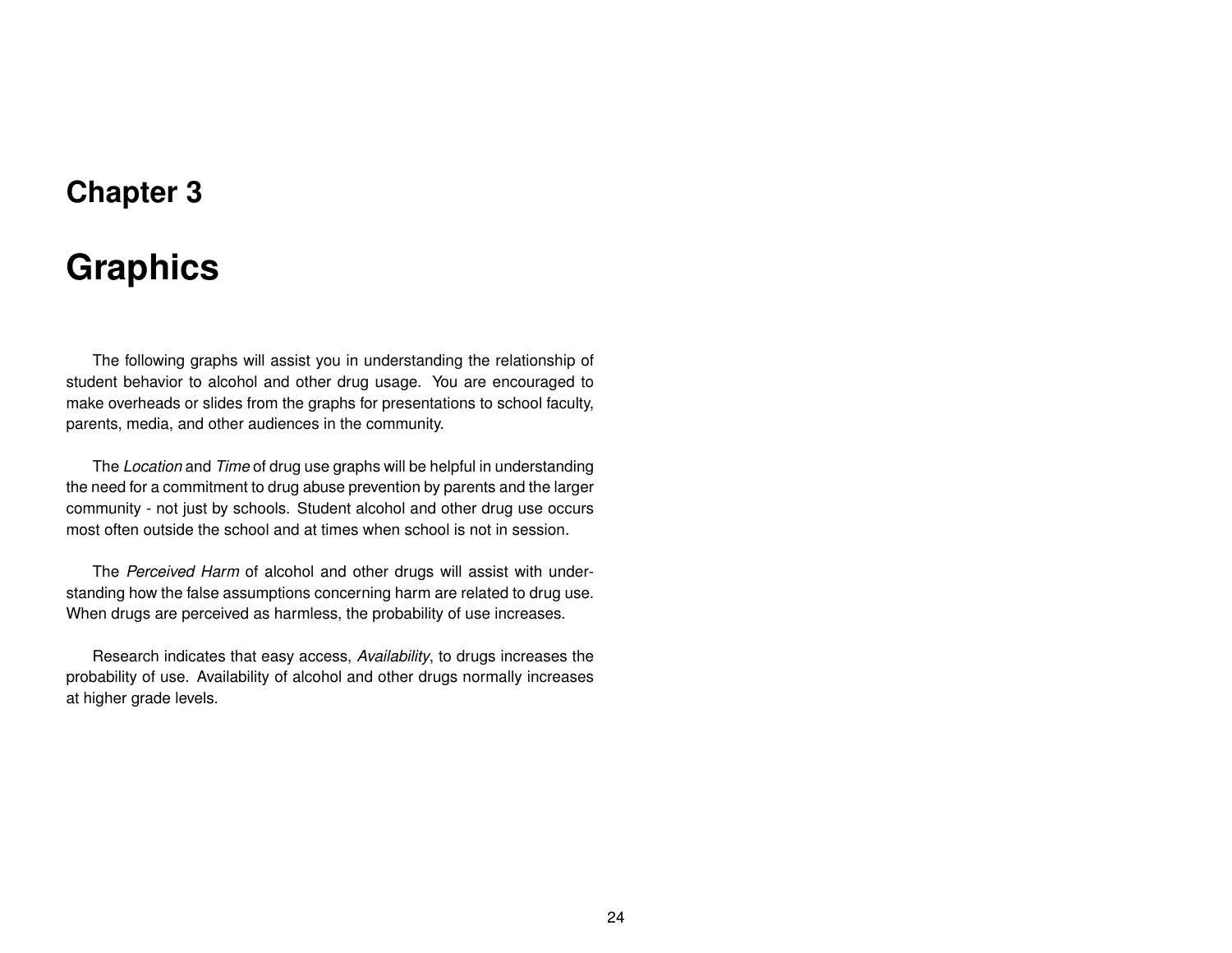## <span id="page-25-0"></span>**3.1 Frequency of Use**

<span id="page-25-1"></span>**3.1.1 Annual Use**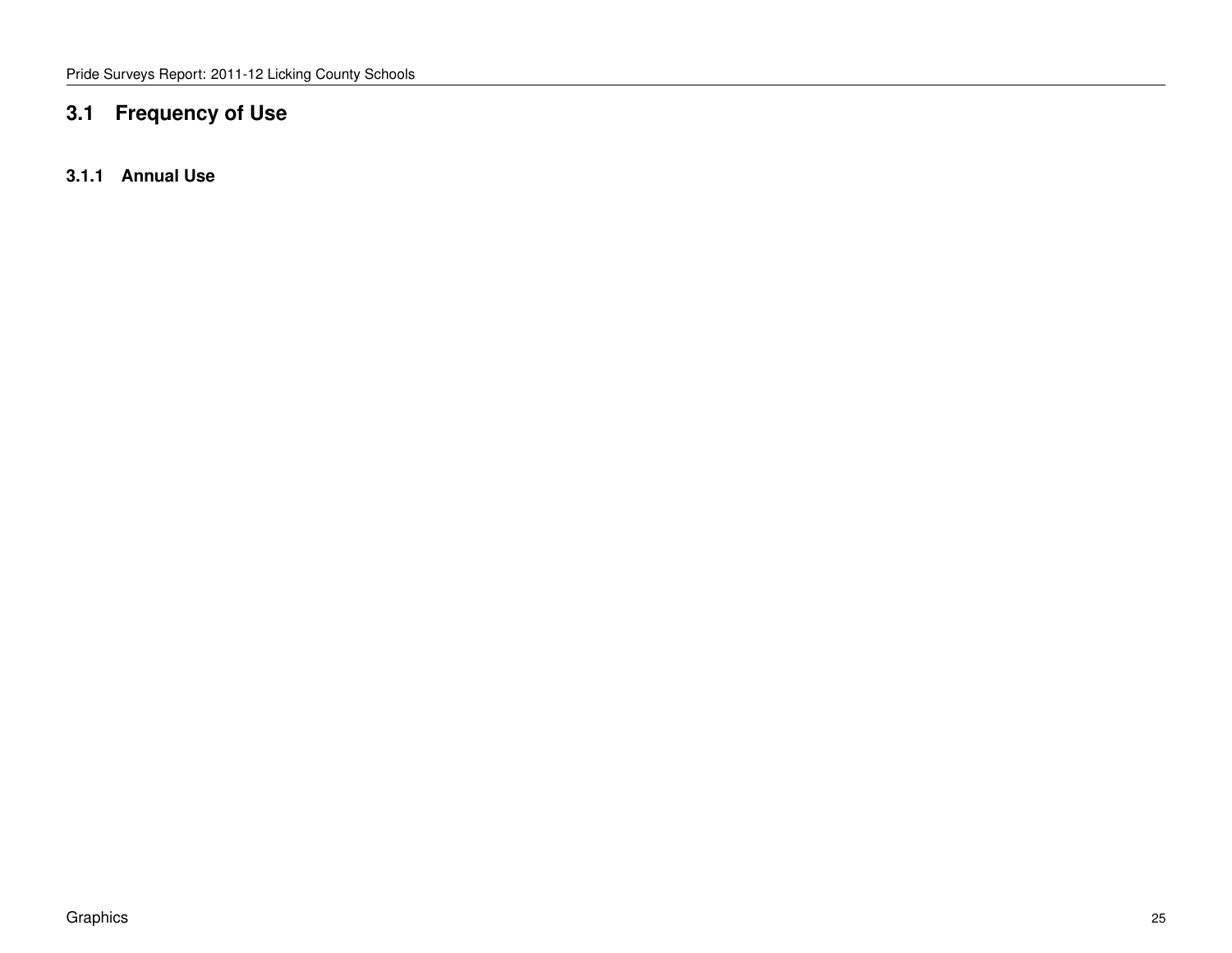# Annual Use of Any Tobacco, Any Alcohol and Any Illicit Drug

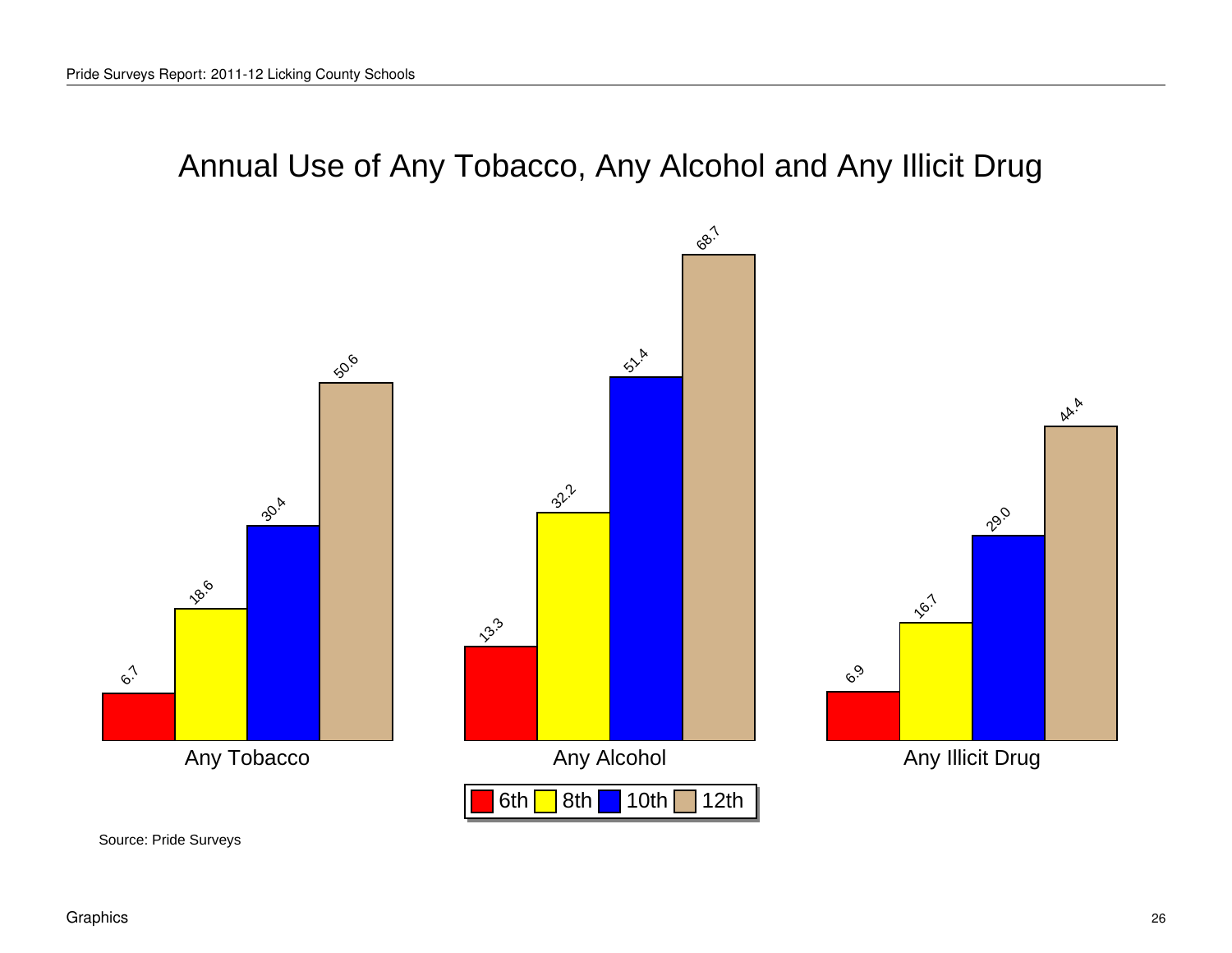Annual Use of Cigarettes, Smokeless Tobacco and Cigars

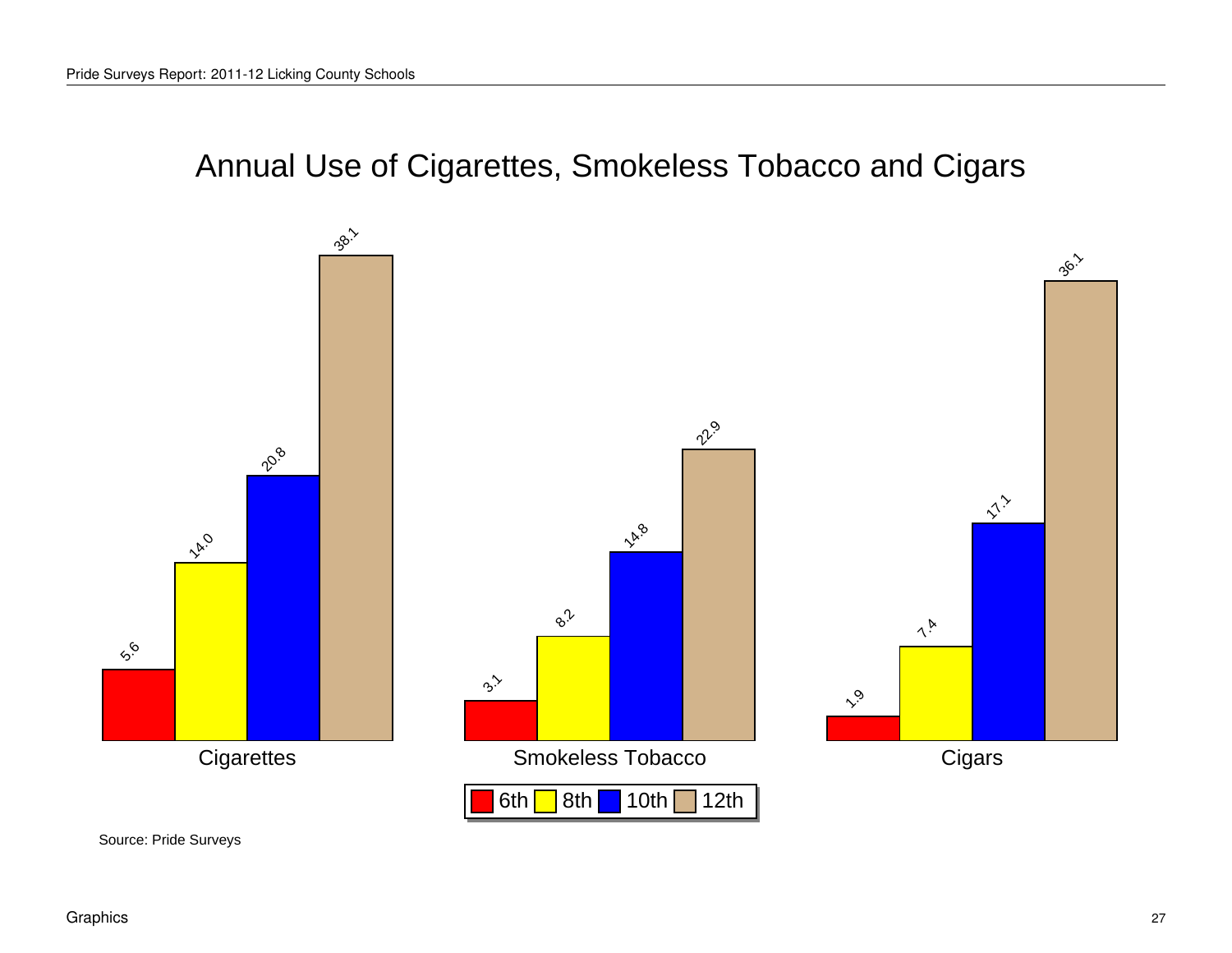## Annual Use of Beer, Coolers and Liquor

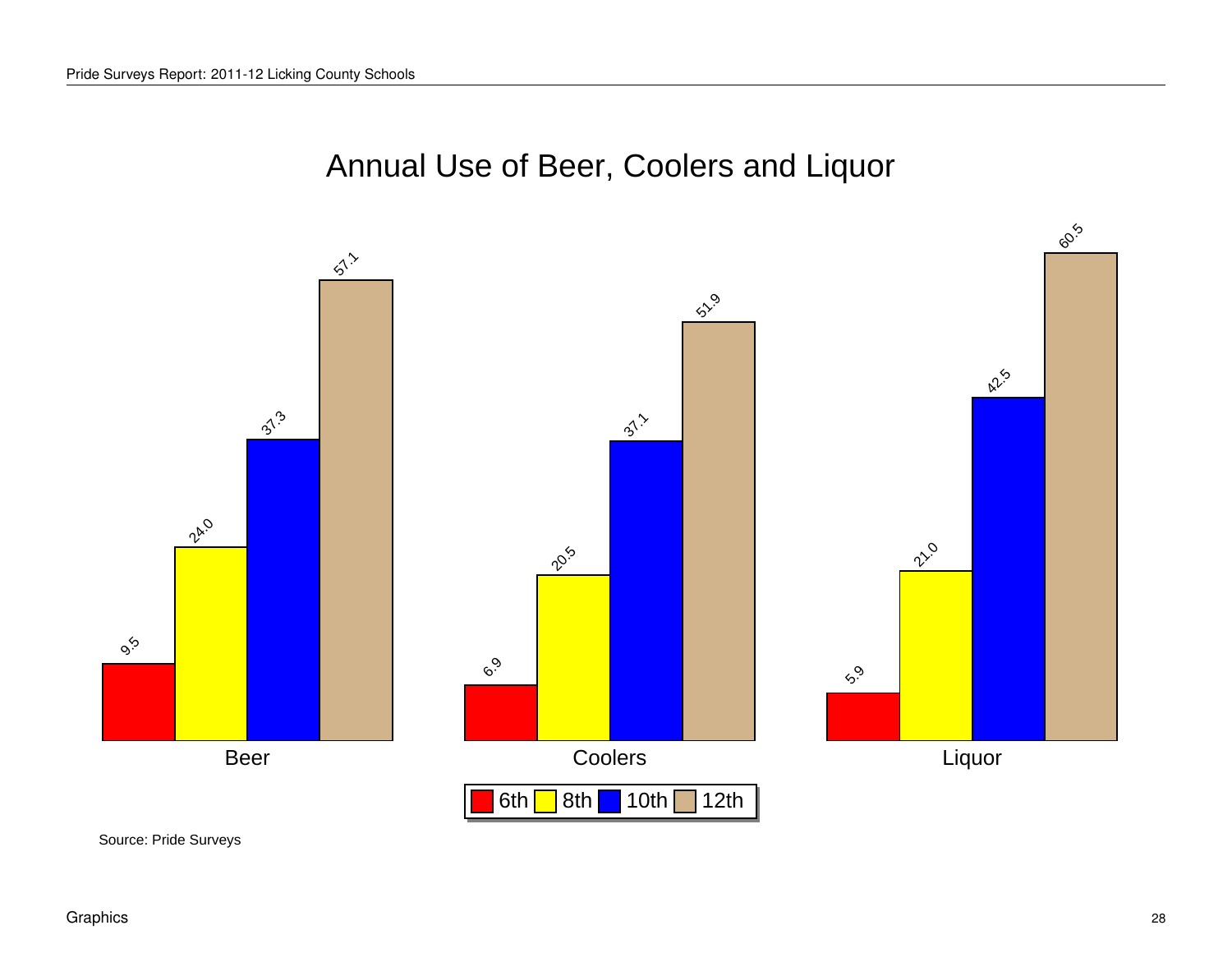Annual Use of Marijuana, Cocaine, Uppers and Downers

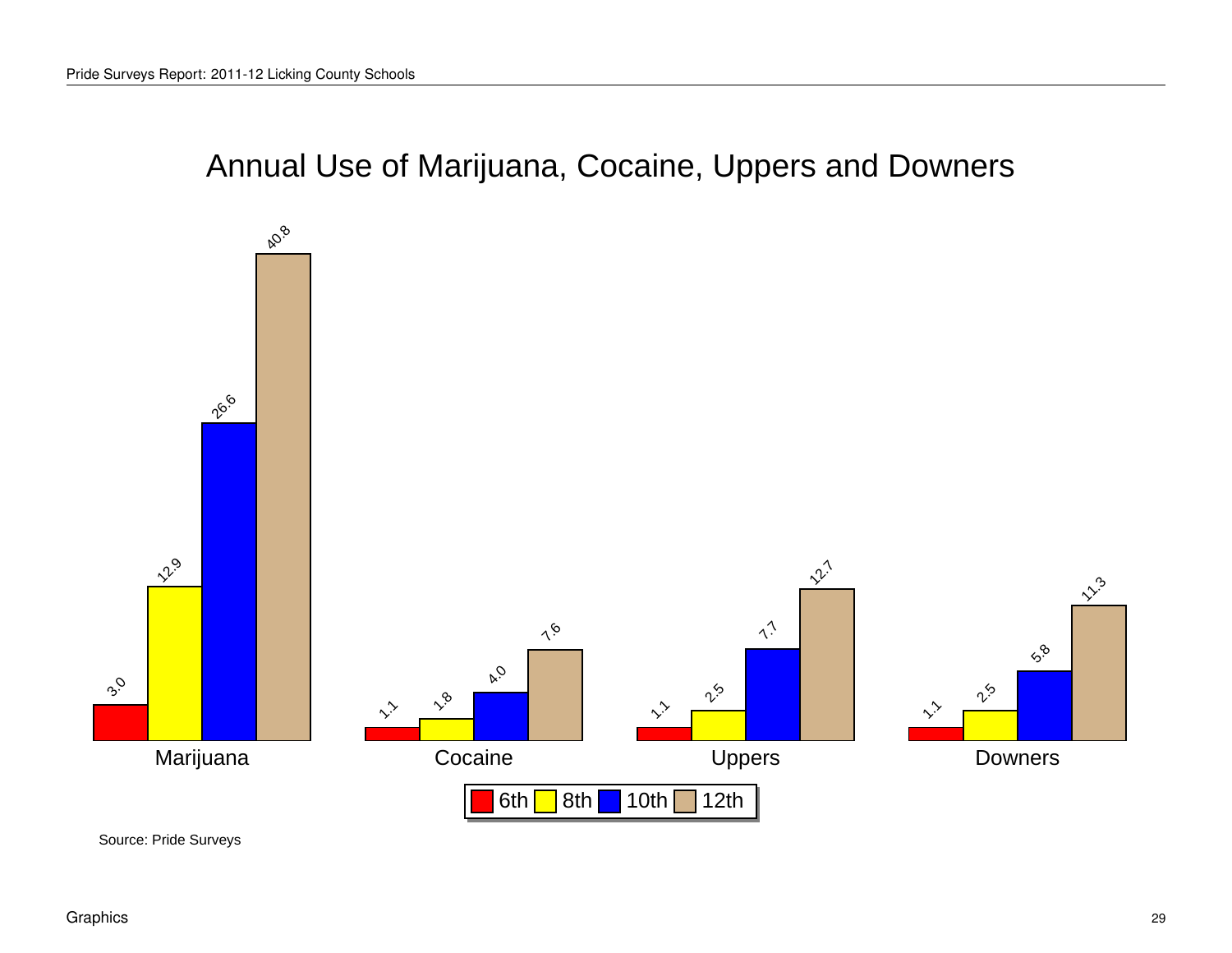Annual Use of Inhalants, Hallucinogens, Heroin and Steroids

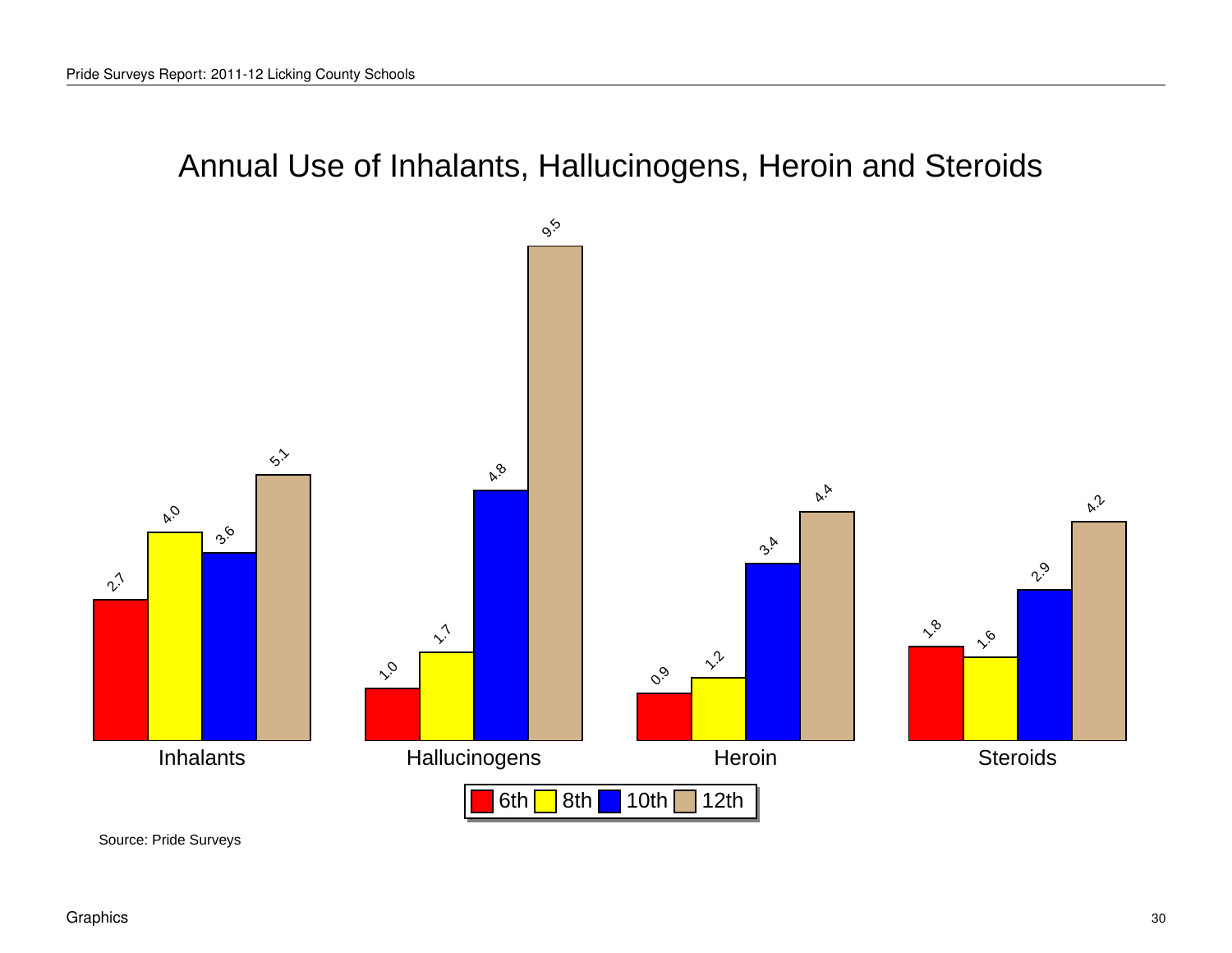

Annual Use of Ecstasy and Meth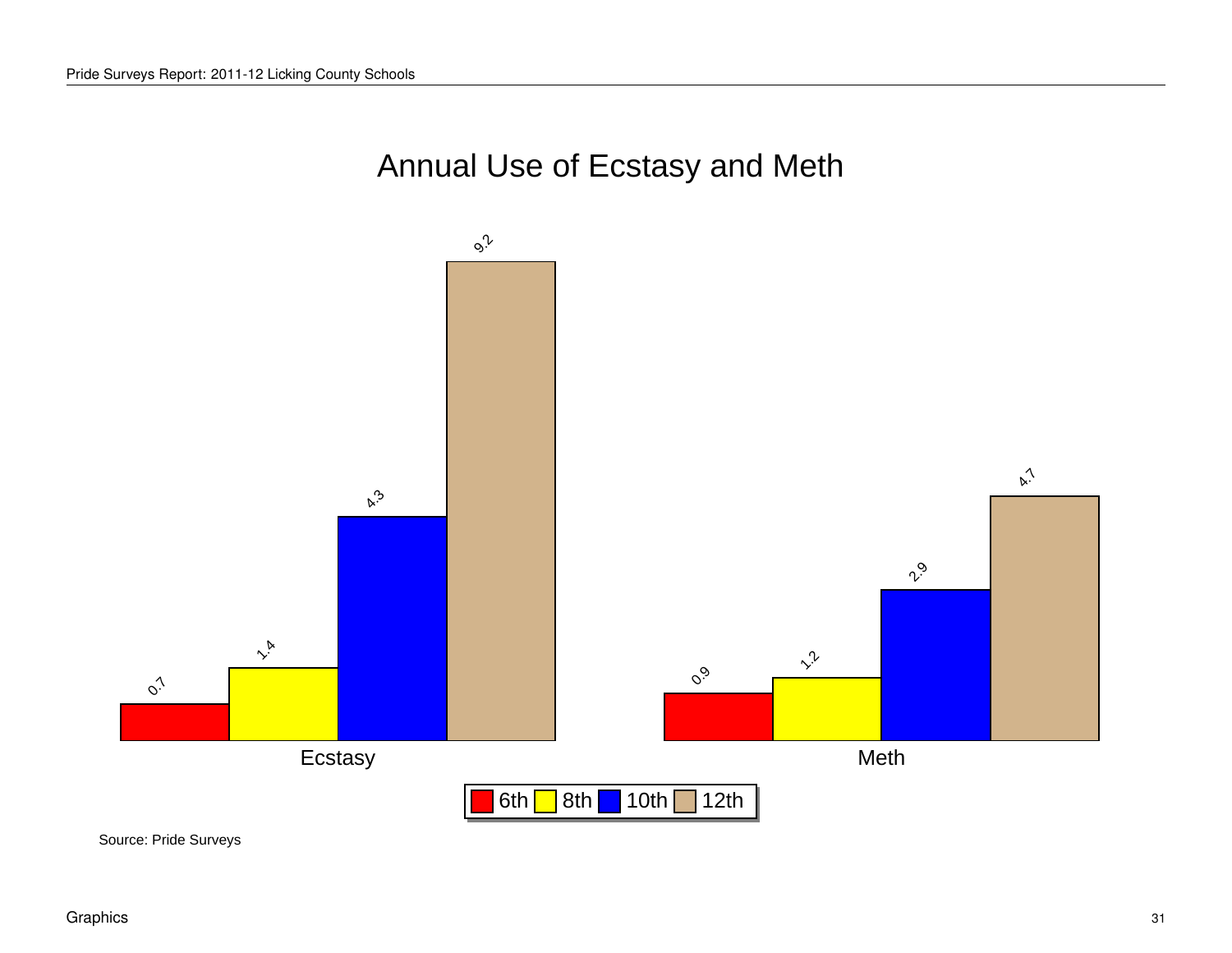## Annual Use of Prescription Drugs, Pain Killers and Over-The-Counter Drugs

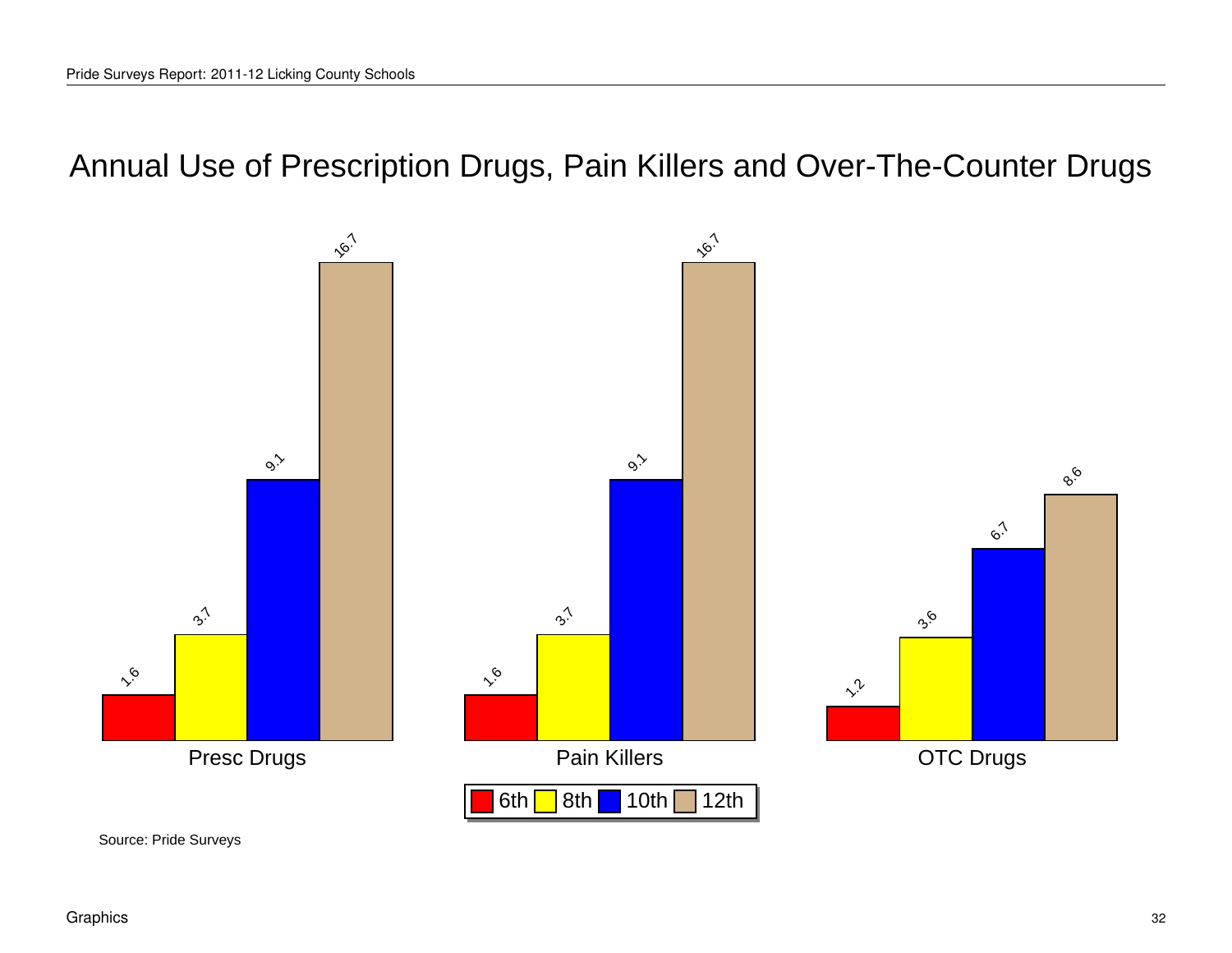### <span id="page-33-0"></span>**3.1.2 30-Day Use**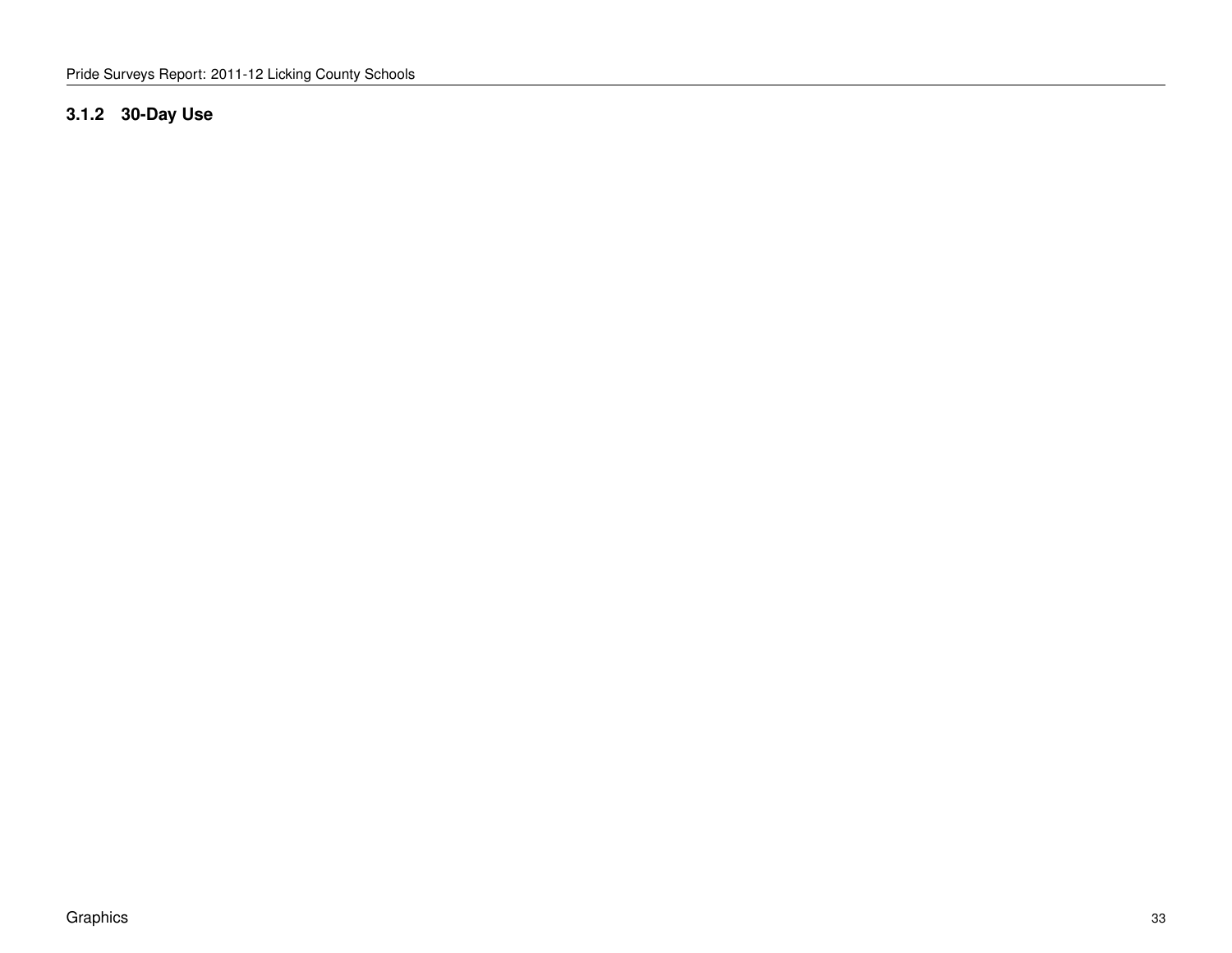# 30-Day Use of Any Tobacco, Any Alcohol and Any Illicit Drug

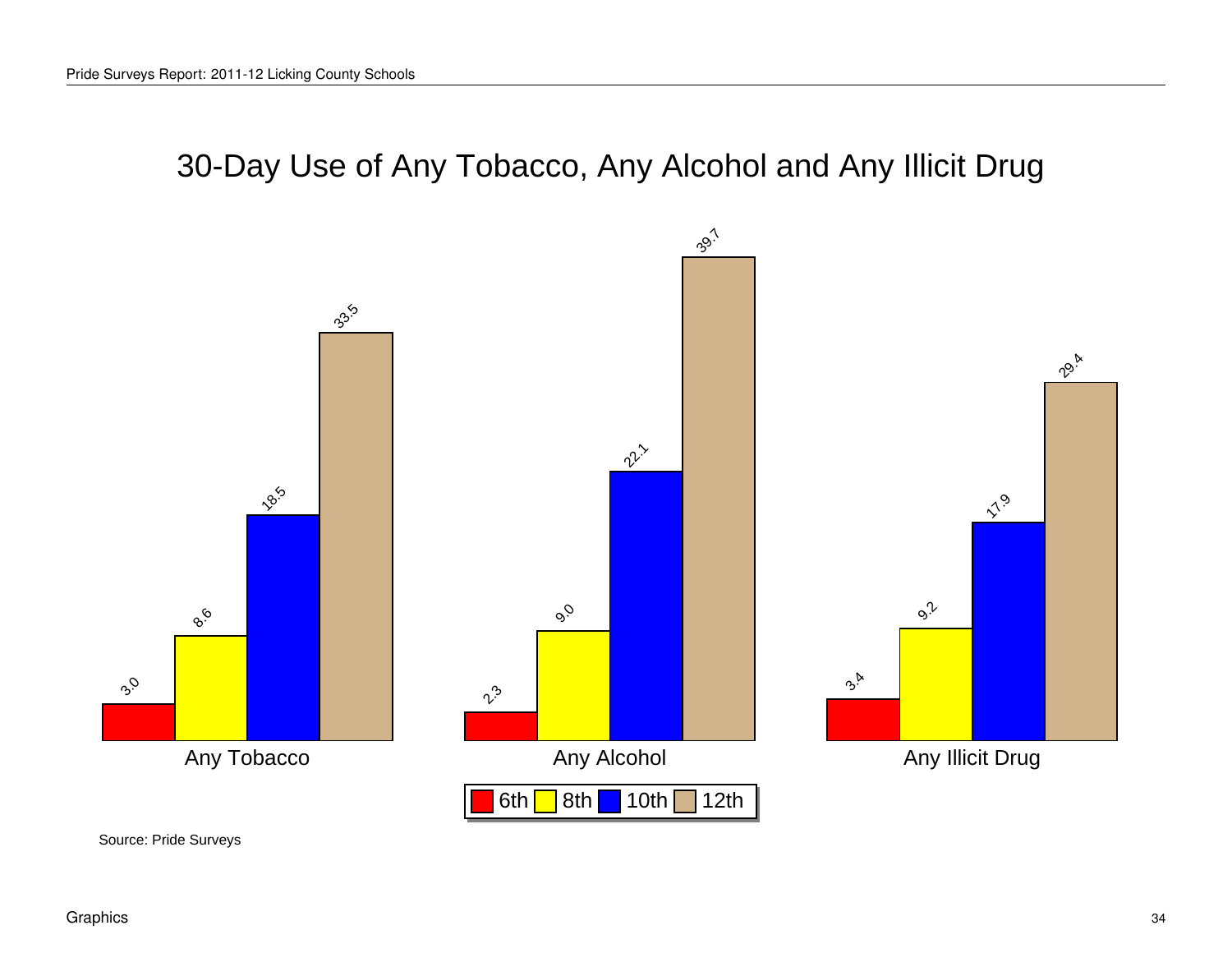# 30-Day Use of Cigarettes, Smokeless Tobacco and Cigars

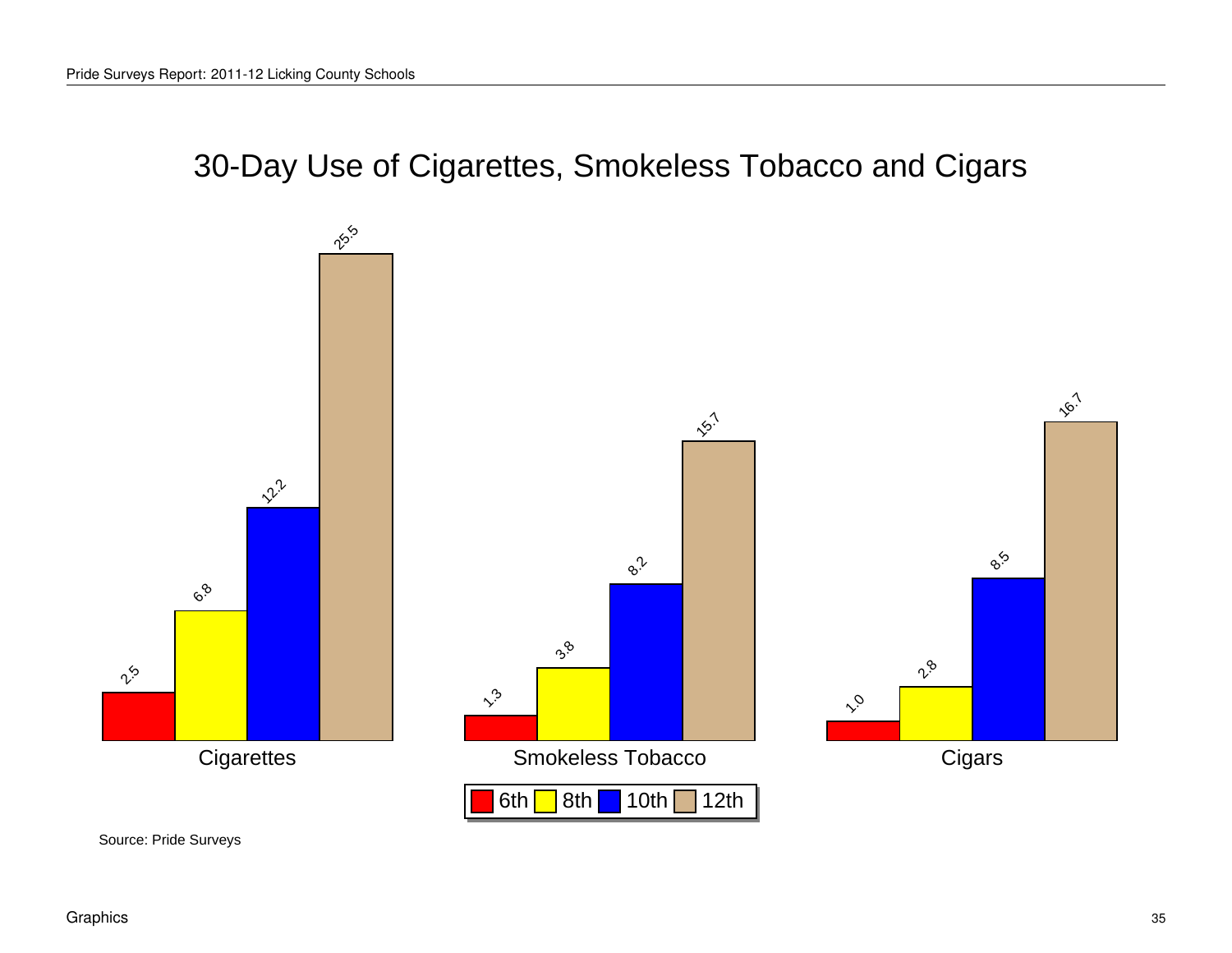## 30-Day Use of Beer, Coolers and Liquor

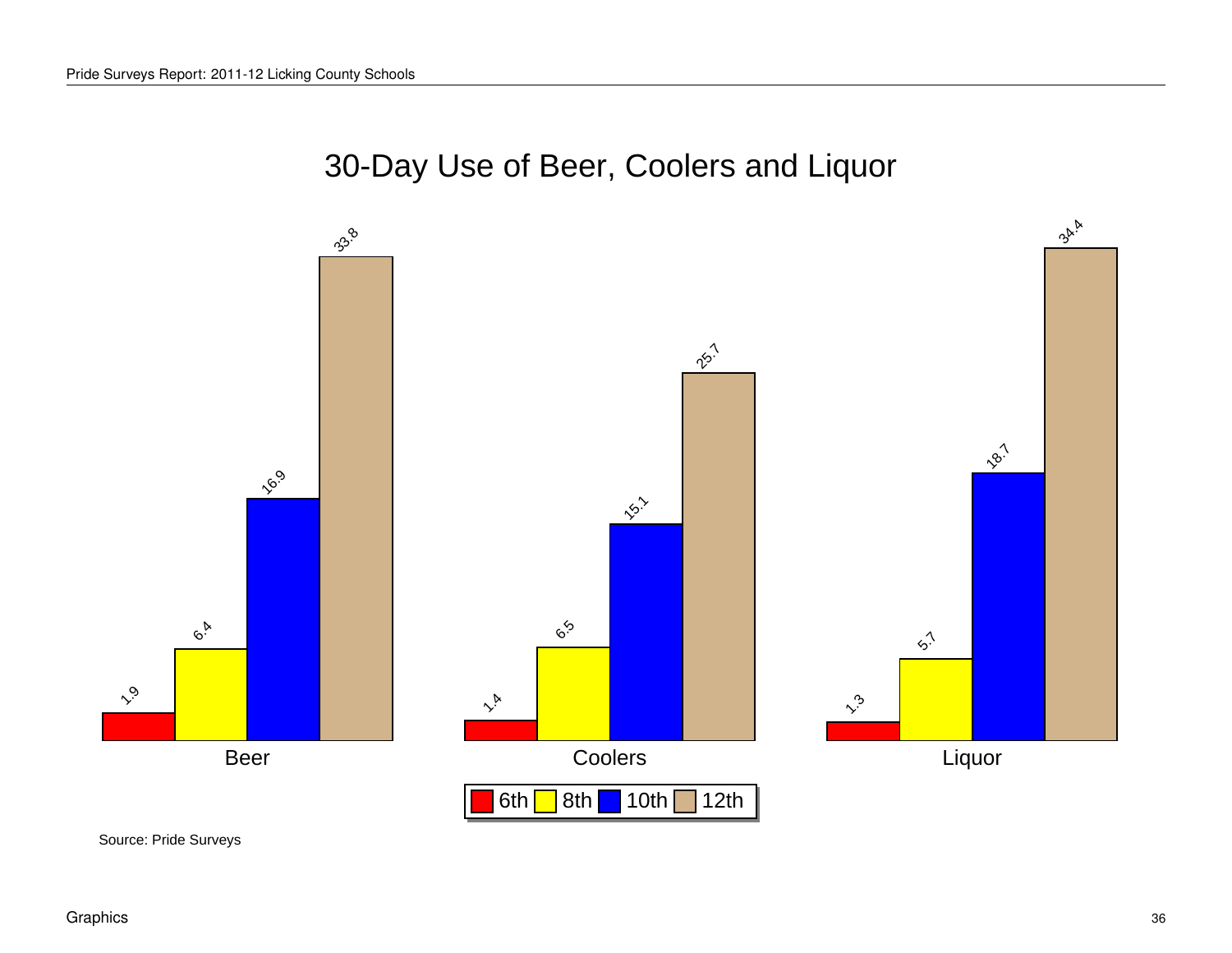30-Day Use of Marijuana, Cocaine, Uppers and Downers

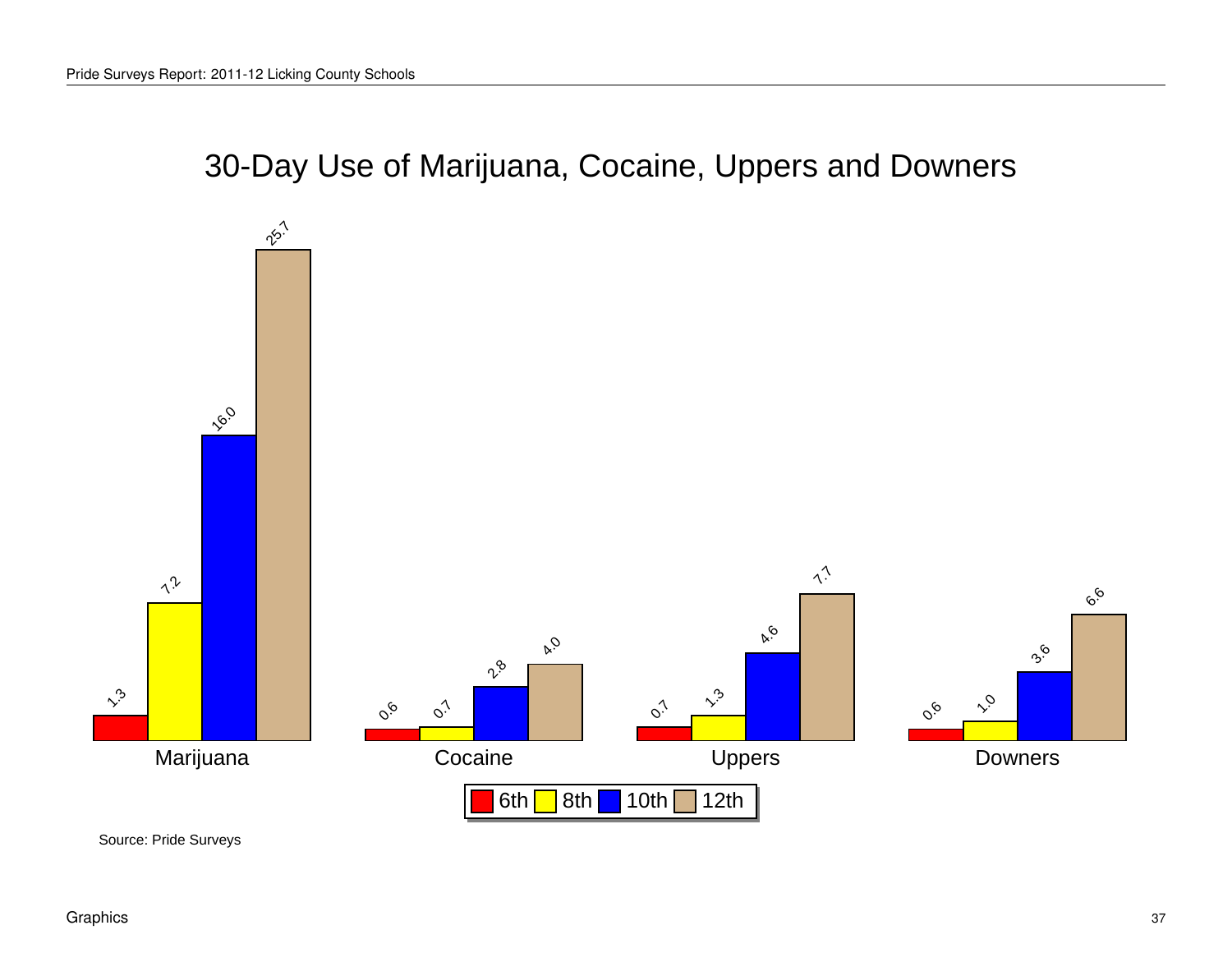30-Day Use of Inhalants, Hallucinogens, Heroin and Steroids



Source: Pride Surveys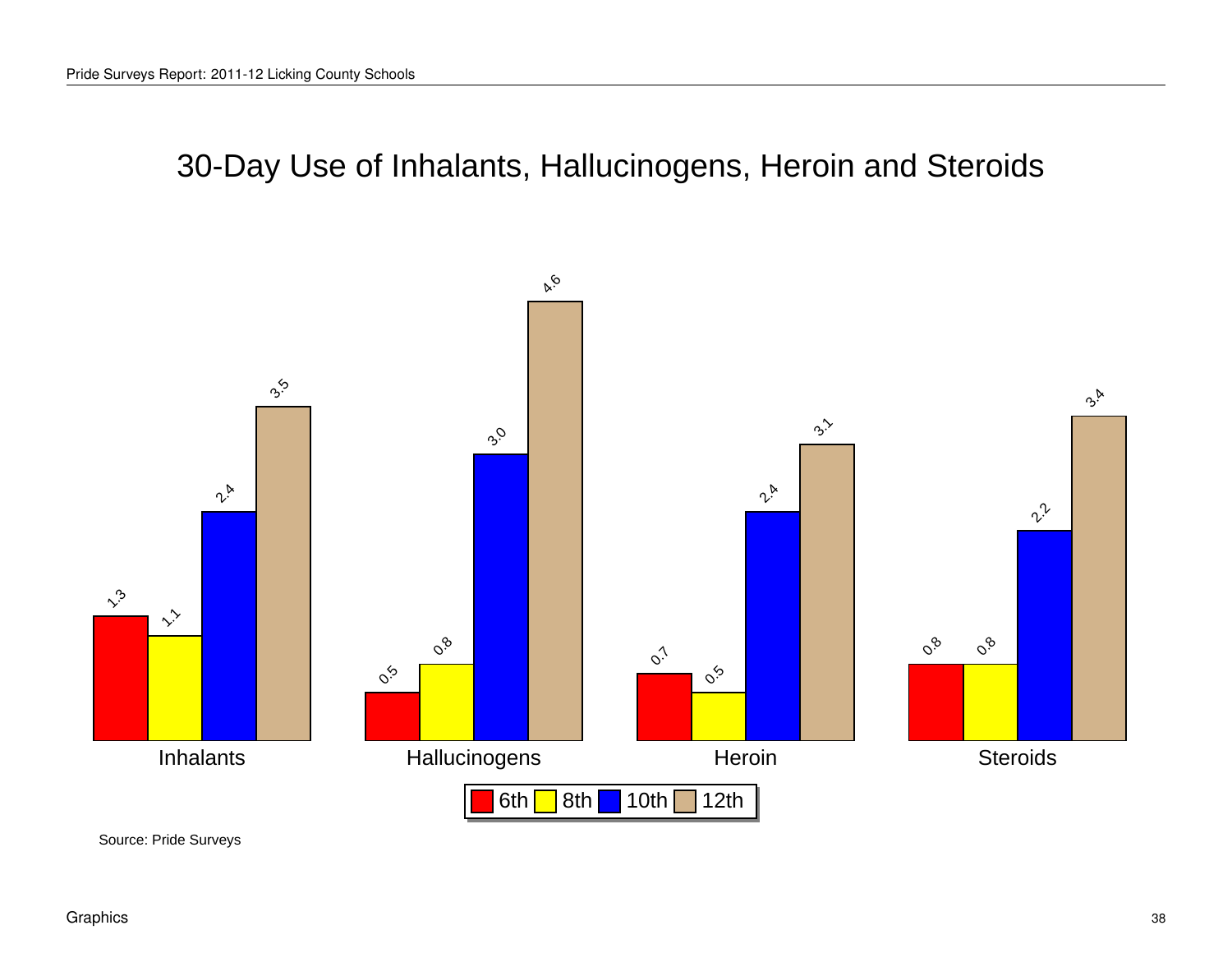

# 30-Day Use of Ecstasy and Meth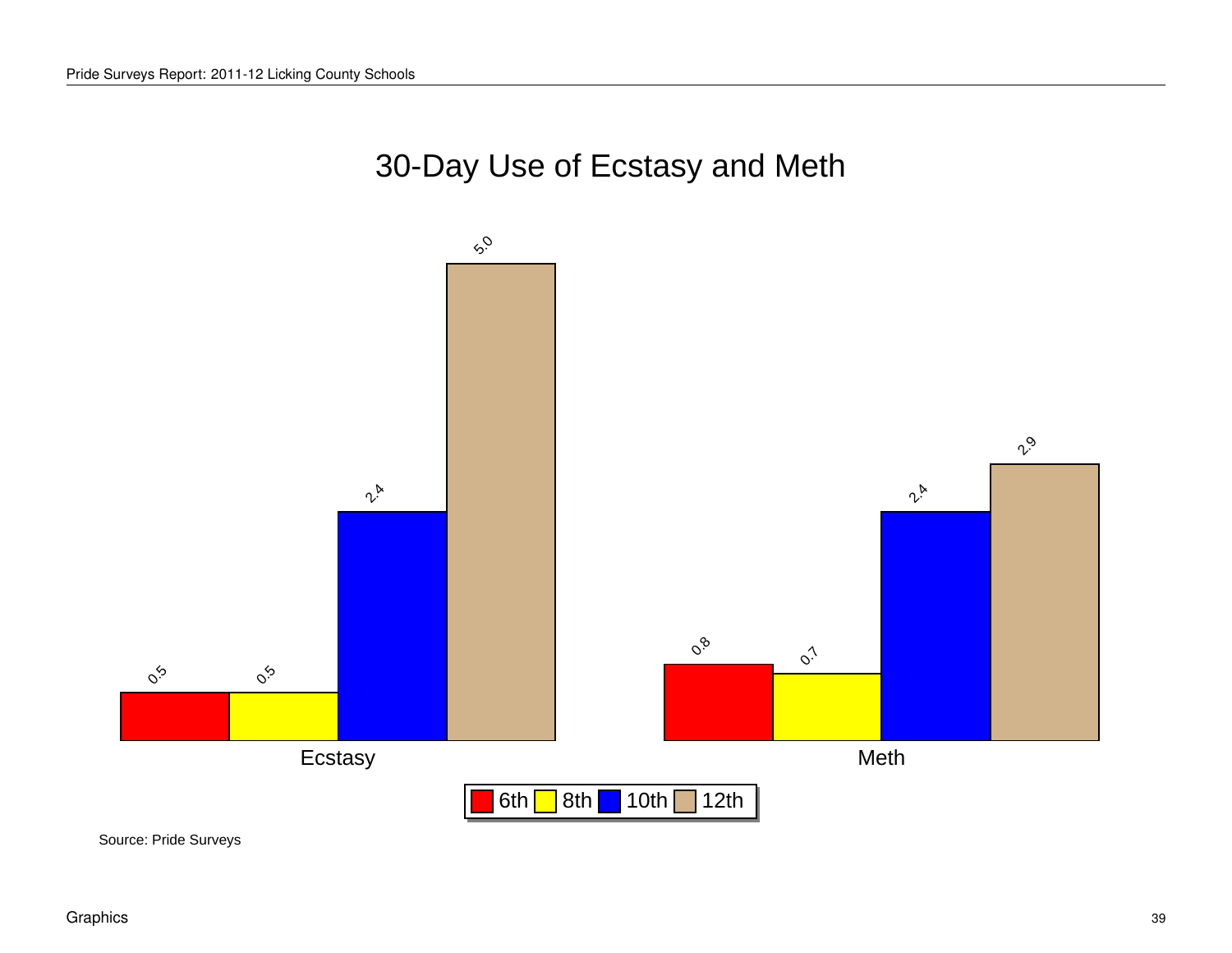30-Day Use of Prescription Drugs, Pain Killers and Over-The-Counter Drugs



Source: Pride Surveys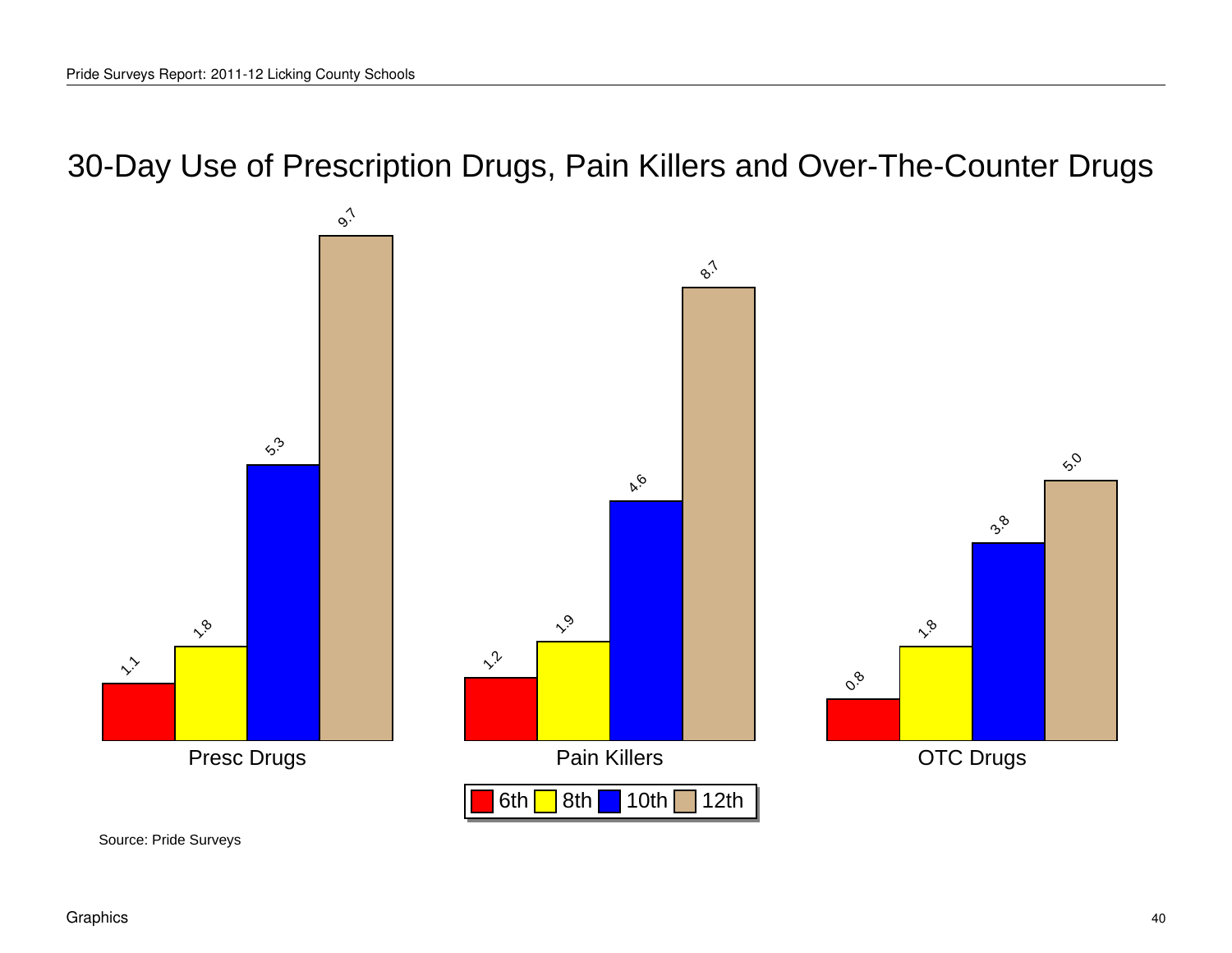#### **3.2 Perception of Risk**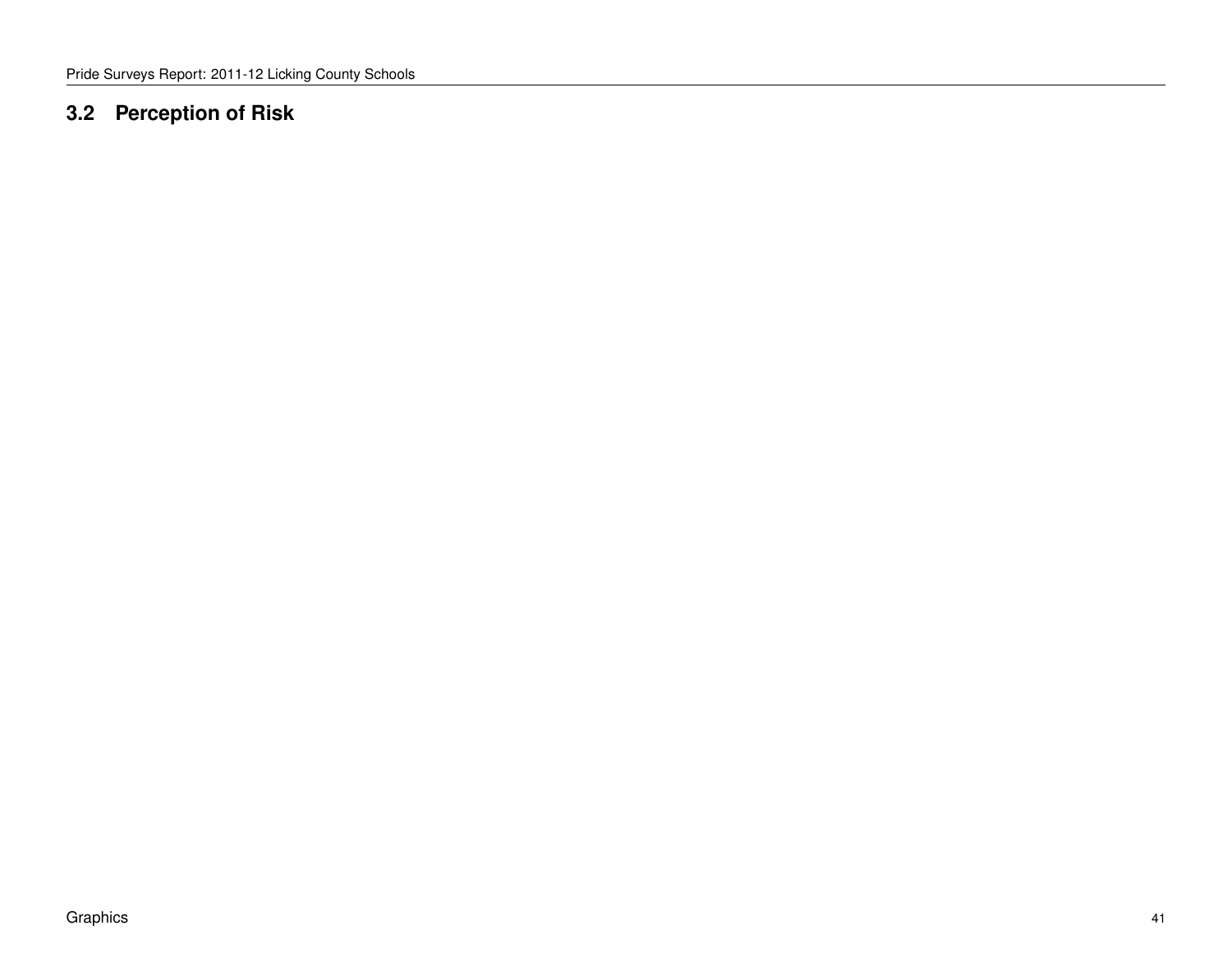## Perception of Risk -- Any Tobacco

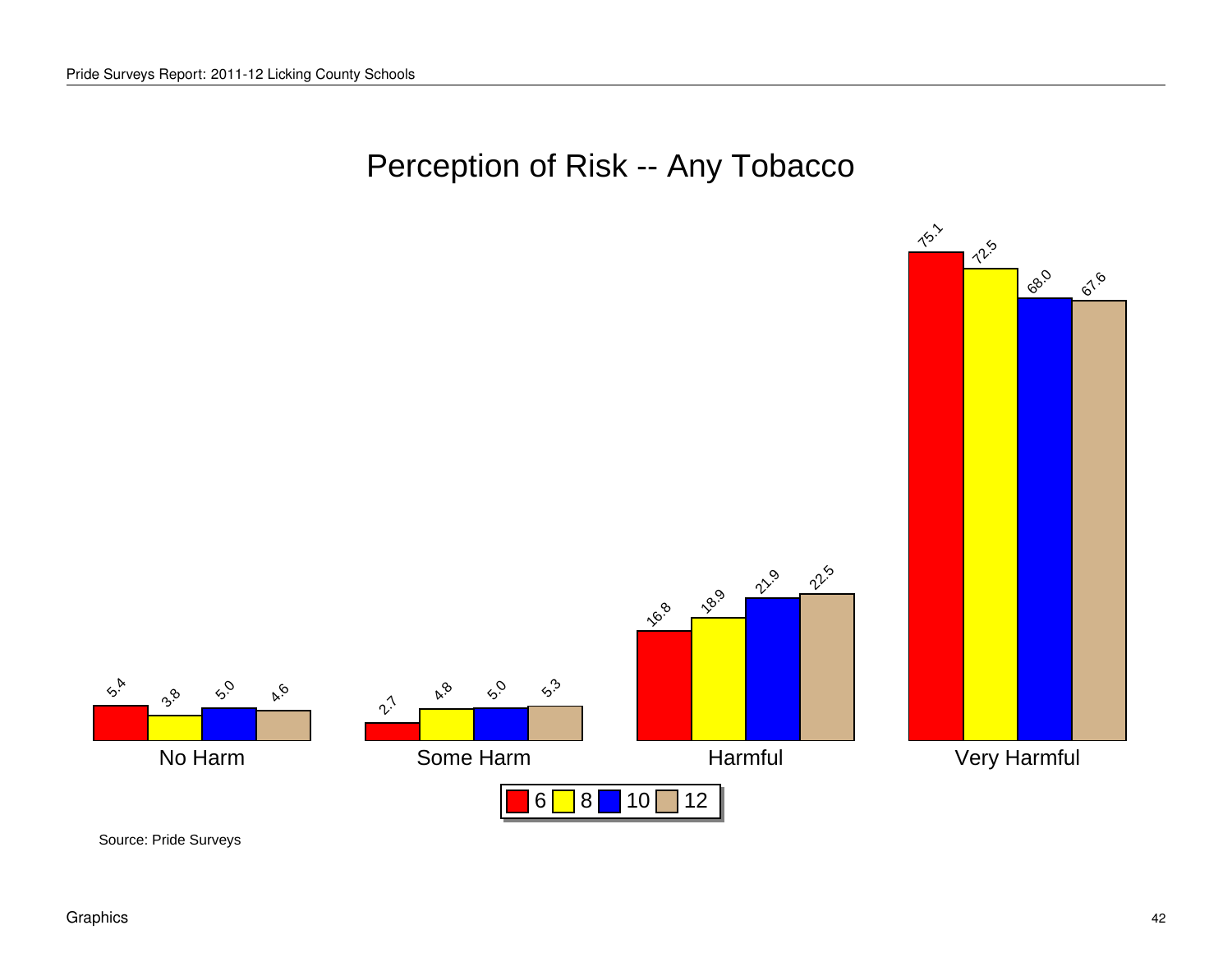# Perception of Risk -- Regular Alcohol Use

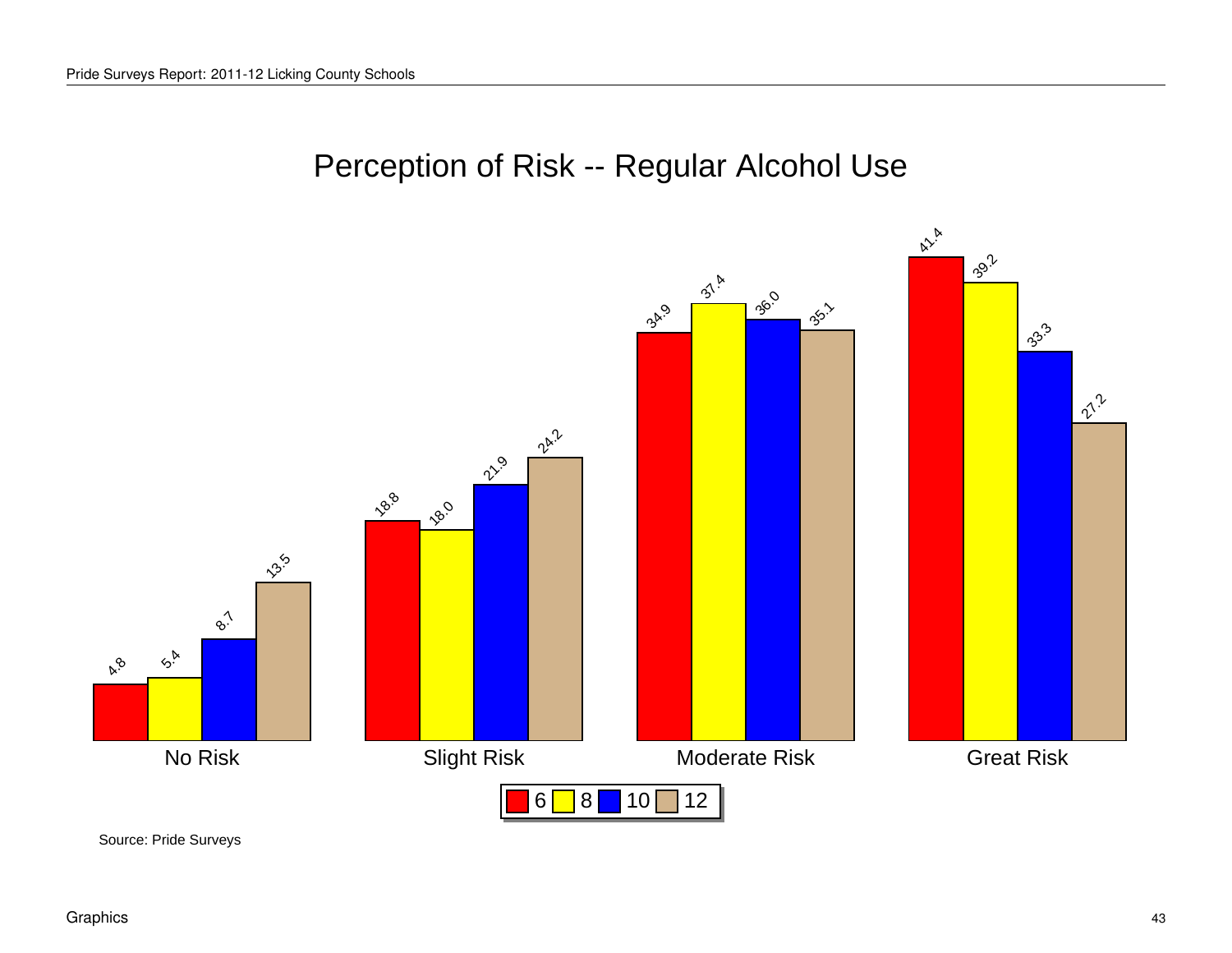## Perception of Risk -- Cigarettes

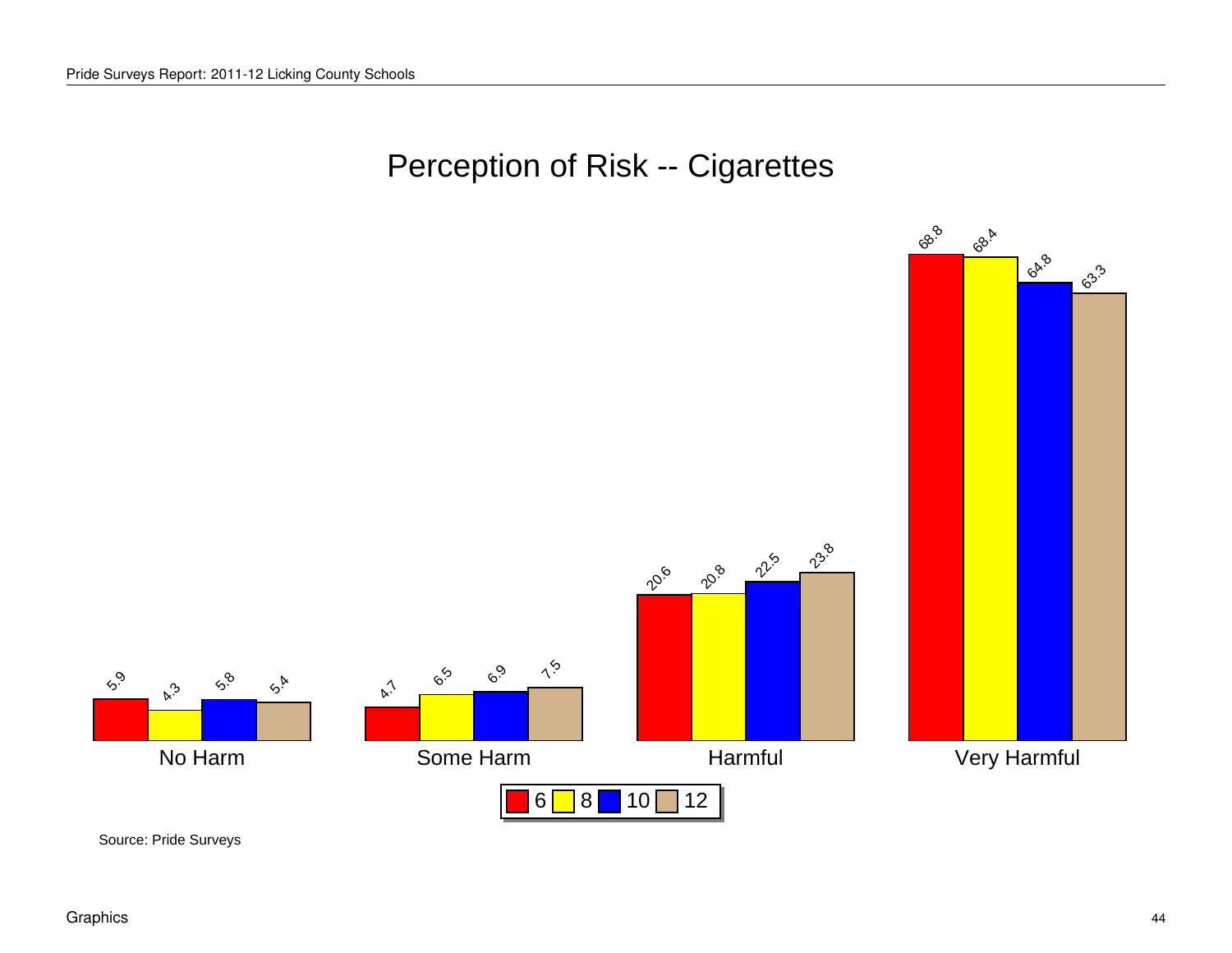## Perception of Risk -- Smokeless Tobacco

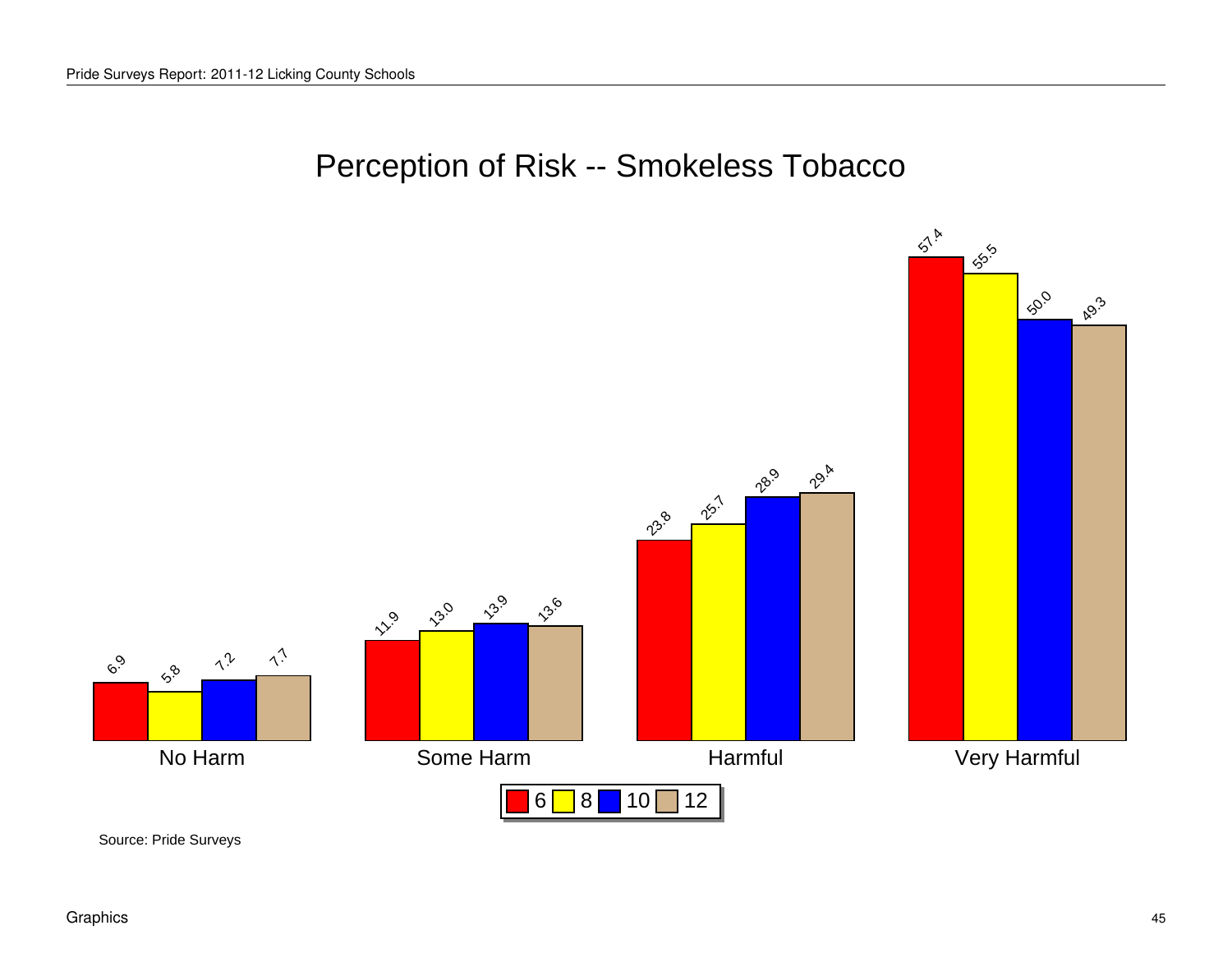# Perception of Risk -- Cigars

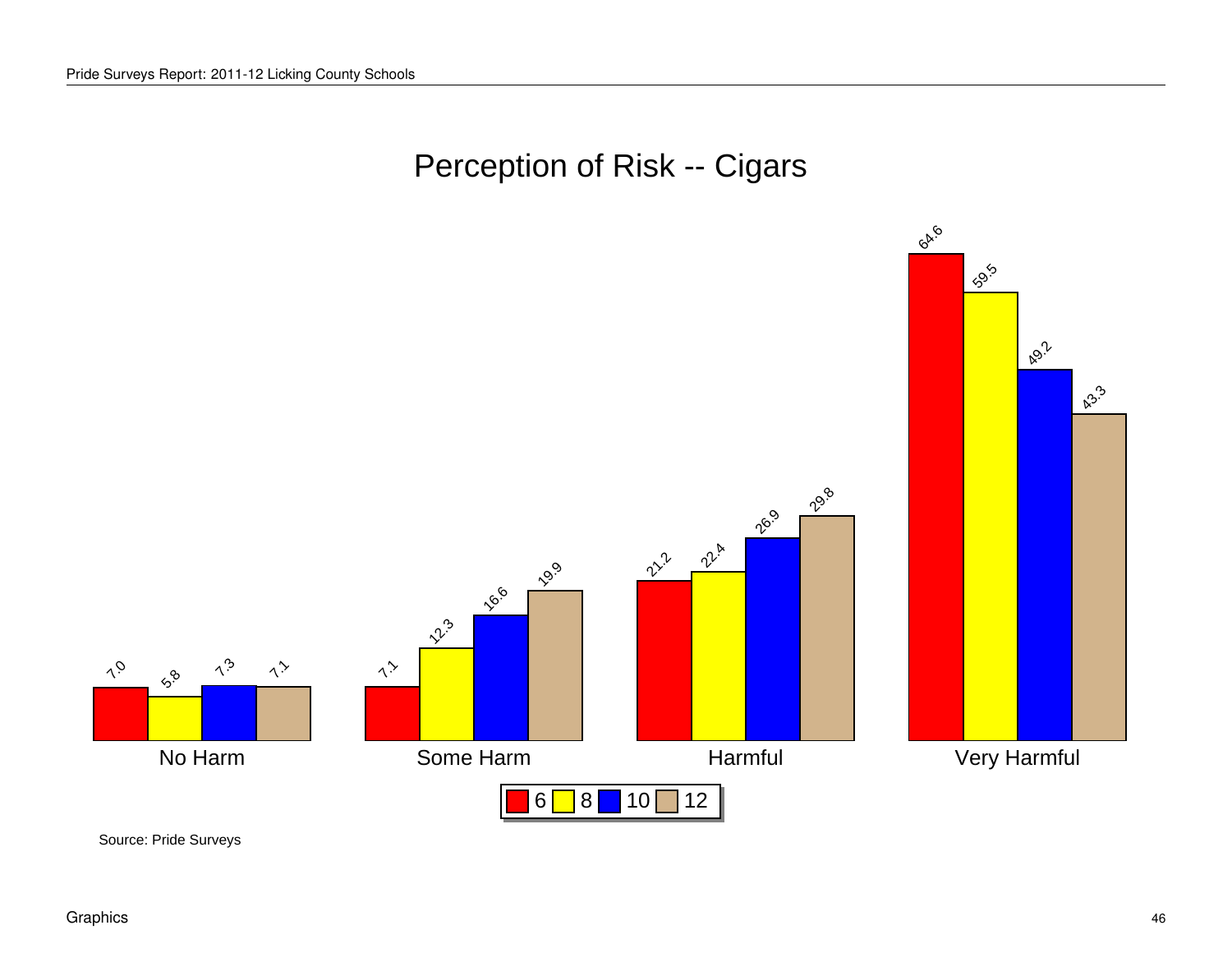# Perception of Risk -- Beer

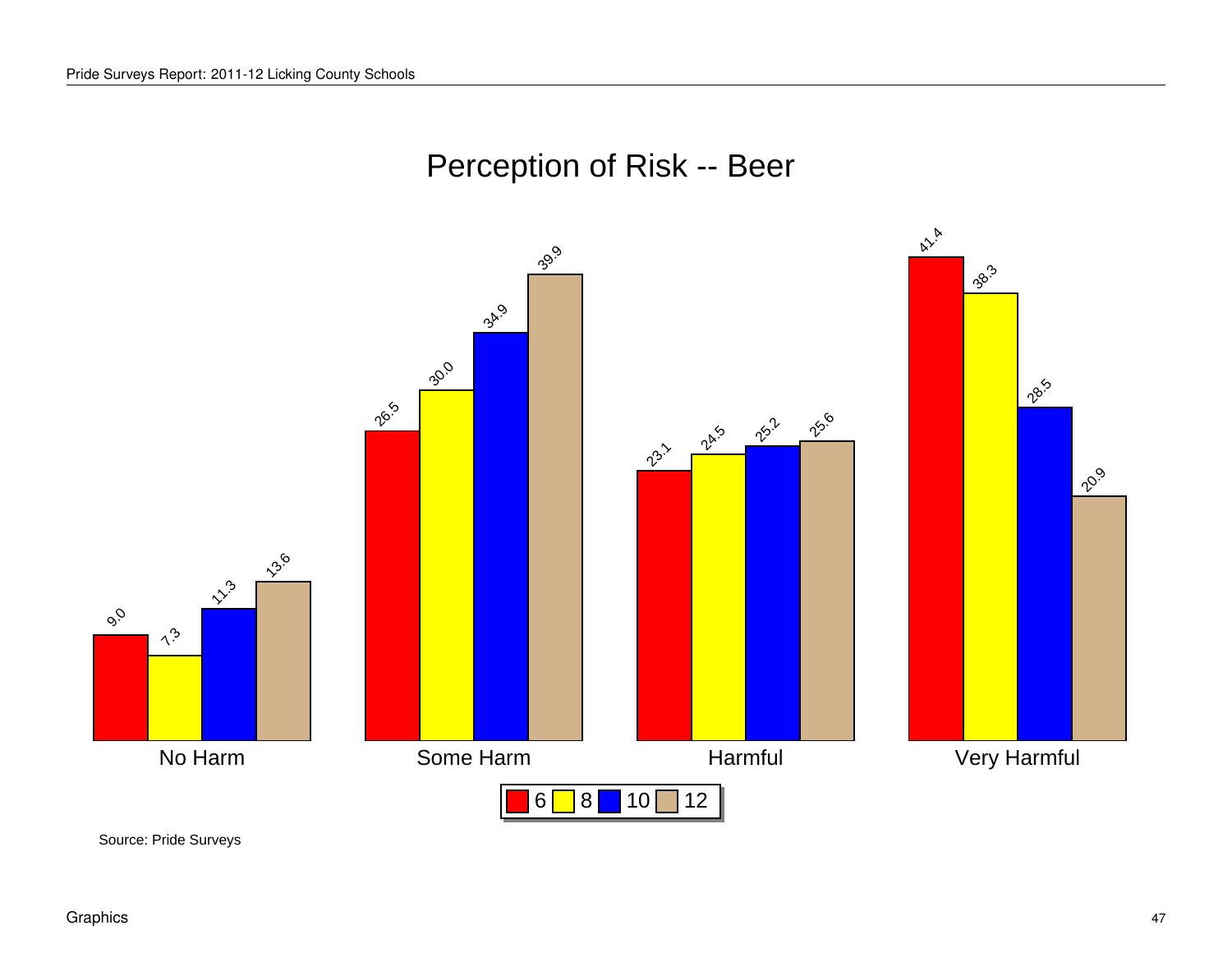

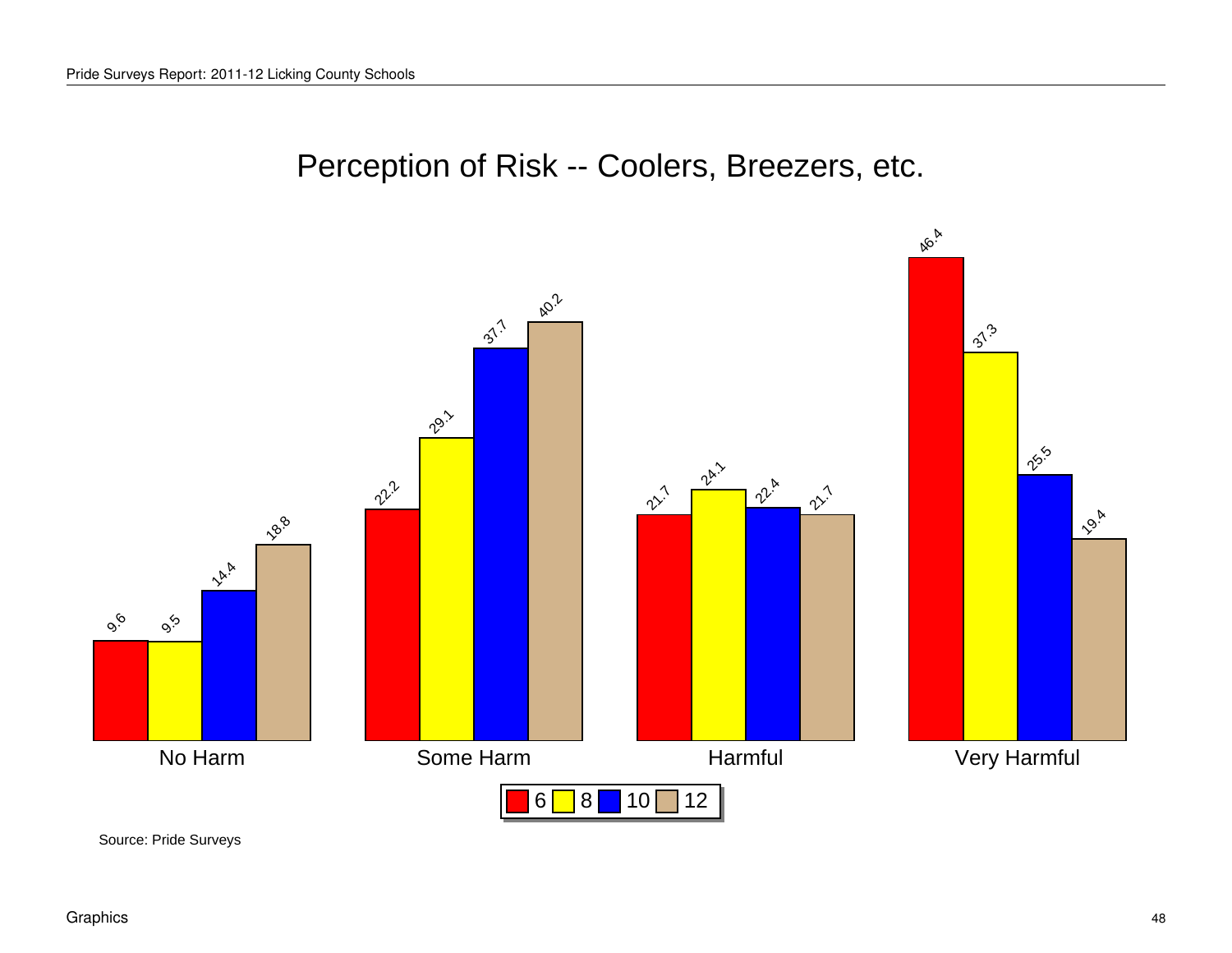

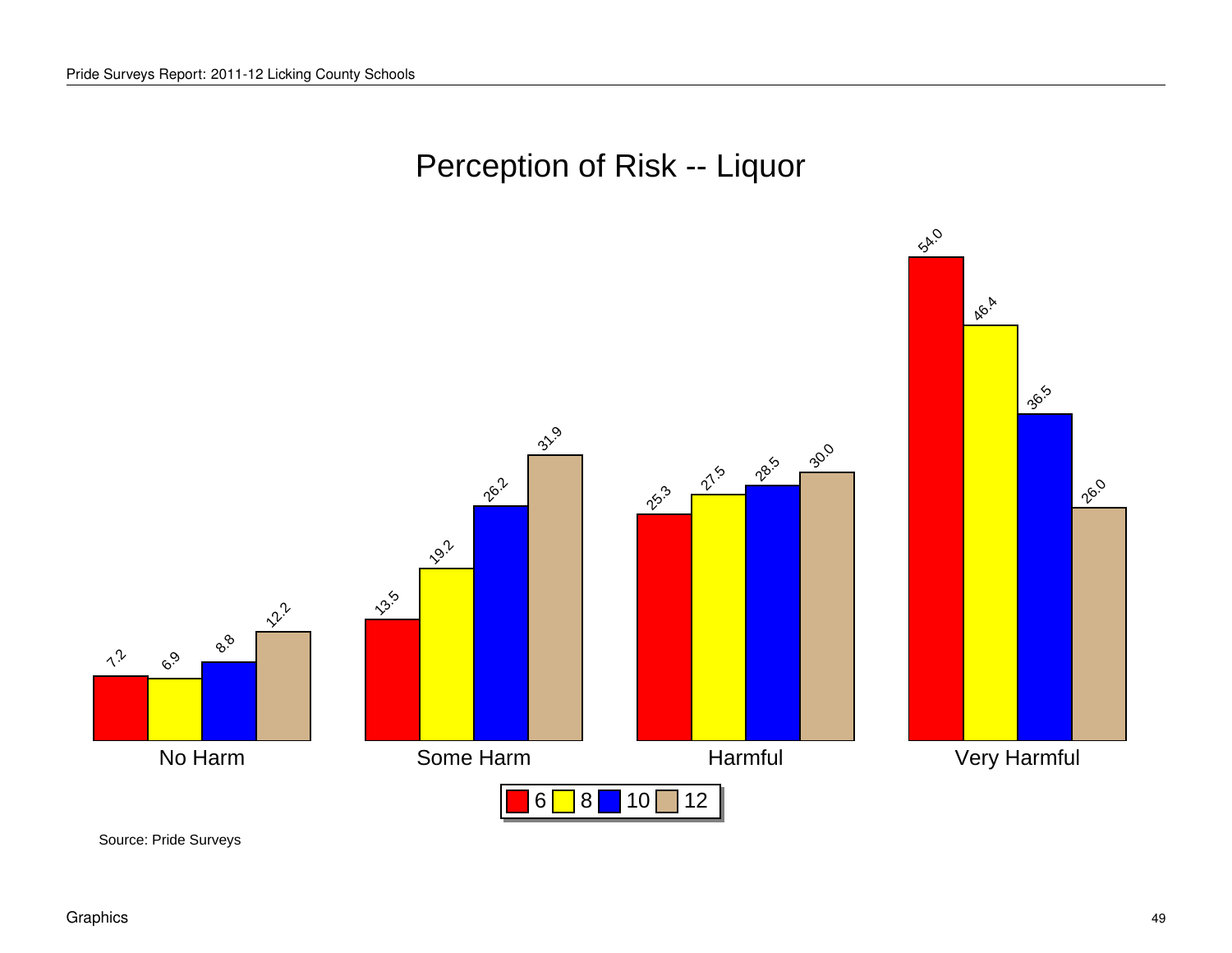## Perception of Risk -- Marijuana

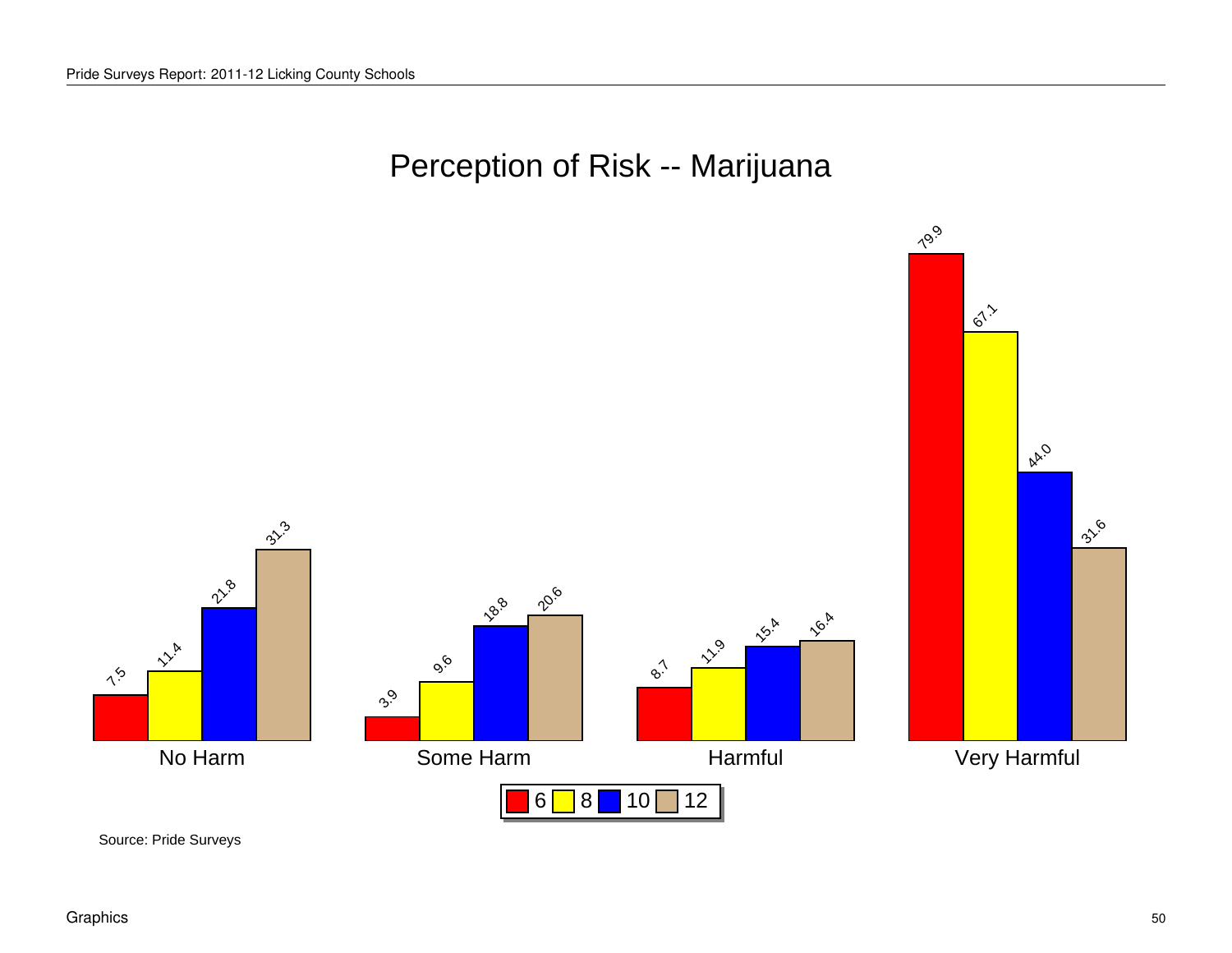#### **3.3 Perception of Parental Disapproval**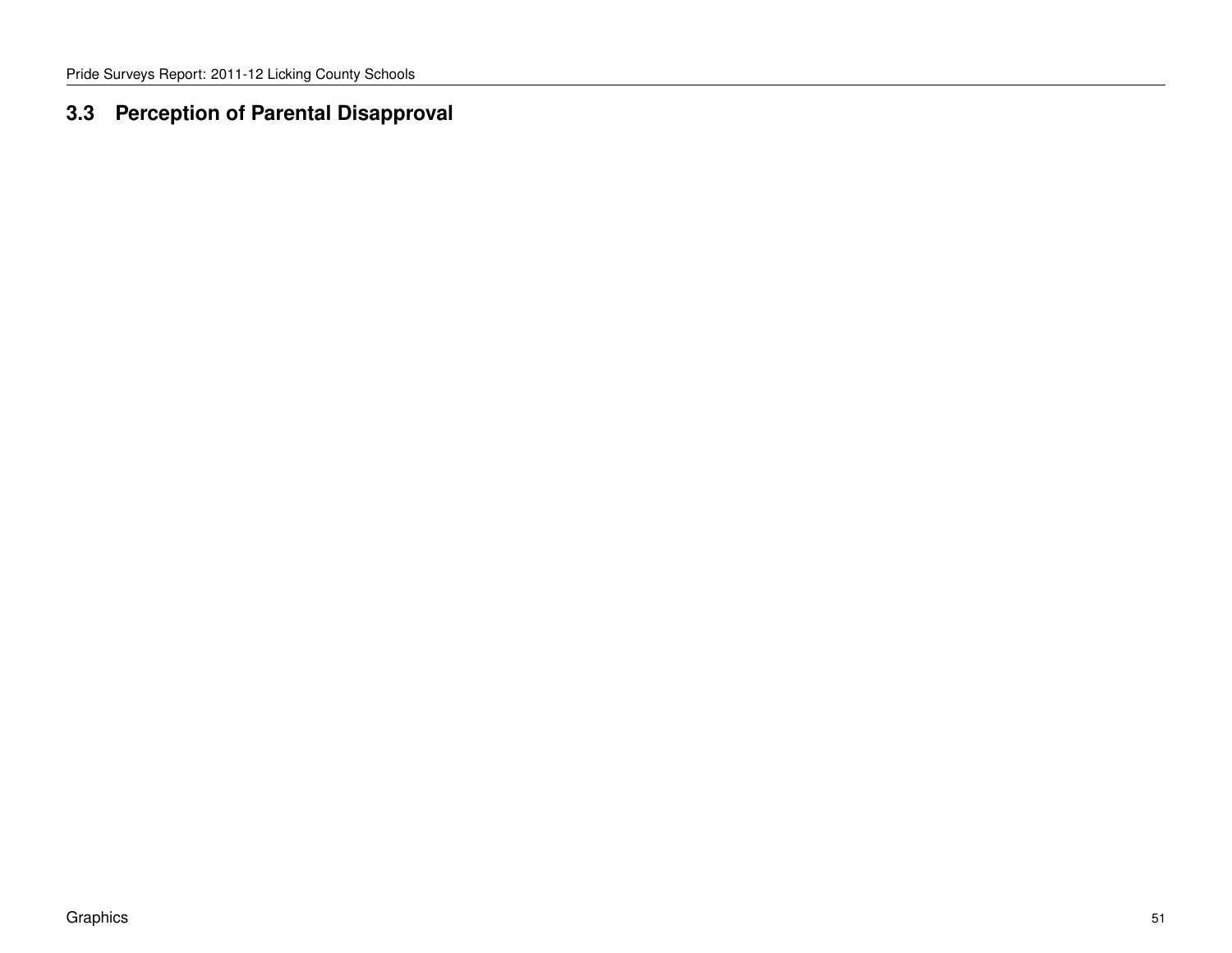## Perception of Parental Disapproval -- Use Tobacco

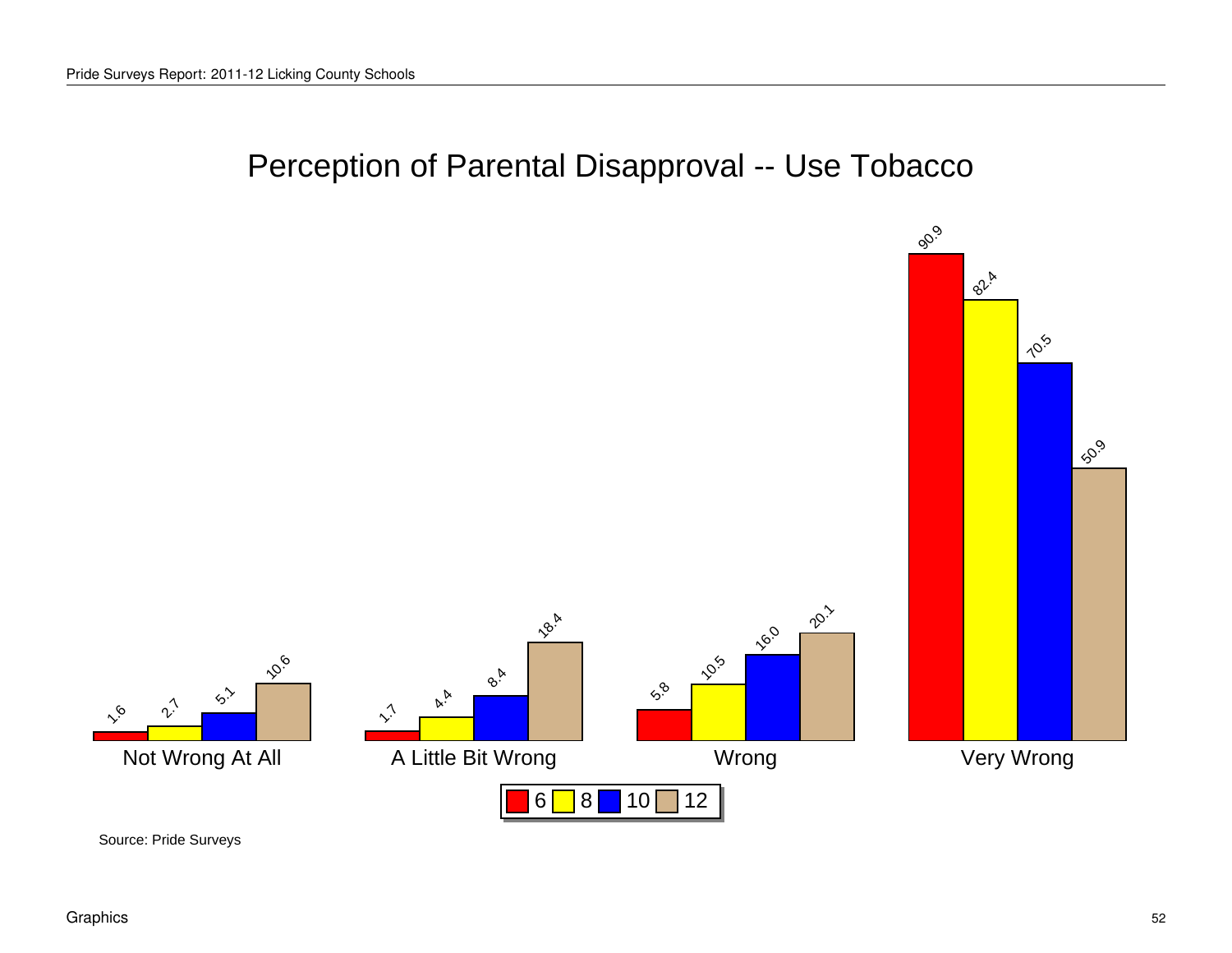## Perception of Parental Disapproval -- Use Alcohol

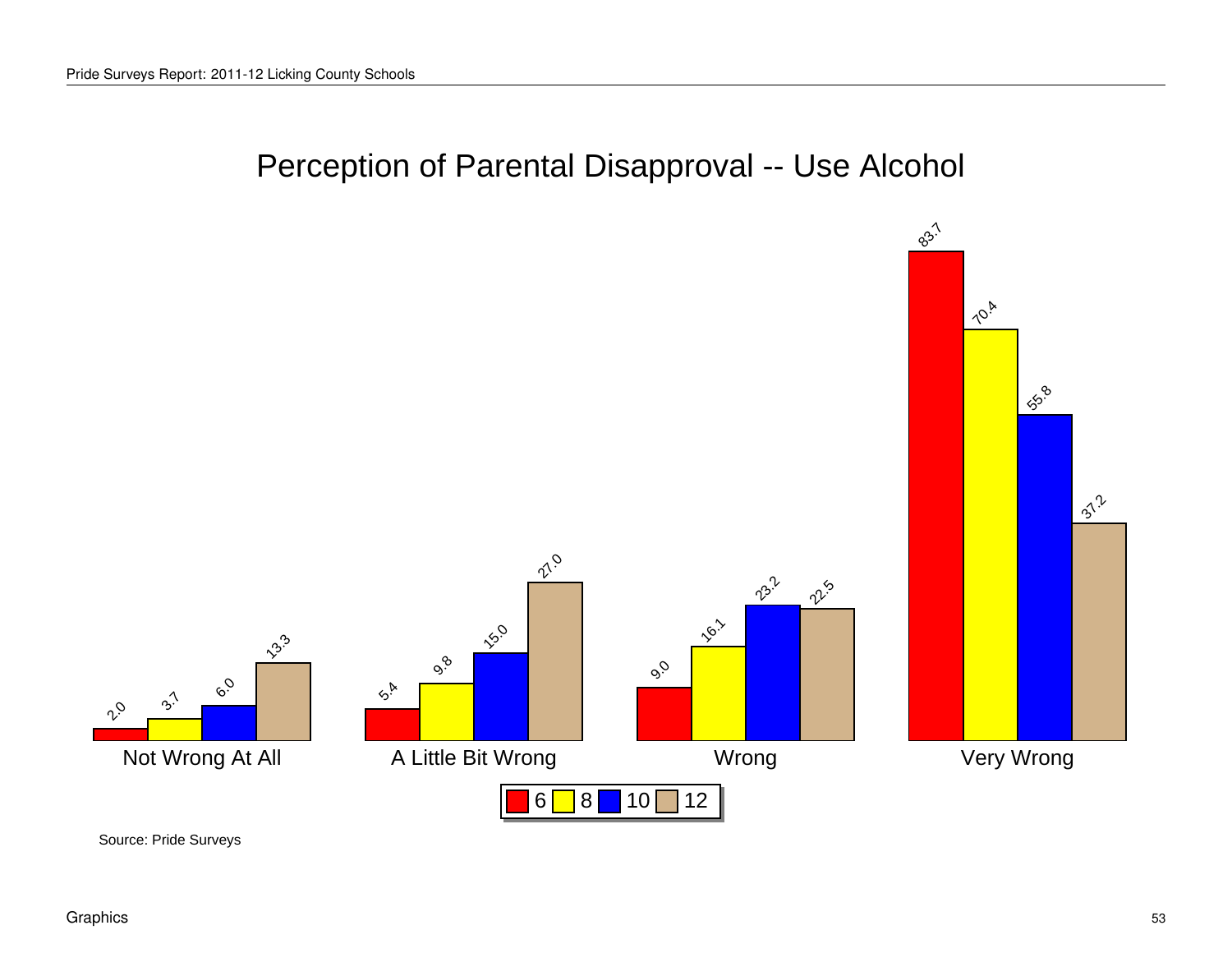## Perception of Parental Disapproval -- Use Marijuana

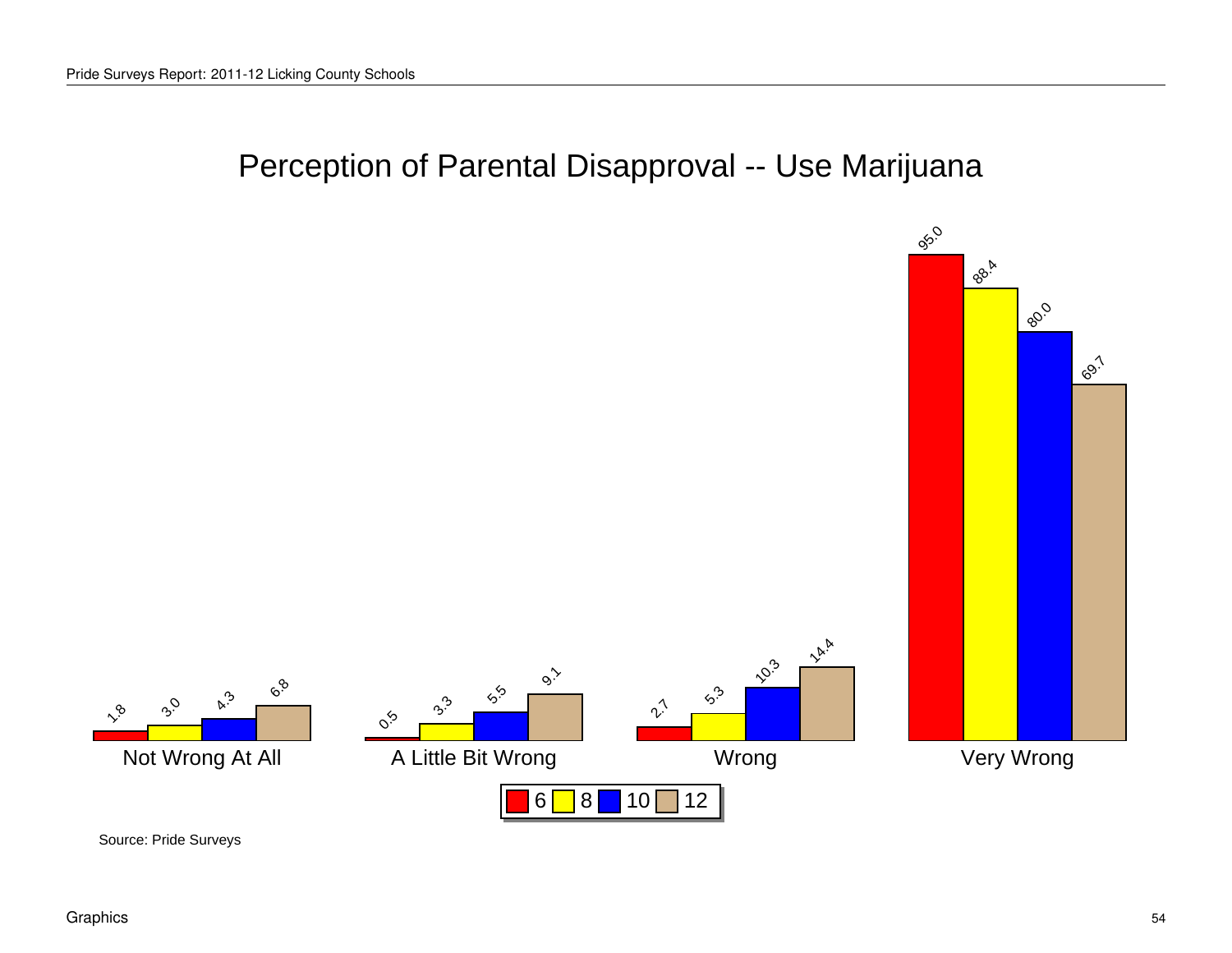#### **3.4 Perception of Friends' Disapproval**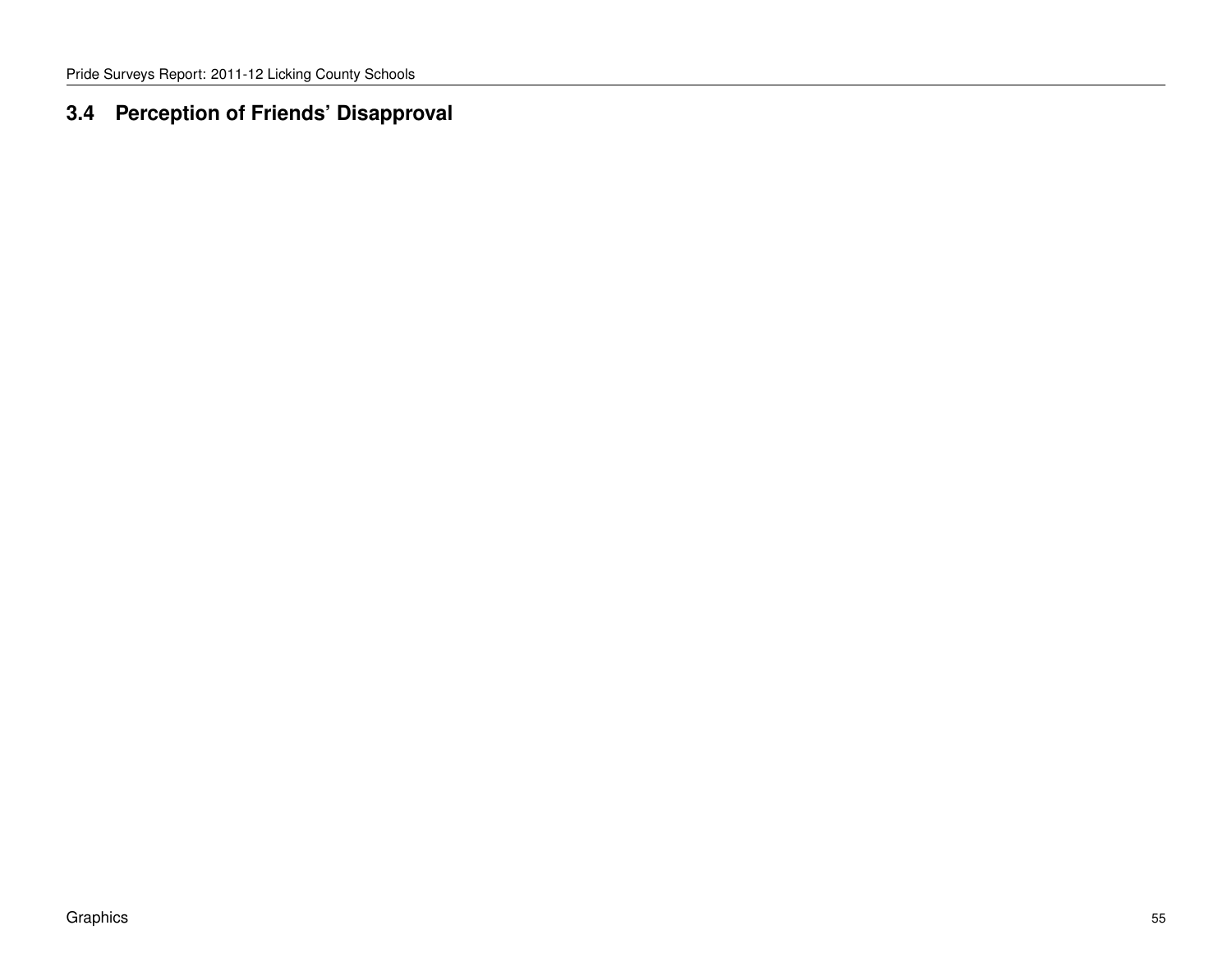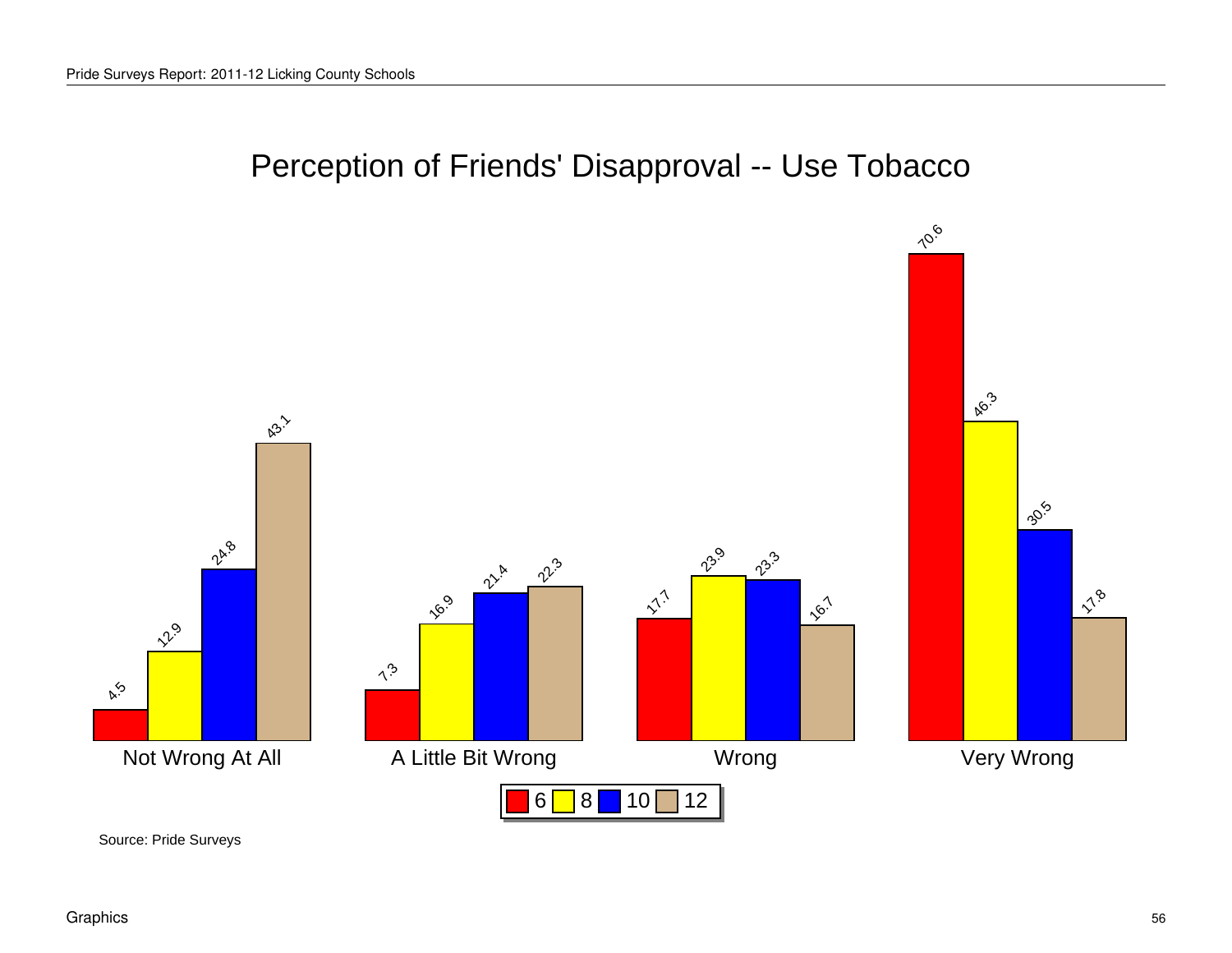

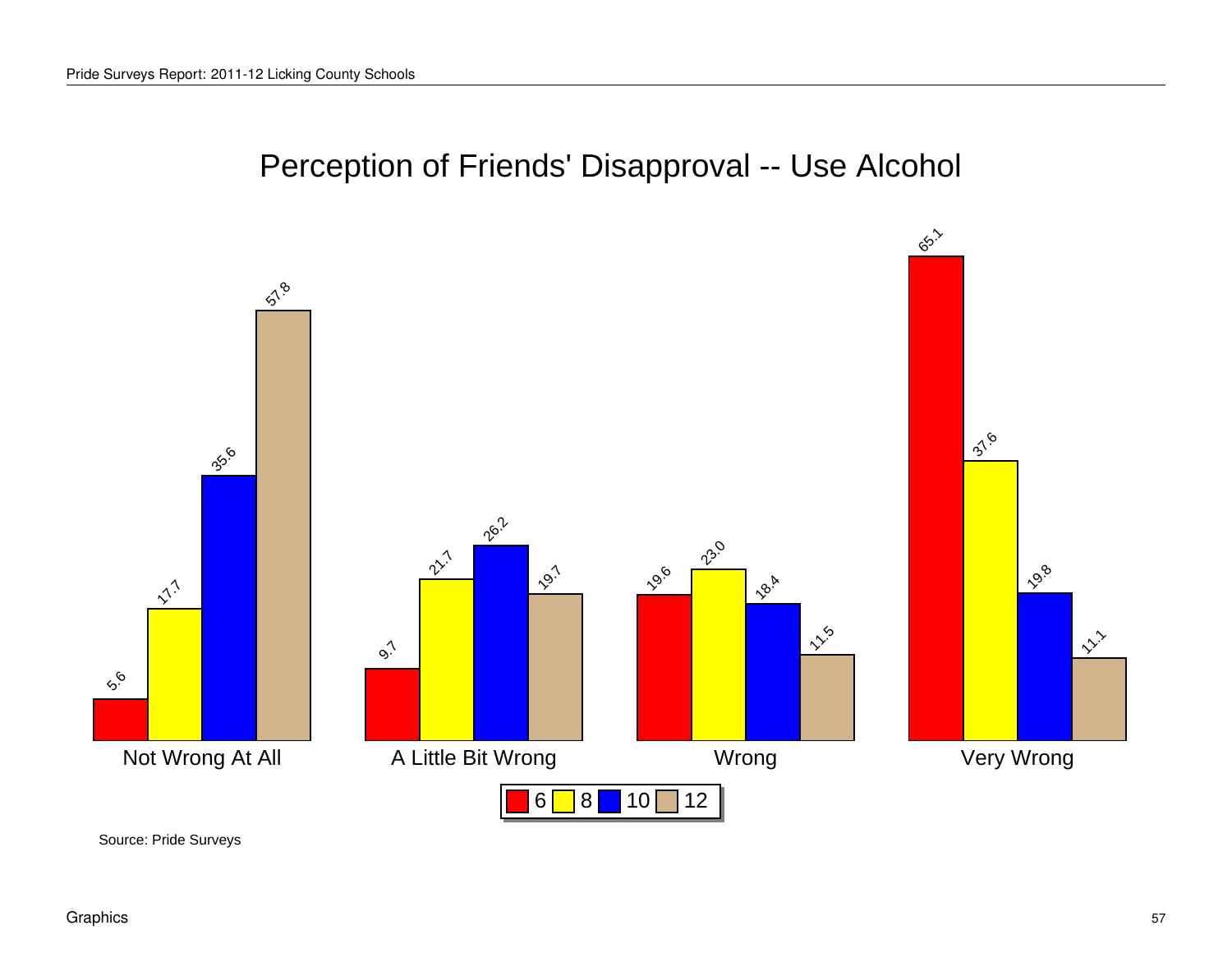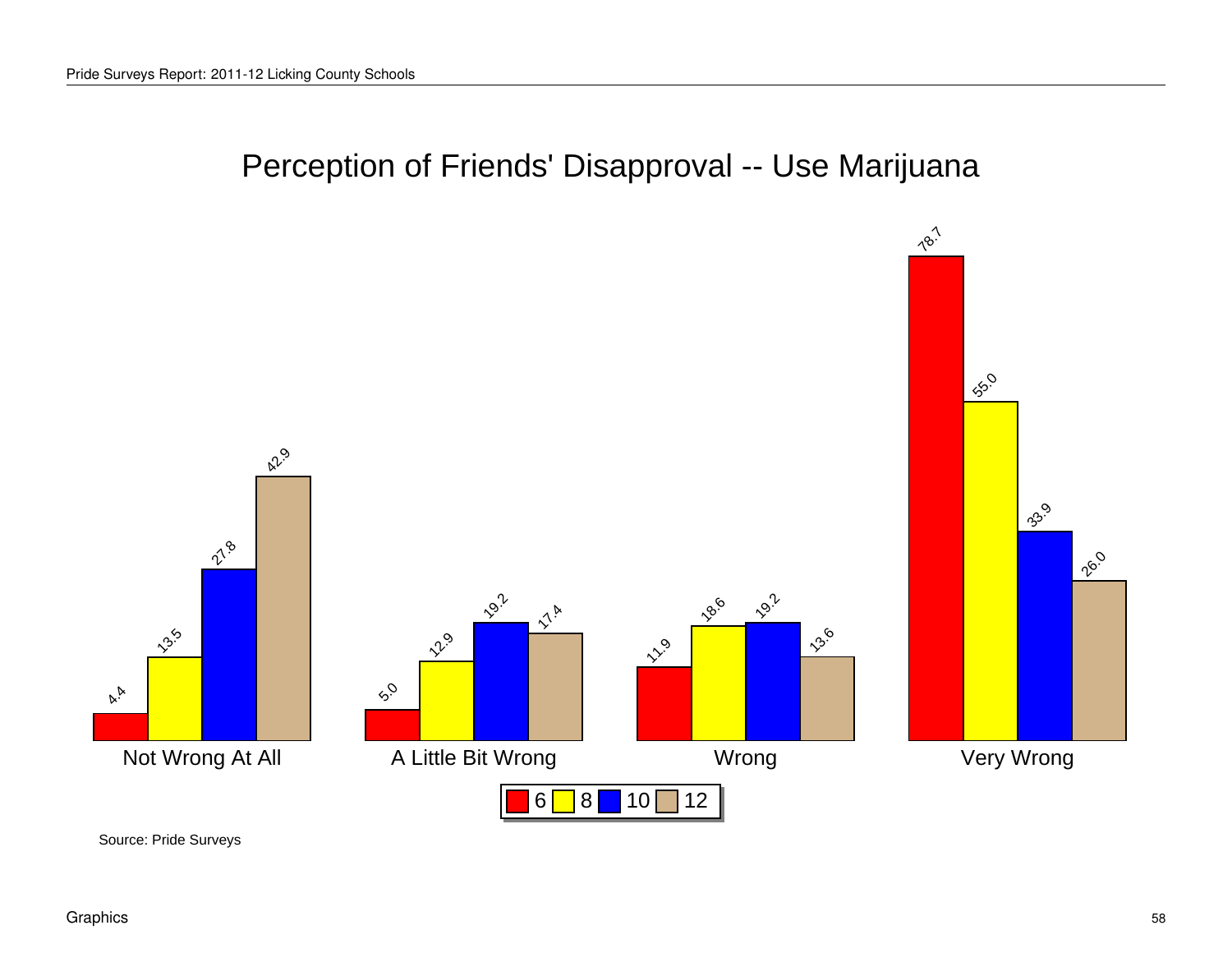#### **3.5 Average Age of Onset of Use**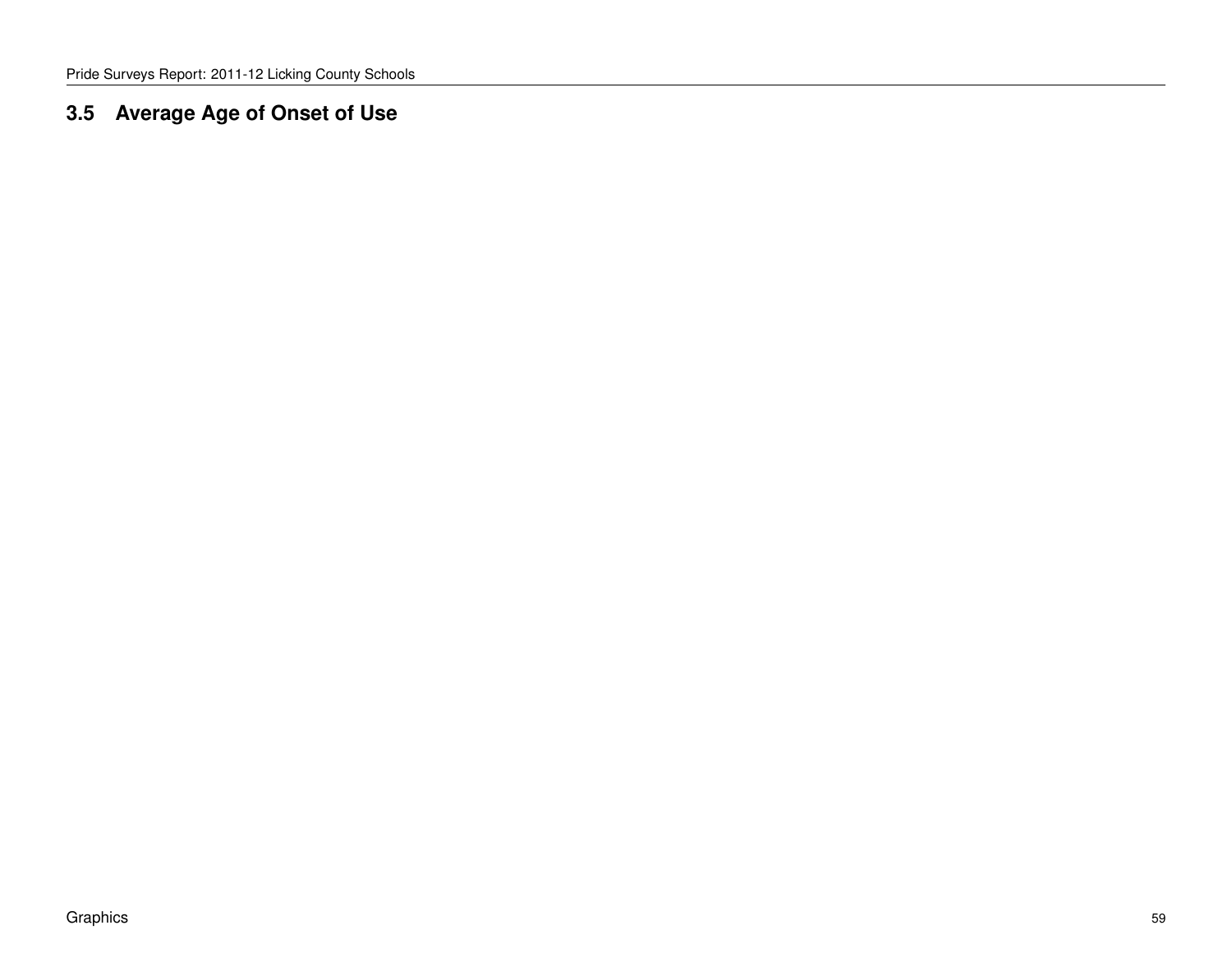## Average Age of Onset of Use of Any Tobacco

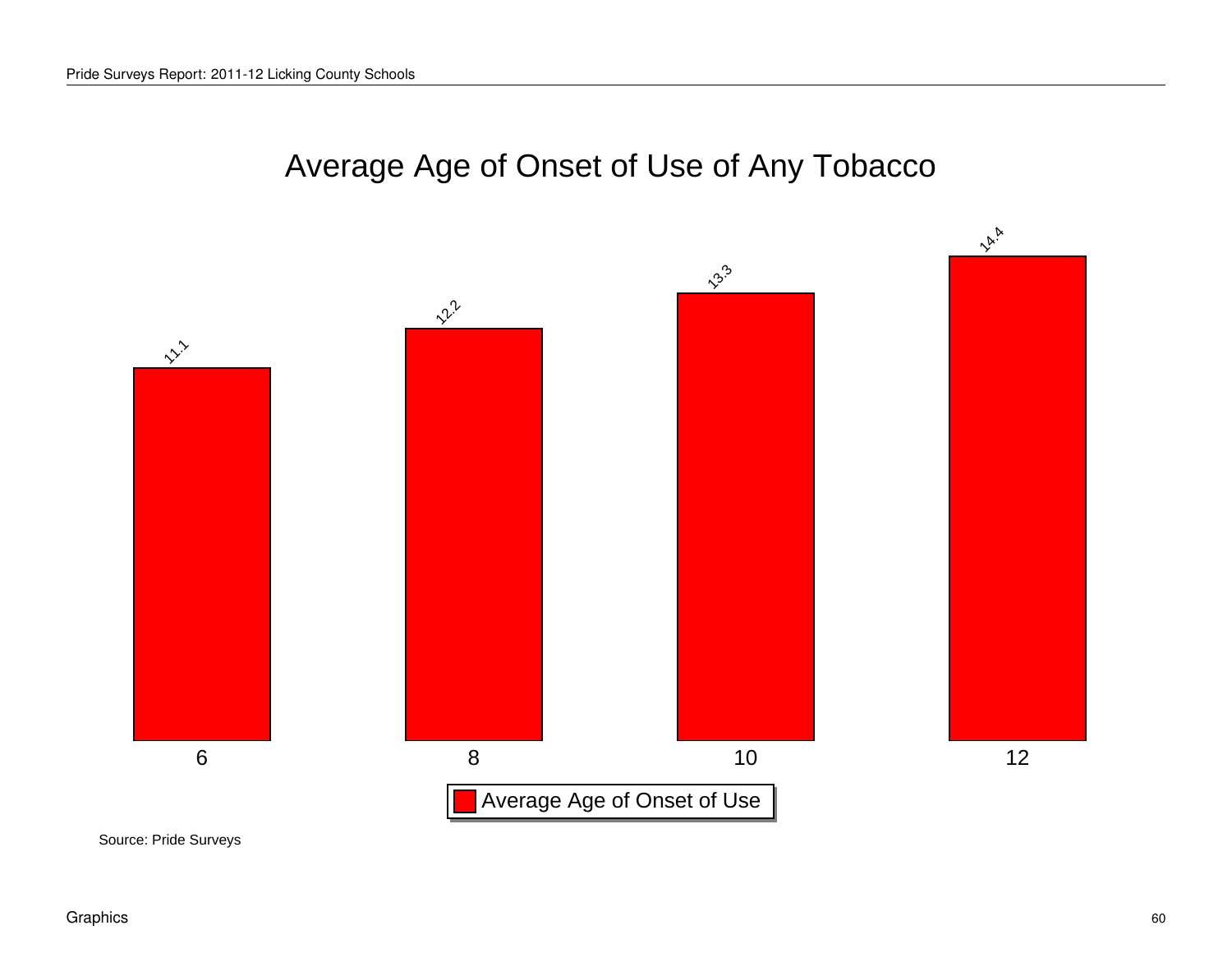## Average Age of Onset of Use of Any Alcohol

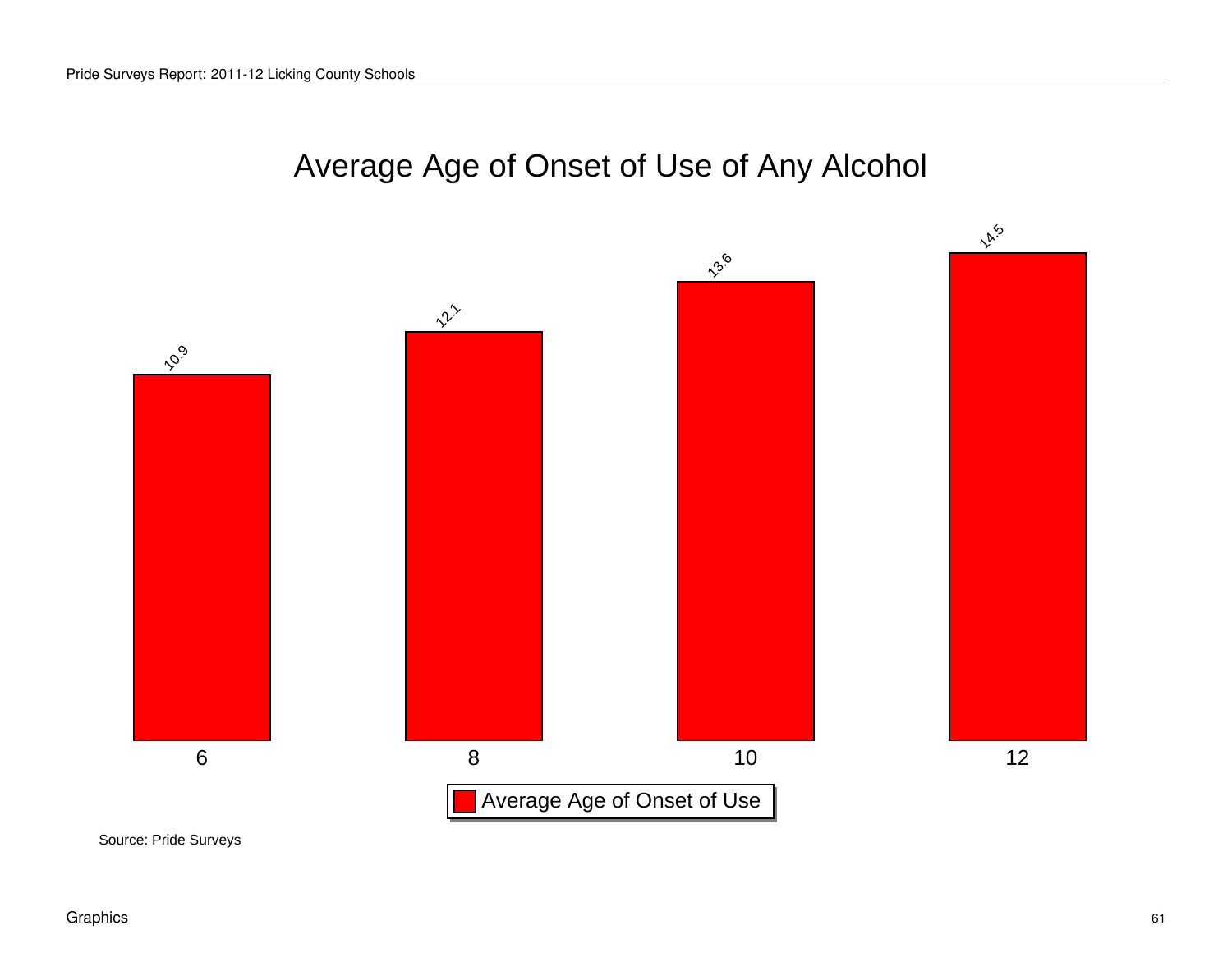## Average Age of Onset of Use of Any Illicit Drug

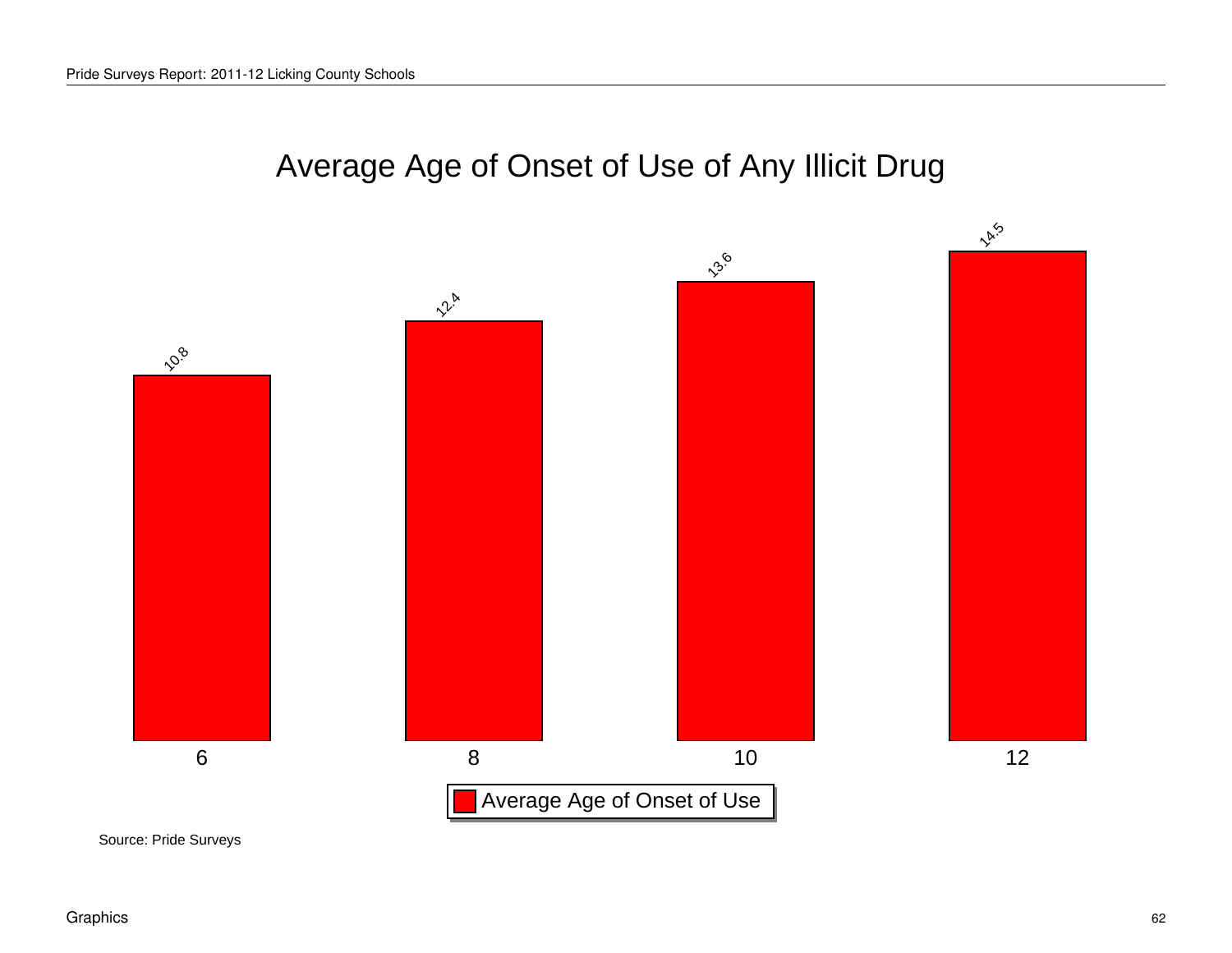## Average Age of Onset of Use of Cigarettes

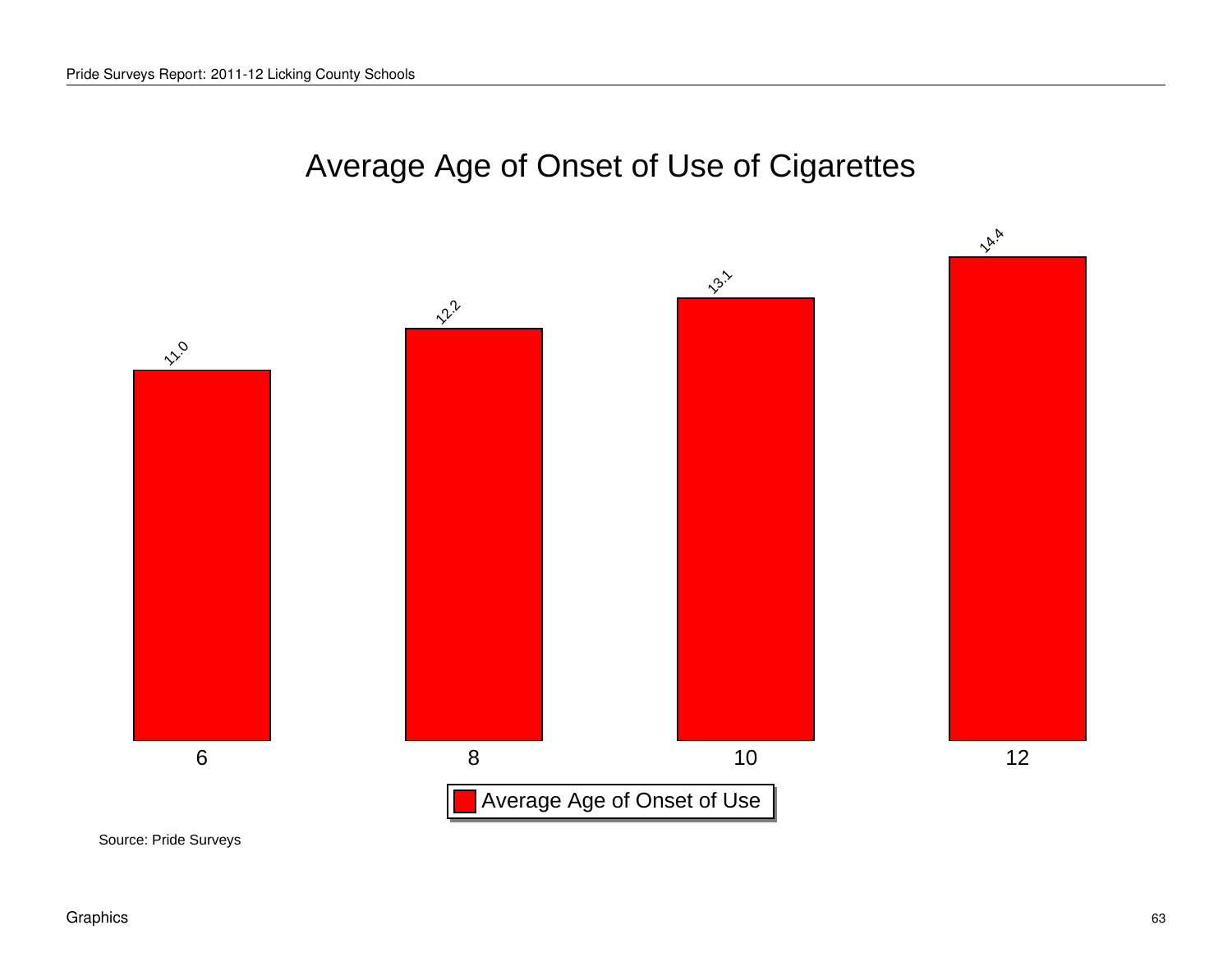# Average Age of Onset of Use of Smokeless Tobacco

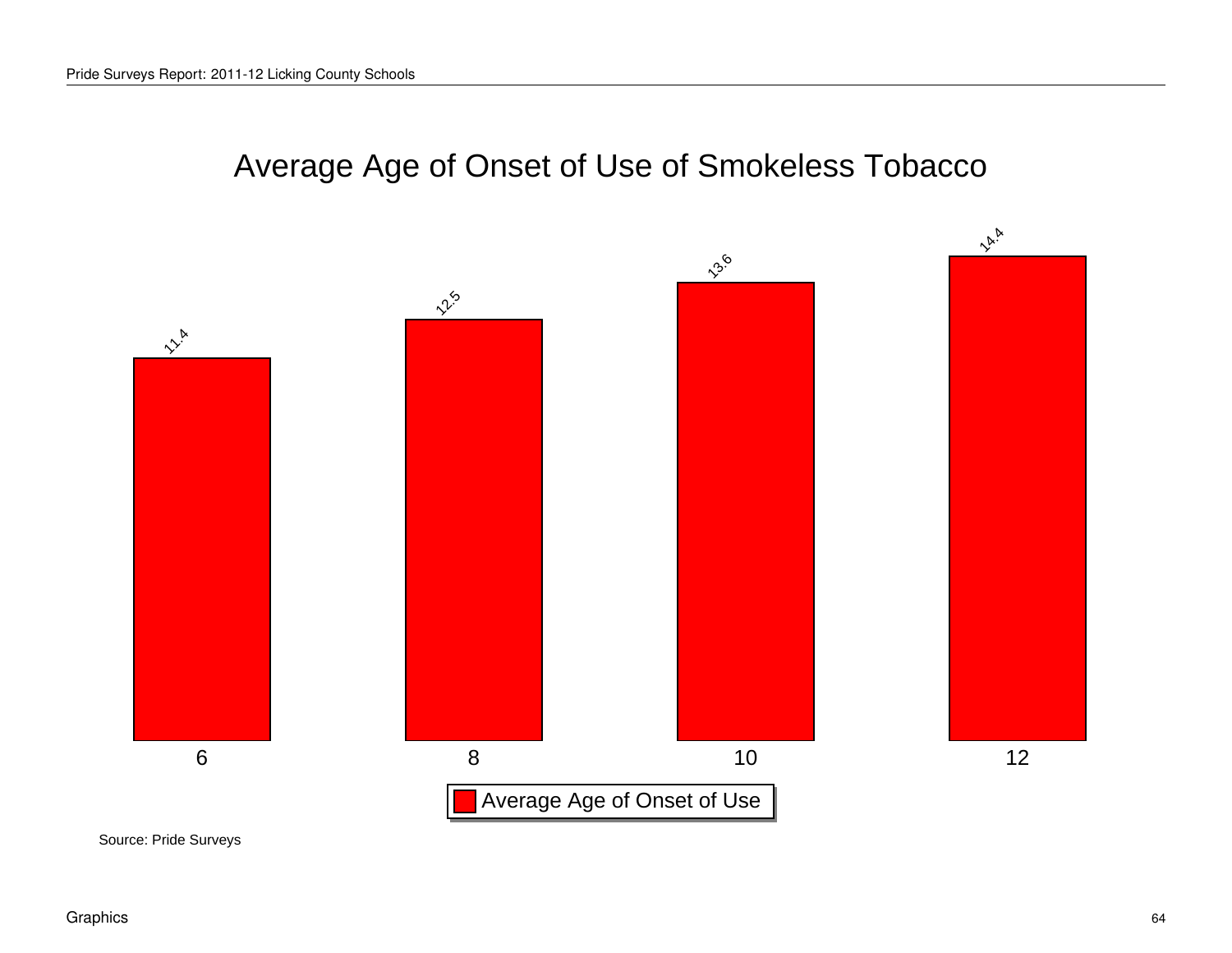## Average Age of Onset of Use of Cigars

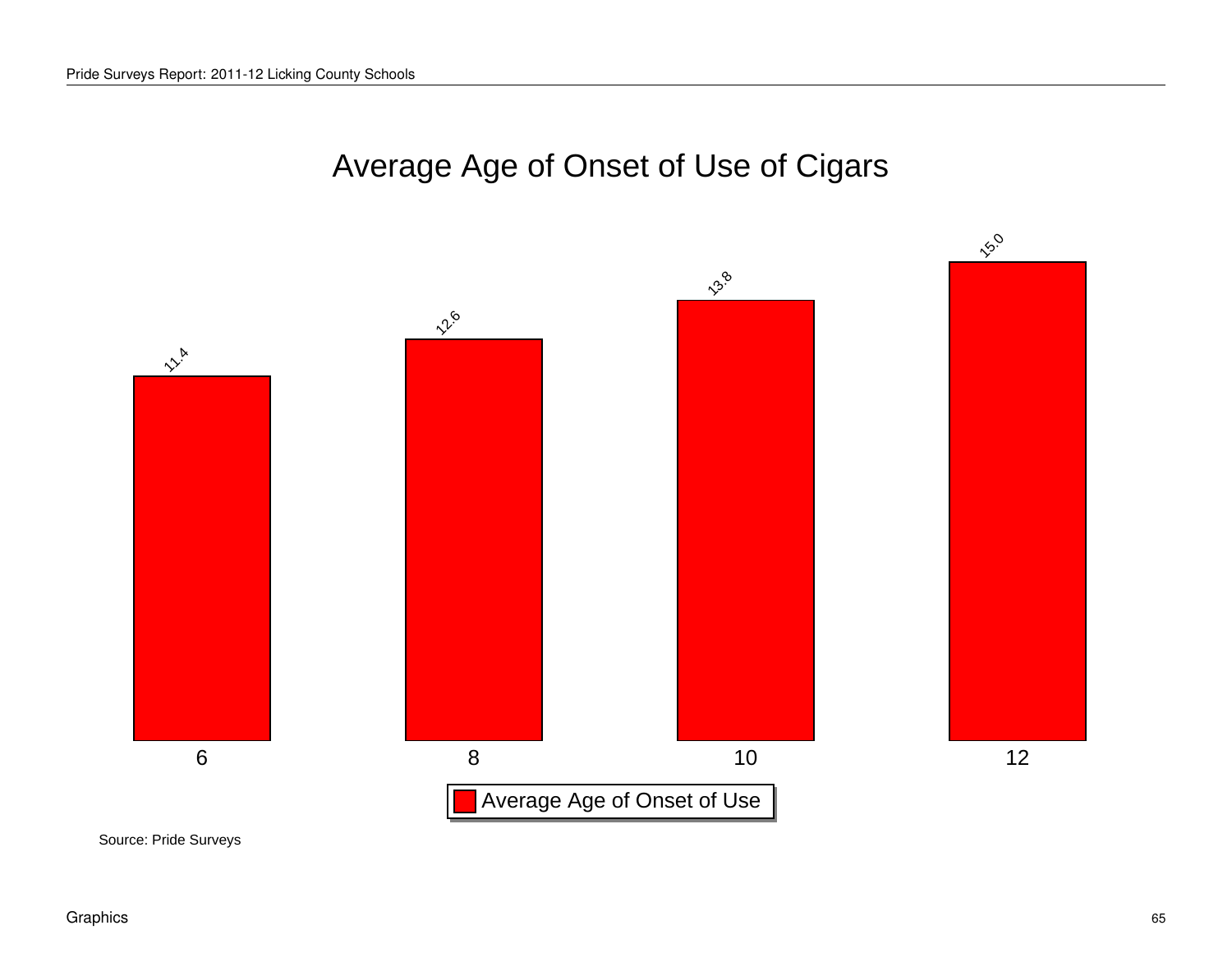## Average Age of Onset of Use of Beer

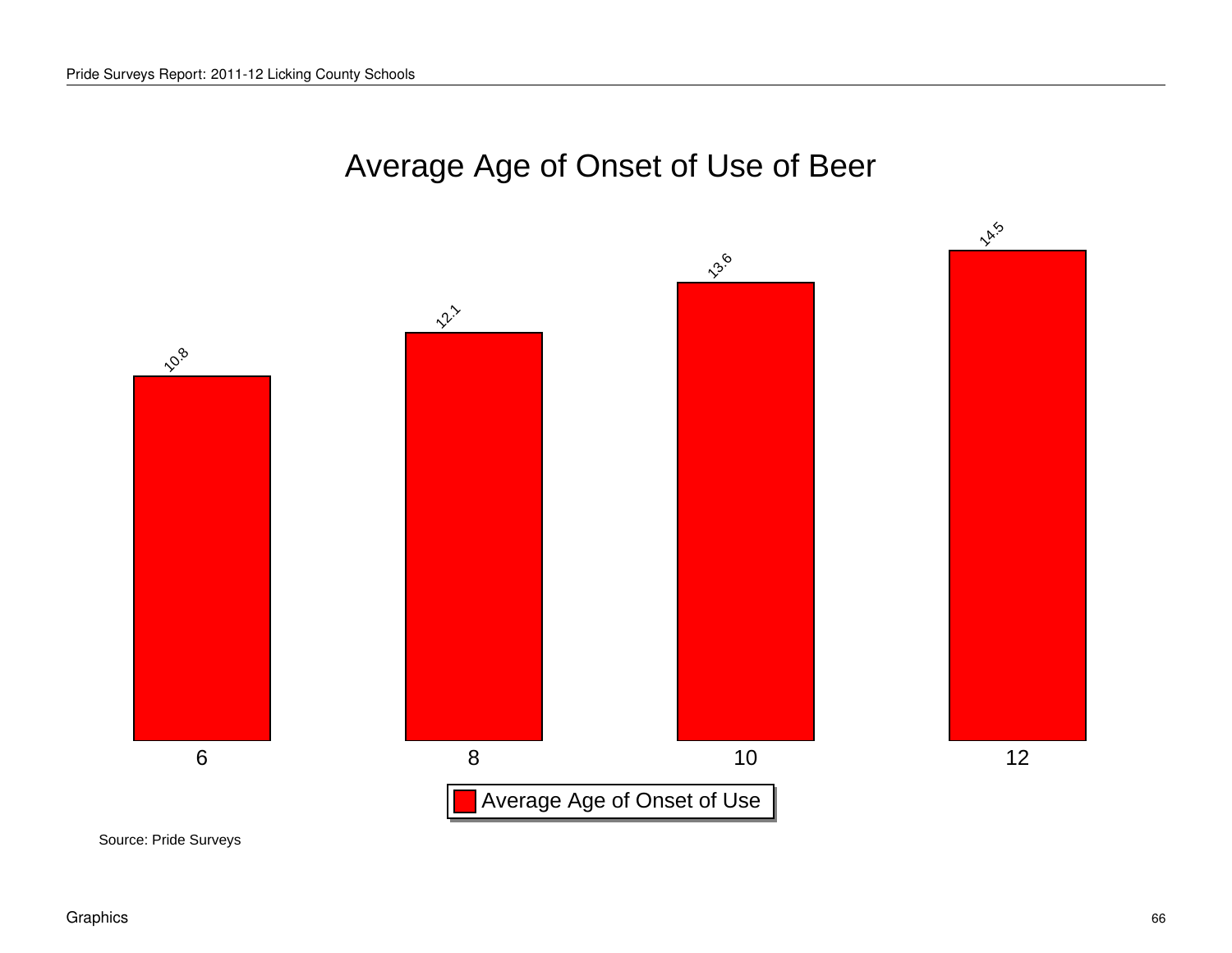## Average Age of Onset of Use of Coolers, Breezers, etc.

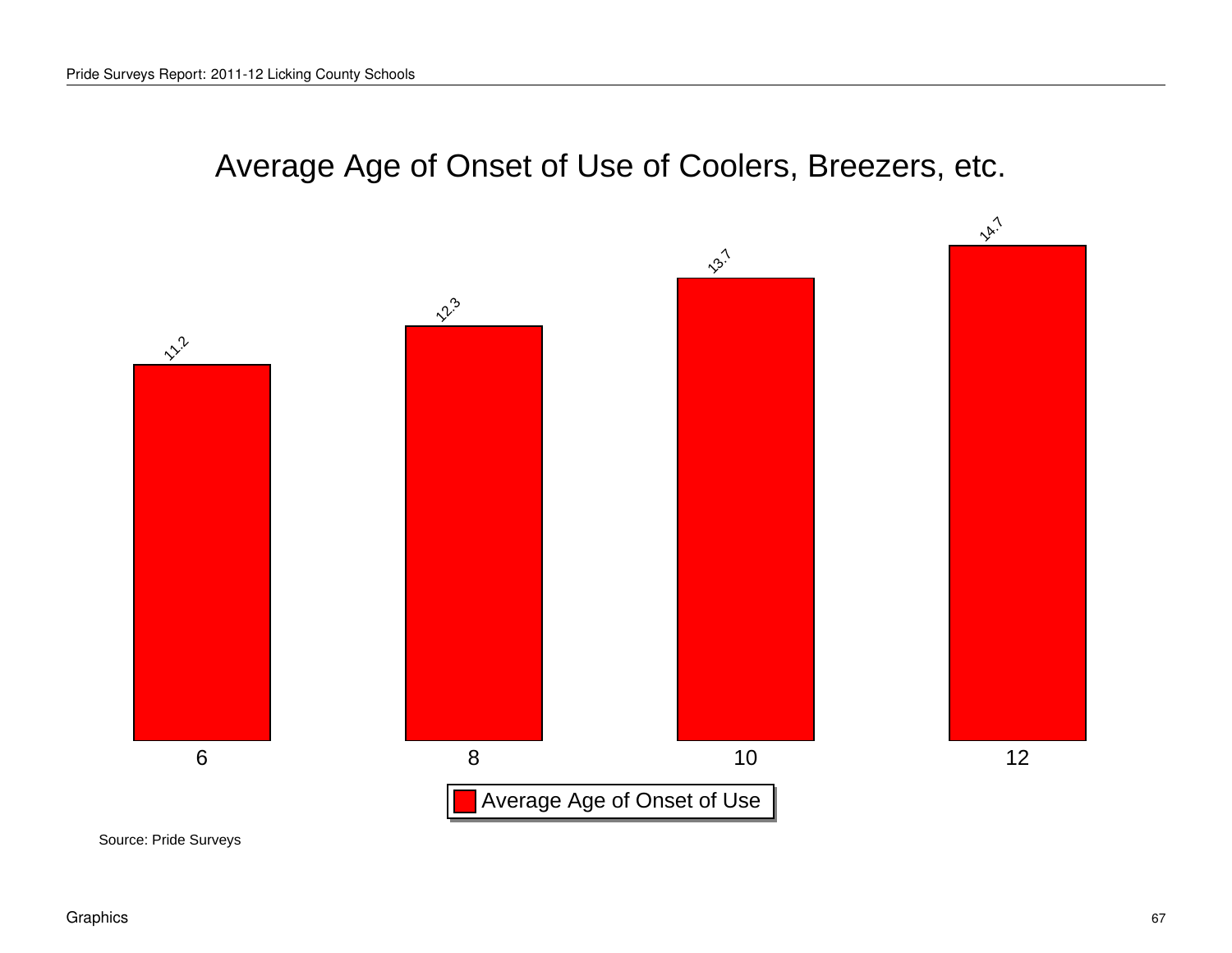## Average Age of Onset of Use of Liquor

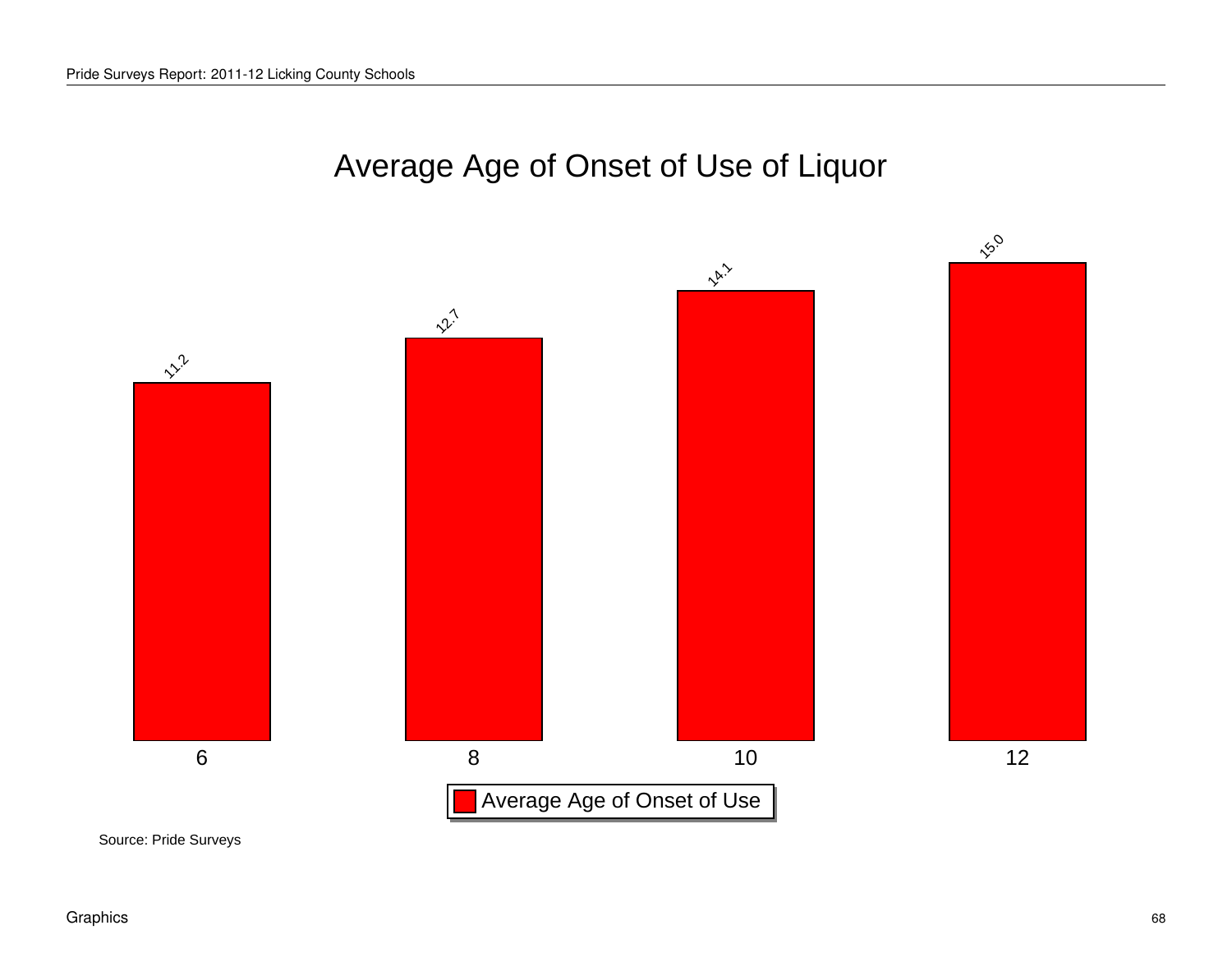## Average Age of Onset of Use of Marijuana

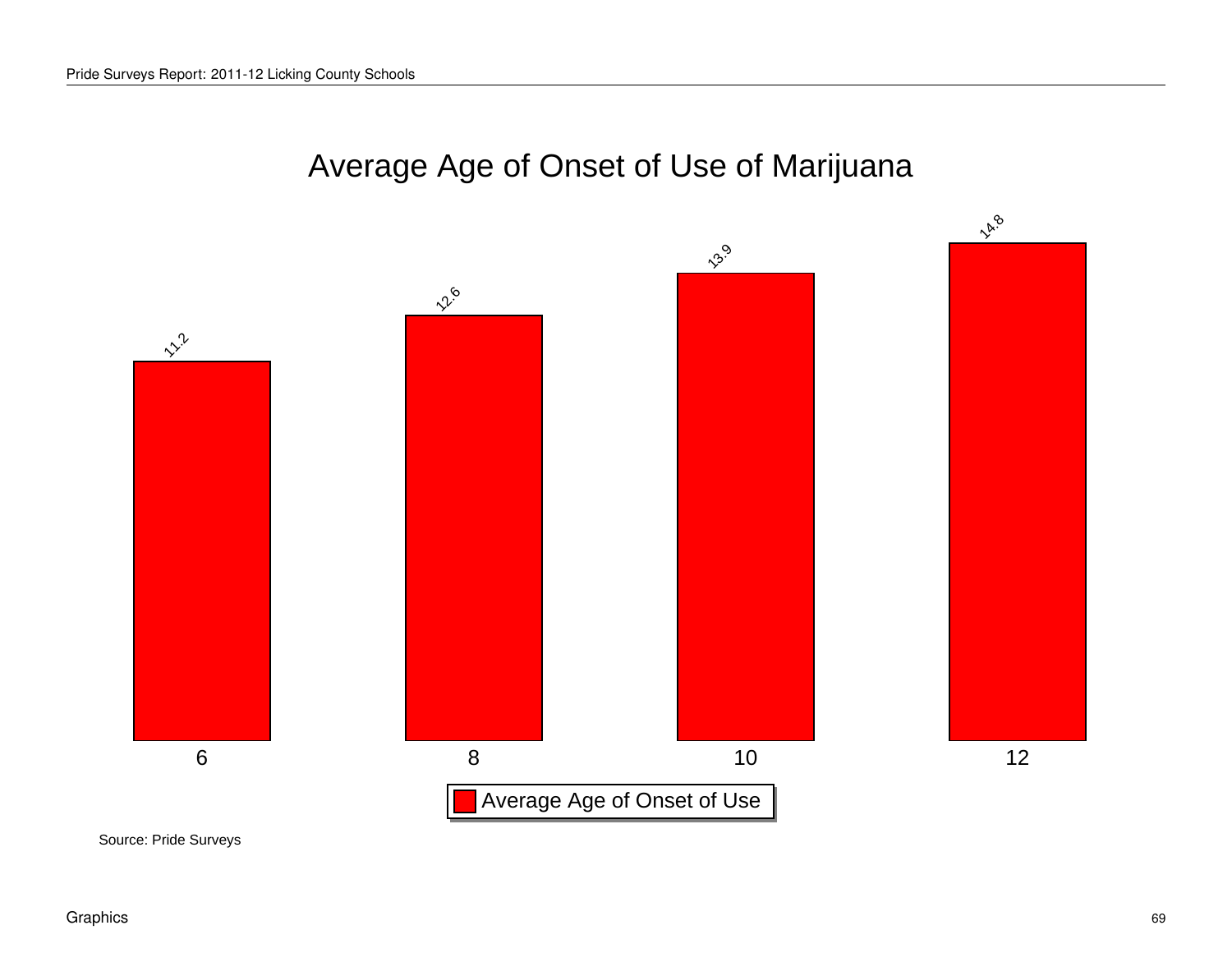## Average Age of Onset of Use of Cocaine

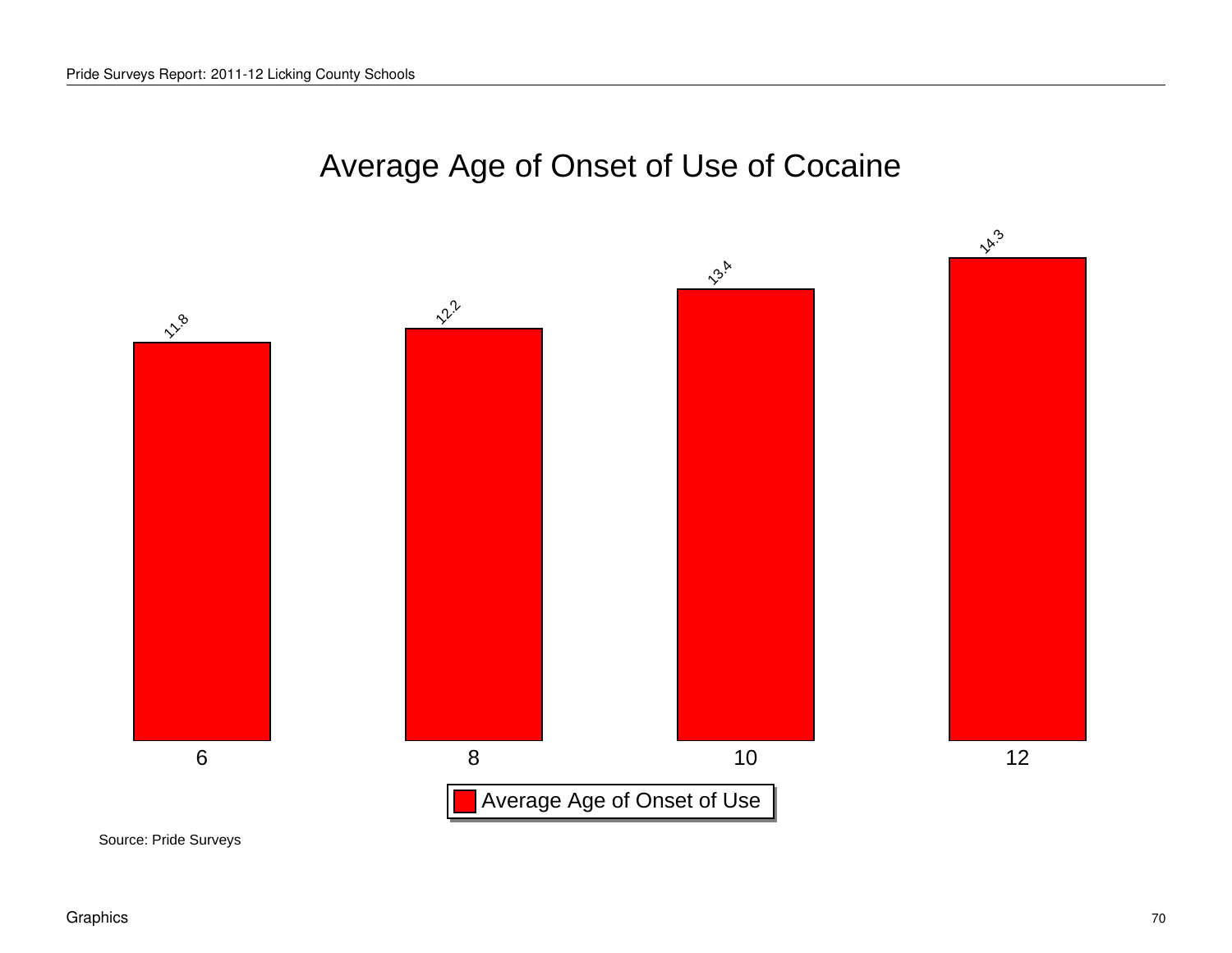## Average Age of Onset of Use of Meth

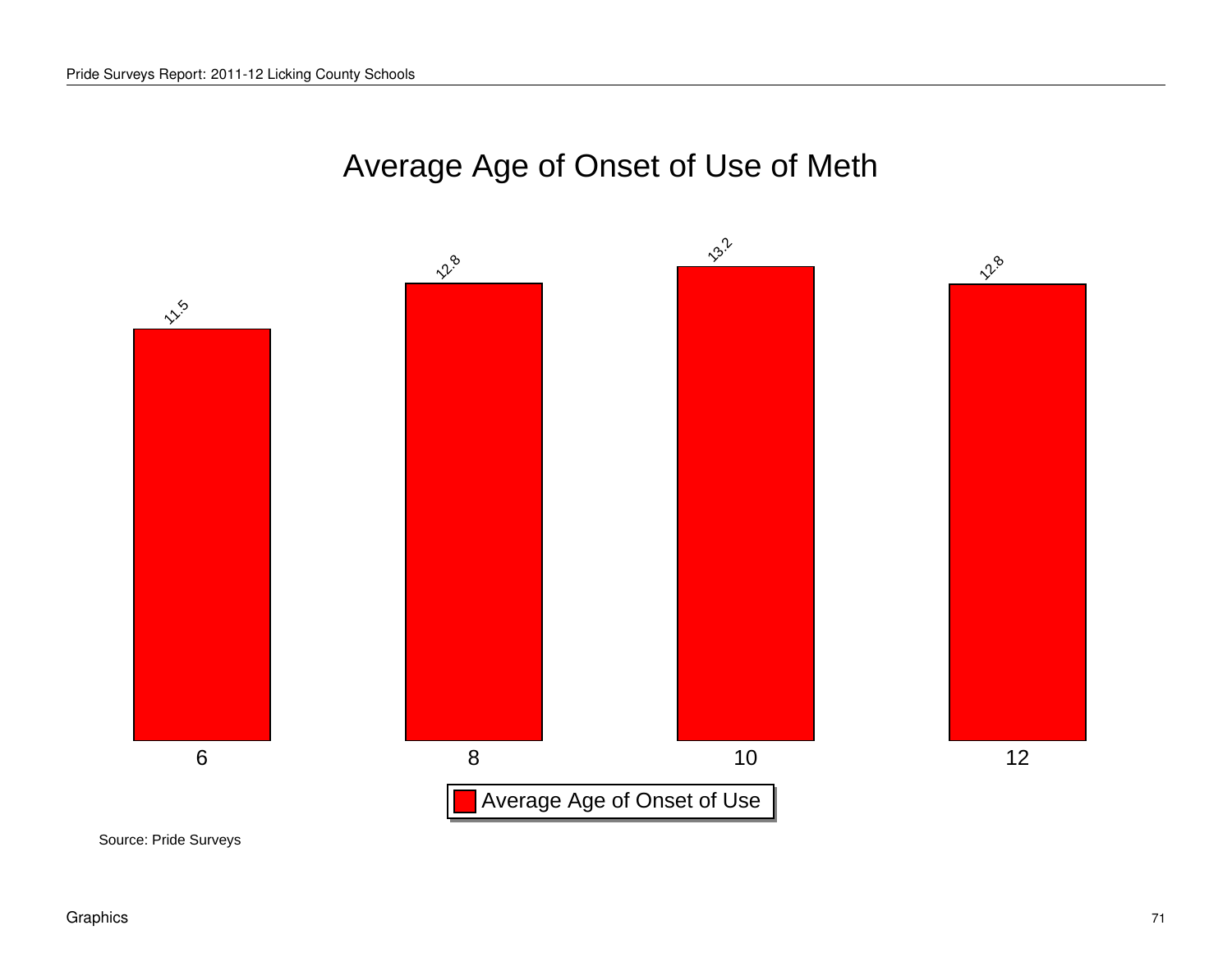## Average Age of Onset of Use of Prescription Drugs

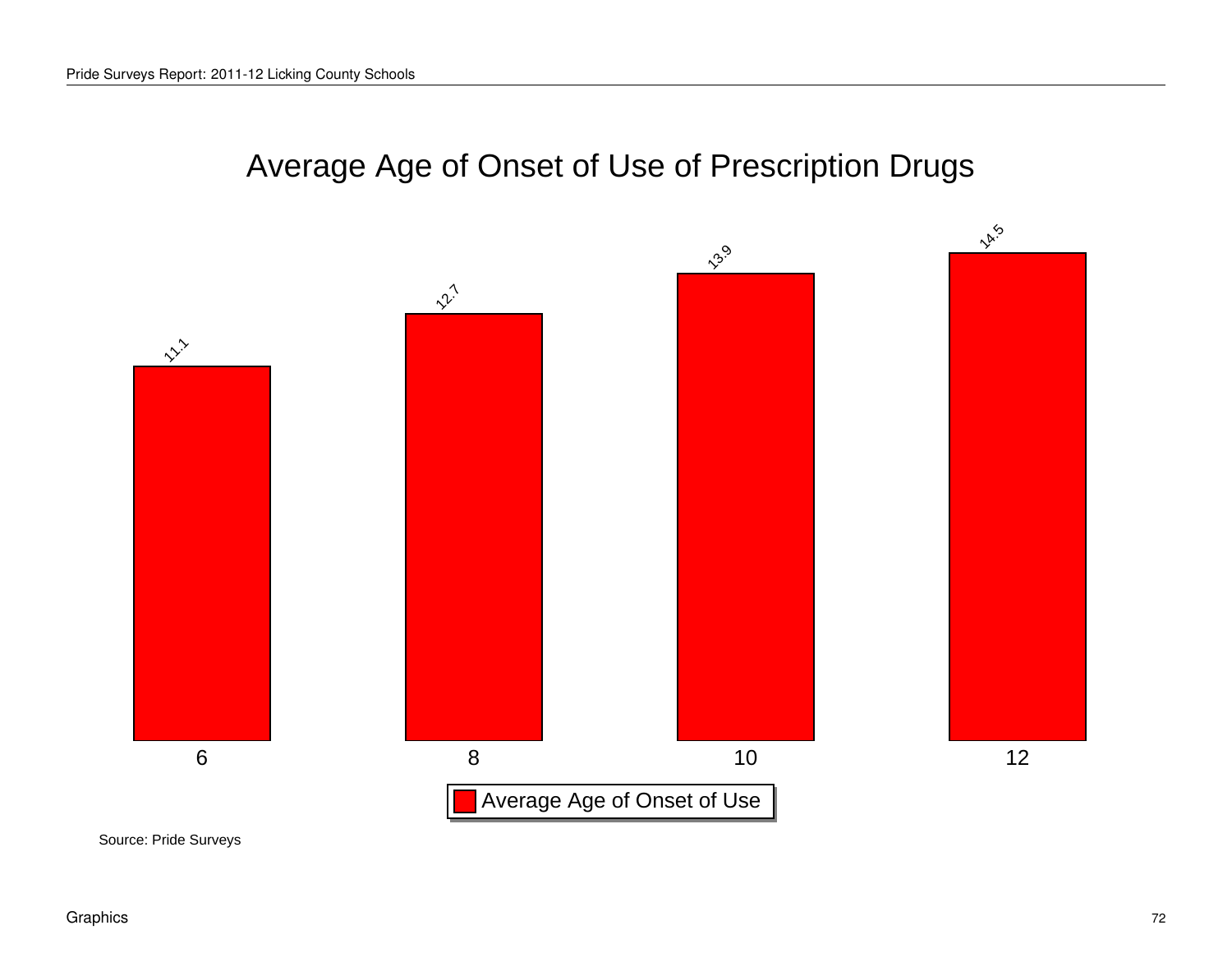#### Average Age of Onset of Use of Pain Killers

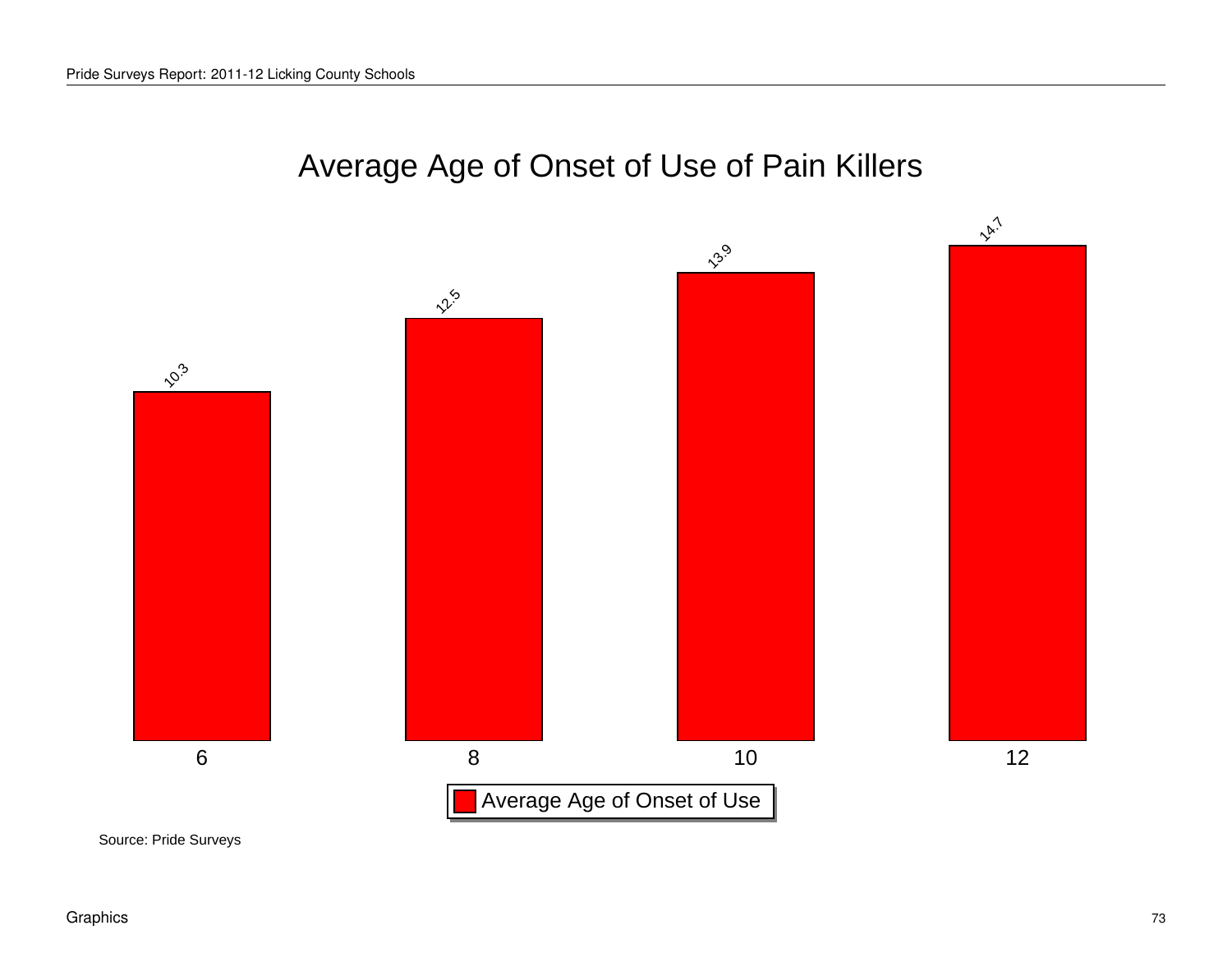# Average Age of Onset of Use of Over-the-Counter Drugs

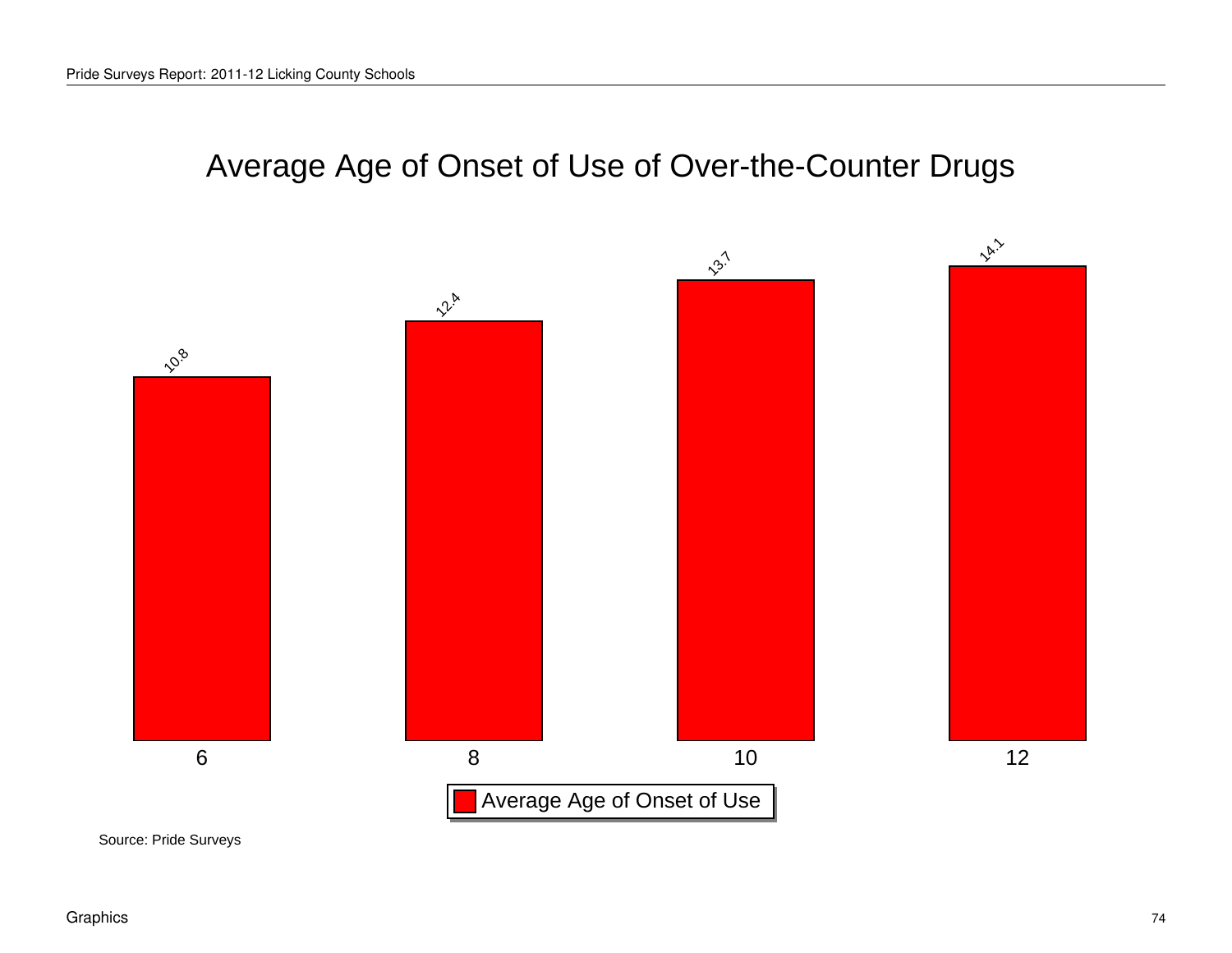#### **3.6 Student Information**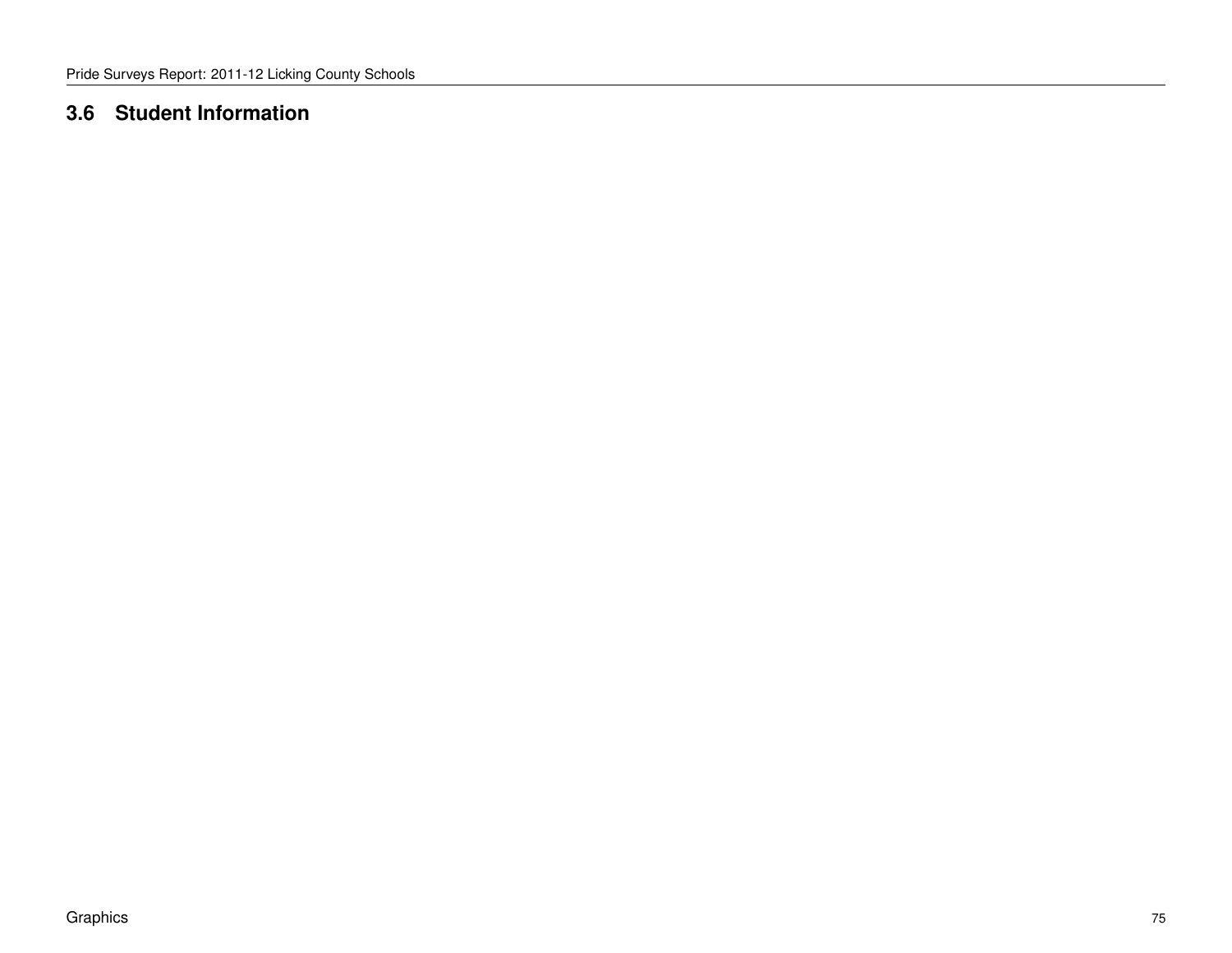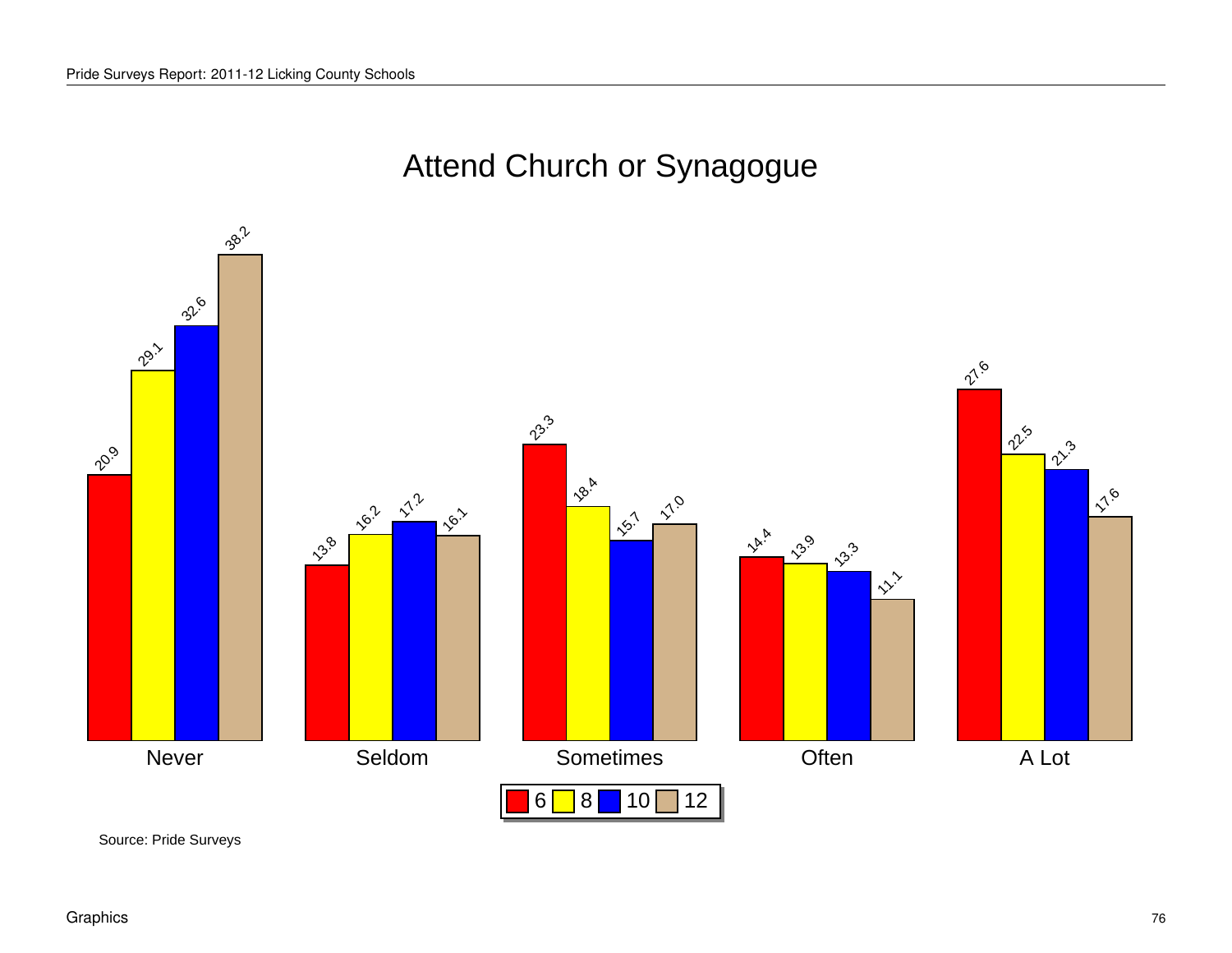

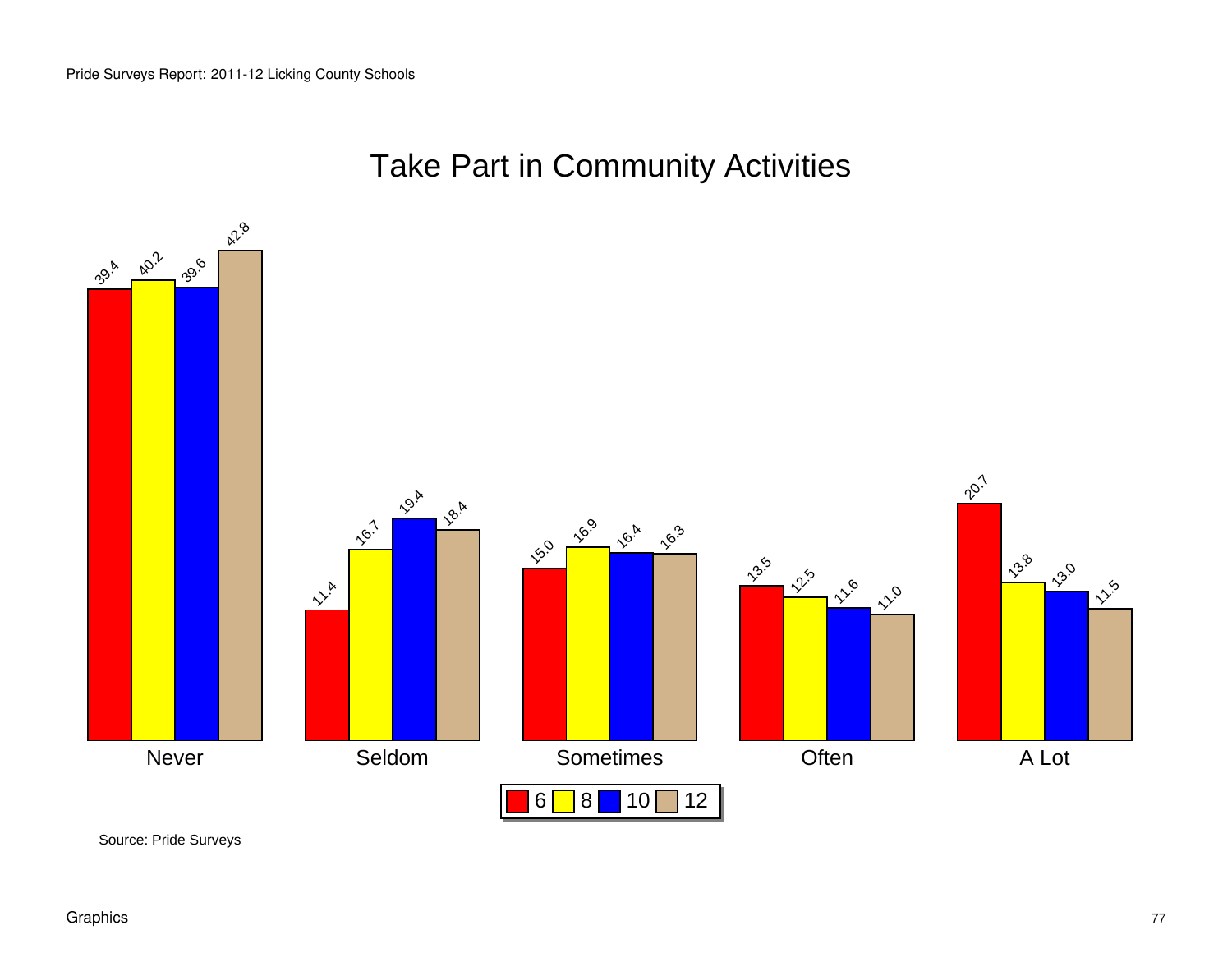#### Make Good Grades

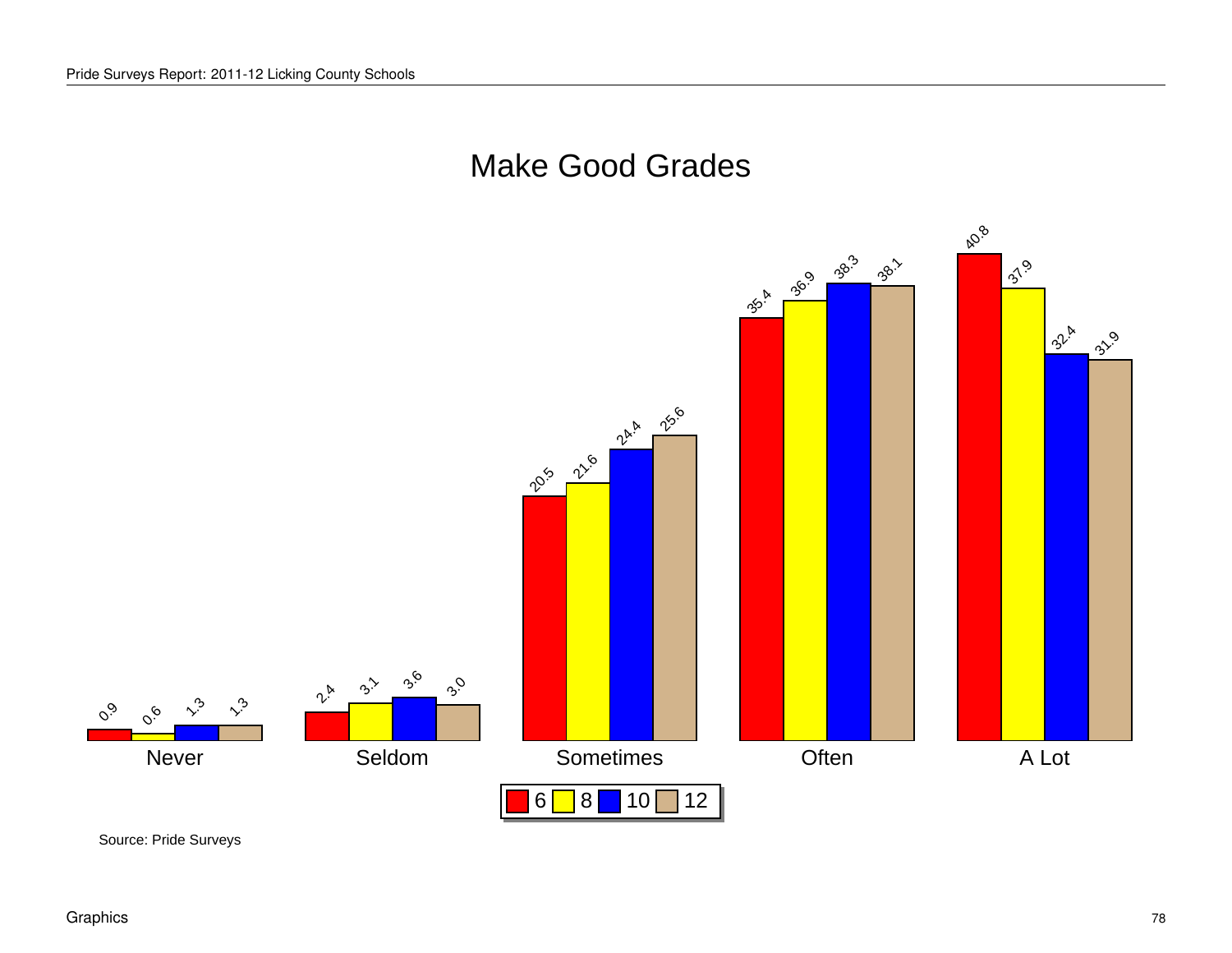# Take Part in Sports Teams

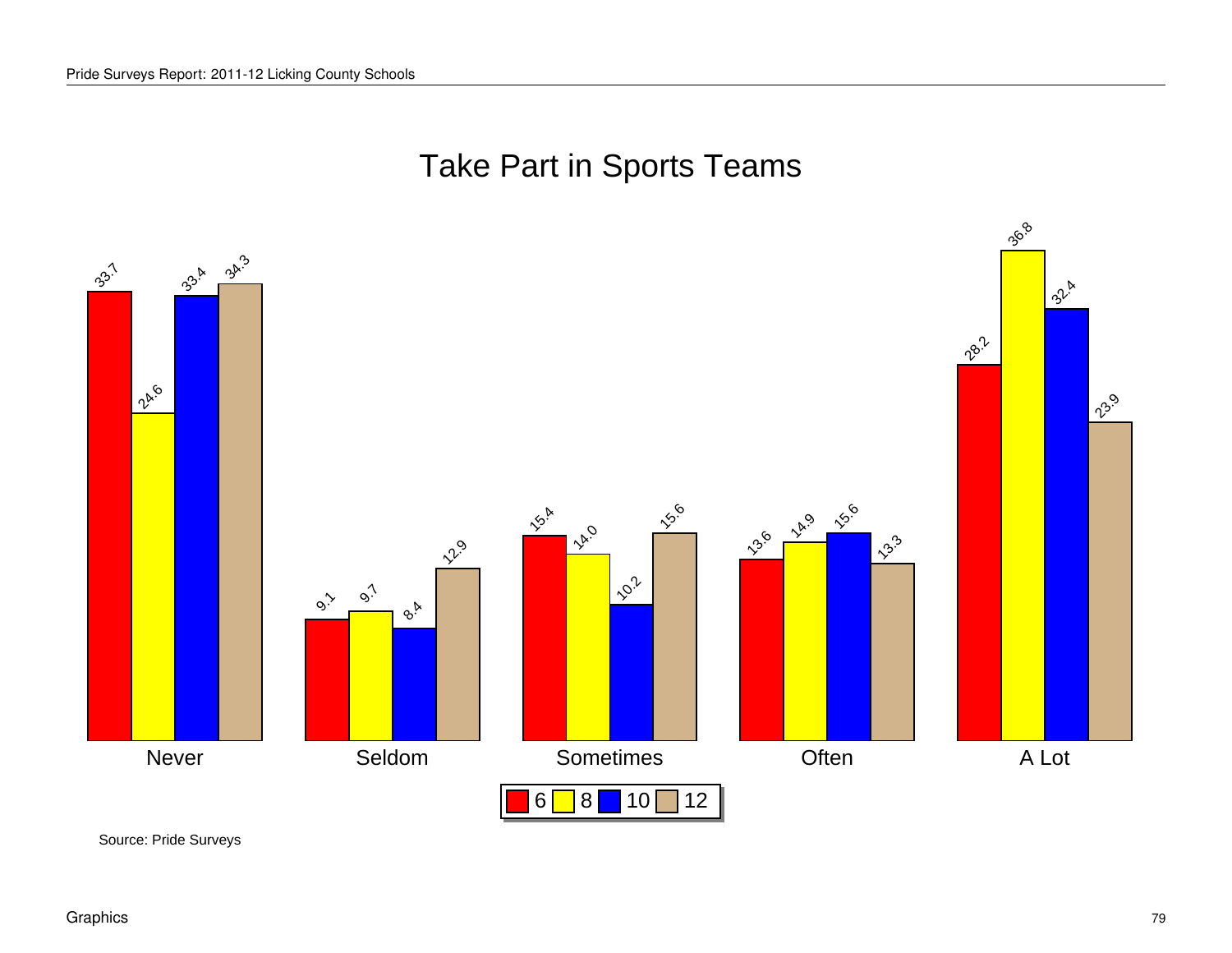# Take Part in School Activities

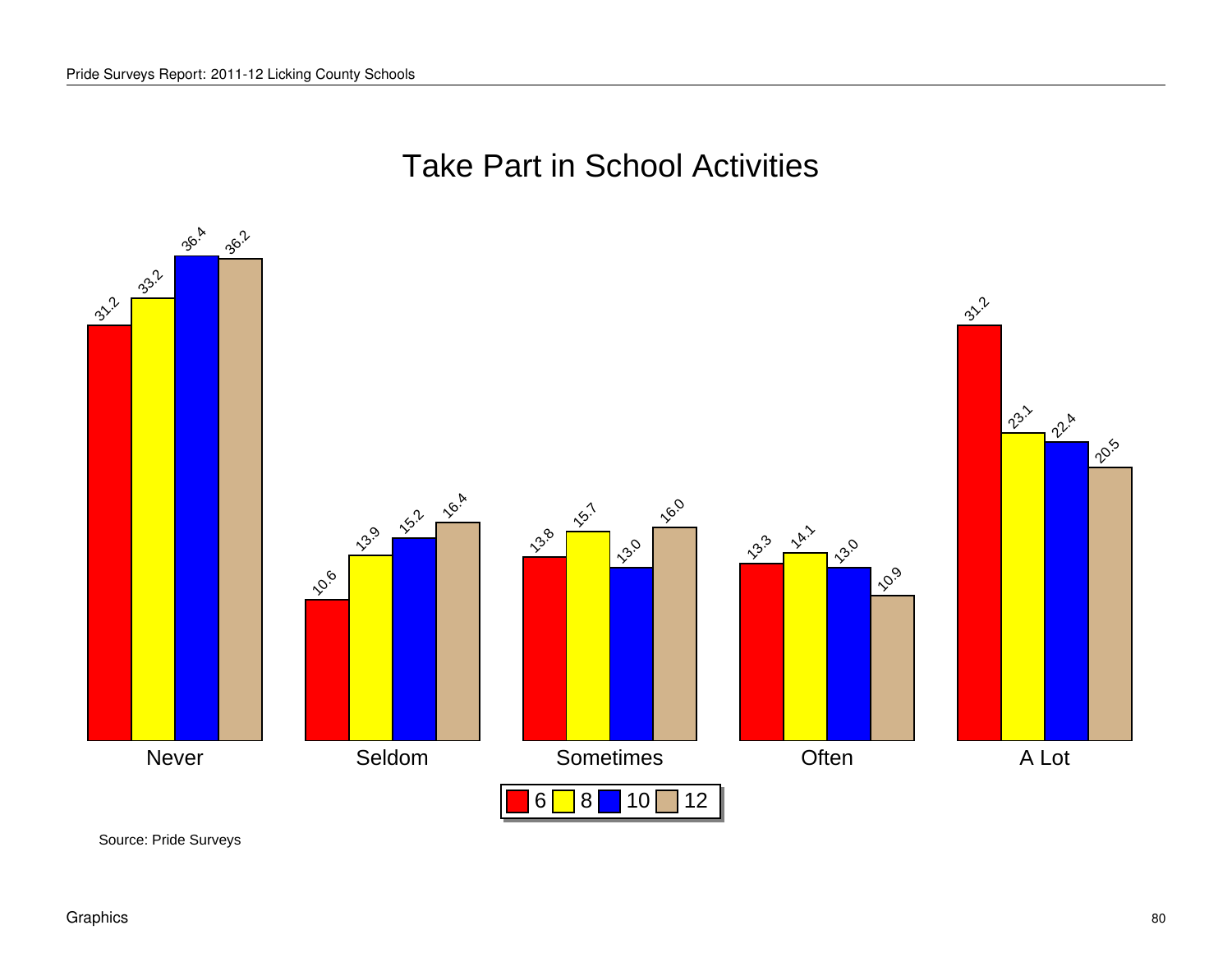

#### Get in Trouble at School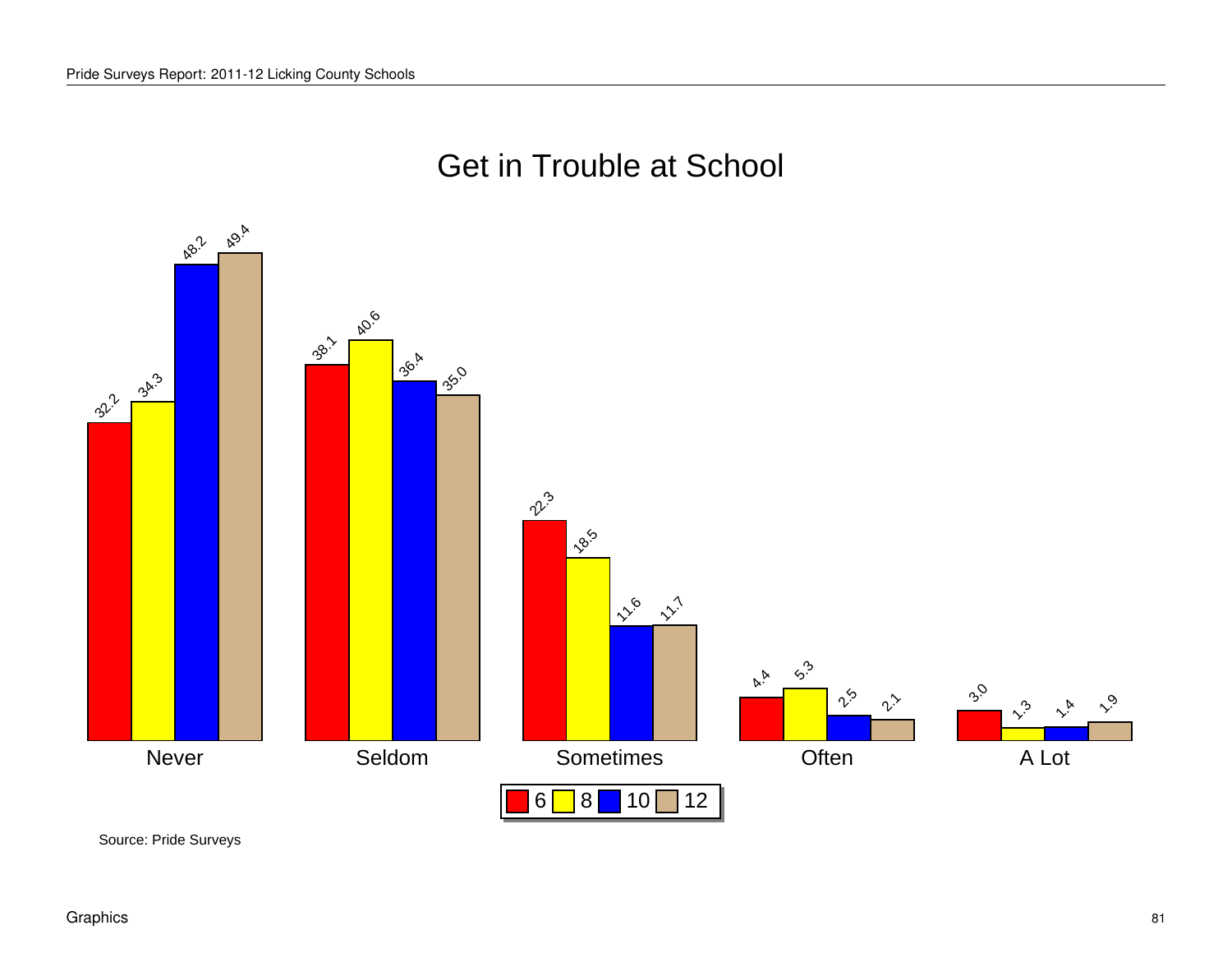# Teachers Talk About the Dangers of Drugs

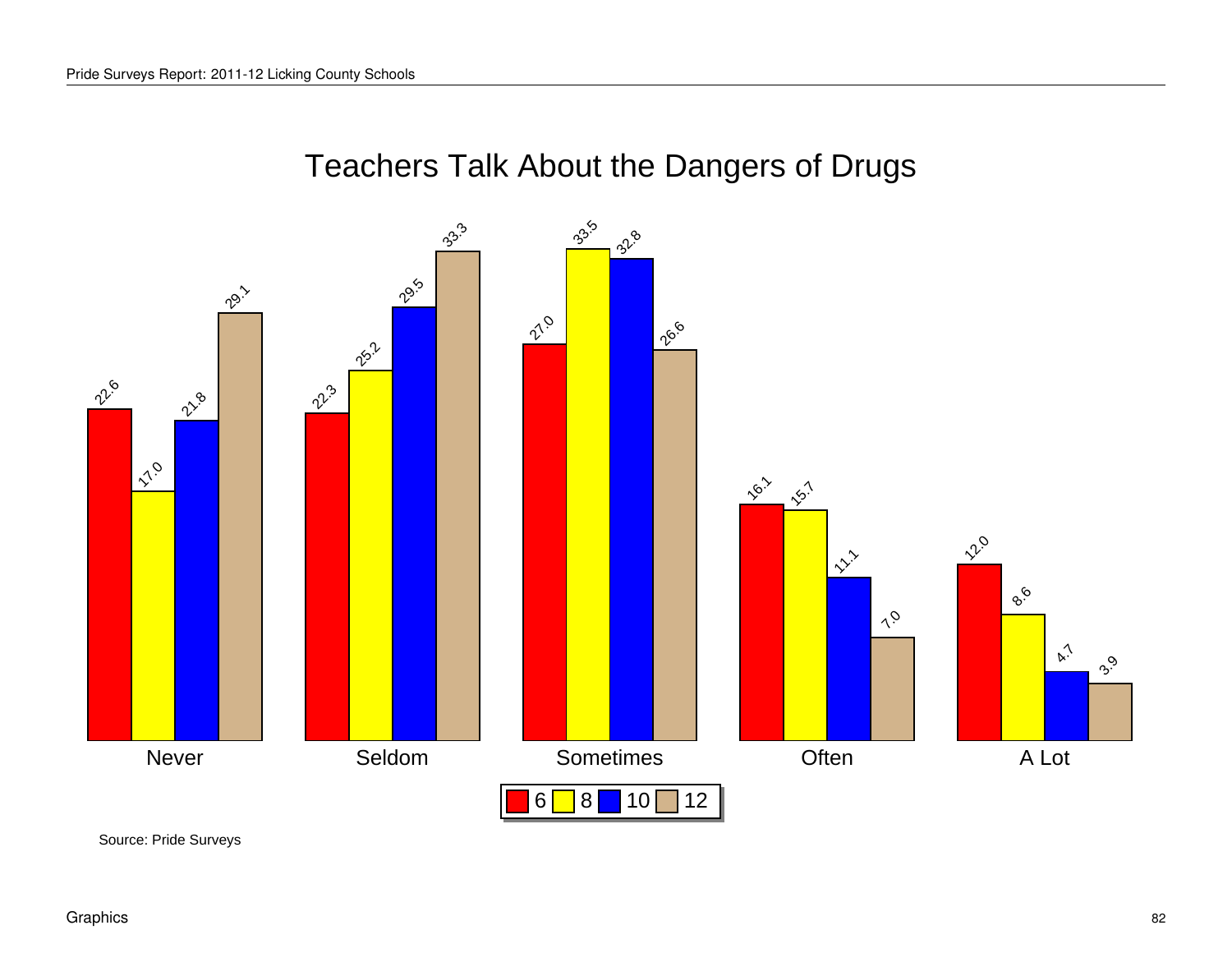

#### Parents Talk About the Dangers of Drugs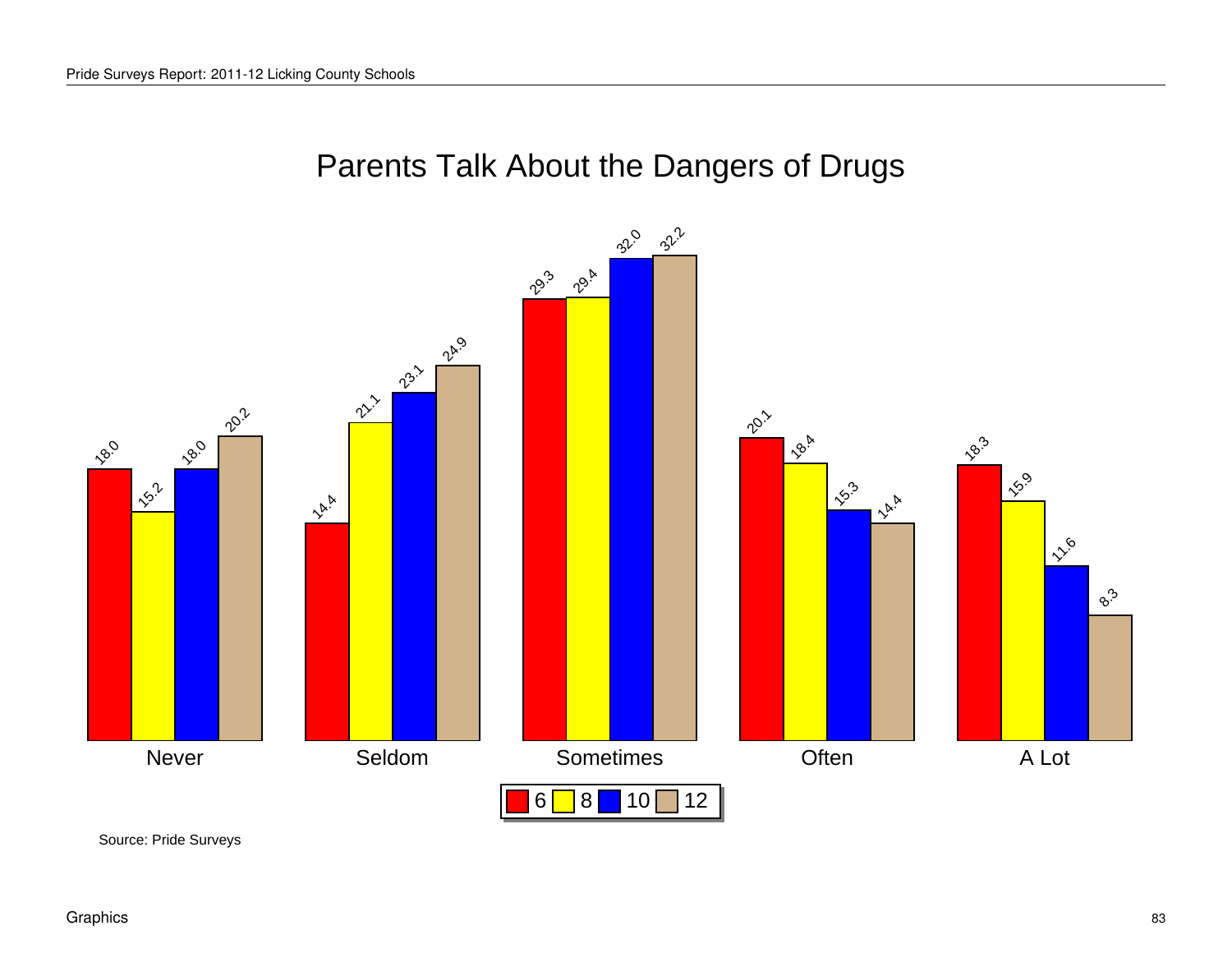

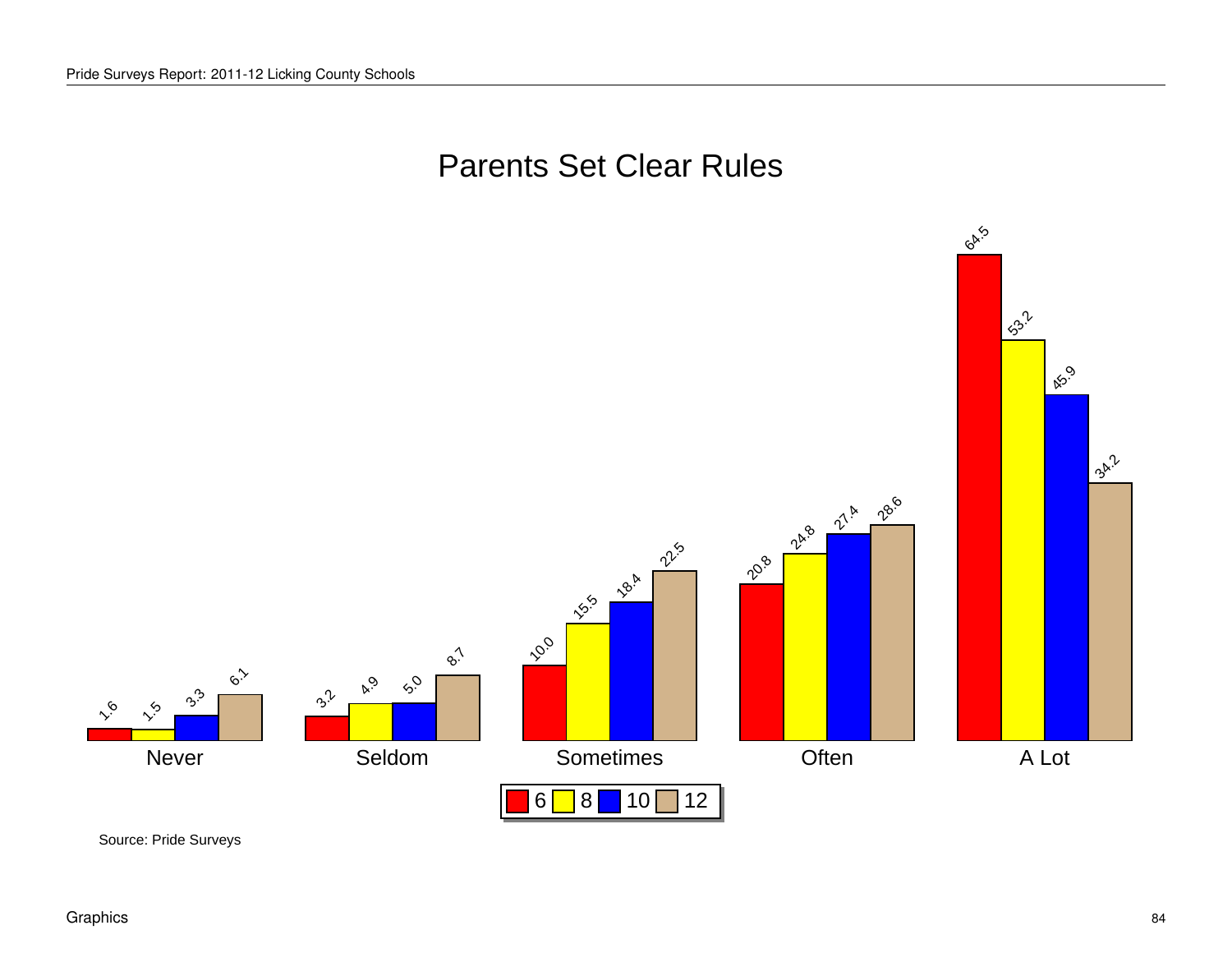## Parents Punish for Breaking Rules

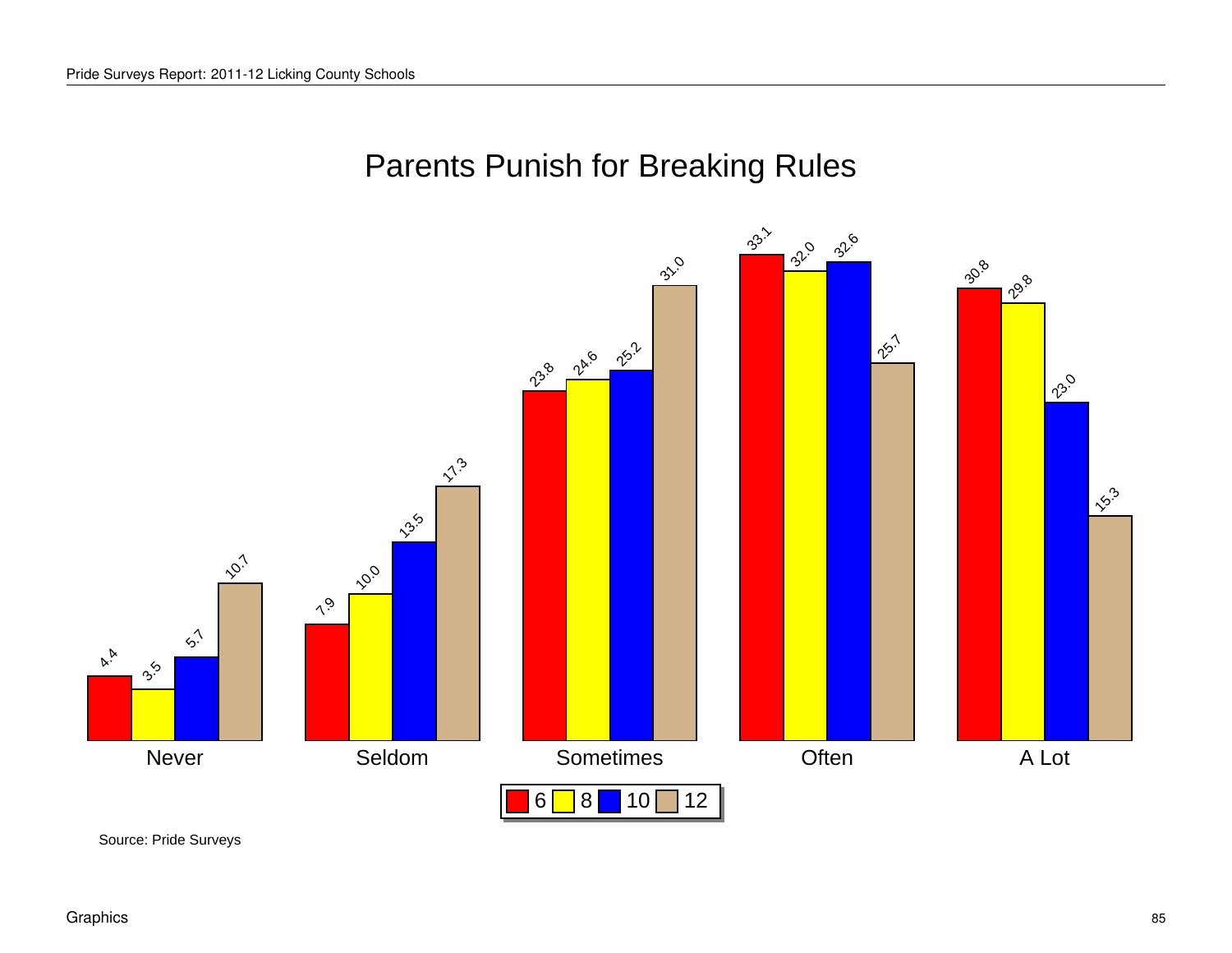#### **3.7 Availability**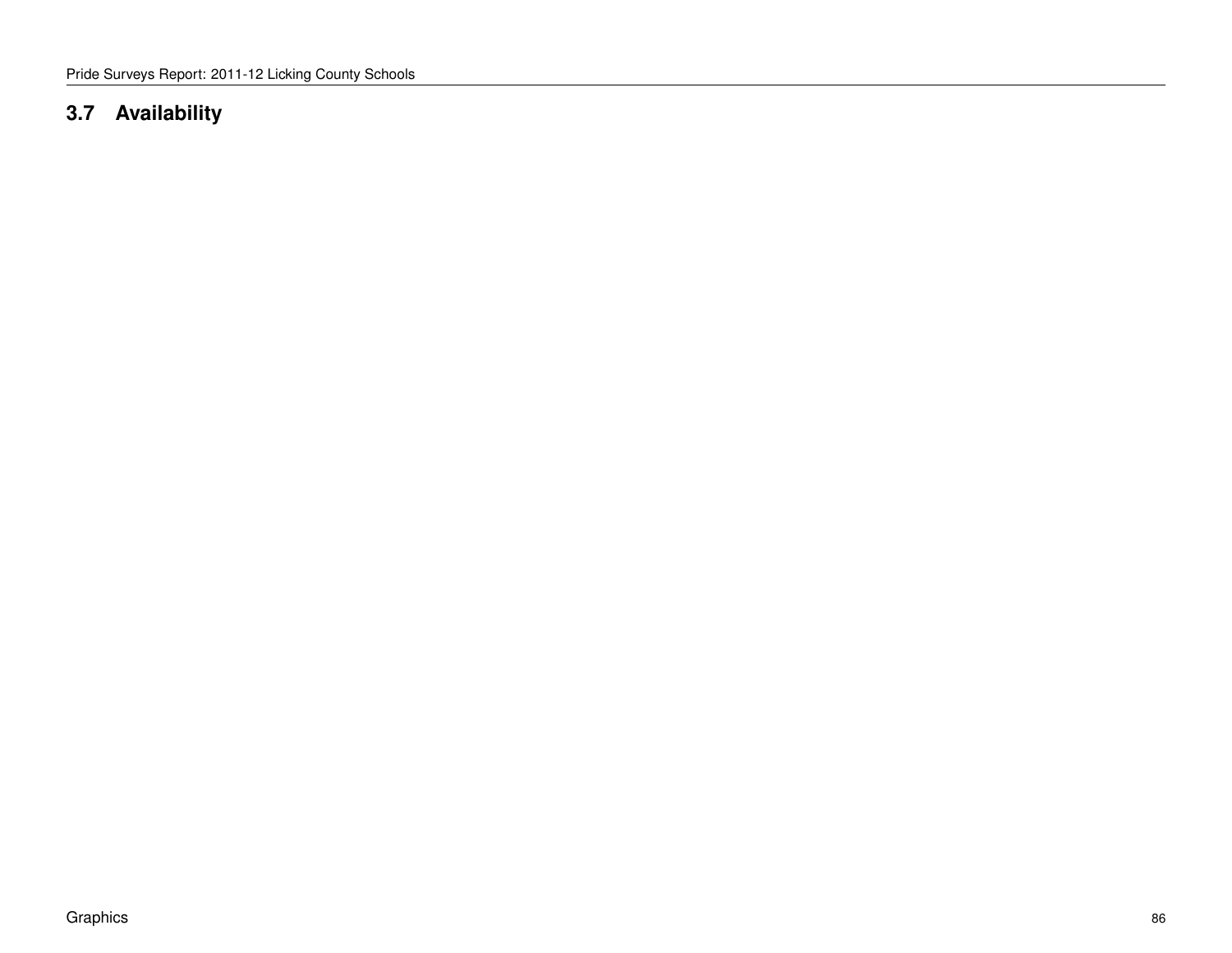### Availability -- Any Tobacco



Source: Pride Surveys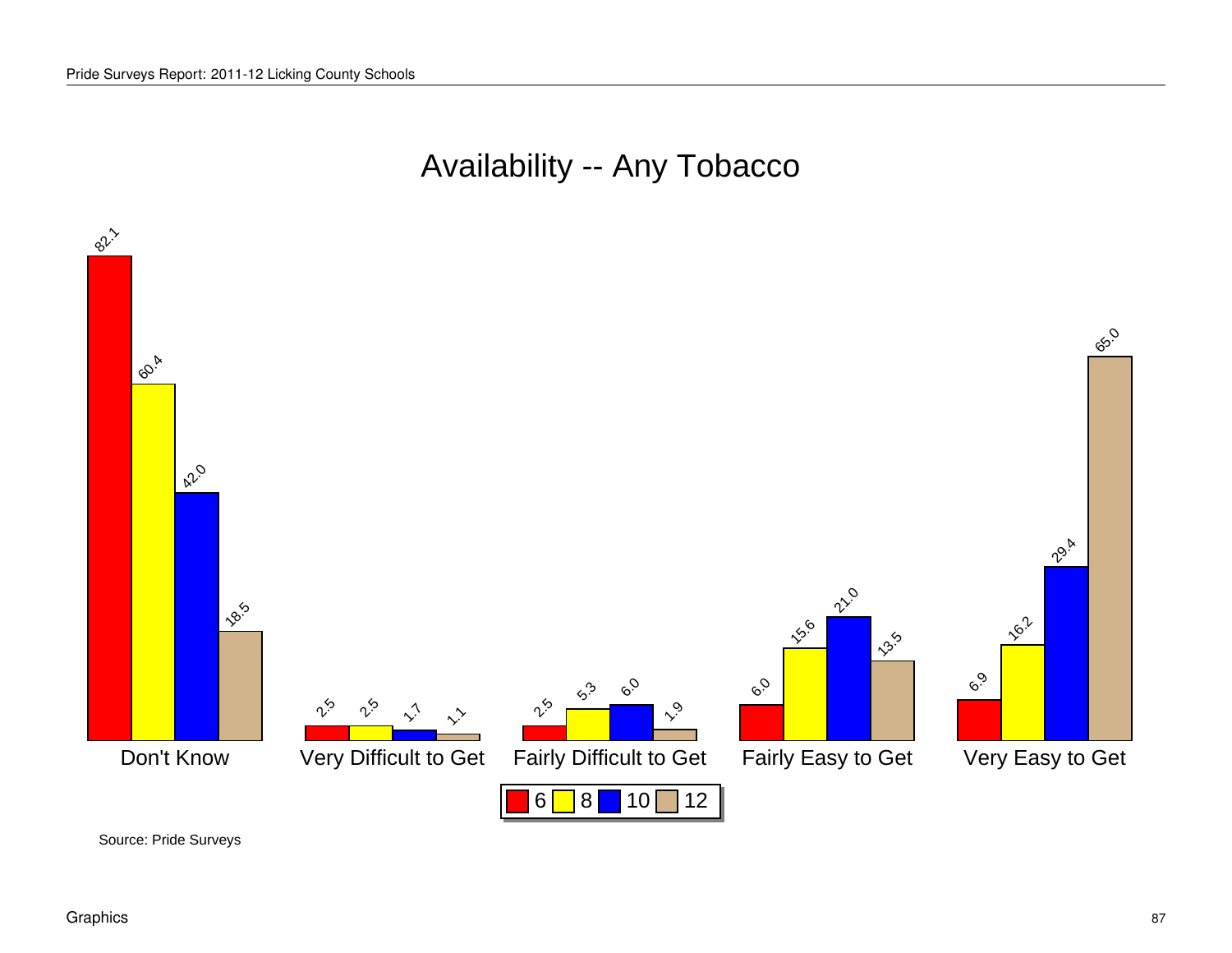## Availability -- Any Alcohol

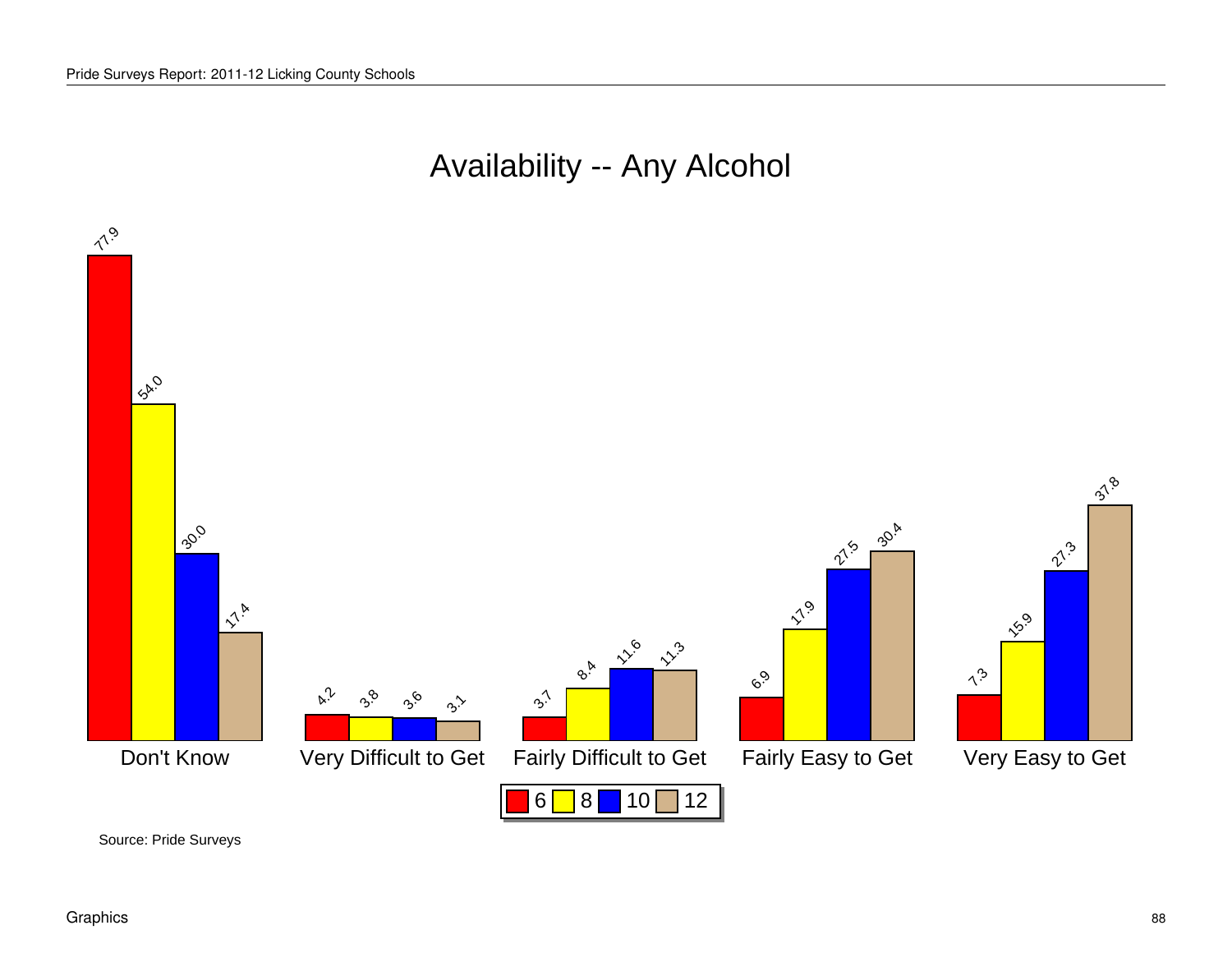#### Availability -- Marijuana



Source: Pride Surveys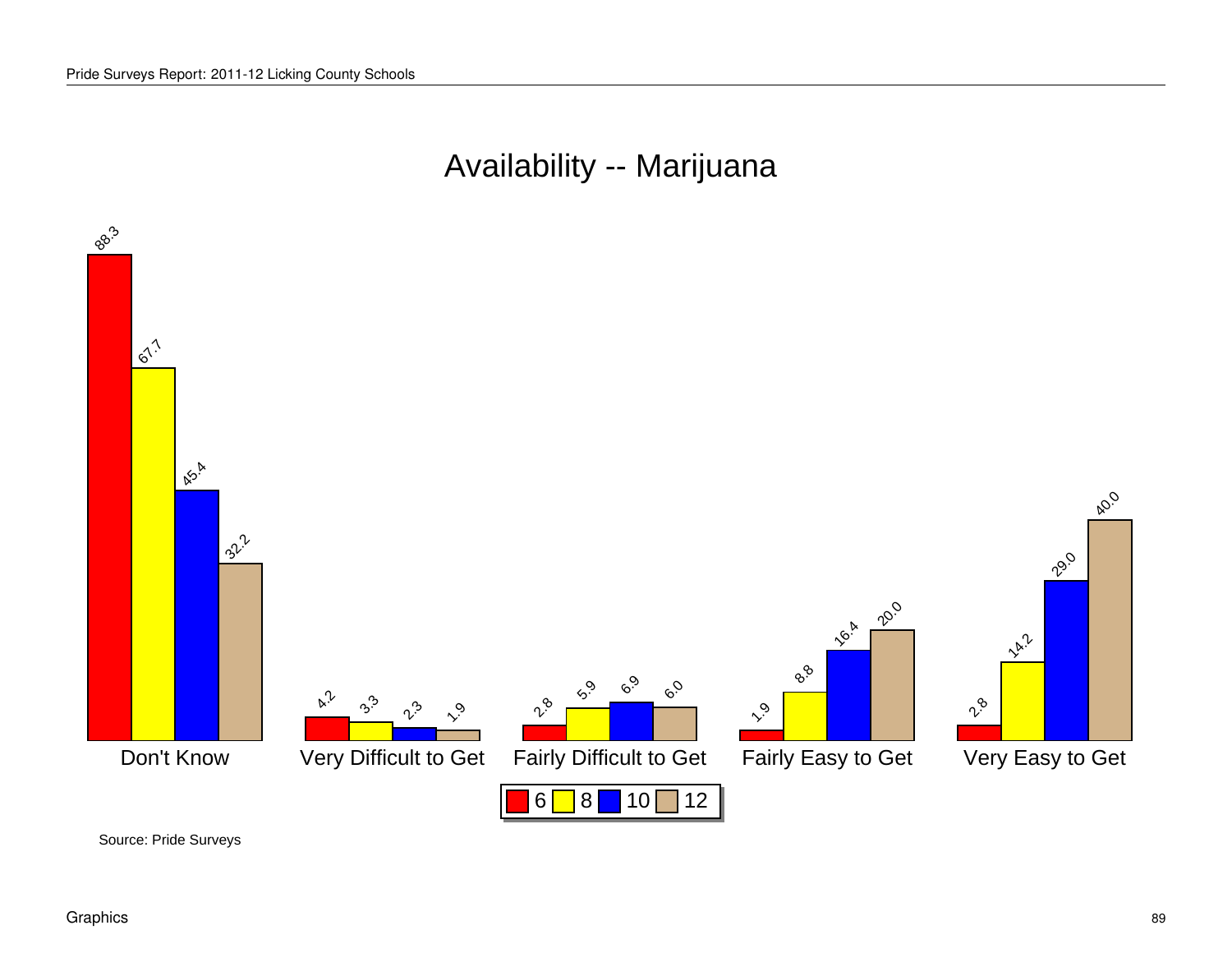#### **3.8 Where Do You Use**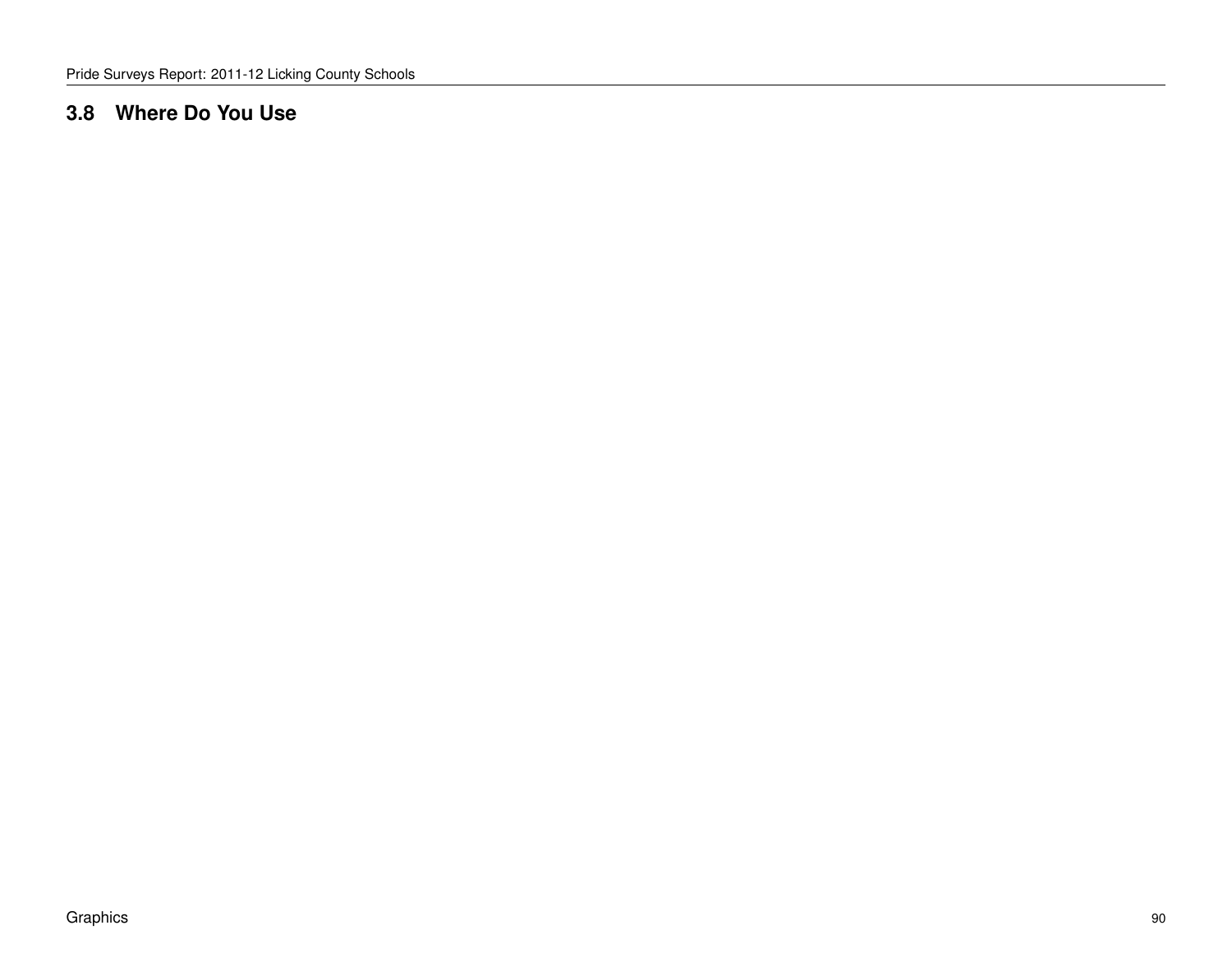# Where Do You Use Any Tobacco

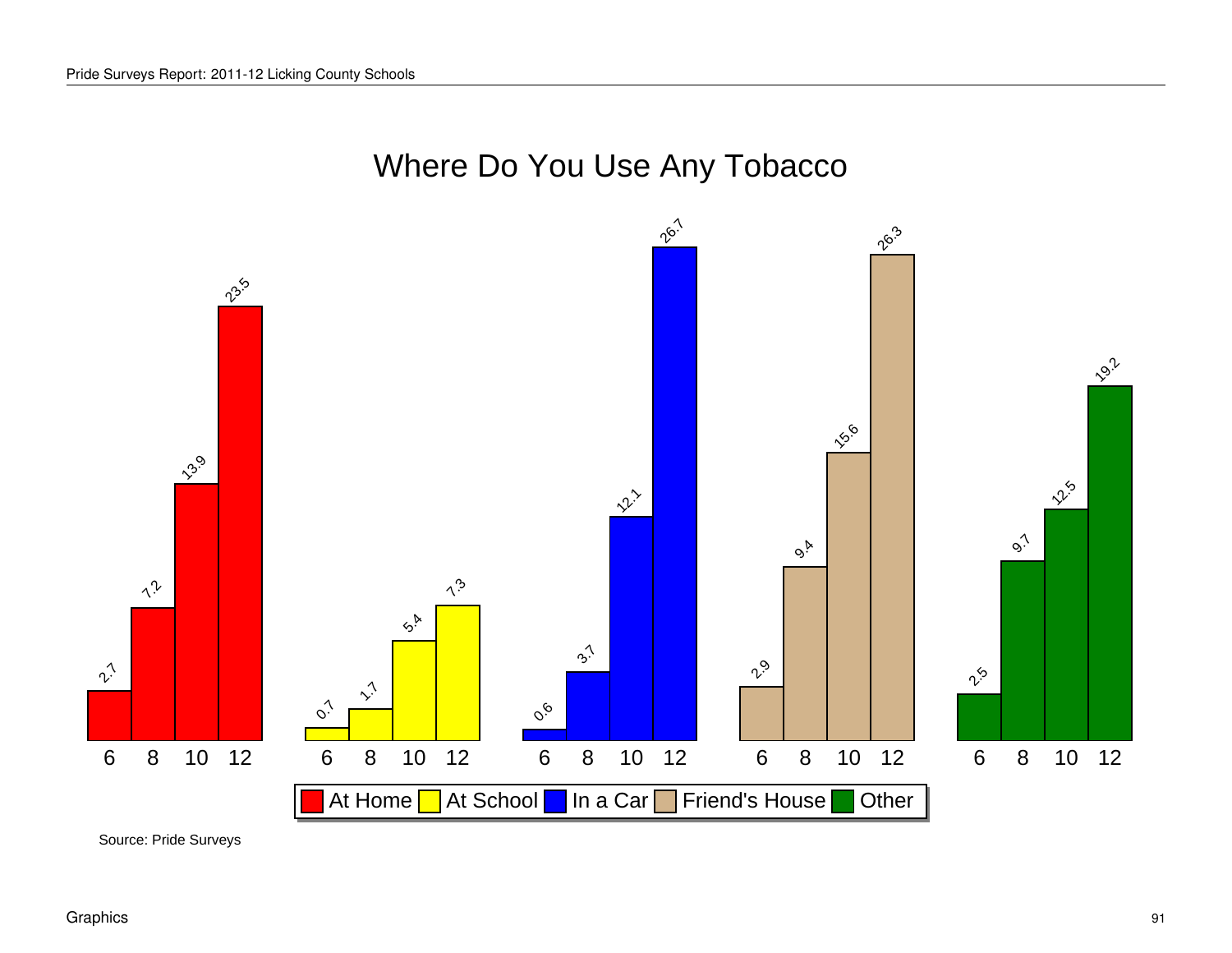

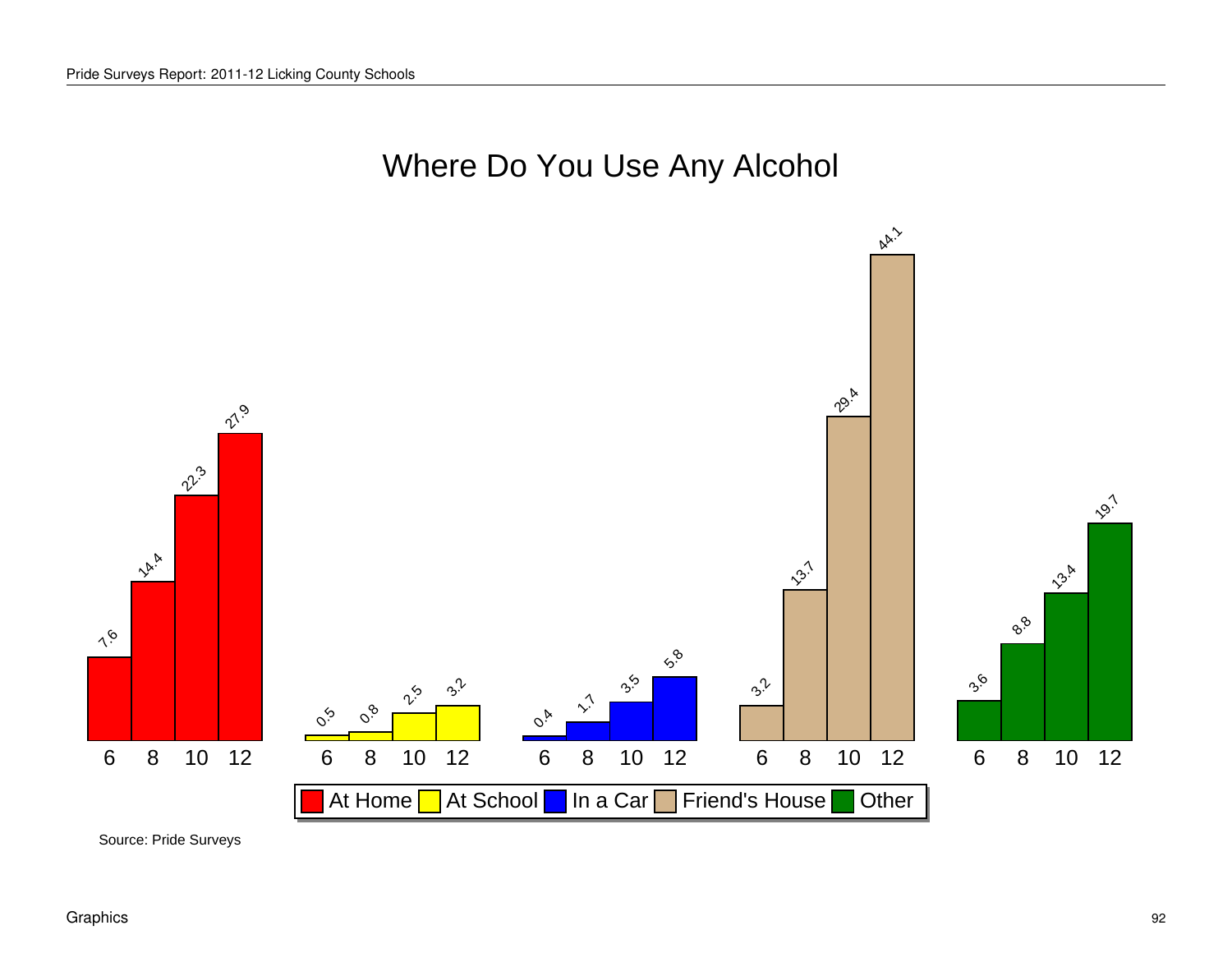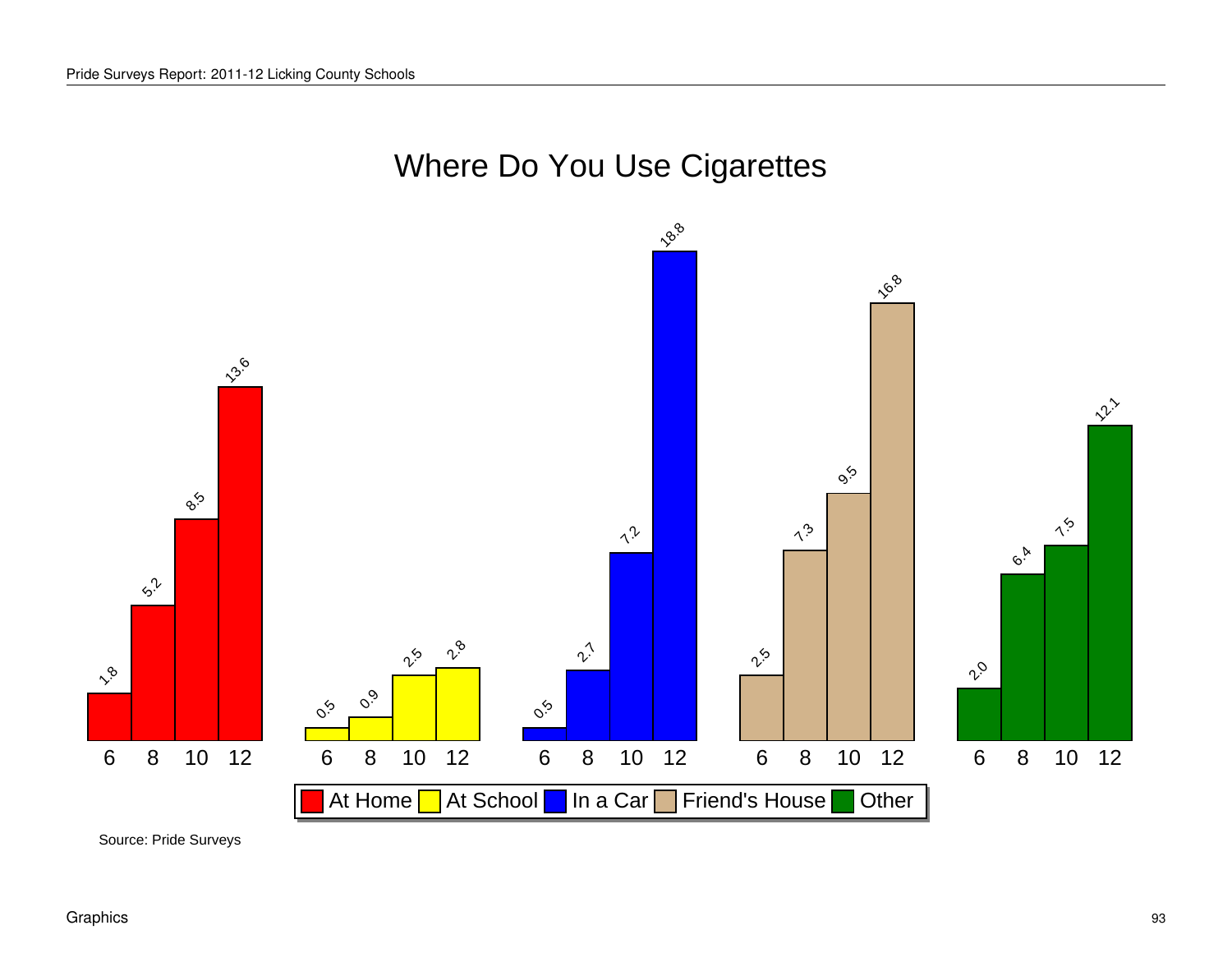

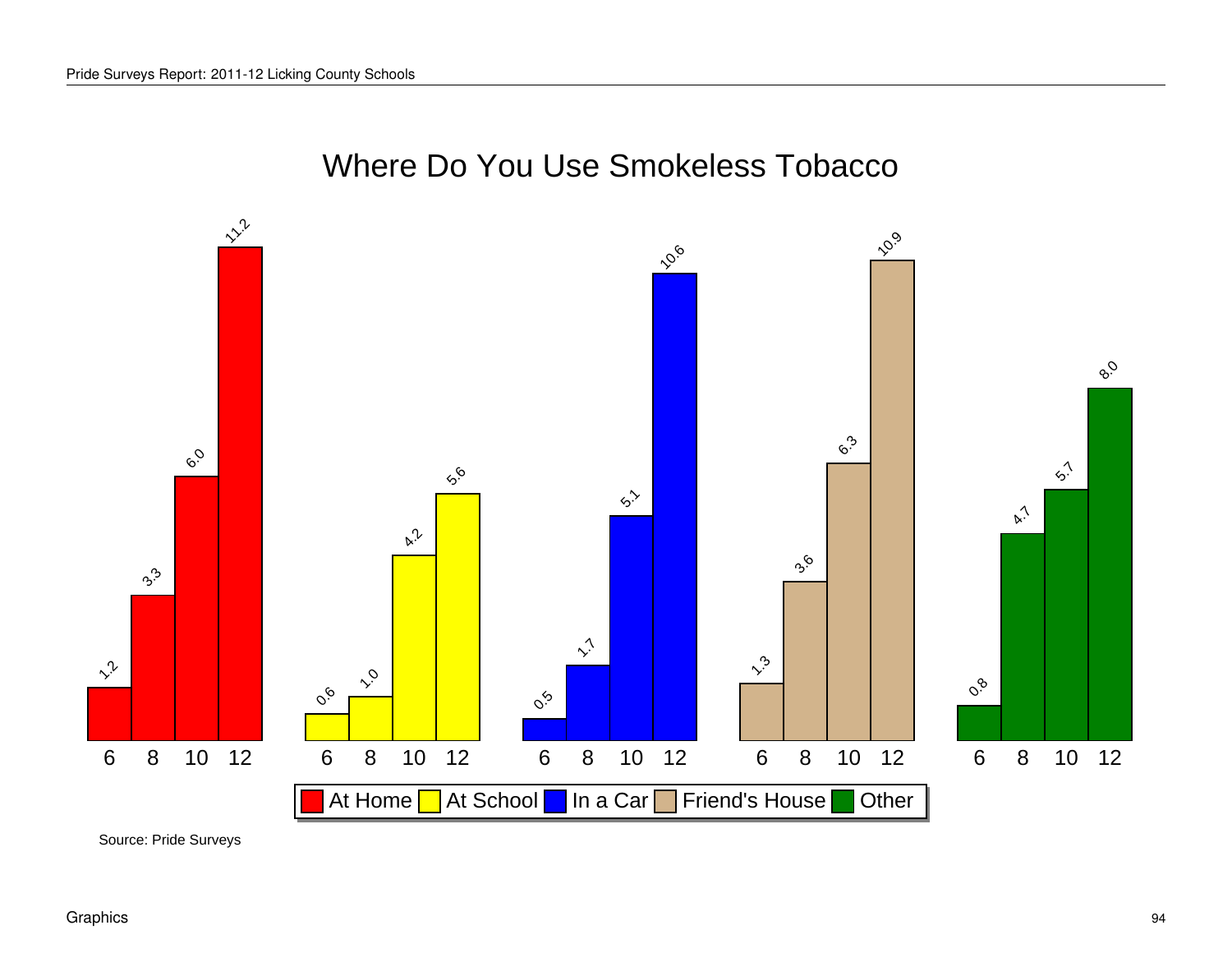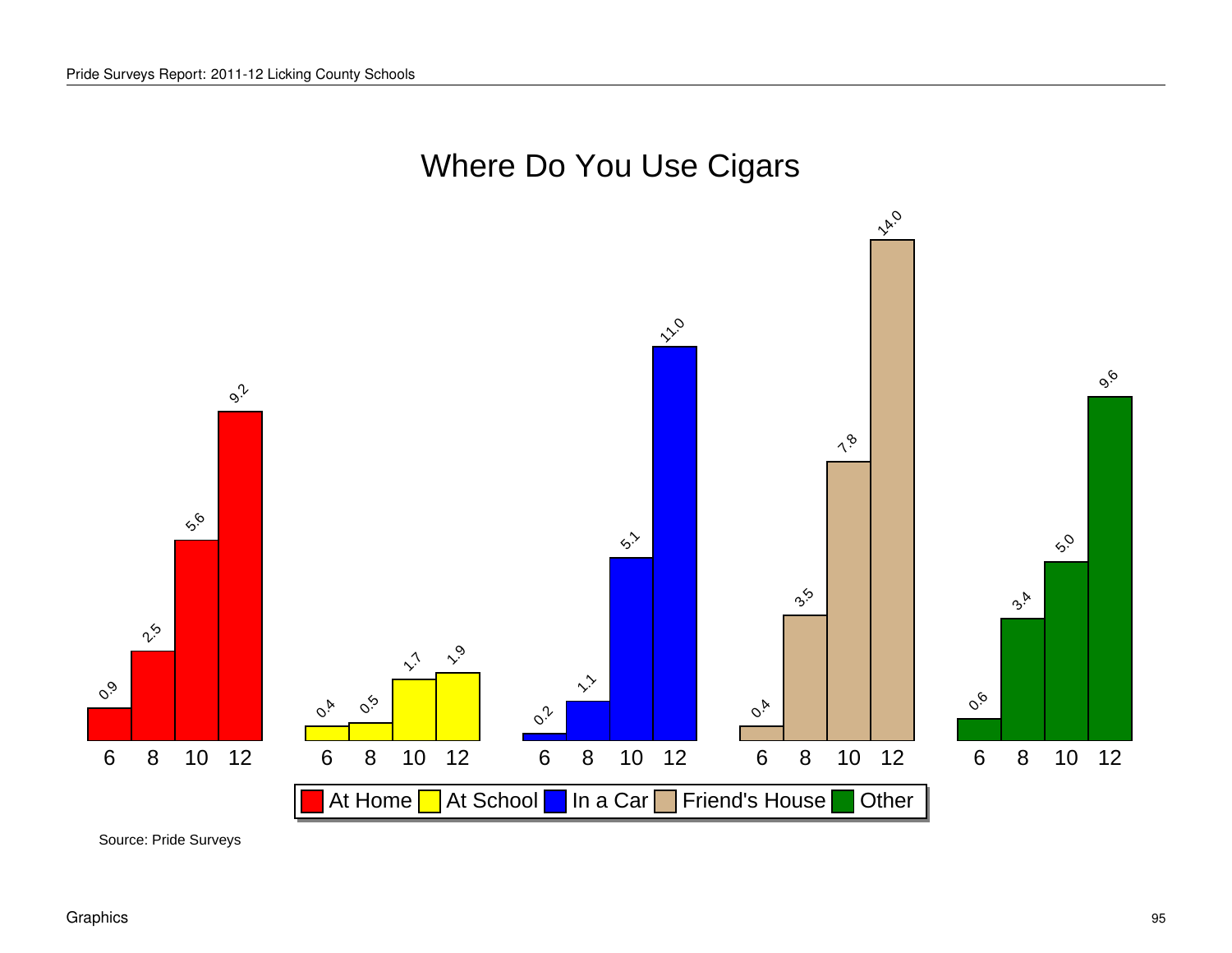

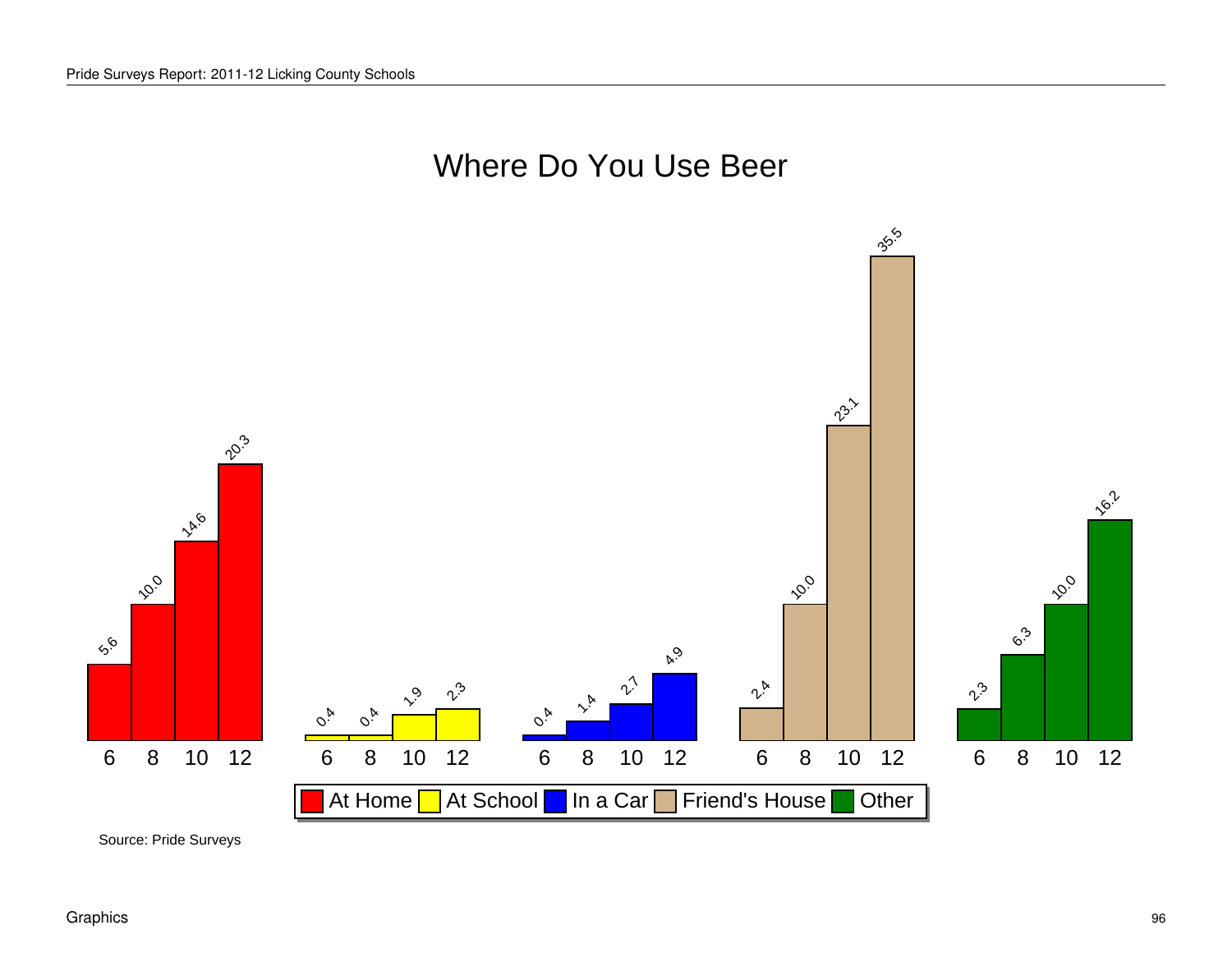



Source: Pride Surveys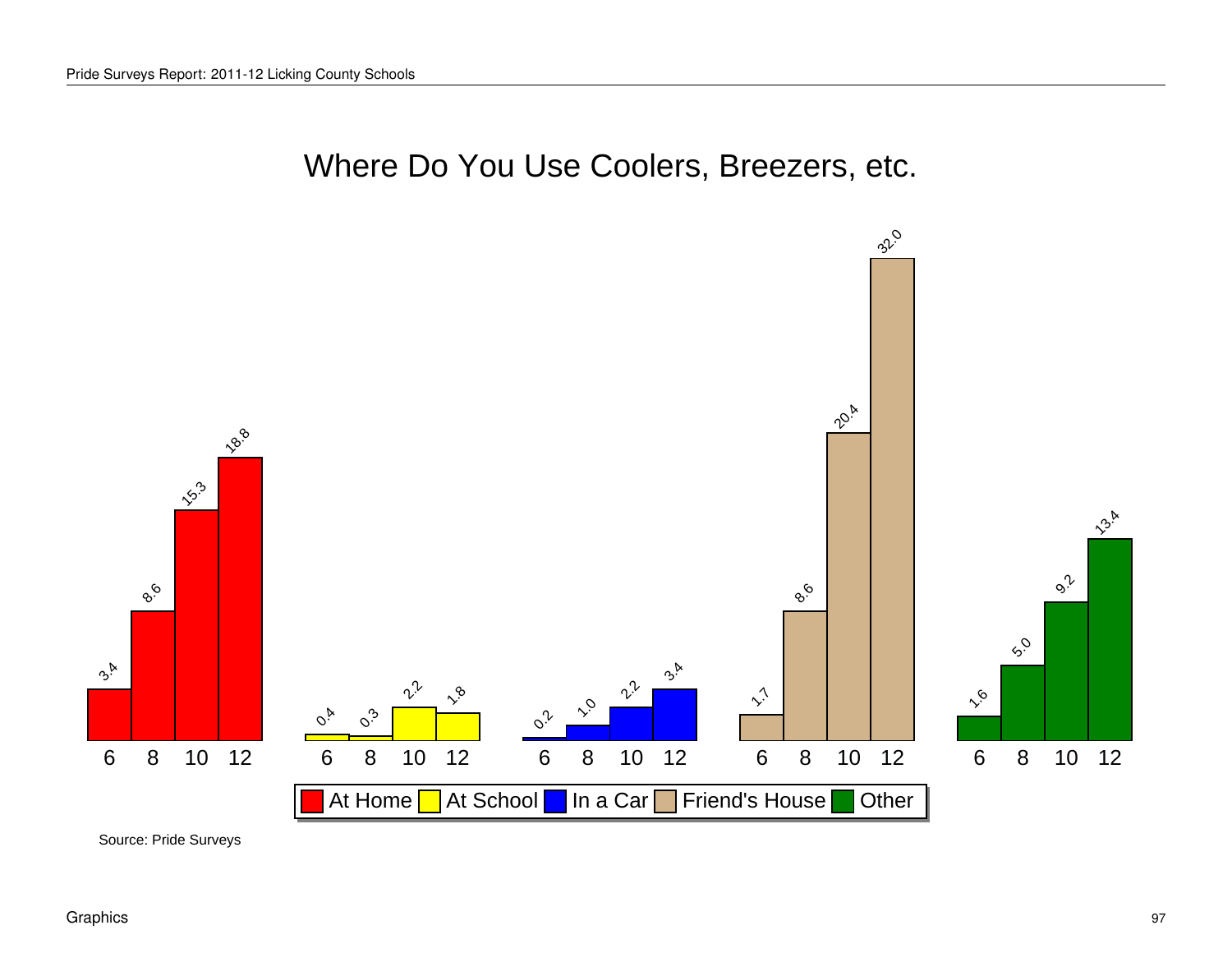

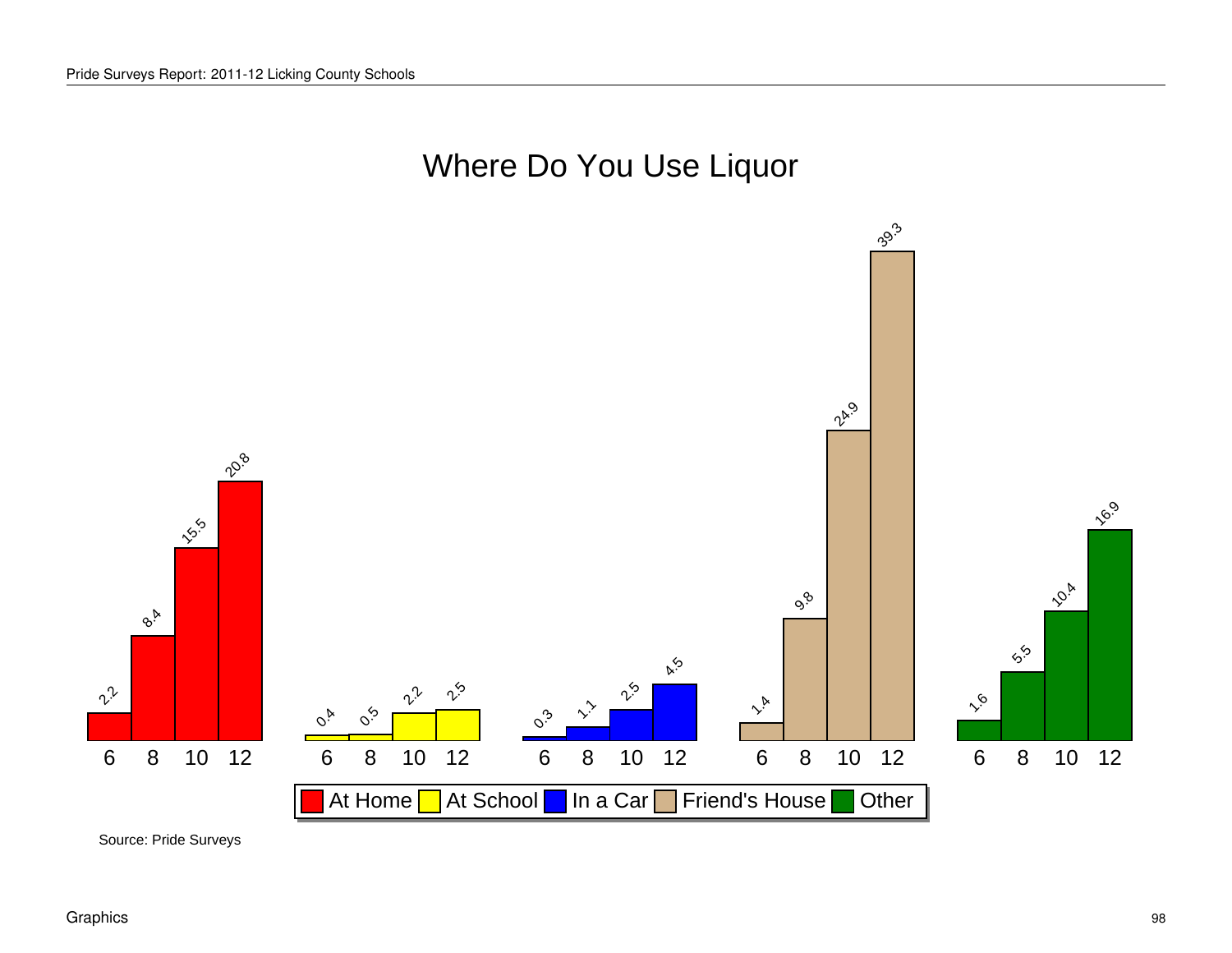

Source: Pride Surveys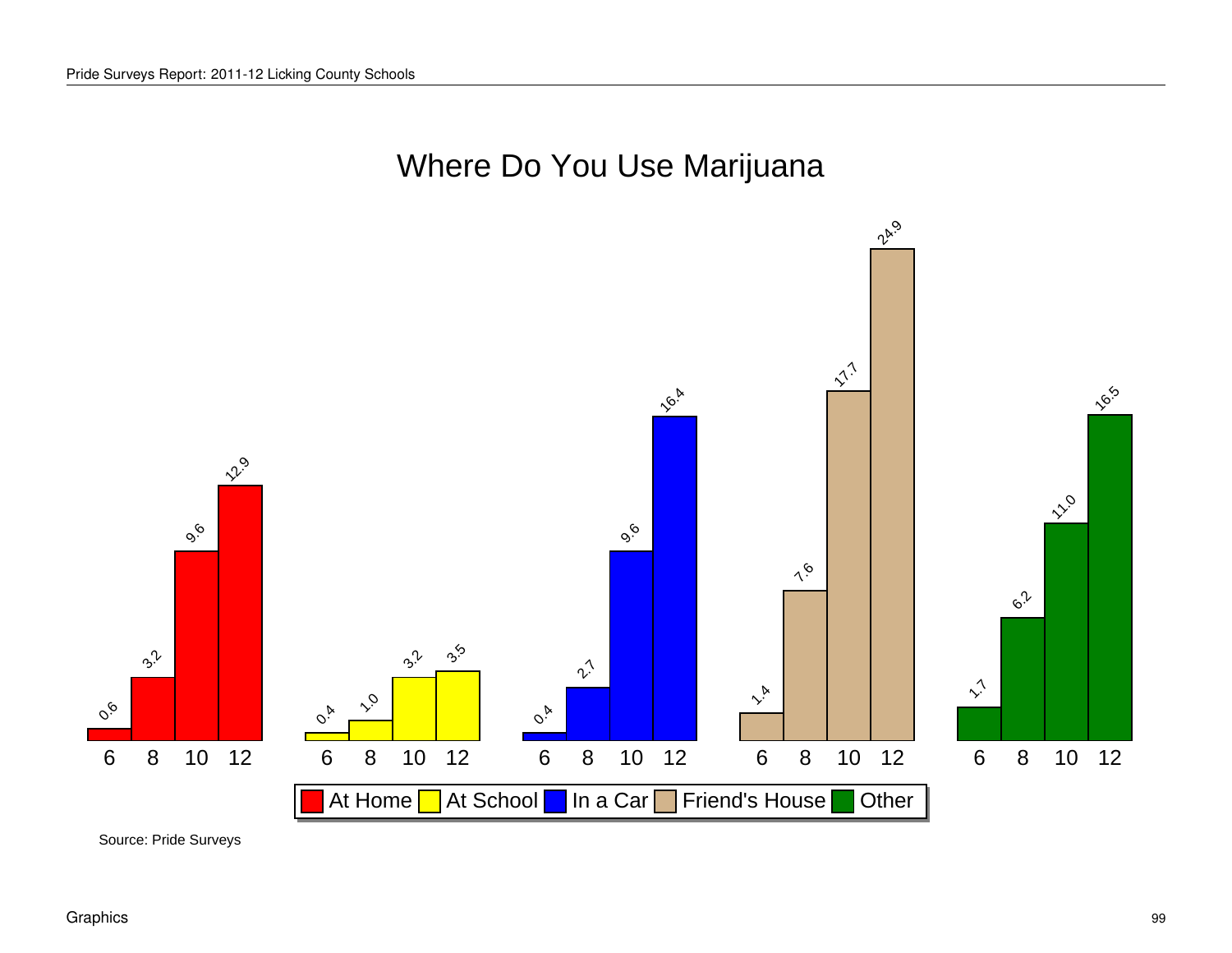#### **3.9 When Do You Use**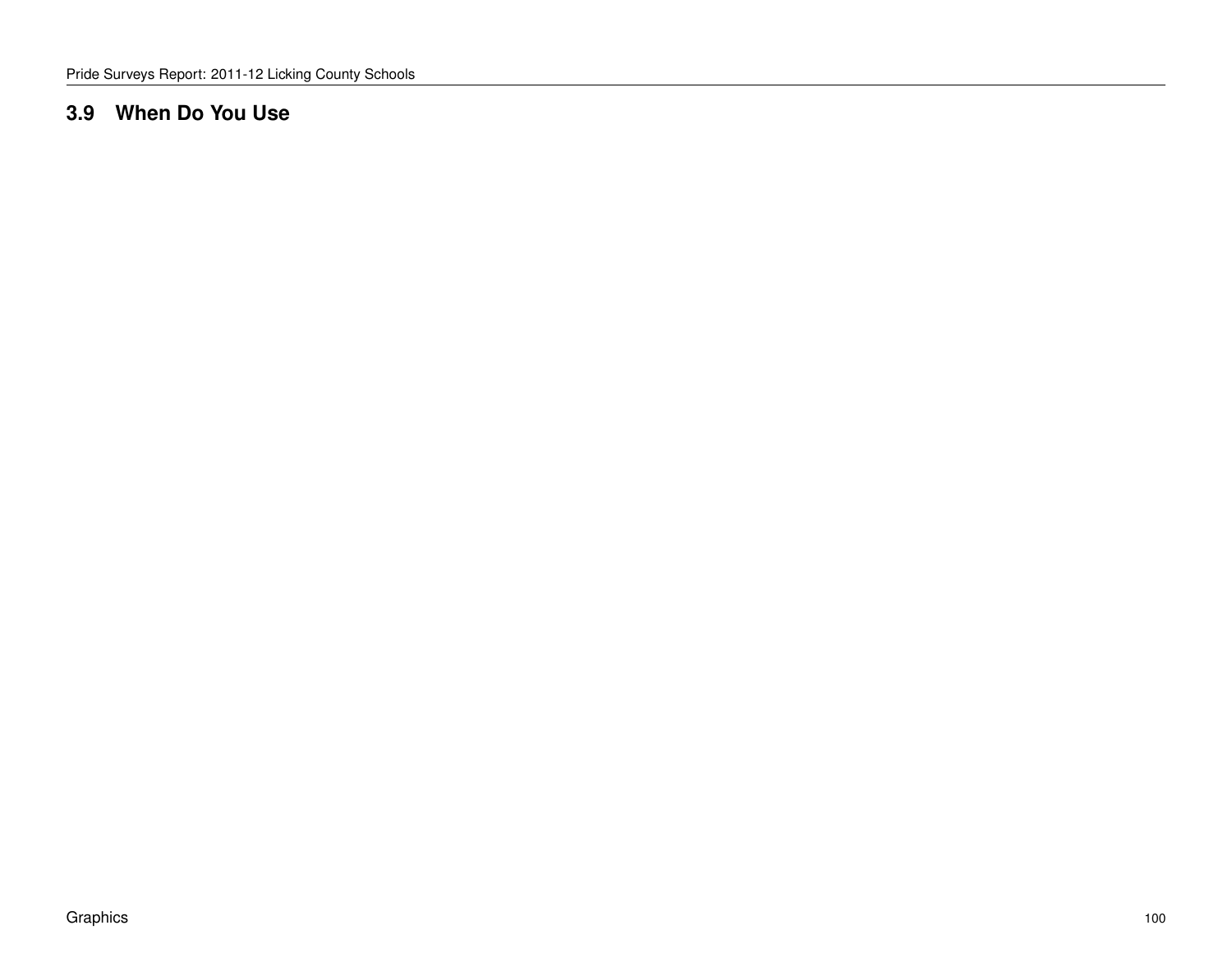



Source: Pride Surveys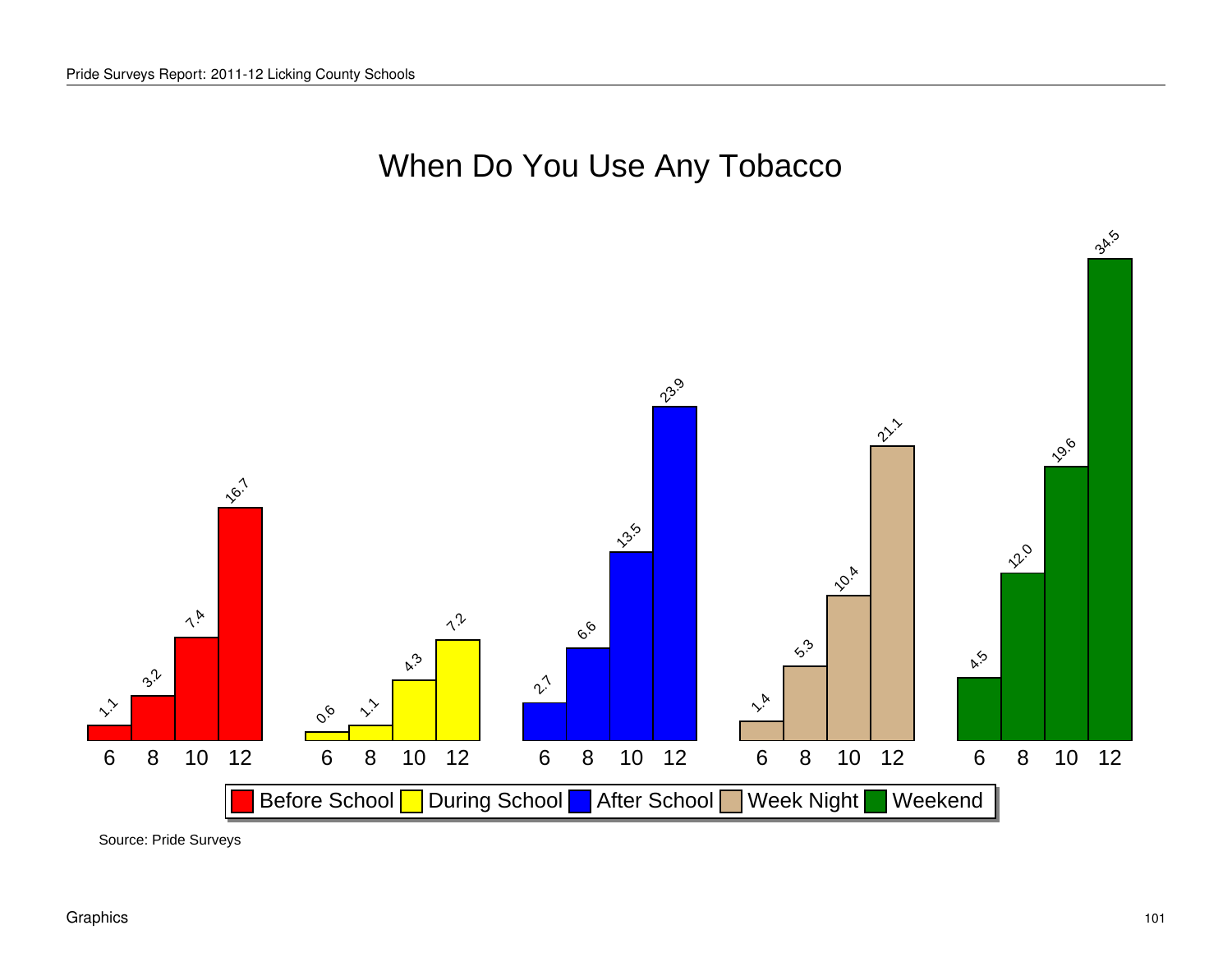# When Do You Use Any Alcohol



Source: Pride Surveys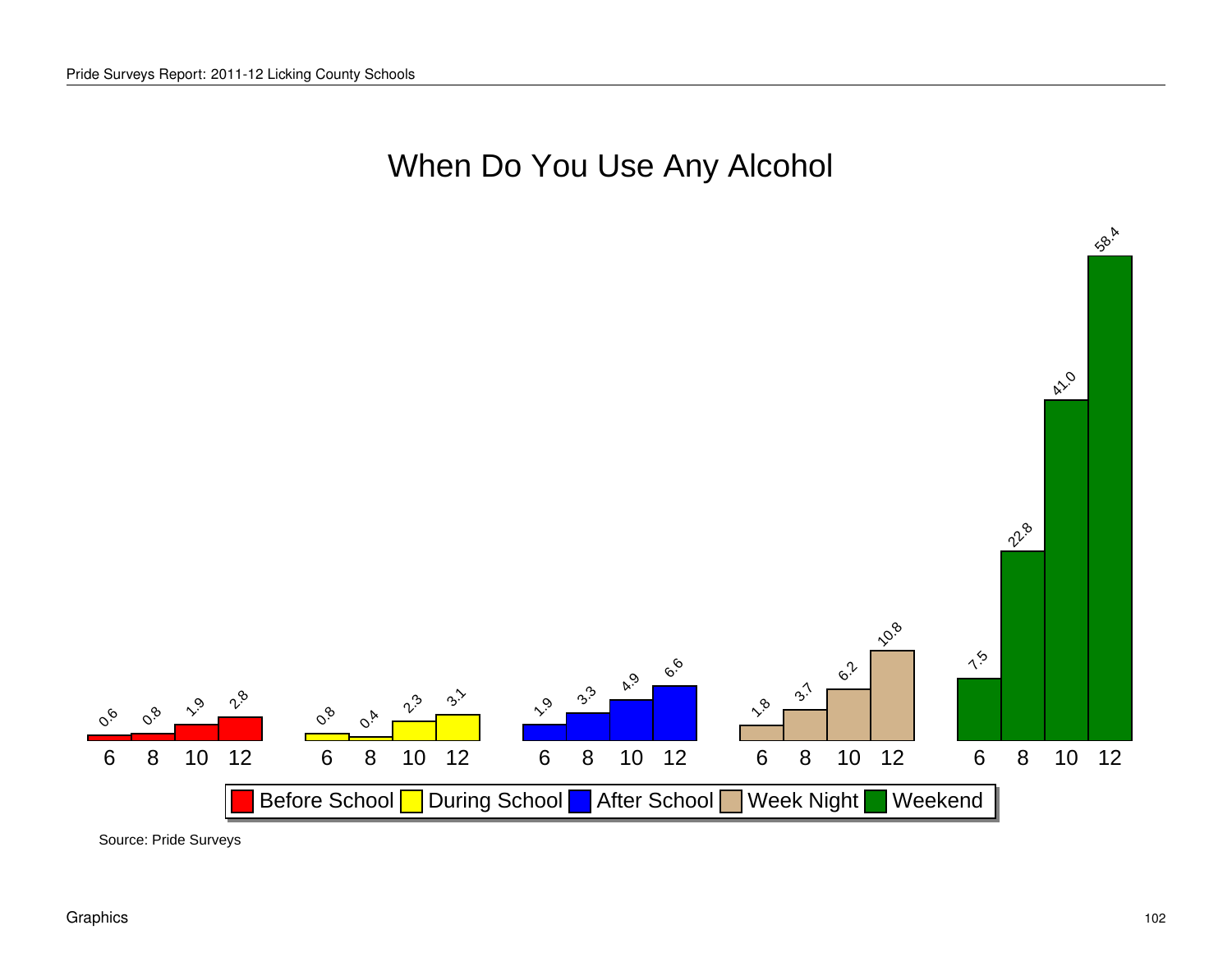# When Do You Use Cigarettes



Source: Pride Surveys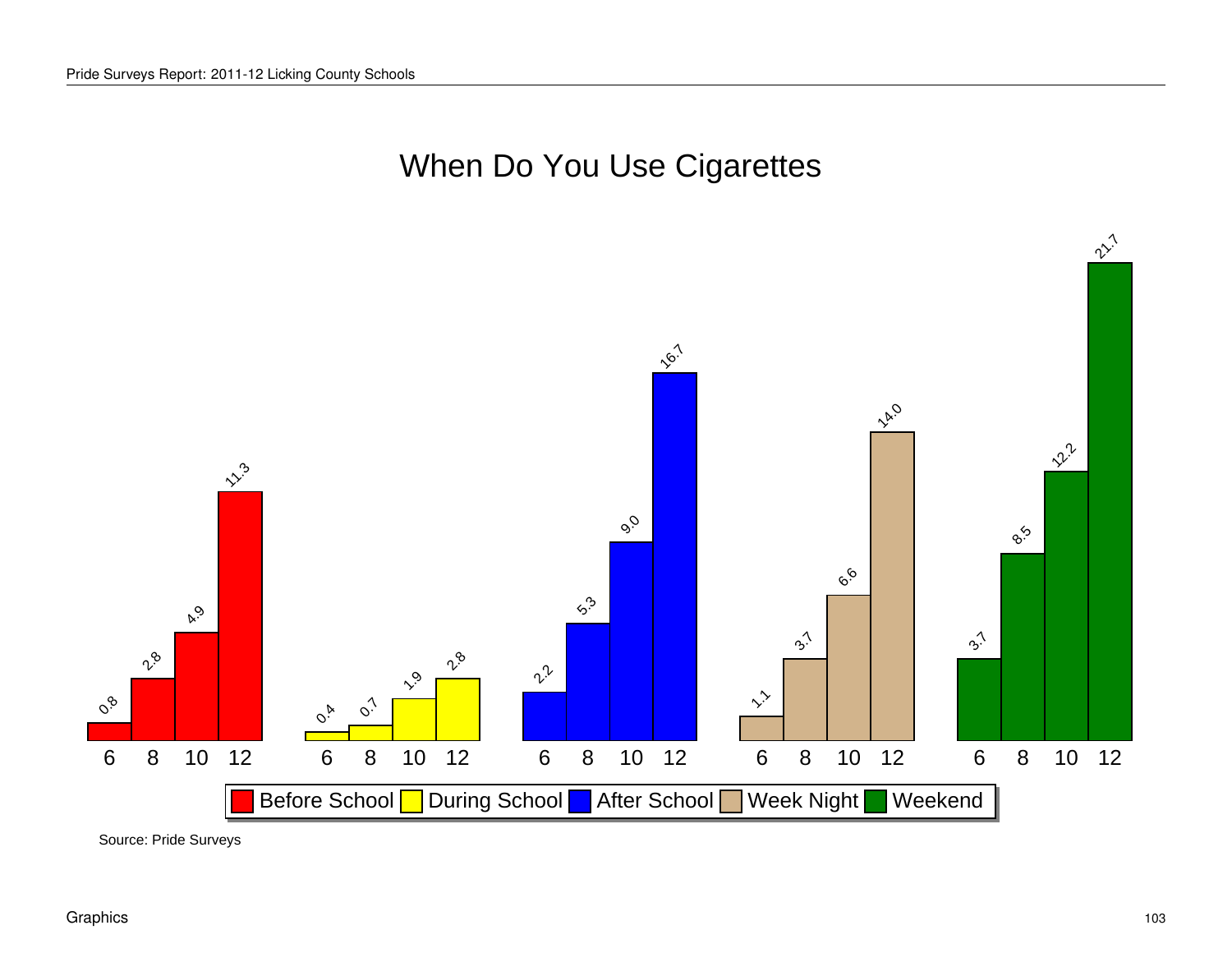

When Do You Use Smokeless Tobacco

Source: Pride Surveys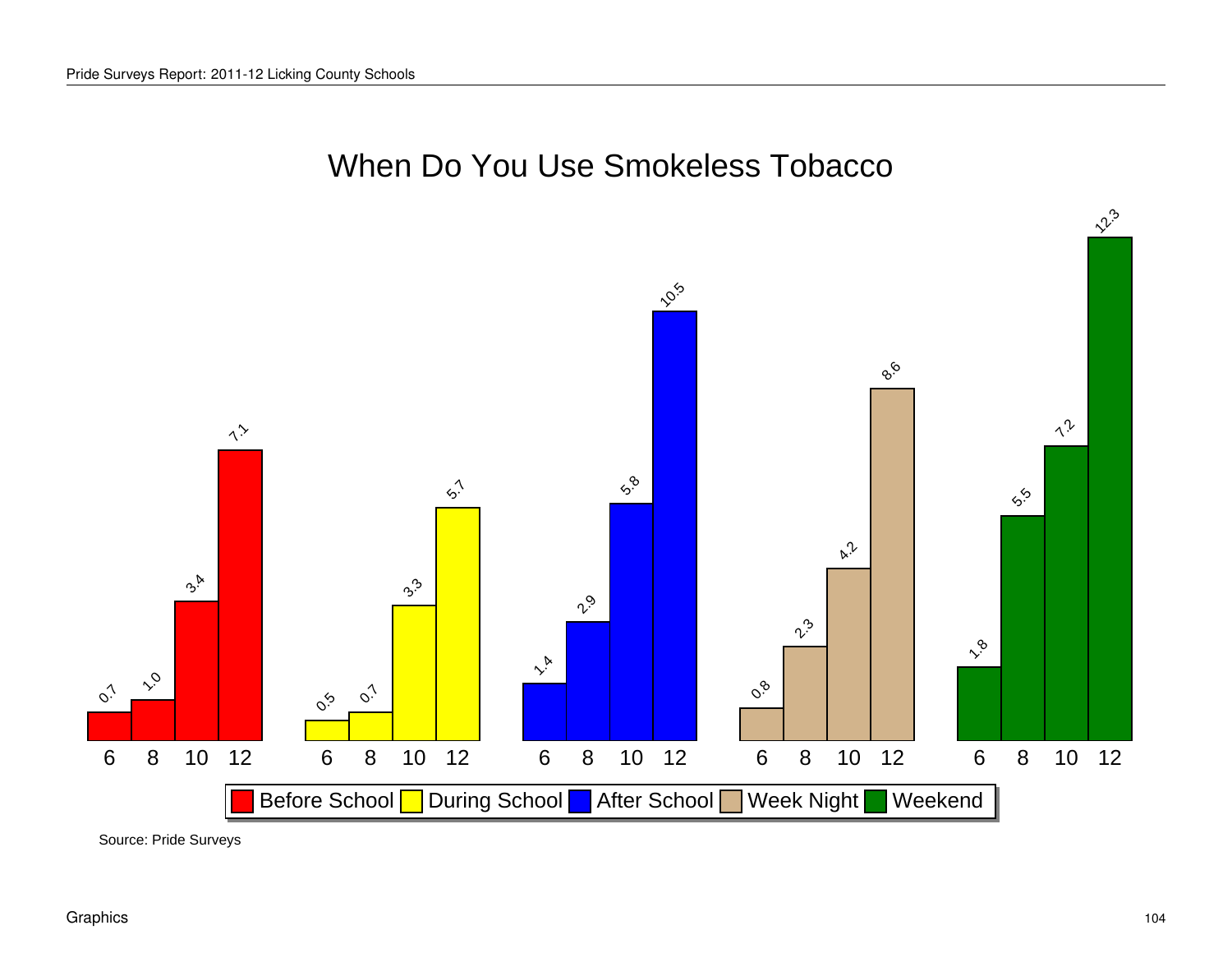# When Do You Use Cigars



Source: Pride Surveys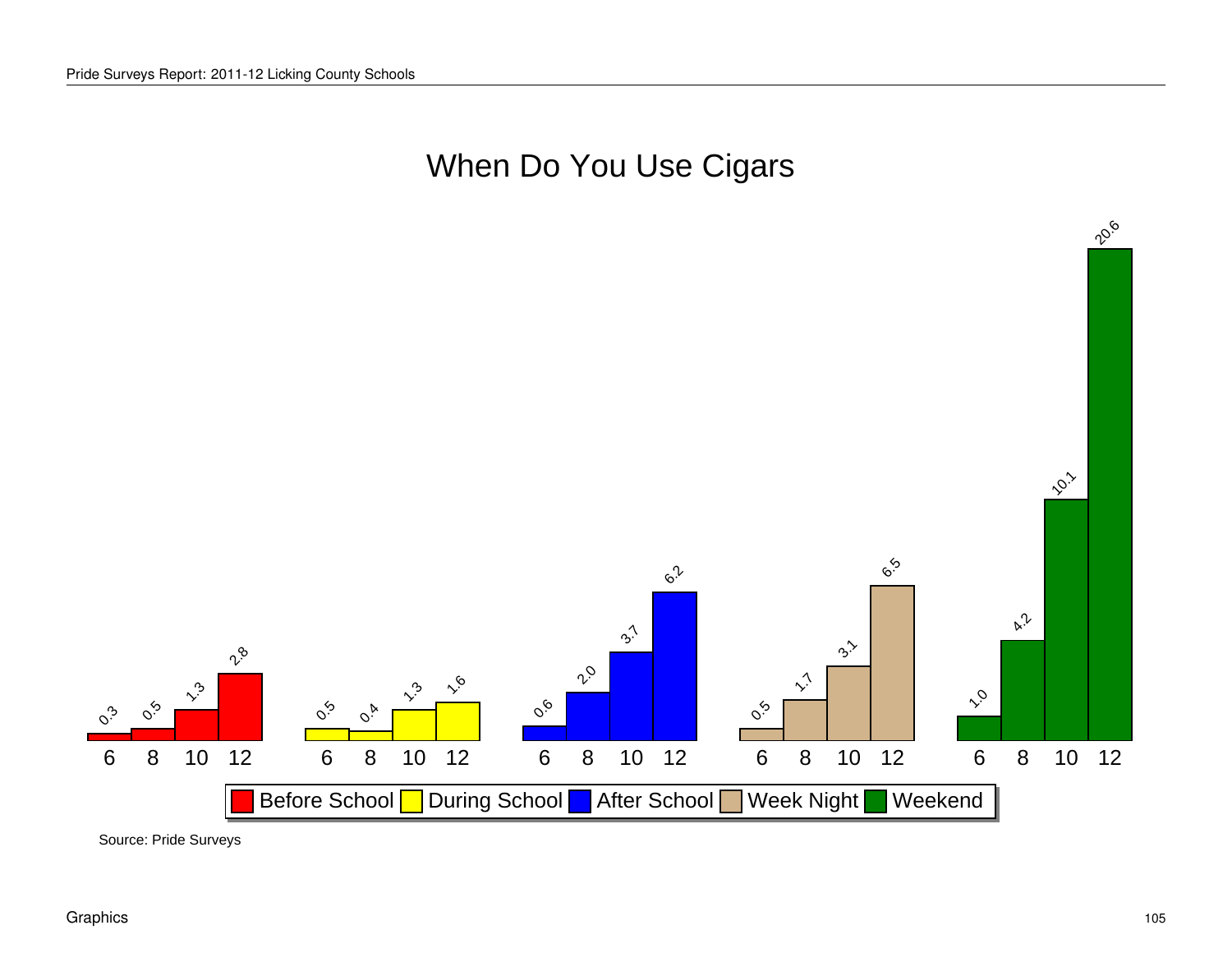#### When Do You Use Beer



Source: Pride Surveys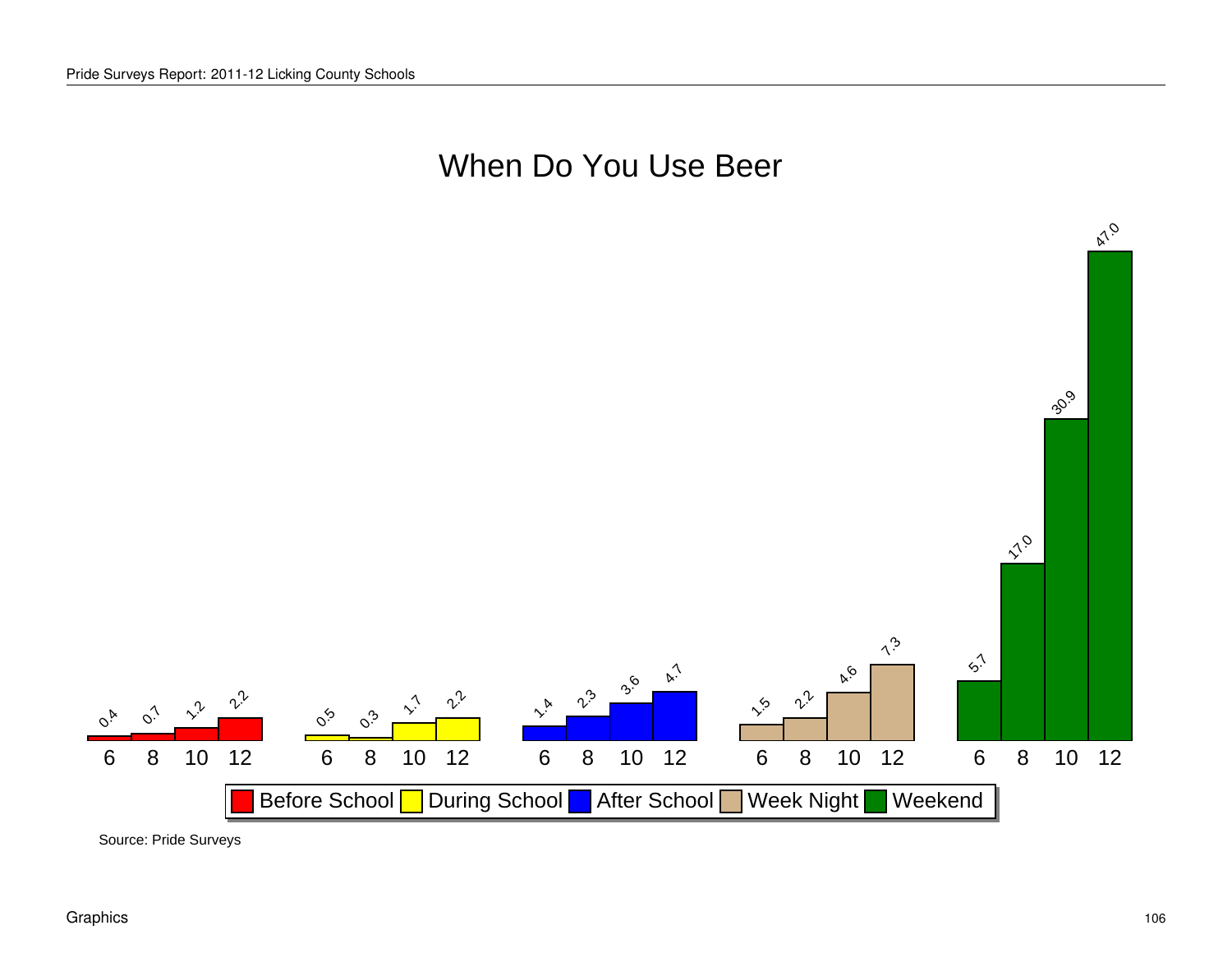#### When Do You Use Coolers, Breezers, etc.



Source: Pride Surveys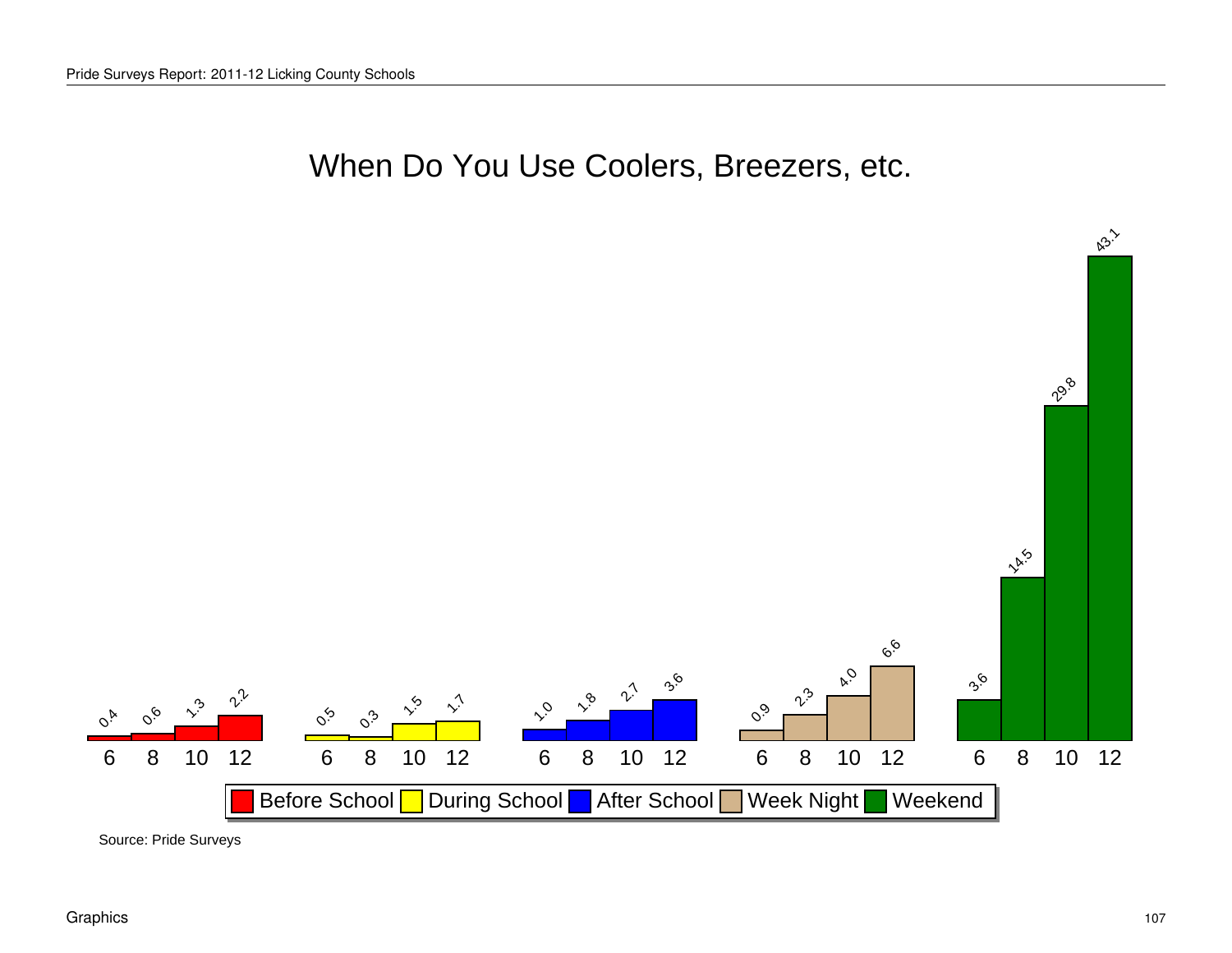### When Do You Use Liquor



Source: Pride Surveys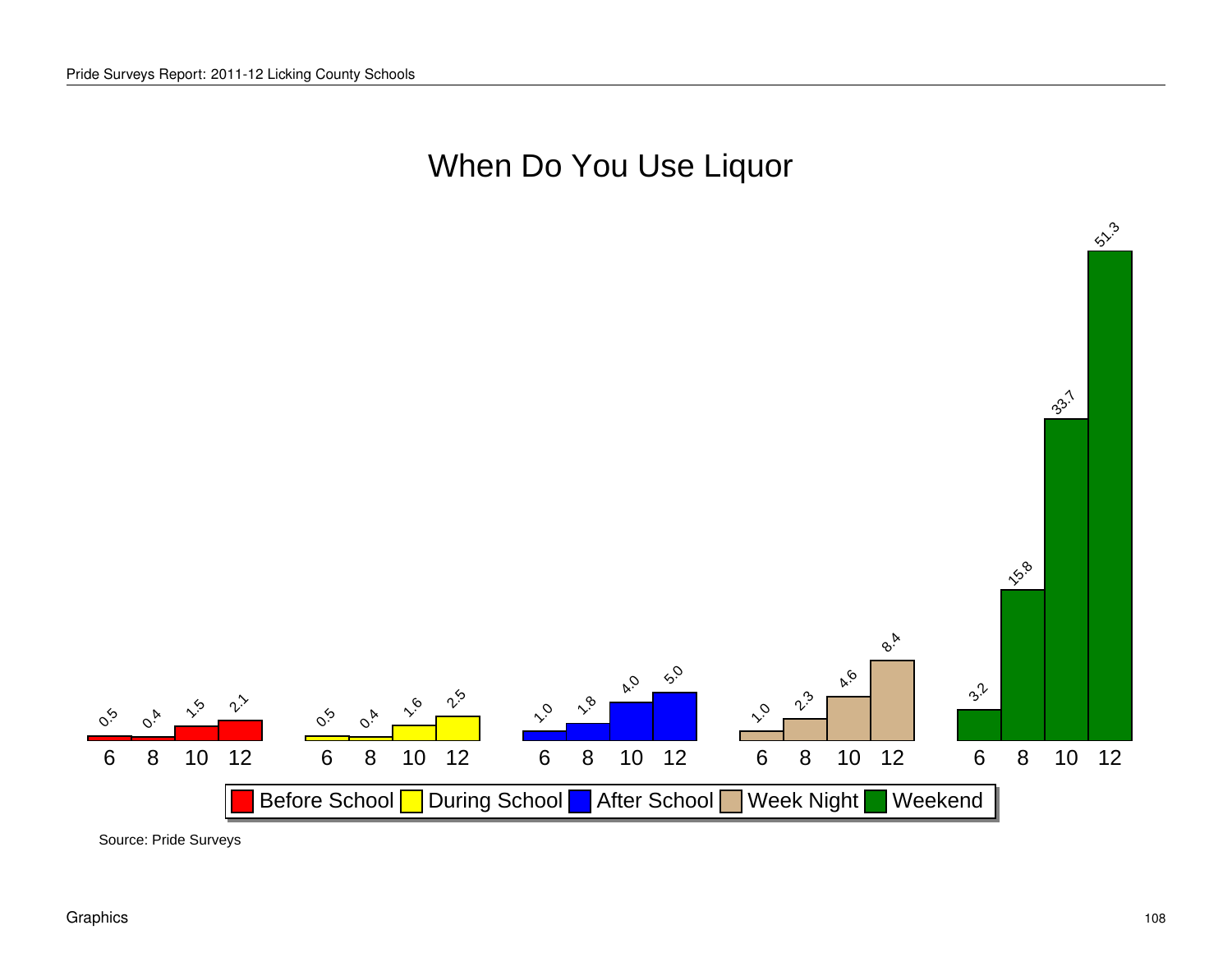# When Do You Use Marijuana



Source: Pride Surveys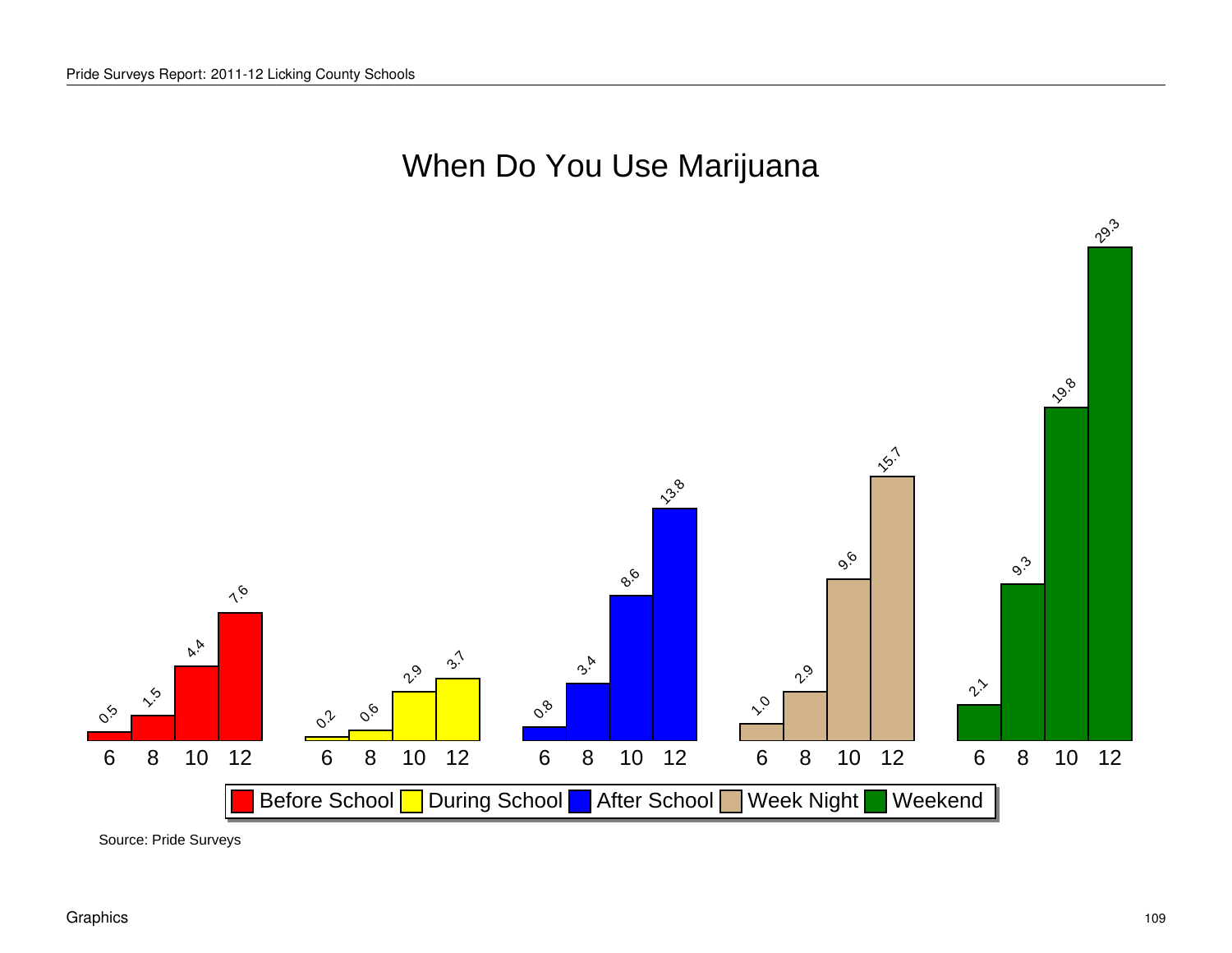### **3.10 Drug Use by Gender**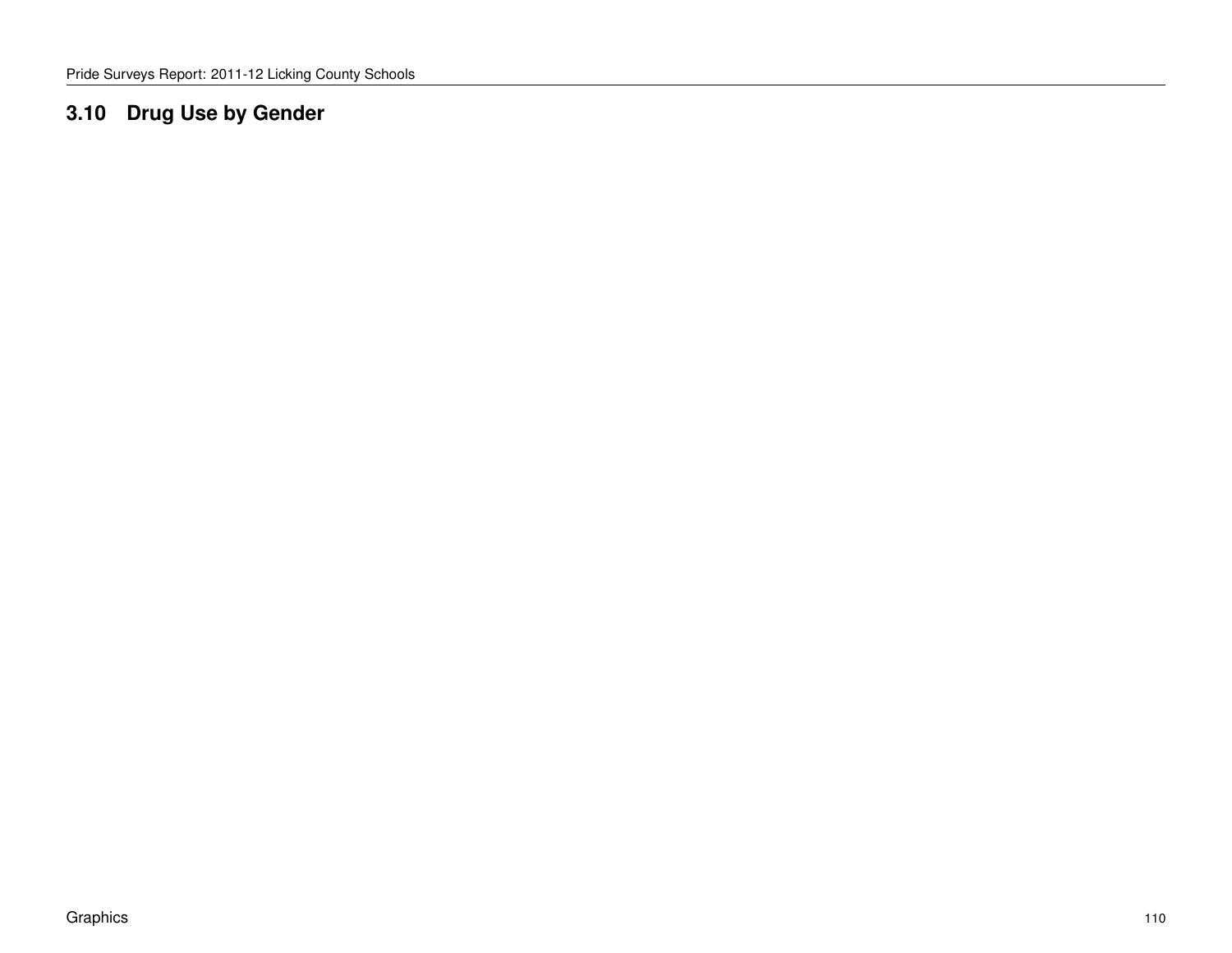



 $58.7$ 

28.5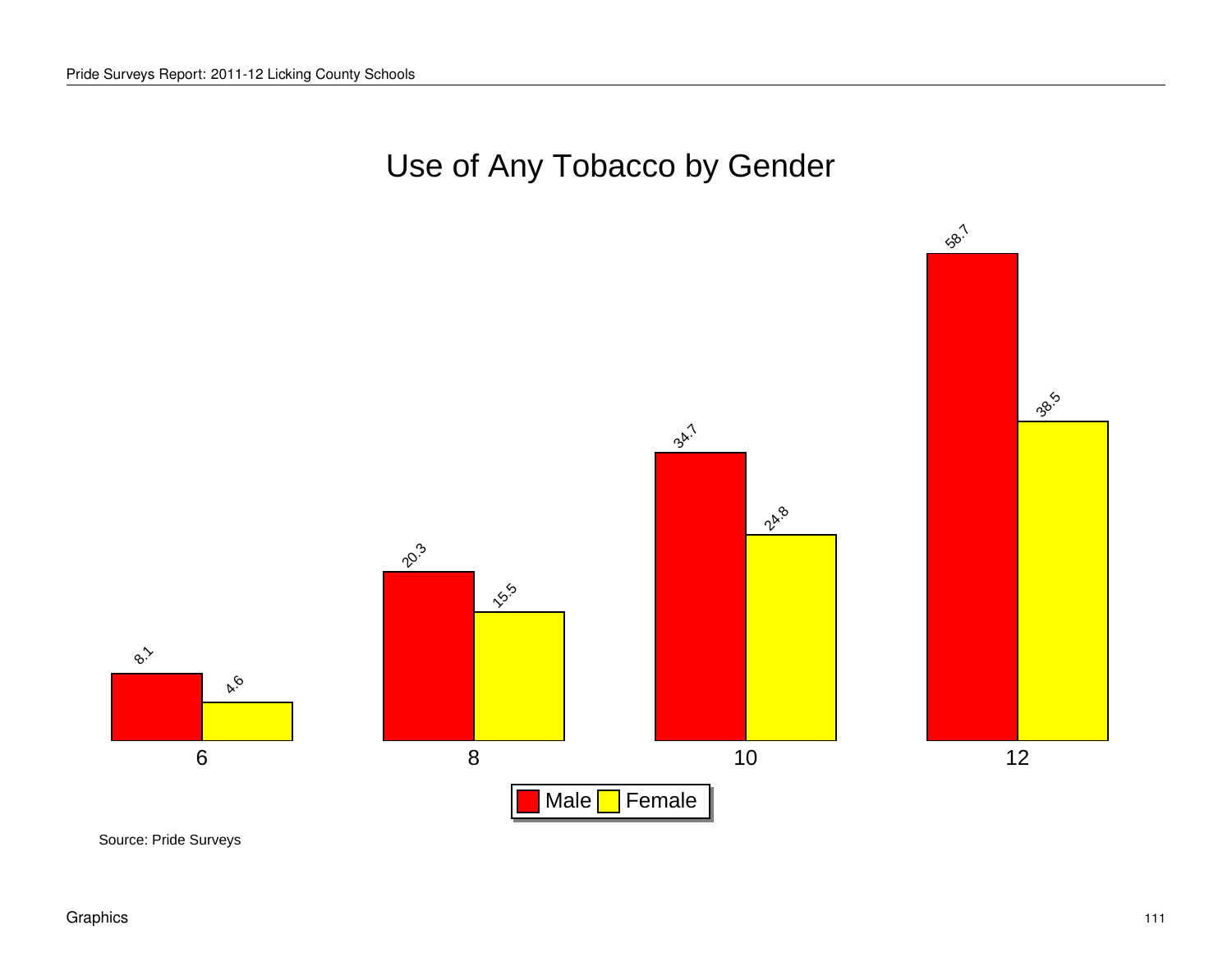### Use of Any Alcohol by Gender

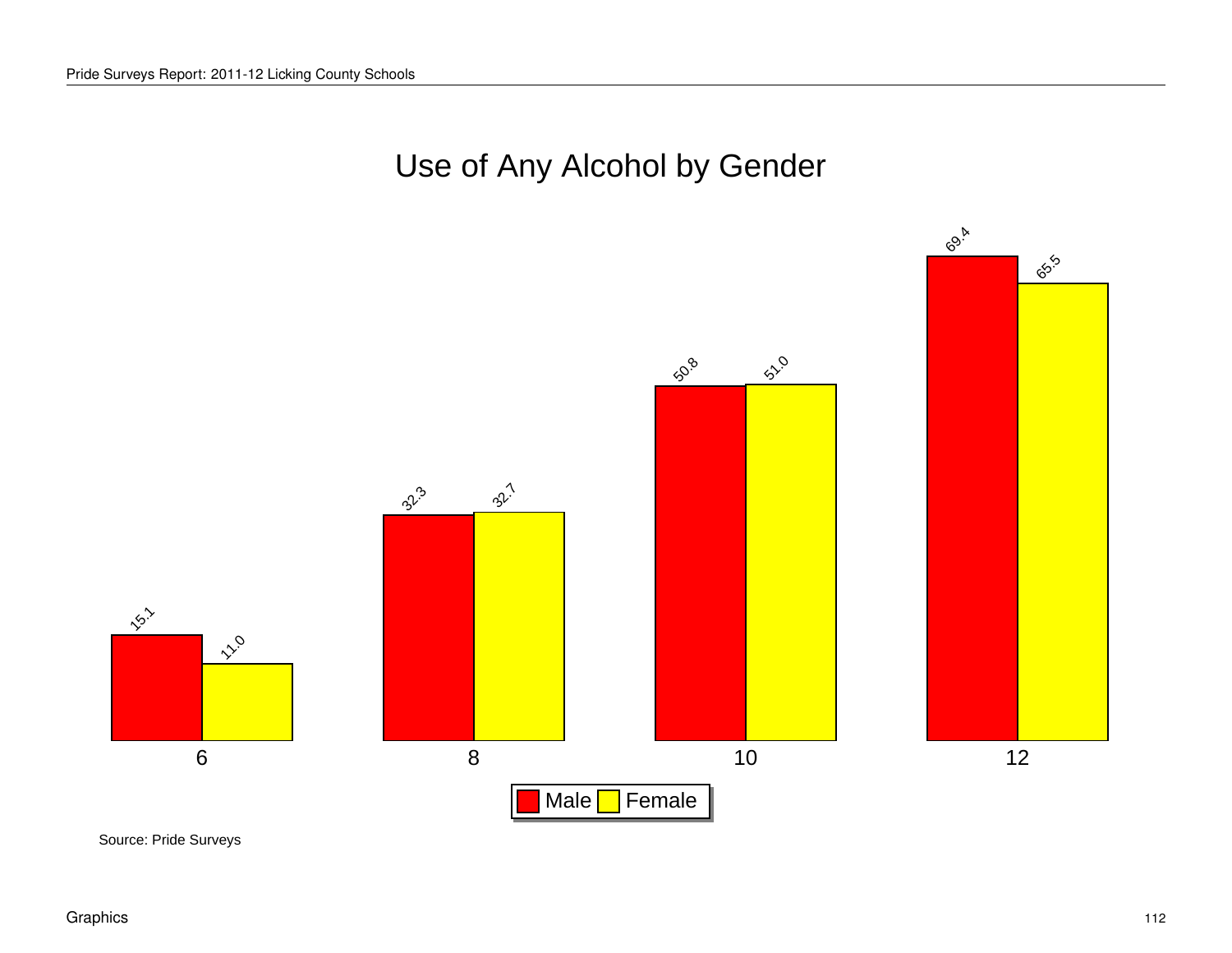

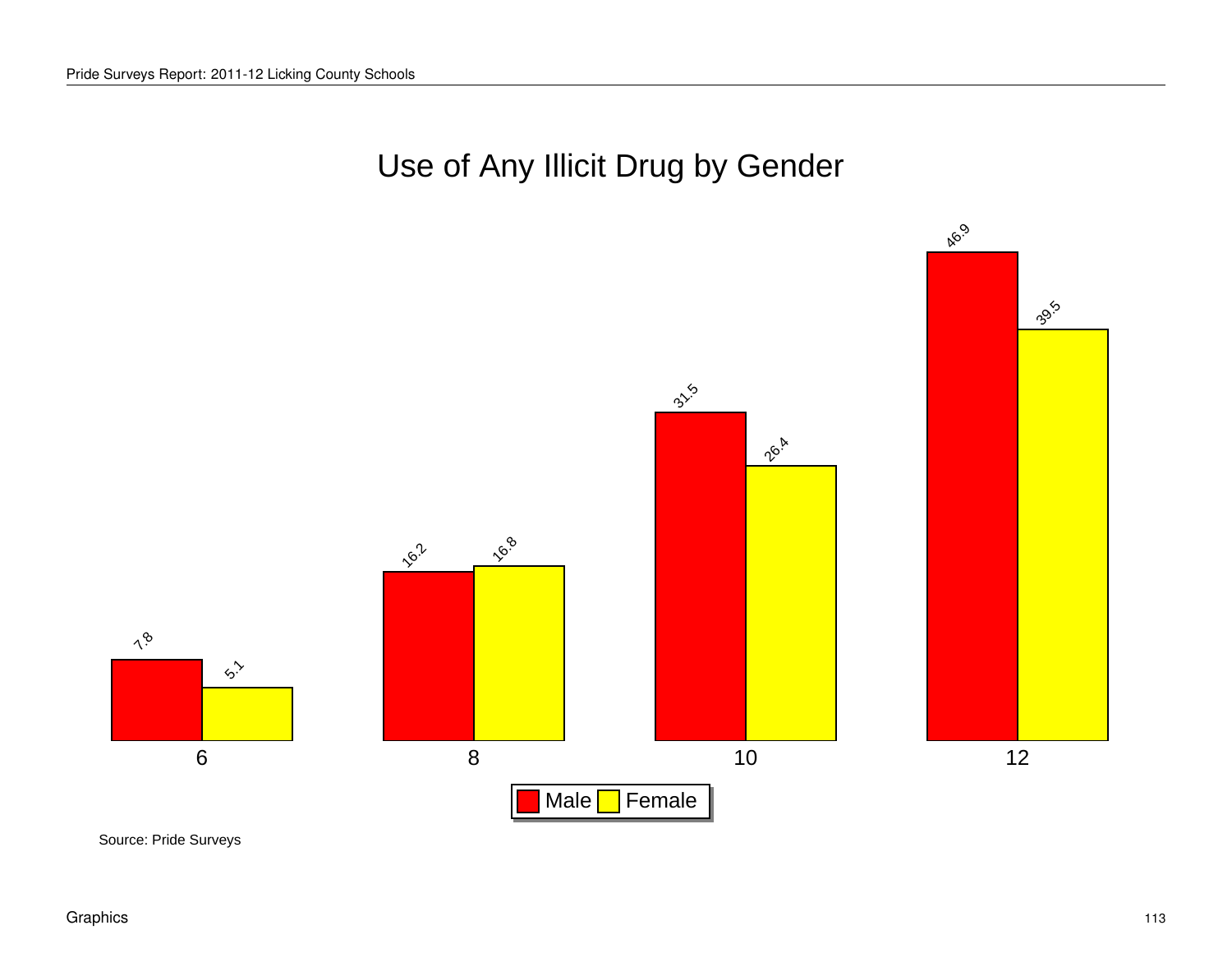# Use of Cigarettes by Gender

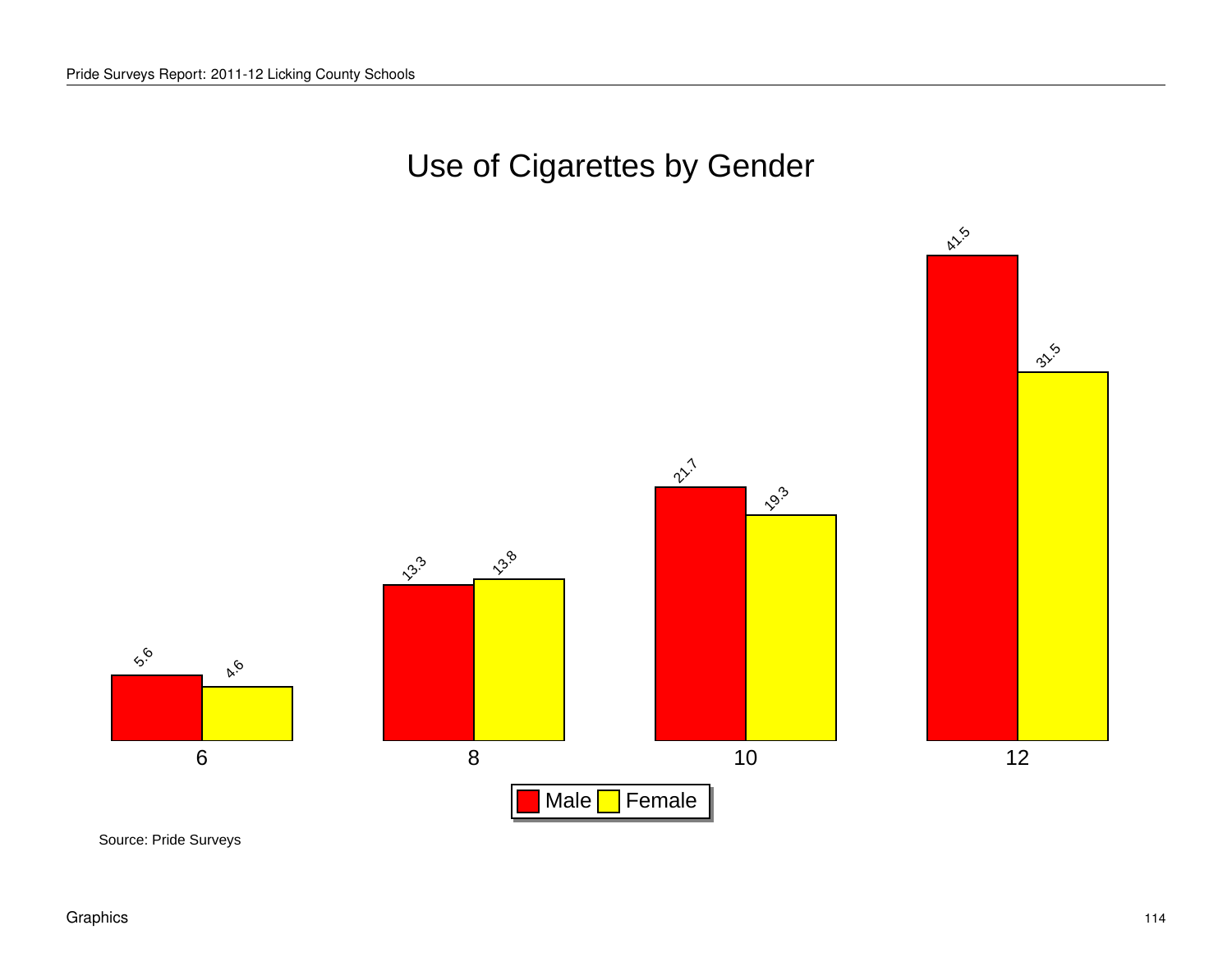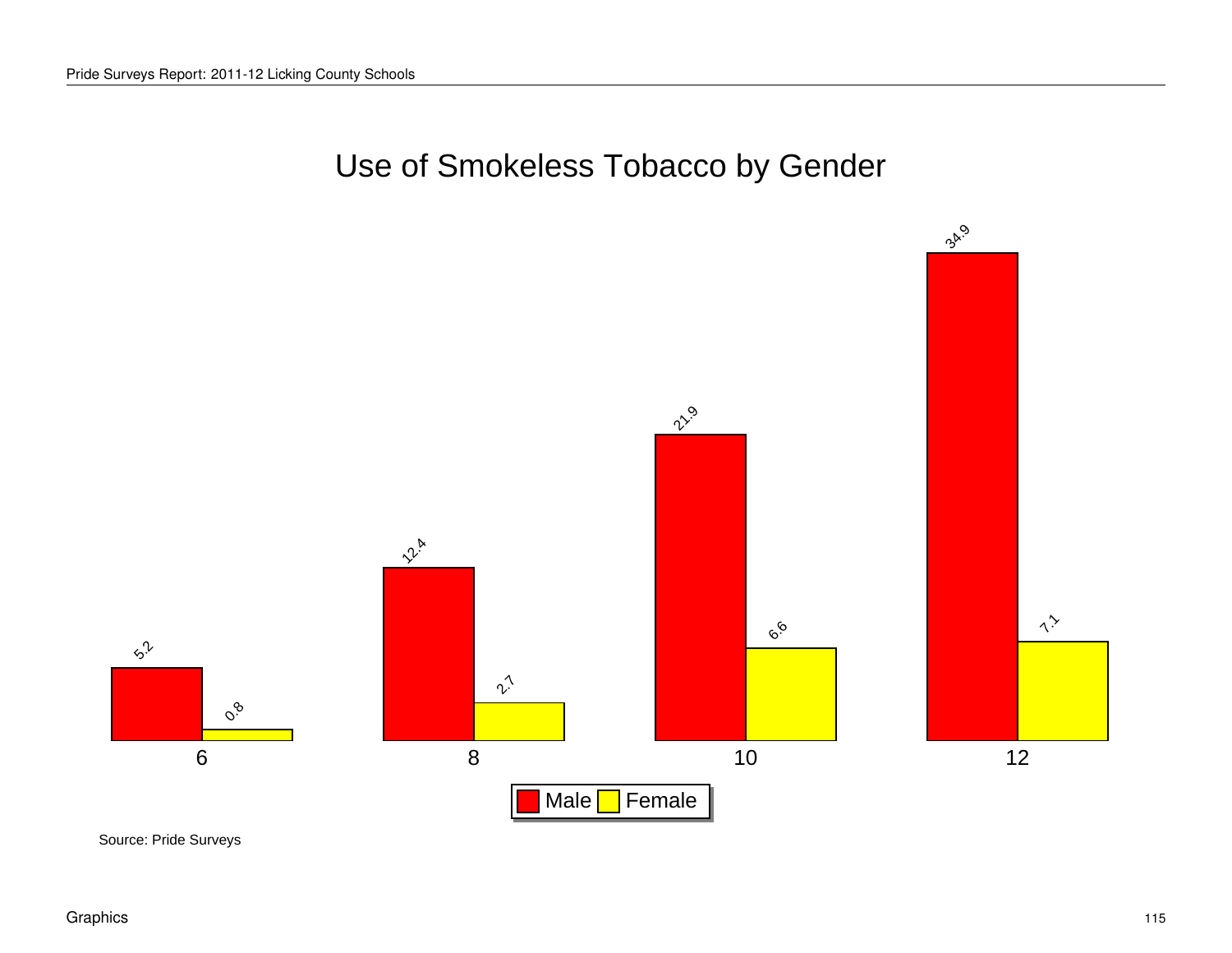

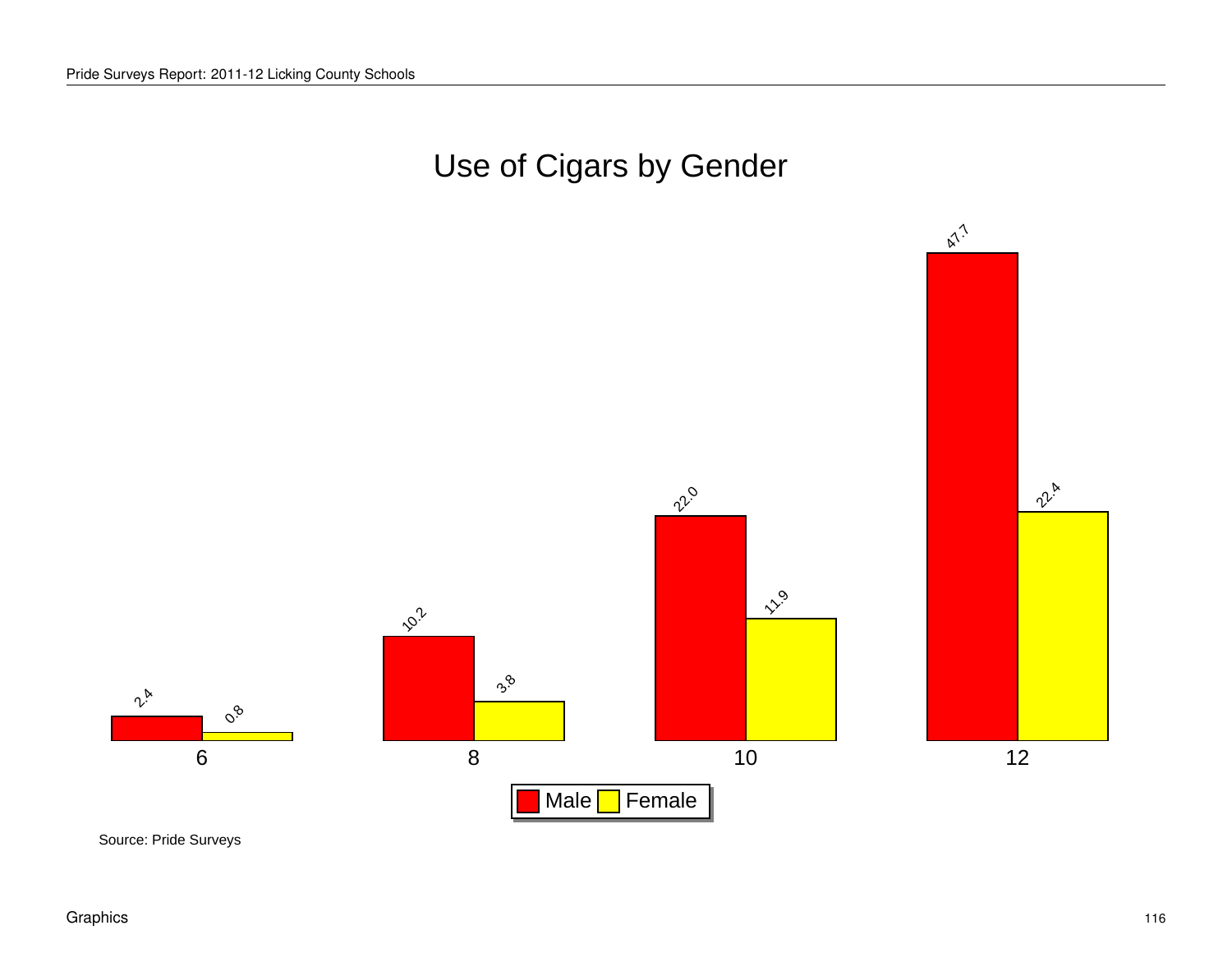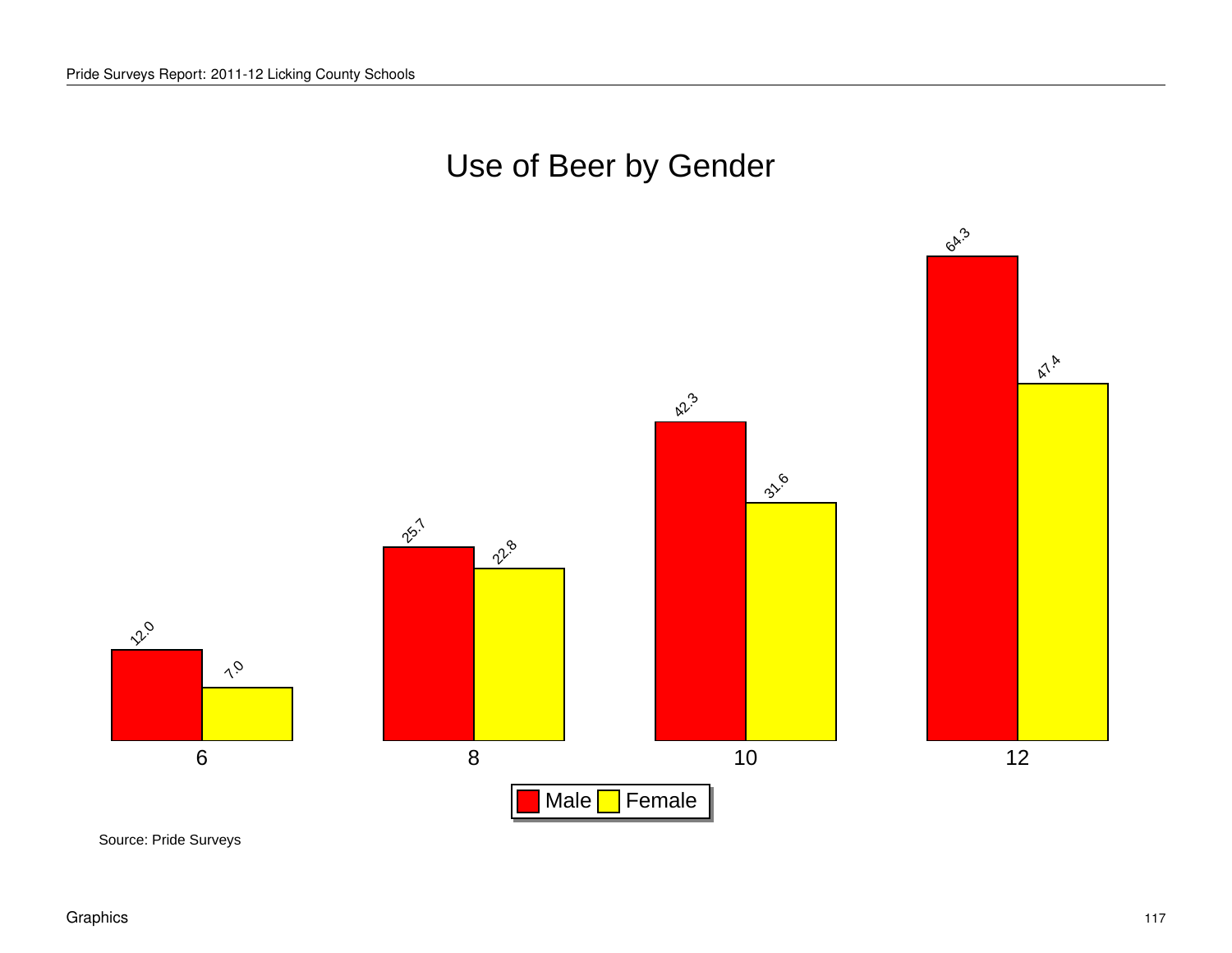

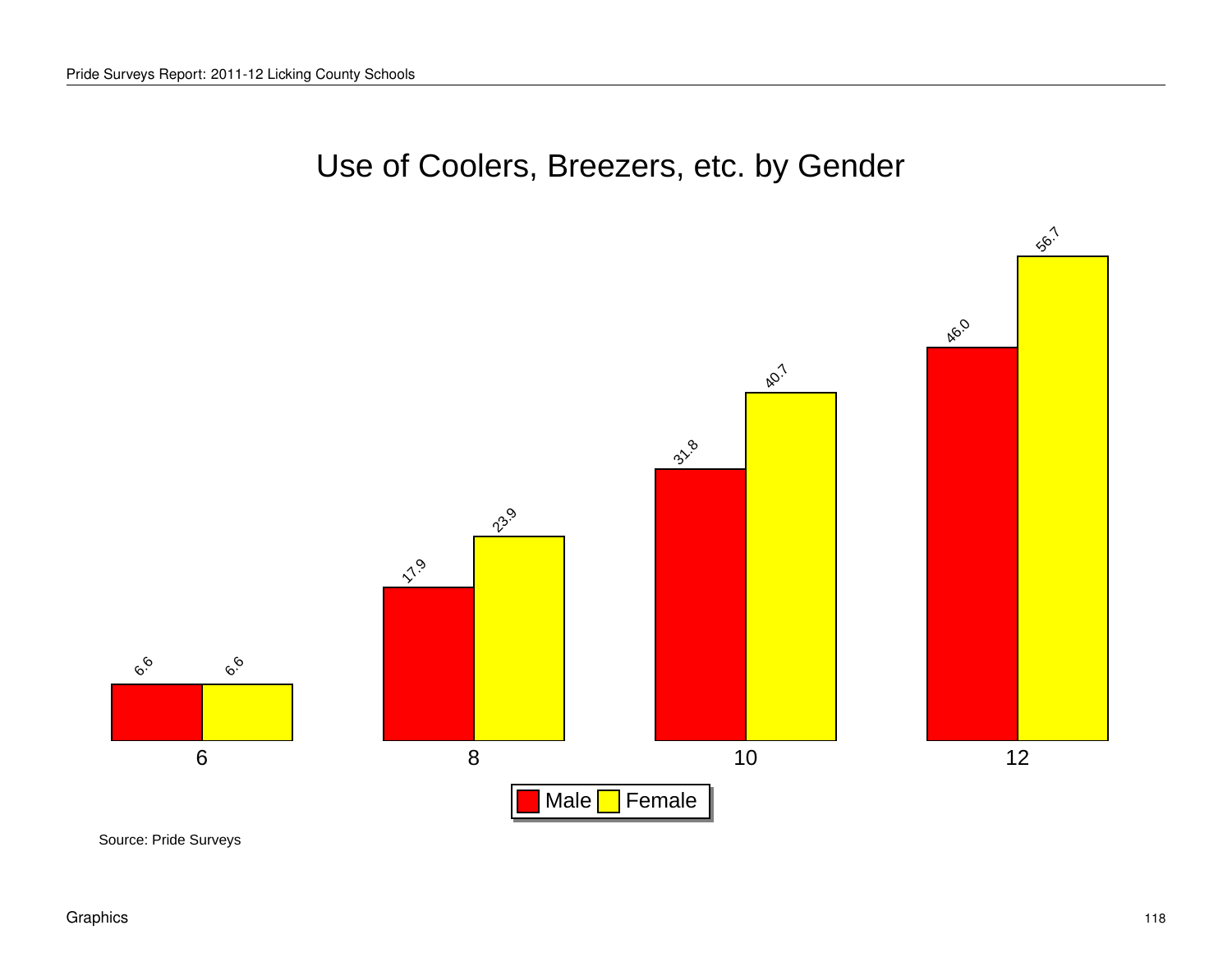



 $55.7$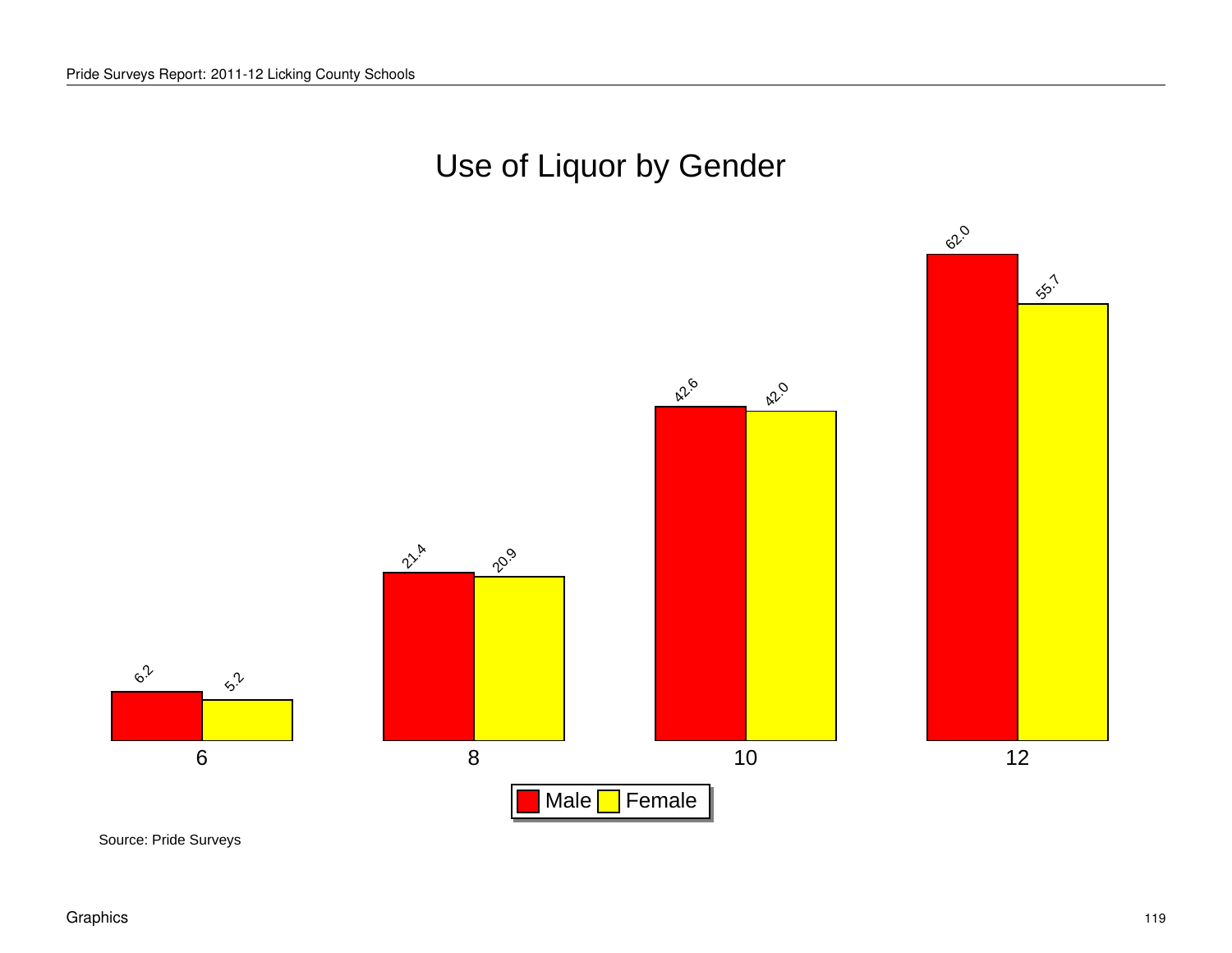

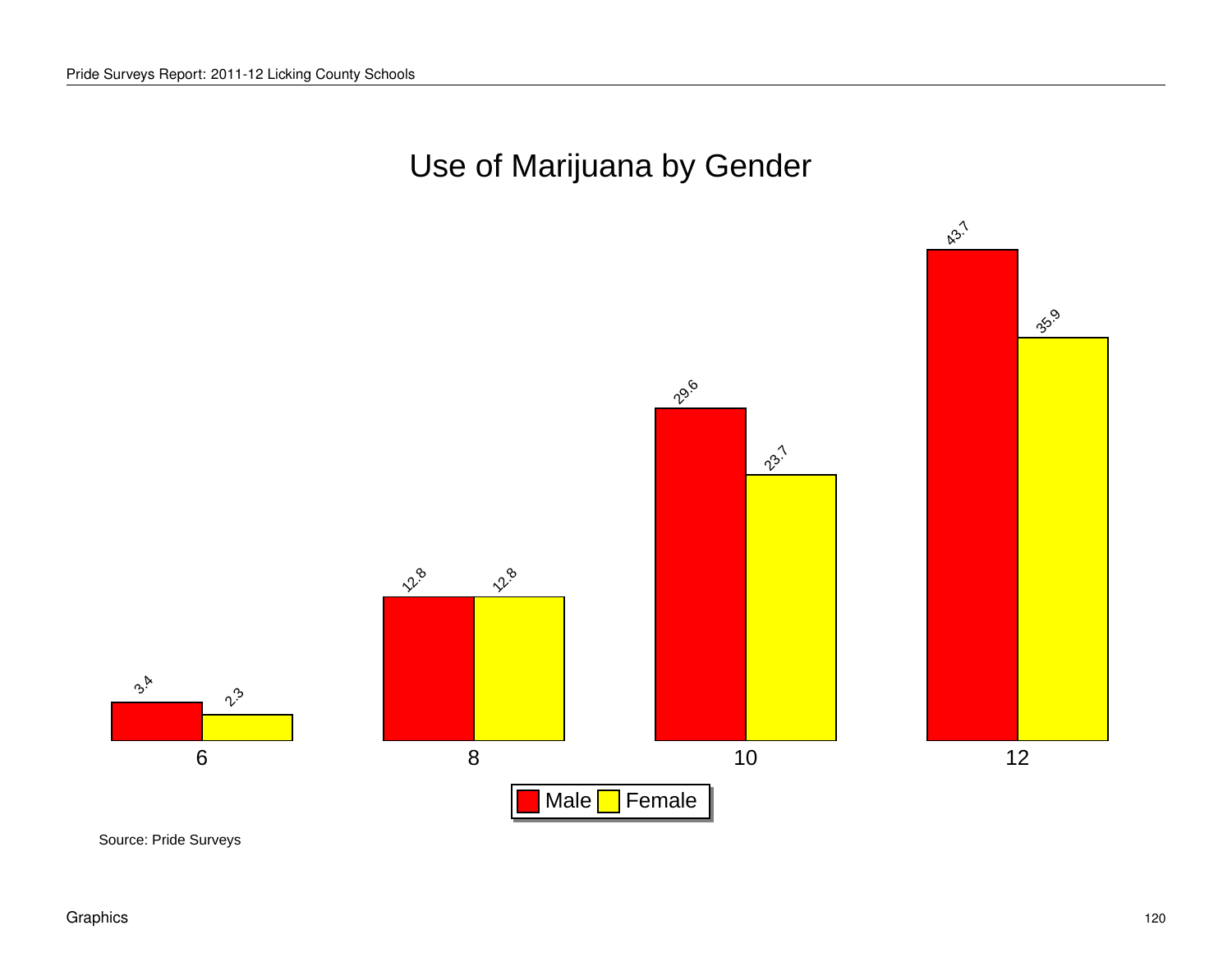# Use of Cocaine by Gender



Source: Pride Surveys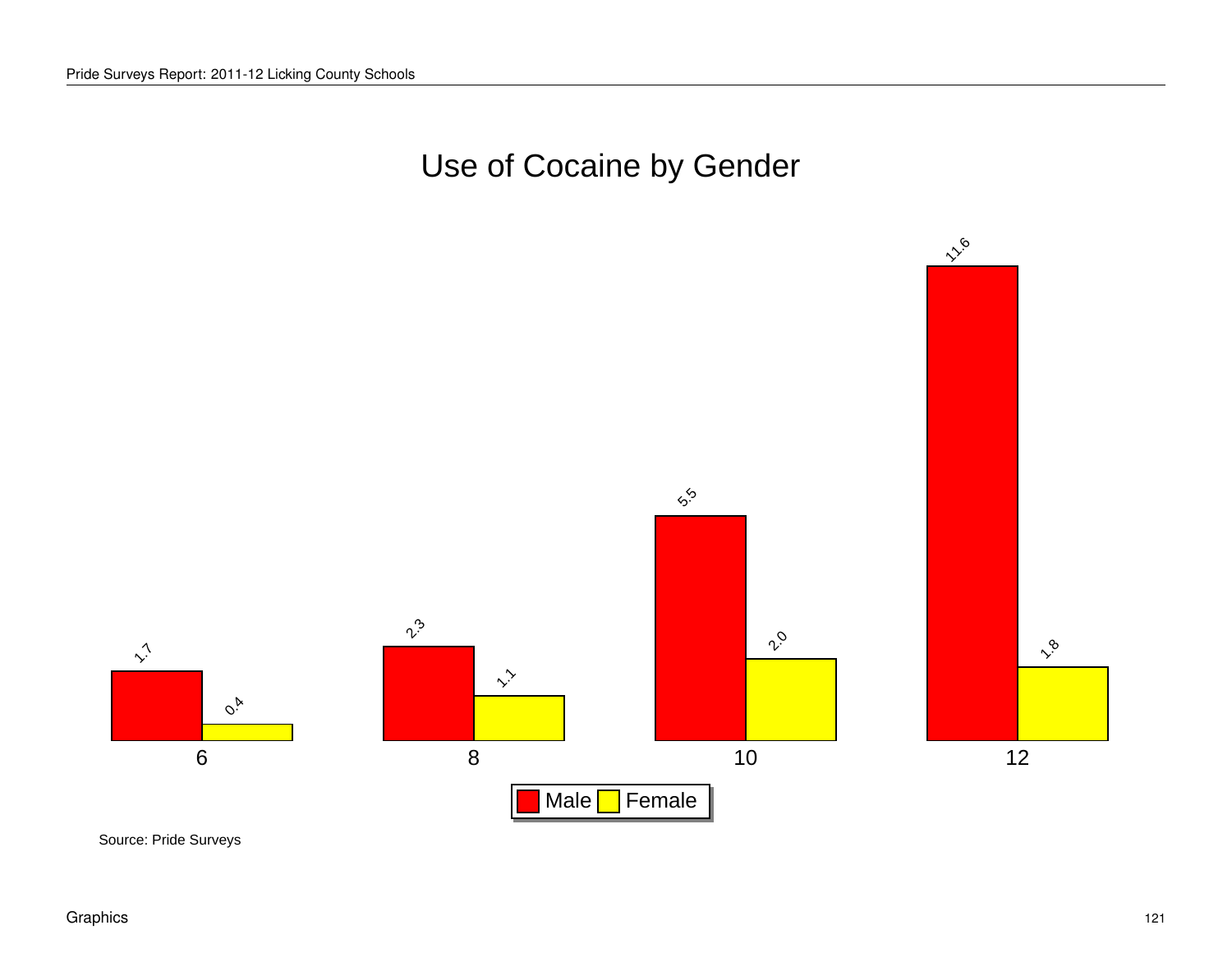

Source: Pride Surveys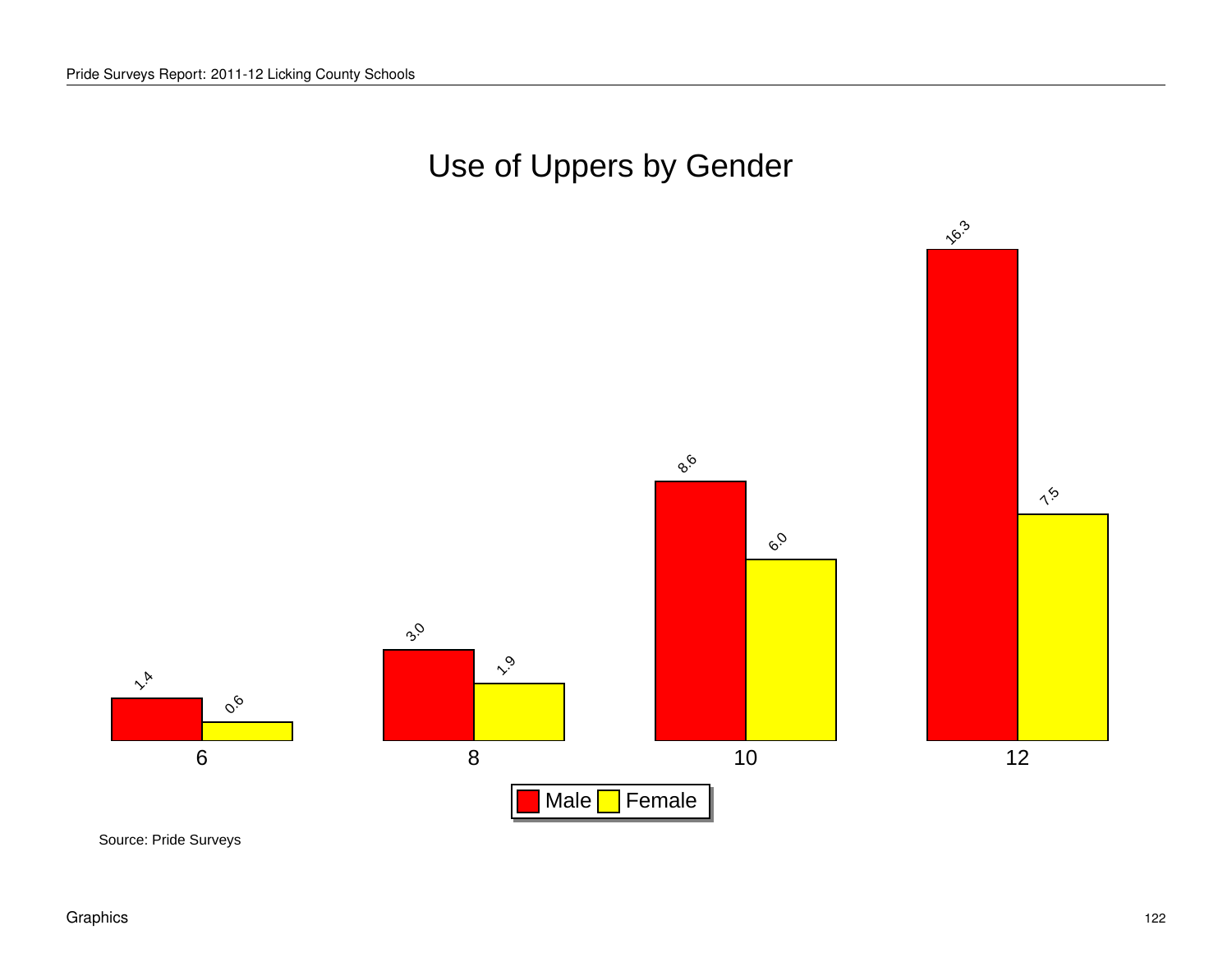# Use of Downers by Gender

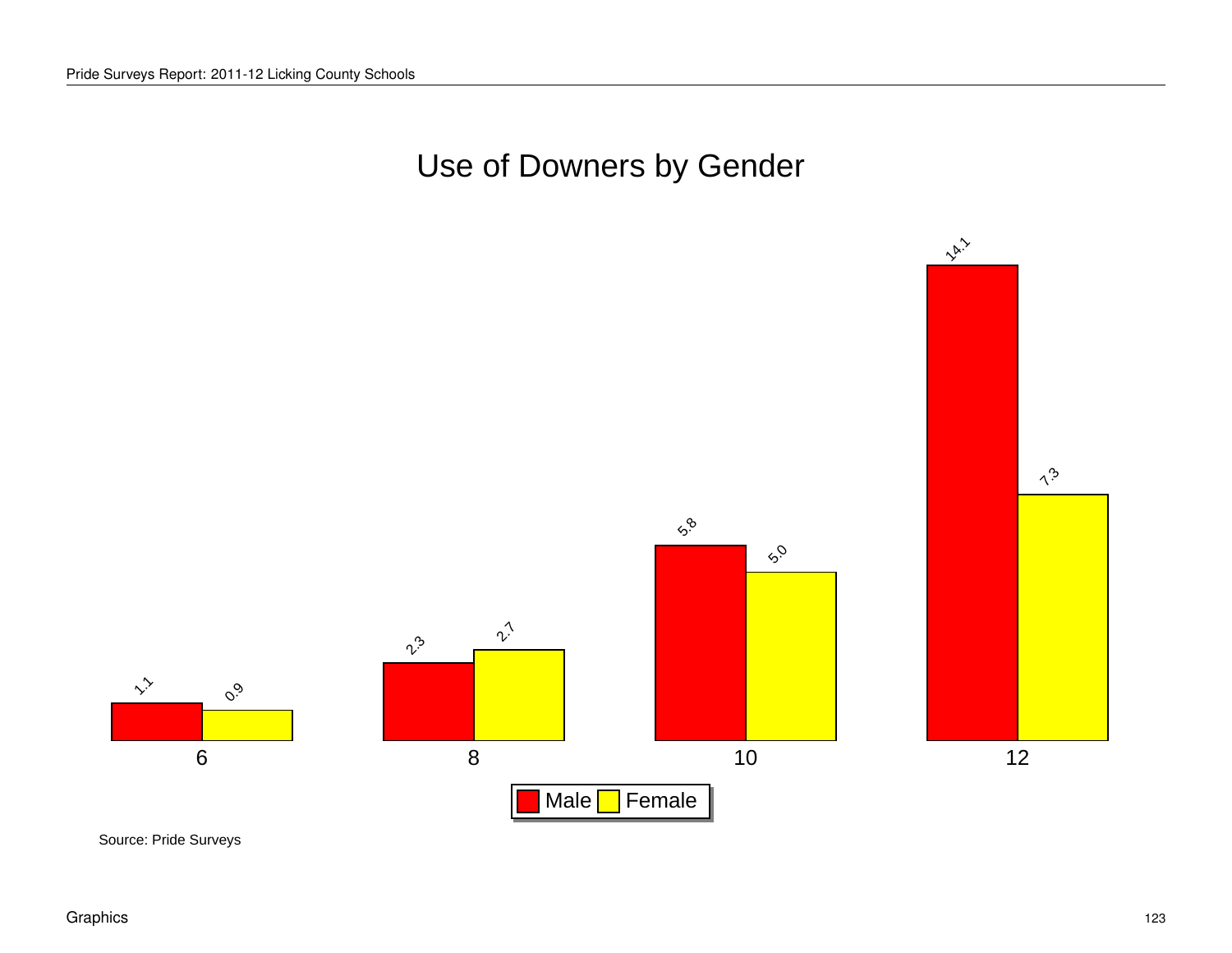



 $\mathcal{C}^{\mathcal{S}}$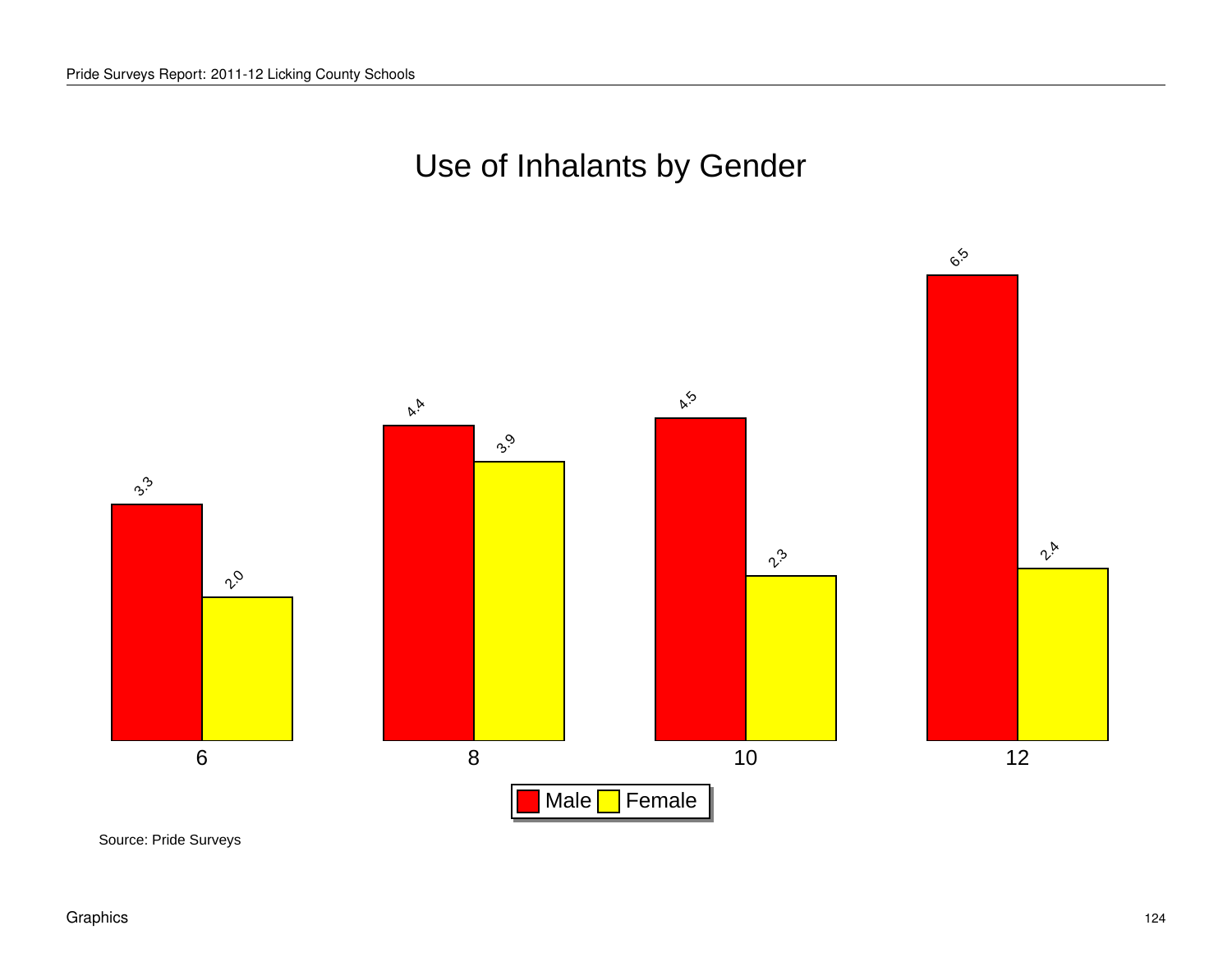# Use of Hallucinogens by Gender

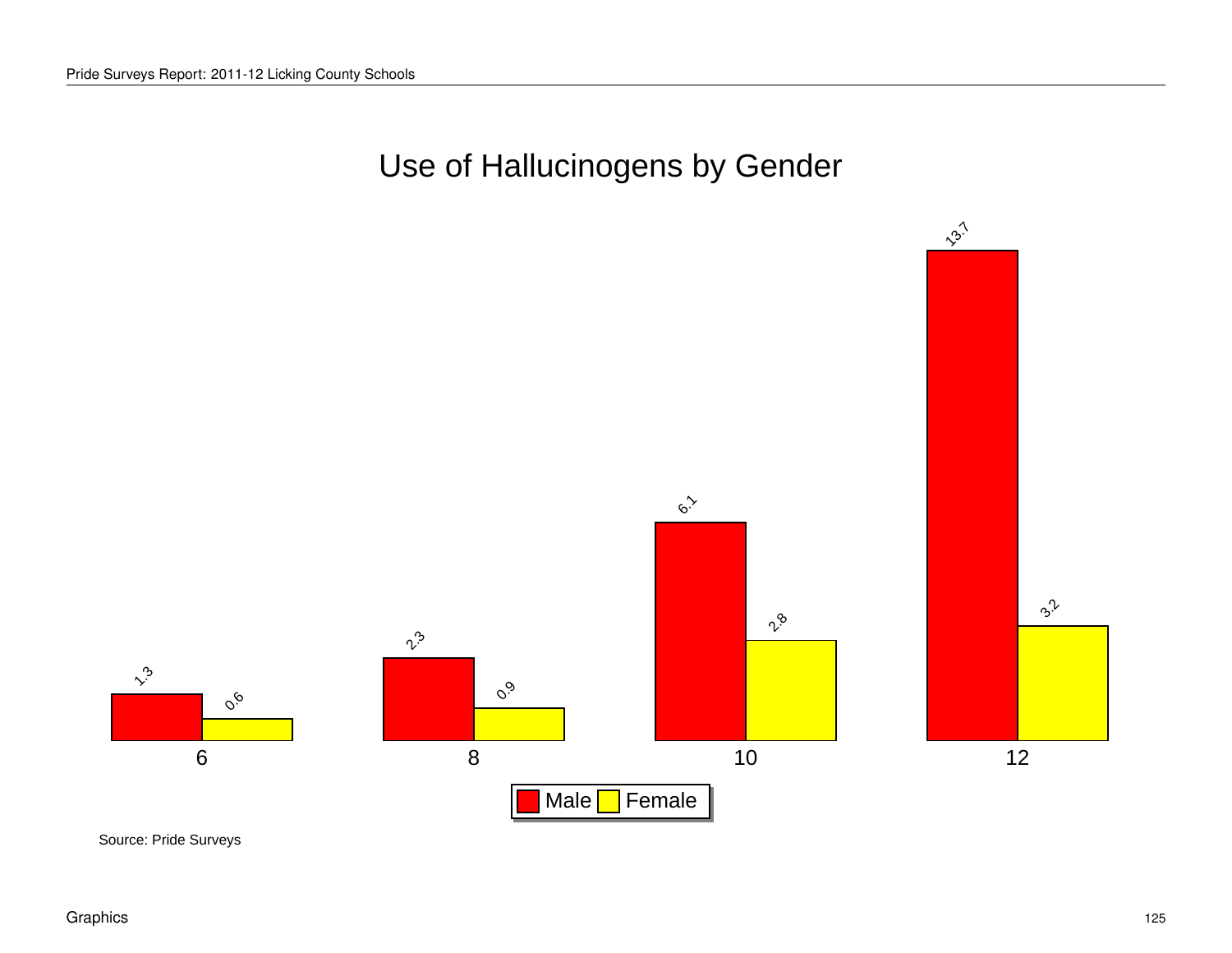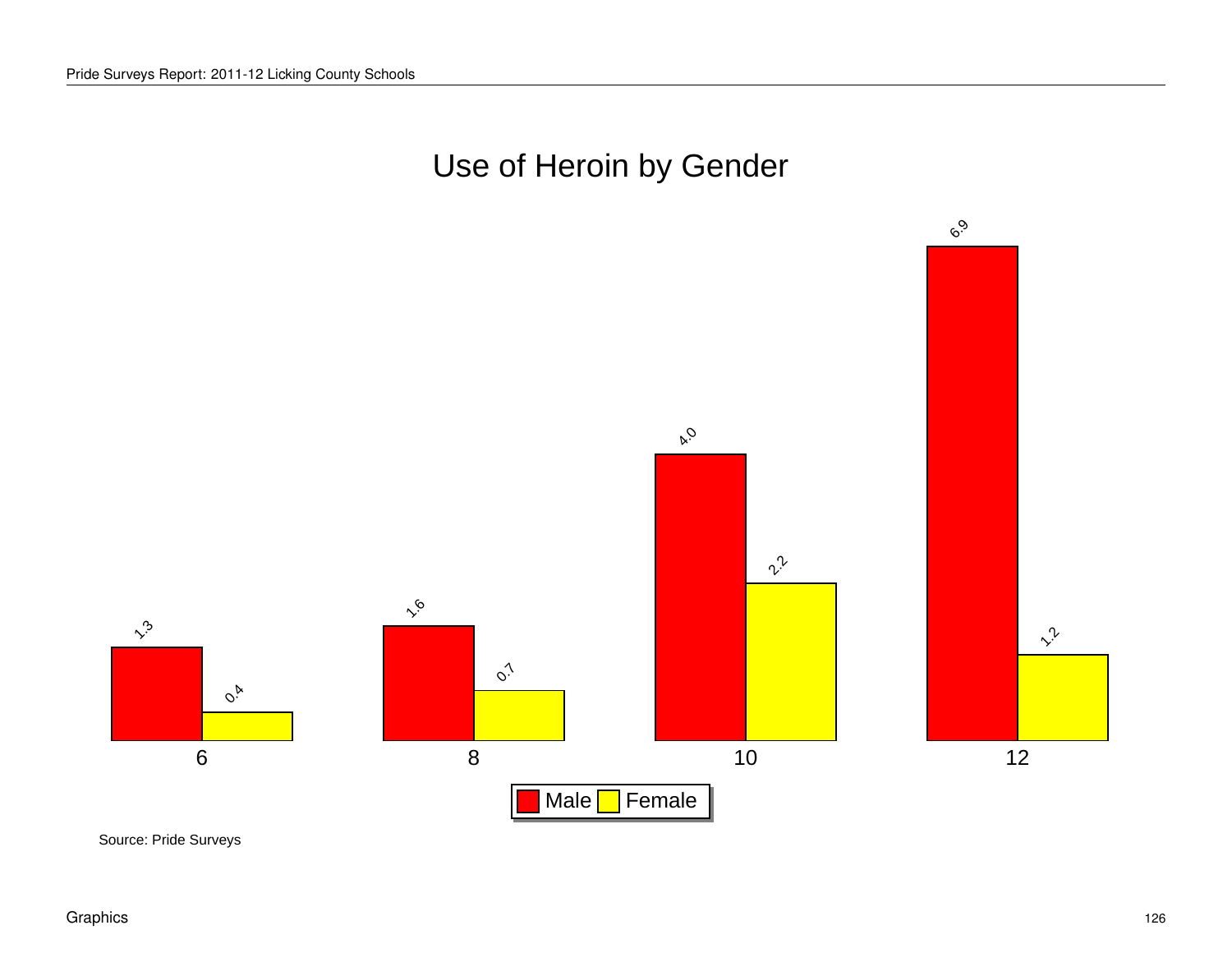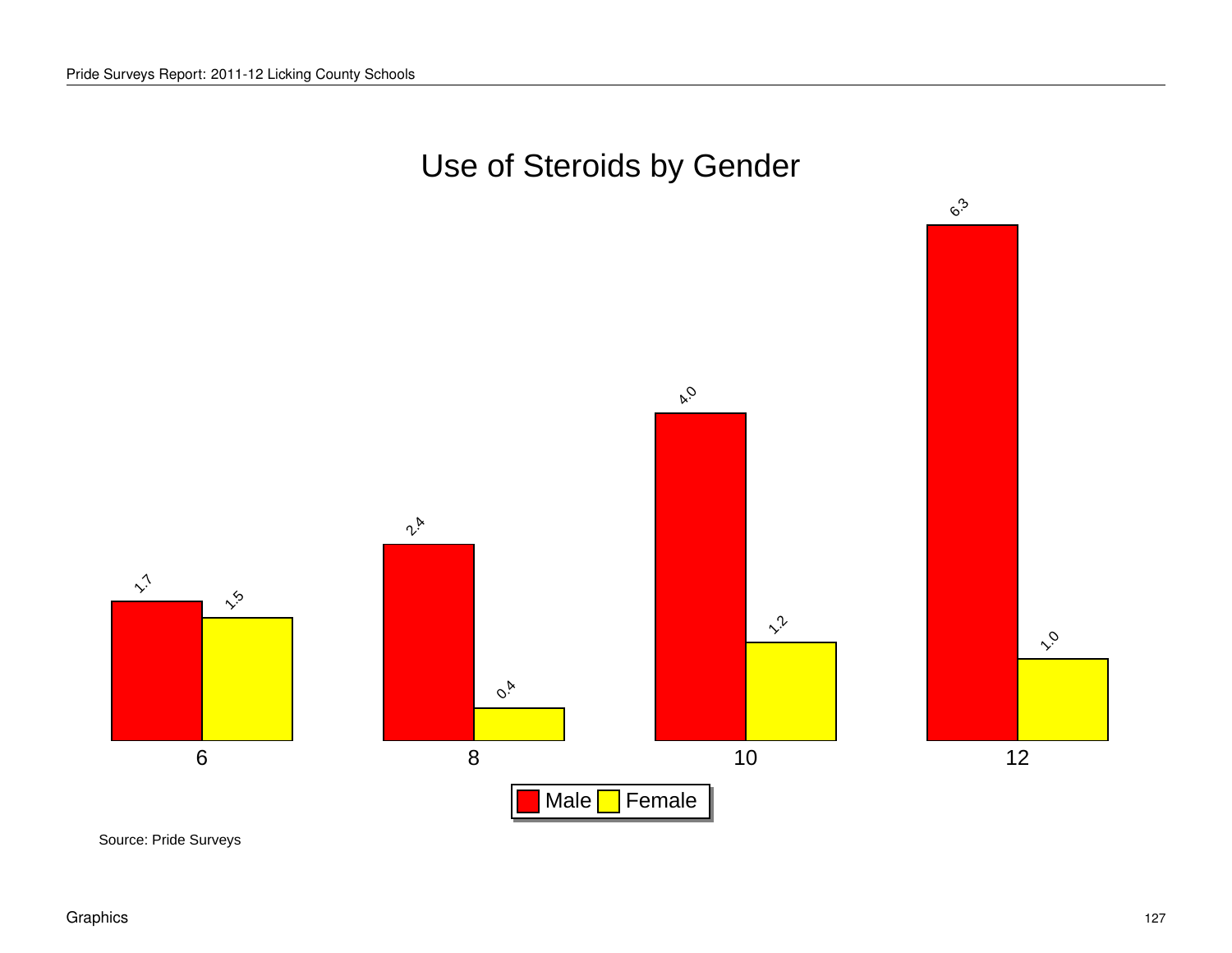# Use of Ecstasy by Gender



Source: Pride Surveys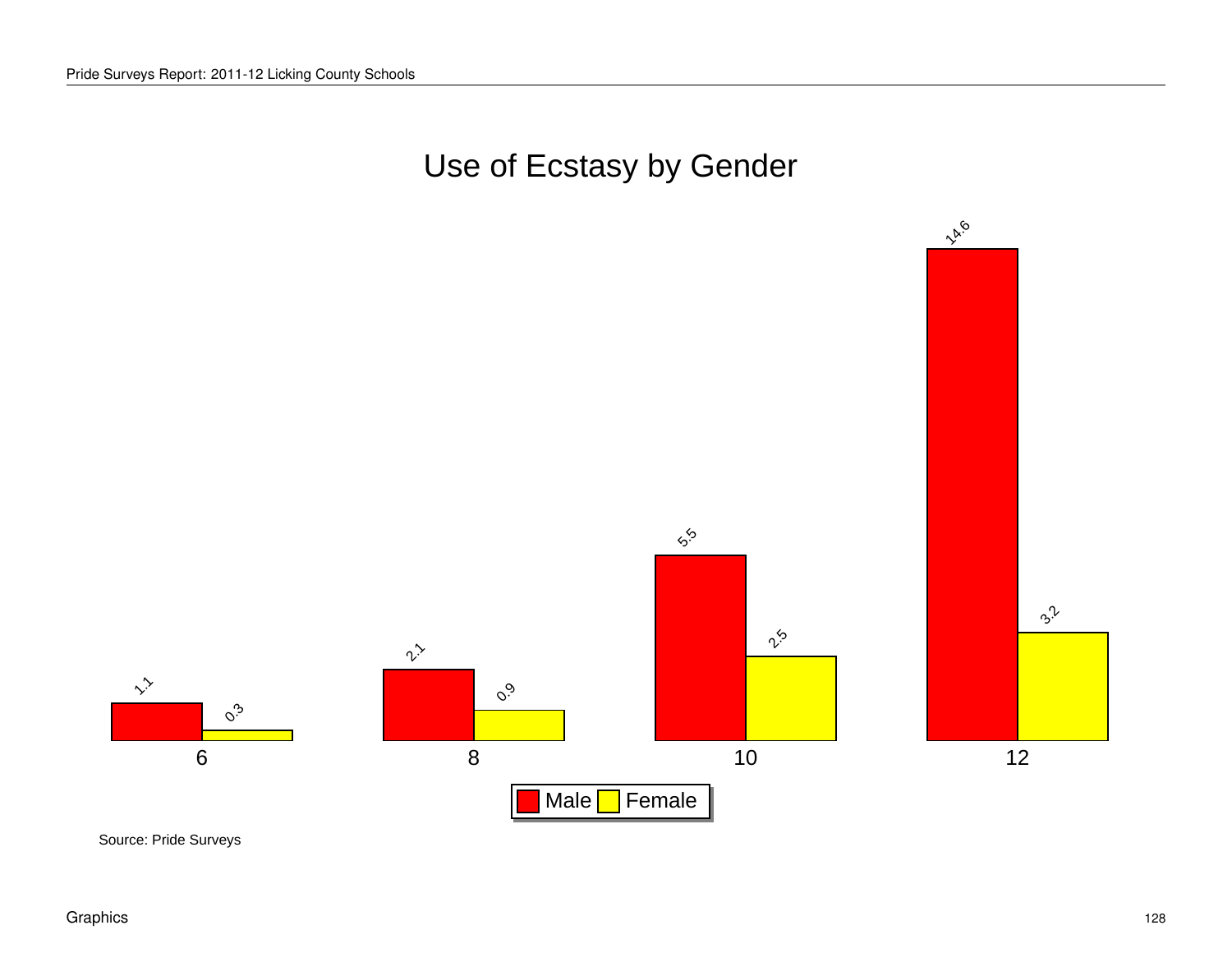



Source: Pride Surveys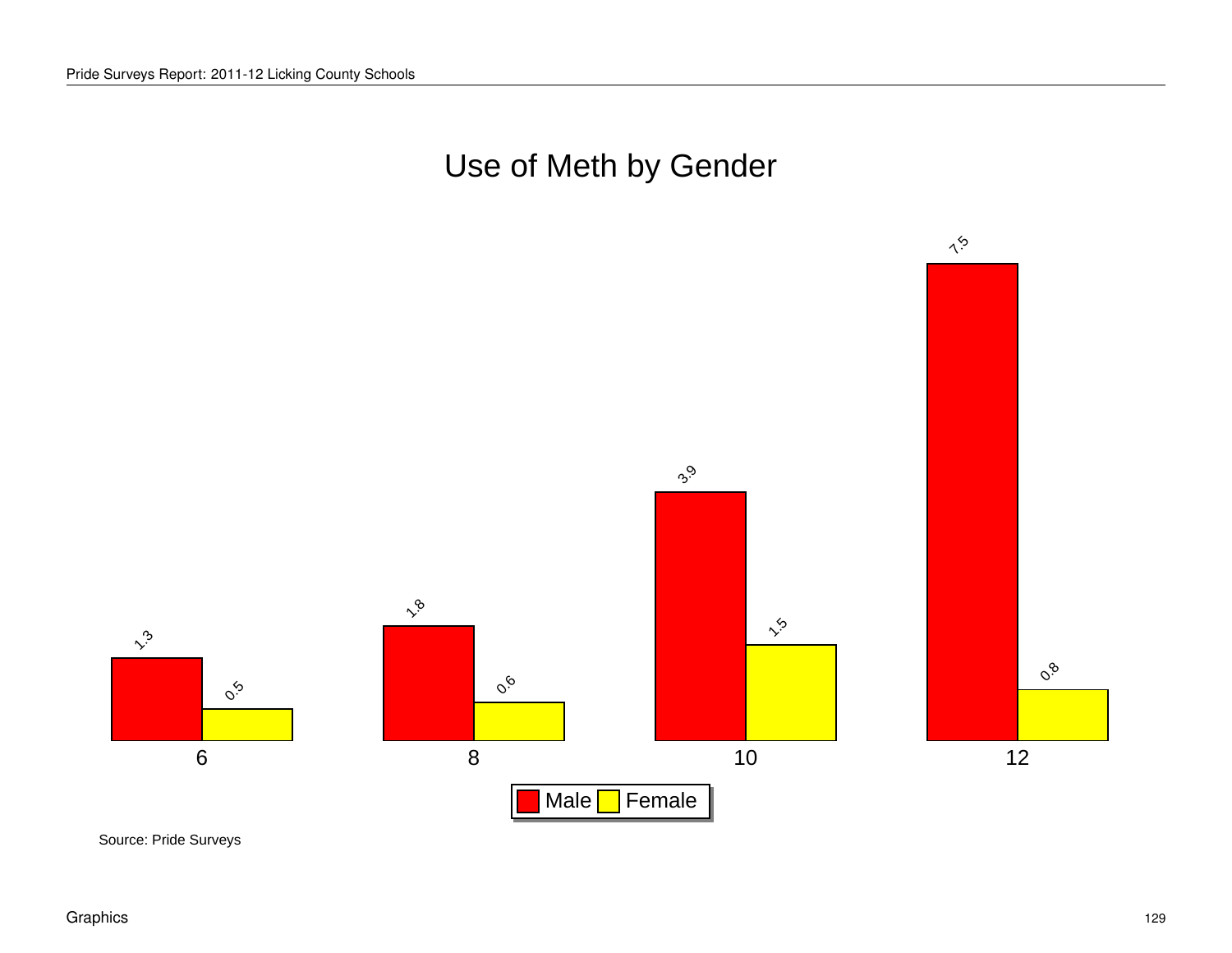# Use of Prescription Drugs by Gender

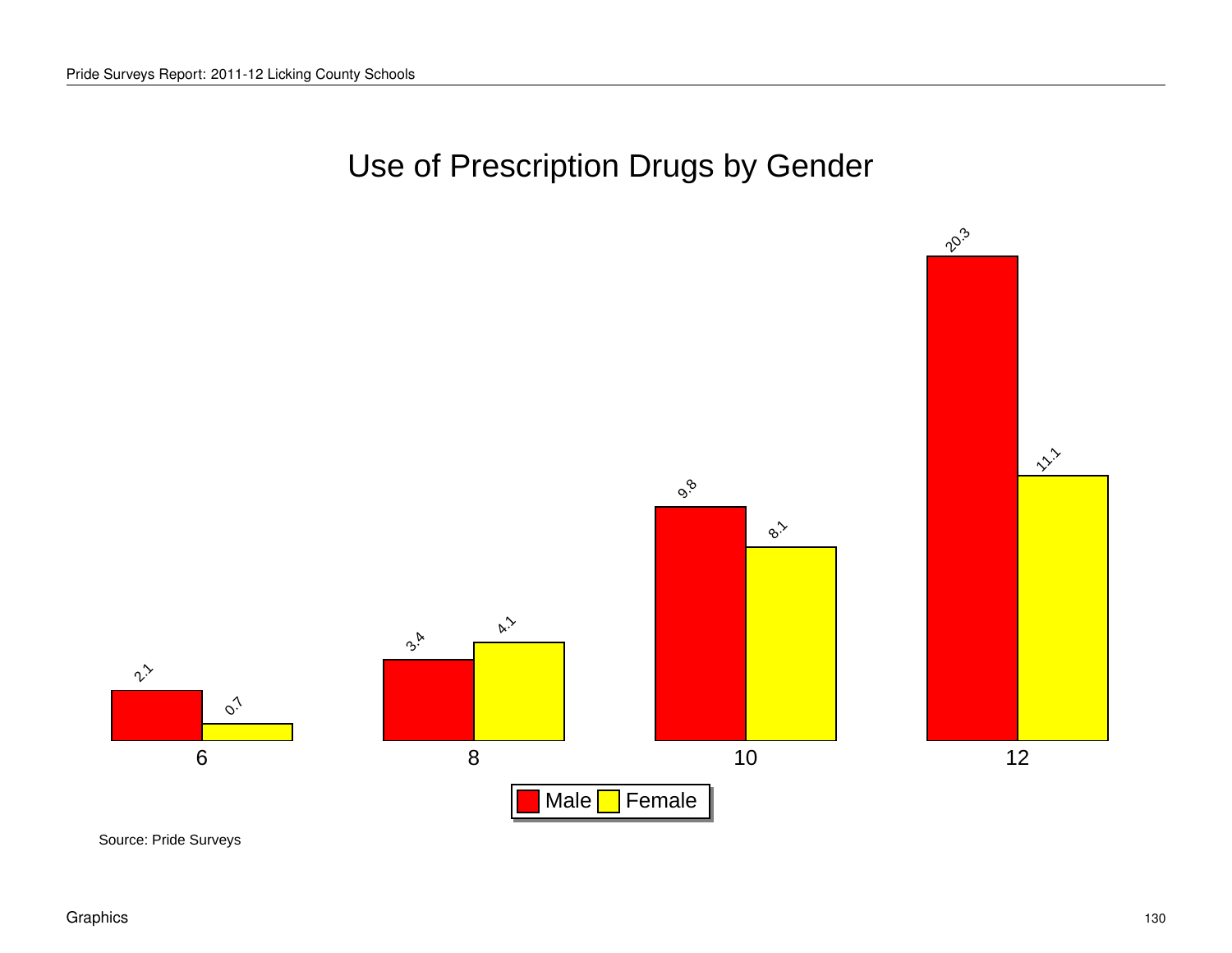### **3.11 Risk and Protective Factors – Cross Tabulations**

This section looks at the following questions:

- Attend Church or Synagogue
- Take Part in Community Activities
- Make Good Grades
- Take Part in Sports Teams
- Take Part in School Activities
- Get Into Trouble at School
- Teachers Talk About Dangers of Drugs
- Parents Talk About Dangers of Drugs
- Parents Set Clear Rules
- Parents Punish for Breaking Rules

How students responded to each question is presented in table form. Students are then grouped based on how they responded to each question. The percent of illicit drug use for each subgroup is calculated and presented in graphic form. For example, if the bar for *Never* is at 40%, this means 40% of the students who marked *Never* reported using an illicit drug.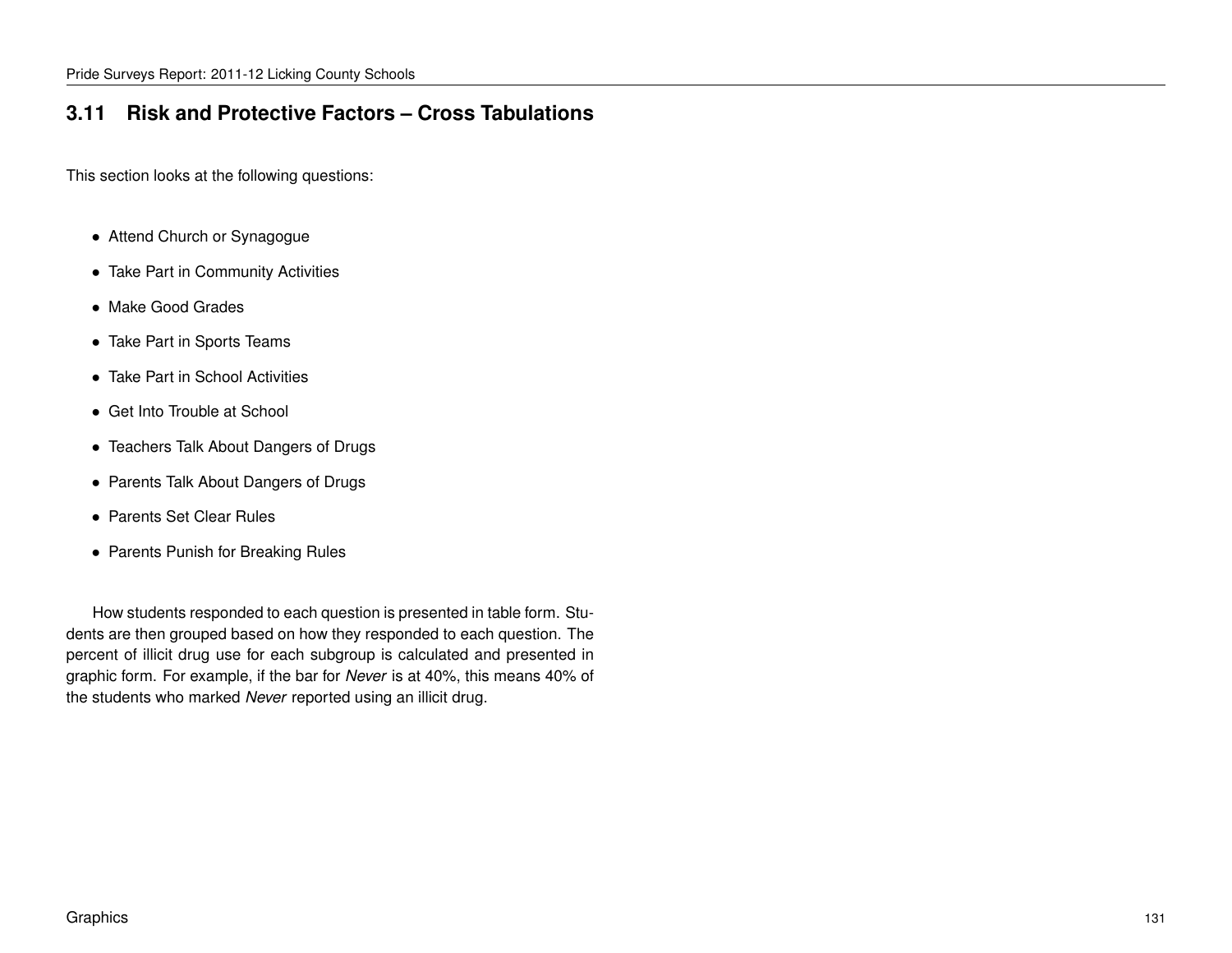#### **3.11.1 Attend Church or Synagogue**

Students could respond to this question by marking Never, Seldom, Sometimes, Often or A Lot. The following table shows what percent of all students responded Never, what percent responded Sometimes, etc.

| Table $3.1$ :   | Attend Church or Synagogue |  |
|-----------------|----------------------------|--|
| <b>RESPONSE</b> | <b>PCT</b>                 |  |
| Never           | 29.3                       |  |
| Seldom          | 15.7                       |  |
| Sometimes       | 18.9                       |  |
| Often           | 13.3                       |  |
| A Lot           | 22.7                       |  |

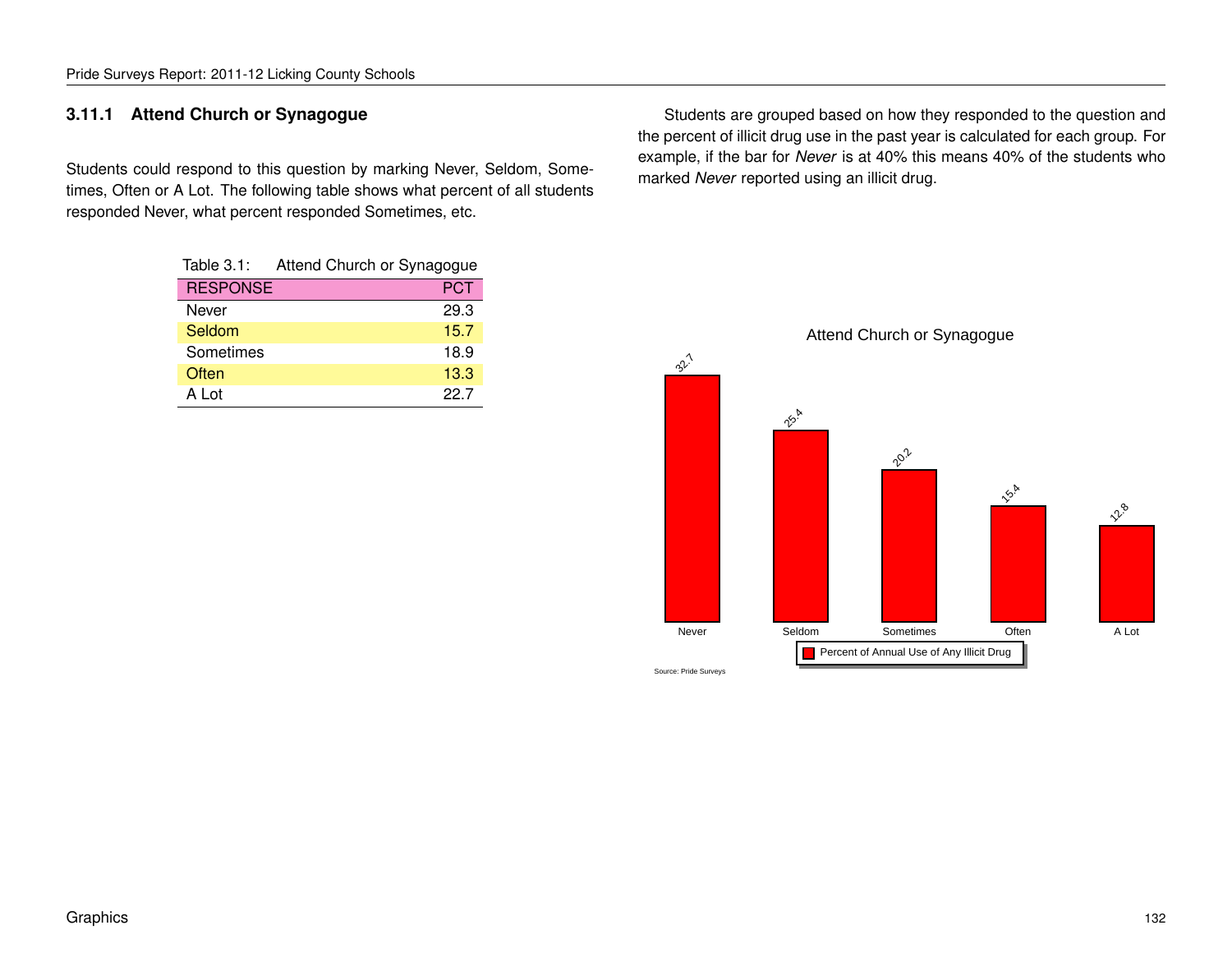#### Pride Surveys Report: 2011-12 Licking County Schools

#### **3.11.2 Take Part in Community Activities**

Students could respond to this question by marking Never, Seldom, Sometimes, Often or A Lot. The following table shows what percent of all students responded Never, what percent responded Sometimes, etc.

| Table 3.2:      | Take Part in Community Activities |      |
|-----------------|-----------------------------------|------|
| <b>RESPONSE</b> |                                   | PCT  |
| Never           |                                   | 40.3 |
| Seldom          |                                   | 16.1 |
| Sometimes       |                                   | 16.1 |
| Often           |                                   | 12.3 |
| A Lot           |                                   | 15.2 |

Students are grouped based on how they responded to the question and the percent of illicit drug use in the past year is calculated for each group. For example, if the bar for *Never* is at 40% this means 40% of the students who marked *Never* reported using an illicit drug.

Take Part in Community Activities



 $28.8$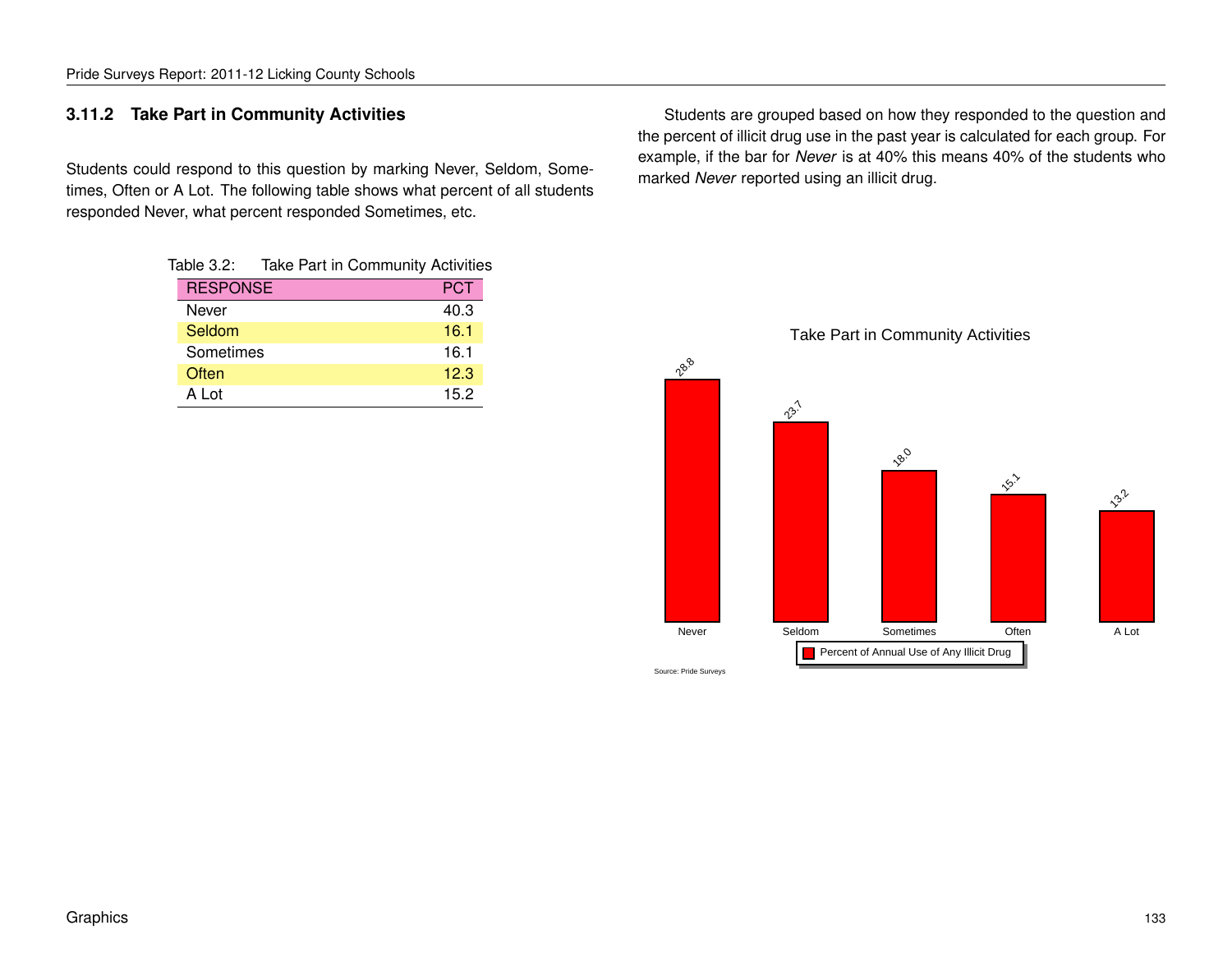**3.11.3 Make Good Grades**

Students could respond to this question by marking Never, Seldom, Sometimes, Often or A Lot. The following table shows what percent of all students responded Never, what percent responded Sometimes, etc.

Pride Surveys Report: 2011-12 Licking County Schools

| Table $3.3$ :   | Make Good Grades |
|-----------------|------------------|
| <b>RESPONSE</b> | PCT              |
| Never           | 1.0              |
| Seldom          | 3.0              |
| Sometimes       | 22.7             |
| Often           | 37.1             |
| A Lot           | 36.3             |

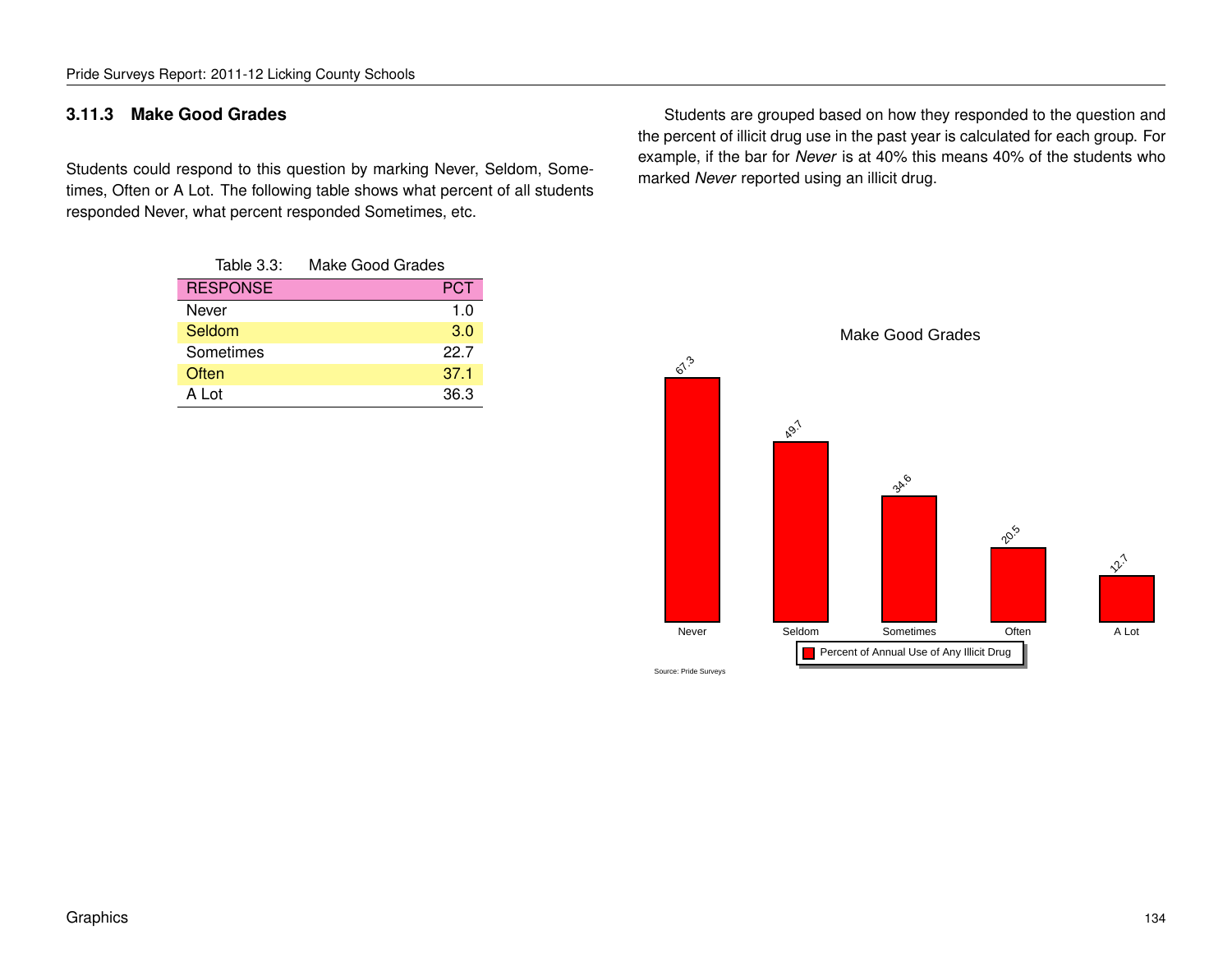#### **3.11.4 Take Part in Sports Teams**

Students could respond to this question by marking Never, Seldom, Sometimes, Often or A Lot. The following table shows what percent of all students responded Never, what percent responded Sometimes, etc.

| Table $3.4$ :   | Take Part in Sports Teams |  |
|-----------------|---------------------------|--|
| <b>RESPONSE</b> | <b>PCT</b>                |  |
| Never           | 31.3                      |  |
| Seldom          | 9.9                       |  |
| Sometimes       | 13.9                      |  |
| Often           | 14.3                      |  |
| A Lot           | 30.7                      |  |

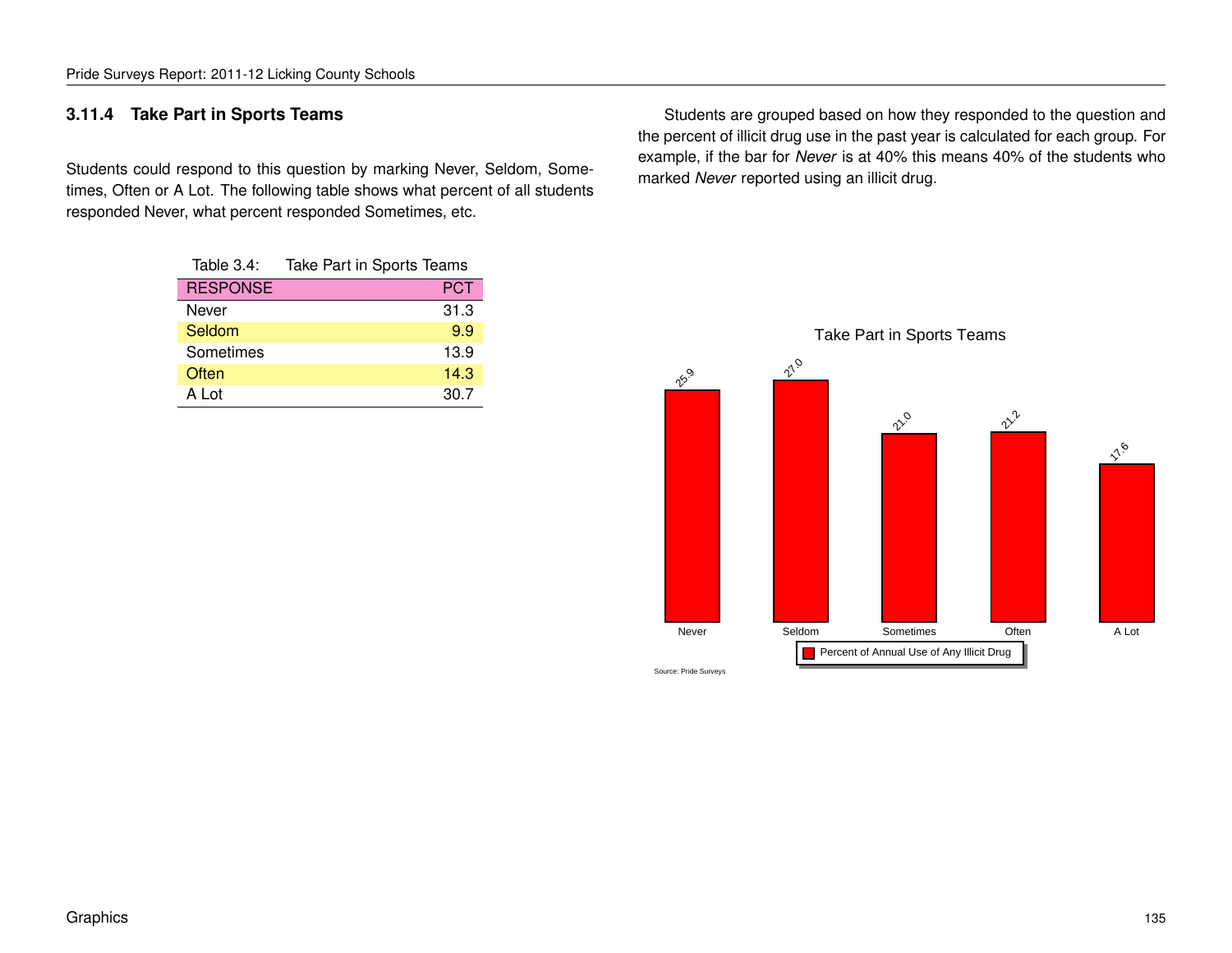#### **3.11.5 Take Part in School Activities**

Students could respond to this question by marking Never, Seldom, Sometimes, Often or A Lot. The following table shows what percent of all students responded Never, what percent responded Sometimes, etc.

| Table $3.5$ :   | <b>Take Part in School Activities</b> |
|-----------------|---------------------------------------|
| <b>RESPONSE</b> | <b>PCT</b>                            |
| Never           | 34.0                                  |
| Seldom          | 13.7                                  |
| Sometimes       | 14.5                                  |
| Often           | 12.9                                  |
| A Lot           | 24.8                                  |

Students are grouped based on how they responded to the question and the percent of illicit drug use in the past year is calculated for each group. For example, if the bar for *Never* is at 40% this means 40% of the students who marked *Never* reported using an illicit drug.



### Take Part in School Activities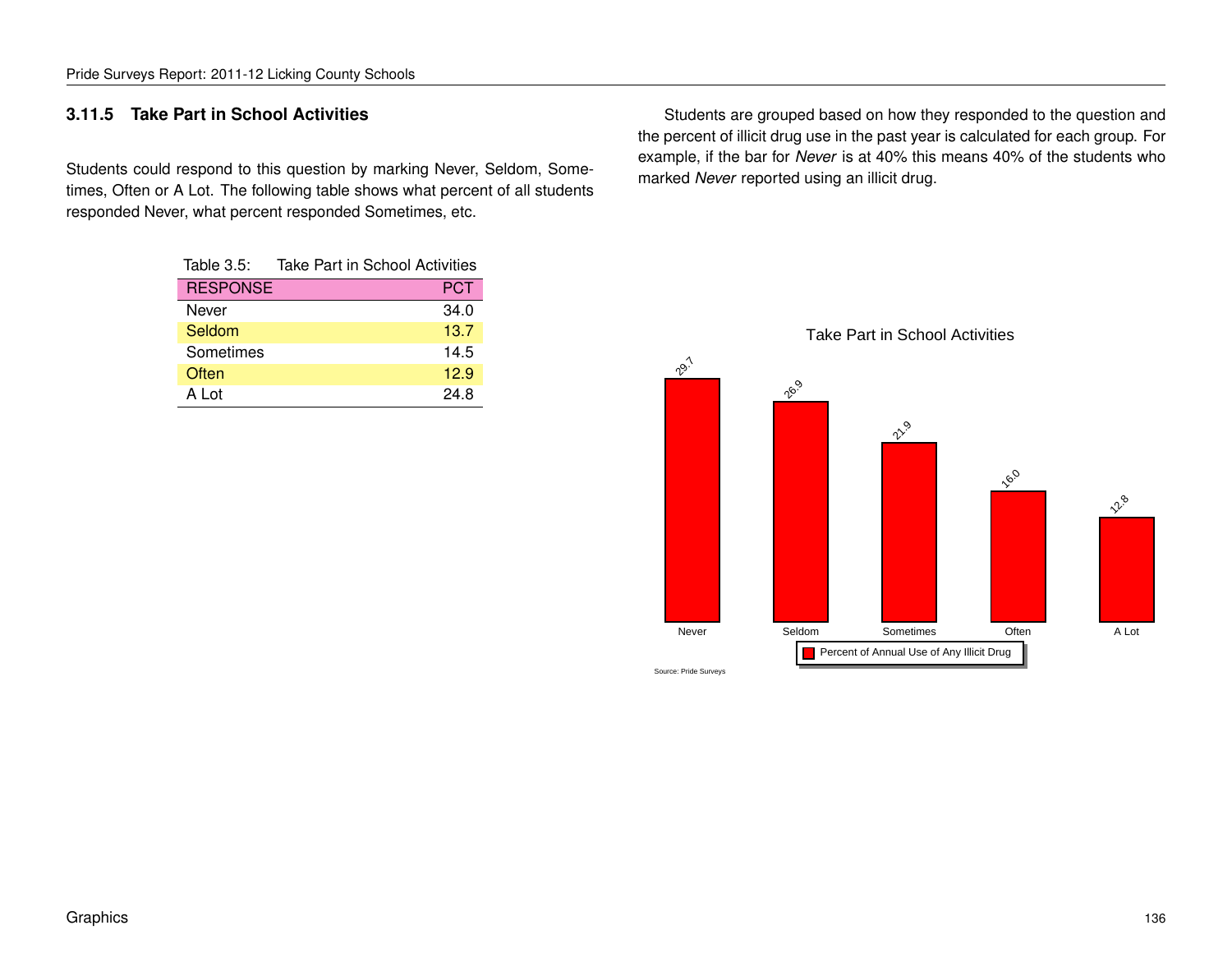#### **3.11.6 Get Into Trouble at School**

Students could respond to this question by marking Never, Seldom, Sometimes, Often or A Lot. The following table shows what percent of all students responded Never, what percent responded Sometimes, etc.

| Table $3.6$ :   | Get Into Trouble at School |  |
|-----------------|----------------------------|--|
| <b>RESPONSE</b> | <b>PCT</b>                 |  |
| Never           | 39.9                       |  |
| Seldom          | 37.7                       |  |
| Sometimes       | 16.7                       |  |
| Often           | 3.7                        |  |
| A Lot           | 2.0                        |  |

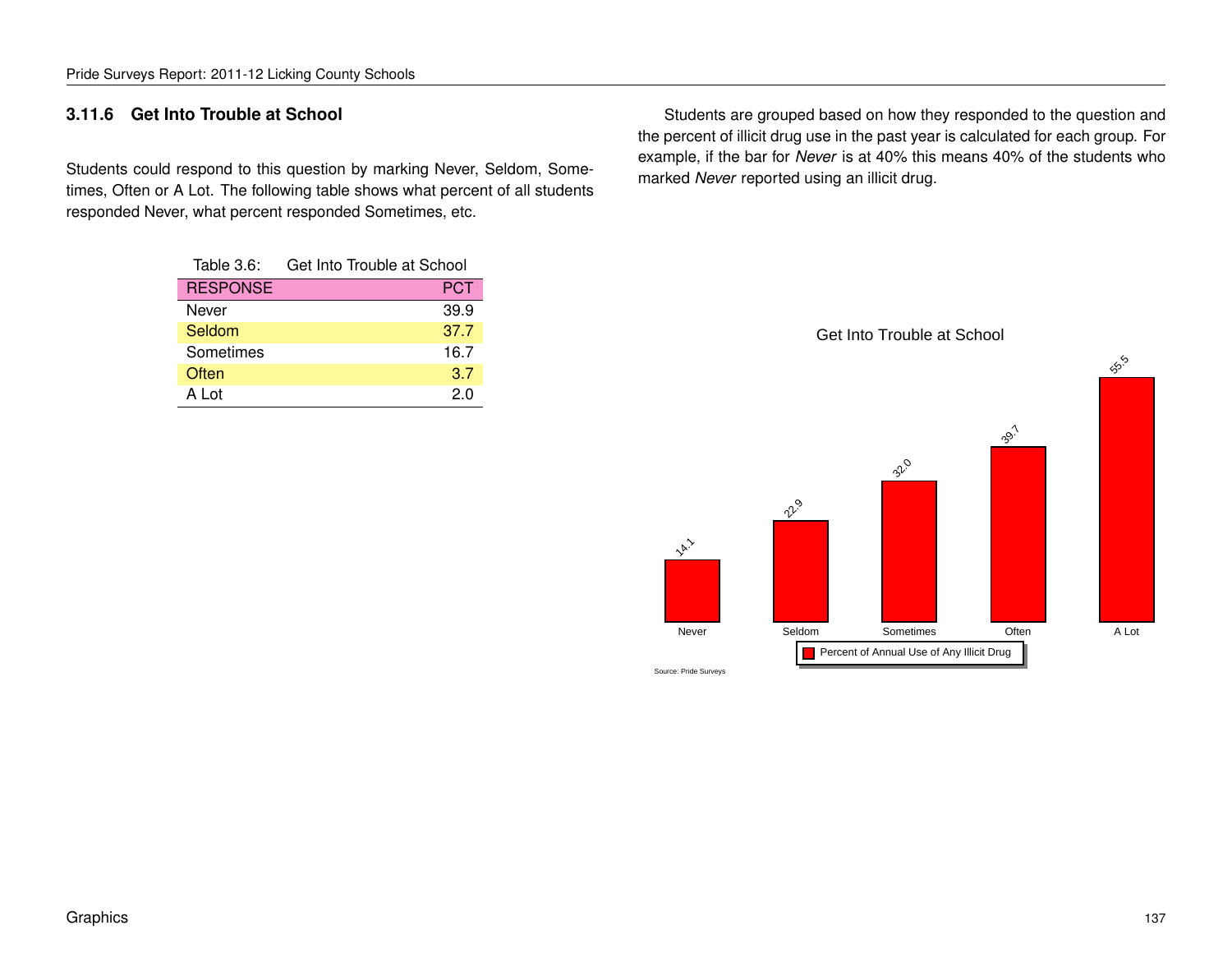#### **3.11.7 Teachers Talk About Dangers of Drugs**

Students could respond to this question by marking Never, Seldom, Sometimes, Often or A Lot. The following table shows what percent of all students responded Never, what percent responded Sometimes, etc.

|                 | Table 3.7: Teachers Talk About Dangers of Drugs |            |  |
|-----------------|-------------------------------------------------|------------|--|
| <b>RESPONSE</b> |                                                 | <b>PCT</b> |  |
| Never           |                                                 | 22.2       |  |
| Seldom          |                                                 | 27.0       |  |
| Sometimes       |                                                 | 30.1       |  |
| Often           |                                                 | 13.0       |  |
| A Lot           |                                                 | 77         |  |

Students are grouped based on how they responded to the question and the percent of illicit drug use in the past year is calculated for each group. For example, if the bar for *Never* is at 40% this means 40% of the students who marked *Never* reported using an illicit drug.



#### Teachers Talk About Dangers of Drugs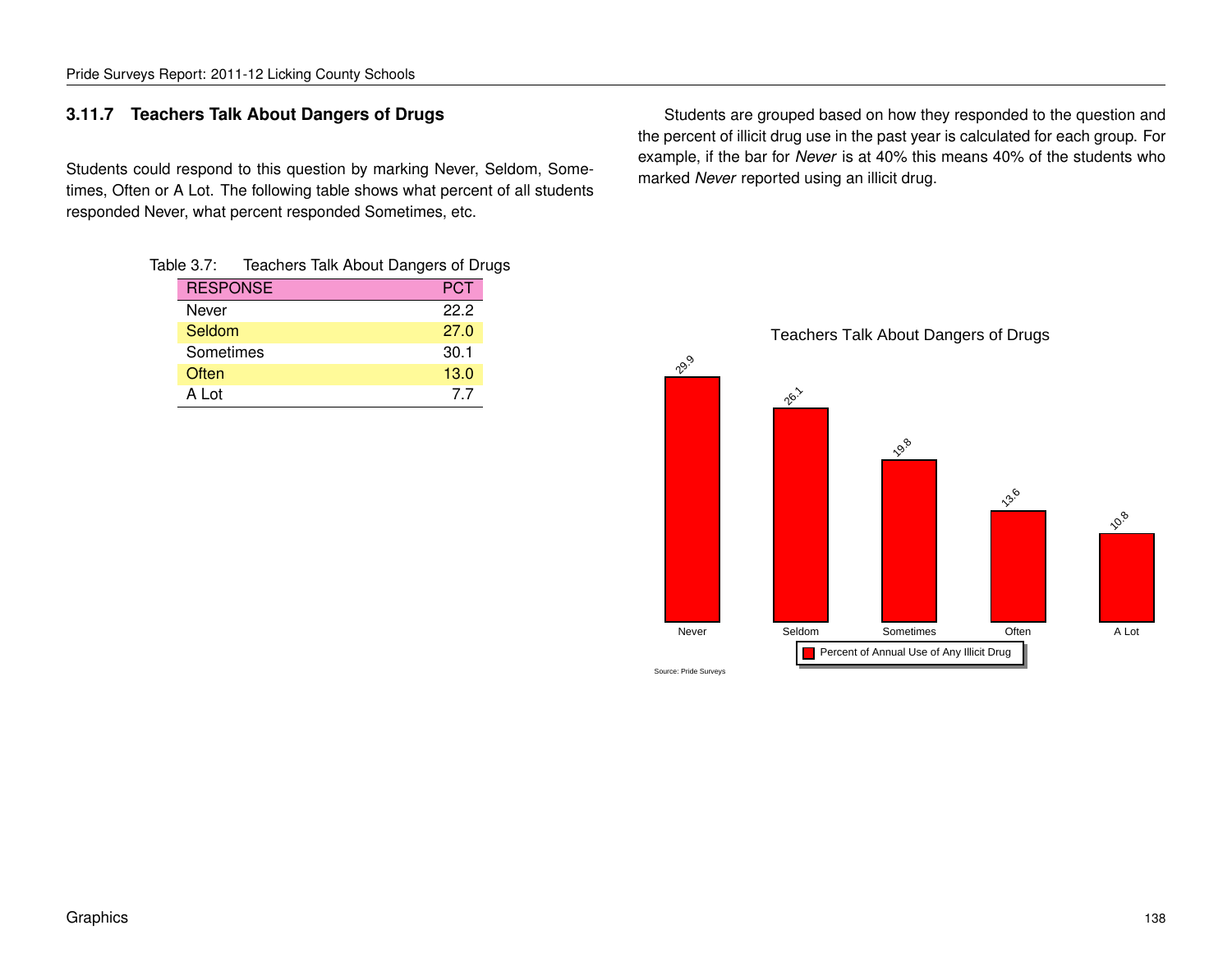#### **3.11.8 Parents Talk About Dangers of Drugs**

Students could respond to this question by marking Never, Seldom, Sometimes, Often or A Lot. The following table shows what percent of all students responded Never, what percent responded Sometimes, etc.

| Table 3.8:      | Parents Talk About Dangers of Drugs |            |  |
|-----------------|-------------------------------------|------------|--|
| <b>RESPONSE</b> |                                     | <b>PCT</b> |  |
| Never           |                                     | 17.7       |  |
| Seldom          |                                     | 20.4       |  |
| Sometimes       |                                     | 30.5       |  |
| Often           |                                     | 17.4       |  |
| A Lot           |                                     | 14.1       |  |

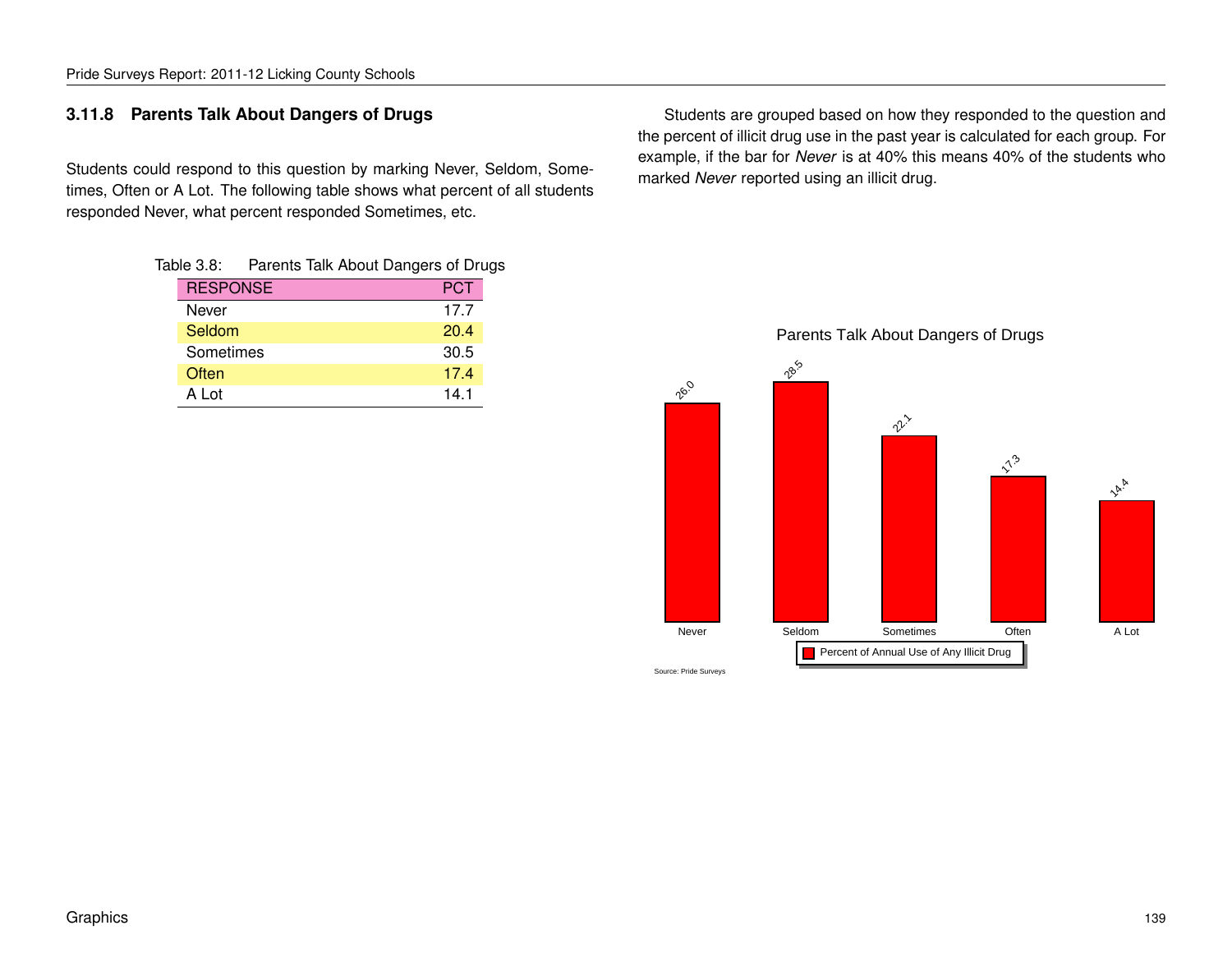### **3.11.9 Parents Set Clear Rules**

Students could respond to this question by marking Never, Seldom, Sometimes, Often or A Lot. The following table shows what percent of all students responded Never, what percent responded Sometimes, etc.

| Table 3.9:      | <b>Parents Set Clear Rules</b> |  |
|-----------------|--------------------------------|--|
| <b>RESPONSE</b> | <b>PCT</b>                     |  |
| Never           | 2.9                            |  |
| Seldom          | 5.2                            |  |
| Sometimes       | 16.0                           |  |
| Often           | 25.0                           |  |
| A Lot           | 51.0                           |  |

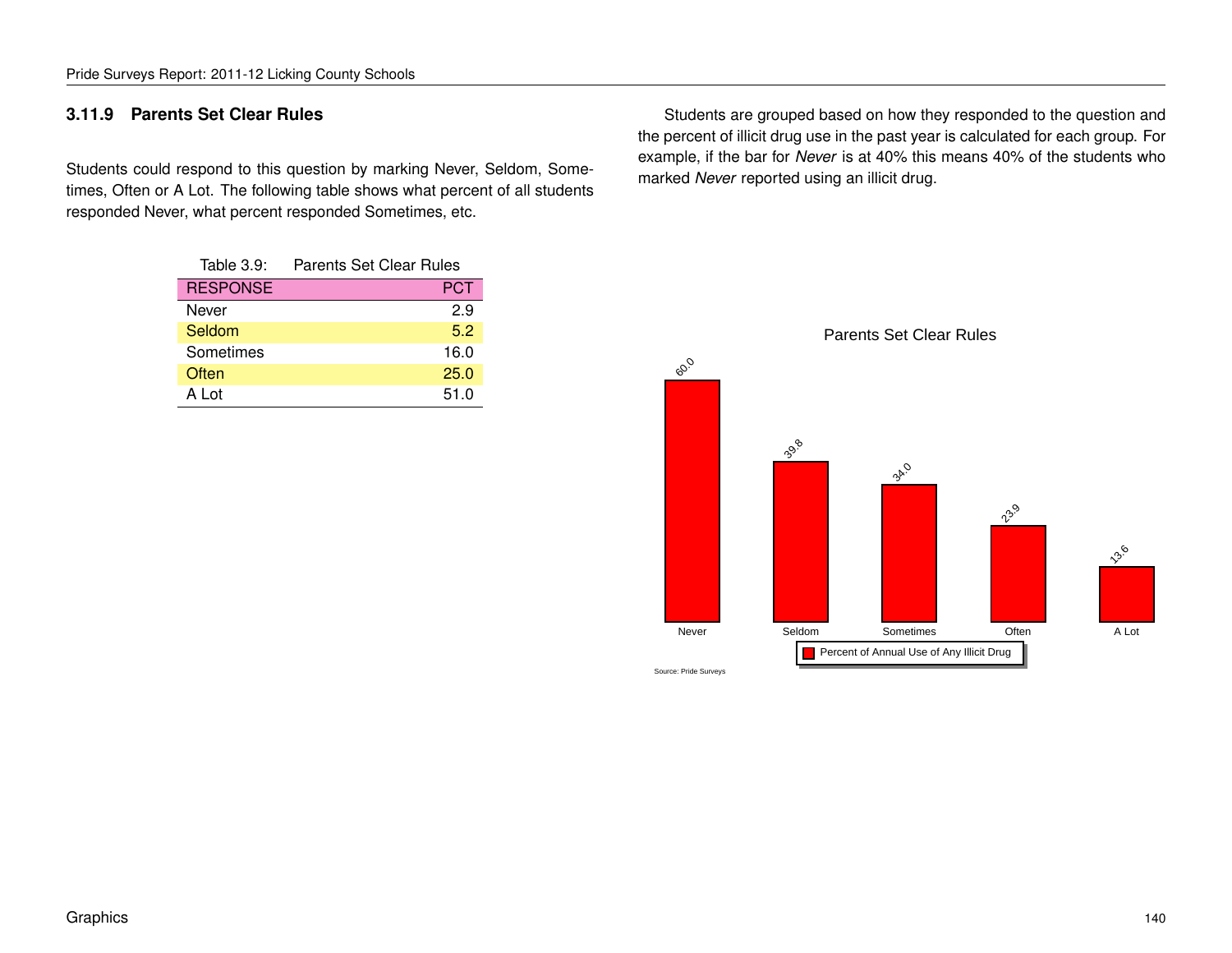#### **3.11.10 Parents Punish for Breaking Rules**

Students could respond to this question by marking Never, Seldom, Sometimes, Often or A Lot. The following table shows what percent of all students responded Never, what percent responded Sometimes, etc.

| Table 3.10:     | Parents Punish for Breaking Rules |            |  |
|-----------------|-----------------------------------|------------|--|
| <b>RESPONSE</b> |                                   | <b>PCT</b> |  |
| Never           |                                   | 5.7        |  |
| Seldom          |                                   | 11.7       |  |
| Sometimes       |                                   | 25.8       |  |
| Often           |                                   | 31.2       |  |
| A Lot           |                                   | 25 R       |  |

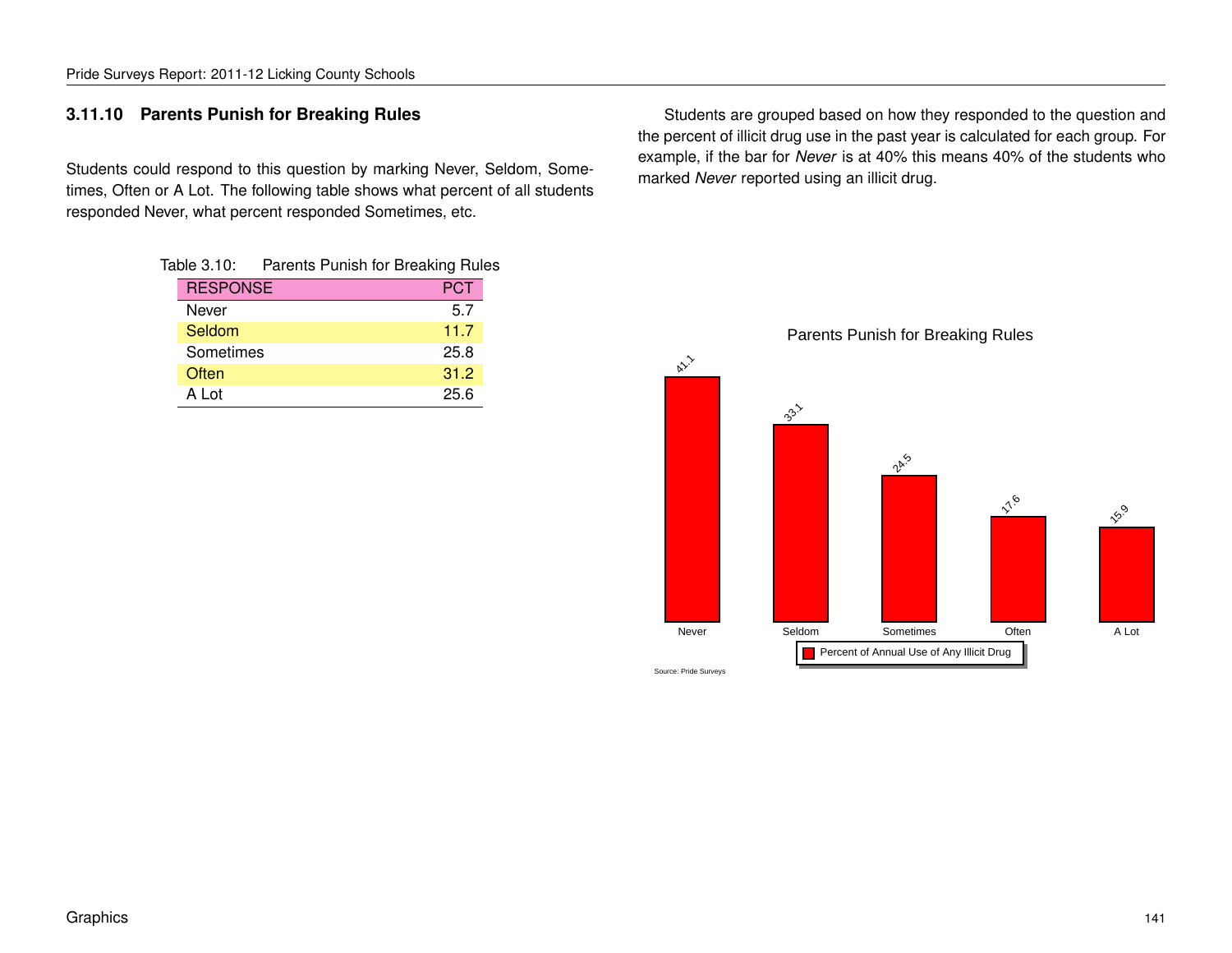### **3.12 Safety and Health – Cross Tabulations**

The following graphs and tables summarize some of the *Student Information* questions in regards to drug use. These data are calculated by examining specific subsets of your population. For example, a percentage is calculated for students who report carrying a gun and their liquor use. This percentage is calculated as follows:

> Number of those reporting carrying a gun to school and claiming to use liquor Number of those reporting carrying a gun and validly responding to the question *How Often Do You Use Liquor*

The *Ratio* describes the relationship between the groups examined on each graph. For example, in looking at Guns vs. No Guns if the cocaine ratio were 5.3, this would mean the percentage of students who report cocaine use was 5.3 times higher for students who report bringing a gun to school compared to those who don't.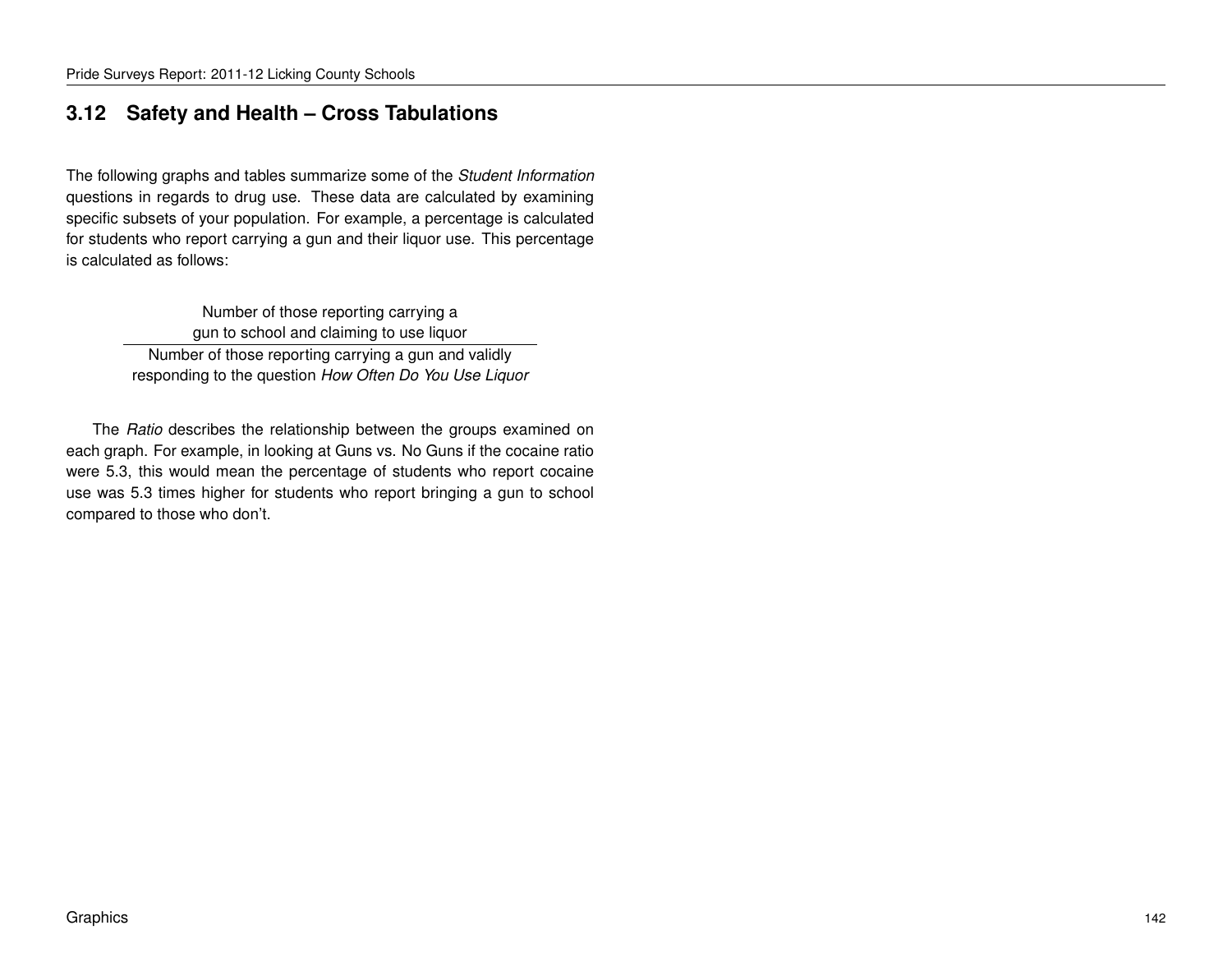### **3.13 Carrying a Gun to School**

Total number of students surveyed = 5768

Total number who responded to this question  $= 5664$ 

132 students reported carrying a gun to school. (2.3% of total responding)

Of the 132 students who reported carrying a gun to school,

104 report using liquor (79.4%),

86 report using marijuana (66.2%),

66 report using cocaine (50.8%),

60 report using Meth (46.9%).

*NOTE: Results based on students who reported one or more instances of carrying a gun to school*



| <b>Drug</b>   | Gun   | No Gun | Ratio |
|---------------|-------|--------|-------|
| Liquor        | 79.4% | 28.1%  | 2.8   |
| Marijuana     | 66.2% | 17.4%  | 3.8   |
| Cocaine       | 50.8% | 2.1%   | 24.2  |
| Meth          | 46.9% | 1.1%   | 42.6  |
| N of Students | 132   | 5532   |       |

### Drug Use of Students Who Reported Carrying a Gun to School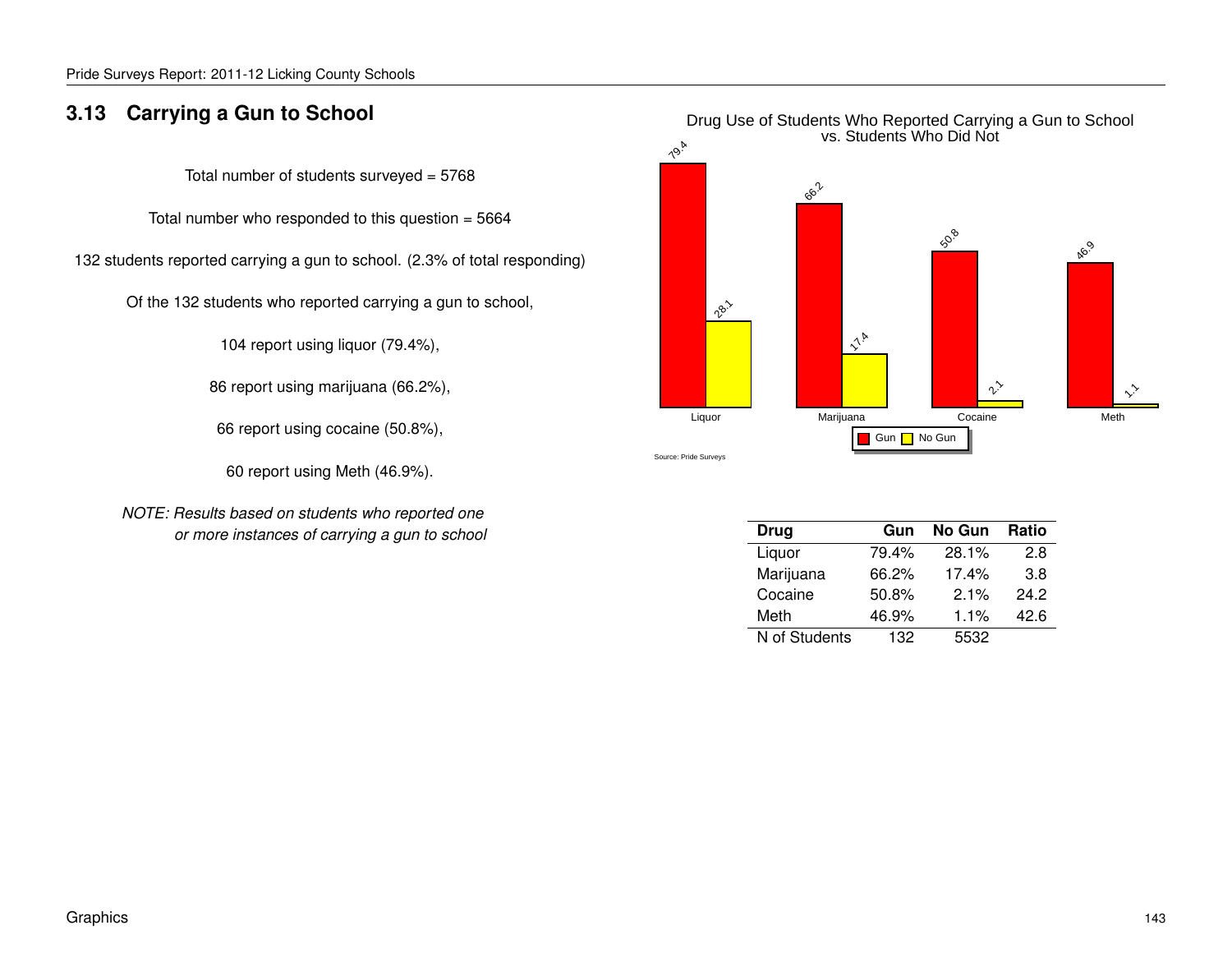#### **3.14 Involvement in Gangs**

Total number of students surveyed = 5768

Total number who responded to this question  $= 5698$ 

396 students reported involvement in gangs. (6.9% of total responding)

Of the 396 students who reported involvement in gangs,

246 report using liquor (64.1%),

231 report using marijuana (60.2%),

116 report using cocaine (30.2%),

84 report using Meth (22.0%).

*NOTE: Results based on students who reported any involvement with gangs*



| Drug          | Gang  | No Gang | Ratio |
|---------------|-------|---------|-------|
| Liquor        | 64.1% | 26.8%   | 24    |
| Marijuana     | 60.2% | 15.6%   | 3.9   |
| Cocaine       | 30.2% | 1.3%    | 23.2  |
| Meth          | 22.0% | 0.8%    | 27.5  |
| N of Students | 396   | 5302    |       |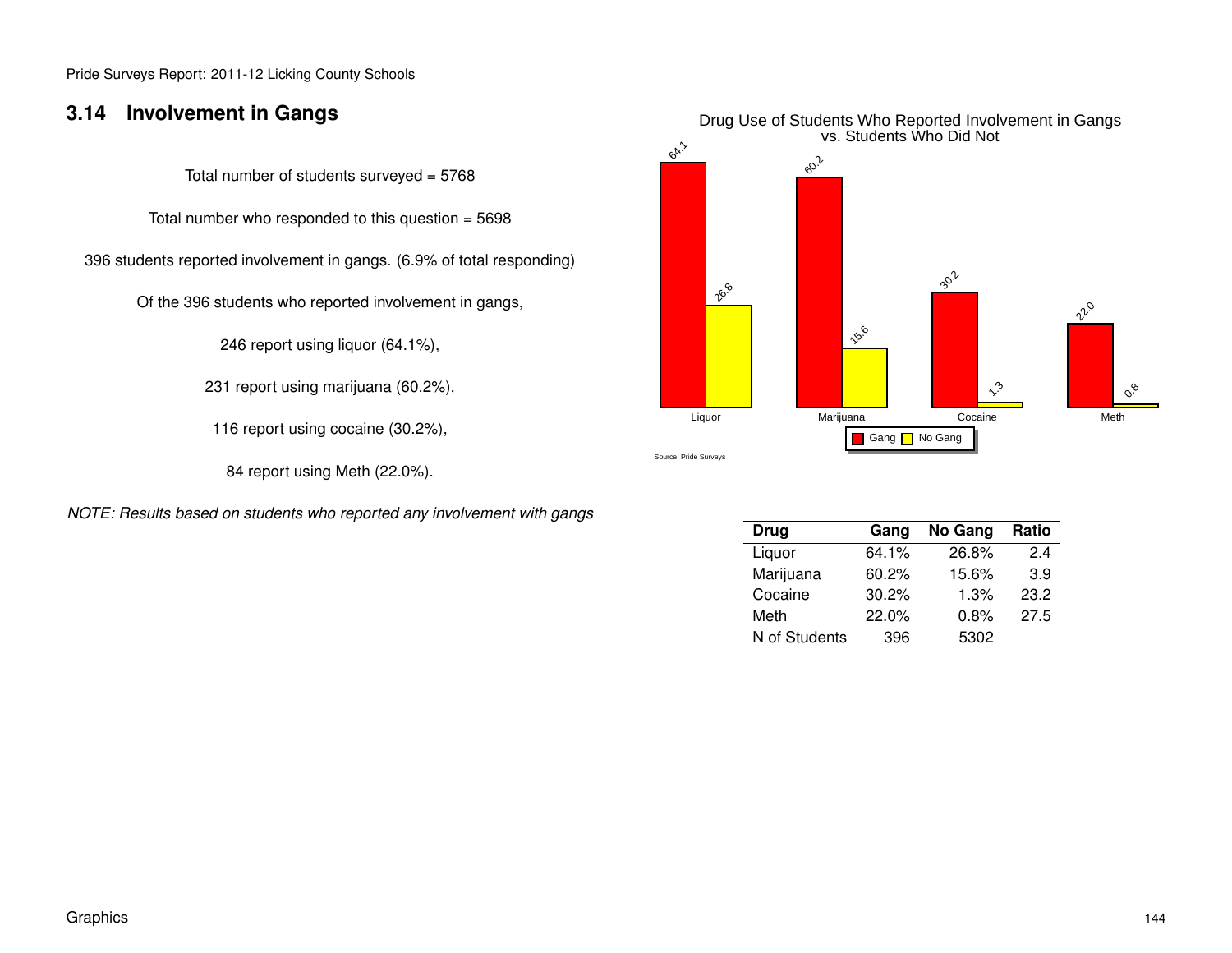### **3.15 Thinking About Suicide**

Total number of students surveyed = 5768

Total number who responded to this question  $= 5689$ 

374 students reported thinking about suicide. (6.6% of total responding)

Of the 374 students who reported thinking about suicide,

204 report using liquor (56.0%),

164 report using marijuana (44.8%),

64 report using cocaine (17.6%),

53 report using Meth (14.6%).

*NOTE: Results based on students who reported thinking Often or A Lot about commiting suicide*



| <b>Suicide</b> | <b>No Suicide</b> | Ratio |
|----------------|-------------------|-------|
| 56.0%          | 27.5%             | 2.0   |
| 44.8%          | 16.9%             | 27    |
| 17.6%          | 2.2%              | 8.0   |
| 14.6%          | 1.3%              | 11.2  |
| 374            | 5315              |       |
|                |                   |       |

# Drug Use of Students Who Reported Thinking About Suicide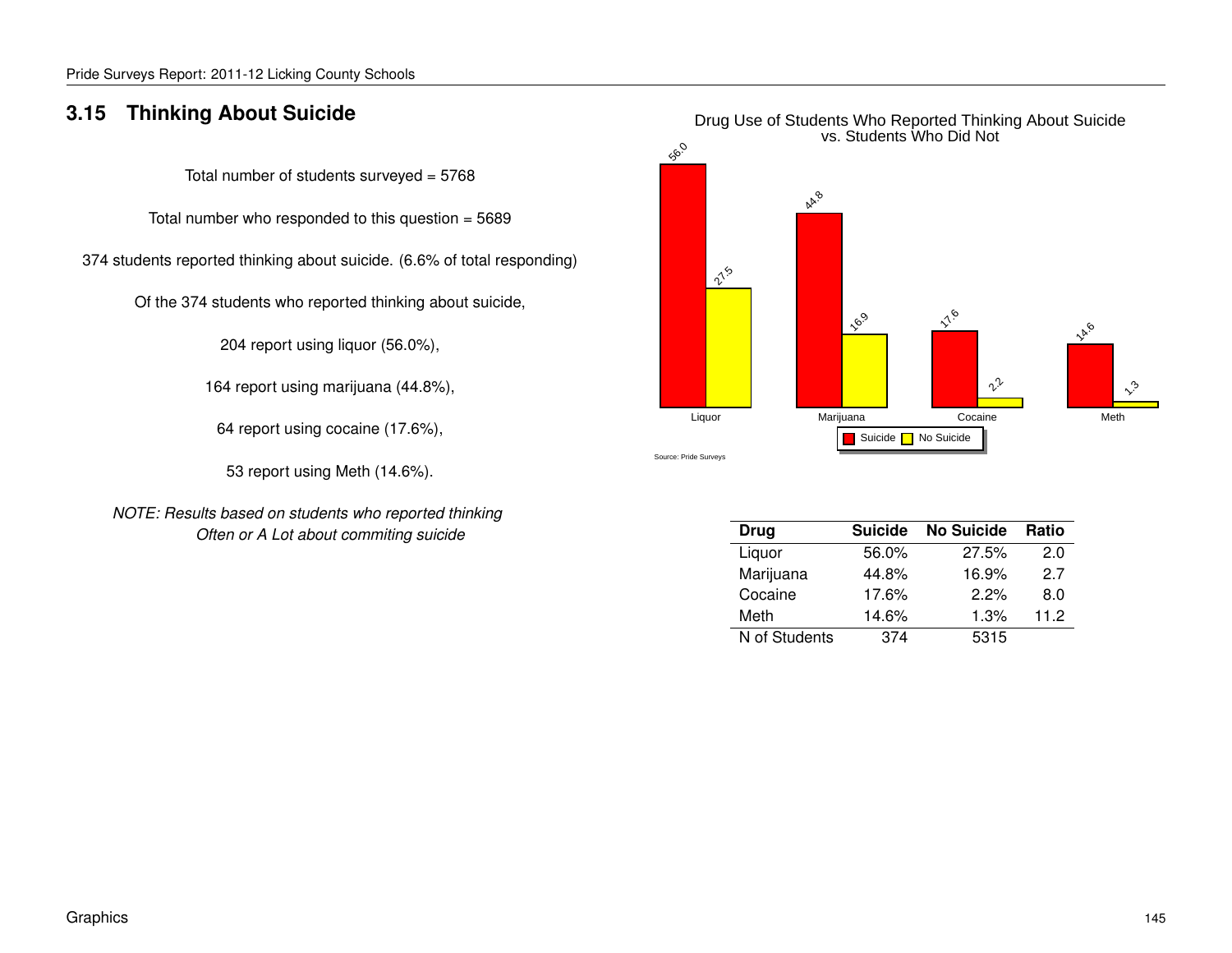### **3.16 Being Overweight**

Total number of students surveyed = 5768

Total number who responded to this question  $= 5677$ 

1460 students reported being overweight. (25.7% of total responding)

Of the 1460 students who reported being overweight,

525 report using liquor (36.8%),

324 report using marijuana (22.7%),

69 report using cocaine (4.8%),

52 report using Meth (3.6%).



| <b>Drug</b>   | Overweight | No Overweight | Ratio |
|---------------|------------|---------------|-------|
| Liquor        | 36.8%      | 26.9%         | 1.4   |
| Marijuana     | 22.7%      | 17.3%         | 1.3   |
| Cocaine       | 4.8%       | 2.7%          | 1.8   |
| Meth          | 3.6%       | 1.7%          | 21    |
| N of Students | 1460       | 4217          |       |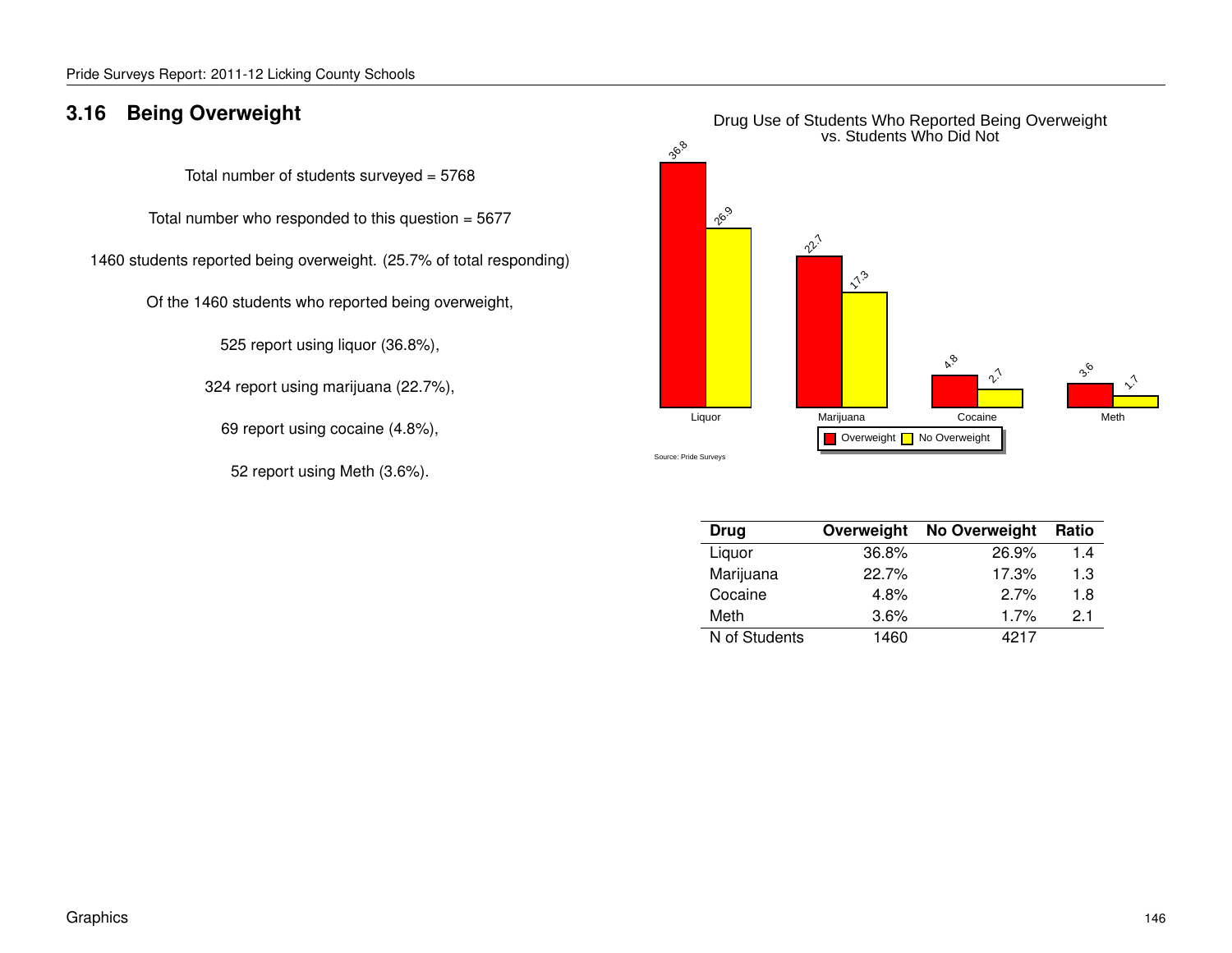#### **3.17 Threatening/Harmful Behaviors**

Total number of students surveyed = 5768

Total number who responded to this question = 5672

1611 students reported threatening/harmful behaviors. (28.4% of total responding)

Of the 1611 students who reported threatening/harmful behaviors,

699 report using liquor (44.3%),

479 report using marijuana (30.3%),

126 report using cocaine (8.0%),

91 report using Meth (5.8%).

*NOTE: Results based on students who reported either threatening with a gun, knife or club or threatening to hit, slap or kick*



| Drug          | <b>Threat</b> | <b>No Threat</b> | <b>Ratio</b> |
|---------------|---------------|------------------|--------------|
| Liquor        | 44.3%         | 23.4%            | 1.9          |
| Marijuana     | 30.3%         | 13.9%            | 22           |
| Cocaine       | $8.0\%$       | 1.4%             | 5.7          |
| Meth          | 5.8%          | 0.8%             | 72           |
| N of Students | 1611          | 4061             |              |

#### Drug Use of Students Who Reported Threatening/Harmful Behaviors vs. Students Who Did Not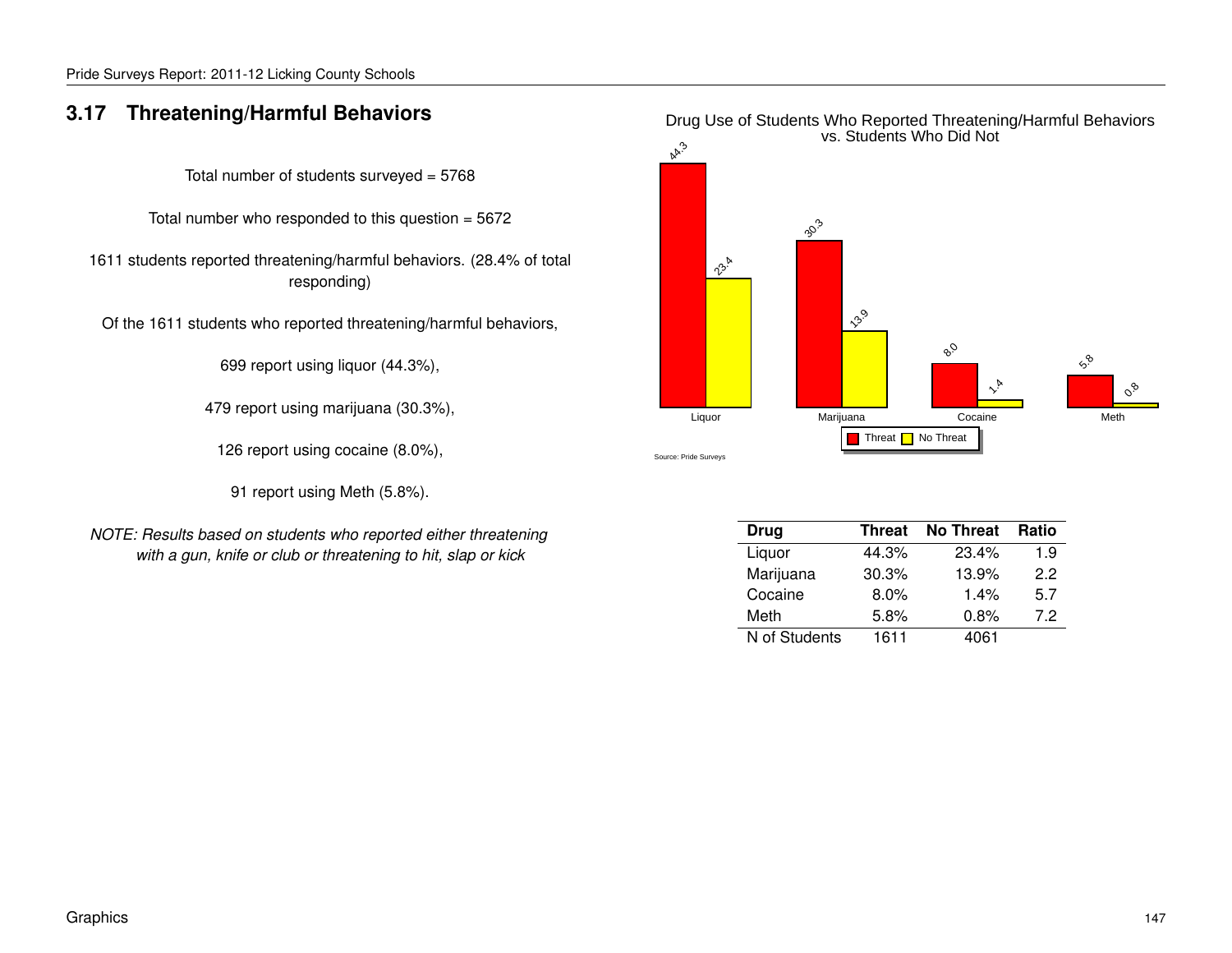#### **3.18 Trouble with Police**

Total number of students surveyed = 5768

Total number who responded to this question = 5713

1244 students reported trouble with police. (21.8% of total responding)

Of the 1244 students who reported trouble with police,

674 report using liquor (55.5%),

548 report using marijuana (45.1%),

139 report using cocaine (11.4%),

94 report using Meth (7.8%).

*NOTE: Results based on students who reported any trouble with police*



| <b>Drug</b>   | <b>Police</b> | <b>No Police</b> | <b>Ratio</b> |
|---------------|---------------|------------------|--------------|
| Liquor        | 55.5%         | 22.1%            | 2.5          |
| Marijuana     | 45.1%         | 11.3%            | 4.0          |
| Cocaine       | 11.4%         | 1.0%             | 11.4         |
| Meth          | 7.8%          | 0.6%             | 13.0         |
| N of Students | 1244          | 4469             |              |

#### Graphics 148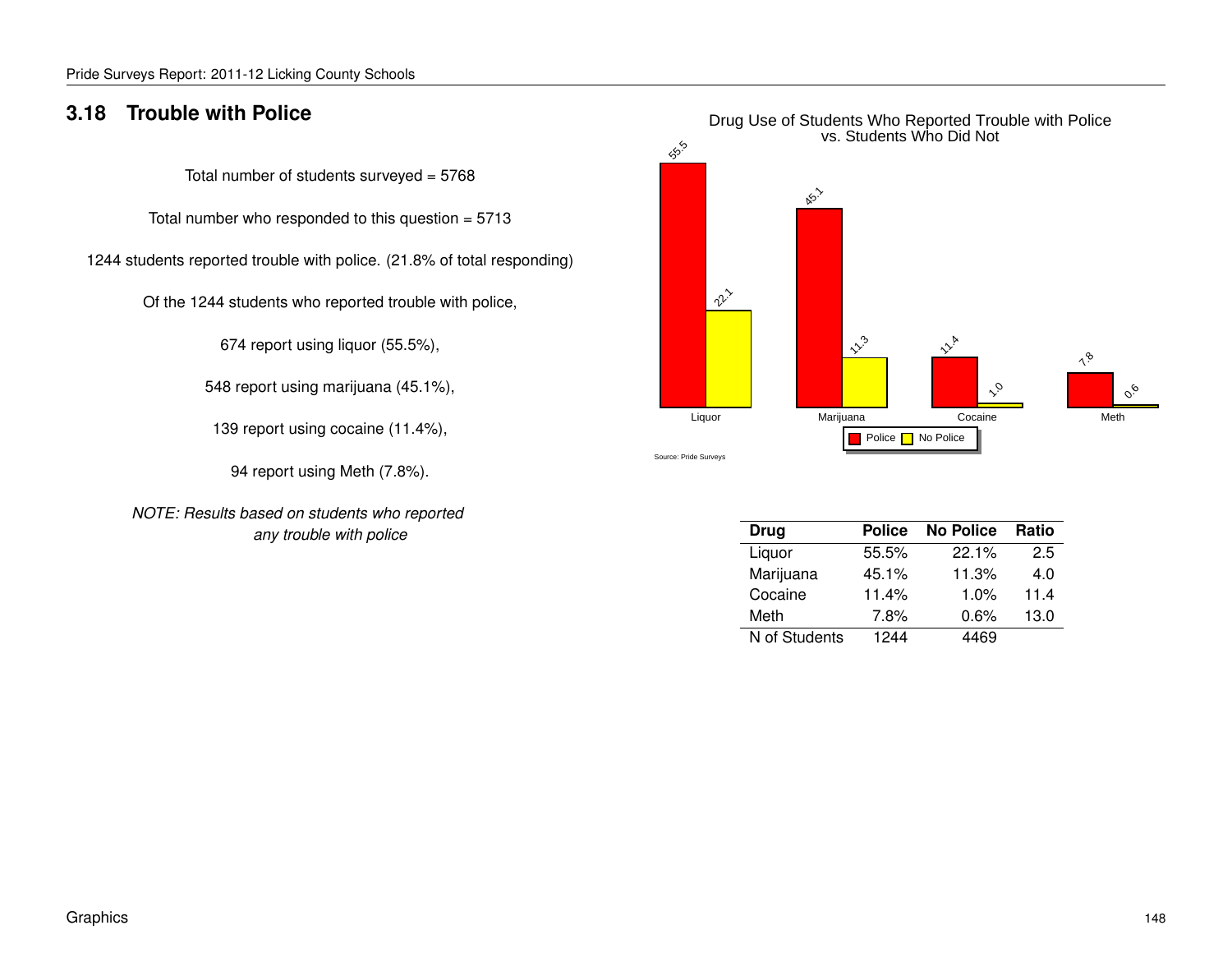#### **3.19 Personal Safety**

Total number of students surveyed = 5768

1208 students report being afraid another student will hurt them at school. (21.5% of total responding)

Of these 1208 students, 57 report carrying a gun to school (4.7%).

1052 students report getting hurt at school. (18.6% of total responding)

Of these 1052 students, 77 report carrying a gun to school (7.3%).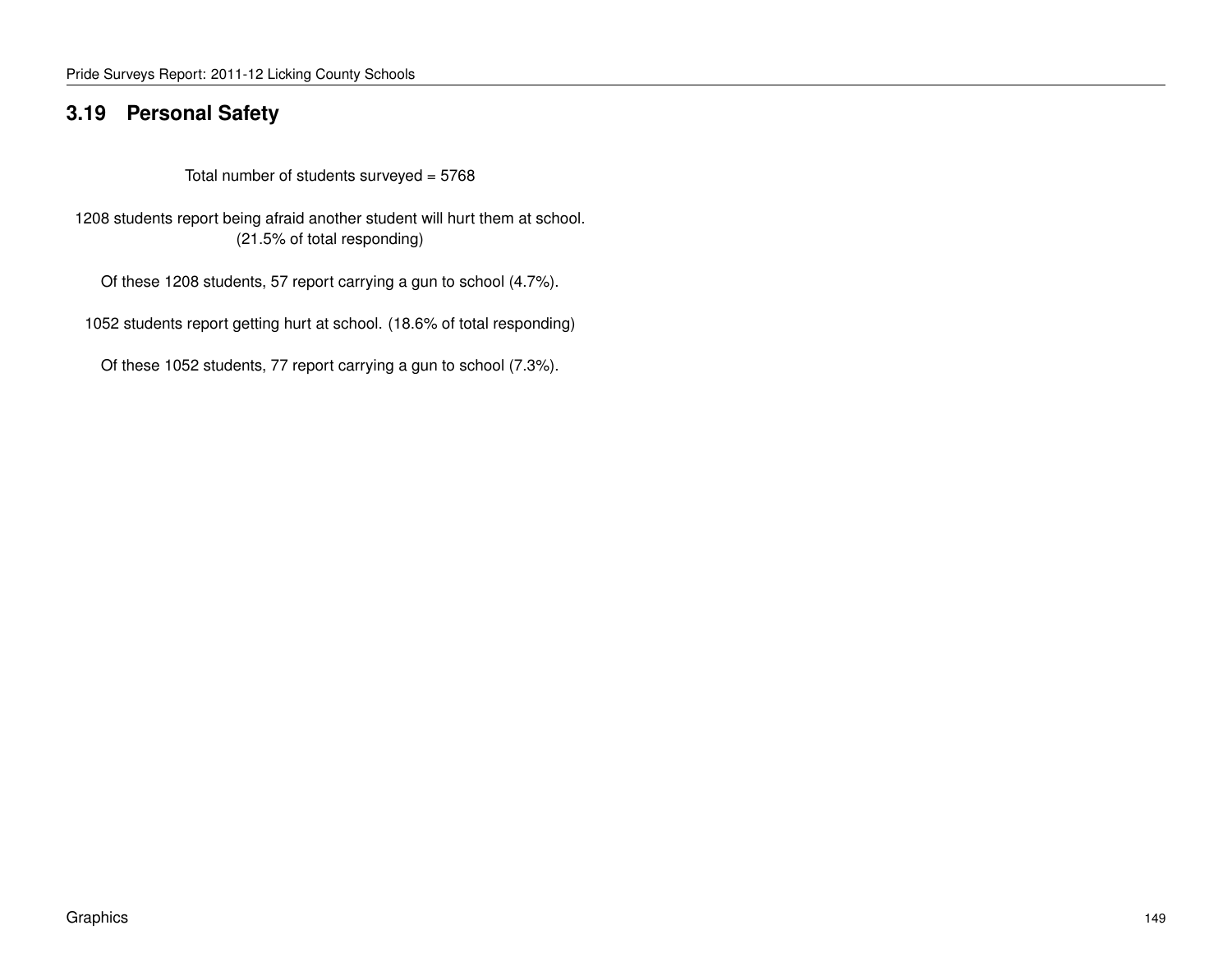## **Chapter 4**

# **Percentage Tables**

This chapter contains your school survey results in tabular form. Each table corresponds to an item on the questionnaire. The tables contain percentage data by grade level, grades 6 through 8 combined, grades 9 through 12 combined, and all grades combined. The *N of Valid* column contains the number of students who responded to the question and the *N of Missing* column contains the number of students who did not respond to the question. The remaining columns contain the percentages of students responding to the particular response categories.

The percentage tables of the report appear in the same order as corresponding questions on the questionnaire. The Table of Contents contains the percentage tables by section and gives the page number where each section is located. The List of Tables contains the location of each individual table.

The last section of tables presents the frequency of drug use *How Often Do You Use* data with the categories *collapsed* as follows:

Three additional drug use categories have been created for the question *How Often Do You Use* by combining the existing data. A *Tobacco Use* category was created by looking at the responses on each questionnaire on the tobacco categories and taking the highest value as the value for *Tobacco Use.* The *Alcohol Use* category was created by looking at the responses on each questionnaire on the alcohol categories. The category of *Illicit Drug Use* was created in the same way by looking at the illicit drug categories. Therefore, the *Tobacco Use* category represents any tobacco use regardless of the type of tobacco, the *Alcohol Use* category represents any alcohol use regardless of the type of alcohol and the *Illicit Drug Use* category represents any illicit drug use regardless of the type of drug.

Daily Use – Every Day

- Weekly Use Once/Week + 3 Times/Week + Every Day
- Monthly Use Once/Month + Twice/Month + Once/Week + 3 Times/Week + Every Day
- Annual Use Once/Year + 6 Times/Year + Once/Month + Twice/Month + Once/Week + 3 Times/Week + Every Day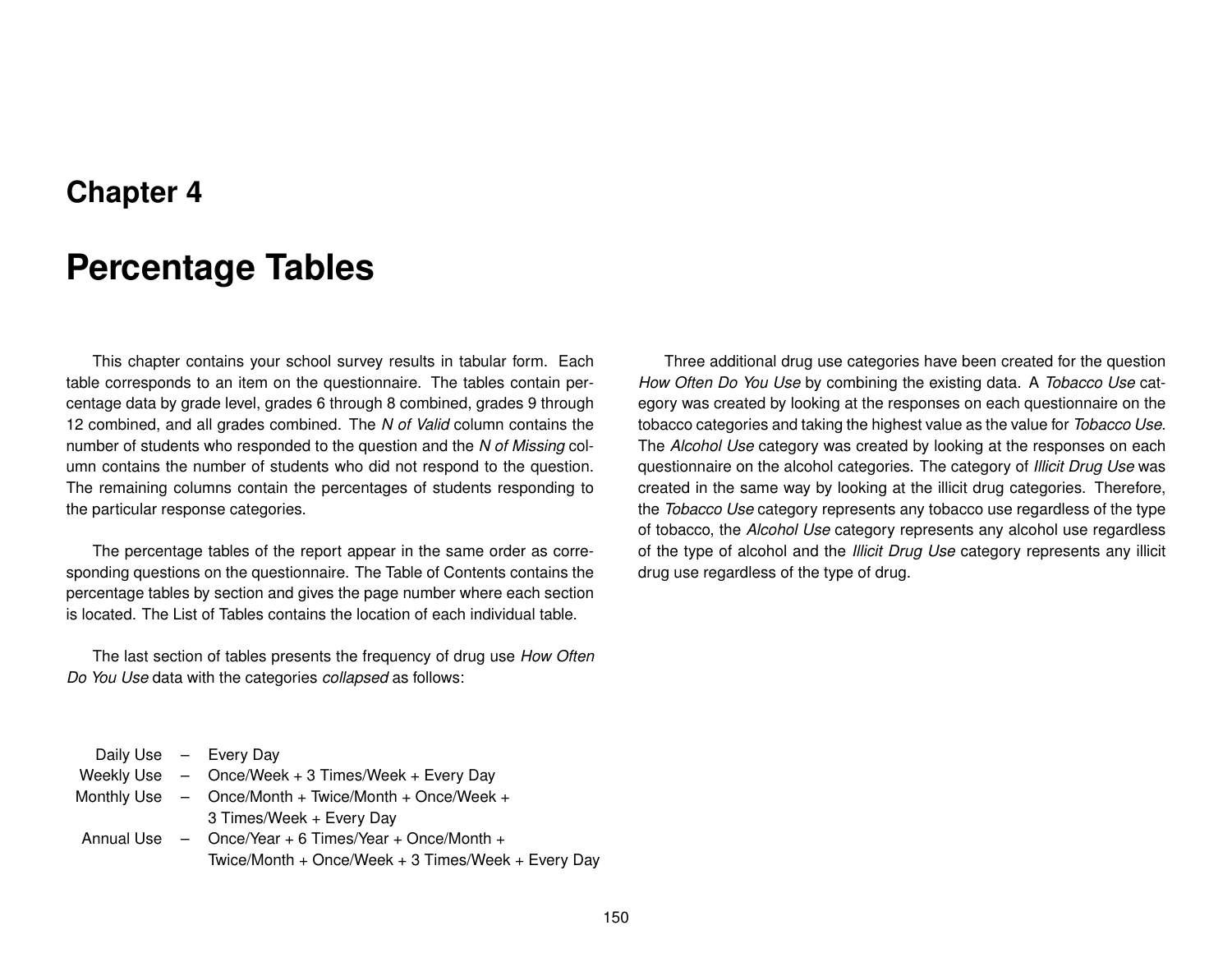## **4.1 Personal & Family Information**

|                  |      |      |      |      | <u>iable</u> 4.1. | <b>Elfinic Origin</b> |              |  |
|------------------|------|------|------|------|-------------------|-----------------------|--------------|--|
| <b>RESPONSE</b>  | 6th  | 8th  | 10th | 12th | $6-8th$           | $9-12th$              | <b>TOTAL</b> |  |
| White            | 84.4 | 88.4 | 89.0 | 87.5 | 86.4              | 88.3                  | 87.2         |  |
| African American | 5.0  | 3.2  | 3.3  | 4.7  | 4.1               | 4.0                   | 4.1          |  |
| Hispanic/Latino  | 1.1  | 1.0  | 1.3  | 1.8  | 1.1               | 1.5                   | 1.3          |  |
| Asian/PacIsIndr  | 0.5  | 0.7  | 0.9  | 1.1  | 0.6               | 1.0                   | 0.8          |  |
| Native American  | 1.8  | 0.9  | 0.7  | 0.7  | 1.3               | 0.7                   | 1.1          |  |
| Mixed Origin     | 5.2  | 4.6  | 3.6  | 2.9  | 4.9               | 3.3                   | 4.2          |  |
| Other            | 1.9  | 1.2  | 1.2  | 1.3  | 1.6               | 1.3                   | 1.4          |  |
| N of Valid       | 1657 | 1530 | 1311 | 1141 | 3187              | 2452                  | 5639         |  |
| N of Miss        | 38   | 44   | 29   | 18   | 82                | 47                    | 129          |  |

 $Table 4.1:$  Ethnic Origin

Table 4.2: Sex

| <b>RESPONSE</b> | 6th  | 8th  | 10th | 12th | 6-8th | 9-12th | <b>TOTAL</b> |
|-----------------|------|------|------|------|-------|--------|--------------|
| Male            | 49.0 | 50.6 | 50.6 | 51.8 | 49.8  | 51.2   | 50.4         |
| Female          | 51.0 | 49.4 | 49.4 | 48.2 | 50.2  | 48.8   | 49.6         |
| N of Valid      | 1593 | 1432 | 1241 | 1055 | 3025  | 2296   | 5321         |
| N of Miss       | 102  | 142  | 99   | 104  | 244   | 203    | 447          |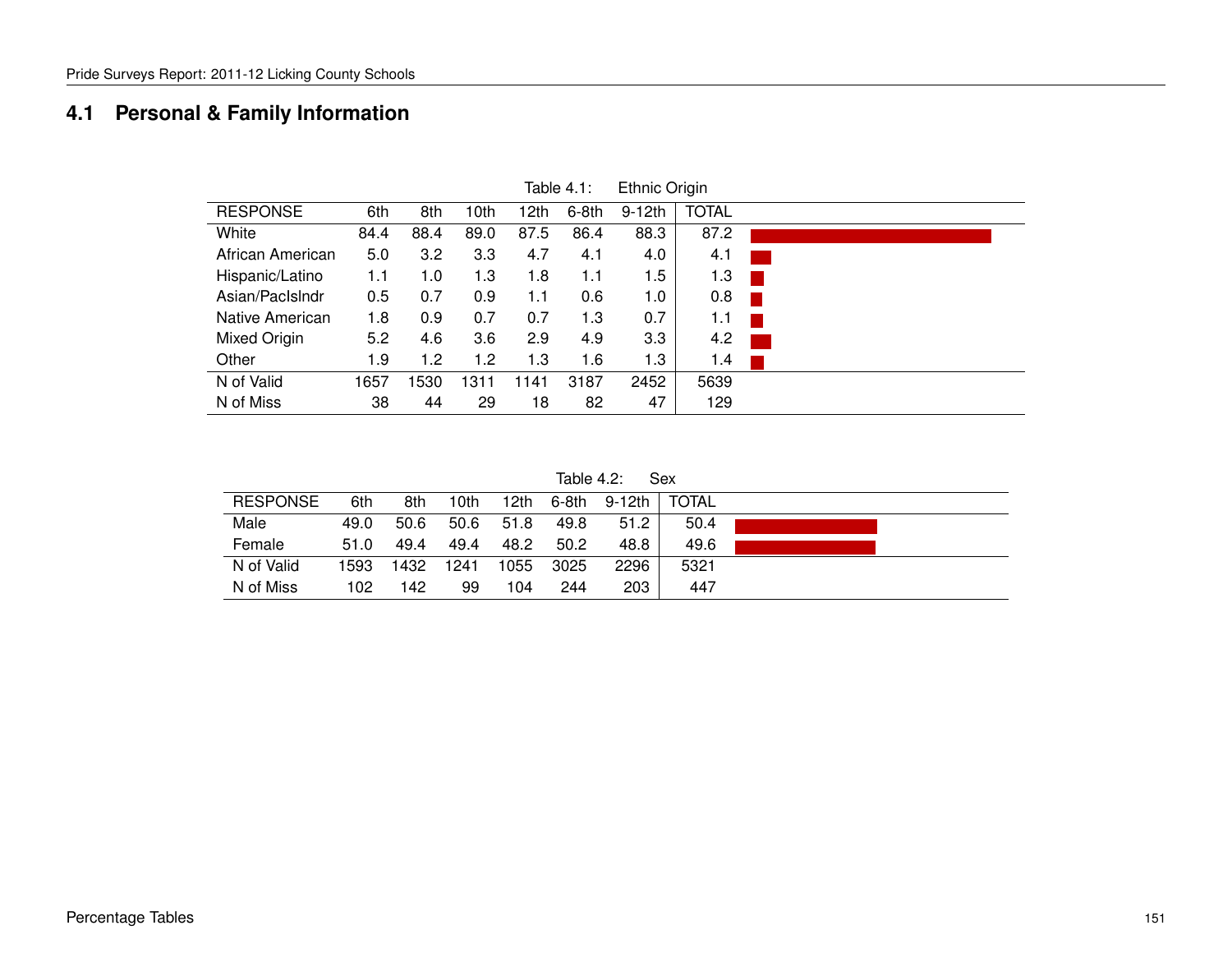| $I$ able 4.3:<br>Age |      |      |      |                  |         |          |              |  |  |  |  |
|----------------------|------|------|------|------------------|---------|----------|--------------|--|--|--|--|
| <b>RESPONSE</b>      | 6th  | 8th  | 10th | 12 <sub>th</sub> | $6-8th$ | $9-12th$ | <b>TOTAL</b> |  |  |  |  |
| 10 or under          | 0.2  | 0.1  | 0.0  | 0.3              | 0.1     | 0.1      | 0.1          |  |  |  |  |
| 11                   | 18.0 | 0.0  | 0.0  | 0.1              | 9.4     | 0.0      | 5.3          |  |  |  |  |
| 12                   | 70.0 | 0.0  | 0.0  | 0.3              | 36.5    | 0.1      | 20.7         |  |  |  |  |
| 13                   | 11.0 | 16.5 | 0.0  | 0.1              | 13.6    | 0.0      | 7.7          |  |  |  |  |
| 14                   | 0.4  | 72.3 | 0.0  | 0.0              | 34.8    | 0.0      | 19.7         |  |  |  |  |
| 15                   | 0.0  | 10.4 | 18.4 | 0.1              | 5.0     | 9.9      | 7.1          |  |  |  |  |
| 16                   | 0.1  | 0.6  | 72.8 | 0.2              | 0.3     | 39.1     | 17.2         |  |  |  |  |
| 17                   | 0.0  | 0.0  | 8.5  | 22.5             | 0.0     | 15.0     | 6.5          |  |  |  |  |
| 18                   | 0.1  | 0.0  | 0.2  | 68.8             | 0.0     | 32.0     | 14.0         |  |  |  |  |
| $19+$                | 0.3  | 0.1  | 0.0  | 7.8              | 0.2     | 3.6      | 1.7          |  |  |  |  |
| N of Valid           | 1689 | 1552 | 1339 | 1158             | 3241    | 2497     | 5738         |  |  |  |  |
| N of Miss            | 6    | 22   |      |                  | 28      | 2        | 30           |  |  |  |  |

 $Table 4.3: A$ 

Table 4.4: Do you live with...

| <b>RESPONSE</b>     | 6th  | 8th  | 10 <sub>th</sub> | 12th | $6-8th$ | $9-12th$ | <b>TOTAL</b> |  |
|---------------------|------|------|------------------|------|---------|----------|--------------|--|
| <b>Both Parents</b> | 61.0 | 59.4 | 57.4             | 55.7 | 60.2    | 56.6     | 58.7         |  |
| Mother Only         | 12.9 | 13.5 | 14.5             | 16.6 | 13.2    | 15.5     | 14.2         |  |
| <b>Father Only</b>  | 2.4  | 3.1  | 3.5              | 4.4  | 2.7     | 3.9      | 3.3          |  |
| Mother & Stepfather | 12.5 | 13.7 | 12.6             | 10.7 | 13.1    | 11.7     | 12.5         |  |
| Father & Stepmother | 3.3  | 3.5  | 5.7              | 2.6  | 3.4     | 4.3      | 3.8          |  |
| Other               | 7.9  | 6.7  | 6.2              | 10.0 | 7.4     | 8.0      | 7.6          |  |
| N of Valid          | 1669 | 1541 | 1329             | 1149 | 3210    | 2478     | 5688         |  |
| N of Miss           | 26   | 33   | 11               | 10   | 59      | 21       | 80           |  |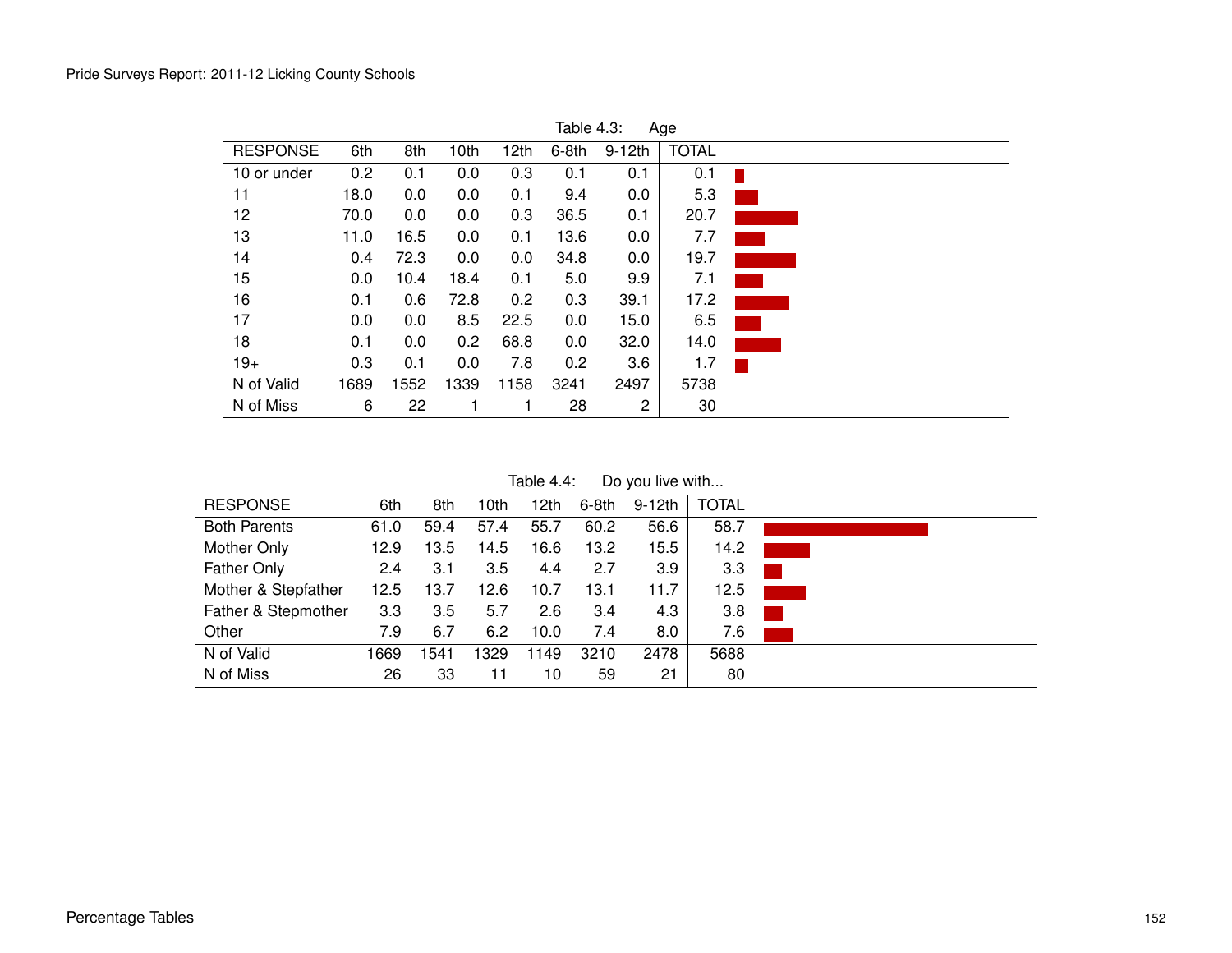|                 |      |      |      | . ט.ד טושטו |       |          | $00 \times 100$ is $00 \times 100$ . |  |
|-----------------|------|------|------|-------------|-------|----------|--------------------------------------|--|
| <b>RESPONSE</b> | 6th  | 8th  | 10th | 12th        | 6-8th | 9-12th l | <b>TOTAL</b>                         |  |
| Yes, Full-time  | 0.9  | 0.5  | 1.5  | 6.5         | 0.7   | 3.8      | 2.1                                  |  |
| Yes, Part-time  | 9.4  | 12.1 | 25.0 | 52.3        | 10.7  | 37.7     | 22.4                                 |  |
| No.             | 89.7 | 87.3 | 73.5 | 41.3        | 88.6  | 58.5     | 75.5                                 |  |
| N of Valid      | 1601 | 1484 | 1260 | 1100        | 3085  | 2360     | 5445                                 |  |
| N of Miss       | 94   | 90   | 80   | 59          | 184   | 139      | 323                                  |  |

Table  $4.5$ : Do you have a job?

Table 4.6: Does your father have a job?

| <b>RESPONSE</b> | 6th  | 8th  | 10th | 12th | 6-8th | – 9-12th ∣ | TOTAL |  |
|-----------------|------|------|------|------|-------|------------|-------|--|
| Yes, Full-time  | 77.2 | 81.0 | 83.5 | 83.7 | 79.0  | 83.6       | 81.0  |  |
| Yes, Part-time  | 13.2 | 8.3  | 6.1  | 5.7  | 10.9  | 5.9        | 8.7   |  |
| No.             | 9.6  | 10.7 | 10.4 | 10.7 | 10.1  | 10.5       | 10.3  |  |
| N of Valid      | 1583 | 1456 | 1260 | 1095 | 3039  | 2355       | 5394  |  |
| N of Miss       | 112  | 118  | 80   | 64   | 230   | 144        | 374   |  |

Table 4.7: Does your mother have a job?

| <b>RESPONSE</b> | 6th  | 8th  | 10th | 12th | 6-8th | 9-12th | <b>TOTAL</b> |  |
|-----------------|------|------|------|------|-------|--------|--------------|--|
| Yes, Full-time  | 60.0 | 61.0 | 66.5 | 68.9 | 60.5  | 67.6   | 63.6         |  |
| Yes, Part-time  | 21.6 | 18.5 | 15.6 | 13.9 | 20.1  | 14.8   | 17.8         |  |
| No.             | 18.4 | 20.5 | 18.0 | 17.2 | 19.4  | 17.6   | 18.6         |  |
|                 |      |      |      |      |       |        |              |  |
| N of Valid      | 1590 | 1496 | 1270 | 1114 | 3086  | 2384   | 5470         |  |
| N of Miss       | 105  | 78   | 70   | 45   | 183   | 115    | 298          |  |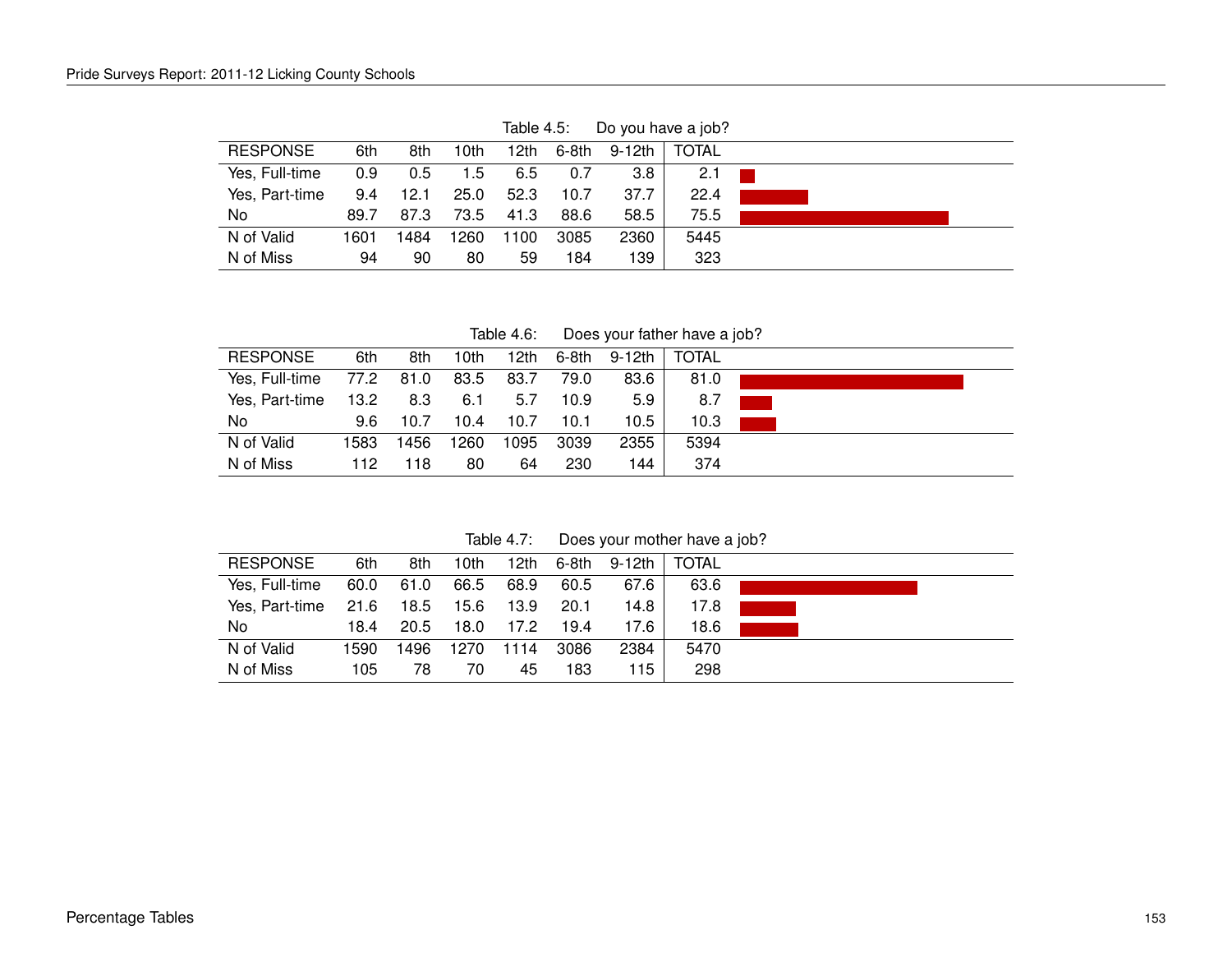| <b>RESPONSE</b>             | 6th  | 8th  | 10th | 12th | $6-8th$ | 9-12th | <b>TOTAL</b> |  |
|-----------------------------|------|------|------|------|---------|--------|--------------|--|
| Some High School            | 9.4  | 8.9  | 9.5  | 8.4  | 9.2     | 9.0    | 9.1          |  |
| <b>High School Graduate</b> | 31.9 | 36.2 | 36.6 | 39.7 | 34.0    | 38.1   | 35.8         |  |
| Some College                | 16.1 | 17.5 | 19.0 | 18.3 | 16.8    | 18.7   | 17.6         |  |
| College Graduate            | 42.5 | 37.4 | 34.9 | 33.5 | 40.1    | 34.3   | 37.5         |  |
| N of Valid                  | 1378 | 1306 | 1151 | 1032 | 2684    | 2183   | 4867         |  |
| N of Miss                   | 317  | 268  | 89   | 127  | 585     | 316    | 901          |  |
|                             |      |      |      |      |         |        |              |  |

Table 4.8: What is the educational level of your father?

Table 4.9: What is the educational level of your mother?

| <b>RESPONSE</b>             | 6th  | 8th  | 10th | 12th | 6-8th | 9-12th | <b>TOTAL</b> |  |
|-----------------------------|------|------|------|------|-------|--------|--------------|--|
| Some High School            | 6.5  | 4.9  | 6.4  | 4.8  | 5.7   | 5.6    | 5.7          |  |
| <b>High School Graduate</b> | 21.9 | 27.1 | 28.3 | 34.5 | 24.5  | 31.3   | 27.5         |  |
| Some College                | 19.1 | 21.1 | 22.4 | 21.9 | 20.1  | 22.1   | 21.0         |  |
| College Graduate            | 52.5 | 46.9 | 42.9 | 38.9 | 49.7  | 41.0   | 45.9         |  |
| N of Valid                  | 1411 | 1361 | 1161 | 1052 | 2772  | 2213   | 4985         |  |
| N of Miss                   | 284  | 213  | 179  | 107  | 497   | 286    | 783          |  |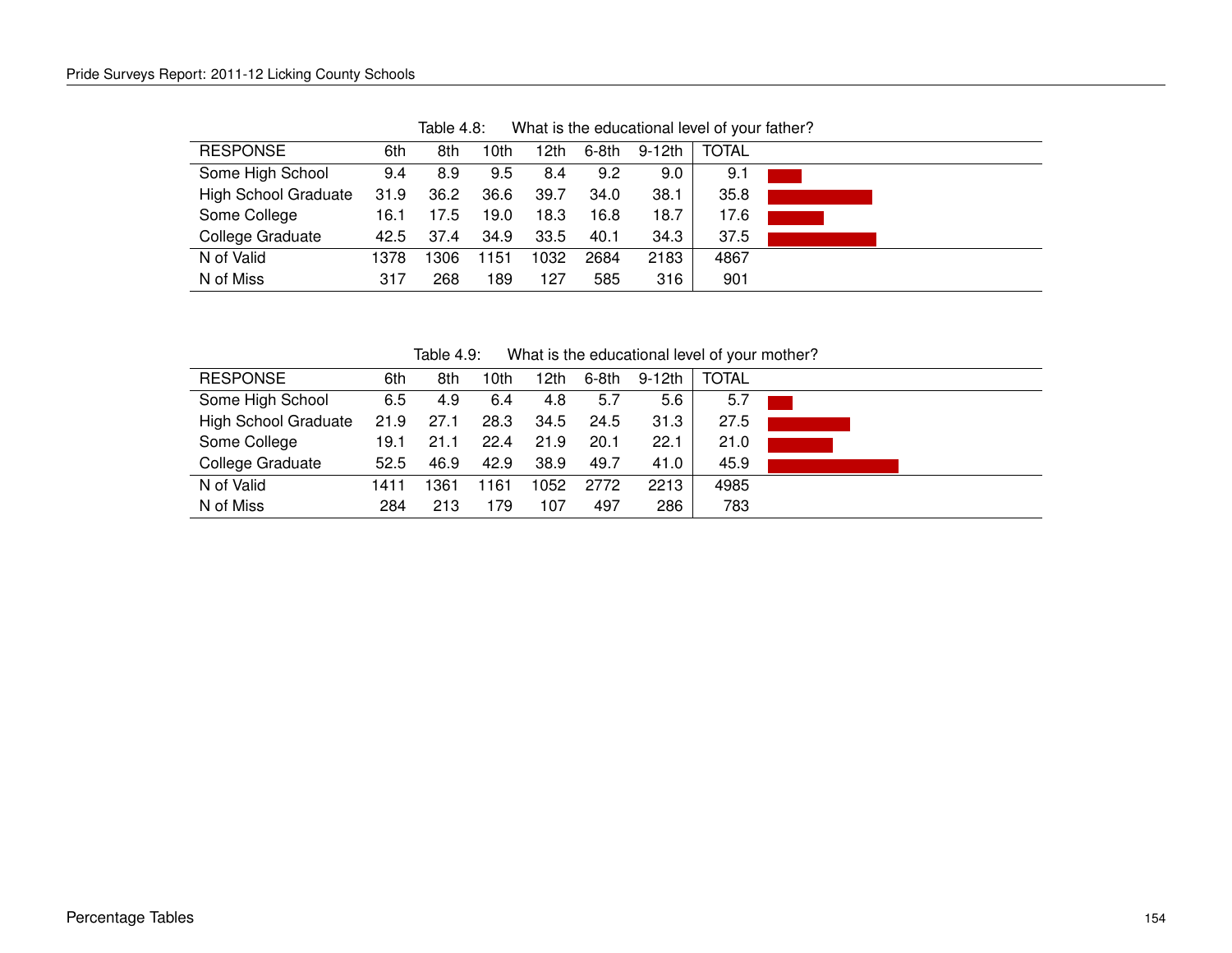#### **4.2 Student Information**

| <b>RESPONSE</b> | 6th  | 8th  | 10th | 12th | 6-8th | 9-12th | <b>TOTAL</b> |  |
|-----------------|------|------|------|------|-------|--------|--------------|--|
| Never           | 0.9  | 0.6  | 1.3  | 1.3  | 0.7   | 1.3    | 1.0          |  |
| Seldom          | 2.4  | 3.1  | 3.6  | 3.0  | 2.7   | 3.3    | 3.0          |  |
| Sometimes       | 20.5 | 21.6 | 24.4 | 25.6 | 21.0  | 24.9   | 22.7         |  |
| Often           | 35.4 | 36.9 | 38.3 | 38.1 | 36.2  | 38.2   | 37.1         |  |
| A Lot           | 40.8 | 37.9 | 32.4 | 31.9 | 39.4  | 32.2   | 36.3         |  |
| N of Valid      | 1693 | 1568 | 1337 | 1156 | 3261  | 2493   | 5754         |  |
| N of Miss       | 2    | 6    | 3    | 3    | 8     | 6      | 14           |  |

Table 4.10: Do you make good grades?

Table 4.11: Do you get into trouble at school?

| <b>RESPONSE</b> | 6th  | 8th  | 10th | 12th | 6-8th | $9-12th$ | <b>TOTAL</b> |  |
|-----------------|------|------|------|------|-------|----------|--------------|--|
| Never           | 32.2 | 34.3 | 48.2 | 49.4 | 33.2  | 48.7     | 39.9         |  |
| Seldom          | 38.1 | 40.6 | 36.4 | 35.0 | 39.3  | 35.7     | 37.7         |  |
| Sometimes       | 22.3 | 18.5 | 11.6 | 11.7 | 20.5  | 11.6     | 16.7         |  |
| Often           | 4.4  | 5.3  | 2.5  | 2.1  | 4.8   | 2.3      | 3.7          |  |
| A Lot           | 3.0  | 1.3  | 1.4  | 1.9  | 2.2   | 1.6      | 2.0          |  |
| N of Valid      | 1688 | 567  | 1331 | 1155 | 3255  | 2486     | 5741         |  |
| N of Miss       |      |      | 9    | 4    | 14    | 13       | 27           |  |

Table 4.12: Do you take part in school sports teams?

| <b>RESPONSE</b> | 6th  | 8th  | 10th | 12th | 6-8th | 9-12th | <b>TOTAL</b> |  |
|-----------------|------|------|------|------|-------|--------|--------------|--|
| Never           | 33.7 | 24.6 | 33.4 | 34.3 | 29.3  | 33.8   | 31.3         |  |
| Seldom          | 9.1  | 9.7  | 8.4  | 12.9 | 9.4   | 10.5   | 9.9          |  |
| Sometimes       | 15.4 | 14.0 | 10.2 | 15.6 | 14.7  | 12.7   | 13.9         |  |
| Often           | 13.6 | 14.9 | 15.6 | 13.3 | 14.2  | 14.5   | 14.3         |  |
| A Lot           | 28.2 | 36.8 | 32.4 | 23.9 | 32.4  | 28.4   | 30.7         |  |
| N of Valid      | 1613 | 1521 | 309  | 1141 | 3134  | 2450   | 5584         |  |
| N of Miss       | 82   | 53   | 31   | 18   | 135   | 49     | 184          |  |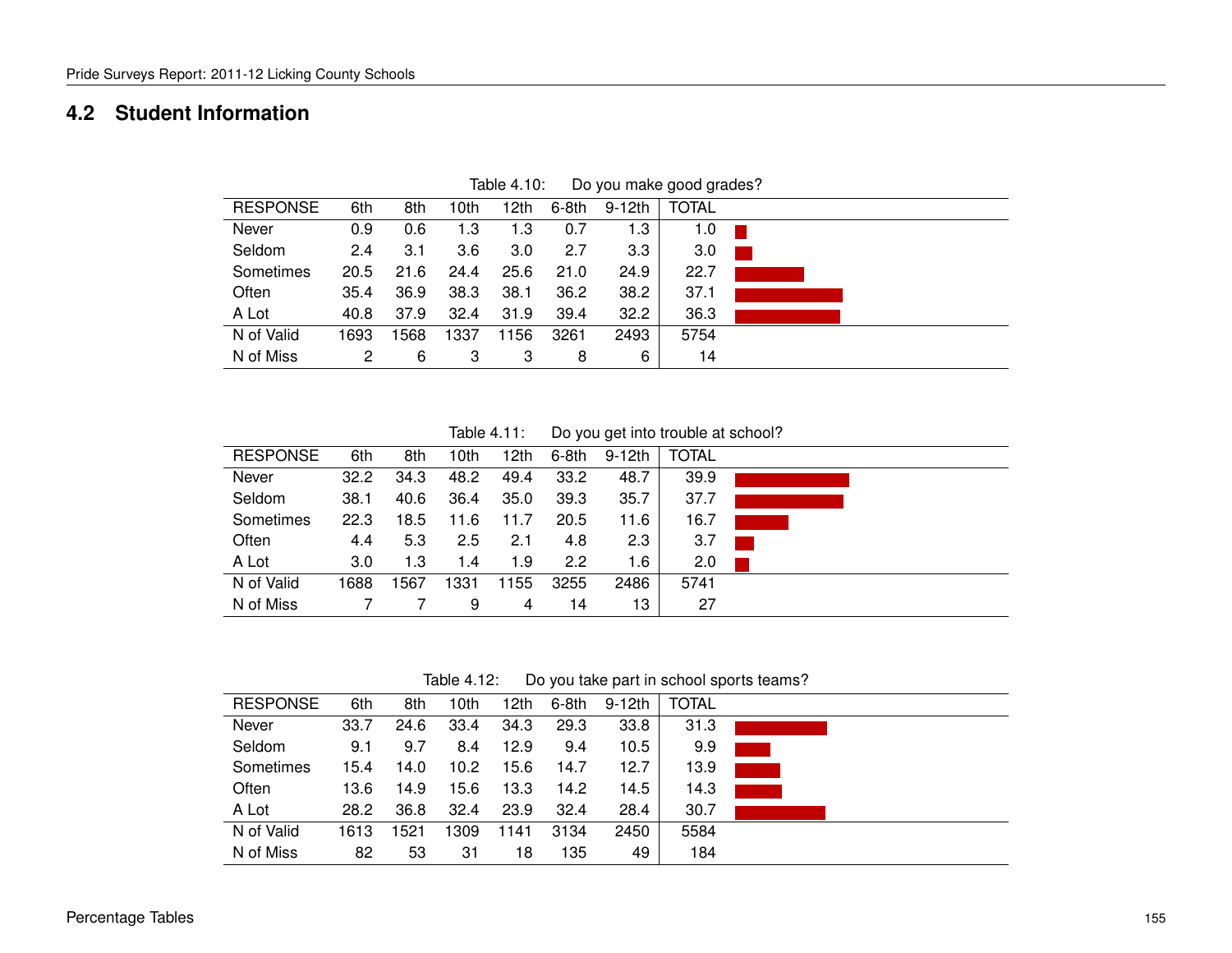| <b>RESPONSE</b> | 6th  | 8th  | 10th | 12th | 6-8th | $9-12th$ | <b>TOTAL</b> |
|-----------------|------|------|------|------|-------|----------|--------------|
| Never           | 31.2 | 33.2 | 36.4 | 36.2 | 32.2  | 36.3     | 34.0         |
| Seldom          | 10.6 | 13.9 | 15.2 | 16.4 | 12.2  | 15.8     | 13.7         |
| Sometimes       | 13.8 | 15.7 | 13.0 | 16.0 | 14.7  | 14.4     | 14.5         |
| Often           | 13.3 | 14.1 | 13.0 | 10.9 | 13.6  | 12.0     | 12.9         |
| A Lot           | 31.2 | 23.1 | 22.4 | 20.5 | 27.3  | 21.5     | 24.8         |
| N of Valid      | 1682 | 564  | 1334 | 1152 | 3246  | 2486     | 5732         |
| N of Miss       | 13   | 10   | 6    |      | 23    | 13       | 36           |

Table 4.13: Do you take part in school activities such as band, clubs, etc.?

Table 4.14: Do you take part in community activities such as scouts, rec. teams, youth clubs, etc.?

| <b>RESPONSE</b> | 6th  | 8th  | 10th | 12th | 6-8th | 9-12th | <b>TOTAL</b> |  |
|-----------------|------|------|------|------|-------|--------|--------------|--|
| Never           | 39.4 | 40.2 | 39.6 | 42.8 | 39.8  | 41.0   | 40.3         |  |
| Seldom          | 11.4 | 16.7 | 19.4 | 18.4 | 14.0  | 19.0   | 16.1         |  |
| Sometimes       | 15.0 | 16.9 | 16.4 | 16.3 | 15.9  | 16.4   | 16.1         |  |
| Often           | 13.5 | 12.5 | 11.6 | 11.0 | 13.0  | 11.3   | 12.3         |  |
| A Lot           | 20.7 | 13.8 | 13.0 | 11.5 | 17.4  | 12.3   | 15.2         |  |
| N of Valid      | 1669 | 1549 | 1322 | 146  | 3218  | 2468   | 5686         |  |
| N of Miss       | 26   | 25   | 18   | 13   | 51    | 31     | 82           |  |

Table 4.15: Do you attend church, synagogue, etc.?

| <b>RESPONSE</b> | 6th  | 8th  | 10th | 12th | 6-8th | 9-12th | <b>TOTAL</b> |  |
|-----------------|------|------|------|------|-------|--------|--------------|--|
| Never           | 20.9 | 29.1 | 32.6 | 38.2 | 24.8  | 35.2   | 29.3         |  |
| Seldom          | 13.8 | 16.2 | 17.2 | 16.1 | 14.9  | 16.7   | 15.7         |  |
| Sometimes       | 23.3 | 18.4 | 15.7 | 17.0 | 21.0  | 16.3   | 18.9         |  |
| Often           | 14.4 | 13.9 | 13.3 | 11.1 | 14.2  | 12.3   | 13.3         |  |
| A Lot           | 27.6 | 22.5 | 21.3 | 17.6 | 25.1  | 19.6   | 22.7         |  |
| N of Valid      | 1658 | 1535 | 1322 | 1138 | 3193  | 2460   | 5653         |  |
| N of Miss       | 37   | 39   | 18   | 21   | 76    | 39     | 115          |  |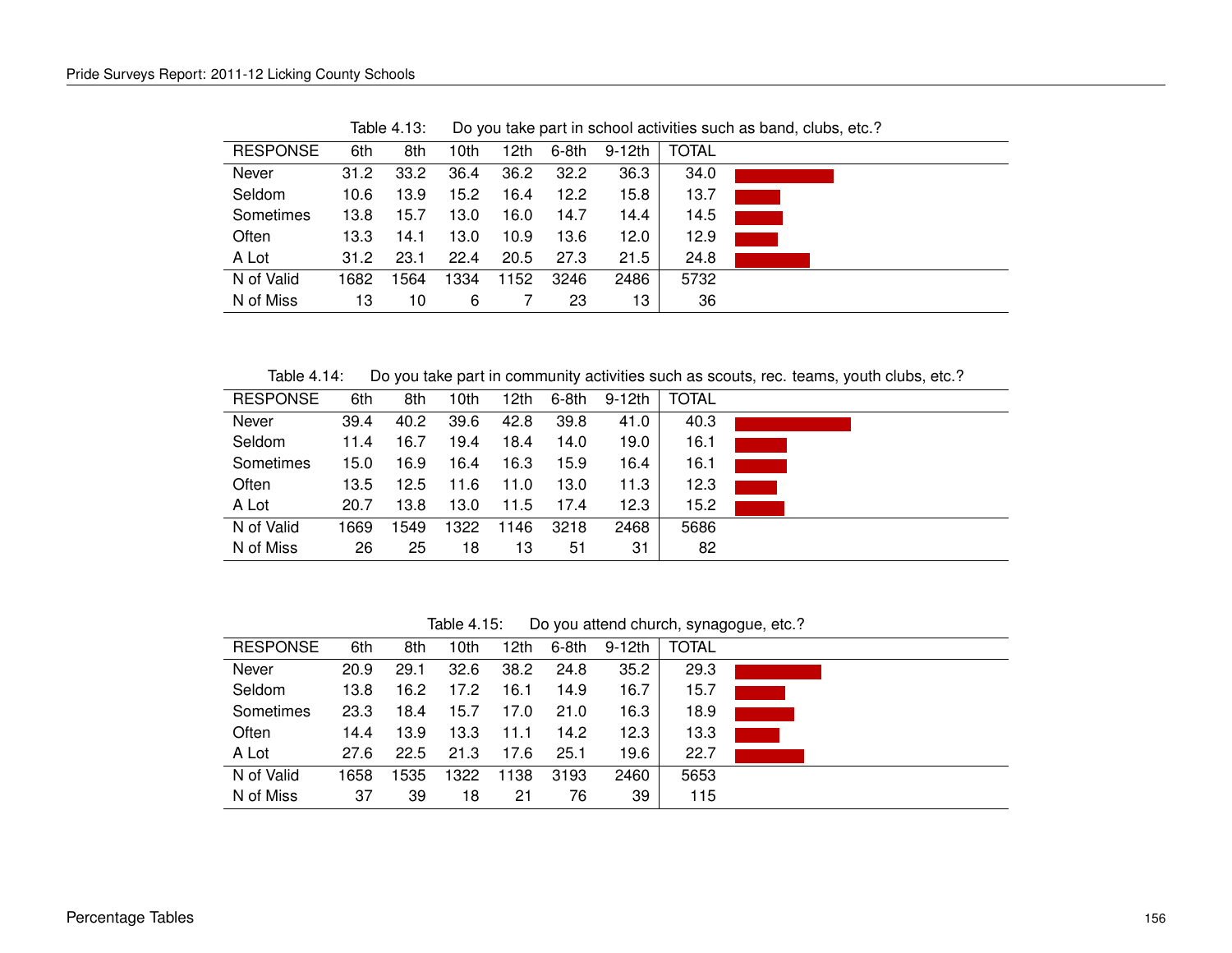| 18.0 | 15.2                         | 18.0                       | 20.2                         | 16.6                        | 19.0                          | 17.7                             |                                      |
|------|------------------------------|----------------------------|------------------------------|-----------------------------|-------------------------------|----------------------------------|--------------------------------------|
|      |                              |                            |                              |                             |                               |                                  |                                      |
|      |                              |                            |                              |                             |                               |                                  |                                      |
| 29.3 | 29.4                         | 32.0                       | 32.2                         | 29.3                        | 32.1                          | 30.5                             |                                      |
| 20.1 | 18.4                         | 15.3                       | 14.4                         | 19.3                        | 14.9                          | 17.4                             |                                      |
|      |                              |                            |                              |                             |                               |                                  |                                      |
|      |                              |                            |                              |                             |                               |                                  |                                      |
|      |                              |                            |                              |                             |                               |                                  |                                      |
| 19   | 16                           | 9                          | 9                            | 35                          | 18                            | 53                               |                                      |
|      | 6th<br>14.4<br>18.3<br>1676. | 8th<br>21.1<br>15.9<br>558 | 10th<br>23.1<br>11.6<br>1331 | 12th<br>24.9<br>8.3<br>1150 | 6-8th<br>17.6<br>17.1<br>3234 | $9-12th$<br>23.9<br>10.1<br>2481 | <b>TOTAL</b><br>20.4<br>14.1<br>5715 |

Table 4.16: Do your parents talk with you about the problems of tobacco, alcohol and drug use?

Table 4.17: Do your teachers talk with you about the problems of tobacco, alcohol and drug use?

| <b>RESPONSE</b> | 6th  | 8th  | 10th | 12th | 6-8th | 9-12th | <b>TOTAL</b> |  |
|-----------------|------|------|------|------|-------|--------|--------------|--|
| Never           | 22.6 | 17.0 | 21.8 | 29.1 | 19.9  | 25.2   | 22.2         |  |
| Seldom          | 22.3 | 25.2 | 29.5 | 33.3 | 23.7  | 31.3   | 27.0         |  |
| Sometimes       | 27.0 | 33.5 | 32.8 | 26.6 | 30.1  | 30.0   | 30.1         |  |
| Often           | 16.1 | 15.7 | 11.1 | 7.0  | 15.9  | 9.2    | 13.0         |  |
| A Lot           | 12.0 | 8.6  | 4.7  | 3.9  | 10.4  | 4.4    | 7.7          |  |
| N of Valid      | 1664 | 1550 | 1328 | 1149 | 3214  | 2477   | 5691         |  |
| N of Miss       | 31   | 24   | 12   | 10   | 55    | 22     | 77           |  |

Table 4.18: Have you skipped school without your parents' permission in the past year?

| <b>RESPONSE</b> | 6th  | 8th  | 10th | 12th | 6-8th | 9-12th           | <b>TOTAL</b> |  |
|-----------------|------|------|------|------|-------|------------------|--------------|--|
| Never           | 92.4 | 88.7 | 77.8 | 61.5 | 90.6  | 70.3             | 81.8         |  |
| Seldom          | 3.7  | 5.7  | 9.8  | 14.2 | 4.7   | 11.9             | 7.8          |  |
| Sometimes       | 2.0  | 3.2  | 6.5  | 13.6 | 2.6   | 9.8              | 5.7          |  |
| Often           | 0.8  | 1.2  | 2.8  | 5.7  | 1.0   | 4.1              | 2.3          |  |
| A Lot           | 1.1  | 1.3  | 3.1  | 5.0  | 1.2   | 3.9 <sup>°</sup> | 2.4          |  |
| N of Valid      | 1682 | 565  | 1334 | 1151 | 3247  | 2485             | 5732         |  |
| N of Miss       | 13   | 9    | 6    | 8    | 22    | 14               | 36           |  |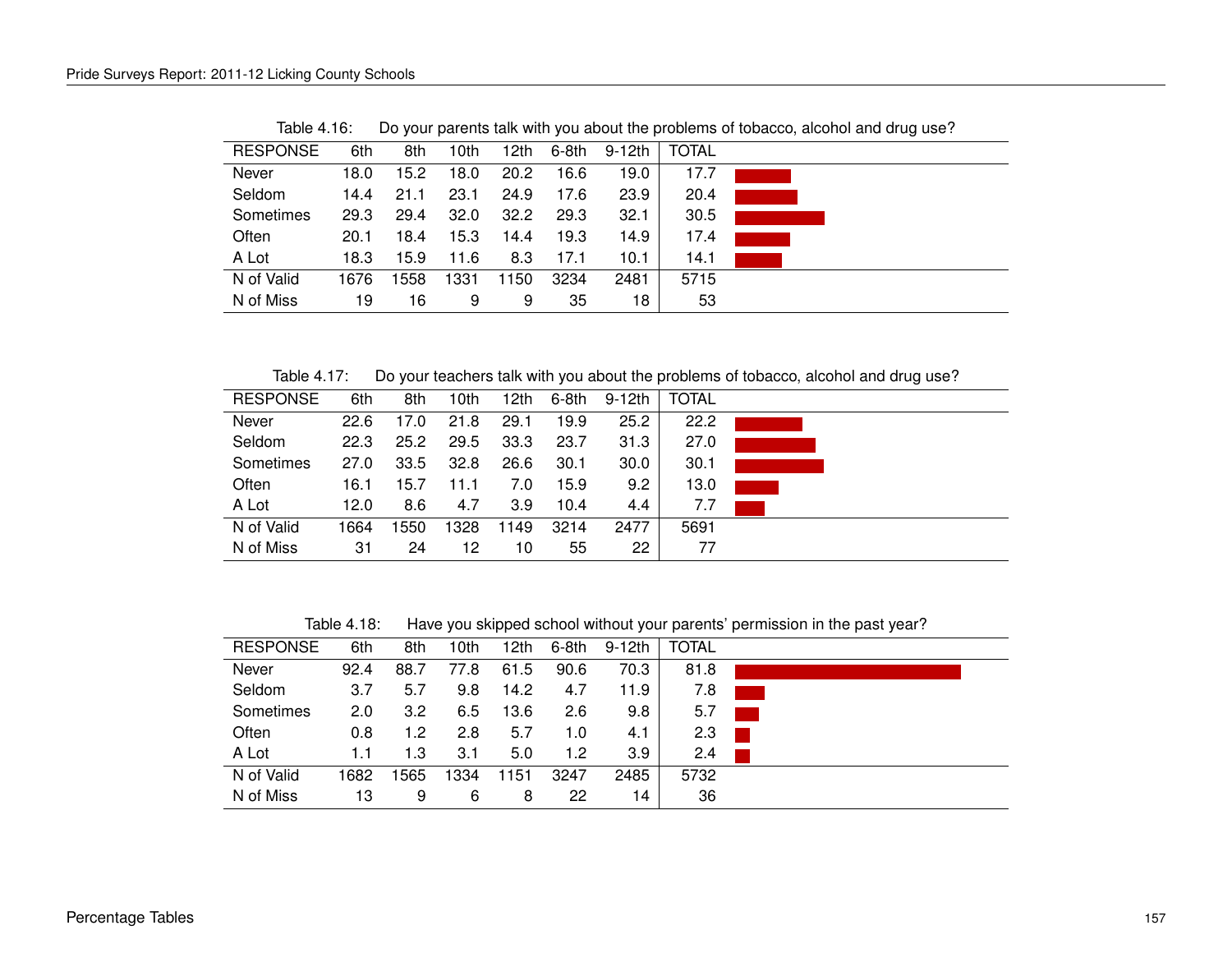| <b>RESPONSE</b> | 6th  | 8th  | 10th | 12th | $6-8th$ | 9-12th | <b>TOTAL</b> |  |
|-----------------|------|------|------|------|---------|--------|--------------|--|
| Never           | 4.5  | 4.0  | 4.8  | 4.4  | 4.3     | 4.6    | 4.4          |  |
| Seldom          | 5.3  | 7.9  | 7.7  | 5.9  | 6.5     | 6.9    | 6.7          |  |
| Sometimes       | 8.3  | 11.8 | 11.7 | 14.6 | 10.0    | 13.0   | 11.3         |  |
| Often           | 17.2 | 20.8 | 25.9 | 26.3 | 19.0    | 26.1   | 22.1         |  |
| A Lot           | 64.7 | 55.5 | 49.9 | 48.9 | 60.3    | 49.4   | 55.6         |  |
| N of Valid      | 1668 | 1554 | 1330 | 1144 | 3222    | 2474   | 5696         |  |
| N of Miss       | 27   | 20   | 10   | 15   | 47      | 25     | 72           |  |

Table 4.19: Does your school set clear rules on using drugs at school?

Table 4.20: Does your school set clear rules on bullying or threatening other students at school?

| <b>RESPONSE</b> | 6th  | 8th  | 10th | 12th | 6-8th | $9-12th$ | <b>TOTAL</b> |                                                                                          |
|-----------------|------|------|------|------|-------|----------|--------------|------------------------------------------------------------------------------------------|
| Never           | 2.3  | 4.2  | 5.9  | 7.2  | 3.2   | 6.5      | 4.6          |                                                                                          |
| Seldom          | 3.7  | 6.1  | 11.9 | 11.9 | 4.9   | 11.9     | 7.9          | $\mathcal{L}(\mathcal{L})$ and $\mathcal{L}(\mathcal{L})$ and $\mathcal{L}(\mathcal{L})$ |
| Sometimes       | 6.3  | 13.0 | 22.1 | 19.9 | 9.6   | 21.1     | 14.6         |                                                                                          |
| Often           | 17.3 | 21.0 | 26.1 | 27.1 | 19.1  | 26.6     | 22.3         |                                                                                          |
| A Lot           | 70.4 | 55.7 | 34.0 | 33.8 | 63.3  | 33.9     | 50.5         |                                                                                          |
| N of Valid      | 1673 | 1559 | 1329 | 148  | 3232  | 2477     | 5709         |                                                                                          |
| N of Miss       | 22   | 15   | 11   | 11   | 37    | 22       | 59           |                                                                                          |

Table 4.21: Do your parents set clear rules for you?

| <b>RESPONSE</b> | 6th              | 8th  | 10th | 12th | 6-8th | 9-12th | <b>TOTAL</b> |  |
|-----------------|------------------|------|------|------|-------|--------|--------------|--|
| Never           | 1.6              | 1.5  | 3.3  | 6.1  | 1.5   | 4.6    | 2.9          |  |
| Seldom          | 3.2 <sub>2</sub> | 4.9  | 5.0  | 8.7  | 4.0   | 6.7    | 5.2          |  |
| Sometimes       | 10.0             | 15.5 | 18.4 | 22.5 | 12.7  | 20.3   | 16.0         |  |
| Often           | 20.8             | 24.8 | 27.4 | 28.6 | 22.7  | 28.0   | 25.0         |  |
| A Lot           | 64.5             | 53.2 | 45.9 | 34.2 | 59.1  | 40.5   | 51.0         |  |
| N of Valid      | 1673             | 558  | 1327 | 1144 | 3231  | 2471   | 5702         |  |
| N of Miss       | 22               | 16   | 13   | 15   | 38    | 28     | 66           |  |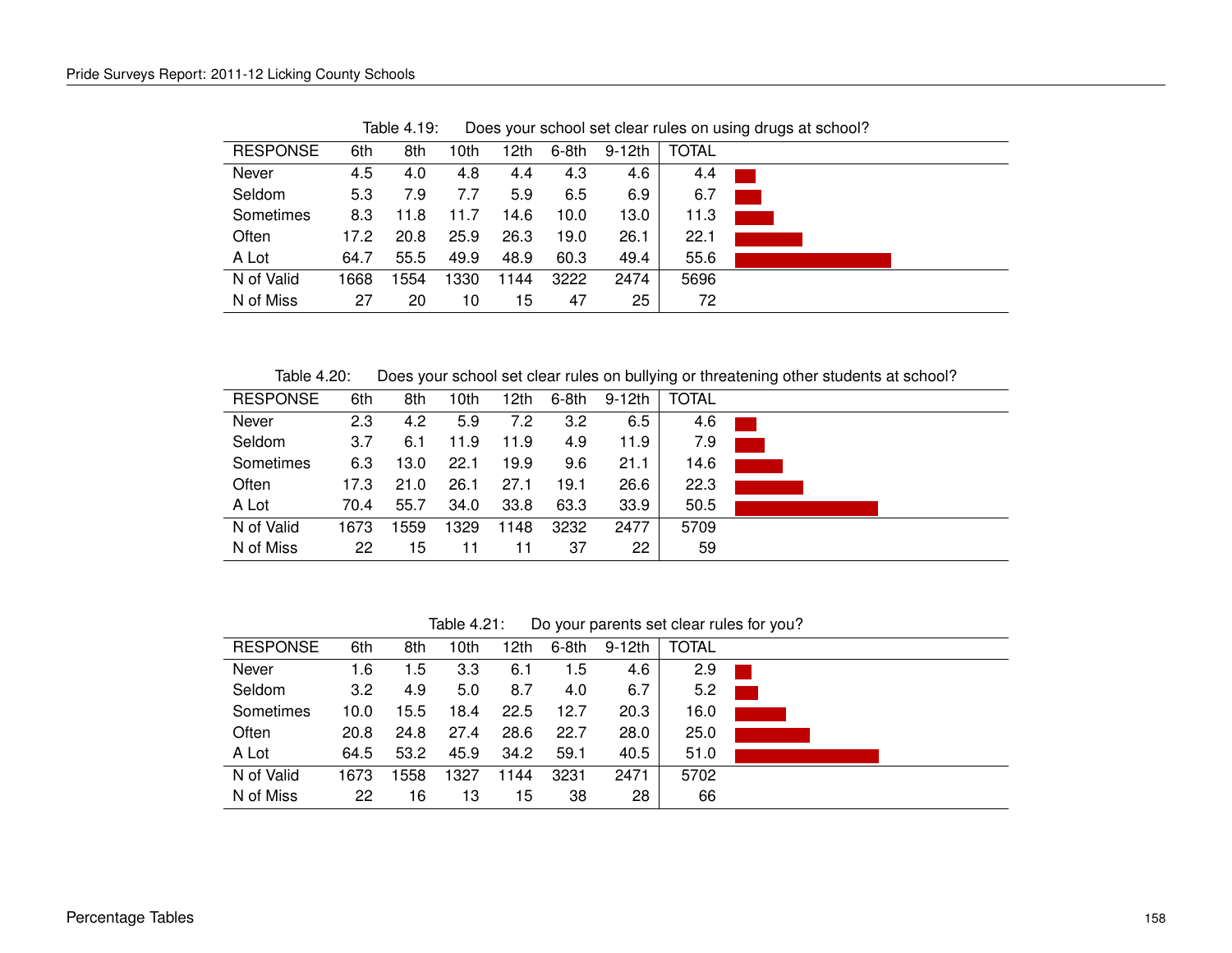| <b>RESPONSE</b> | 6th  | 8th  | 10th | 12th | 6-8th | 9-12th | <b>TOTAL</b> |  |
|-----------------|------|------|------|------|-------|--------|--------------|--|
| Never           | 4.4  | 3.5  | 5.7  | 10.7 | 4.0   | 8.0    | 5.7          |  |
| Seldom          | 7.9  | 10.0 | 13.5 | 17.3 | 8.9   | 15.3   | 11.7         |  |
| Sometimes       | 23.8 | 24.6 | 25.2 | 31.0 | 24.2  | 27.9   | 25.8         |  |
| Often           | 33.1 | 32.0 | 32.6 | 25.7 | 32.6  | 29.4   | 31.2         |  |
| A Lot           | 30.8 | 29.8 | 23.0 | 15.3 | 30.3  | 19.4   | 25.6         |  |
| N of Valid      | 1673 | 1554 | 1335 | 1150 | 3227  | 2485   | 5712         |  |
| N of Miss       | 22   | 20   | 5    | 9    | 42    | 14     | 56           |  |

Table 4.22: Do your parents punish you when you break the rules?

Table 4.23: Have you been in trouble with the police?

| <b>RESPONSE</b> | 6th  | 8th  | 10th | 12th | $6-8th$ | 9-12th        | <b>TOTAL</b> |  |
|-----------------|------|------|------|------|---------|---------------|--------------|--|
|                 |      |      |      |      |         |               |              |  |
| Never           | 85.7 | 76.6 | 75.6 | 72.5 | 81.3    | 74.2          | 78.2         |  |
| Seldom          | 8.6  | 13.4 | 15.2 | 17.4 | 10.9    | 16.2          | 13.2         |  |
| Sometimes       | 3.4  | 6.6  | 5.6  | 6.2  | 4.9     | 5.8           | 5.3          |  |
| Often           | 1.2  | 1.6  | 1.1  | 2.1  | 1.4     | 1.6           | 1.5          |  |
| A Lot           | 1.1  | 1.8  | 2.5  | 1.8  | 1.4     | $2.2^{\circ}$ | 1.8          |  |
| N of Valid      | 1681 | 1551 | 1332 | 1149 | 3232    | 2481          | 5713         |  |
| N of Miss       | 14   | 23   | 8    | 10   | 37      | 18            | 55           |  |

Table 4.24: Do you take part in gang activities?

| <b>RESPONSE</b> | 6th  | 8th  | 10th | 12th | $6-8th$ | 9-12th | <b>TOTAL</b> |
|-----------------|------|------|------|------|---------|--------|--------------|
| Never           | 94.1 | 93.4 | 93.6 | 90.4 | 93.8    | 92.1   | 93.1         |
| Seldom          | 2.6  | 3.4  | 2.5  | 3.3  | 3.0     | 2.9    | 2.9          |
| Sometimes       | 1.5  | 1.4  | 1.4  | 1.7  | 1.5     | 1.6    | 1.5          |
| Often           | 0.9  | 0.8  | 0.5  | 1.3  | 0.8     | 0.8    | 0.8          |
| A Lot           | 0.9  | 1.0  | 2.0  | 3.3  | 0.9     | 2.6    | 1.7          |
| N of Valid      | 1673 | 544  | 1327 | 1154 | 3217    | 2481   | 5698         |
| N of Miss       | 22   | 30   | 13   | 5    | 52      | 18     | 70           |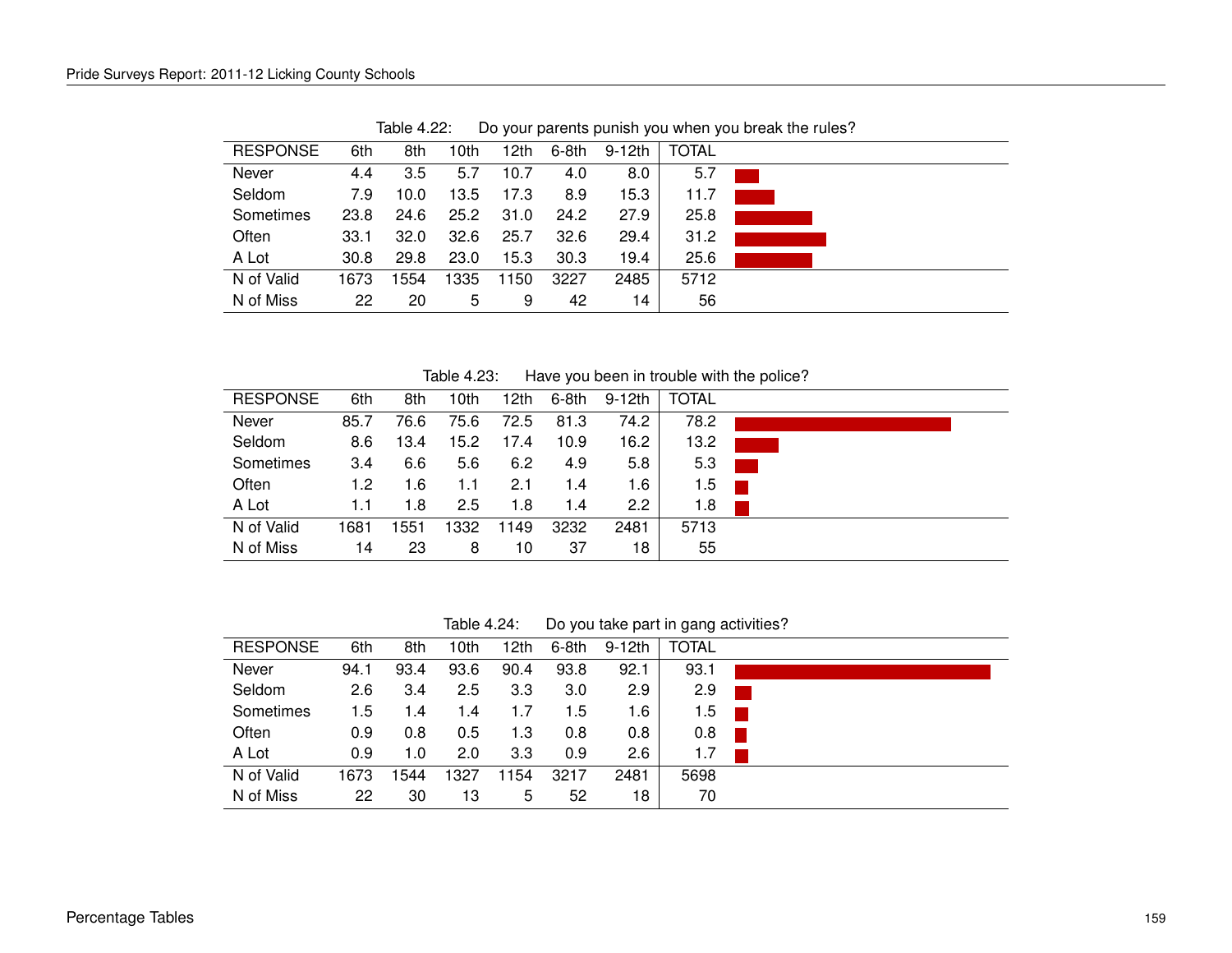| <b>RESPONSE</b> | 6th  |      |      |      |         |                   |              |  |
|-----------------|------|------|------|------|---------|-------------------|--------------|--|
|                 |      | 8th  | 10th | 12th | $6-8th$ | $9-12th$          | <b>TOTAL</b> |  |
| Never           | 81.0 | 68.9 | 64.5 | 67.9 | 75.2    | 66.1              | 71.2         |  |
| Seldom          | 9.8  | 15.9 | 16.5 | 14.9 | 12.7    | 15.7              | 14.0         |  |
| Sometimes       | 5.3  | 7.9  | 11.0 | 9.3  | 6.6     | 10.2 <sub>1</sub> | 8.2          |  |
| Often           | 2.0  | 3.2  | 4.1  | 4.5  | 2.6     | 4.3               | 3.3          |  |
| A Lot           | 1.9  | 4.1  | 3.8  | 3.5  | 2.9     | 3.7               | 3.3          |  |
| N of Valid      | 1671 | 1548 | 1327 | 1143 | 3219    | 2470              | 5689         |  |
| N of Miss       | 24   | 26   | 13   | 16   | 50      | 29                | 79           |  |

Table 4.25: Have you thought about committing suicide?

Table 4.26: Do your friends use tobacco (cigarettes, etc.)?

| <b>RESPONSE</b> | 6th  | 8th  | 10th | 12th | 6-8th | $9-12th$ | <b>TOTAL</b> |  |
|-----------------|------|------|------|------|-------|----------|--------------|--|
| Never           | 81.7 | 51.6 | 30.9 | 18.8 | 67.2  | 25.3     | 49.0         |  |
| Seldom          | 7.8  | 12.9 | 14.9 | 12.1 | 10.3  | 13.6     | 11.7         |  |
| Sometimes       | 5.4  | 17.0 | 24.7 | 22.1 | 11.0  | 23.5     | 16.5         |  |
| Often           | 2.2  | 9.3  | 14.2 | 21.1 | 5.6   | 17.4     | 10.8         |  |
| A Lot           | 2.8  | 9.1  | 15.2 | 25.8 | 5.8   | 20.1     | 12.1         |  |
| N of Valid      | 1672 | 1553 | 1335 | 154  | 3225  | 2489     | 5714         |  |
| N of Miss       | 23   | 21   | 5    | 5    | 44    | 10       | 54           |  |

Table 4.27: Do your friends use alcohol (beer, liquor, etc.)?

| <b>RESPONSE</b> | 6th  | 8th  | 10th | 12th | $6-8th$ | $9-12th$ | TOTAL |  |
|-----------------|------|------|------|------|---------|----------|-------|--|
| Never           | 84.0 | 50.8 | 21.8 | 11.6 | 68.0    | 17.1     | 45.8  |  |
| Seldom          | 7.1  | 16.7 | 16.7 | 11.3 | 11.7    | 14.2     | 12.8  |  |
| Sometimes       | 4.8  | 17.4 | 28.6 | 26.5 | 10.9    | 27.6     | 18.2  |  |
| Often           | 1.9  | 8.2  | 16.4 | 22.7 | 4.9     | 19.3     | 11.2  |  |
| A Lot           | 2.3  | 6.9  | 16.6 | 27.8 | 4.5     | 21.8     | 12.1  |  |
| N of Valid      | 1673 | 1549 | 1333 | 1153 | 3222    | 2486     | 5708  |  |
| N of Miss       | 22   | 25   |      | 6    | 47      | 13.      | 60    |  |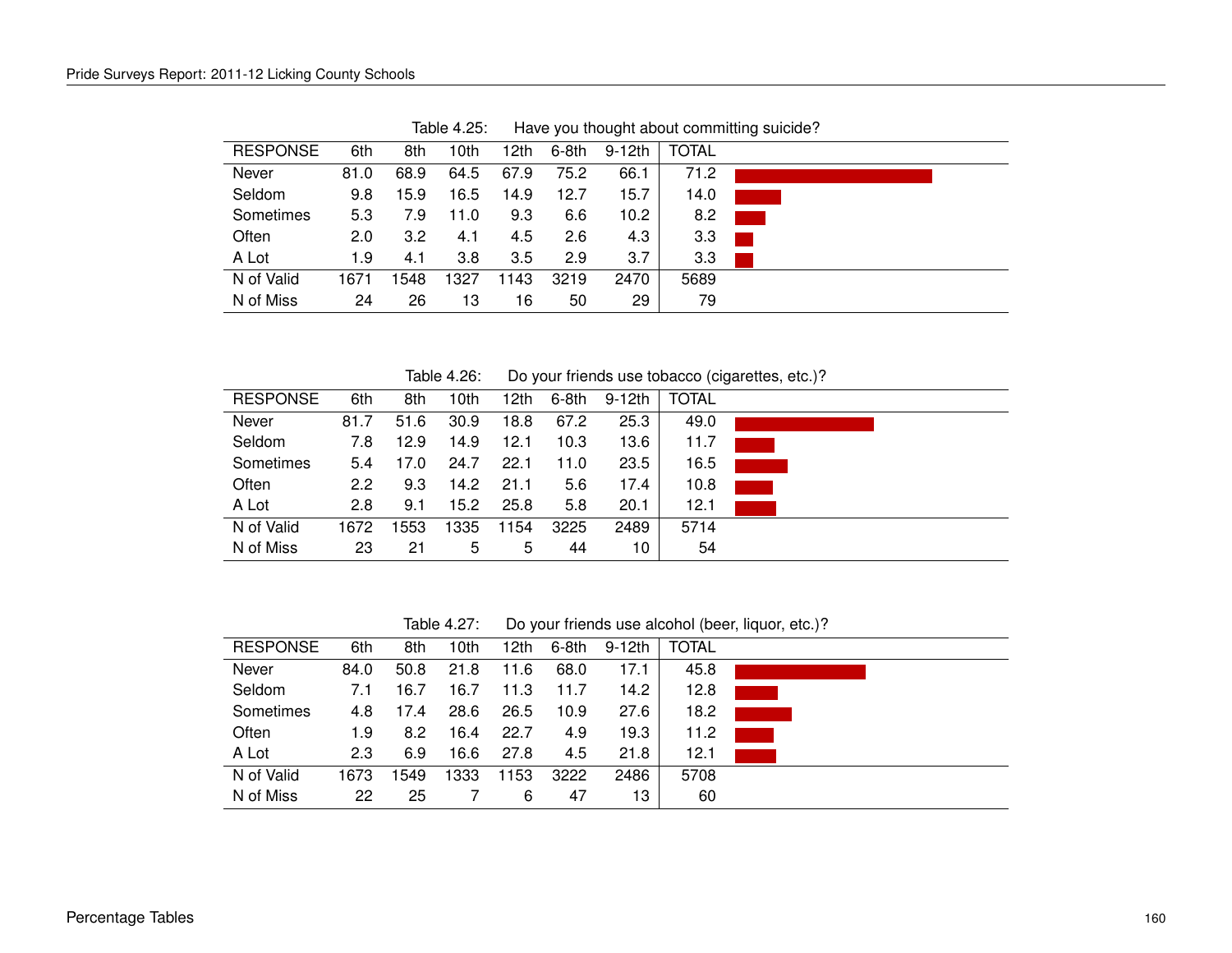| <b>RESPONSE</b> | 6th              | 8th  | 10th | 12th | $6-8th$ | 9-12th | <b>TOTAL</b> |  |
|-----------------|------------------|------|------|------|---------|--------|--------------|--|
| Never           | 89.0             | 58.6 | 33.6 | 23.8 | 74.4    | 29.1   | 54.6         |  |
| Seldom          | 4.3              | 12.2 | 17.8 | 12.9 | 8.1     | 15.5   | 11.3         |  |
| Sometimes       | 3.2 <sub>2</sub> | 14.0 | 17.8 | 21.7 | 8.4     | 19.6   | 13.3         |  |
| Often           | 1.8              | 7.1  | 13.2 | 16.5 | 4.4     | 14.8   | 8.9          |  |
| A Lot           | 1.7              | 8.1  | 17.5 | 25.1 | 4.8     | 21.0   | 11.9         |  |
| N of Valid      | 1661             | 1540 | 1324 | 1143 | 3201    | 2467   | 5668         |  |
| N of Miss       | 34               | 34   | 16   | 16   | 68      | 32     | 100          |  |
|                 |                  |      |      |      |         |        |              |  |

Table 4.28: Do your friends use marijuana (pot, hash, etc.)?

Table 4.29: Have you had 5 or more glasses of beer, coolers, breezers or liquor within a few hours?

| <b>RESPONSE</b> | 6th  | 8th  | 10th | 12th | 6-8th | 9-12th | <b>TOTAL</b> |
|-----------------|------|------|------|------|-------|--------|--------------|
| Never           | 97.2 | 89.0 | 73.7 | 58.8 | 93.3  | 66.8   | 81.8         |
| Seldom          | 1.1  | 5.3  | 7.8  | 10.0 | 3.1   | 8.8    | 5.6          |
| Sometimes       | 0.4  | 3.2  | 8.9  | 14.0 | 1.7   | 11.3   | 5.9          |
| Often           | 0.6  | 1.2  | 3.8  | 7.1  | 0.9   | 5.3    | 2.8          |
| A Lot           | 0.7  | 1.4  | 5.9  | 10.1 | 1.0   | 7.8    | 4.0          |
| N of Valid      | 1679 | 1553 | 1328 | 1147 | 3232  | 2475   | 5707         |
| N of Miss       | 16   | 21   | 12   | 12   | 37    | 24     | 61           |

Table 4.30: Does your school ask any students to take a drug test?

| <b>RESPONSE</b> | 6th  | 8th  | 10th | 12th | 6-8th | 9-12th | <b>TOTAL</b> |  |
|-----------------|------|------|------|------|-------|--------|--------------|--|
| Yes             | 18.9 | 40.4 | 46.1 | 41.3 | 29.3  | 43.9   | 35.7         |  |
| No              | 81.1 | 59.6 | 53.9 | 58.7 | 70.7  | 56.1   | 64.3         |  |
| N of Valid      | 1620 | 1532 | 1318 | 1145 | 3152  | 2463   | 5615         |  |
| N of Miss       | 75   | 42   | 22   | 14   | 117   | 36     | 153          |  |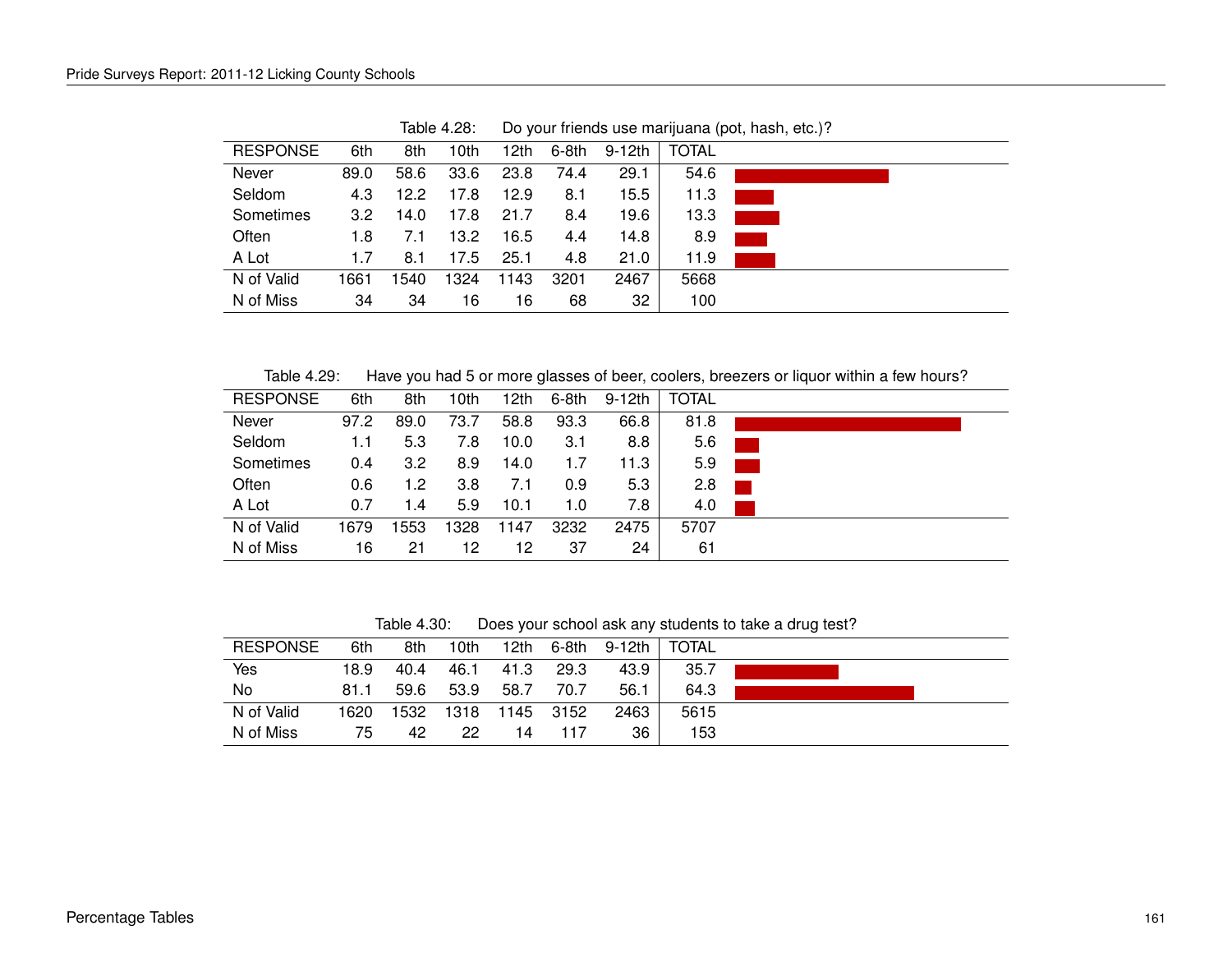| <b>RESPONSE</b> | 6th  | 8th  | 10th | 12th | 6-8th | $9 - 12$ th | TOTAL |  |
|-----------------|------|------|------|------|-------|-------------|-------|--|
| Yes             | 21.4 | 26.9 | 26.3 | 29.8 | 24.0  | 27.9        | 25.7  |  |
| No.             | 78.6 | 73.1 | 73.7 | 70.2 | 76.0  | 72.1        | 74.3  |  |
| N of Valid      | 1661 | 1541 | 1326 | 1149 | 3202  | 2475        | 5677  |  |
| N of Miss       | 34   | 33   | 14   | 10   | 67    | 24          | 91    |  |

Table 4.31: Do you think that you are overweight?

Table 4.32: Has a doctor told you that you are overweight?

| <b>RESPONSE</b> | 6th  | 8th  | 10th | 12th | 6-8th | 9-12th | <b>TOTAL</b> |  |
|-----------------|------|------|------|------|-------|--------|--------------|--|
| Yes             | 7.8  | 10.5 | 11.0 | 13.1 | 9.1   | 12.0   | 10.3         |  |
| No              | 92.2 | 89.5 | 89.0 | 86.9 | 90.9  | 88.0   | 89.7         |  |
| N of Valid      | 1657 | 1540 | 1321 | 1144 | -3197 | 2465   | 5662         |  |
| N of Miss       | 38   | 34   | 19   | 15   | 72    | 34     | 106          |  |

Table 4.33: Have you bought or sold drugs AT school?

| <b>RESPONSE</b> | 6th  | 8th  | 10th | 12th | $6-8th$ | 9-12th | <b>TOTAL</b> |  |
|-----------------|------|------|------|------|---------|--------|--------------|--|
| Yes             | 1.0  | 3.3  | 7.3  | 9.9  | 2.1     | 8.5    | 4.9          |  |
| No              | 99.0 | 96.7 | 92.7 | 90.1 | 97.9    | 91.5   | 95.1         |  |
| N of Valid      | 1661 | 1544 | 1318 | 1144 | 3205    | 2462   | 5667         |  |
| N of Miss       | 34   | 30   | 22   | 15   | 64      | 37     | 101          |  |

Table 4.34: Have you bought or sold drugs when NOT at school?

| <b>RESPONSE</b> | 6th  | 8th   | 10th | 12th | 6-8th | 9-12th | <b>TOTAL</b> |  |
|-----------------|------|-------|------|------|-------|--------|--------------|--|
| Yes             | 1.6  | 7.3   | 16.9 | 25.5 | 4.4   | 20.9   | 11.6         |  |
| No              | 98.4 | 92.7  | 83.1 | 74.5 | 95.6  | 79.1   | 88.4         |  |
| N of Valid      | 1651 | 1530. | 1317 | 1141 | -3181 | 2458   | 5639         |  |
| N of Miss       | 44   | 44    | 23   | 18   | 88    | 41     | 129          |  |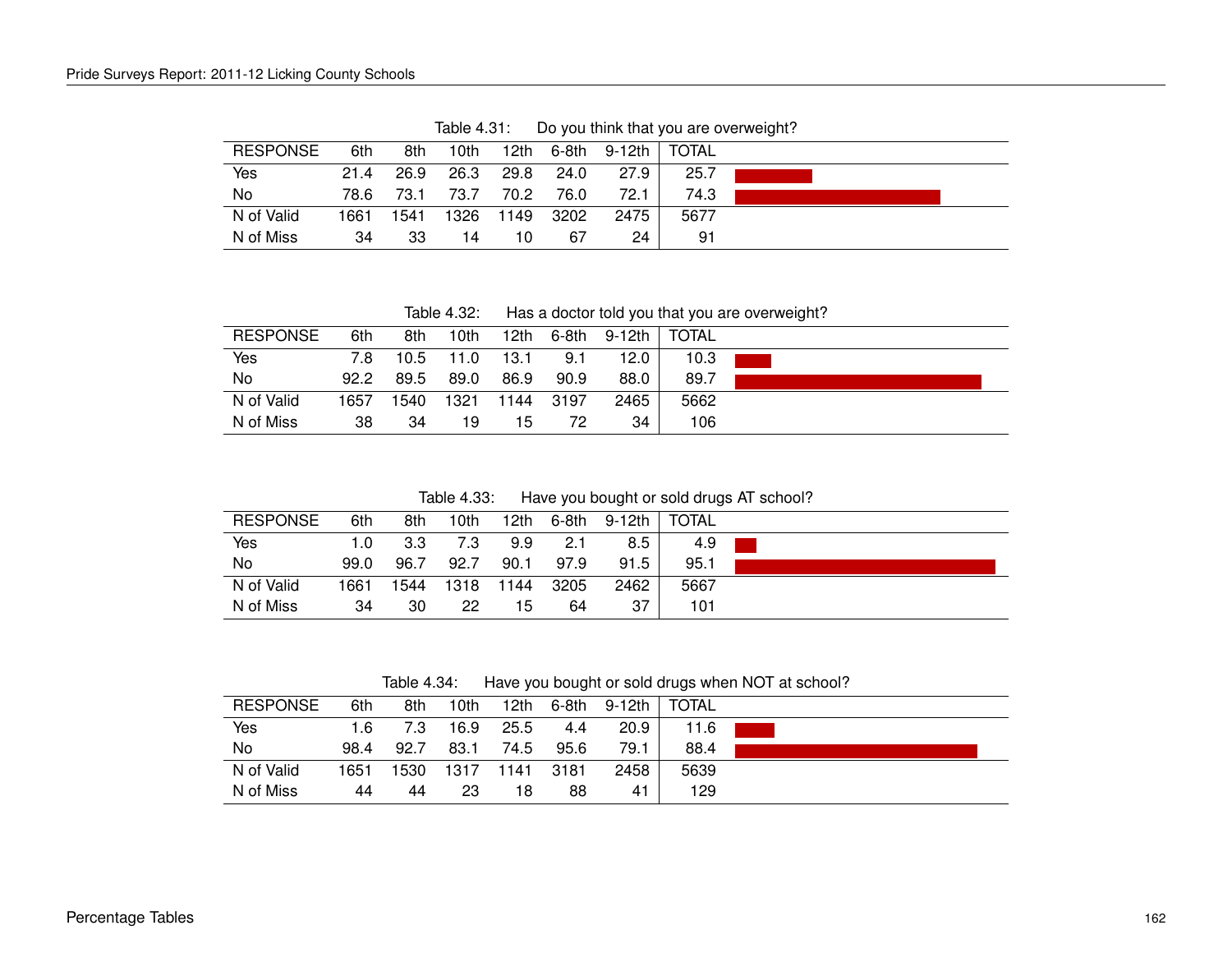| <b>RESPONSE</b> | 6th  | 8th  | 10th | 12th | 6-8th | 9-12th | <b>TOTAL</b> |  |
|-----------------|------|------|------|------|-------|--------|--------------|--|
| Yes             | 5.4  | 8.0  | 7.3  | 8.7  | 6.7   | 7.9    | 7.2          |  |
| No              | 94.6 | 92.0 | 92.7 | 91.3 | 93.3  | 92.1   | 92.8         |  |
| N of Valid      | 1657 | 1544 | 1324 | 1146 | 3201  | 2470   | 5671         |  |
| N of Miss       | 38   | 30   | 16   | 13   | 68    | 29     | 97           |  |

Table 4.35: Have you carried a gun for protection or as a weapon when NOT at school in the past year?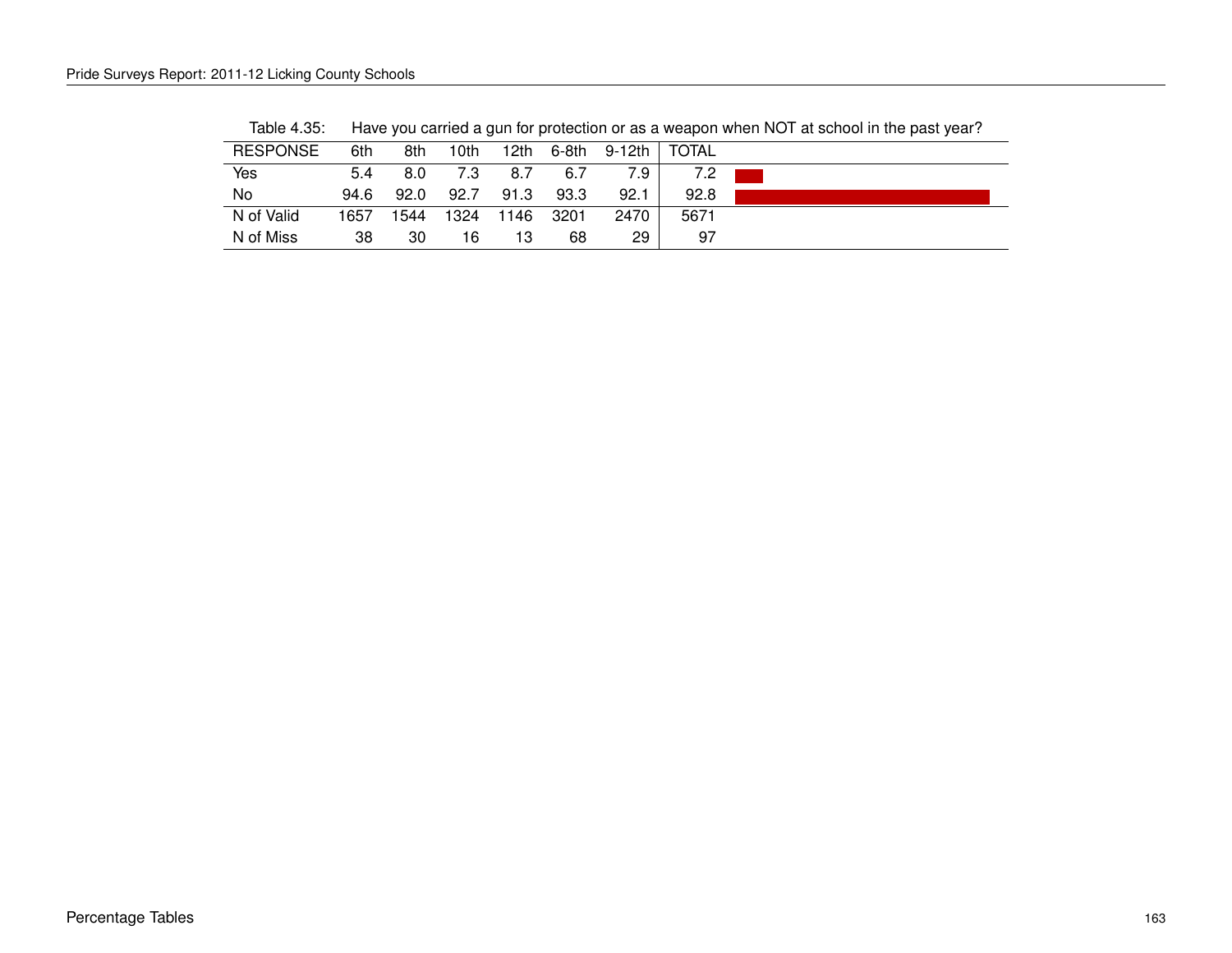#### **4.3 Within The Past Year How Often Have You...**

|                 |      | . טטויי שוטא |                  |      |         |          |              | The main and pack your now onon nave you chronou organization. |
|-----------------|------|--------------|------------------|------|---------|----------|--------------|----------------------------------------------------------------|
| <b>RESPONSE</b> | 6th  | 8th          | 10 <sub>th</sub> | 12th | $6-8th$ | $9-12th$ | <b>TOTAL</b> |                                                                |
| Do not use      | 94.4 | 86.0         | 79.2             | 61.9 | 90.3    | 71.3     | 82.1         |                                                                |
| Once/year       | 2.8  | 5.5          | 6.0              | 8.0  | 4.1     | 6.9      | 5.3          |                                                                |
| 6 times/year    | 0.3  | 1.8          | 2.6              | 4.5  | 1.0     | 3.5      | 2.1          |                                                                |
| Once/month      | 0.2  | 1.2          | 1.1              | 3.0  | 0.7     | 2.0      | 1.2          | a ka                                                           |
| Twice/month     | 0.2  | 0.7          | 1.2              | 2.7  | 0.5     | 1.9      | 1.1          |                                                                |
| Once/week       | 0.7  | 0.8          | 1.8              | 2.9  | 0.7     | 2.3      | 1.4          |                                                                |
| 3 times/week    | 0.4  | 1.4          | 2.2              | 4.0  | 0.9     | 3.0      | 1.8          |                                                                |
| Every day       | 0.8  | 2.7          | 5.9              | 12.9 | 1.7     | 9.1      | 4.9          |                                                                |
| N of Valid      | 1664 | 1538         | 1317             | 1122 | 3202    | 2439     | 5641         |                                                                |
| N of Miss       | 31   | 36           | 23               | 37   | 67      | 60       | 127          |                                                                |

Table 4.36: Within the past year how often have you smoked cigarettes?

Table 4.37: Within the past year how often have you used smokeless tobacco?

| <b>RESPONSE</b> | 6th  | 8th  | 10 <sub>th</sub> | 12th | 6-8th | $9-12th$ | <b>TOTAL</b> |  |
|-----------------|------|------|------------------|------|-------|----------|--------------|--|
| Do not use      | 96.9 | 91.8 | 85.2             | 77.1 | 94.4  | 81.5     | 88.8         |  |
| Once/year       | 1.6  | 2.8  | 5.2              | 4.8  | 2.2   | 5.0      | 3.4          |  |
| 6 times/year    | 0.2  | 1.6  | 1.4              | 2.3  | 0.9   | 1.8      | 1.3          |  |
| Once/month      | 0.3  | 0.6  | 1.0              | 1.2  | 0.4   | 1.1      | 0.7          |  |
| Twice/month     | 0.1  | 0.6  | 1.0              | 1.6  | 0.3   | 1.3      | 0.7          |  |
| Once/week       | 0.2  | 0.3  | 0.7              | 1.7  | 0.2   | 1.1      | 0.6          |  |
| 3 times/week    | 0.3  | 1.0  | 1.6              | 2.1  | 0.6   | 1.8      | 1.1          |  |
| Every day       | 0.5  | 1.4  | 3.9              | 9.1  | 0.9   | 6.3      | 3.3          |  |
| N of Valid      | 1661 | 1541 | 1317             | 1120 | 3202  | 2437     | 5639         |  |
| N of Miss       | 34   | 33   | 23               | 39   | 67    | 62       | 129          |  |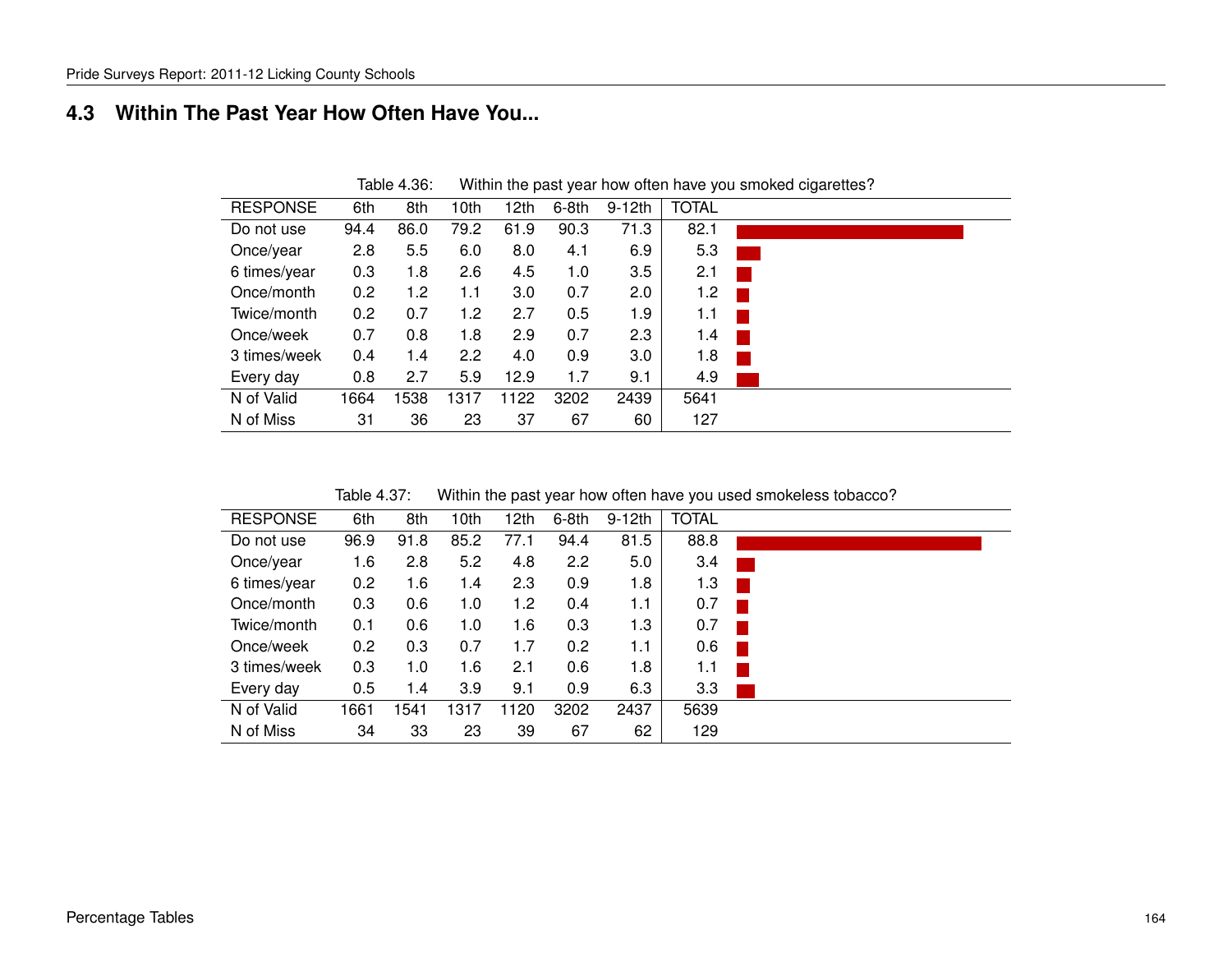| <b>RESPONSE</b> | 6th  | 8th  | 10th | 12th | $6-8th$ | $9-12th$ | <b>TOTAL</b> |  |
|-----------------|------|------|------|------|---------|----------|--------------|--|
| Do not use      | 98.1 | 92.6 | 82.9 | 63.9 | 95.5    | 74.2     | 86.3         |  |
| Once/year       | 0.7  | 3.4  | 5.5  | 11.2 | 2.0     | 8.1      | 4.7          |  |
| 6 times/year    | 0.2  | 1.2  | 3.1  | 8.1  | 0.7     | 5.4      | 2.7          |  |
| Once/month      | 0.1  | 0.7  | 2.6  | 3.9  | 0.3     | 3.2      | 1.6          |  |
| Twice/month     | 0.1  | 0.8  | 2.0  | 5.0  | 0.4     | 3.4      | 1.7          |  |
| Once/week       | 0.2  | 0.4  | 1.5  | 2.1  | 0.3     | 1.8      | 0.9          |  |
| 3 times/week    | 0.2  | 0.6  | 0.8  | 2.7  | 0.4     | 1.7      | 1.0          |  |
| Every day       | 0.3  | 0.4  | 1.6  | 3.0  | 0.3     | 2.3      | 1.2          |  |
| N of Valid      | 1661 | 1532 | 1317 | 1120 | 3193    | 2437     | 5630         |  |
| N of Miss       | 34   | 42   | 23   | 39   | 76      | 62       | 138          |  |

Table 4.38: Within the past year how often have you smoked cigars?

Table 4.39: Within the past year how often have you drunk beer?

| <b>RESPONSE</b> | 6th  | 8th              | 10 <sub>th</sub> | 12th | $6-8th$ | $9-12$ th | <b>TOTAL</b> |  |
|-----------------|------|------------------|------------------|------|---------|-----------|--------------|--|
| Do not use      | 90.5 | 76.0             | 62.7             | 42.9 | 83.5    | 53.5      | 70.6         |  |
| Once/year       | 6.6  | 13.2             | 12.7             | 13.3 | 9.8     | 13.0      | 11.2         |  |
| 6 times/year    | 1.0  | 4.4              | 7.7              | 10.0 | 2.7     | 8.8       | 5.3          |  |
| Once/month      | 0.4  | $2.2\phantom{0}$ | 4.7              | 6.7  | 1.3     | 5.6       | 3.1          |  |
| Twice/month     | 0.3  | 1.8              | 5.2              | 10.4 | 1.0     | 7.6       | 3.9          |  |
| Once/week       | 0.5  | 1.2              | 3.4              | 9.6  | 0.9     | 6.3       | 3.2          |  |
| 3 times/week    | 0.1  | 0.6              | 1.6              | 4.1  | 0.3     | 2.8       | 1.4          |  |
| Every day       | 0.5  | 0.5              | 2.0              | 3.0  | 0.5     | 2.5       | 1.4          |  |
| N of Valid      | 1658 | 1540             | 1312             | 1120 | 3198    | 2432      | 5630         |  |
| N of Miss       | 37   | 34               | 28               | 39   | 71      | 67        | 138          |  |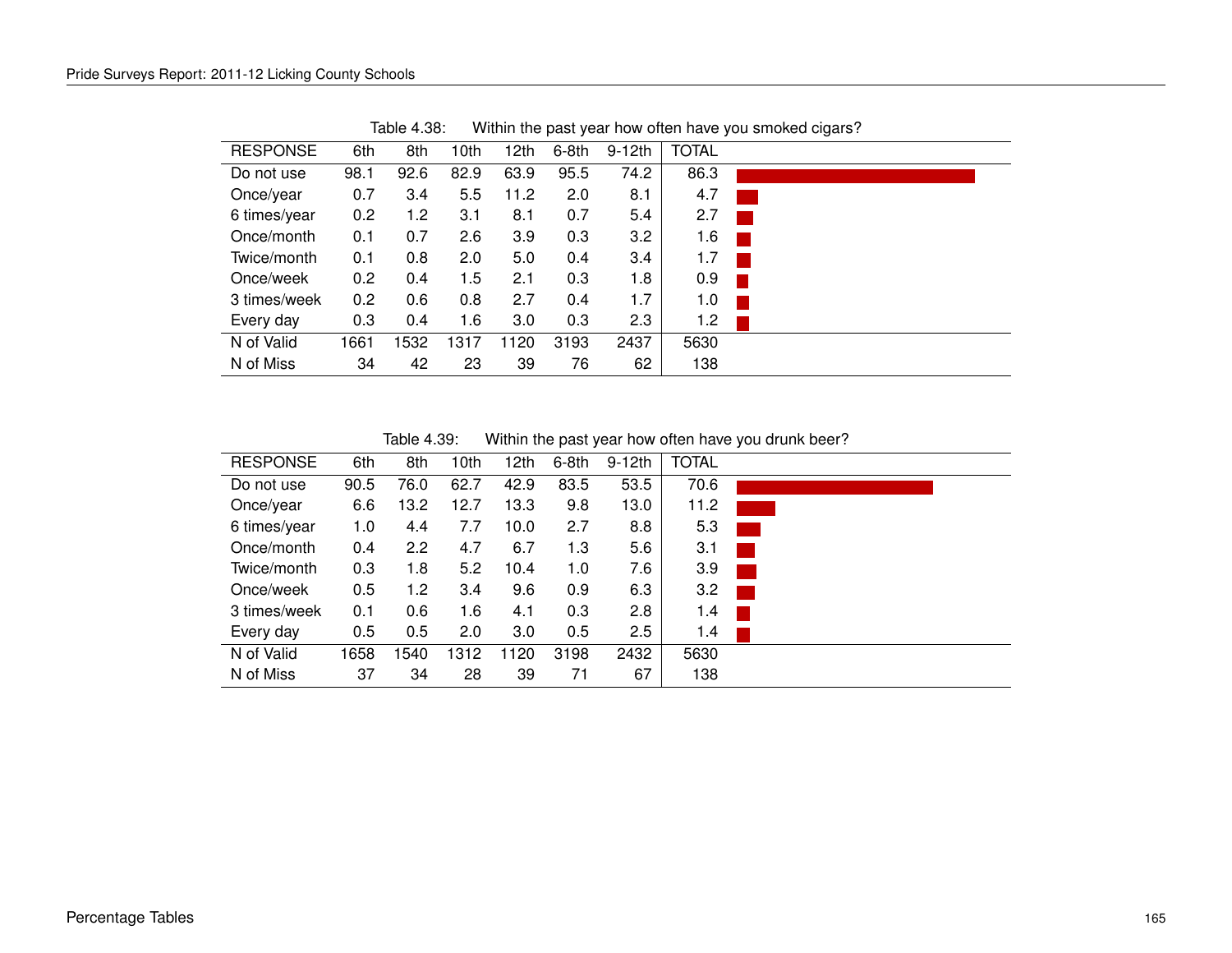| <b>RESPONSE</b> | 6th  | 8th  | 10 <sub>th</sub> | 12th | $6-8th$ | $9-12th$ | <b>TOTAL</b> |  |
|-----------------|------|------|------------------|------|---------|----------|--------------|--|
| Do not use      | 93.1 | 79.5 | 62.9             | 48.1 | 86.6    | 56.1     | 73.4         |  |
| Once/year       | 4.6  | 10.0 | 14.1             | 14.5 | 7.2     | 14.3     | 10.3         |  |
| 6 times/year    | 0.9  | 4.0  | 7.8              | 11.7 | 2.4     | 9.6      | 5.5          |  |
| Once/month      | 0.5  | 2.5  | 3.7              | 6.0  | 1.5     | 4.7      | 2.9          |  |
| Twice/month     | 0.1  | 1.9  | 5.5              | 9.3  | 1.0     | 7.2      | 3.7          |  |
| Once/week       | 0.3  | 0.8  | 2.8              | 6.4  | 0.6     | 4.5      | 2.3          |  |
| 3 times/week    | 0.1  | 0.7  | 1.4              | 2.1  | 0.4     | 1.7      | 0.9          |  |
| Every day       | 0.4  | 0.5  | 1.8              | 2.0  | 0.4     | 1.9      | 1.1          |  |
| N of Valid      | 1657 | 1541 | 1315             | 1119 | 3198    | 2434     | 5632         |  |
| N of Miss       | 38   | 33   | 25               | 40   | 71      | 65       | 136          |  |

Table 4.40: Within the past year how often have you drunk coolers, breezers, etc.?

Table 4.41: Within the past year how often have you drunk liquor?

| <b>RESPONSE</b> | 6th  | 8th  | 10 <sub>th</sub> | 12th | $6-8th$ | $9-12th$         | <b>TOTAL</b> |  |
|-----------------|------|------|------------------|------|---------|------------------|--------------|--|
| Do not use      | 94.1 | 79.0 | 57.5             | 39.5 | 86.8    | 49.2             | 70.6         |  |
| Once/year       | 4.0  | 11.0 | 15.8             | 13.9 | 7.4     | 14.9             | 10.6         |  |
| 6 times/year    | 0.5  | 4.4  | 8.0              | 12.2 | 2.4     | 9.9              | 5.7          |  |
| Once/month      | 0.3  | 1.9  | 4.7              | 7.7  | 1.1     | 6.1              | 3.2          |  |
| Twice/month     | 0.2  | 1.7  | 6.6              | 11.2 | 0.9     | 8.7              | 4.3          |  |
| Once/week       | 0.2  | 1.0  | 3.7              | 9.9  | 0.6     | 6.6              | 3.2          |  |
| 3 times/week    | 0.3  | 0.6  | 1.6              | 2.9  | 0.5     | $2.2\phantom{0}$ | 1.2          |  |
| Every day       | 0.3  | 0.5  | 2.1              | 2.7  | 0.4     | 2.3              | 1.2          |  |
| N of Valid      | 1656 | 1539 | 1317             | 1116 | 3195    | 2433             | 5628         |  |
| N of Miss       | 39   | 35   | 23               | 43   | 74      | 66               | 140          |  |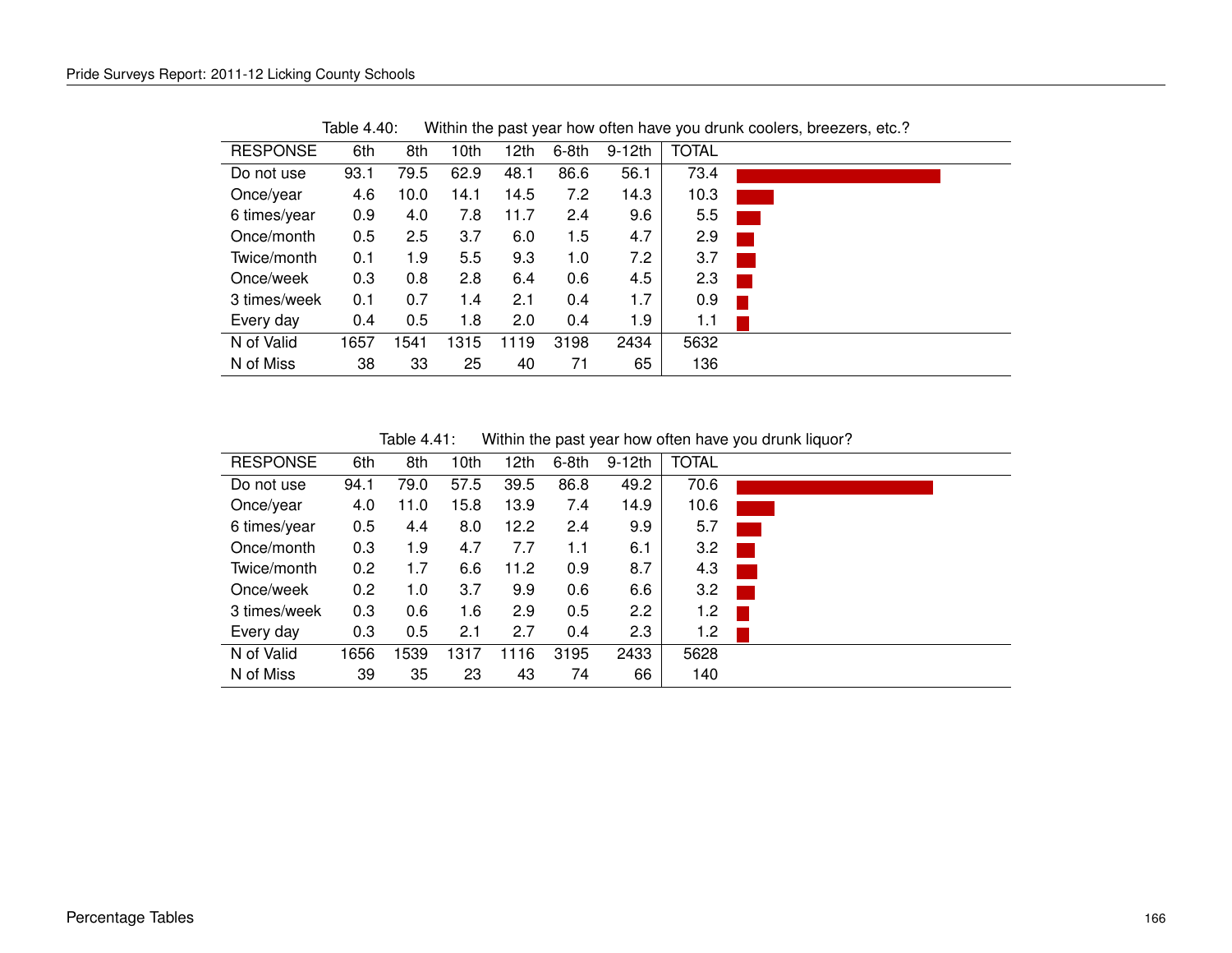| <b>RESPONSE</b> | 6th  | 8th  | 10th | 12th | $6-8th$ | $9-12th$ | <b>TOTAL</b> |
|-----------------|------|------|------|------|---------|----------|--------------|
| Do not use      | 97.0 | 87.1 | 73.4 | 59.2 | 92.2    | 66.9     | 81.3         |
| Once/year       | 1.3  | 4.1  | 6.4  | 9.0  | 2.7     | 7.6      | 4.8          |
| 6 times/year    | 0.4  | 1.7  | 4.2  | 6.2  | 1.0     | 5.1      | 2.8          |
| Once/month      | 0.1  | 1.3  | 2.4  | 4.1  | 0.7     | 3.2      | 1.8          |
| Twice/month     | 0.1  | 1.8  | 2.5  | 3.5  | 0.9     | 3.0      | 1.8          |
| Once/week       | 0.3  | 1.2  | 3.3  | 4.2  | 0.8     | 3.7      | 2.0          |
| 3 times/week    | 0.1  | 1.2  | 2.6  | 3.4  | 0.7     | 3.0      | 1.7          |
| Every day       | 0.7  | 1.6  | 5.2  | 10.5 | 1.2     | 7.6      | 4.0          |
| N of Valid      | 1663 | 1537 | 1318 | 1117 | 3200    | 2435     | 5635         |
| N of Miss       | 32   | 37   | 22   | 42   | 69      | 64       | 133          |

Table 4.42: Within the past year how often have you smoked marijuana?

Table 4.43: Within the past year how often have you used cocaine?

| <b>RESPONSE</b> | 6th  | 8th  | 10th | 12th | $6-8th$ | $9-12th$ | <b>TOTAL</b> |  |
|-----------------|------|------|------|------|---------|----------|--------------|--|
| Do not use      | 98.9 | 98.2 | 96.0 | 92.4 | 98.6    | 94.3     | 96.8         |  |
| Once/year       | 0.4  | 0.7  | 1.1  | 2.5  | 0.5     | 1.8      | 1.1          |  |
| 6 times/year    | 0.1  | 0.4  | 0.1  | 1.1  | 0.2     | 0.5      | 0.4          |  |
| Once/month      | 0.1  | 0.2  | 0.4  | 0.7  | 0.1     | 0.5      | 0.3          |  |
| Twice/month     | 0.1  | 0.0  | 0.2  | 0.5  | 0.0     | 0.3      | 0.2          |  |
| Once/week       | 0.0  | 0.1  | 0.2  | 0.4  | 0.0     | 0.3      | 0.1          |  |
| 3 times/week    | 0.0  | 0.1  | 0.4  | 0.3  | 0.1     | 0.3      | 0.2          |  |
| Every day       | 0.5  | 0.3  | 1.7  | 2.1  | 0.4     | 1.9      | 1.0          |  |
| N of Valid      | 1663 | 1538 | 1317 | 1122 | 3201    | 2439     | 5640         |  |
| N of Miss       | 32   | 36   | 23   | 37   | 68      | 60       | 128          |  |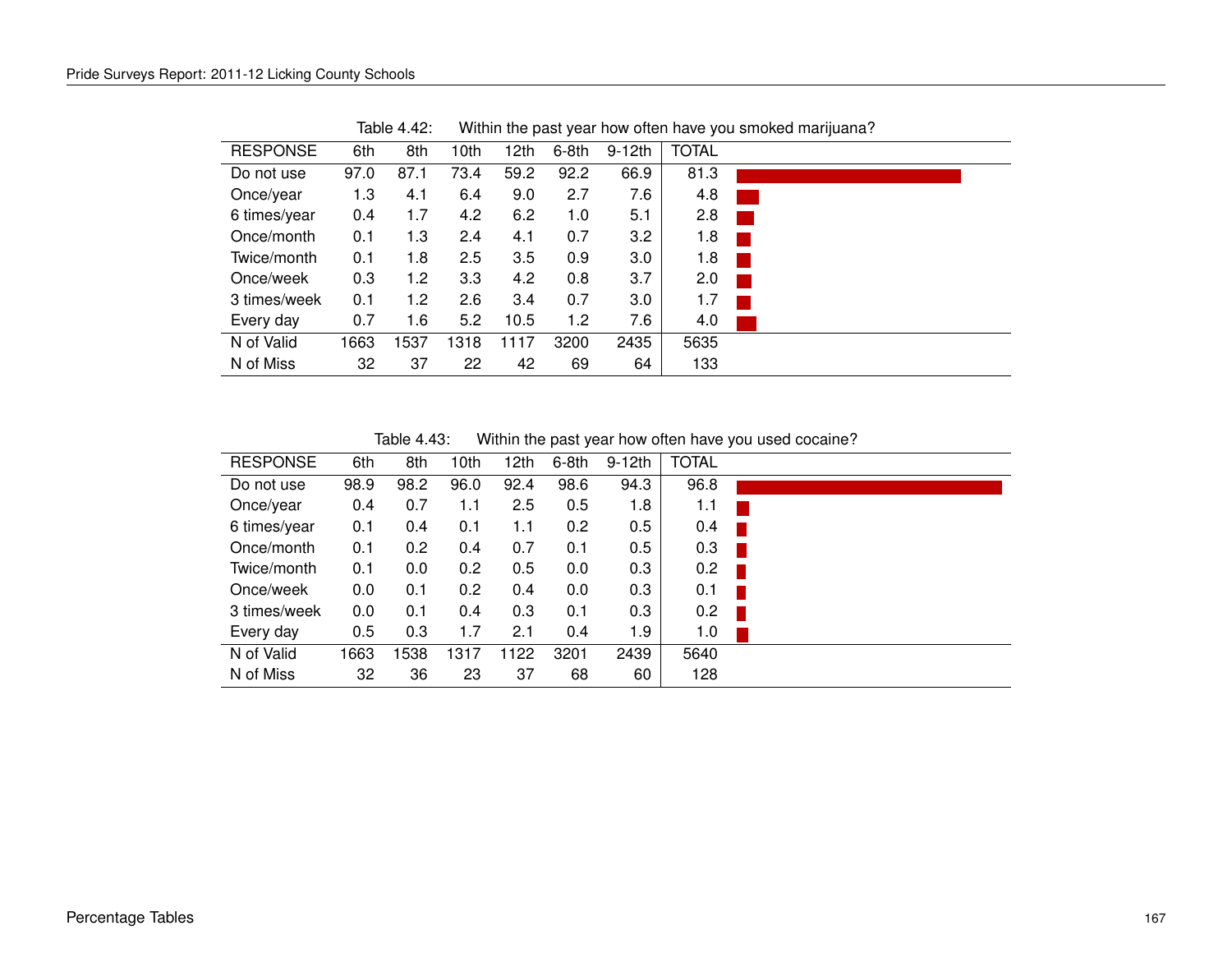| <b>RESPONSE</b> | 6th  | 8th  | 10th | 12th | $6-8th$ | $9-12th$ | <b>TOTAL</b> |      |
|-----------------|------|------|------|------|---------|----------|--------------|------|
| Do not use      | 98.9 | 97.5 | 92.3 | 87.3 | 98.2    | 90.0     | 94.7         |      |
| Once/year       | 0.4  | 1.0  | 1.5  | 2.3  | 0.7     | 1.9      | 1.2          |      |
| 6 times/year    | 0.1  | 0.2  | 1.6  | 2.7  | 0.1     | 2.1      | 1.0          |      |
| Once/month      | 0.1  | 0.5  | 0.6  | 1.8  | 0.3     | 1.2      | 0.7          |      |
| Twice/month     | 0.0  | 0.2  | 0.8  | 1.3  | 0.1     | 1.1      | 0.5          | a ka |
| Once/week       | 0.0  | 0.1  | 0.6  | 1.0  | 0.0     | 0.8      | 0.4          |      |
| 3 times/week    | 0.1  | 0.0  | 0.7  | 0.4  | 0.0     | 0.6      | 0.3          |      |
| Every day       | 0.5  | 0.6  | 1.8  | 3.1  | 0.5     | 2.4      | 1.4          |      |
| N of Valid      | 1655 | 1538 | 1314 | 1117 | 3193    | 2431     | 5624         |      |
| N of Miss       | 40   | 36   | 26   | 42   | 76      | 68       | 144          |      |

Table 4.44: Within the past year how often have you used uppers?

Table 4.45: Within the past year how often have you used downers?

| <b>RESPONSE</b> | 6th  | 8th  | 10th | 12th | $6-8th$ | $9-12th$      | <b>TOTAL</b> |
|-----------------|------|------|------|------|---------|---------------|--------------|
| Do not use      | 98.9 | 97.5 | 94.2 | 88.7 | 98.2    | 91.7          | 95.4         |
| Once/year       | 0.4  | 1.2  | 1.4  | 1.8  | 0.8     | 1.6           | 1.1          |
| 6 times/year    | 0.1  | 0.3  | 0.8  | 2.9  | 0.2     | 1.8           | 0.9          |
| Once/month      | 0.1  | 0.3  | 0.7  | 1.3  | 0.2     | 0.9           | 0.5          |
| Twice/month     | 0.0  | 0.2  | 0.7  | 1.3  | 0.1     | 0.9           | 0.5          |
| Once/week       | 0.1  | 0.0  | 0.6  | 0.7  | 0.0     | 0.7           | 0.3          |
| 3 times/week    | 0.1  | 0.1  | 0.4  | 0.4  | 0.1     | $0.4^{\circ}$ | 0.2          |
| Every day       | 0.4  | 0.5  | 1.2  | 3.0  | 0.4     | 2.0           | 1.1          |
| N of Valid      | 1652 | 1539 | 1316 | 1117 | 3191    | 2433          | 5624         |
| N of Miss       | 43   | 35   | 24   | 42   | 78      | 66            | 144          |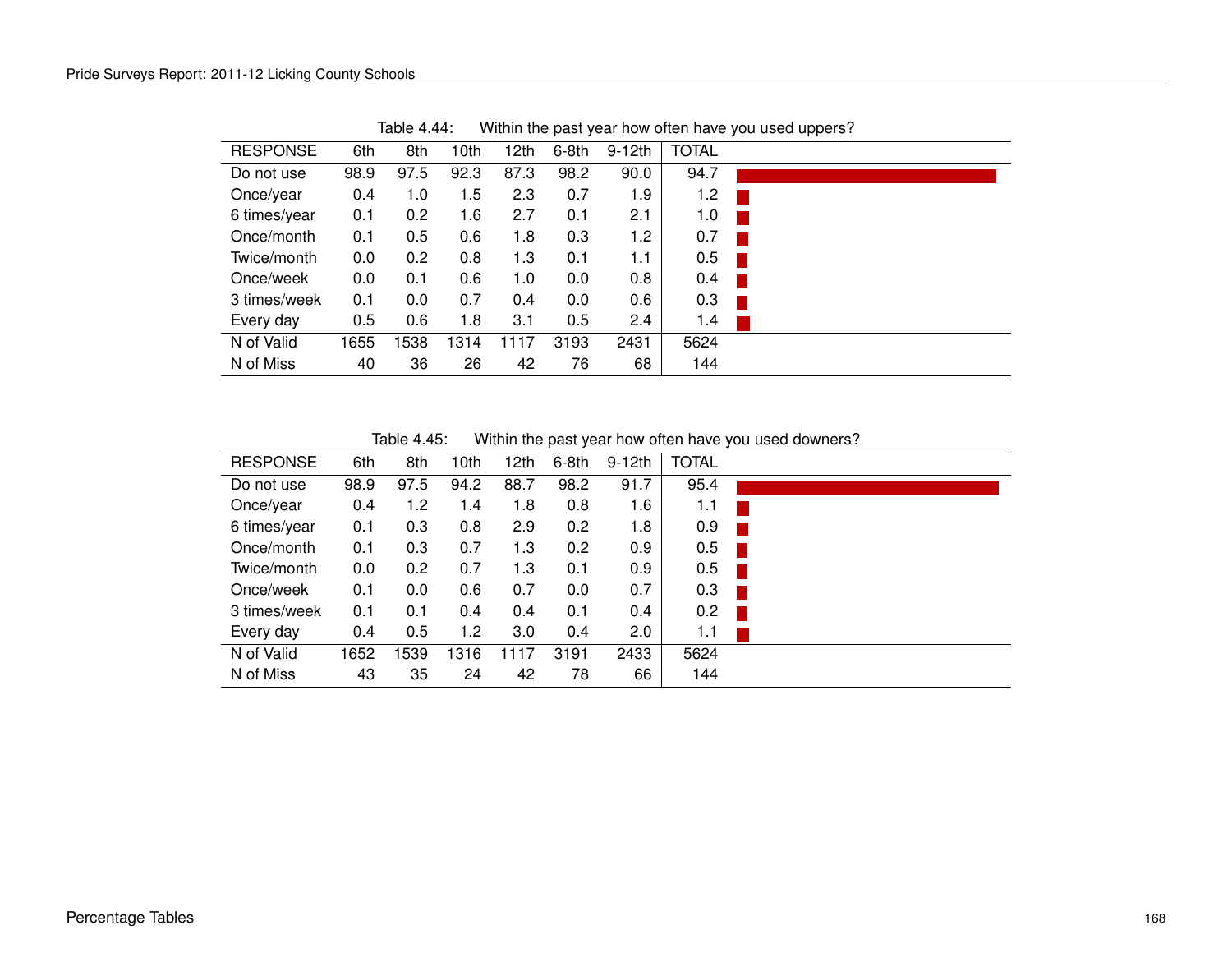| <b>RESPONSE</b> | 6th  | 8th  | 10th | 12th | $6-8th$ | $9-12th$ | <b>TOTAL</b> |  |
|-----------------|------|------|------|------|---------|----------|--------------|--|
| Do not use      | 97.3 | 96.0 | 96.4 | 94.9 | 96.7    | 95.7     | 96.3         |  |
| Once/year       | 1.0  | 2.1  | 0.8  | 1.0  | 1.5     | 0.9      | 1.2          |  |
| 6 times/year    | 0.4  | 0.8  | 0.4  | 0.6  | 0.6     | 0.5      | 0.5          |  |
| Once/month      | 0.3  | 0.3  | 0.4  | 0.7  | 0.3     | 0.5      | 0.4          |  |
| Twice/month     | 0.2  | 0.0  | 0.4  | 0.1  | 0.1     | 0.2      | 0.2          |  |
| Once/week       | 0.4  | 0.3  | 0.2  | 0.4  | 0.3     | 0.3      | 0.3          |  |
| 3 times/week    | 0.0  | 0.1  | 0.3  | 0.1  | 0.0     | 0.2      | 0.1          |  |
| Every day       | 0.4  | 0.4  | 1.2  | 2.1  | 0.4     | 1.6      | 0.9          |  |
| N of Valid      | 1648 | 1537 | 1314 | 1117 | 3185    | 2431     | 5616         |  |
| N of Miss       | 47   | 37   | 26   | 42   | 84      | 68       | 152          |  |

Table 4.46: Within the past year how often have you used inhalants?

Table 4.47: Within the past year how often have you used hallucinogens?

| <b>RESPONSE</b> | 6th  | 8th  | 10th | 12th | $6-8th$ | $9-12th$ | <b>TOTAL</b> |  |
|-----------------|------|------|------|------|---------|----------|--------------|--|
| Do not use      | 99.0 | 98.3 | 95.2 | 90.5 | 98.7    | 93.1     | 96.2         |  |
| Once/year       | 0.3  | 0.7  | 1.0  | 2.4  | 0.5     | 1.6      | 1.0          |  |
| 6 times/year    | 0.2  | 0.2  | 0.8  | 2.5  | 0.2     | 1.6      | 0.8          |  |
| Once/month      | 0.0  | 0.3  | 0.5  | 0.9  | 0.1     | 0.7      | 0.4          |  |
| Twice/month     | 0.0  | 0.1  | 0.5  | 0.6  | 0.1     | 0.5      | 0.3          |  |
| Once/week       | 0.0  | 0.1  | 0.5  | 0.3  | 0.1     | 0.4      | 0.2          |  |
| 3 times/week    | 0.1  | 0.1  | 0.3  | 0.4  | 0.1     | 0.4      | 0.2          |  |
| Every day       | 0.4  | 0.2  | 1.3  | 2.3  | 0.3     | 1.8      | 0.9          |  |
| N of Valid      | 1642 | 1539 | 1316 | 1118 | 3181    | 2434     | 5615         |  |
| N of Miss       | 53   | 35   | 24   | 41   | 88      | 65       | 153          |  |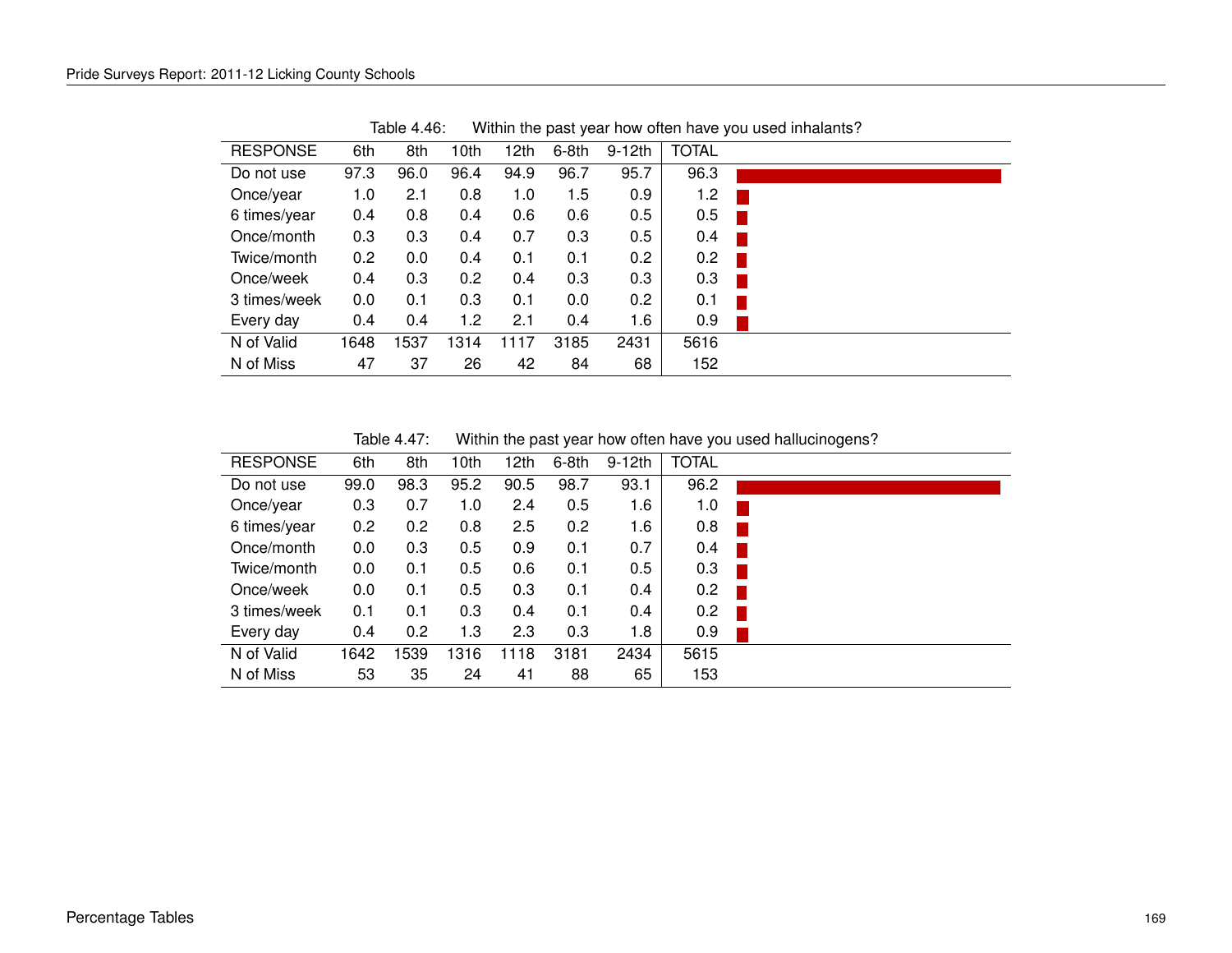| <b>RESPONSE</b> | 6th  | 8th  | 10th | 12th | $6-8th$ | $9-12th$      | <b>TOTAL</b> |
|-----------------|------|------|------|------|---------|---------------|--------------|
| Do not use      | 99.1 | 98.8 | 96.6 | 95.6 | 99.0    | 96.1          | 97.7         |
| Once/year       | 0.2  | 0.6  | 0.7  | 0.8  | 0.4     | 0.7           | 0.5          |
| 6 times/year    | 0.1  | 0.1  | 0.3  | 0.4  | 0.1     | $0.4^{\circ}$ | 0.2          |
| Once/month      | 0.1  | 0.1  | 0.2  | 0.2  | 0.1     | 0.2           | 0.1          |
| Twice/month     | 0.0  | 0.0  | 0.2  | 0.1  | 0.0     | 0.1           | 0.1          |
| Once/week       | 0.1  | 0.1  | 0.2  | 0.4  | 0.1     | 0.2           | 0.1          |
| 3 times/week    | 0.0  | 0.1  | 0.4  | 0.1  | 0.0     | 0.2           | 0.1          |
| Every day       | 0.5  | 0.3  | 1.5  | 2.4  | 0.4     | 1.9           | 1.0          |
| N of Valid      | 1649 | 1540 | 1318 | 1115 | 3189    | 2433          | 5622         |
| N of Miss       | 46   | 34   | 22   | 44   | 80      | 66            | 146          |

Table 4.48: Within the past year how often have you used heroin?

Table 4.49: Within the past year how often have you used anabolic steroids?

| <b>RESPONSE</b> | 6th  | 8th  | 10th          | 12th | $6-8th$ | $9-12th$ | <b>TOTAL</b> |                          |
|-----------------|------|------|---------------|------|---------|----------|--------------|--------------------------|
| Do not use      | 98.2 | 98.4 | 97.1          | 95.8 | 98.3    | 96.5     | 97.5         |                          |
| Once/year       | 0.9  | 0.6  | 0.5           | 0.4  | 0.8     | 0.5      | 0.6          |                          |
| 6 times/year    | 0.1  | 0.1  | $0.2^{\circ}$ | 0.4  | 0.1     | 0.3      | 0.2          | <b>The Second Second</b> |
| Once/month      | 0.1  | 0.1  | 0.2           | 0.5  | 0.1     | 0.3      | 0.2          | <b>D</b>                 |
| Twice/month     | 0.1  | 0.0  | 0.2           | 0.4  | 0.0     | 0.3      | 0.1          |                          |
| Once/week       | 0.0  | 0.2  | $0.2^{\circ}$ | 0.2  | 0.1     | 0.2      | 0.1          | H.                       |
| 3 times/week    | 0.0  | 0.1  | 0.2           | 0.4  | 0.1     | 0.3      | 0.2          | H                        |
| Every day       | 0.6  | 0.4  | 1.5           | 1.9  | 0.5     | 1.7      | 1.0          |                          |
| N of Valid      | 1657 | 539  | 1317          | 1117 | 3196    | 2434     | 5630         |                          |
| N of Miss       | 38   | 35   | 23            | 42   | 73      | 65       | 138          |                          |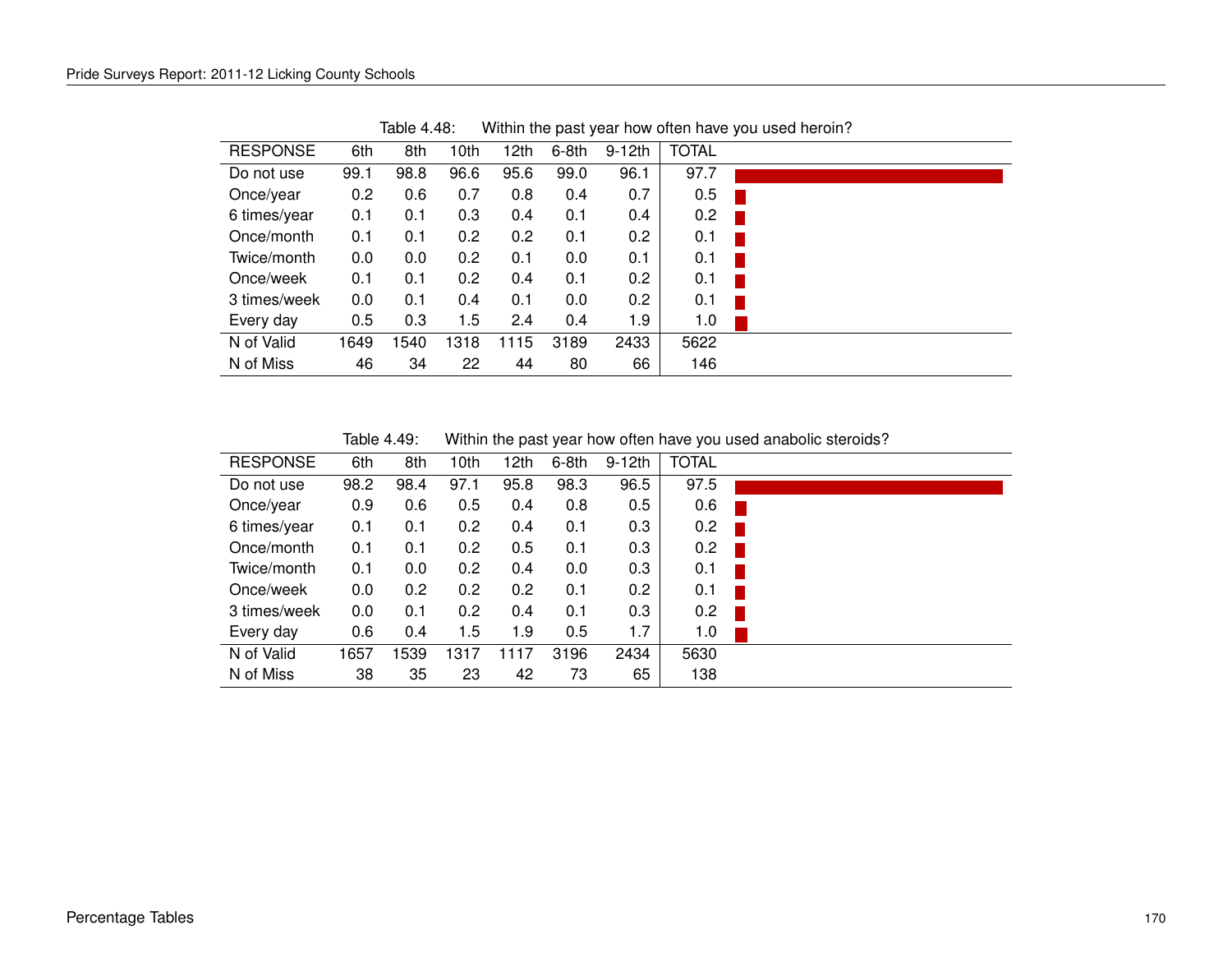| <b>RESPONSE</b> | 6th  | 8th  | 10th | 12th | $6-8th$ | $9-12th$ | <b>TOTAL</b> |
|-----------------|------|------|------|------|---------|----------|--------------|
| Do not use      | 99.3 | 98.6 | 95.7 | 90.8 | 99.0    | 93.5     | 96.6         |
| Once/year       | 0.1  | 0.7  | 1.2  | 2.6  | 0.4     | 1.9      | 1.0          |
| 6 times/year    | 0.1  | 0.3  | 0.7  | 1.6  | 0.2     | 1.1      | 0.6          |
| Once/month      | 0.0  | 0.1  | 0.2  | 1.2  | 0.0     | 0.6      | 0.3          |
| Twice/month     | 0.1  | 0.0  | 0.3  | 0.9  | 0.0     | 0.6      | 0.3          |
| Once/week       | 0.0  | 0.0  | 0.2  | 0.4  | 0.0     | 0.3      | 0.1          |
| 3 times/week    | 0.0  | 0.1  | 0.4  | 0.4  | 0.1     | 0.4      | 0.2          |
| Every day       | 0.5  | 0.3  | 1.3  | 2.1  | 0.4     | 1.6      | 0.9          |
| N of Valid      | 1640 | 1538 | 1315 | 1114 | 3178    | 2429     | 5607         |
| N of Miss       | 55   | 36   | 25   | 45   | 91      | 70       | 161          |

Table 4.50: Within the past year how often have you used ecstasy?

Table 4.51: Within the past year how often have you used meth?

| <b>RESPONSE</b> | 6th  | 8th  | 10th | 12th | $6-8th$ | $9-12$ th | <b>TOTAL</b> |     |
|-----------------|------|------|------|------|---------|-----------|--------------|-----|
| Do not use      | 99.1 | 98.8 | 97.1 | 95.3 | 98.9    | 96.3      | 97.8         |     |
| Once/year       | 0.1  | 0.5  | 0.3  | 1.1  | 0.3     | 0.7       | 0.4          |     |
| 6 times/year    | 0.0  | 0.1  | 0.2  | 0.7  | 0.1     | 0.5       | 0.2          | . . |
| Once/month      | 0.1  | 0.1  | 0.2  | 0.0  | 0.1     | 0.1       | 0.1          |     |
| Twice/month     | 0.1  | 0.1  | 0.3  | 0.1  | 0.1     | 0.2       | 0.2          |     |
| Once/week       | 0.0  | 0.1  | 0.1  | 0.4  | 0.0     | 0.2       | 0.1          |     |
| 3 times/week    | 0.1  | 0.2  | 0.2  | 0.2  | 0.2     | 0.2       | 0.2          |     |
| Every day       | 0.5  | 0.2  | 1.6  | 2.2  | 0.3     | 1.9       | 1.0          |     |
| N of Valid      | 1640 | 1535 | 1314 | 1118 | 3175    | 2432      | 5607         |     |
| N of Miss       | 55   | 39   | 26   | 41   | 94      | 67        | 161          |     |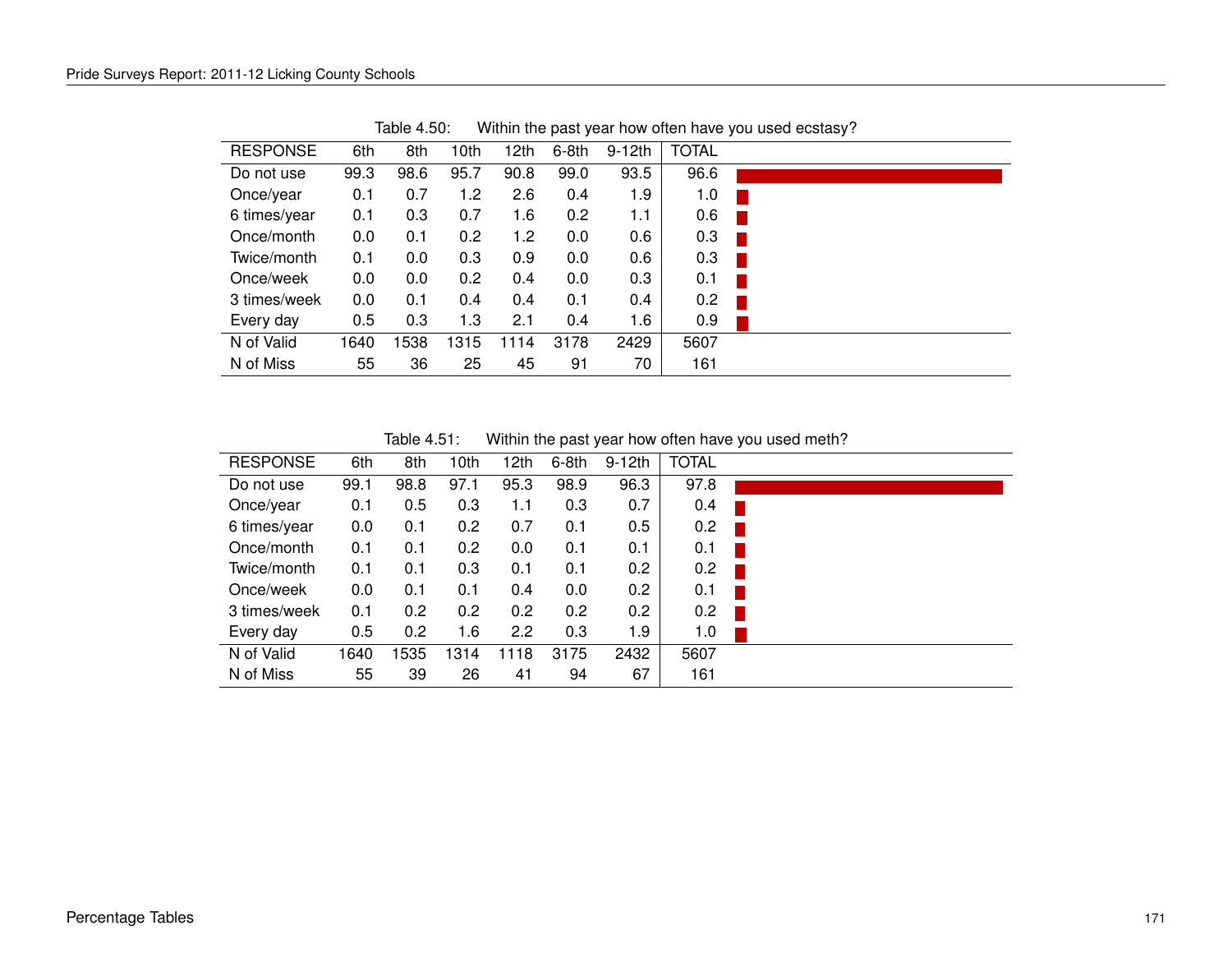| <b>RESPONSE</b> | 6th  | 8th  | 10 <sub>th</sub> | 12th | 6-8th | $9-12th$ | <b>TOTAL</b> |
|-----------------|------|------|------------------|------|-------|----------|--------------|
| Do not use      | 98.4 | 96.3 | 90.9             | 83.3 | 97.4  | 87.6     | 93.1         |
| Once/year       | 0.4  | 1.3  | $2.2\phantom{0}$ | 4.1  | 0.8   | $3.0\,$  | 1.8          |
| 6 times/year    | 0.1  | 0.6  | 1.6              | 3.0  | 0.3   | 2.2      | 1.2          |
| Once/month      | 0.2  | 0.5  | 1.2              | 2.8  | 0.3   | 1.9      | 1.0          |
| Twice/month     | 0.0  | 0.4  | 0.7              | 1.4  | 0.2   | 1.0      | 0.5          |
| Once/week       | 0.1  | 0.3  | 1.0              | 1.0  | 0.2   | 1.0      | 0.5          |
| 3 times/week    | 0.0  | 0.4  | 0.5              | 1.0  | 0.2   | 0.7      | 0.4          |
| Every day       | 0.8  | 0.3  | 1.9              | 3.5  | 0.6   | 2.6      | 1.5          |
| N of Valid      | 1538 | 1384 | 1314             | 1005 | 2922  | 2319     | 5241         |
| N of Miss       | 157  | 190  | 26               | 154  | 347   | 180      | 527          |

Table 4.52: Within the past year how often have you used prescription drugs?

Table 4.53: Within the past year how often have you used pain killers?

| <b>RESPONSE</b> | 6th  | 8th  | 10th | 12th | $6-8th$ | $9-12th$ | <b>TOTAL</b> |  |
|-----------------|------|------|------|------|---------|----------|--------------|--|
| Do not use      | 98.4 | 95.5 | 90.2 | 84.0 | 97.0    | 87.5     | 92.8         |  |
| Once/year       | 0.3  | 1.8  | 2.9  | 4.1  | 1.0     | 3.4      | 2.1          |  |
| 6 times/year    | 0.1  | 0.9  | 2.4  | 3.2  | 0.4     | 2.7      | 1.4          |  |
| Once/month      | 0.3  | 0.2  | 0.8  | 2.4  | 0.2     | 1.5      | 0.8          |  |
| Twice/month     | 0.2  | 0.5  | 0.9  | 2.2  | 0.3     | 1.5      | 0.8          |  |
| Once/week       | 0.1  | 0.6  | 0.6  | 0.9  | 0.3     | 0.7      | 0.5          |  |
| 3 times/week    | 0.1  | 0.1  | 0.8  | 0.4  | 0.1     | 0.6      | 0.3          |  |
| Every day       | 0.5  | 0.4  | 1.5  | 2.9  | 0.5     | 2.1      | 1.2          |  |
| N of Valid      | 1541 | 1385 | 1312 | 1006 | 2926    | 2318     | 5244         |  |
| N of Miss       | 154  | 189  | 28   | 153  | 343     | 181      | 524          |  |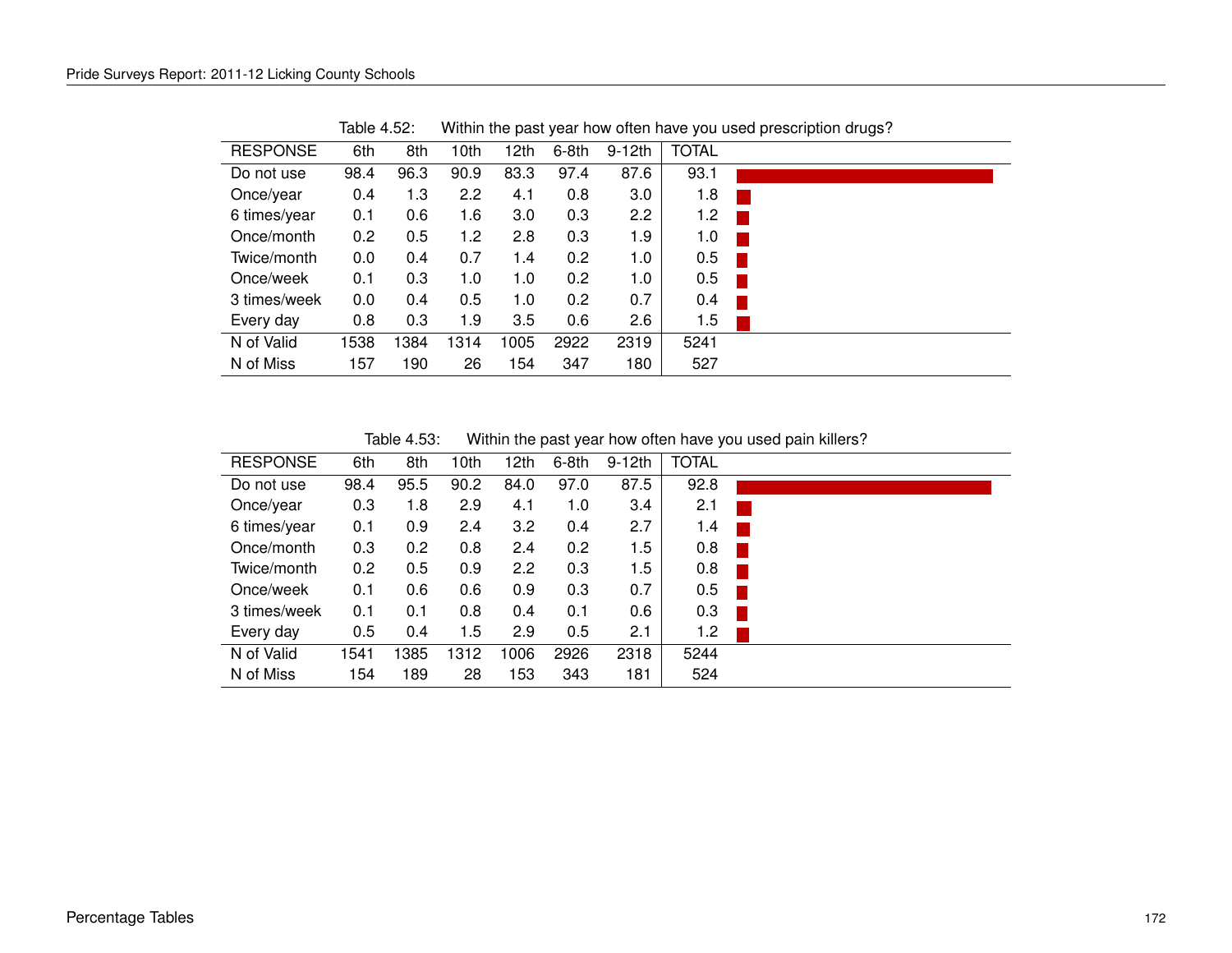| <b>RESPONSE</b> | 6th  | 8th  | 10 <sub>th</sub> | 12th | $6-8th$ | $9-12th$ | <b>TOTAL</b> |
|-----------------|------|------|------------------|------|---------|----------|--------------|
| Do not use      | 98.8 | 96.4 | 93.3             | 91.4 | 97.6    | 92.4     | 95.3         |
| Once/year       | 0.3  | 1.1  | 1.8              | 2.6  | 0.7     | 2.1      | 1.3          |
| 6 times/year    | 0.1  | 0.7  | 1.1              | 1.1  | 0.4     | 1.1      | 0.7          |
| Once/month      | 0.1  | 0.4  | 0.9              | 1.1  | 0.2     | 1.0      | 0.6          |
| Twice/month     | 0.1  | 0.4  | 0.6              | 0.4  | 0.2     | 0.5      | 0.4          |
| Once/week       | 0.1  | 0.4  | 0.6              | 0.7  | 0.2     | 0.6      | 0.4          |
| 3 times/week    | 0.2  | 0.4  | 0.2              | 0.2  | 0.3     | 0.2      | 0.2          |
| Every day       | 0.5  | 0.1  | 1.5              | 2.6  | 0.3     | 2.0      | 1.1          |
| N of Valid      | 1538 | 1384 | 1309             | 1006 | 2922    | 2315     | 5237         |
| N of Miss       | 157  | 190  | 31               | 153  | 347     | 184      | 531          |

Table 4.54: Within the past year how often have you used over-the-counter drugs?

Table 4.55: Within the past year how often have you used any tobacco?

| <b>RESPONSE</b> | 6th     | 8th  | 10th             | 12th | 6-8th | $9-12th$ | <b>TOTAL</b> |  |
|-----------------|---------|------|------------------|------|-------|----------|--------------|--|
| Do not use      | 93.3    | 81.4 | 69.6             | 49.4 | 87.6  | 60.3     | 75.8         |  |
| Once/year       | $3.5\,$ | 6.9  | 8.4              | 9.9  | 5.1   | 9.1      | 6.8          |  |
| 6 times/year    | 0.2     | 3.0  | 3.5              | 7.2  | 1.6   | 5.2      | 3.1          |  |
| Once/month      | 0.4     | 1.3  | 2.5              | 2.9  | 0.8   | 2.7      | 1.6          |  |
| Twice/month     | 0.3     | 1.1  | 2.2              | 3.1  | 0.7   | 2.6      | 1.5          |  |
| Once/week       | 0.8     | 1.0  | $2.2\phantom{0}$ | 2.8  | 0.9   | 2.5      | 1.6          |  |
| 3 times/week    | 0.6     | 1.9  | 3.0              | 5.1  | 1.2   | 3.9      | 2.4          |  |
| Every day       | 1.0     | 3.3  | 8.6              | 19.5 | 2.1   | 13.6     | 7.1          |  |
| N of Valid      | 1666    | 542  | 1320             | 1123 | 3208  | 2443     | 5651         |  |
| N of Miss       | 29      | 32   | 20               | 36   | 61    | 56       | 117          |  |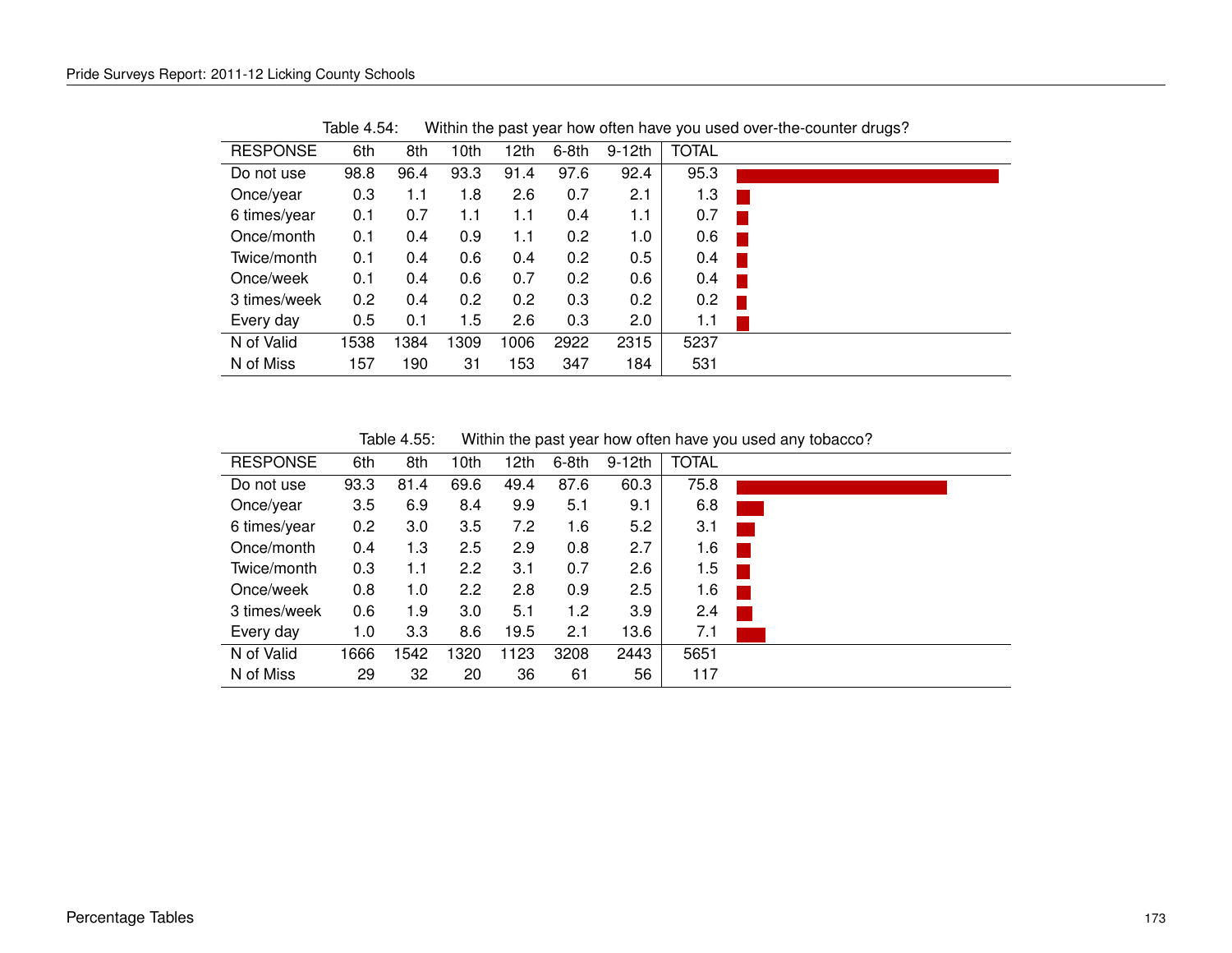| <b>RESPONSE</b> | 6th  | 8th  | 10 <sub>th</sub> | 12th | $6-8th$ | $9-12th$ | <b>TOTAL</b> |                            |
|-----------------|------|------|------------------|------|---------|----------|--------------|----------------------------|
| Do not use      | 86.7 | 67.8 | 48.6             | 31.3 | 77.6    | 40.6     | 61.6         |                            |
| Once/year       | 9.4  | 16.3 | 18.1             | 14.2 | 12.7    | 16.3     | 14.3         |                            |
| 6 times/year    | 1.6  | 6.9  | 11.2             | 14.8 | 4.1     | 12.9     | 7.9          |                            |
| Once/month      | 0.6  | 3.1  | 5.3              | 7.1  | 1.8     | 6.1      | 3.7          |                            |
| Twice/month     | 0.4  | 2.7  | 7.4              | 12.5 | 1.5     | 9.7      | 5.1          | $\mathcal{L}(\mathcal{L})$ |
| Once/week       | 0.4  | 1.6  | 4.7              | 11.6 | 1.0     | 7.9      | 4.0          |                            |
| 3 times/week    | 0.3  | 0.9  | 2.2              | 4.9  | 0.6     | 3.4      | 1.8          |                            |
| Every day       | 0.6  | 0.6  | 2.4              | 3.7  | 0.6     | 3.0      | 1.6          |                            |
| N of Valid      | 1664 | 1542 | 1319             | 1123 | 3206    | 2442     | 5648         |                            |
| N of Miss       | 31   | 32   | 21               | 36   | 63      | 57       | 120          |                            |

Table 4.56: Within the past year how often have you used any alcohol?

Table 4.57: Within the past year how often have you used any illicit drug?

| <b>RESPONSE</b> | 6th  | 8th  | 10th | 12th | 6-8th | $9-12th$ | <b>TOTAL</b> |  |
|-----------------|------|------|------|------|-------|----------|--------------|--|
| Do not use      | 93.1 | 83.3 | 71.0 | 55.6 | 88.4  | 63.9     | 77.8         |  |
| Once/year       | 2.8  | 5.5  | 6.7  | 8.7  | 4.1   | 7.7      | 5.6          |  |
| 6 times/year    | 0.7  | 1.9  | 4.4  | 6.2  | 1.3   | 5.2      | 3.0          |  |
| Once/month      | 0.7  | 1.5  | 2.5  | 4.3  | 1.1   | 3.3      | 2.0          |  |
| Twice/month     | 0.5  | 1.9  | 2.4  | 3.2  | 1.2   | 2.8      | 1.9          |  |
| Once/week       | 0.5  | 1.7  | 3.4  | 4.7  | 1.1   | 4.0      | 2.3          |  |
| 3 times/week    | 0.2  | 1.3  | 2.7  | 3.7  | 0.7   | 3.1      | 1.8          |  |
| Every day       | 1.5  | 2.8  | 6.9  | 13.5 | 2.1   | 10.0     | 5.5          |  |
| N of Valid      | 1667 | 1542 | 1319 | 1122 | 3209  | 2441     | 5650         |  |
| N of Miss       | 28   | 32   | 21   | 37   | 60    | 58       | 118          |  |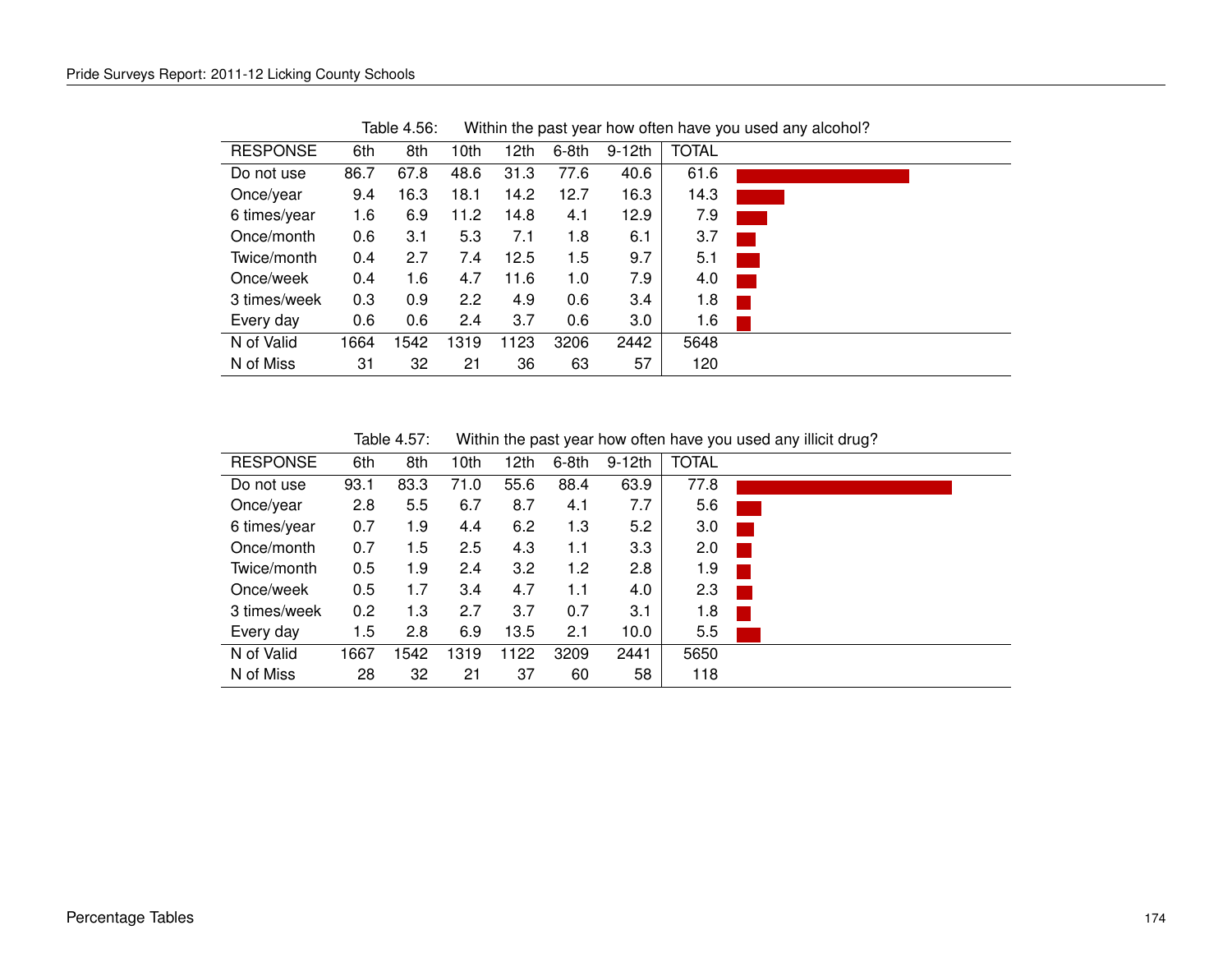#### **4.4 What Effect Do You Most Often Get When You Use**

| <b>RESPONSE</b> | 6th  | 8th  | 10th | 12th | $6-8th$ | 9-12th | <b>TOTAL</b> |  |
|-----------------|------|------|------|------|---------|--------|--------------|--|
| Do Not Use      | 92.1 | 79.6 | 63.8 | 46.9 | 86.1    | 56.0   | 73.0         |  |
| No High         | 5.5  | 11.1 | 13.3 | 14.6 | 8.2     | 13.9   | 10.7         |  |
| A Little High   | 1.5  | 7.0  | 15.1 | 22.3 | 4.1     | 18.4   | 10.3         |  |
| Very High       | 0.3  | 1.6  | 3.9  | 9.3  | 0.9     | 6.4    | 3.3          |  |
| Bombed/Stoned   | 0.7  | 0.7  | 4.0  | 6.9  | 0.7     | 5.3    | 2.7          |  |
| N of Valid      | 1680 | 1561 | 1327 | 1143 | 3241    | 2470   | 5711         |  |
| N of Miss       | 15   | 13   | 13   | 16   | 28      | 29     | 57           |  |

Table 4.58: What effect do you most often get when you drink beer?

Table 4.59: What effect do you most often get when you drink wine coolers?

| <b>RESPONSE</b> | 6th  | 8th  | 10th | 12th | 6-8th | 9-12th | <b>TOTAL</b> |  |
|-----------------|------|------|------|------|-------|--------|--------------|--|
| Do Not Use      | 94.6 | 82.7 | 66.5 | 51.1 | 88.9  | 59.4   | 76.1         |  |
| No High         | 3.6  | 9.3  | 14.8 | 19.5 | 6.3   | 17.0   | 10.9         |  |
| A Little High   | 1.0  | 6.1  | 13.5 | 19.5 | 3.5   | 16.3   | 9.0          |  |
| Very High       | 0.3  | 1.2  | 2.7  | 5.8  | 0.7   | 4.1    | 2.2          |  |
| Bombed/Stoned   | 0.5  | 0.7  | 2.6  | 4.1  | 0.6   | 3.3    | 1.8          |  |
| N of Valid      | 1677 | 561  | 1328 | 1142 | 3238  | 2470   | 5708         |  |
| N of Miss       | 18   | 13   | 12   | 17   | 31    | 29     | 60           |  |

Table 4.60: What effect do you most often get when you drink liquor?

| <b>RESPONSE</b> | 6th  | 8th  | 10th | 12th | $6-8th$ | 9-12th | <b>TOTAL</b> |  |
|-----------------|------|------|------|------|---------|--------|--------------|--|
| Do Not Use      | 94.6 | 80.9 | 61.0 | 42.8 | 88.0    | 52.6   | 72.7         |  |
| No High         | 3.3  | 7.2  | 8.6  | 9.7  | 5.2     | 9.1    | 6.9          |  |
| A Little High   | 1.0  | 5.3  | 12.3 | 13.1 | 3.1     | 12.7   | 7.2          |  |
| Very High       | 0.3  | 3.5  | 9.6  | 18.6 | 1.9     | 13.7   | 7.0          |  |
| Bombed/Stoned   | 0.8  | 3.0  | 8.5  | 15.9 | 1.9     | 11.9   | 6.2          |  |
| N of Valid      | 1678 | 1563 | 1327 | 1139 | 3241    | 2466   | 5707         |  |
| N of Miss       |      |      | 13   | 20   | 28      | 33     | 61           |  |
|                 |      |      |      |      |         |        |              |  |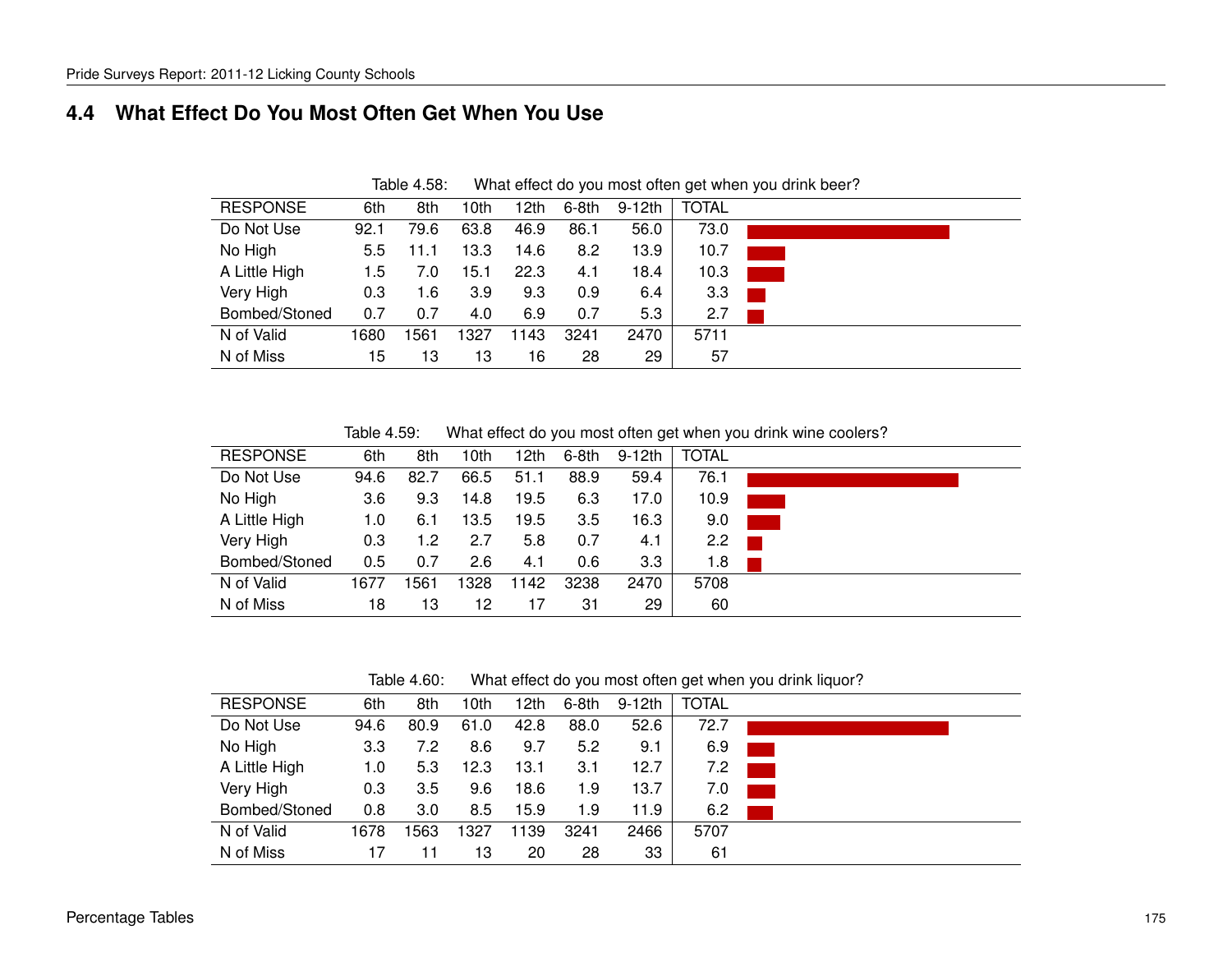| <b>RESPONSE</b> | 6th  | 8th  | 10th | l 2th | $6-8th$ | $9-12th$ | <b>TOTAL</b> |  |
|-----------------|------|------|------|-------|---------|----------|--------------|--|
| Do Not Use      | 96.8 | 86.9 | 73.6 | 60.1  | 92.1    | 67.3     | 81.4         |  |
| No High         | 0.9  | 1.2  | 1.3  | 1.9   | 1.1     | 1.6      | 1.3          |  |
| A Little High   | 0.5  | 3.2  | 6.5  | 8.9   | 1.8     | 7.6      | 4.3          |  |
| Very High       | 0.7  | 3.7  | 7.7  | 10.7  | 2.1     | 9.1      | 5.1          |  |
| Bombed/Stoned   | 1.1  | 5.0  | 11.0 | 18.4  | 3.0     | 14.4     | 7.9          |  |
| N of Valid      | 1677 | 1561 | 1331 | 1140  | 3238    | 2471     | 5709         |  |
| N of Miss       | 18   | 13   | 9    | 19    | 31      | 28       | 59           |  |

Table 4.61: What effect do you most often get when you smoke marijuana?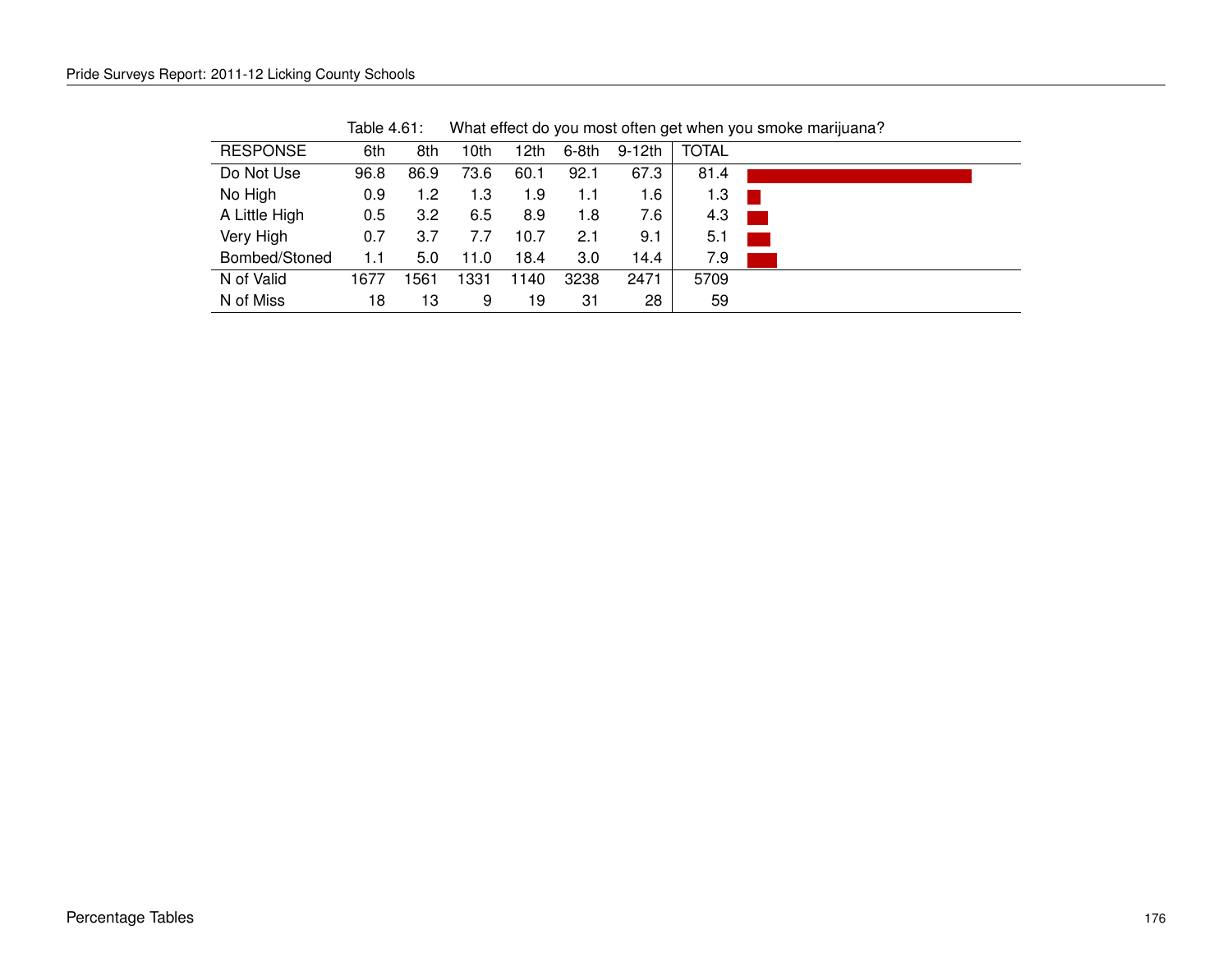#### **4.5 Do You Feel The Following Are Harmful To Your Health?**

| <b>RESPONSE</b> | 6th  | 8th  | 10th | 12th | 6-8th | 9-12th | <b>TOTAL</b> |  |
|-----------------|------|------|------|------|-------|--------|--------------|--|
| No harm         | 5.9  | 4.3  | 5.8  | 5.4  | 5.1   | 5.6    | 5.3          |  |
| Some harm       | 4.7  | 6.5  | 6.9  | 7.5  | 5.6   | 7.2    | 6.3          |  |
| Harmful         | 20.6 | 20.8 | 22.5 | 23.8 | 20.7  | 23.1   | 21.7         |  |
| Very harmful    | 68.8 | 68.4 | 64.8 | 63.3 | 68.6  | 64.1   | 66.6         |  |
| N of Valid      | 1668 | 1564 | 1332 | 151  | 3232  | 2483   | 5715         |  |
| N of Miss       | 27   | 10   | 8    | 8    | 37    | 16     | 53           |  |

Table 4.62: Do you feel that using cigarettes is harmful to your health?

Table 4.63: Do you feel that using smokeless tobacco is harmful to your health?

| <b>RESPONSE</b> | 6th  | 8th  | 10th | 12th | 6-8th | 9-12th | <b>TOTAL</b> |  |
|-----------------|------|------|------|------|-------|--------|--------------|--|
| No harm         | 6.9  | 5.8  | 7.2  | 7.7  | 6.4   | 7.5    | 6.8          |  |
| Some harm       | 11.9 | 13.0 | 13.9 | 13.6 | 12.4  | 13.7   | 13.0         |  |
| Harmful         | 23.8 | 25.7 | 28.9 | 29.4 | 24.7  | 29.1   | 26.6         |  |
| Very harmful    | 57.4 | 55.5 | 50.0 | 49.3 | 56.5  | 49.7   | 53.5         |  |
| N of Valid      | 1670 | 1561 | 1331 | 1151 | 3231  | 2482   | 5713         |  |
| N of Miss       | 25   | 13   | 9    | 8    | 38    | 17     | 55           |  |

Table 4.64: Do you feel that using cigars is harmful to your health?

| <b>RESPONSE</b> | 6th  | 8th  | 10th | 12th | 6-8th | 9-12th | <b>TOTAL</b> |  |
|-----------------|------|------|------|------|-------|--------|--------------|--|
| No harm         | 7.0  | 5.8  | 7.3  | 7.1  | 6.4   | 7.2    | 6.7          |  |
| Some harm       | 7.1  | 12.3 | 16.6 | 19.9 | 9.6   | 18.1   | 13.3         |  |
| Harmful         | 21.2 | 22.4 | 26.9 | 29.8 | 21.8  | 28.2   | 24.6         |  |
| Very harmful    | 64.6 | 59.5 | 49.2 | 43.3 | 62.2  | 46.4   | 55.3         |  |
| N of Valid      | 1666 | 1562 | 1330 | 1148 | 3228  | 2478   | 5706         |  |
| N of Miss       | 29   | 12   | 10   | 11   | 41    | 21     | 62           |  |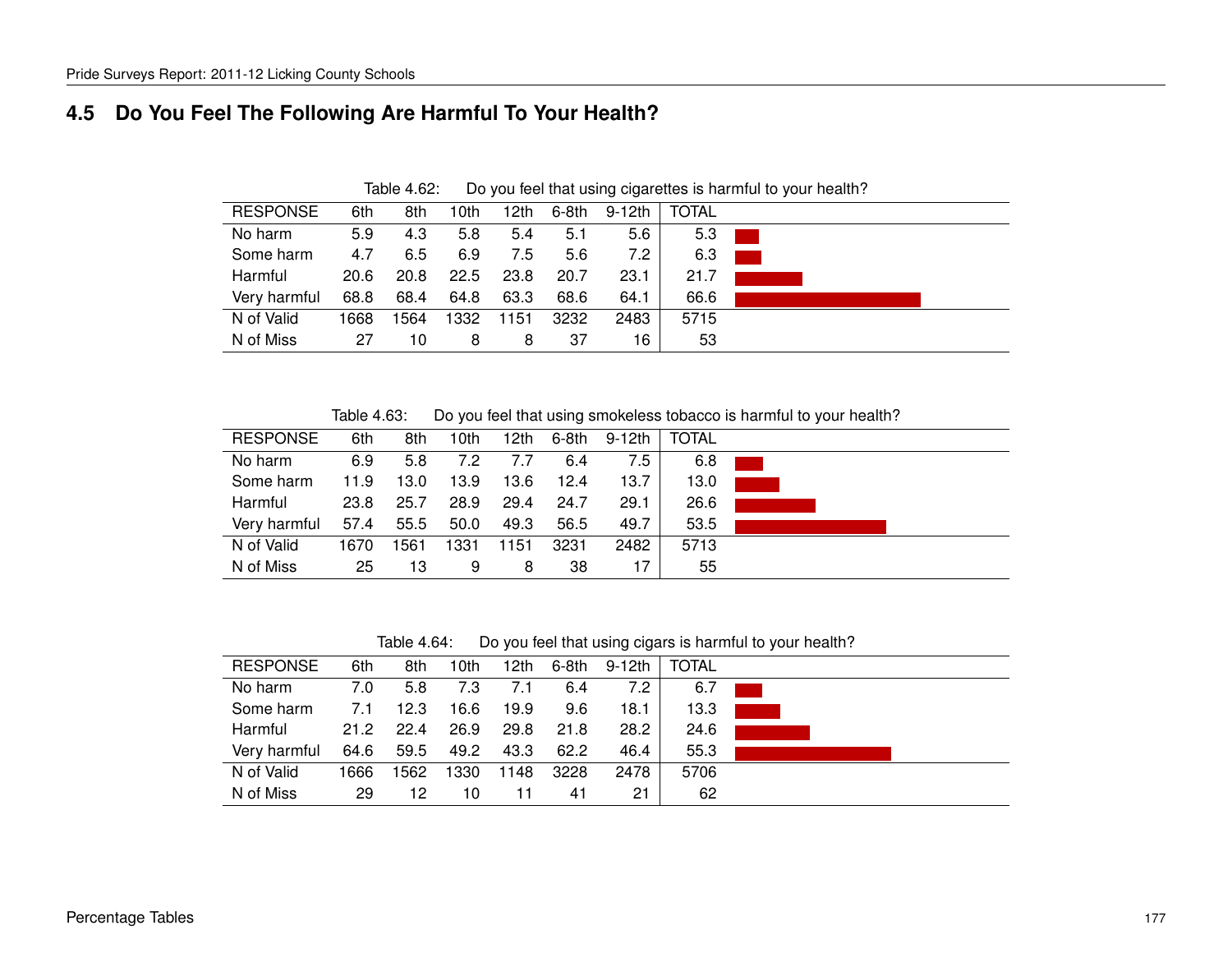| <b>RESPONSE</b> | 6th  | 8th  | 10th | 12th | 6-8th | 9-12th | <b>TOTAL</b> |  |
|-----------------|------|------|------|------|-------|--------|--------------|--|
| No harm         | 9.0  | 7.3  | 11.3 | 13.6 | 8.2   | 12.4   | 10.0         |  |
| Some harm       | 26.5 | 30.0 | 34.9 | 39.9 | 28.2  | 37.2   | 32.1         |  |
| Harmful         | 23.1 | 24.5 | 25.2 | 25.6 | 23.8  | 25.4   | 24.5         |  |
| Very harmful    | 41.4 | 38.3 | 28.5 | 20.9 | 39.9  | 25.0   | 33.4         |  |
| N of Valid      | 1663 | 1562 | 1331 | 1151 | 3225  | 2482   | 5707         |  |
| N of Miss       | 32   | 12   | 9    | 8    | 44    | 17     | 61           |  |

Table 4.65: Do you feel that using beer is harmful to your health?

Table 4.66: Do you feel that using coolers, breezers, etc. is harmful to your health?

| <b>RESPONSE</b> | 6th  | 8th  | 10th | 12th | 6-8th | 9-12th | <b>TOTAL</b> |  |
|-----------------|------|------|------|------|-------|--------|--------------|--|
| No harm         | 9.6  | 9.5  | 14.4 | 18.8 | 9.6   | 16.5   | 12.6         |  |
| Some harm       | 22.2 | 29.1 | 37.7 | 40.2 | 25.5  | 38.8   | 31.3         |  |
| Harmful         | 21.7 | 24.1 | 22.4 | 21.7 | 22.9  | 22.1   | 22.5         |  |
| Very harmful    | 46.4 | 37.3 | 25.5 | 19.4 | 42.0  | 22.7   | 33.6         |  |
| N of Valid      | 1660 | 1557 | 1330 | 150  | 3217  | 2480   | 5697         |  |
| N of Miss       | 35   | 17   | 10   | 9    | 52    | 19     | 71           |  |

Table 4.67: Do you feel that using liquor is harmful to your health?

| <b>RESPONSE</b> | 6th  | 8th  | 10th | 12th              | 6-8th | 9-12th | <b>TOTAL</b> |  |
|-----------------|------|------|------|-------------------|-------|--------|--------------|--|
| No harm         | 7.2  | 6.9  | 8.8  | 12.2              | 7.0   | 10.4   | 8.5          |  |
| Some harm       | 13.5 | 19.2 | 26.2 | 31.9              | 16.3  | 28.8   | 21.7         |  |
| Harmful         | 25.3 | 27.5 | 28.5 | 30.0 <sub>1</sub> | 26.4  | 29.2   | 27.6         |  |
| Very harmful    | 54.0 | 46.4 | 36.5 | 26.0              | 50.3  | 31.6   | 42.2         |  |
| N of Valid      | 1663 | 1558 | 1329 | 1151              | 3221  | 2480   | 5701         |  |
| N of Miss       | 32   | 16   | 11   | 8                 | 48    | 19     | 67           |  |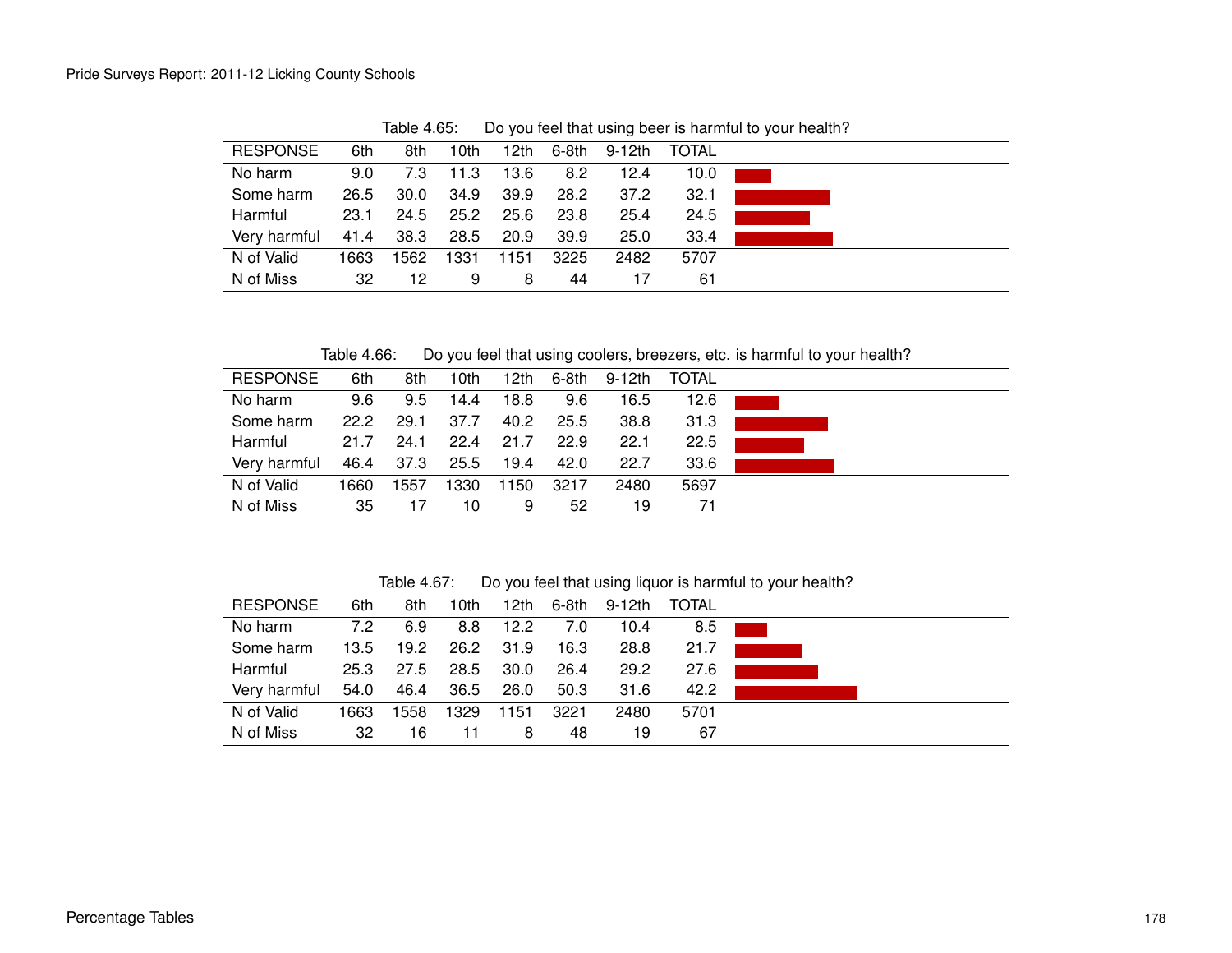| <b>RESPONSE</b> | 6th  | 8th  | l Othl | 12th | 6-8th | 9-12th | <b>TOTAL</b> |  |
|-----------------|------|------|--------|------|-------|--------|--------------|--|
| No harm         | 7.5  | 11.4 | 21.8   | 31.3 | 9.4   | 26.2   | 16.7         |  |
| Some harm       | 3.9  | 9.6  | 18.8   | 20.6 | 6.7   | 19.6   | 12.3         |  |
| Harmful         | 8.7  | 11.9 | 15.4   | 16.4 | 10.2  | 15.9   | 12.7         |  |
| Very harmful    | 79.9 | 67.1 | 44.0   | 31.6 | 73.7  | 38.3   | 58.3         |  |
| N of Valid      | 1660 | 1562 | 1332   | 1149 | 3222  | 2481   | 5703         |  |
| N of Miss       | 35   | 12   | 8      | 10   | 47    | 18     | 65           |  |
|                 |      |      |        |      |       |        |              |  |

Table 4.68: Do you feel that using marijuana is harmful to your health?

Table 4.69: Do you feel that using any tobacco is harmful to your health?

| <b>RESPONSE</b> | 6th  | 8th  | 10th | 12th | 6-8th | 9-12th | <b>TOTAL</b> |  |
|-----------------|------|------|------|------|-------|--------|--------------|--|
| No harm         | 5.4  | 3.8  | 5.0  | 4.6  | 4.6   | 4.8    | 4.7          |  |
| Some harm       | 2.7  | 4.8  | 5.0  | 5.3  | 3.7   | 5.1    | 4.3          |  |
| Harmful         | 16.8 | 18.9 | 21.9 | 22.5 | 17.8  | 22.2   | 19.7         |  |
| Very harmful    | 75.1 | 72.5 | 68.0 | 67.6 | 73.8  | 67.9   | 71.2         |  |
| N of Valid      | 1674 | 1565 | 1333 | 153  | 3239  | 2486   | 5725         |  |
| N of Miss       | 21   | 9    |      | 6    | 30    | 13     | 43           |  |

Table 4.70: How much do you think people risk harming themselves (physically or in other ways) if they take one or two drinks of an alcoholic beverage (beer, wine, liquor) nearly every day?

| <b>RESPONSE</b> | 6th  | 8th  | 10th | 12th | 6-8th | 9-12th | <b>TOTAL</b> |  |
|-----------------|------|------|------|------|-------|--------|--------------|--|
| No Risk         | 4.8  | 5.4  | 8.7  | 13.5 | 5.1   | 10.9   | 7.7          |  |
| Slight Risk     | 18.8 | 18.0 | 21.9 | 24.2 | 18.4  | 23.0   | 20.4         |  |
| Moderate Risk   | 34.9 | 37.4 | 36.0 | 35.1 | 36.1  | 35.6   | 35.9         |  |
| Great Risk      | 41.4 | 39.2 | 33.3 | 27.2 | 40.4  | 30.5   | 36.0         |  |
| N of Valid      | 1650 | 1542 | 1318 | 141  | 3192  | 2459   | 5651         |  |
| N of Miss       | 45   | 32   | 22   | 18   | 77    | 40     | 117          |  |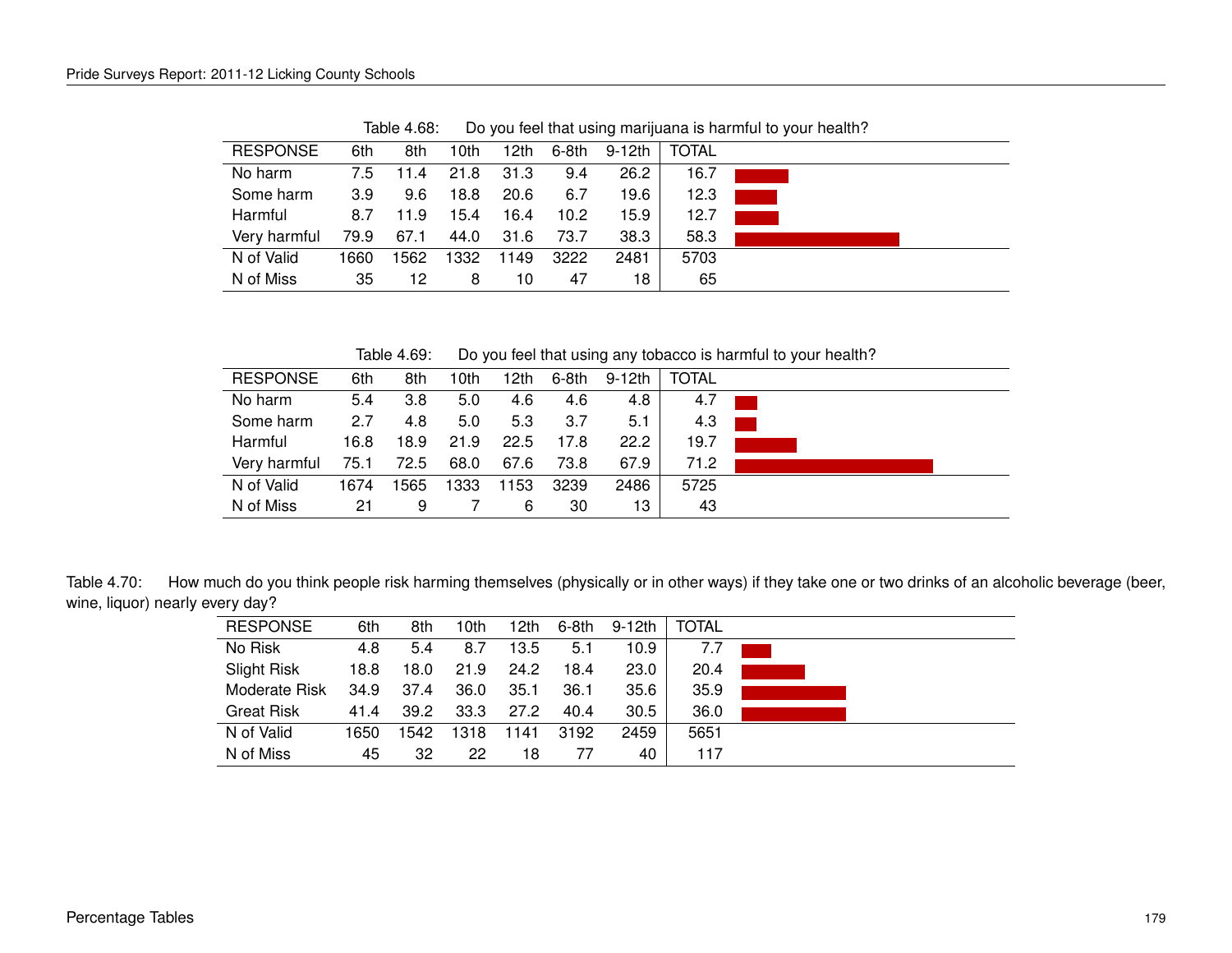# **4.6 At What Age Did You First...**

| <b>RESPONSE</b> | 6th  | 8th  | 10th | 12 <sub>th</sub> | $6-8th$ | $9-12th$ | <b>TOTAL</b> |  |
|-----------------|------|------|------|------------------|---------|----------|--------------|--|
| Never used      | 94.0 | 83.3 | 74.3 | 56.8             | 88.8    | 66.2     | 79.0         |  |
| 10 or under     | 2.8  | 2.6  | 4.2  | 3.9              | 2.7     | 4.0      | 3.3          |  |
| 11              | 1.8  | 2.4  | 2.3  | 2.6              | 2.1     | 2.5      | 2.2          |  |
| 12              | 0.8  | 3.9  | 3.5  | 4.2              | 2.3     | 3.8      | 2.9          |  |
| 13              | 0.4  | 4.8  | 3.2  | 3.3              | 2.5     | 3.3      | 2.8          |  |
| 14              | 0.1  | 2.7  | 3.8  | 5.3              | 1.3     | 4.5      | 2.7          |  |
| 15              | 0.0  | 0.2  | 6.0  | 6.5              | 0.1     | 6.2      | 2.8          |  |
| 16              | 0.0  | 0.0  | 2.1  | 7.9              | 0.0     | 4.8      | 2.1          |  |
| 17 or older     | 0.2  | 0.1  | 0.5  | 9.5              | 0.2     | 4.6      | 2.1          |  |
| N of Valid      | 1670 | 1555 | 1333 | 141              | 3225    | 2474     | 5699         |  |
| N of Miss       | 25   | 19   |      | 18               | 44      | 25       | 69           |  |
|                 |      |      |      |                  |         |          |              |  |

Table 4.71: At what age did you first smoke cigarettes?

| Table 4.72: | At what age did you first use smokeless tobacco? |
|-------------|--------------------------------------------------|
|-------------|--------------------------------------------------|

| <b>RESPONSE</b> | 6th  | 8th  | 10th | 12th | $6-8th$ | $9-12th$ | <b>TOTAL</b> |  |
|-----------------|------|------|------|------|---------|----------|--------------|--|
| Never used      | 96.5 | 91.1 | 81.4 | 71.8 | 93.9    | 77.0     | 86.6         |  |
| 10 or under     | 1.3  | 1.3  | 1.8  | 2.8  | 1.3     | 2.3      | 1.7          |  |
| 11              | 1.0  | 0.8  | 1.3  | 1.0  | 0.9     | 1.2      | 1.0          |  |
| 12              | 0.7  | 1.6  | 1.6  | 1.9  | 1.1     | 1.8      | 1.4          |  |
| 13              | 0.2  | 3.3  | 3.1  | 3.3  | 1.7     | 3.2      | 2.4          |  |
| 14              | 0.0  | 1.4  | 3.6  | 4.0  | 0.7     | 3.8      | 2.0          |  |
| 15              | 0.0  | 0.3  | 4.8  | 4.0  | 0.2     | 4.5      | 2.0          |  |
| 16              | 0.0  | 0.1  | 1.8  | 5.8  | 0.0     | 3.6      | 1.6          |  |
| 17 or older     | 0.2  | 0.1  | 0.5  | 5.4  | 0.2     | 2.8      | 1.3          |  |
| N of Valid      | 1666 | 1558 | 1334 | 1137 | 3224    | 2471     | 5695         |  |
| N of Miss       | 29   | 16   | 6    | 22   | 45      | 28       | 73           |  |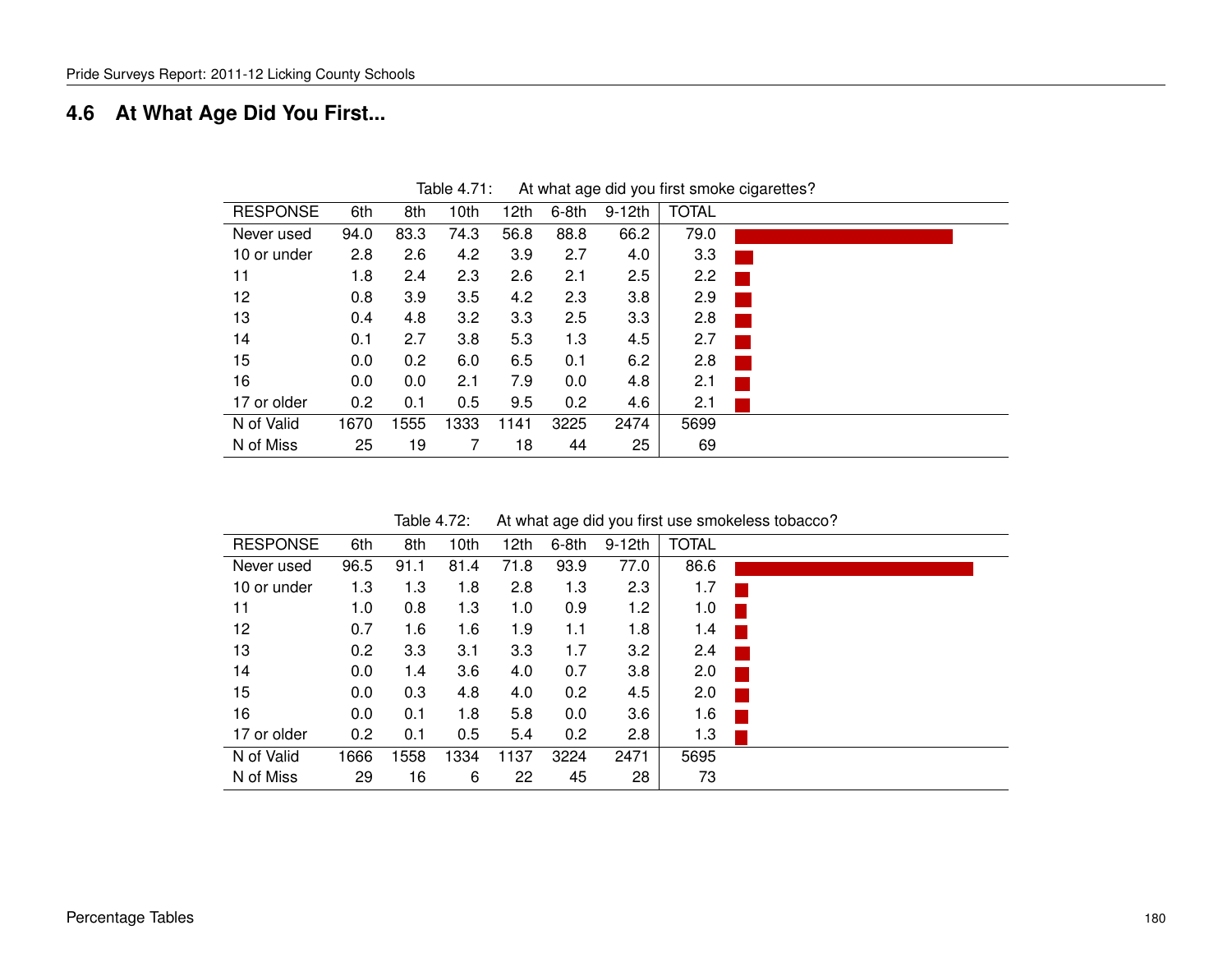| <b>RESPONSE</b> | 6th  | 8th  | 10th | 12th | $6-8th$ | $9-12th$ | <b>TOTAL</b> |  |
|-----------------|------|------|------|------|---------|----------|--------------|--|
| Never used      | 98.0 | 91.2 | 81.1 | 61.9 | 94.7    | 72.3     | 85.0         |  |
| 10 or under     | 0.8  | 1.1  | 1.5  | 2.3  | 1.0     | 1.9      | 1.4          |  |
| 11              | 0.7  | 1.0  | 1.1  | 1.1  | 0.8     | 1.1      | 0.9          |  |
| 12              | 0.2  | 1.0  | 1.2  | 1.9  | 0.6     | 1.5      | 1.0          |  |
| 13              | 0.1  | 3.5  | 2.7  | 3.0  | 1.7     | 2.8      | 2.2          |  |
| 14              | 0.0  | 1.8  | 4.1  | 3.7  | 0.9     | 3.9      | 2.2          |  |
| 15              | 0.1  | 0.3  | 5.5  | 5.4  | 0.2     | 5.4      | 2.4          |  |
| 16              | 0.0  | 0.0  | 2.6  | 8.8  | 0.0     | 5.4      | 2.4          |  |
| 17 or older     | 0.2  | 0.1  | 0.2  | 11.9 | 0.2     | 5.6      | 2.5          |  |
| N of Valid      | 1665 | 1553 | 1328 | 1135 | 3218    | 2463     | 5681         |  |
| N of Miss       | 30   | 21   | 12   | 24   | 51      | 36       | 87           |  |
|                 |      |      |      |      |         |          |              |  |

Table 4.73: At what age did you first smoke cigars?

Table 4.74: At what age did you first drink beer?

| <b>RESPONSE</b> | 6th  |      | 10th | 12th | $6-8th$ | $9-12th$ | <b>TOTAL</b> |  |
|-----------------|------|------|------|------|---------|----------|--------------|--|
|                 |      | 8th  |      |      |         |          |              |  |
| Never used      | 88.4 | 73.3 | 57.5 | 37.3 | 81.1    | 48.2     | 66.8         |  |
| 10 or under     | 6.4  | 5.5  | 5.1  | 5.1  | 6.0     | 5.1      | 5.6          |  |
| 11              | 3.4  | 4.0  | 2.0  | 2.0  | 3.7     | 2.0      | 2.9          |  |
| 12              | 1.2  | 4.9  | 3.2  | 3.2  | 3.0     | 3.2      | 3.1          |  |
| 13              | 0.1  | 7.8  | 6.5  | 6.0  | 3.8     | 6.2      | 4.9          |  |
| 14              | 0.1  | 3.8  | 9.1  | 9.3  | 1.9     | 9.2      | 5.1          |  |
| 15              | 0.0  | 0.6  | 11.5 | 11.2 | 0.3     | 11.4     | 5.1          |  |
| 16              | 0.0  | 0.1  | 4.9  | 15.4 | 0.0     | 9.7      | 4.2          |  |
| 17 or older     | 0.4  | 0.1  | 0.4  | 10.4 | 0.3     | 5.0      | 2.3          |  |
| N of Valid      | 1657 | 1557 | 1331 | 1139 | 3214    | 2470     | 5684         |  |
| N of Miss       | 38   | 17   | 9    | 20   | 55      | 29       | 84           |  |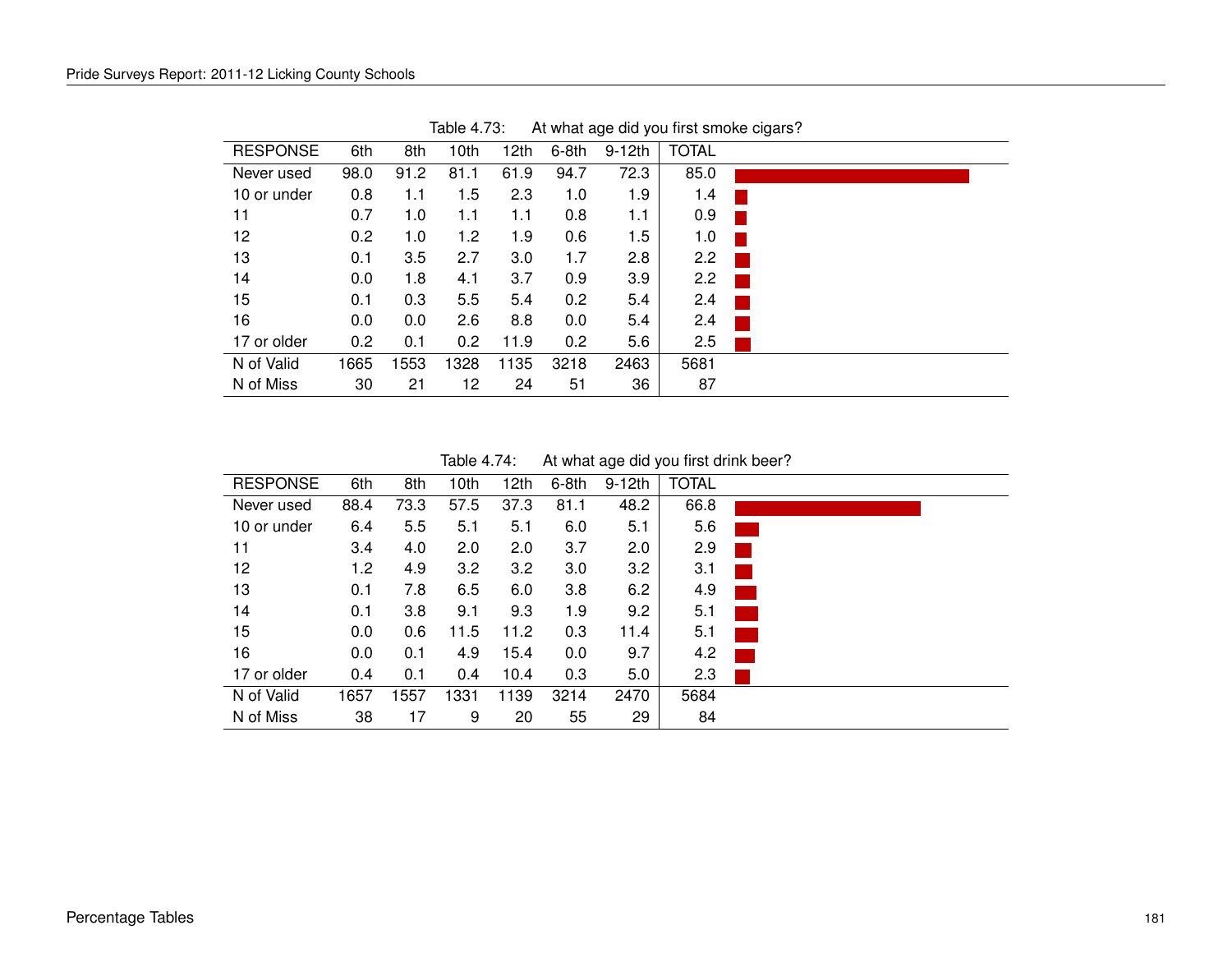| <b>RESPONSE</b> | 6th           | 8th  | 10th | 12th | $6-8th$ | $9-12th$ | <b>TOTAL</b> |  |
|-----------------|---------------|------|------|------|---------|----------|--------------|--|
| Never used      | 93.0          | 80.0 | 59.7 | 42.7 | 86.7    | 51.9     | 71.6         |  |
| 10 or under     | 2.6           | 2.6  | 3.5  | 3.9  | 2.6     | 3.6      | 3.1          |  |
| 11              | $2.2^{\circ}$ | 3.0  | 2.3  | 1.7  | 2.6     | 2.0      | 2.3          |  |
| 12              | 1.6           | 4.6  | 3.1  | 3.2  | 3.1     | 3.1      | 3.1          |  |
| 13              | 0.2           | 6.1  | 6.2  | 5.7  | 3.1     | 6.0      | 4.3          |  |
| 14              | 0.1           | 3.2  | 8.2  | 7.9  | 1.6     | 8.1      | 4.4          |  |
| 15              | 0.0           | 0.3  | 12.3 | 10.4 | 0.1     | 11.5     | 5.0          |  |
| 16              | 0.0           | 0.0  | 4.1  | 12.6 | 0.0     | 8.1      | 3.5          |  |
| 17 or older     | 0.2           | 0.2  | 0.5  | 12.0 | 0.2     | 5.8      | 2.7          |  |
| N of Valid      | 1661          | 1553 | 1329 | 1141 | 3214    | 2470     | 5684         |  |
| N of Miss       | 34            | 21   | 11   | 18   | 55      | 29       | 84           |  |
|                 |               |      |      |      |         |          |              |  |

Table 4.75: At what age did you first drink coolers, breezers, etc.?

Table 4.76: At what age did you first drink liquor?

| <b>RESPONSE</b> | 6th  | 8th  | 10th | 12th | 6-8th | $9-12th$ | <b>TOTAL</b> |                            |
|-----------------|------|------|------|------|-------|----------|--------------|----------------------------|
| Never used      | 93.7 | 78.3 | 56.2 | 37.3 | 86.3  | 47.5     | 69.5         |                            |
| 10 or under     | 2.5  | 2.1  | 2.2  | 2.6  | 2.3   | 2.4      | 2.3          |                            |
| 11              | 1.6  | 2.6  | 1.5  | 1.1  | 2.1   | 1.3      | 1.8          |                            |
| 12              | 1.6  | 3.5  | 2.7  | 3.0  | 2.5   | 2.8      | 2.7          |                            |
| 13              | 0.2  | 7.2  | 5.3  | 5.0  | 3.6   | 5.2      | 4.3          |                            |
| 14              | 0.2  | 5.4  | 9.7  | 7.9  | 2.7   | 8.9      | 5.4          |                            |
| 15              | 0.0  | 0.6  | 15.3 | 11.3 | 0.3   | 13.4     | 6.0          |                            |
| 16              | 0.0  | 0.1  | 6.6  | 18.0 | 0.1   | 11.8     | 5.2          | $\mathcal{L}(\mathcal{L})$ |
| 17 or older     | 0.2  | 0.1  | 0.5  | 13.8 | 0.2   | 6.6      | 3.0          |                            |
| N of Valid      | 1667 | 555  | 1328 | 1134 | 3222  | 2462     | 5684         |                            |
| N of Miss       | 28   | 19   | 12   | 25   | 47    | 37       | 84           |                            |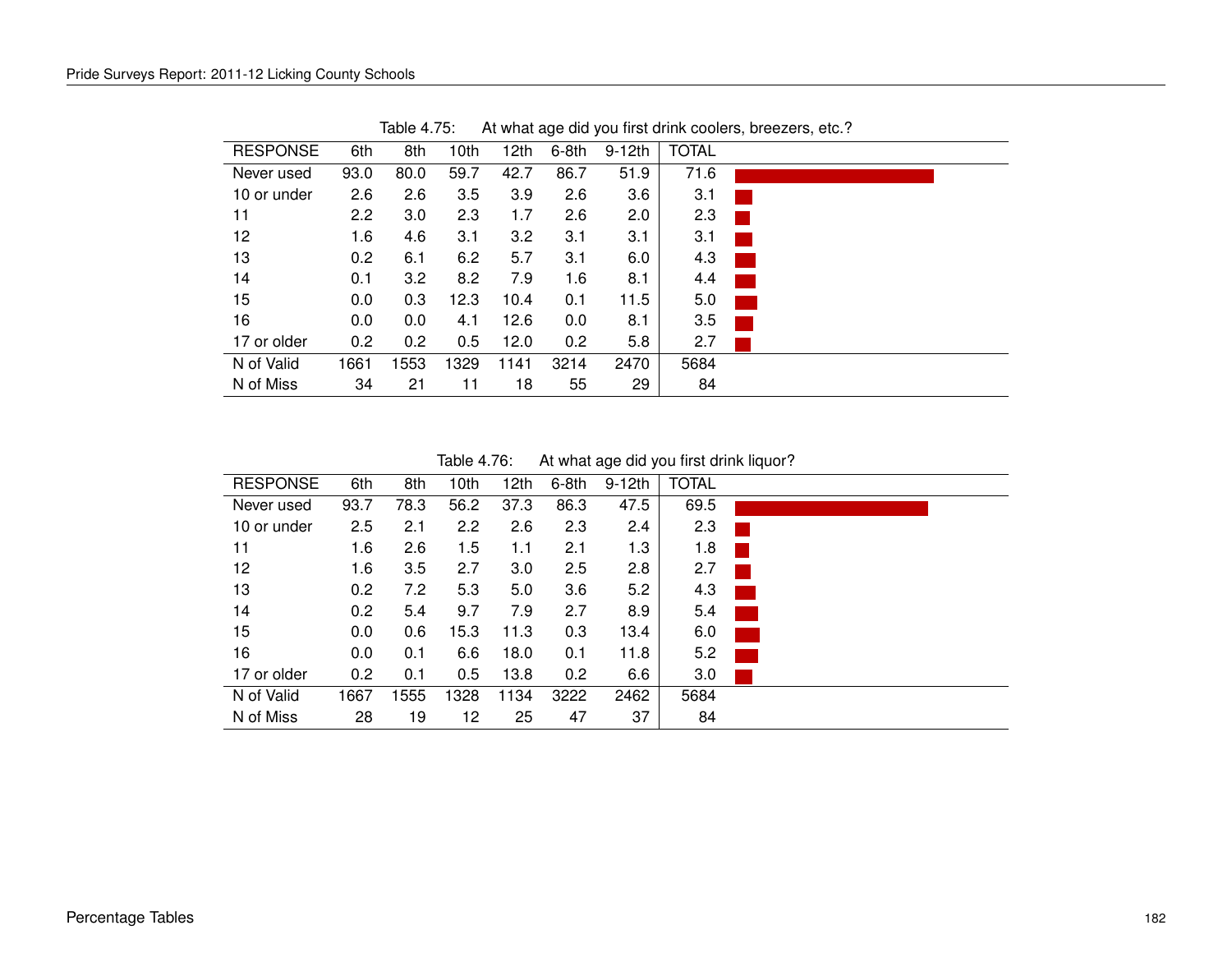| <b>RESPONSE</b> | 6th  | 8th  | 10th | 12th | $6-8th$ | $9-12th$ | <b>TOTAL</b> |  |
|-----------------|------|------|------|------|---------|----------|--------------|--|
| Never used      | 97.1 | 86.6 | 71.5 | 55.9 | 92.1    | 64.3     | 80.0         |  |
| 10 or under     | 1.3  | 1.7  | 2.4  | 2.7  | 1.5     | 2.6      | 1.9          |  |
| 11              | 0.4  | 1.1  | 0.8  | 1.5  | 0.7     | 1.1      | 0.9          |  |
| 12              | 0.8  | 2.6  | 2.3  | 2.7  | 1.7     | 2.5      | 2.1          |  |
| 13              | 0.2  | 4.2  | 3.3  | 2.7  | 2.1     | 3.0      | 2.5          |  |
| 14              | 0.1  | 3.2  | 6.4  | 7.0  | 1.6     | 6.7      | 3.8          |  |
| 15              | 0.1  | 0.5  | 10.1 | 7.5  | 0.2     | 8.9      | 4.0          |  |
| 16              | 0.0  | 0.0  | 2.7  | 10.1 | 0.0     | 6.1      | 2.7          |  |
| 17 or older     | 0.1  | 0.1  | 0.4  | 9.8  | 0.1     | 4.7      | 2.1          |  |
| N of Valid      | 1671 | 1554 | 1326 | 1135 | 3225    | 2461     | 5686         |  |
| N of Miss       | 24   | 20   | 14   | 24   | 44      | 38       | 82           |  |

Table 4.77: At what age did you first smoke marijuana?

Table 4.78: At what age did you first use cocaine?

| <b>RESPONSE</b> | 6th  | 8th  | 10th | 12th | $6-8th$ | $9-12th$ | <b>TOTAL</b> |  |
|-----------------|------|------|------|------|---------|----------|--------------|--|
| Never used      | 99.0 | 98.3 | 95.5 | 92.3 | 98.7    | 94.0     | 96.7         |  |
| 10 or under     | 0.4  | 0.4  | 1.1  | 1.7  | 0.4     | 1.4      | 0.8          |  |
| 11              | 0.2  | 0.3  | 0.2  | 0.2  | 0.2     | 0.2      | 0.2          |  |
| 12              | 0.1  | 0.3  | 0.4  | 0.4  | 0.2     | 0.4      | 0.3          |  |
| 13              | 0.2  | 0.2  | 0.4  | 0.4  | 0.2     | 0.4      | 0.3          |  |
| 14              | 0.0  | 0.4  | 0.5  | 0.6  | 0.2     | 0.5      | 0.3          |  |
| 15              | 0.0  | 0.1  | 0.9  | 0.6  | 0.0     | 0.8      | 0.4          |  |
| 16              | 0.1  | 0.0  | 0.9  | 1.4  | 0.0     | 1.1      | 0.5          |  |
| 17 or older     | 0.1  | 0.1  | 0.2  | 2.5  | 0.1     | 1.3      | 0.6          |  |
| N of Valid      | 1664 | 1557 | 1333 | 1136 | 3221    | 2469     | 5690         |  |
| N of Miss       | 31   | 17   |      | 23   | 48      | 30       | 78           |  |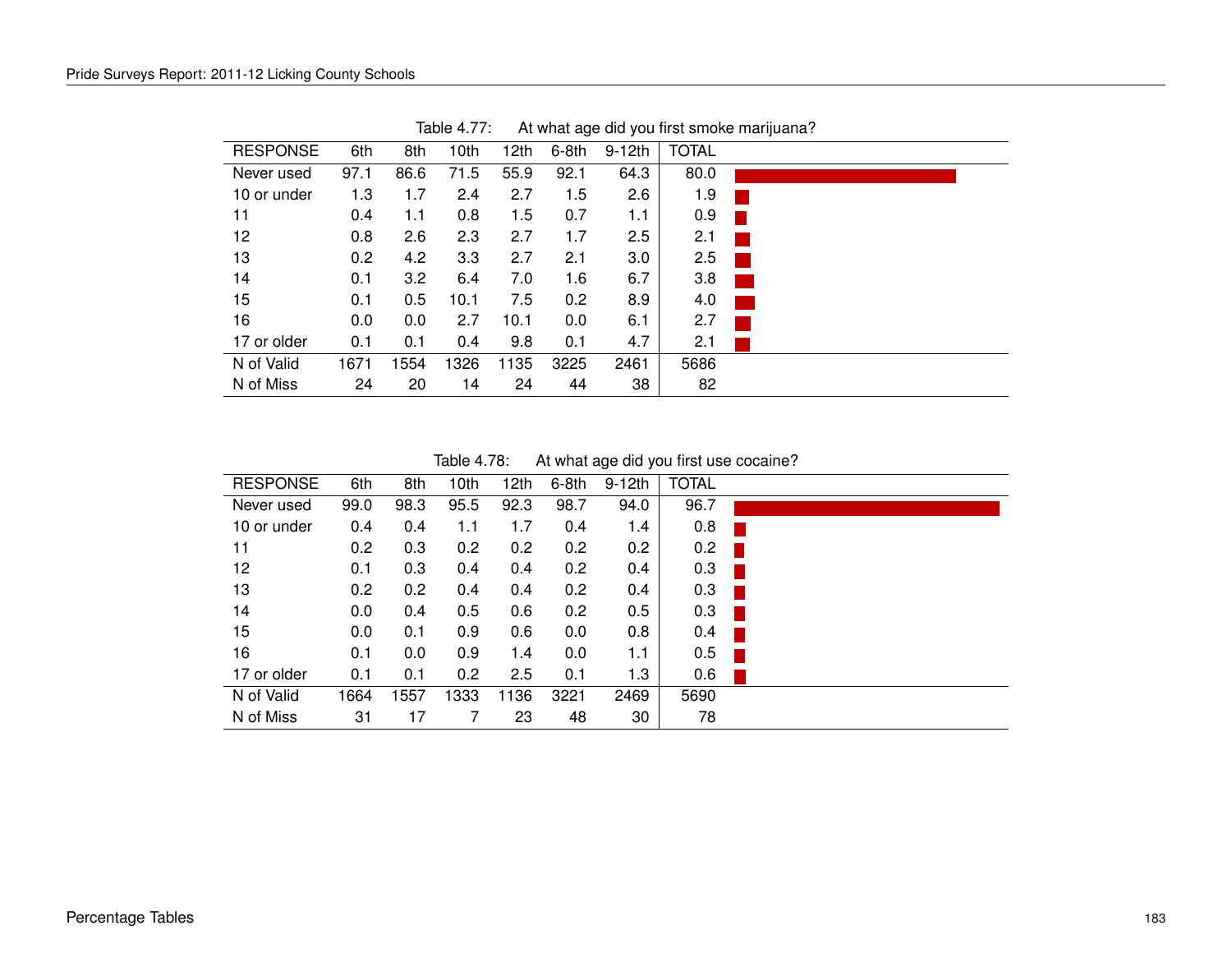| <b>RESPONSE</b> | 6th  | 8th  | 10th | 12th | 6-8th | $9-12th$ | <b>TOTAL</b> |  |
|-----------------|------|------|------|------|-------|----------|--------------|--|
| Never used      | 99.0 | 97.2 | 92.3 | 87.3 | 98.2  | 90.1     | 94.6         |  |
| 10 or under     | 0.5  | 0.3  | 1.3  | 2.2  | 0.4   | 1.7      | 1.0          |  |
| 11              | 0.1  | 0.2  | 0.2  | 0.6  | 0.1   | 0.3      | 0.2          |  |
| 12              | 0.3  | 0.6  | 0.2  | 0.4  | 0.4   | 0.3      | 0.4          |  |
| 13              | 0.0  | 1.4  | 0.8  | 1.1  | 0.6   | 0.9      | 0.8          |  |
| 14              | 0.0  | 0.1  | 1.1  | 1.1  | 0.1   | 1.1      | 0.5          |  |
| 15              | 0.0  | 0.0  | 2.7  | 1.7  | 0.0   | 2.3      | 1.0          |  |
| 16              | 0.0  | 0.1  | 1.1  | 3.1  | 0.0   | 1.9      | 0.9          |  |
| 17 or older     | 0.1  | 0.1  | 0.5  | 2.7  | 0.1   | 1.4      | 0.7          |  |
| N of Valid      | 1533 | 1400 | 1330 | 1015 | 2933  | 2345     | 5278         |  |
| N of Miss       | 162  | 174  | 10   | 144  | 336   | 154      | 490          |  |

Table 4.79: At what age did you first use uppers?

Table 4.80: At what age did you first use downers?

| <b>RESPONSE</b> | 6th  | 8th  | 10th | 12th | $6-8th$ | $9-12th$ | <b>TOTAL</b> |  |
|-----------------|------|------|------|------|---------|----------|--------------|--|
| Never used      | 99.0 | 98.0 | 93.8 | 88.8 | 98.5    | 91.7     | 95.5         |  |
| 10 or under     | 0.5  | 0.1  | 1.1  | 2.0  | 0.3     | 1.5      | 0.8          |  |
| 11              | 0.3  | 0.2  | 0.4  | 0.7  | 0.3     | 0.5      | 0.4          |  |
| 12              | 0.1  | 0.4  | 0.4  | 0.6  | 0.2     | 0.5      | 0.3          |  |
| 13              | 0.1  | 1.1  | 0.8  | 1.2  | 0.6     | 0.9      | 0.7          |  |
| 14              | 0.0  | 0.1  | 0.8  | 0.9  | 0.0     | 0.8      | 0.4          |  |
| 15              | 0.0  | 0.1  | 1.6  | 1.4  | 0.0     | 1.5      | 0.7          |  |
| 16              | 0.1  | 0.0  | 1.1  | 2.4  | 0.0     | 1.6      | 0.7          |  |
| 17 or older     | 0.0  | 0.1  | 0.2  | 2.1  | 0.0     | 1.0      | 0.5          |  |
| N of Valid      | 1534 | 1400 | 1327 | 1013 | 2934    | 2340     | 5274         |  |
| N of Miss       | 161  | 174  | 13   | 146  | 335     | 159      | 494          |  |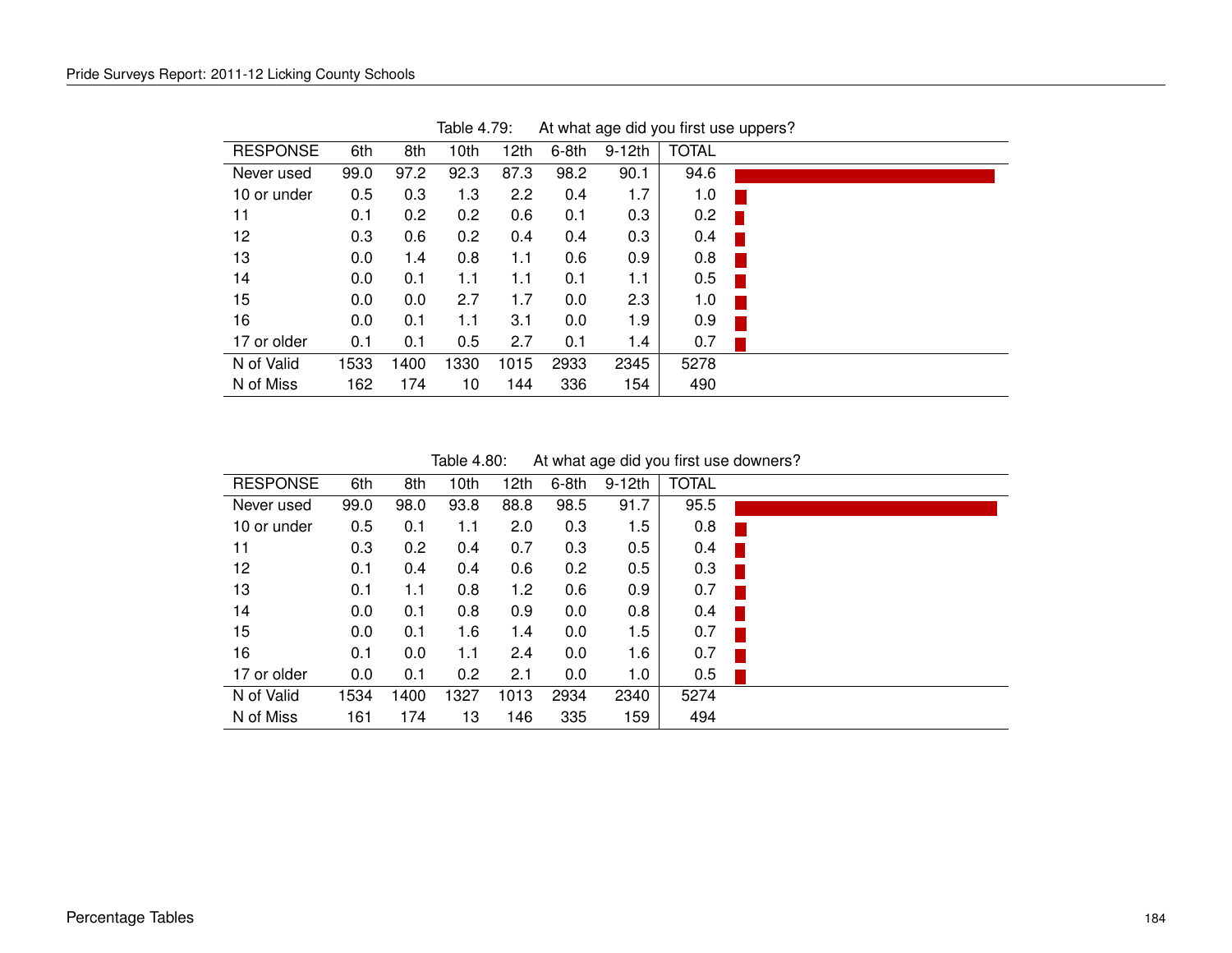| <b>RESPONSE</b> | 6th  | 8th  | 10th | 12th | $6-8th$ | $9-12th$ | <b>TOTAL</b> |  |
|-----------------|------|------|------|------|---------|----------|--------------|--|
| Never used      | 97.7 | 96.8 | 96.1 | 94.9 | 97.2    | 95.6     | 96.5         |  |
| 10 or under     | 1.8  | 0.9  | 0.8  | 1.7  | 1.4     | 1.2      | 1.3          |  |
| 11              | 0.3  | 0.1  | 0.2  | 0.2  | 0.2     | 0.2      | 0.2          |  |
| 12              | 0.1  | 0.6  | 0.6  | 0.5  | 0.4     | 0.6      | 0.5          |  |
| 13              | 0.1  | 0.9  | 0.7  | 0.4  | 0.4     | 0.6      | 0.5          |  |
| 14              | 0.1  | 0.5  | 0.8  | 0.5  | 0.3     | 0.6      | 0.4          |  |
| 15              | 0.1  | 0.0  | 0.5  | 0.6  | 0.0     | 0.6      | 0.3          |  |
| 16              | 0.0  | 0.1  | 0.1  | 0.6  | 0.0     | 0.3      | 0.2          |  |
| 17 or older     | 0.0  | 0.1  | 0.2  | 0.7  | 0.0     | 0.4      | 0.2          |  |
| N of Valid      | 1532 | 1400 | 1332 | 1013 | 2932    | 2345     | 5277         |  |
| N of Miss       | 163  | 174  | 8    | 146  | 337     | 154      | 491          |  |

Table 4.81: At what age did you first use inhalants?

Table 4.82: At what age did you first use hallucinogens?

| <b>RESPONSE</b> | 6th  | 8th  | 10th | 12th | $6-8th$ | $9-12th$ | <b>TOTAL</b> |  |
|-----------------|------|------|------|------|---------|----------|--------------|--|
| Never used      | 99.3 | 98.4 | 94.9 | 89.9 | 98.9    | 92.7     | 96.1         |  |
| 10 or under     | 0.4  | 0.1  | 1.1  | 1.8  | 0.2     | 1.4      | 0.8          |  |
| 11              | 0.1  | 0.2  | 0.2  | 0.5  | 0.2     | 0.3      | 0.2          |  |
| 12              | 0.1  | 0.3  | 0.4  | 0.5  | 0.2     | 0.4      | 0.3          |  |
| 13              | 0.0  | 0.4  | 0.5  | 0.5  | 0.2     | 0.5      | 0.3          |  |
| 14              | 0.1  | 0.4  | 0.5  | 0.8  | 0.2     | 0.6      | 0.4          |  |
| 15              | 0.0  | 0.1  | 1.4  | 0.5  | 0.1     | 1.0      | 0.5          |  |
| 16              | 0.0  | 0.0  | 1.0  | 3.3  | 0.0     | 2.0      | 0.9          |  |
| 17 or older     | 0.0  | 0.1  | 0.2  | 2.3  | 0.0     | 1.1      | 0.5          |  |
| N of Valid      | 1524 | 1400 | 1329 | 1015 | 2924    | 2344     | 5268         |  |
| N of Miss       | 171  | 174  | 11   | 144  | 345     | 155      | 500          |  |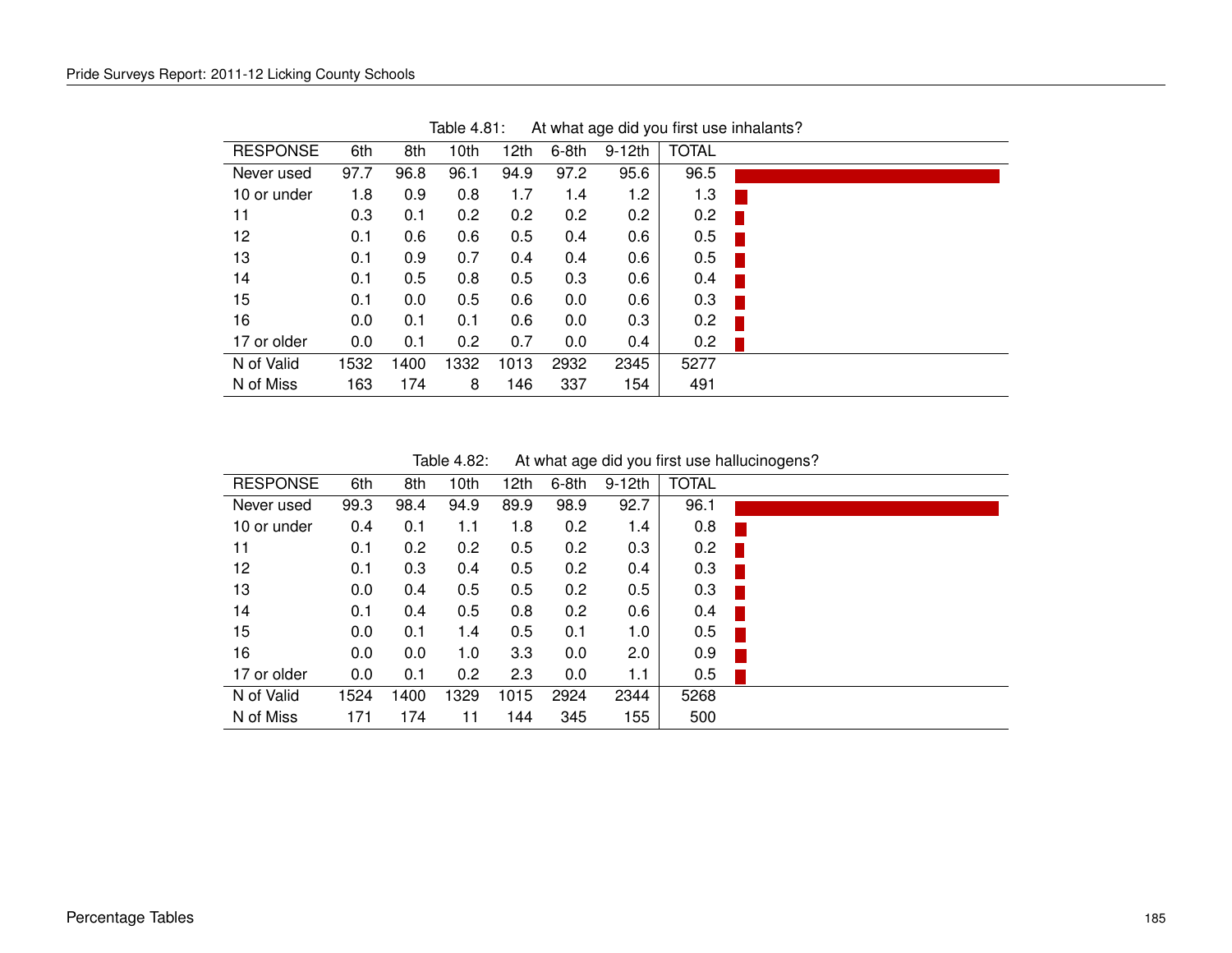| <b>RESPONSE</b> | 6th  | 8th  | 10th | 12 <sub>th</sub> | $6-8th$ | $9-12th$ | <b>TOTAL</b> |
|-----------------|------|------|------|------------------|---------|----------|--------------|
| Never used      | 99.1 | 99.0 | 96.3 | 95.0             | 99.0    | 95.7     | 97.6         |
| 10 or under     | 0.5  | 0.1  | 1.1  | 1.9              | 0.3     | 1.4      | 0.8          |
| 11              | 0.1  | 0.2  | 0.2  | 0.2              | 0.1     | 0.2      | 0.2          |
| 12              | 0.1  | 0.2  | 0.2  | 0.3              | 0.2     | 0.3      | 0.2          |
| 13              | 0.1  | 0.1  | 0.5  | 0.5              | 0.1     | 0.5      | 0.3          |
| 14              | 0.0  | 0.2  | 0.2  | 0.4              | 0.1     | 0.3      | 0.2          |
| 15              | 0.0  | 0.0  | 0.8  | 0.3              | 0.0     | 0.6      | 0.3          |
| 16              | 0.1  | 0.0  | 0.5  | 0.7              | 0.0     | 0.6      | 0.3          |
| 17 or older     | 0.0  | 0.1  | 0.2  | 0.8              | 0.0     | 0.5      | 0.2          |
| N of Valid      | 1533 | 1398 | 1325 | 1016             | 2931    | 2341     | 5272         |
| N of Miss       | 162  | 176  | 15   | 143              | 338     | 158      | 496          |

Table 4.83: At what age did you first use heroin?

Table 4.84: At what age did you first use anabolic steroids?

| <b>RESPONSE</b> | 6th  | 8th  | 10th | 12th | $6-8th$ | $9-12th$ | <b>TOTAL</b> |
|-----------------|------|------|------|------|---------|----------|--------------|
| Never used      | 98.1 | 98.4 | 96.9 | 95.7 | 98.2    | 96.4     | 97.4         |
| 10 or under     | 0.6  | 0.5  | 1.1  | 1.7  | 0.6     | 1.3      | 0.9          |
| 11              | 0.6  | 0.1  | 0.2  | 0.3  | 0.4     | 0.3      | 0.3          |
| 12              | 0.3  | 0.1  | 0.4  | 0.1  | 0.2     | 0.3      | 0.2          |
| 13              | 0.1  | 0.2  | 0.2  | 0.2  | 0.2     | 0.2      | 0.2          |
| 14              | 0.0  | 0.4  | 0.5  | 0.8  | 0.2     | 0.6      | 0.4          |
| 15              | 0.1  | 0.0  | 0.5  | 0.2  | 0.1     | 0.3      | 0.2          |
| 16              | 0.0  | 0.1  | 0.2  | 0.5  | 0.1     | 0.3      | 0.2          |
| 17 or older     | 0.1  | 0.1  | 0.2  | 0.6  | 0.1     | 0.3      | 0.2          |
| N of Valid      | 1541 | 1399 | 1328 | 1013 | 2940    | 2341     | 5281         |
| N of Miss       | 154  | 175  | 12   | 146  | 329     | 158      | 487          |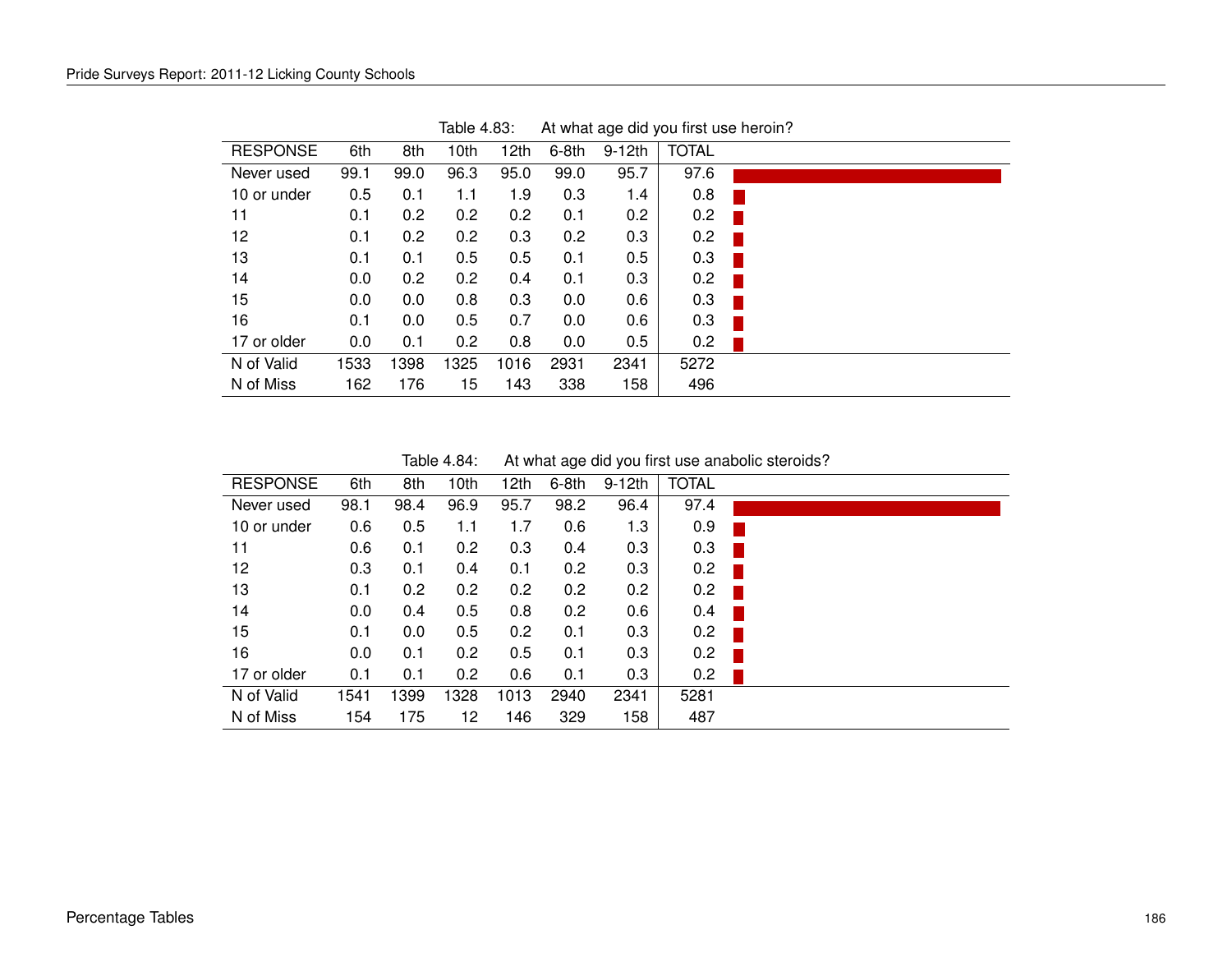| <b>RESPONSE</b> | 6th  | 8th  | 10th | 12th | $6-8th$ | $9-12th$ | <b>TOTAL</b> |  |
|-----------------|------|------|------|------|---------|----------|--------------|--|
| Never used      | 99.3 | 98.5 | 95.2 | 89.6 | 98.9    | 92.8     | 96.2         |  |
| 10 or under     | 0.3  | 0.1  | 1.1  | 1.9  | 0.2     | 1.5      | 0.8          |  |
| 11              | 0.1  | 0.3  | 0.3  | 0.1  | 0.2     | 0.2      | 0.2          |  |
| 12              | 0.2  | 0.1  | 0.3  | 0.5  | 0.2     | 0.4      | 0.3          |  |
| 13              | 0.0  | 0.4  | 0.5  | 0.7  | 0.2     | 0.6      | 0.4          |  |
| 14              | 0.0  | 0.3  | 0.5  | 0.9  | 0.1     | 0.7      | 0.4          |  |
| 15              | 0.0  | 0.1  | 1.2  | 1.4  | 0.0     | 1.3      | 0.6          |  |
| 16              | 0.0  | 0.0  | 0.7  | 2.3  | 0.0     | 1.4      | 0.6          |  |
| 17 or older     | 0.0  | 0.1  | 0.2  | 2.7  | 0.1     | 1.2      | 0.6          |  |
| N of Valid      | 1521 | 1397 | 1329 | 1012 | 2918    | 2341     | 5259         |  |
| N of Miss       | 174  | 177  | 11   | 147  | 351     | 158      | 509          |  |
|                 |      |      |      |      |         |          |              |  |

Table 4.85: At what age did you first use ecstasy?

Table 4.86: At what age did you first use meth?

| <b>RESPONSE</b> | 6th  | 8th  | 10th | 12th | $6-8th$ | $9-12th$ | <b>TOTAL</b> |
|-----------------|------|------|------|------|---------|----------|--------------|
| Never used      | 99.0 | 98.9 | 96.6 | 95.4 | 99.0    | 96.1     | 97.7         |
| 10 or under     | 0.5  | 0.2  | 1.1  | 1.8  | 0.3     | 1.4      | 0.8          |
| 11              | 0.1  | 0.1  | 0.2  | 0.3  | 0.1     | 0.2      | 0.2          |
| 12              | 0.2  | 0.3  | 0.3  | 0.3  | 0.2     | 0.3      | 0.2          |
| 13              | 0.1  | 0.1  | 0.1  | 0.6  | 0.1     | 0.3      | 0.2          |
| 14              | 0.0  | 0.3  | 0.2  | 0.4  | 0.2     | 0.2      | 0.2          |
| 15              | 0.0  | 0.0  | 0.8  | 0.3  | 0.0     | 0.5      | 0.2          |
| 16              | 0.1  | 0.0  | 0.7  | 0.2  | 0.0     | 0.4      | 0.2          |
| 17 or older     | 0.1  | 0.1  | 0.2  | 0.9  | 0.1     | 0.5      | 0.3          |
| N of Valid      | 1645 | 1556 | 1323 | 1135 | 3201    | 2458     | 5659         |
| N of Miss       | 50   | 18   | 17   | 24   | 68      | 41       | 109          |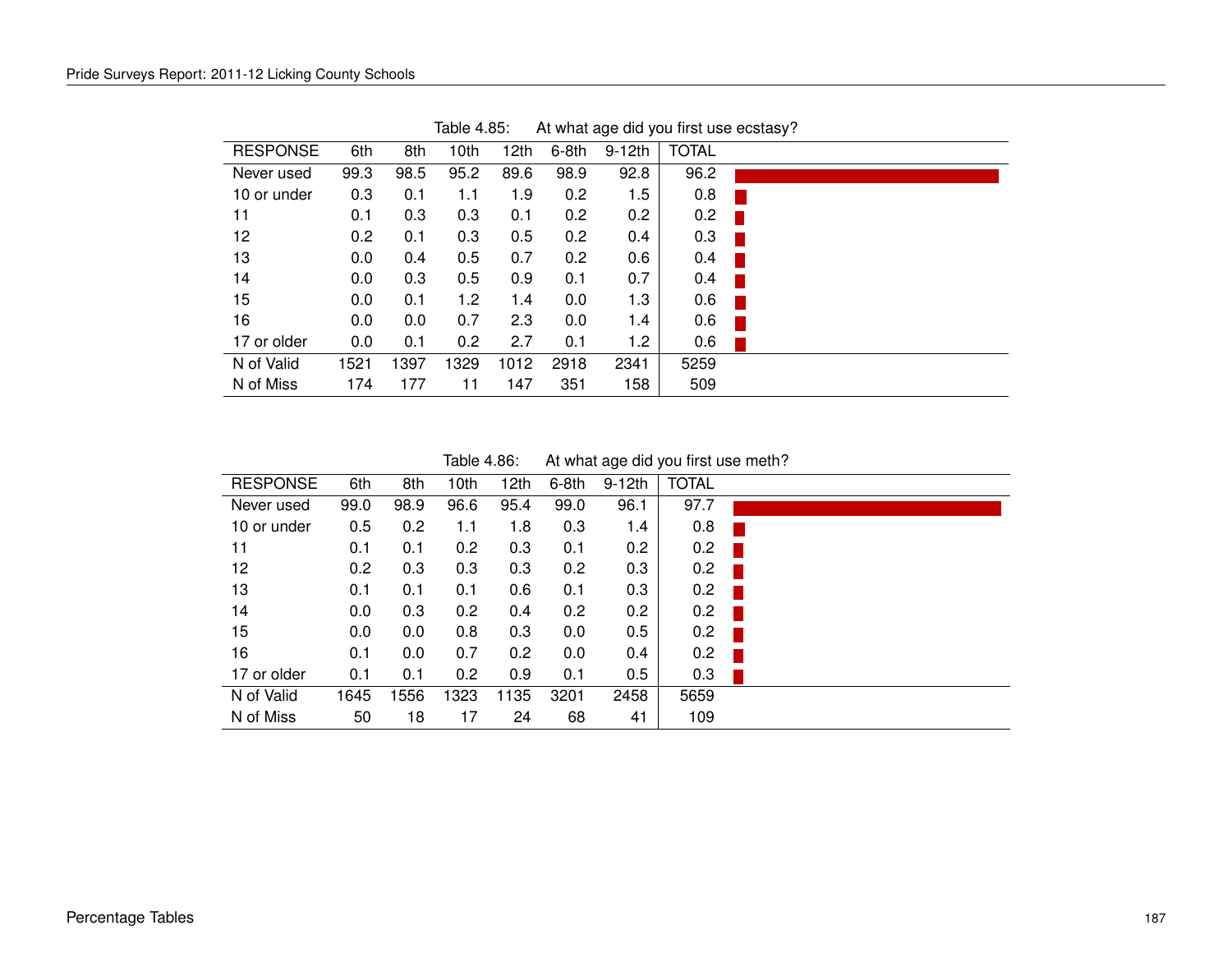| <b>RESPONSE</b> | 6th  | 8th  | 10th | 12th | $6-8th$ | $9-12th$ | <b>TOTAL</b> |  |
|-----------------|------|------|------|------|---------|----------|--------------|--|
| Never used      | 98.8 | 96.2 | 90.9 | 83.4 | 97.6    | 87.6     | 93.2         |  |
| 10 or under     | 0.6  | 0.4  | 1.0  | 2.4  | 0.5     | 1.6      | 1.0          |  |
| 11              | 0.3  | 0.2  | 0.4  | 0.6  | 0.3     | 0.5      | 0.4          |  |
| 12              | 0.1  | 0.6  | 0.3  | 0.8  | 0.4     | 0.5      | 0.4          |  |
| 13              | 0.0  | 1.7  | 1.4  | 1.1  | 0.8     | 1.3      | 1.0          |  |
| 14              | 0.1  | 0.6  | 1.6  | 1.7  | 0.3     | 1.6      | 0.9          |  |
| 15              | 0.0  | 0.0  | 3.3  | 1.9  | 0.0     | 2.7      | 1.2          |  |
| 16              | 0.0  | 0.1  | 0.8  | 4.8  | 0.0     | 2.6      | 1.2          |  |
| 17 or older     | 0.1  | 0.1  | 0.3  | 3.4  | 0.1     | 1.6      | 0.8          |  |
| N of Valid      | 1538 | 1396 | 1328 | 1011 | 2934    | 2339     | 5273         |  |
| N of Miss       | 157  | 178  | 12   | 148  | 335     | 160      | 495          |  |

Table 4.87: At what age did you first use prescription drugs?

Table 4.88: At what age did you first use pain killers?

| <b>RESPONSE</b> | 6th  | 8th  | 10th | 12th | $6-8th$ | $9-12th$ | <b>TOTAL</b> |  |
|-----------------|------|------|------|------|---------|----------|--------------|--|
| Never used      | 98.7 | 96.0 | 90.1 | 84.6 | 97.4    | 87.7     | 93.1         |  |
| 10 or under     | 1.0  | 0.4  | 1.1  | 1.8  | 0.8     | 1.4      | 1.0          |  |
| 11              | 0.1  | 0.5  | 0.5  | 0.3  | 0.3     | 0.4      | 0.3          |  |
| 12              | 0.1  | 0.6  | 0.5  | 0.9  | 0.3     | 0.6      | 0.5          |  |
| 13              | 0.1  | 1.8  | 1.4  | 0.8  | 0.9     | 1.1      | 1.0          |  |
| 14              | 0.0  | 0.6  | 1.8  | 1.5  | 0.3     | 1.7      | 0.9          |  |
| 15              | 0.0  | 0.1  | 3.1  | 2.7  | 0.0     | 2.9      | 1.3          |  |
| 16              | 0.0  | 0.0  | 1.5  | 4.0  | 0.0     | 2.6      | 1.1          |  |
| 17 or older     | 0.0  | 0.1  | 0.2  | 3.6  | 0.0     | 1.7      | 0.8          |  |
| N of Valid      | 1534 | 1391 | 1330 | 1012 | 2925    | 2342     | 5267         |  |
| N of Miss       | 161  | 183  | 10   | 147  | 344     | 157      | 501          |  |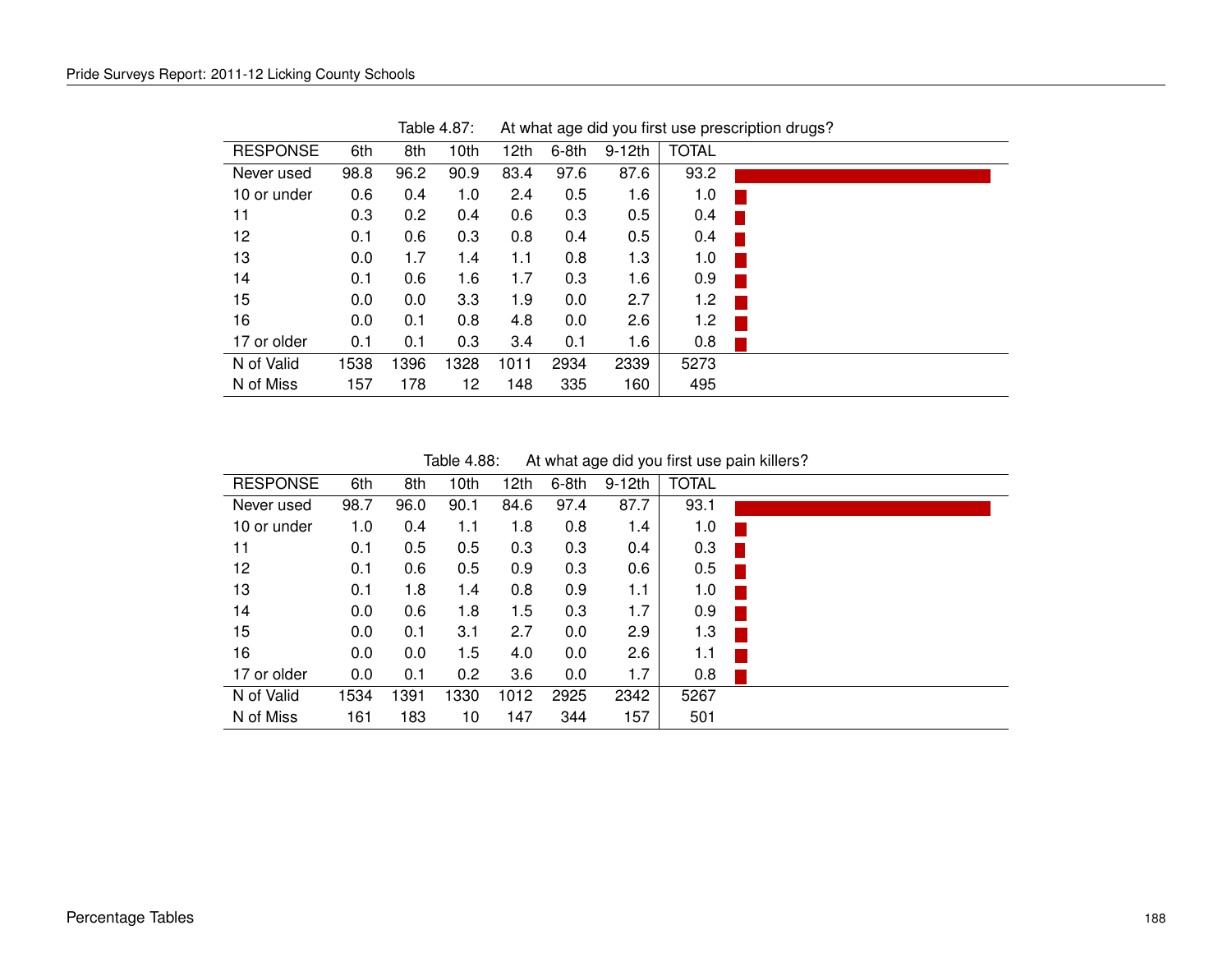| <b>RESPONSE</b> | 6th  | 8th  | 10th | 12th | $6-8th$ | $9-12th$ | <b>TOTAL</b> |  |
|-----------------|------|------|------|------|---------|----------|--------------|--|
| Never used      | 99.0 | 96.6 | 93.1 | 91.3 | 97.9    | 92.3     | 95.4         |  |
| 10 or under     | 0.5  | 0.4  | 1.0  | 1.7  | 0.5     | 1.3      | 0.8          |  |
| 11              | 0.3  | 0.3  | 0.2  | 0.3  | 0.3     | 0.3      | 0.3          |  |
| 12              | 0.1  | 0.8  | 0.5  | 0.7  | 0.4     | 0.6      | 0.5          |  |
| 13              | 0.0  | 1.4  | 1.0  | 0.6  | 0.6     | 0.8      | 0.7          |  |
| 14              | 0.1  | 0.4  | 1.2  | 0.9  | 0.2     | 1.1      | 0.6          |  |
| 15              | 0.0  | 0.1  | 2.0  | 0.8  | 0.0     | 1.5      | 0.7          |  |
| 16              | 0.0  | 0.0  | 0.7  | 1.8  | 0.0     | 1.2      | 0.5          |  |
| 17 or older     | 0.0  | 0.1  | 0.3  | 2.0  | 0.0     | 1.0      | 0.5          |  |
| N of Valid      | 1539 | 1387 | 1328 | 1012 | 2926    | 2340     | 5266         |  |
| N of Miss       | 156  | 187  | 12   | 147  | 343     | 159      | 502          |  |
|                 |      |      |      |      |         |          |              |  |

Table 4.89: At what age did you first use over-the-counter drugs?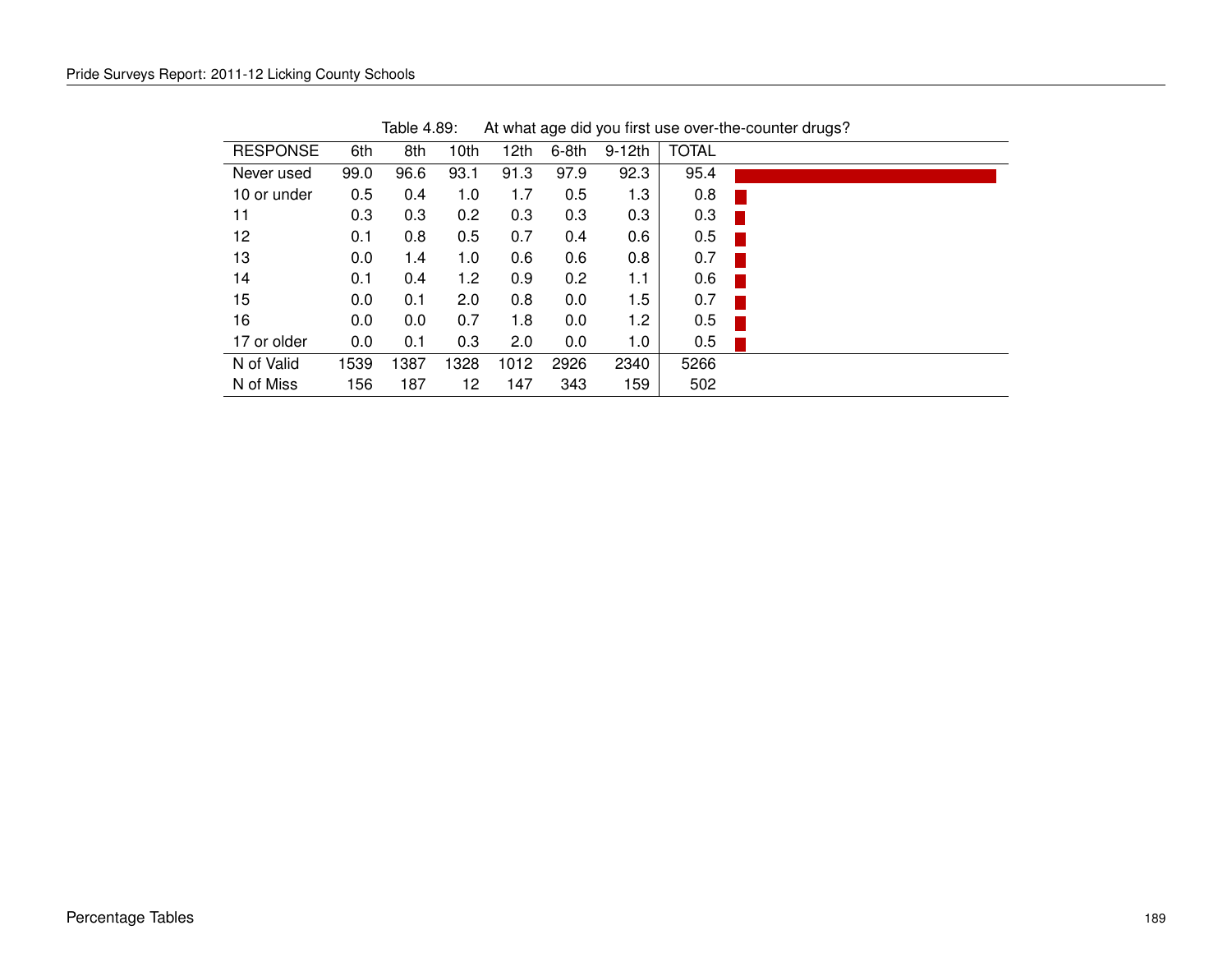## **4.7 Where Do You Usually Use...**

| <b>RESPONSE</b> | 6th  | 8th  | 10th | 12th | 6-8th | 9-12th | <b>TOTAL</b> |  |
|-----------------|------|------|------|------|-------|--------|--------------|--|
| Do not use      | 91.2 | 84.6 | 78.5 | 65.2 | 88.0  | 72.3   | 81.2         |  |
| At home         | 1.8  | 5.2  | 8.5  | 13.6 | 3.4   | 10.9   | 6.7          |  |
| At school       | 0.5  | 0.9  | 2.5  | 2.8  | 0.7   | 2.6    | 1.5          |  |
| In a car        | 0.5  | 2.7  | 7.2  | 18.8 | 1.5   | 12.6   | 6.3          |  |
| Friend's house  | 2.5  | 7.3  | 9.5  | 16.8 | 4.8   | 12.9   | 8.3          |  |
| Other           | 2.0  | 6.4  | 7.5  | 12.1 | 4.1   | 9.6    | 6.5          |  |
| N of Valid      | 1695 | 1574 | 340  | 1159 | 3269  | 2499   | 5768         |  |
| N of Miss       | 0    | 0    | 0    | 0    | 0     | 0      | 0            |  |
|                 |      |      |      |      |       |        |              |  |

Table 4.90: Where do you usually smoke cigarettes?

| Table 4.91: | Where do you usually use smokeless tobacco? |  |  |  |
|-------------|---------------------------------------------|--|--|--|
|-------------|---------------------------------------------|--|--|--|

| <b>RESPONSE</b> | 6th  | 8th  | 10th | 12th | 6-8th | $9-12th$ | <b>TOTAL</b> |                             |
|-----------------|------|------|------|------|-------|----------|--------------|-----------------------------|
| Do not use      | 93.2 | 89.1 | 84.9 | 77.0 | 91.2  | 81.2     | 86.9         |                             |
| At home         | 1.2  | 3.3  | 6.0  | 11.2 | 2.2   | 8.4      | 4.9          |                             |
| At school       | 0.6  | 1.0  | 4.2  | 5.6  | 0.8   | 4.8      | 2.5          |                             |
| In a car        | 0.5  | 1.7  | 5.1  | 10.6 | 1.1   | 7.7      | 3.9          | $\mathcal{L}_{\mathcal{A}}$ |
| Friend's house  | 1.3  | 3.6  | 6.3  | 10.9 | 2.4   | 8.4      | 5.0          |                             |
| Other           | 0.8  | 4.7  | 5.7  | 8.0  | 2.7   | 6.8      | 4.5          |                             |
| N of Valid      | 1695 | 1574 | ا340 | 1159 | 3269  | 2499     | 5768         |                             |
| N of Miss       | 0    | 0    | 0    | 0    | 0     |          | 0            |                             |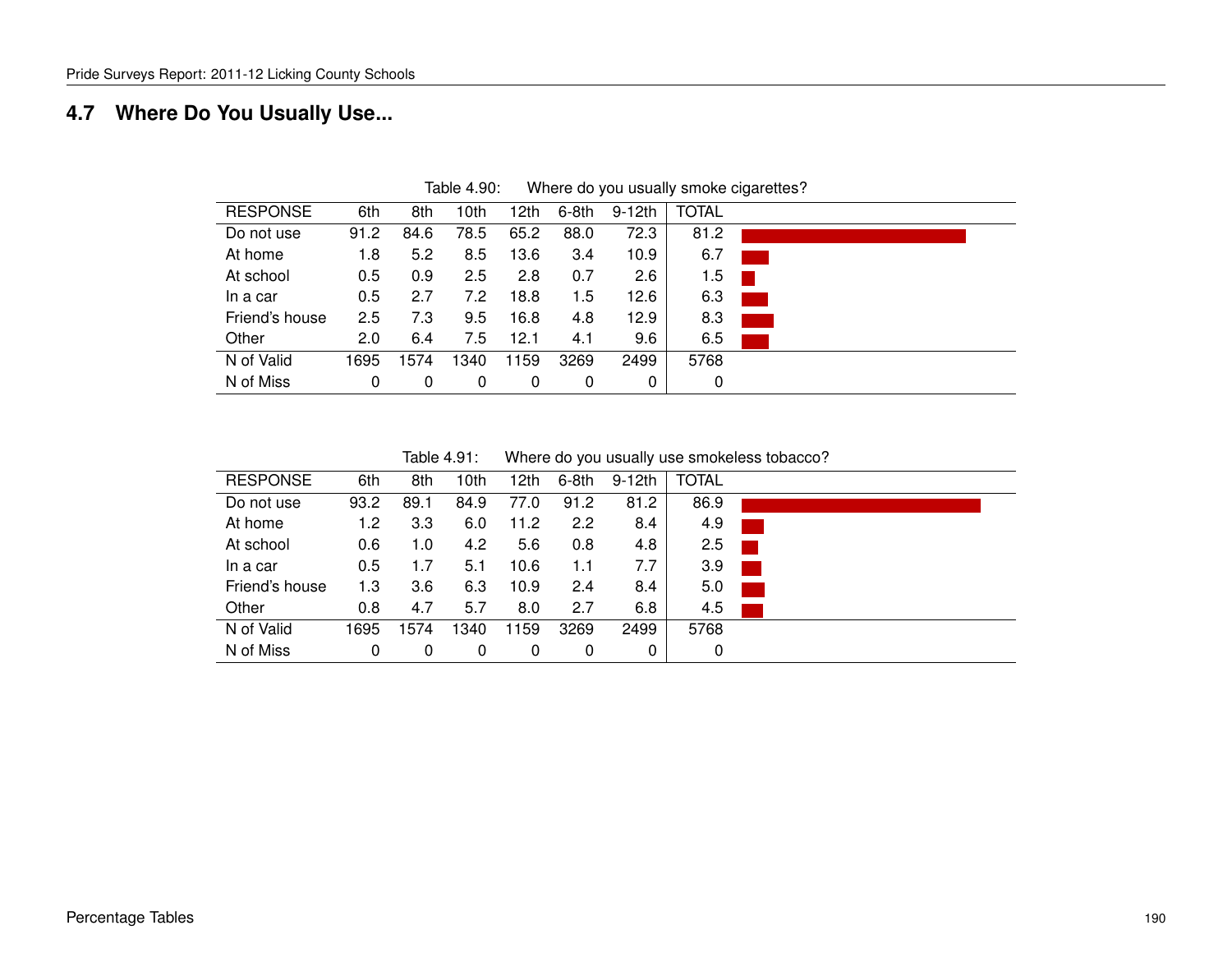| <b>RESPONSE</b> | 6th  | 8th  | 10th | 12th | $6-8th$ | $9-12$ th | <b>TOTAL</b> |  |
|-----------------|------|------|------|------|---------|-----------|--------------|--|
| Do not use      | 94.5 | 90.0 | 82.0 | 68.2 | 92.3    | 75.6      | 85.1         |  |
| At home         | 0.9  | 2.5  | 5.6  | 9.2  | 1.7     | 7.3       | 4.1          |  |
| At school       | 0.4  | 0.5  | 1.7  | 1.9  | 0.5     | 1.8       | 1.0          |  |
| In a car        | 0.2  | 1.1  | 5.1  | 11.0 | 0.6     | 7.8       | 3.7          |  |
| Friend's house  | 0.4  | 3.5  | 7.8  | 14.0 | 1.9     | 10.7      | 5.7          |  |
| Other           | 0.6  | 3.4  | 5.0  | 9.6  | 2.0     | 7.1       | 4.2          |  |
| N of Valid      | 1695 | 1574 | 1340 | 1159 | 3269    | 2499      | 5768         |  |
| N of Miss       | 0    | 0    | 0    | 0    | 0       | 0         | 0            |  |
|                 |      |      |      |      |         |           |              |  |

Table 4.92: Where do you usually smoke cigars?

Table 4.93: Where do you usually drink beer?

| <b>RESPONSE</b> | 6th  | 8th  | 10th | 12th | 6-8th | 9-12th | TOTAL |  |
|-----------------|------|------|------|------|-------|--------|-------|--|
| Do not use      | 87.7 | 76.6 | 61.1 | 43.7 | 82.3  | 53.0   | 69.6  |  |
| At home         | 5.6  | 10.0 | 14.6 | 20.3 | 7.7   | 17.2   | 11.8  |  |
| At school       | 0.4  | 0.4  | 1.9  | 2.3  | 0.4   | 2.1    | 1.1   |  |
| In a car        | 0.4  | 1.4  | 2.7  | 4.9  | 0.9   | 3.7    | 2.1   |  |
| Friend's house  | 2.4  | 10.0 | 23.1 | 35.5 | 6.1   | 28.9   | 15.9  |  |
| Other           | 2.3  | 6.3  | 10.0 | 16.2 | 4.2   | 12.9   | 8.0   |  |
| N of Valid      | 1695 | 1574 | 1340 | 1159 | 3269  | 2499   | 5768  |  |
| N of Miss       | 0    | 0    | 0    | 0    | 0     | 0      | 0     |  |

Table 4.94: Where do you usually drink coolers, breezers, etc.?

| <b>RESPONSE</b> | 6th         | 8th  | 10th | 12th | $6-8th$ | $9-12$ th | <b>TOTAL</b> |  |
|-----------------|-------------|------|------|------|---------|-----------|--------------|--|
| Do not use      | 90.5        | 79.3 | 63.1 | 47.3 | 85.1    | 55.8      | 72.4         |  |
| At home         | 3.4         | 8.6  | 15.3 | 18.8 | 5.9     | 16.9      | 10.7         |  |
| At school       | 0.4         | 0.3  | 2.2  | 1.8  | 0.4     | 2.0       | 1.1          |  |
| In a car        | 0.2         | 1.0  | 2.2  | 3.4  | 0.6     | 2.7       | 1.5          |  |
| Friend's house  | 1.7         | 8.6  | 20.4 | 32.0 | 5.0     | 25.8      | 14.0         |  |
| Other           | 1.6         | 5.0  | 9.2  | 13.4 | 3.2     | 11.1      | 6.7          |  |
| N of Valid      | 1695        | 574  | 340  | 1159 | 3269    | 2499      | 5768         |  |
| N of Miss       | $\mathbf 0$ | 0    | 0    | 0    | 0       | 0         | 0            |  |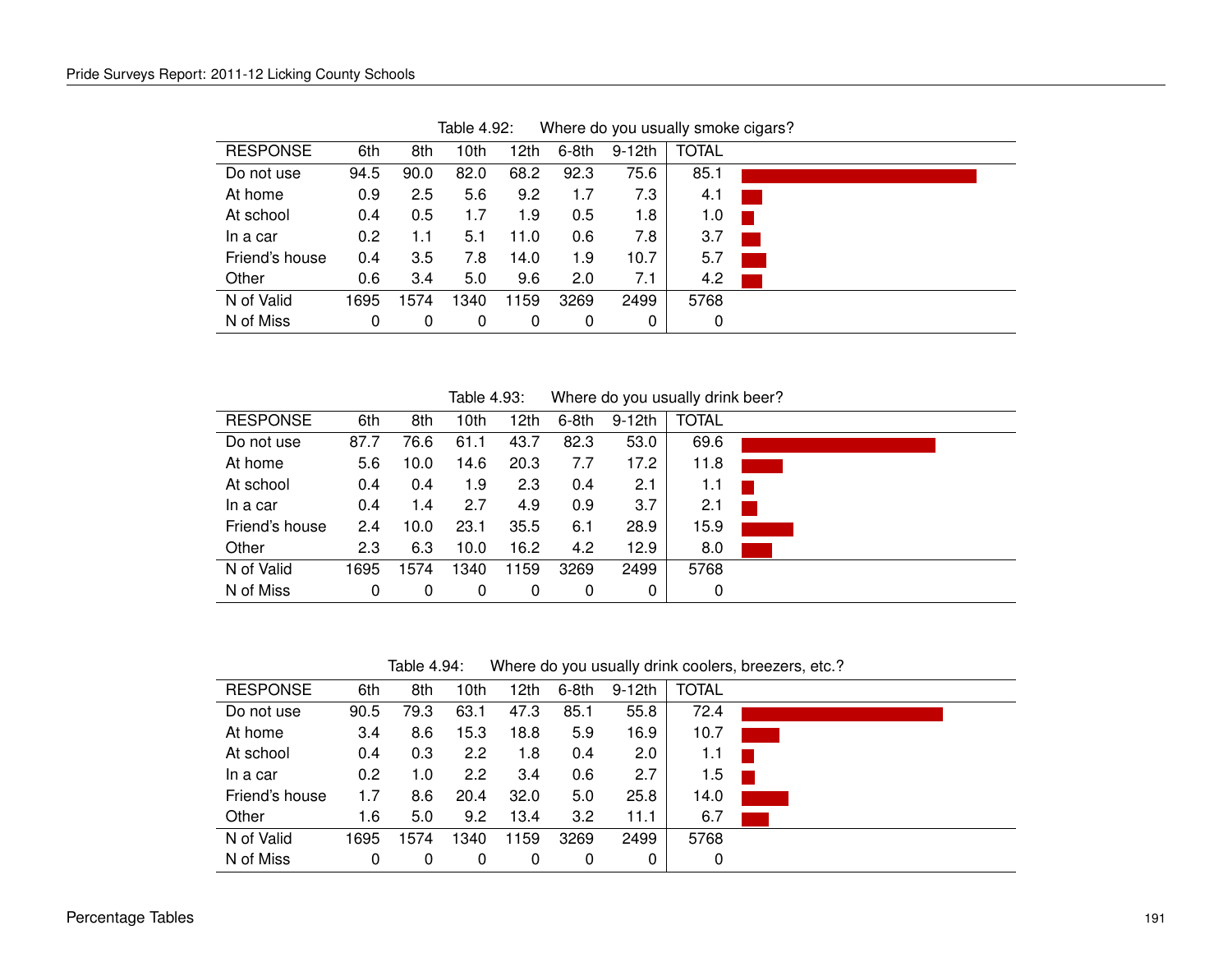| <b>RESPONSE</b> | 6th  | 8th  | 10th | 12th | $6-8th$ | $9-12$ th | <b>TOTAL</b> |  |
|-----------------|------|------|------|------|---------|-----------|--------------|--|
| Do not use      | 91.3 | 77.9 | 57.8 | 40.0 | 84.9    | 49.6      | 69.6         |  |
| At home         | 2.2  | 8.4  | 15.5 | 20.8 | 5.2     | 18.0      | 10.7         |  |
| At school       | 0.4  | 0.5  | 2.2  | 2.5  | 0.5     | 2.4       | 1.3          |  |
| In a car        | 0.3  | 1.1  | 2.5  | 4.5  | 0.7     | 3.4       | 1.9          |  |
| Friend's house  | 1.4  | 9.8  | 24.9 | 39.3 | 5.4     | 31.6      | 16.8         |  |
| Other           | 1.6  | 5.5  | 10.4 | 16.9 | 3.5     | 13.4      | 7.8          |  |
| N of Valid      | 1695 | 574  | 1340 | 1159 | 3269    | 2499      | 5768         |  |
| N of Miss       | 0    | 0    | 0    | 0    | 0       | 0         | 0            |  |
|                 |      |      |      |      |         |           |              |  |

Table 4.95: Where do you usually drink liquor?

Table 4.96: Where do you usually smoke marijuana?

| <b>RESPONSE</b> | 6th  | 8th  | 10th | 12th | $6-8th$ | 9-12th | <b>TOTAL</b> |  |
|-----------------|------|------|------|------|---------|--------|--------------|--|
| Do not use      | 93.0 | 84.8 | 71.4 | 59.4 | 89.0    | 65.8   | 79.0         |  |
| At home         | 0.6  | 3.2  | 9.6  | 12.9 | 1.8     | 11.1   | 5.9          |  |
| At school       | 0.4  | 1.0  | 3.2  | 3.5  | 0.7     | 3.3    | 1.8          |  |
| In a car        | 0.4  | 2.7  | 9.6  | 16.4 | 1.5     | 12.8   | 6.4          |  |
| Friend's house  | 1.4  | 7.6  | 17.7 | 24.9 | 4.4     | 21.0   | 11.6         |  |
| Other           | 1.7  | 6.2  | 11.0 | 16.5 | 3.9     | 13.6   | 8.1          |  |
| N of Valid      | 695  | 1574 | 1340 | 1159 | 3269    | 2499   | 5768         |  |
| N of Miss       | 0    | 0    | 0    | 0    | 0       | 0      | 0            |  |

Table 4.97: Where do you usually use tobacco?

| <b>RESPONSE</b> | 6th  | 8th  | 10th | 12th | $6-8th$ | $9-12$ th | <b>TOTAL</b> |  |
|-----------------|------|------|------|------|---------|-----------|--------------|--|
| Do not use      | 95.4 | 94.0 | 92.4 | 86.0 | 94.7    | 89.4      | 92.4         |  |
| At home         | 2.7  | 7.2  | 13.9 | 23.5 | 4.9     | 18.3      | 10.7         |  |
| At school       | 0.7  | 1.7  | 5.4  | 7.3  | 1.2     | 6.3       | 3.4          |  |
| In a car        | 0.6  | 3.7  | 12.1 | 26.7 | 2.1     | 18.9      | 9.4          |  |
| Friend's house  | 2.9  | 9.4  | 15.6 | 26.3 | 6.1     | 20.6      | 12.3         |  |
| Other           | 2.5  | 9.7  | 12.5 | 19.2 | 6.0     | 15.6      | 10.1         |  |
| N of Valid      | 1695 | 1574 | 1340 | 1159 | 3269    | 2499      | 5768         |  |
| N of Miss       | 0    | 0    | 0    | 0    | 0       | 0         | 0            |  |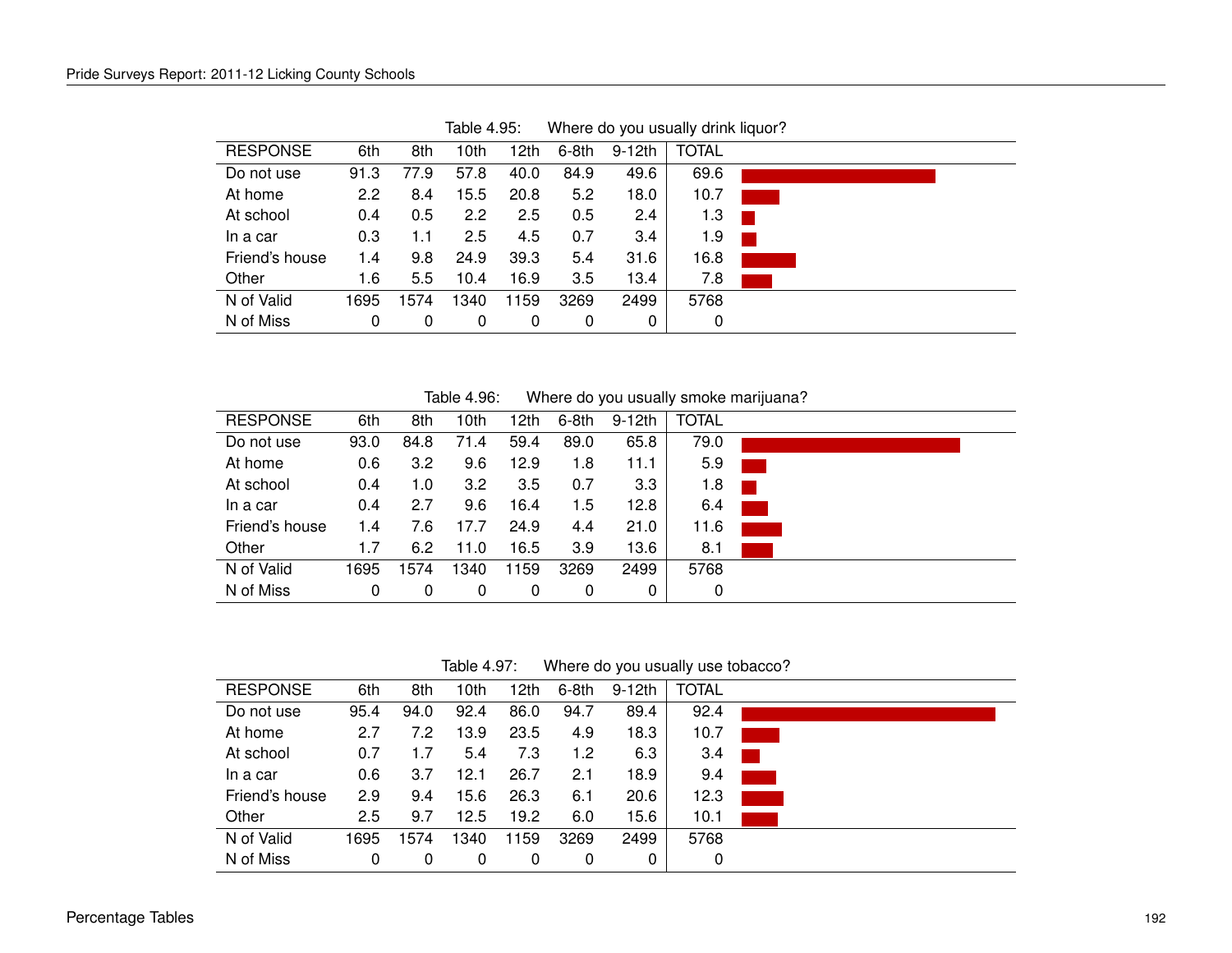| <b>RESPONSE</b> | 6th  | 8th  | 10th | 12th | $6-8th$ | 9-12th | <b>TOTAL</b> |  |
|-----------------|------|------|------|------|---------|--------|--------------|--|
| Do not use      | 93.8 | 85.3 | 72.1 | 58.2 | 89.7    | 65.7   | 79.3         |  |
| At home         | 7.6  | 14.4 | 22.3 | 27.9 | 10.8    | 24.9   | 16.9         |  |
| At school       | 0.5  | 0.8  | 2.5  | 3.2  | 0.6     | 2.8    | 1.6          |  |
| In a car        | 0.4  | 1.7  | 3.5  | 5.8  | 1.0     | 4.6    | 2.6          |  |
| Friend's house  | 3.2  | 13.7 | 29.4 | 44.1 | 8.3     | 36.2   | 20.4         |  |
| Other           | 3.6  | 8.8  | 13.4 | 19.7 | 6.1     | 16.3   | 10.5         |  |
| N of Valid      | 1695 | 1574 | 1340 | 1159 | 3269    | 2499   | 5768         |  |
| N of Miss       | 0    | 0    | 0    | 0    | 0       | 0      | 0            |  |
|                 |      |      |      |      |         |        |              |  |

Table 4.98: Where do you usually use alcohol?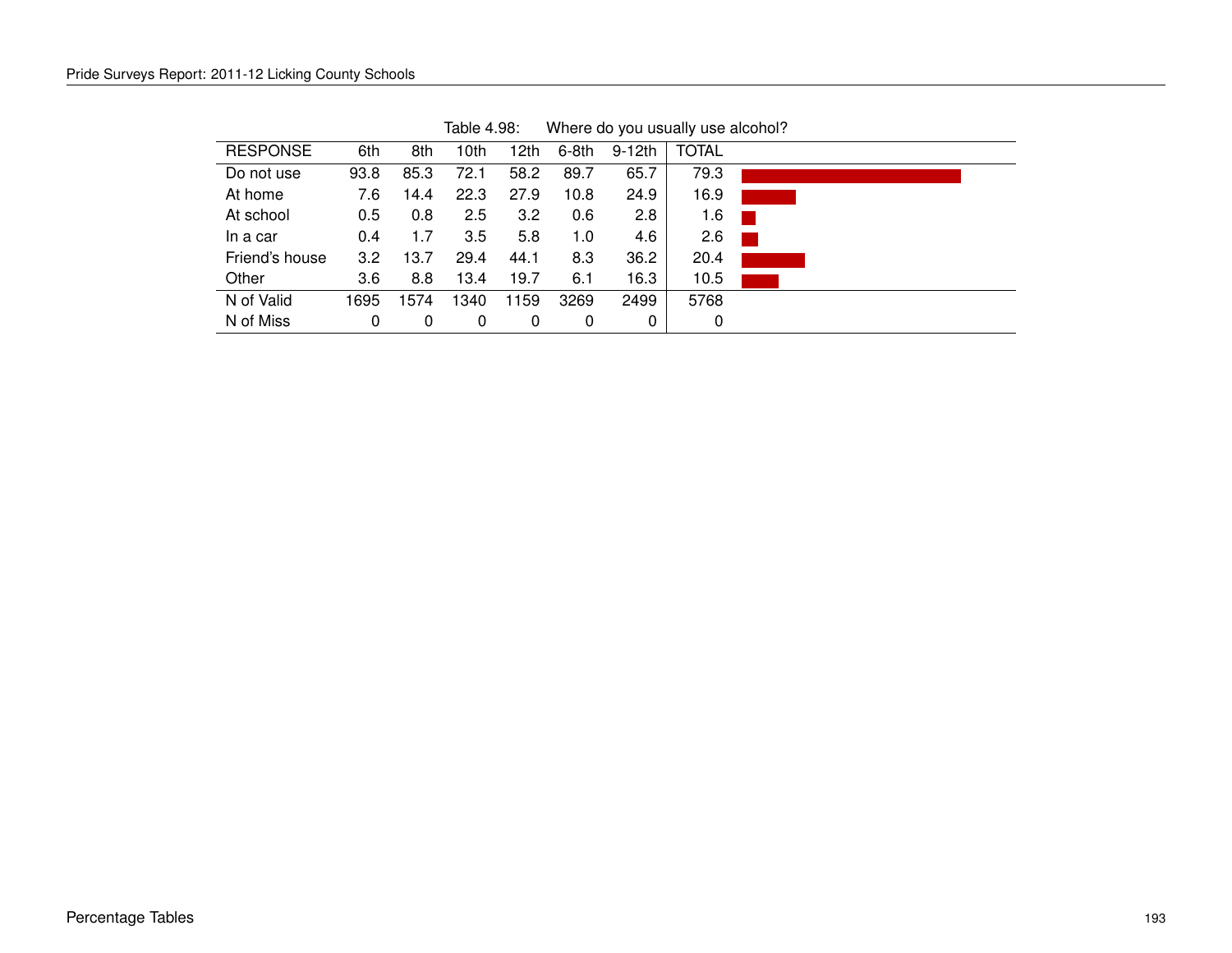## **4.8 When Do You Usually Use...**

| <b>RESPONSE</b> | 6th           | 8th  | 10th | 12th | $6-8th$ | $9-12th$          | <b>TOTAL</b> |                                                                                          |
|-----------------|---------------|------|------|------|---------|-------------------|--------------|------------------------------------------------------------------------------------------|
| Do not use      | 92.2          | 85.5 | 79.9 | 67.6 | 89.0    | 74.1              | 82.5         |                                                                                          |
| Before school   | 0.8           | 2.8  | 4.9  | 11.3 | 1.7     | 7.8               | 4.4          |                                                                                          |
| During school   | 0.4           | 0.7  | 1.9  | 2.8  | 0.6     | 2.3               | 1.3          |                                                                                          |
| After school    | $2.2^{\circ}$ | 5.3  | 9.0  | 16.7 | 3.7     | 12.6              | 7.5          | $\mathcal{L}(\mathcal{L})$ and $\mathcal{L}(\mathcal{L})$ and $\mathcal{L}(\mathcal{L})$ |
| Week nights     | 1.1           | 3.7  | 6.6  | 14.0 | 2.4     | 10.0 <sub>1</sub> | 5.7          |                                                                                          |
| Weekends        | 3.7           | 8.5  | 12.2 | 21.7 | 6.0     | 16.6              | 10.6         |                                                                                          |
| N of Valid      | 1695          | 1574 | 1340 | 1159 | 3269    | 2499              | 5768         |                                                                                          |
| N of Miss       | 0             | 0    | 0    | 0    | 0       | 0                 | 0            |                                                                                          |
|                 |               |      |      |      |         |                   |              |                                                                                          |

Table 4.99: When do you usually smoke cigarettes?

| Table 4.100: | When do you usually use smokeless tobacco? |  |  |  |
|--------------|--------------------------------------------|--|--|--|
|--------------|--------------------------------------------|--|--|--|

| <b>RESPONSE</b> | 6th  | 8th  | 10th | 12th | 6-8th | $9-12th$ | <b>TOTAL</b> |
|-----------------|------|------|------|------|-------|----------|--------------|
| Do not use      | 94.2 | 90.2 | 86.8 | 78.9 | 92.2  | 83.1     | 88.3         |
| Before school   | 0.7  | 1.0  | 3.4  | 7.1  | 0.8   | 5.1      | 2.7          |
| During school   | 0.5  | 0.7  | 3.3  | 5.7  | 0.6   | 4.4      | 2.2          |
| After school    | 1.4  | 2.9  | 5.8  | 10.5 | 2.1   | 8.0      | 4.7          |
| Week nights     | 0.8  | 2.3  | 4.2  | 8.6  | 1.5   | 6.2      | 3.6          |
| Weekends        | 1.8  | 5.5  | 7.2  | 12.3 | 3.5   | 9.6      | 6.2          |
| N of Valid      | 1695 | 1574 | 1340 | 1159 | 3269  | 2499     | 5768         |
| N of Miss       | 0    | 0    | 0    | 0    | 0     | 0        | 0            |
|                 |      |      |      |      |       |          |              |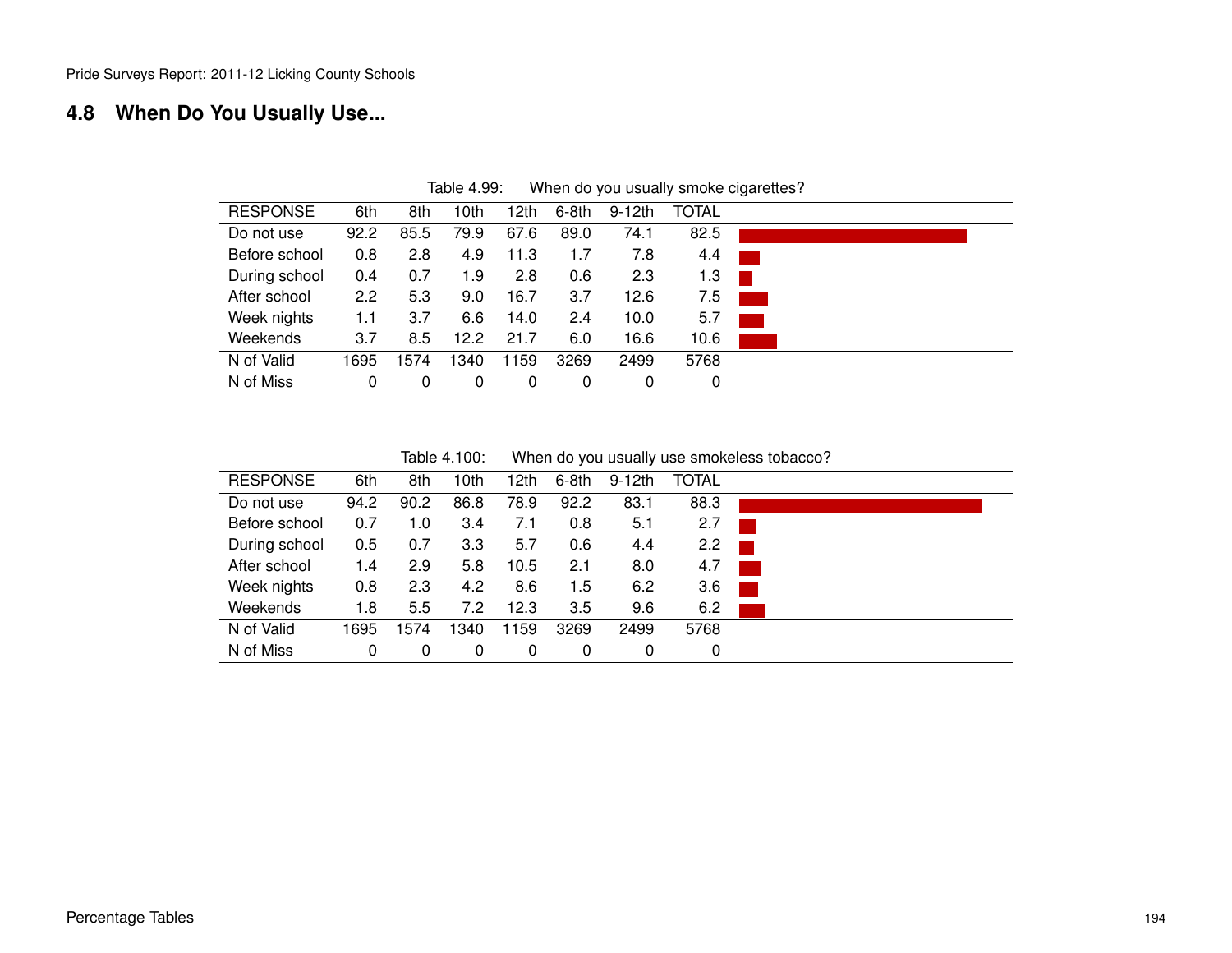| <b>RESPONSE</b> | 6th  | 8th  | 10th | 12th | 6-8th | 9-12th  | <b>TOTAL</b> |  |
|-----------------|------|------|------|------|-------|---------|--------------|--|
| Do not use      | 95.4 | 91.3 | 84.8 | 70.5 | 93.4  | 78.2    | 86.8         |  |
| Before school   | 0.3  | 0.5  | 1.3  | 2.8  | 0.4   | $2.0\,$ | 1.1          |  |
| During school   | 0.5  | 0.4  | 1.3  | 1.6  | 0.5   | 1.4     | 0.9          |  |
| After school    | 0.6  | 2.0  | 3.7  | 6.2  | 1.3   | 4.9     | 2.8          |  |
| Week nights     | 0.5  | 1.7  | 3.1  | 6.5  | 1.0   | 4.7     | 2.6          |  |
| Weekends        | 1.0  | 4.2  | 10.1 | 20.6 | 2.5   | 15.0    | 7.9          |  |
| N of Valid      | 1695 | 1574 | 340  | 1159 | 3269  | 2499    | 5768         |  |
| N of Miss       | 0    | 0    | 0    | 0    | 0     | 0       | 0            |  |

Table 4.101: When do you usually smoke cigars?

Table 4.102: When do you usually drink beer?

| <b>RESPONSE</b> | 6th  | 8th  | 10th | 12th | $6-8th$ | 9-12th | <b>TOTAL</b> |  |
|-----------------|------|------|------|------|---------|--------|--------------|--|
| Do not use      | 89.6 | 78.7 | 63.8 | 46.1 | 84.3    | 55.6   | 71.9         |  |
| Before school   | 0.4  | 0.7  | 1.2  | 2.2  | 0.6     | 1.6    | 1.0          |  |
| During school   | 0.5  | 0.3  | 1.7  | 2.2  | 0.4     | 2.0    | 1.1          |  |
| After school    | 1.4  | 2.3  | 3.6  | 4.7  | 1.8     | 4.1    | 2.8          |  |
| Week nights     | 1.5  | 2.2  | 4.6  | 7.3  | 1.8     | 5.9    | 3.6          |  |
| Weekends        | 5.7  | 17.0 | 30.9 | 47.0 | 11.2    | 38.4   | 23.0         |  |
| N of Valid      | 1695 | 1574 | 1340 | 1159 | 3269    | 2499   | 5768         |  |
| N of Miss       | 0    | 0    | 0    | 0    | 0       | 0      | 0            |  |

Table 4.103: When do you usually drink coolers, breezers, etc.?

| <b>RESPONSE</b> | 6th  | 8th  | 10th | 12th | 6-8th | $9-12th$ | <b>TOTAL</b> |  |
|-----------------|------|------|------|------|-------|----------|--------------|--|
| Do not use      | 91.9 | 80.9 | 65.3 | 50.0 | 86.6  | 58.2     | 74.3         |  |
| Before school   | 0.4  | 0.6  | 1.3  | 2.2  | 0.5   | 1.7      | 1.0          |  |
| During school   | 0.5  | 0.3  | 1.5  | 1.7  | 0.4   | 1.6      | 0.9          |  |
| After school    | 1.0  | 1.8  | 2.7  | 3.6  | 1.4   | 3.1      | 2.1          |  |
| Week nights     | 0.9  | 2.3  | 4.0  | 6.6  | 1.6   | 5.2      | 3.1          |  |
| Weekends        | 3.6  | 14.5 | 29.8 | 43.1 | 8.9   | 35.9     | 20.6         |  |
| N of Valid      | 1695 | 1574 | 1340 | 1159 | 3269  | 2499     | 5768         |  |
| N of Miss       | 0    | 0    | 0    | 0    | 0     | 0        | 0            |  |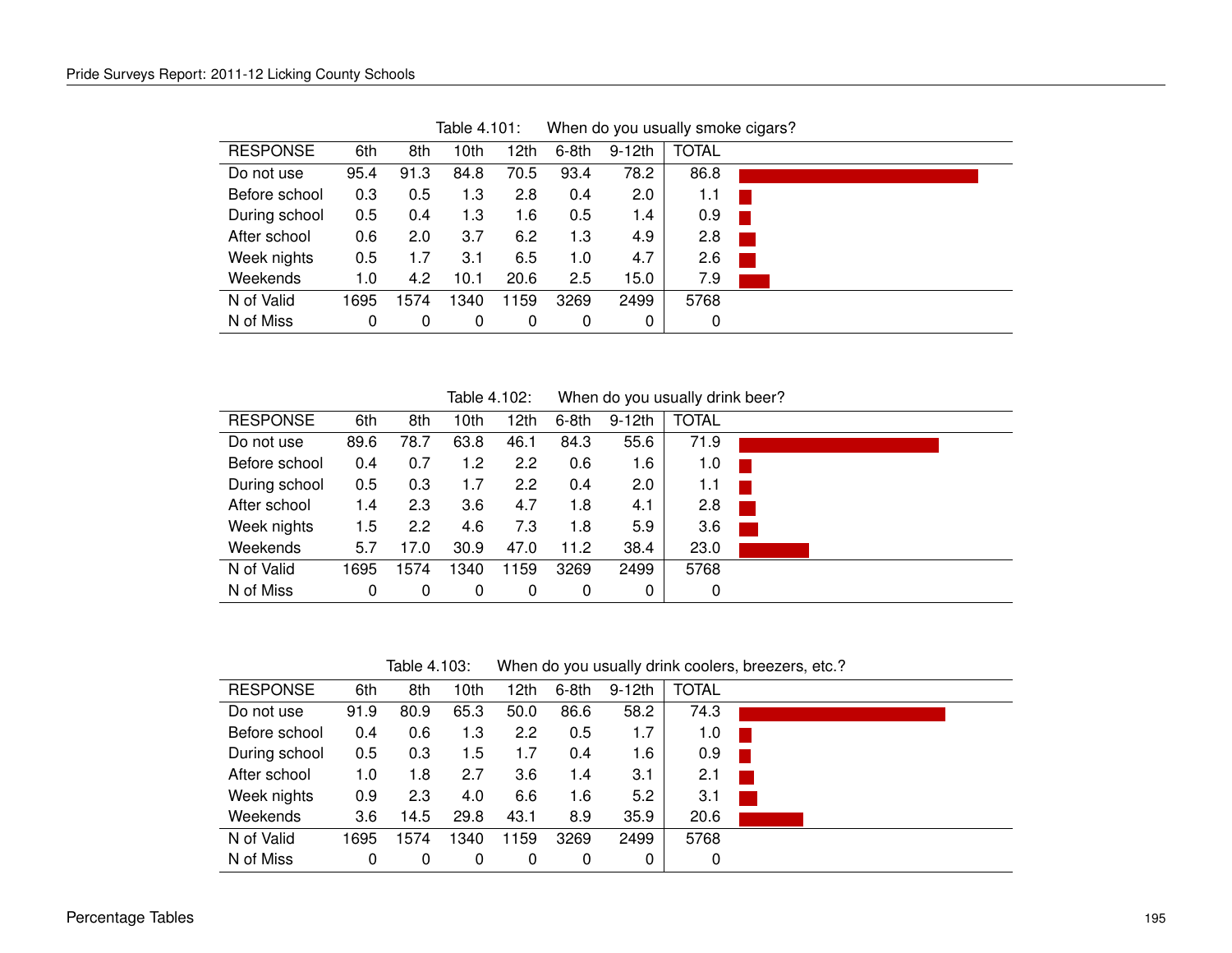| <b>RESPONSE</b> | 6th  | 8th  | 10th | 12th | 6-8th | 9-12th | <b>TOTAL</b> |  |
|-----------------|------|------|------|------|-------|--------|--------------|--|
| Do not use      | 92.7 | 79.3 | 61.0 | 41.8 | 86.2  | 52.1   | 71.4         |  |
| Before school   | 0.5  | 0.4  | 1.5  | 2.1  | 0.5   | 1.8    | 1.0          |  |
| During school   | 0.5  | 0.4  | 1.6  | 2.5  | 0.4   | 2.0    | 1.1          |  |
| After school    | 1.0  | 1.8  | 4.0  | 5.0  | 1.4   | 4.4    | 2.7          |  |
| Week nights     | 1.0  | 2.3  | 4.6  | 8.4  | 1.6   | 6.4    | 3.7          |  |
| Weekends        | 3.2  | 15.8 | 33.7 | 51.3 | 9.3   | 41.9   | 23.4         |  |
| N of Valid      | 1695 | 1574 | 1340 | 1159 | 3269  | 2499   | 5768         |  |
| N of Miss       | 0    | 0    | 0    | 0    | 0     | 0      | 0            |  |
|                 |      |      |      |      |       |        |              |  |

Table 4.104: When do you usually drink liquor?

Table 4.105: When do you usually smoke marijuana?

| <b>RESPONSE</b> | 6th  | 8th  | 10th | 12th | 6-8th | $9-12th$ | <b>TOTAL</b> |  |
|-----------------|------|------|------|------|-------|----------|--------------|--|
| Do not use      | 93.9 | 85.3 | 73.5 | 61.7 | 89.7  | 68.0     | 80.3         |  |
| Before school   | 0.5  | 1.5  | 4.4  | 7.6  | 1.0   | 5.9      | 3.1          |  |
| During school   | 0.2  | 0.6  | 2.9  | 3.7  | 0.4   | 3.3      | 1.6          |  |
| After school    | 0.8  | 3.4  | 8.6  | 13.8 | 2.1   | 11.0     | 5.9          |  |
| Week nights     | 1.0  | 2.9  | 9.6  | 15.7 | 1.9   | 12.4     | 6.5          |  |
| Weekends        | 2.1  | 9.3  | 19.8 | 29.3 | 5.6   | 24.2     | 13.6         |  |
| N of Valid      | 1695 | 1573 | 1340 | 1159 | 3268  | 2499     | 5767         |  |
| N of Miss       | 0    | 0    | 0    | 0    | 0     | 0        | 0            |  |

Table 4.106: When do you usually use tobacco?

| <b>RESPONSE</b> | 6th  | 8th  | 10th | 12th | $6-8th$ | $9-12th$ | <b>TOTAL</b> |  |
|-----------------|------|------|------|------|---------|----------|--------------|--|
| Do not use      | 96.6 | 94.5 | 93.7 | 87.3 | 95.6    | 90.7     | 93.5         |  |
| Before school   | 1.1  | 3.2  | 7.4  | 16.7 | 2.1     | 11.7     | 6.3          |  |
| During school   | 0.6  | 1.1  | 4.3  | 7.2  | 0.9     | 5.6      | 2.9          |  |
| After school    | 2.7  | 6.6  | 13.5 | 23.9 | 4.6     | 18.3     | 10.5         |  |
| Week nights     | 1.4  | 5.3  | 10.4 | 21.1 | 3.3     | 15.4     | 8.5          |  |
| Weekends        | 4.5  | 12.0 | 19.6 | 34.5 | 8.1     | 26.5     | 16.1         |  |
| N of Valid      | 1695 | 1574 | 1340 | 1159 | 3269    | 2499     | 5768         |  |
| N of Miss       | 0    | 0    | 0    | 0    | 0       | 0        | 0            |  |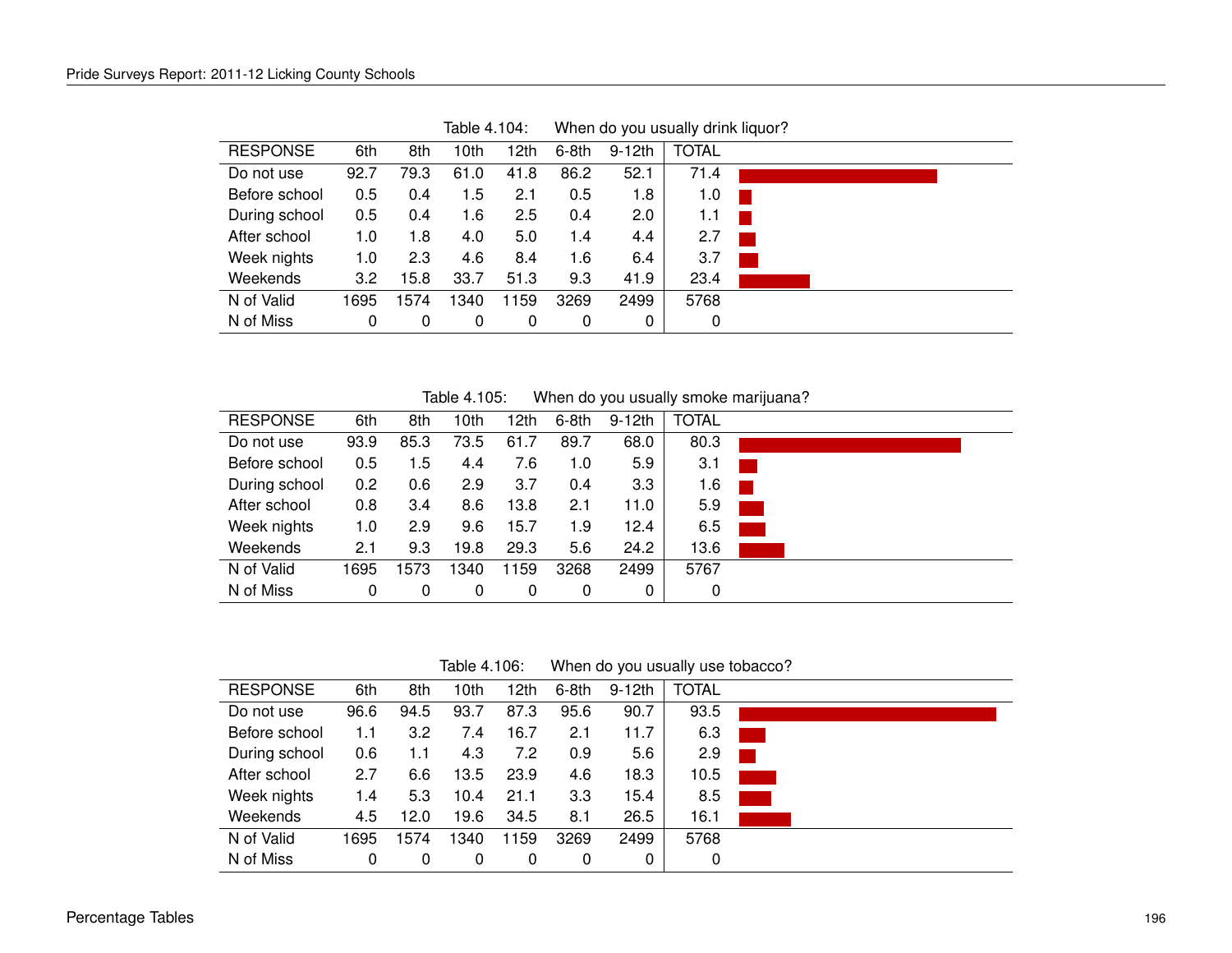| <b>RESPONSE</b><br>Do not use | 6th<br>95.0<br>0.6 | 8th<br>86.4 | 10th<br>74.1 | 12th | $6-8th$ | 9-12th | <b>TOTAL</b> |  |
|-------------------------------|--------------------|-------------|--------------|------|---------|--------|--------------|--|
|                               |                    |             |              |      |         |        |              |  |
|                               |                    |             |              | 60.8 | 90.9    | 67.9   | 80.9         |  |
| Before school                 |                    | 0.8         | 1.9          | 2.8  | 0.7     | 2.3    | 1.4          |  |
| During school                 | 0.8                | 0.4         | 2.3          | 3.1  | 0.6     | 2.7    | 1.5          |  |
| After school                  | 1.9                | 3.3         | 4.9          | 6.6  | 2.6     | 5.6    | 3.9          |  |
| Week nights                   | 1.8                | 3.7         | 6.2          | 10.8 | 2.7     | 8.3    | 5.1          |  |
| Weekends                      | 7.5                | 22.7        | 41.0         | 58.4 | 14.8    | 49.1   | 29.7         |  |
| N of Valid                    | 1695               | 1574        | 340          | 1159 | 3269    | 2499   | 5768         |  |
| N of Miss                     | 0                  | 0           | 0            | 0    | 0       | 0      | 0            |  |

Table 4.107: When do you usually use alcohol?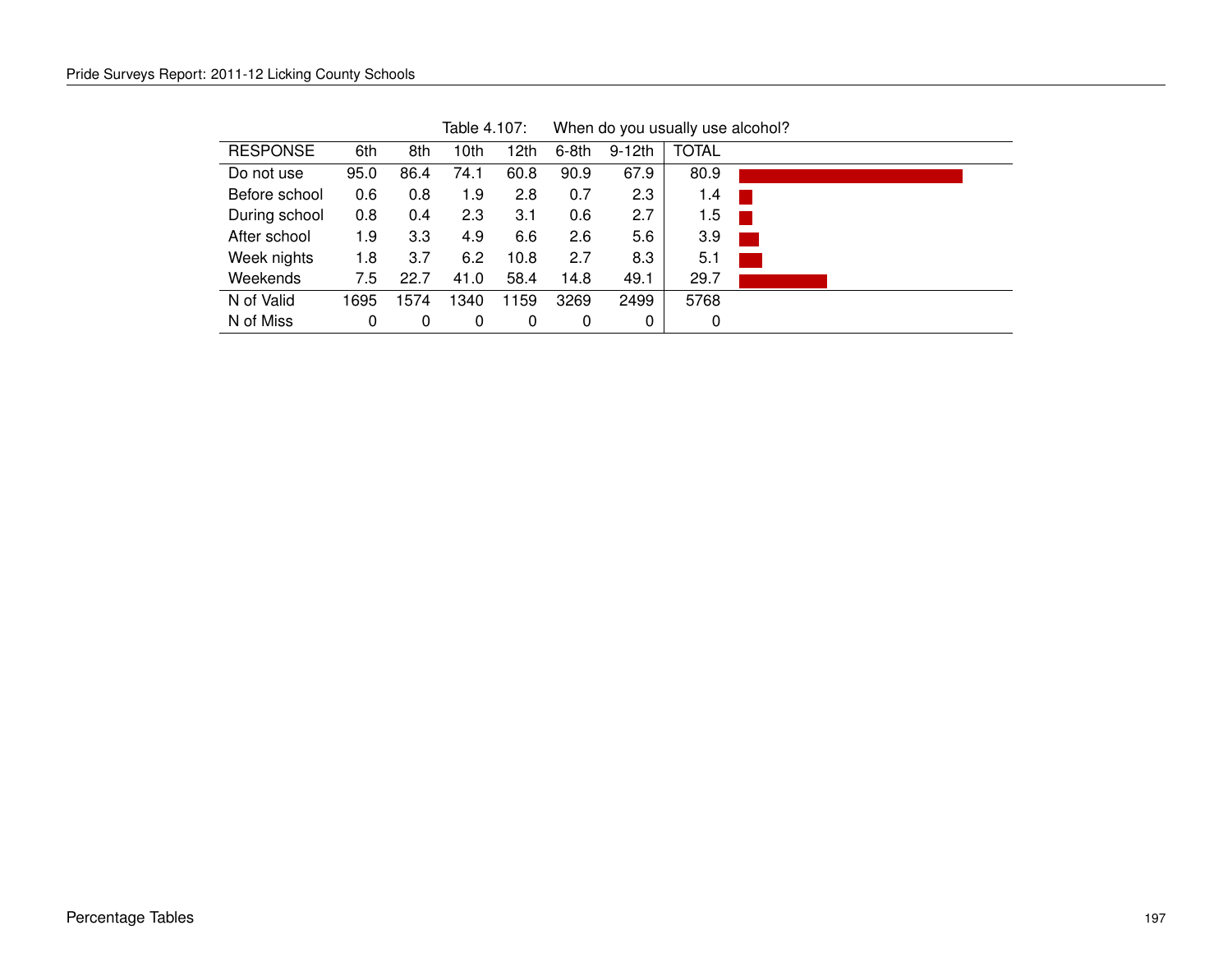#### **4.9 How Wrong Would Your Parents Feel It Would Be For You To...**

RESPONSE 6th 8th 10th 12th 6-8th 9-12th TOTAL Not wrong at all 1.6 2.7 5.1 10.6 2.1 7.6 4.5 A little bit wrong 1.7 4.4 8.4 18.4 3.0 13.0 7.3 Wrong 5.8 10.5 16.0 20.1 8.1 17.9 | 12.3 <mark> </mark> Very wrong 90.9 82.4 70.5 50.9 86.8 61.5 75.8 N of Valid 1645 1537 1306 1113 3182 2419 5601 N of Miss 50 37 34 46 87 80 167

Table 4.108: How wrong would your parents feel it would be for you to use tobacco?

Table 4.109: How wrong would your parents feel it would be for you to use alcohol?

| <b>RESPONSE</b>    | 6th  | 8th  | 10th | 12th | 6-8th | 9-12th | <b>TOTAL</b> |  |
|--------------------|------|------|------|------|-------|--------|--------------|--|
| Not wrong at all   | 2.0  | 3.7  | 6.0  | 13.3 | 2.8   | 9.4    | 5.7          |  |
| A little bit wrong | 5.4  | 9.8  | 15.0 | 27.0 | 7.5   | 20.6   | 13.1         |  |
| Wrong              | 9.0  | 16.1 | 23.2 | 22.5 | 12.4  | 22.8   | 16.9         |  |
| Very wrong         | 83.7 | 70.4 | 55.8 | 37.2 | 77.3  | 47.2   | 64.3         |  |
| N of Valid         | 1642 | 1532 | 1304 | 1113 | 3174  | 2417   | 5591         |  |
| N of Miss          | 53   | 42   | 36   | 46   | 95    | 82     | 177          |  |

Table 4.110: How wrong would your parents feel it would be for you to use marijuana?

| <b>RESPONSE</b>    | 6th  | 8th  | 10th | 12th | 6-8th | 9-12th | <b>TOTAL</b> |  |
|--------------------|------|------|------|------|-------|--------|--------------|--|
| Not wrong at all   | 1.8  | 3.0  | 4.3  | 6.8  | 2.4   | 5.5    | 3.7          |  |
| A little bit wrong | 0.5  | 3.3  | 5.5  | 9.1  | 1.9   | 7.1    | 4.2          |  |
| Wrong              | 2.7  | 5.3  | 10.3 | 14.4 | 3.9   | 12.2   | 7.5          |  |
| Very wrong         | 95.0 | 88.4 | 80.0 | 69.7 | 91.8  | 75.2   | 84.6         |  |
| N of Valid         | 1641 | 1534 | 1302 | 1111 | 3175  | 2413   | 5588         |  |
| N of Miss          | 54   | 40   | 38   | 48   | 94    | 86     | 180          |  |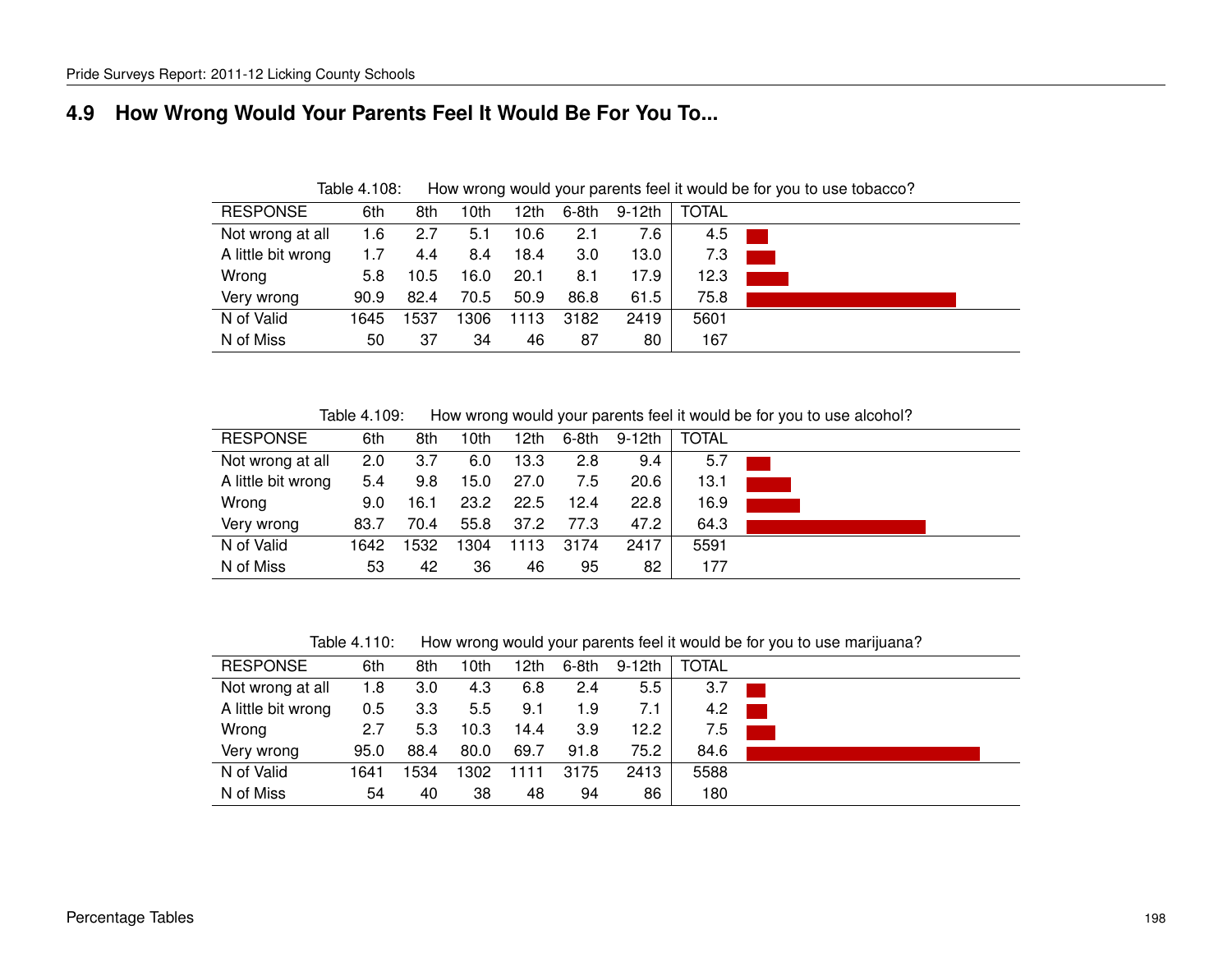### **4.10 How Wrong Would Your Friends Feel It Would Be For You To...**

| <b>RESPONSE</b>    | 6th  | 8th  | 10th | 12th | $6-8th$ | 9-12th | <b>TOTAL</b> |  |
|--------------------|------|------|------|------|---------|--------|--------------|--|
| Not wrong at all   | 4.5  | 12.9 | 24.8 | 43.1 | 8.6     | 33.2   | 19.2         |  |
| A little bit wrong | 7.3  | 16.9 | 21.4 | 22.3 | 11.9    | 21.8   | 16.2         |  |
| Wrong              | 17.7 | 23.9 | 23.3 | 16.7 | 20.7    | 20.3   | 20.5         |  |
| Very wrong         | 70.6 | 46.3 | 30.5 | 17.8 | 58.8    | 24.7   | 44.1         |  |
| N of Valid         | 1612 | 1515 | 1288 | 1093 | 3127    | 2381   | 5508         |  |
| N of Miss          | 83   | 59   | 52   | 66   | 142     | 118    | 260          |  |

Table 4.111: How wrong would your friends feel it would be for you to use tobacco?

Table 4.112: How wrong would your friends feel it would be for you to use alcohol?

| <b>RESPONSE</b>    | 6th  | 8th  | l 0th | 12th | 6-8th | 9-12th | <b>TOTAL</b> |  |
|--------------------|------|------|-------|------|-------|--------|--------------|--|
| Not wrong at all   | 5.6  | 17.7 | 35.6  | 57.8 | 11.5  | 45.8   | 26.3         |  |
| A little bit wrong | 9.7  | 21.7 | 26.2  | 19.7 | 15.5  | 23.2   | 18.8         |  |
| Wrong              | 19.6 | 23.0 | 18.4  | 11.5 | 21.2  | 15.2   | 18.6         |  |
| Very wrong         | 65.1 | 37.6 | 19.8  | 11.1 | 51.8  | 15.8   | 36.2         |  |
| N of Valid         | 1604 | 1510 | 1285  | 1094 | 3114  | 2379   | 5493         |  |
| N of Miss          | 91   | 64   | 55    | 65   | 155   | 120    | 275          |  |

Table 4.113: How wrong would your friends feel it would be for you to use marijuana?

| <b>RESPONSE</b>    | 6th  | 8th  | 10th | 12th | 6-8th | 9-12th | <b>TOTAL</b> |  |
|--------------------|------|------|------|------|-------|--------|--------------|--|
| Not wrong at all   | 4.4  | 13.5 | 27.8 | 42.9 | 8.8   | 34.8   | 20.0         |  |
| A little bit wrong | 5.0  | 12.9 | 19.2 | 17.4 | 8.8   | 18.4   | 12.9         |  |
| Wrong              | 11.9 | 18.6 | 19.2 | 13.6 | 15.2  | 16.6   | 15.8         |  |
| Very wrong         | 78.7 | 55.0 | 33.9 | 26.0 | 67.2  | 30.2   | 51.3         |  |
| N of Valid         | 1610 | 1512 | 1282 | 1092 | 3122  | 2374   | 5496         |  |
| N of Miss          | 85   | 62   | 58   | 67   | 147   | 125    | 272          |  |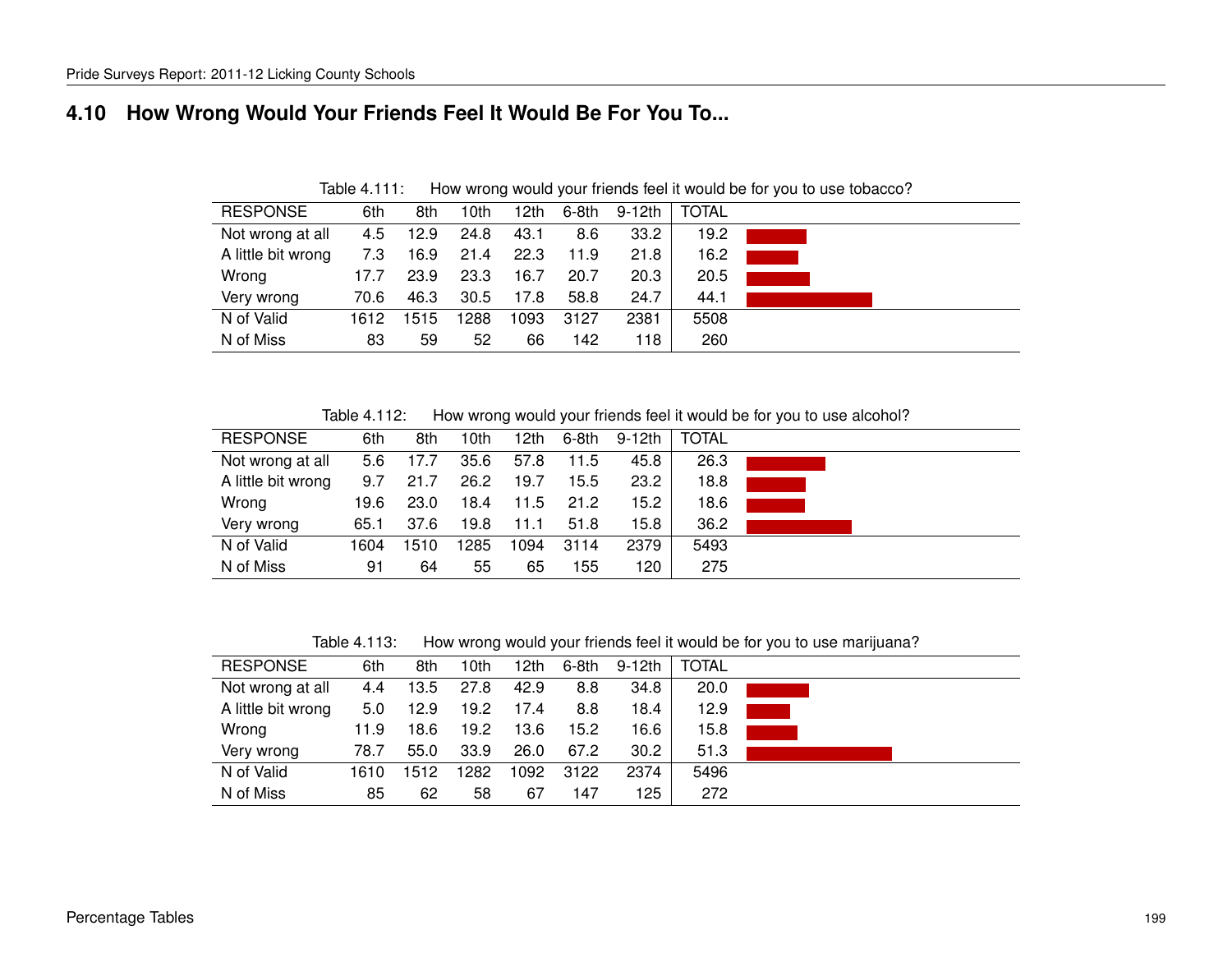### **4.11 How Easy Is It To Get...**

| <b>RESPONSE</b>         | 6th           | 8th  | 10th | 12th | 6-8th | 9-12th | <b>TOTAL</b> |  |
|-------------------------|---------------|------|------|------|-------|--------|--------------|--|
| Don't Know/Can't Get    | 82.1          | 60.4 | 42.0 | 18.5 | 71.6  | 31.2   | 54.0         |  |
| <b>Very Difficult</b>   | $2.5\,$       | 2.5  | 1.7  | 1.1  | 2.5   | 1.4    | 2.0          |  |
| <b>Fairly Difficult</b> | $2.5^{\circ}$ | 5.3  | 6.0  | 1.9  | 3.8   | 4.1    | 3.9          |  |
| <b>Fairly Easy</b>      | 6.0           | 15.6 | 21.0 | 13.5 | 10.6  | 17.6   | 13.7         |  |
| Very Easy               | 6.9           | 16.2 | 29.4 | 65.0 | 11.4  | 45.8   | 26.4         |  |
| N of Valid              | 1641          | 1536 | 1323 | 1124 | 3177  | 2447   | 5624         |  |
| N of Miss               | 54            | 37   |      | 35   | 91    | 52     | 143          |  |

Table 4.114: How easy is it to get cigarettes, smokeless tobacco, cigars, etc.?

Table 4.115: How easy is it to get beer, wine, liquor and other alcohol products?

| <b>RESPONSE</b>         | 6th  | 8th  | 10th | 12th | 6-8th | 9-12th | <b>TOTAL</b> |  |
|-------------------------|------|------|------|------|-------|--------|--------------|--|
| Don't Know/Can't Get    | 77.9 | 54.0 | 30.0 | 17.4 | 66.3  | 24.2   | 48.0         |  |
| <b>Very Difficult</b>   | 4.2  | 3.8  | 3.6  | 3.1  | 4.0   | 3.4    | 3.7          |  |
| <b>Fairly Difficult</b> | 3.7  | 8.4  | 11.6 | 11.3 | 6.0   | 11.5   | 8.4          |  |
| <b>Fairly Easy</b>      | 6.9  | 17.9 | 27.5 | 30.4 | 12.3  | 28.8   | 19.5         |  |
| Very Easy               | 7.3  | 15.9 | 27.3 | 37.8 | 11.5  | 32.1   | 20.5         |  |
| N of Valid              | 1635 | 1538 | 1317 | 1123 | 3173  | 2440   | 5613         |  |
| N of Miss               | 60   | 36   | 23   | 36   | 96    | 59     | 155          |  |

Table 4.116: How easy is it to get marijuana?

| <b>RESPONSE</b>         | 6th  | 8th  | 10th | 12th | $6-8th$ | 9-12th | <b>TOTAL</b> |  |
|-------------------------|------|------|------|------|---------|--------|--------------|--|
| Don't Know/Can't Get    | 88.3 | 67.7 | 45.4 | 32.2 | 78.3    | 39.3   | 61.4         |  |
| <b>Very Difficult</b>   | 4.2  | 3.3  | 2.3  | 1.9  | 3.8     | 2.1    | 3.0          |  |
| <b>Fairly Difficult</b> | 2.8  | 5.9  | 6.9  | 6.0  | 4.3     | 6.5    | 5.2          |  |
| <b>Fairly Easy</b>      | 1.9  | 8.8  | 16.4 | 20.0 | 5.3     | 18.0   | 10.8         |  |
| Very Easy               | 2.8  | 14.2 | 29.0 | 40.0 | 8.4     | 34.0   | 19.5         |  |
| N of Valid              | 1636 | 1537 | 1320 | 1121 | 3173    | 2441   | 5614         |  |
| N of Miss               | 59   | 37   | 20   | 38   | 96      | 58     | 154          |  |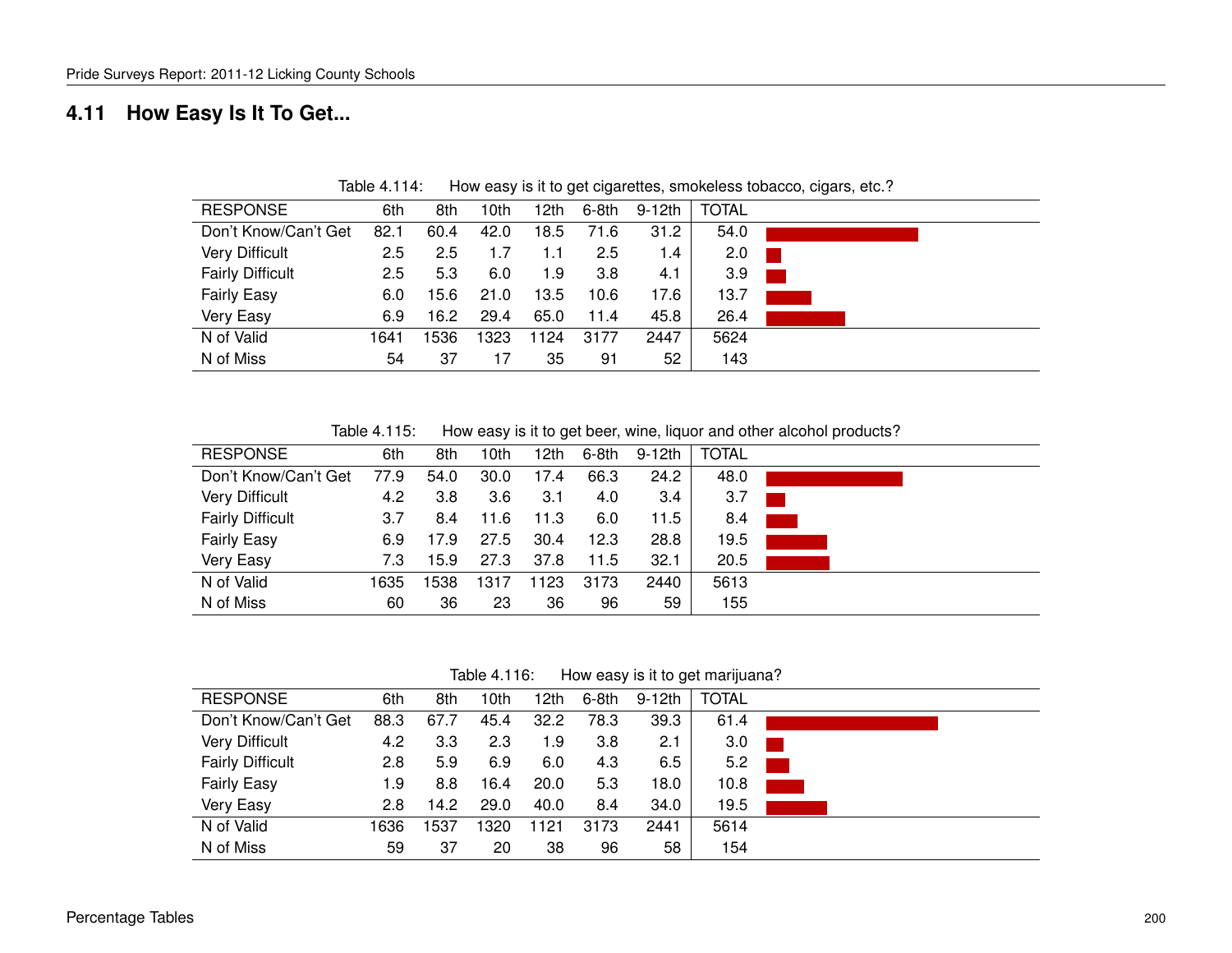#### **4.12 Vehicle Safety**

| <b>RESPONSE</b> | 6th  | 8th  | 10th | l 2th | 6-8th | $9-12th$ | TOTAL |  |
|-----------------|------|------|------|-------|-------|----------|-------|--|
| 0 times         | 98.7 | 98.4 | 95.4 | 88.1  | 98.6  | 92.0     | 95.7  |  |
| 1 time          | 0.5  | 0.8  | 1.7  | 5.3   | 0.6   | 3.4      | 1.8   |  |
| 2 or 3 times    | 0.2  | 0.4  | 0.7  | 3.1   | 0.3   | 1.8      | 0.9   |  |
| 4 or 5 times    | 0.0  | 0.1  | 0.5  | 1.0   | 0.0   | 0.7      | 0.3   |  |
| 6 or more times | 0.6  | 0.3  | 1.7  | 2.5   | 0.5   | 2.1      | 1.2   |  |
| N of Valid      | 1637 | 1534 | 1320 | 1125  | 3171  | 2445     | 5616  |  |
| N of Miss       | 58   | 40   | 20   | 34    | 98    | 54       | 152   |  |

Table 4.117: During the past 30 days, how many times did you drive a car or other vehicle when you had been drinking alcohol?

Table 4.118: During the past 30 days, how many times did you ride in a car or other vehicle driven by someone how had been drinking?

| <b>RESPONSE</b> | 6th  | 8th  | 10th | ∣2th | $6-8th$ | 9-12th | <b>TOTAL</b> |  |
|-----------------|------|------|------|------|---------|--------|--------------|--|
| 0 times         | 88.2 | 82.4 | 84.7 | 81.4 | 85.4    | 83.2   | 84.4         |  |
| 1 time          | 6.0  | 8.2  | 6.3  | 8.1  | 7.1     | 7.1    | 7.1          |  |
| 2 or 3 times    | 2.5  | 5.2  | 4.1  | 4.8  | 3.8     | 4.4    | 4.1          |  |
| 4 or 5 times    | 0.9  | 1.6  | 1.7  | 1.9  | 1.2     | 1.8    | 1.5          |  |
| 6 or more times | 2.4  | 2.5  | 3.3  | 3.8  | 2.5     | 3.5    | 2.9          |  |
| N of Valid      | 1641 | 1532 | 1325 | 131  | 3173    | 2456   | 5629         |  |
| N of Miss       | 54   | 42   | 15   | 28   | 96      | 43     | 139          |  |

Table 4.119: How often do you wear a seatbelt when driving a car?

| <b>RESPONSE</b>  | 6th  | 8th  | 10th | 12th | $6-8th$ | $9-12th$ | <b>TOTAL</b> |  |
|------------------|------|------|------|------|---------|----------|--------------|--|
| Never            | 2.2  | 3.0  | 2.1  | 5.4  | 2.6     | 3.6      | 3.1          |  |
| Seldom           | 0.7  | 1.9  | 2.1  | 4.7  | 1.3     | 3.3      | 2.2          |  |
| Sometimes        | 2.6  | 3.2  | 3.8  | 7.4  | 2.9     | 5.4      | 4.0          |  |
| Most of the time | 2.1  | 4.2  | 9.0  | 13.2 | 3.1     | 10.9     | 6.6          |  |
| Always           | 5.4  | 7.4  | 62.6 | 63.5 | 6.4     | 63.0     | 31.2         |  |
| I don't drive    | 86.9 | 80.3 | 20.4 | 5.8  | 83.7    | 13.7     | 53.0         |  |
| N of Valid       | 1624 | 1515 | 1323 | 1125 | 3139    | 2448     | 5587         |  |
| N of Miss        | 71   | 59   | 17   | 34   | 130     | 51       | 181          |  |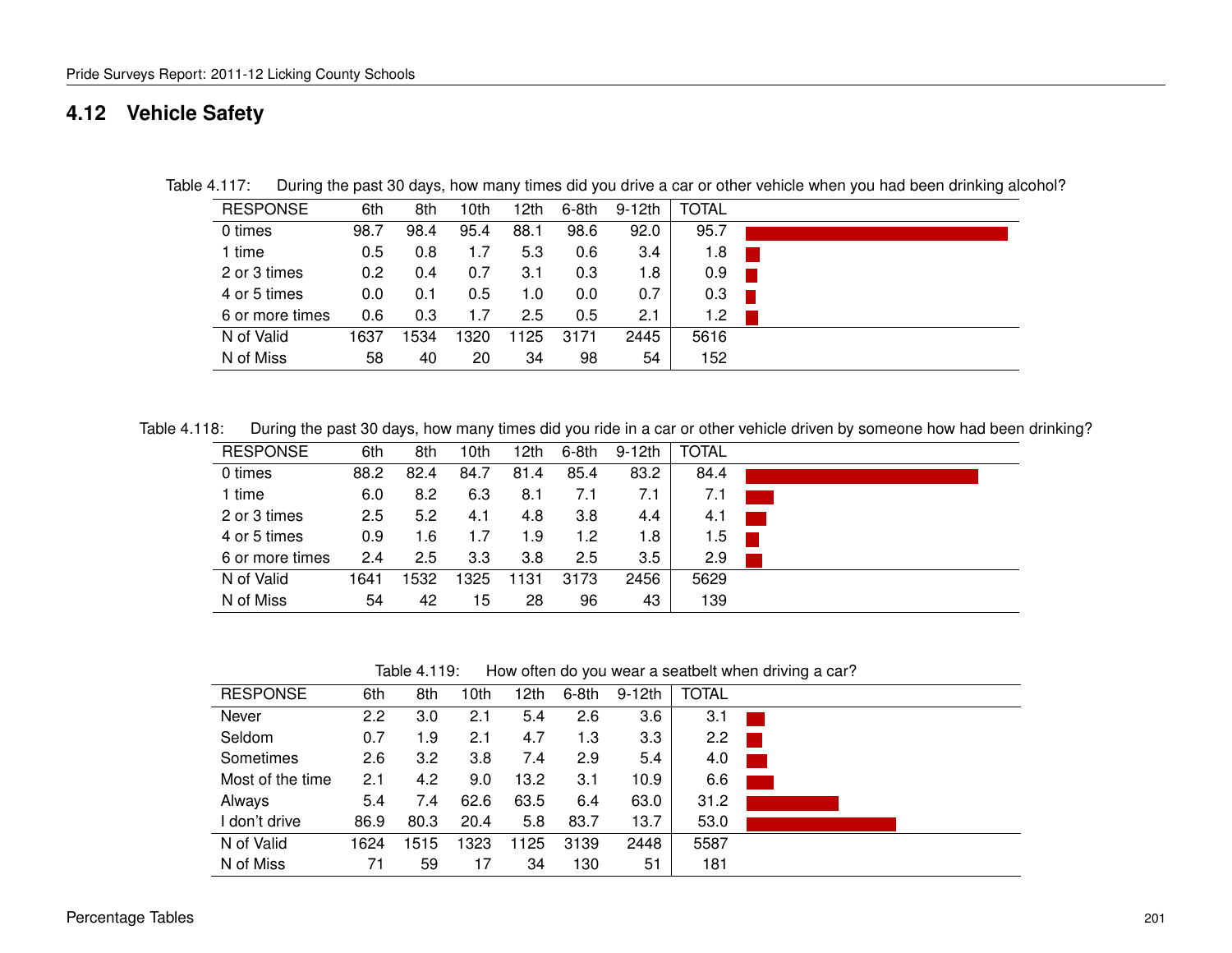| <b>RESPONSE</b>  | 6th  | 8th  | 10th | 12th | $6-8th$ | 9-12th | TOTAL |  |
|------------------|------|------|------|------|---------|--------|-------|--|
| Never            | 2.7  | 4.6  | 3.8  | 5.8  | 3.6     | 4.7    | 4.1   |  |
| Seldom           | 3.1  | 4.9  | 3.9  | 5.8  | 4.0     | 4.8    | 4.3   |  |
| Sometimes        | 10.0 | 12.6 | 11.7 | 12.2 | 11.3    | 11.9   | 11.6  |  |
| Most of the time | 23.1 | 27.6 | 24.0 | 18.7 | 25.3    | 21.5   | 23.7  |  |
| Always           | 61.0 | 50.3 | 56.6 | 57.6 | 55.8    | 57.0   | 56.3  |  |
| N of Valid       | 1632 | 1528 | 1317 | 1124 | 3160    | 2441   | 5601  |  |
| N of Miss        | 63   | 46   | 23   | 35   | 109     | 58     | 167   |  |

Table 4.120: How often do you wear a seatbelt when riding in a car driven by someone else?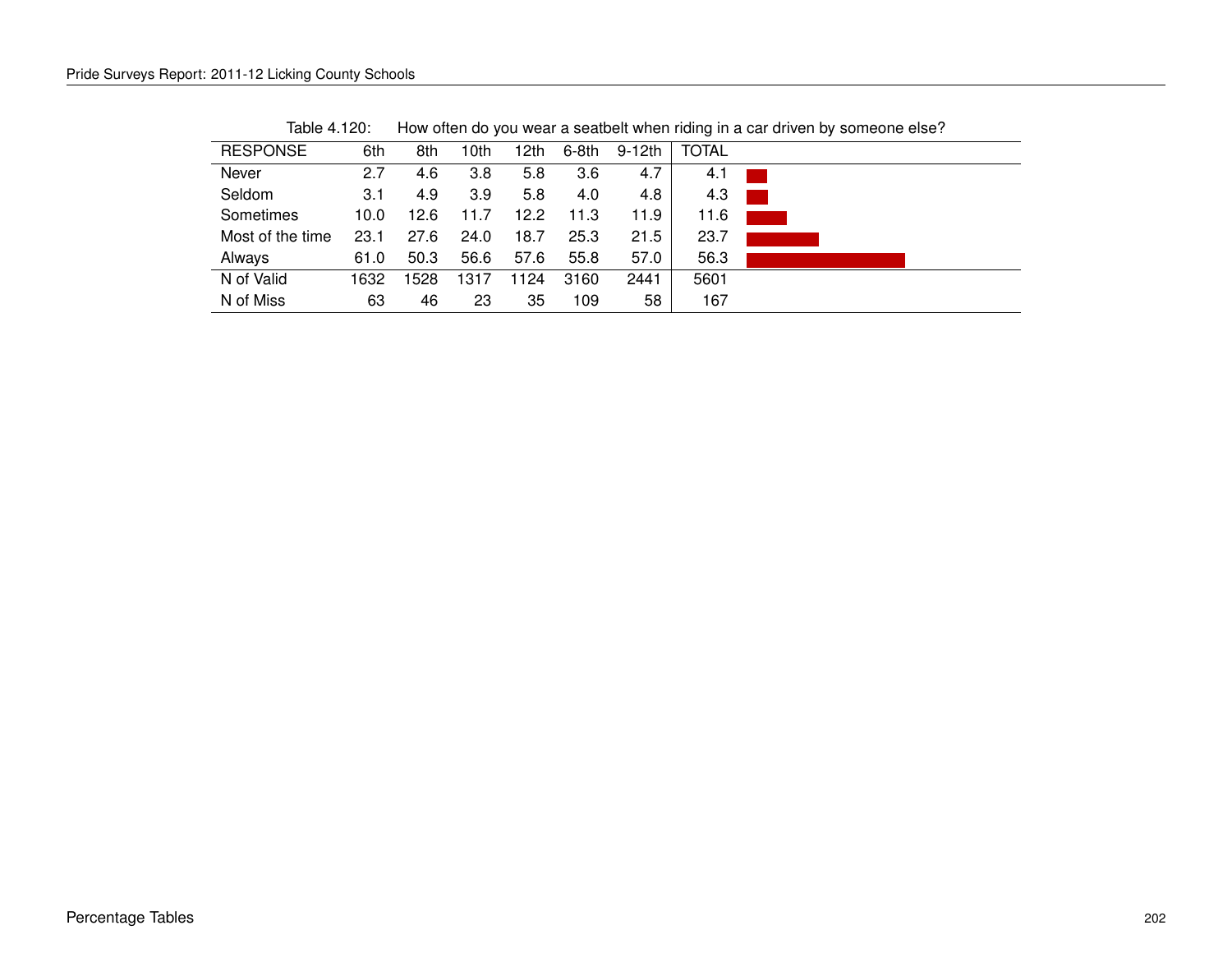#### **4.13 While At School Have You...**

|                 |      |      |      |      |       |          | ັ            |  |
|-----------------|------|------|------|------|-------|----------|--------------|--|
| <b>RESPONSE</b> | 6th  | 8th  | 10th | 12th | 6-8th | $9-12th$ | <b>TOTAL</b> |  |
| Never           | 98.6 | 98.3 | 97.0 | 96.3 | 98.4  | 96.7     | 97.7         |  |
| One time        | 0.7  | 0.7  | 0.5  | 1.0  | 0.7   | 0.7      | 0.7          |  |
| 2-5 times       | 0.2  | 0.4  | 0.6  | 0.5  | 0.3   | 0.6      | 0.4          |  |
| 6 or more times | 0.5  | 0.6  | 1.8  | 2.2  | 0.6   | 2.0      | 1.2          |  |
| N of Valid      | 1666 | 1547 | 1322 | 1129 | 3213  | 2451     | 5664         |  |
| N of Miss       | 29   | 27   | 18   | 30   | 56    | 48       | 104          |  |

Table 4.121: Carried a handgun?

Table 4.122: Carried a knife, club or other weapon?

| <b>RESPONSE</b> | 6th  | 8th  | 10th | 12th | $6-8th$ | 9-12th | TOTAL |
|-----------------|------|------|------|------|---------|--------|-------|
| Never           | 94.1 | 89.1 | 88.8 | 85.8 | 91.7    | 87.4   | 89.8  |
| One time        | 3.9  | 5.5  | 4.6  | 4.6  | 4.7     | 4.6    | 4.6   |
| 2-5 times       | 0.7  | 2.4  | 2.9  | 3.5  | 1.5     | 3.2    | 2.2   |
| 6 or more times | 1.3  | 3.0  | 3.8  | 6.0  | 2.1     | 4.8    | 3.3   |
| N of Valid      | 1667 | 1543 | 1325 | 1129 | 3210    | 2454   | 5664  |
| N of Miss       | 28   | 31   | 15   | 30   | 59      | 45     | 104   |

Table 4.123: Threatened a student with a handgun, knife or club?

| <b>RESPONSE</b> | 6th  | 8th  | 10th | 12th | $6-8th$ | 9-12th | TOTAL |  |
|-----------------|------|------|------|------|---------|--------|-------|--|
| Never           | 97.9 | 97.0 | 96.5 | 96.5 | 97.5    | 96.5   | 97.1  |  |
| One time        | 1.2  | 1.8  | 1.4  | 0.7  | 1.5     | 1.1    | 1.3   |  |
| 2-5 times       | 0.5  | 0.6  | 0.7  | 0.9  | 0.5     | 0.8    | 0.6   |  |
| 6 or more times | 0.4  | 0.6  | 1.4  | 1.9  | 0.5     | 1.6    | 1.0   |  |
| N of Valid      | 1652 | 1539 | 1324 | 123  | 3191    | 2447   | 5638  |  |
| N of Miss       | 43   | 35   | 16   | 36   | 78      | 52     | 130   |  |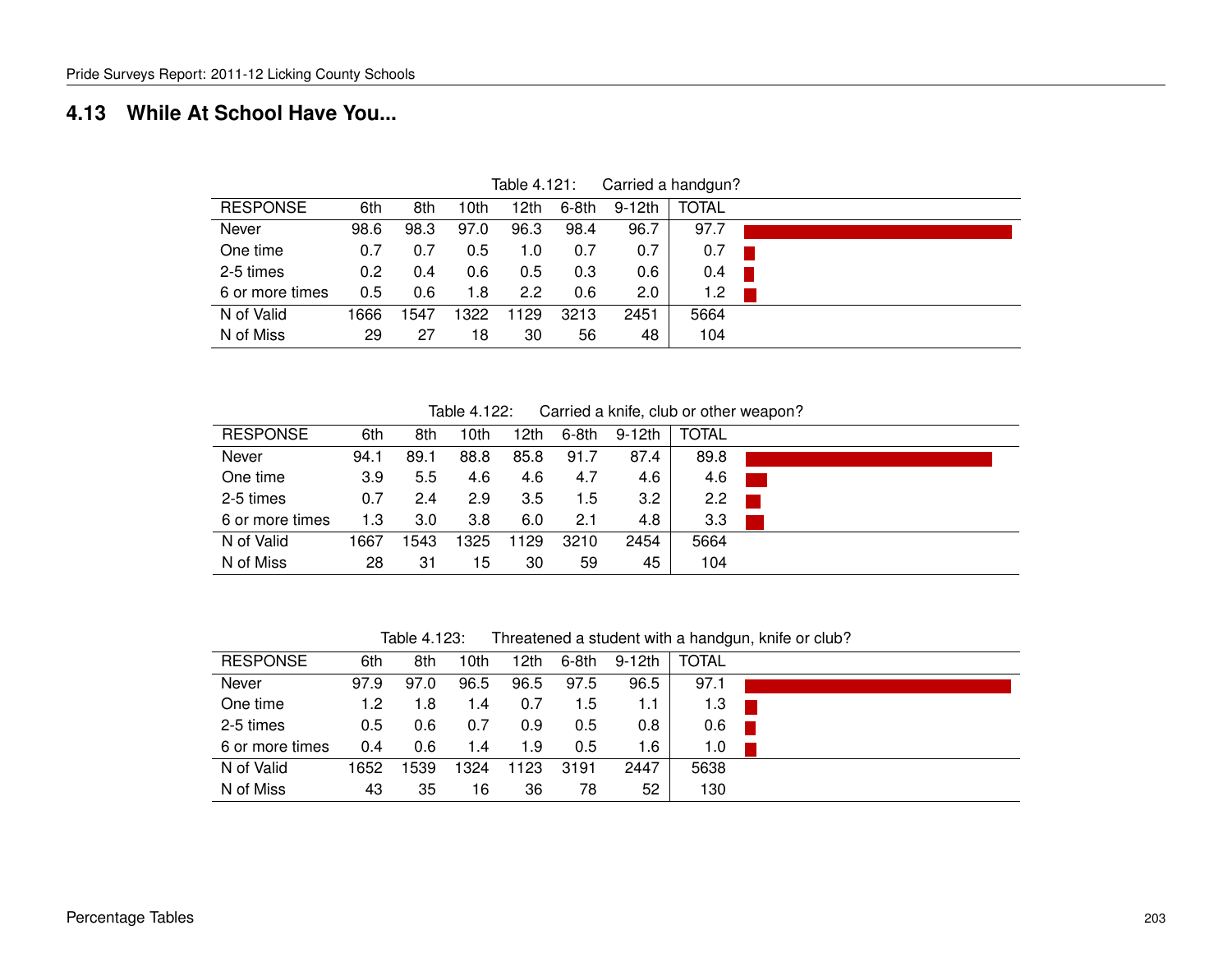| <b>RESPONSE</b> | 6th  | 8th  | 10th | ∣2th | $6-8th$ | 9-12th | <b>TOTAL</b> |  |
|-----------------|------|------|------|------|---------|--------|--------------|--|
| Never           | 74.2 | 65.6 | 70.4 | 78.6 | 70.1    | 74.2   | 71.8         |  |
| One time        | 12.6 | 12.3 | 9.1  | 6.6  | 12.4    | 7.9    | 10.5         |  |
| 2-5 times       | 7.4  | 12.7 | 10.3 | 7.6  | 9.9     | 9.0    | 9.5          |  |
| 6 or more times | 5.8  | 9.5  | 10.2 | 7.3  | 7.6     | 8.8    | 8.1          |  |
| N of Valid      | 1658 | 1541 | 1318 | 1124 | 3199    | 2442   | 5641         |  |
| N of Miss       | 37   | 33   | 22   | 35   | 70      | 57     | 127          |  |
|                 |      |      |      |      |         |        |              |  |

Table 4.124: Threatened to hurt a student by hitting, slapping or kicking?

Table 4.125: Hurt a student by using a handgun, knife or club?

| <b>RESPONSE</b> | 6th  | 8th  | 10th | 12th | 6-8th | 9-12th | <b>TOTAL</b> |  |
|-----------------|------|------|------|------|-------|--------|--------------|--|
| Never           | 99.3 | 99.0 | 98.2 | 97.2 | 99.1  | 97.7   | 98.5         |  |
| One time        | 0.2  | 0.6  | 0.4  | 0.3  | 0.4   | 0.3    | 0.4          |  |
| 2-5 times       | 0.2  | 0.1  | 0.4  | 0.7  | 0.2   | 0.5    | 0.3          |  |
| 6 or more times | 0.4  | 0.3  | 1.1  | 1.8  | 0.3   | 1.4    | 0.8          |  |
| N of Valid      | 1654 | 1541 | 1313 | 1119 | 3195  | 2432   | 5627         |  |
| N of Miss       | 41   | 33   | 27   | 40   | 74    | 67     | 141          |  |

Table 4.126: Hurt a student by hitting, slapping or kicking?

| <b>RESPONSE</b><br>TOTAL<br>6th<br>12th<br>8th<br>10th<br>6-8th<br>9-12th<br>Never<br>79.9<br>73.6<br>83.8<br>80.1<br>76.9<br>80.7<br>87.5<br>One time<br>12.4<br>9.6<br>10.9<br>8.6<br>5.1<br>11.6<br>7.0<br>2-5 times<br>5.9<br>4.9<br>9.0<br>3.8<br>7.4<br>4.4<br>6.1<br>3.0<br>5.8<br>5.0<br>4.8<br>3.6<br>4.0<br>6 or more times<br>4.4<br>N of Valid<br>2445<br>1536<br>1126<br>3180<br>5625<br>1644<br>1319<br>N of Miss<br>54<br>51<br>38<br>33<br>143<br>21<br>89 |  |  |  |  |  |
|----------------------------------------------------------------------------------------------------------------------------------------------------------------------------------------------------------------------------------------------------------------------------------------------------------------------------------------------------------------------------------------------------------------------------------------------------------------------------|--|--|--|--|--|
|                                                                                                                                                                                                                                                                                                                                                                                                                                                                            |  |  |  |  |  |
|                                                                                                                                                                                                                                                                                                                                                                                                                                                                            |  |  |  |  |  |
|                                                                                                                                                                                                                                                                                                                                                                                                                                                                            |  |  |  |  |  |
|                                                                                                                                                                                                                                                                                                                                                                                                                                                                            |  |  |  |  |  |
|                                                                                                                                                                                                                                                                                                                                                                                                                                                                            |  |  |  |  |  |
|                                                                                                                                                                                                                                                                                                                                                                                                                                                                            |  |  |  |  |  |
|                                                                                                                                                                                                                                                                                                                                                                                                                                                                            |  |  |  |  |  |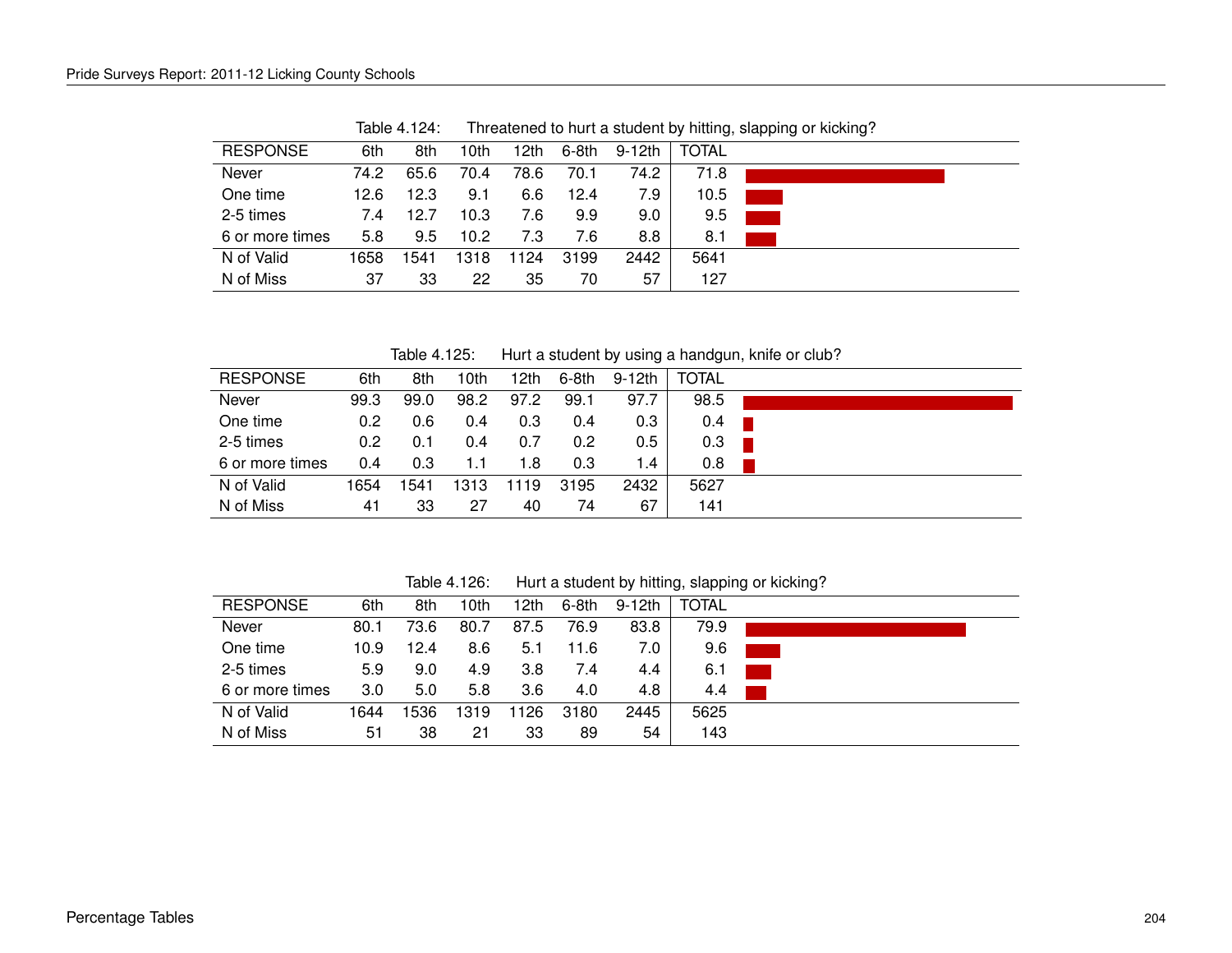| <b>RESPONSE</b> | 6th  | 8th  | 10th | ∣2th             | 6-8th | 9-12th | <b>TOTAL</b> |
|-----------------|------|------|------|------------------|-------|--------|--------------|
| Never           | 91.6 | 90.4 | 92.2 | 92.1             | 91.0  | 92.2   | 91.5         |
| One time        | 4.1  | 4.7  | 3.6  | 3.2              | 4.4   | 3.4    | 4.0          |
| 2-5 times       | 2.7  | 3.3  | 2.3  | $2.2\phantom{0}$ | 3.0   | 2.3    | 2.7          |
| 6 or more times | 1.6  | 1.6  | 1.9  | 2.4              | 1.6   | 2.1    | 1.8          |
| N of Valid      | 1645 | 1529 | 1318 | 18<br>11         | 3174  | 2436   | 5610         |
| N of Miss       | 50   | 45   | 22   | 41               | 95    | 63     | 158          |

Table 4.127: Been threatened with a handgun, knife or club by a student?

Table 4.128: Had a student threaten to hit, slap or kick you?

| <b>RESPONSE</b> | 6th  | 8th  | 10th | 12th | $6-8th$ | 9-12th | <b>TOTAL</b> |  |
|-----------------|------|------|------|------|---------|--------|--------------|--|
| Never           | 60.6 | 59.2 | 69.1 | 78.8 | 60.0    | 73.6   | 65.9         |  |
| One time        | 16.6 | 16.1 | 9.6  | 8.7  | 16.4    | 9.2    | 13.3         |  |
| 2-5 times       | 13.1 | 13.6 | 11.3 | 7.0  | 13.3    | 9.3    | 11.6         |  |
| 6 or more times | 9.7  | 11.0 | 9.9  | 5.5  | 10.3    | 7.9    | 9.3          |  |
| N of Valid      | 1651 | 1536 | 1319 | 1126 | 3187    | 2445   | 5632         |  |
| N of Miss       | 44   | 38   | 21   | 33   | 82      | 54     | 136          |  |

Table 4.129: Been afraid a student may hurt you?

| <b>RESPONSE</b> | 6th  | 8th  | 10th | <sup>12th</sup> | $6-8th$ | 9-12th | TOTAL |  |
|-----------------|------|------|------|-----------------|---------|--------|-------|--|
| Never           | 72.4 | 75.0 | 81.4 | 88.9            | 73.6    | 84.8   | 78.5  |  |
| One time        | 13.4 | 12.8 | 8.6  | 5.6             | 13.1    | 7.2    | 10.5  |  |
| 2-5 times       | 7.6  | 6.8  | 5.8  | 2.8             | 7.2     | 4.4    | 6.0   |  |
| 6 or more times | 6.7  | 5.4  | 4.2  | 2.7             | 6.1     | 3.5    | 5.0   |  |
| N of Valid      | 1646 | 1534 | 1320 | 1121            | 3180    | 2441   | 5621  |  |
| N of Miss       | 49   | 40   | 20   | 38              | 89      | 58     | 147   |  |
|                 |      |      |      |                 |         |        |       |  |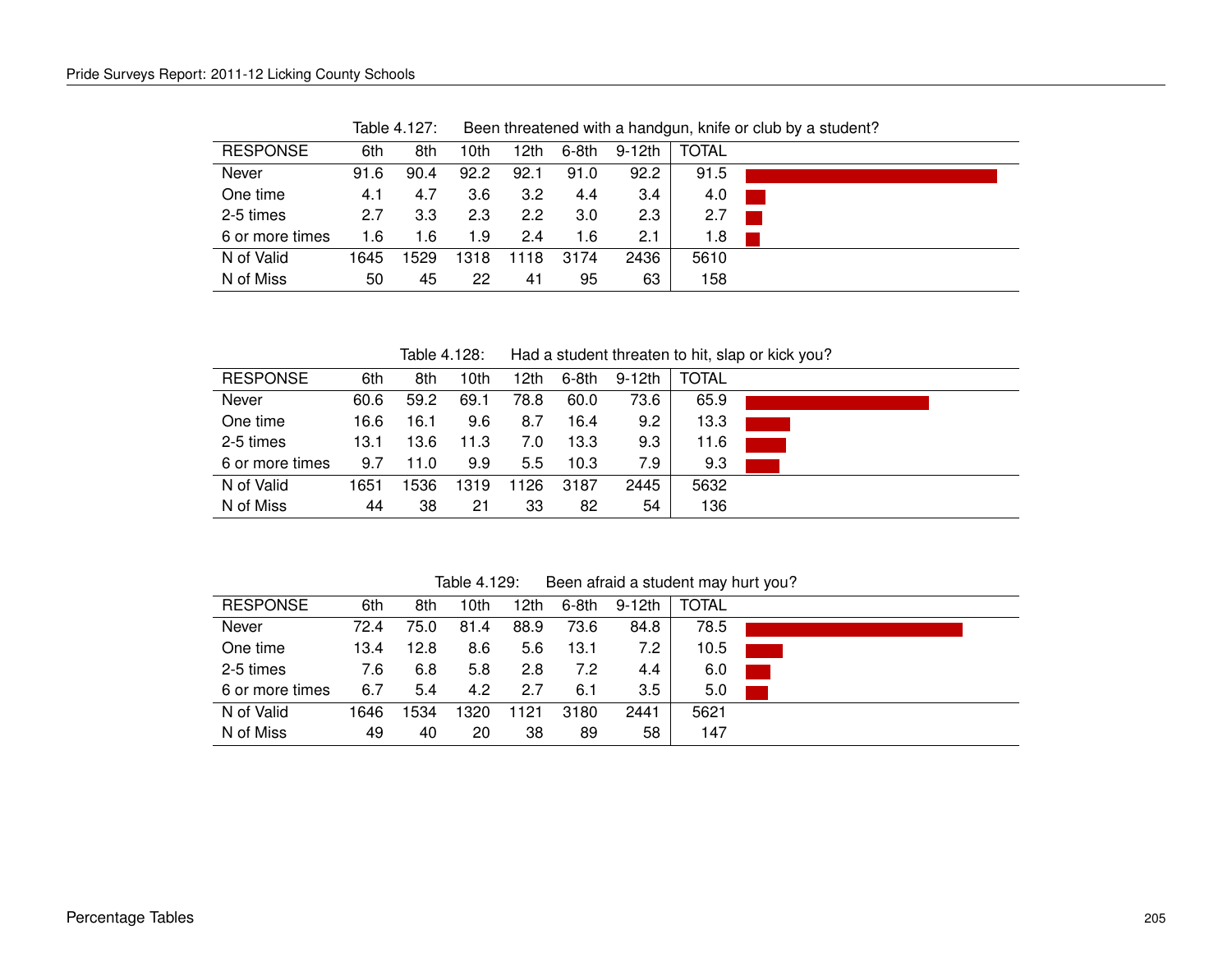| <b>RESPONSE</b> | 6th  | 8th  | 10th | 12th | 6-8th | 9-12th | <b>TOTAL</b> |  |
|-----------------|------|------|------|------|-------|--------|--------------|--|
| Never           | 98.0 | 98.0 | 97.6 | 97.5 | 98.0  | 97.6   | 97.8         |  |
| One time        | 1.0  | l .1 | 0.8  | 0.6  | 1.1   | 0.7    | 0.9          |  |
| 2-5 times       | 0.2  | 0.3  | 0.6  | 0.5  | 0.3   | 0.6    | 0.4          |  |
| 6 or more times | 0.8  | 0.5  | 1.0  | 1.3  | 0.7   | 1.1    | 0.9          |  |
| N of Valid      | 1654 | 1534 | 1316 | 1121 | 3188  | 2437   | 5625         |  |
| N of Miss       | 41   | 40   | 24   | 38   | 81    | 62     | 143          |  |

Table 4.130: Been hurt by a student using a handgun, knife or club?

Table 4.131: Been hurt by a student who hit, slapped or kicked you?

| <b>RESPONSE</b> | 6th  | 8th  | 10th | 12th | $6-8th$ | $9-12th$ | <b>TOTAL</b> |  |
|-----------------|------|------|------|------|---------|----------|--------------|--|
| Never           | 73.9 | 78.8 | 85.6 | 92.7 | 76.3    | 88.9     | 81.7         |  |
| One time        | 13.8 | 10.4 | 6.3  | 3.0  | 12.2    | 4.8      | 9.0          |  |
| 2-5 times       | 6.4  | 6.9  | 4.3  | 1.6  | 6.6     | 3.1      | 5.1          |  |
| 6 or more times | 6.0  | 3.9  | 3.7  | 2.7  | 4.9     | 3.2      | 4.2          |  |
| N of Valid      | 1645 | 1527 | 1314 | 1123 | 3172    | 2437     | 5609         |  |
| N of Miss       | 50   | 47   | 26   | 36   | 97      | 62       | 159          |  |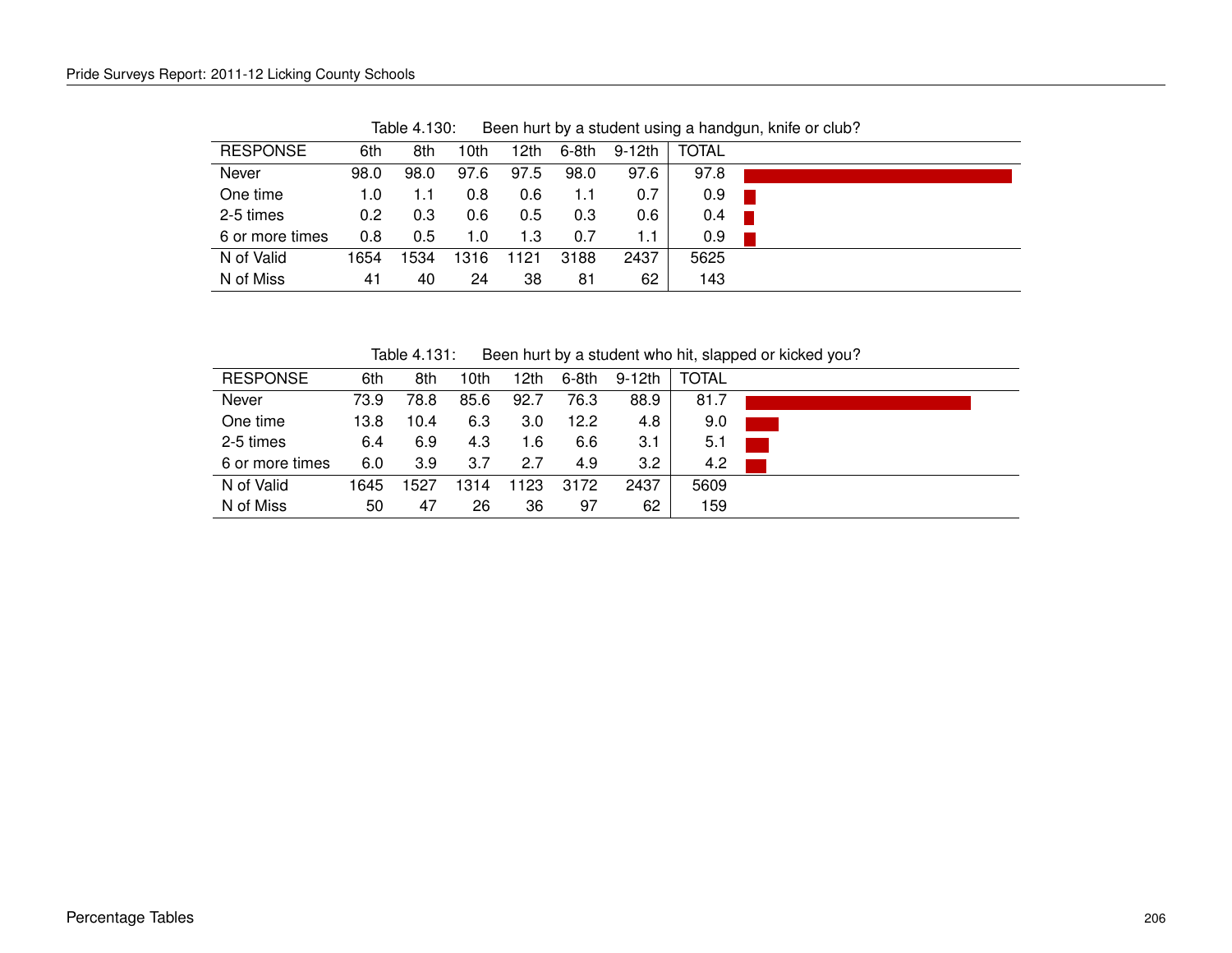### **4.14 In My School, I Feel Safe...**

| <b>RESPONSE</b> | 6th  | 8th  | 10th | 12th | $6-8th$ | $9-12th$ | <b>TOTAL</b> |  |
|-----------------|------|------|------|------|---------|----------|--------------|--|
| Never           | 4.1  | 4.9  | 5.8  | 5.5  | 4.5     | 5.7      | 5.0          |  |
| Seldom          | 4.1  | 2.9  | 2.5  | 2.0  | 3.5     | 2.3      | 3.0          |  |
| Sometimes       | 9.9  | 11.1 | 9.5  | 7.3  | 10.5    | 8.5      | 9.6          |  |
| Often           | 19.7 | 21.7 | 24.6 | 21.8 | 20.7    | 23.3     | 21.8         |  |
| A Lot           | 62.2 | 59.4 | 57.5 | 63.5 | 60.8    | 60.3     | 60.6         |  |
| N of Valid      | 1659 | 536  | 1319 | 1125 | 3195    | 2444     | 5639         |  |
| N of Miss       | 36   | 38   | 21   | 34   | 74      | 55       | 129          |  |

Table 4.132: In my school, I feel safe in the classroom.

Table 4.133: In my school, I feel safe in the cafeteria.

| <b>RESPONSE</b> | 6th  | 8th  | 10th | 12th | $6-8th$ | $9-12th$ | <b>TOTAL</b> |  |
|-----------------|------|------|------|------|---------|----------|--------------|--|
| Never           | 7.6  | 5.7  | 6.6  | 6.8  | 6.7     | 6.7      | 6.7          |  |
| Seldom          | 6.9  | 5.5  | 5.1  | 3.1  | 6.2     | 4.2      | 5.3          |  |
| Sometimes       | 12.3 | 12.9 | 12.2 | 9.3  | 12.6    | 10.9     | 11.9         |  |
| Often           | 21.5 | 21.4 | 26.3 | 22.9 | 21.5    | 24.8     | 22.9         |  |
| A Lot           | 51.7 | 54.5 | 49.8 | 57.9 | 53.0    | 53.5     | 53.2         |  |
| N of Valid      | 1656 | 1537 | 1323 | 1125 | 3193    | 2448     | 5641         |  |
| N of Miss       | 39   | 37   | 17   | 34   | 76      | 51       | 127          |  |

Table 4.134: In my school, I feel safe in the halls.

| <b>RESPONSE</b><br><b>TOTAL</b><br>6th<br>8th<br>12th<br>10th<br>6-8th<br>9-12th<br>Never<br>12.4<br>10.3<br>7.7<br>8.3<br>9.2<br>7.9<br>7.1<br>Seldom<br>5.7<br>3.8<br>4.8<br>6.6<br>8.9<br>8.0<br>7.1<br>$\mathcal{L}(\mathcal{L})$ and $\mathcal{L}(\mathcal{L})$ and $\mathcal{L}(\mathcal{L})$<br>Sometimes<br>15.2<br>15.6<br>14.5<br>15.1<br>13.5<br>14.4<br>11.4<br>Often<br>22.2<br>21.2<br>20.3<br>22.6<br>23.7<br>21.3<br>18.5<br>A Lot<br>46.3<br>47.1<br>56.6<br>51.5<br>48.6<br>44.6<br>48.3<br>N of Valid<br>2439<br>5628<br>1658<br>1531<br>1120<br>3189<br>1319<br>N of Miss<br>37<br>43<br>39<br>21<br>80<br>60<br>140 |  |  |  |  |  |
|------------------------------------------------------------------------------------------------------------------------------------------------------------------------------------------------------------------------------------------------------------------------------------------------------------------------------------------------------------------------------------------------------------------------------------------------------------------------------------------------------------------------------------------------------------------------------------------------------------------------------------------|--|--|--|--|--|
|                                                                                                                                                                                                                                                                                                                                                                                                                                                                                                                                                                                                                                          |  |  |  |  |  |
|                                                                                                                                                                                                                                                                                                                                                                                                                                                                                                                                                                                                                                          |  |  |  |  |  |
|                                                                                                                                                                                                                                                                                                                                                                                                                                                                                                                                                                                                                                          |  |  |  |  |  |
|                                                                                                                                                                                                                                                                                                                                                                                                                                                                                                                                                                                                                                          |  |  |  |  |  |
|                                                                                                                                                                                                                                                                                                                                                                                                                                                                                                                                                                                                                                          |  |  |  |  |  |
|                                                                                                                                                                                                                                                                                                                                                                                                                                                                                                                                                                                                                                          |  |  |  |  |  |
|                                                                                                                                                                                                                                                                                                                                                                                                                                                                                                                                                                                                                                          |  |  |  |  |  |
|                                                                                                                                                                                                                                                                                                                                                                                                                                                                                                                                                                                                                                          |  |  |  |  |  |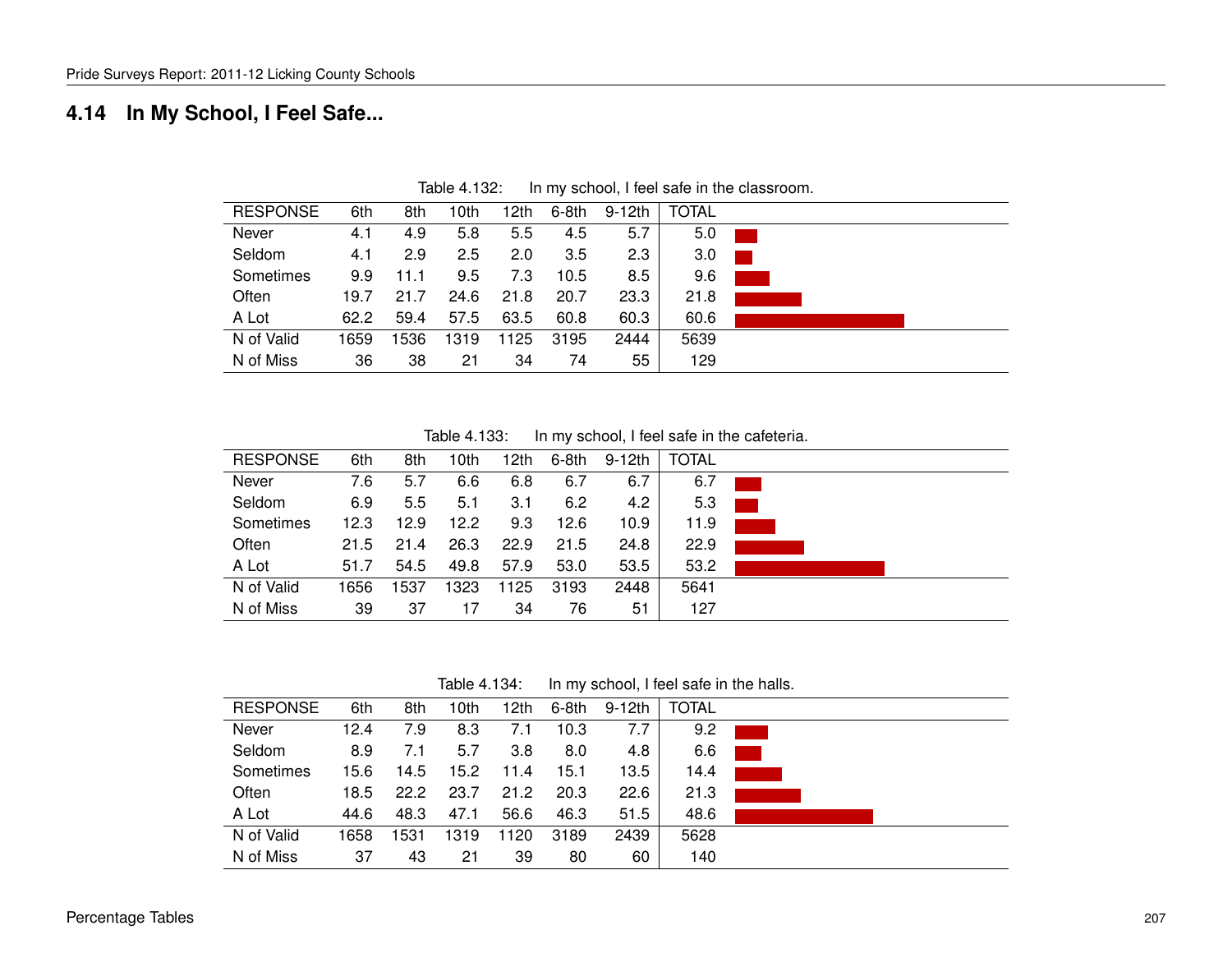| <b>RESPONSE</b> | 6th  | 8th  | 10th | 12th | $6-8th$ | 9-12th | <b>TOTAL</b> |  |
|-----------------|------|------|------|------|---------|--------|--------------|--|
| Never           | 13.4 | 11.3 | 9.5  | 7.3  | 12.4    | 8.5    | 10.7         |  |
| Seldom          | 9.7  | 6.7  | 5.9  | 4.5  | 8.2     | 5.3    | 6.9          |  |
| Sometimes       | 12.5 | 13.2 | 12.9 | 8.2  | 12.8    | 10.8   | 11.9         |  |
| Often           | 18.1 | 19.6 | 23.6 | 22.0 | 18.8    | 22.9   | 20.6         |  |
| A Lot           | 46.4 | 49.2 | 48.1 | 58.0 | 47.7    | 52.6   | 49.9         |  |
| N of Valid      | 1645 | 1528 | 1317 | 1118 | 3173    | 2435   | 5608         |  |
| N of Miss       | 50   | 46   | 23   | 41   | 96      | 64     | 160          |  |

Table 4.135: In my school, I feel safe in the bathroom.

Table 4.136: In my school, I feel safe in the gym.

| <b>RESPONSE</b> | 6th  | 8th  | 10th | 12th | 6-8th | 9-12th           | <b>TOTAL</b> |  |
|-----------------|------|------|------|------|-------|------------------|--------------|--|
| Never           | 7.8  | 6.9  | 7.3  | 6.0  | 7.4   | 6.7              | 7.1          |  |
| Seldom          | 4.5  | 4.4  | 3.4  | 3.2  | 4.5   | 3.3 <sub>2</sub> | 4.0          |  |
| Sometimes       | 10.1 | 11.7 | 10.1 | 6.8  | 10.9  | 8.6              | 9.9          |  |
| Often           | 19.4 | 19.8 | 22.9 | 22.7 | 19.6  | 22.8             | 21.0         |  |
| A Lot           | 58.1 | 57.2 | 56.3 | 61.4 | 57.7  | 58.6             | 58.1         |  |
| N of Valid      | 1646 | 1529 | 1311 | 1121 | 3175  | 2432             | 5607         |  |
| N of Miss       | 49   | 45   | 29   | 38   | 94    | 67               | 161          |  |

Table 4.137: In my school, I feel safe on the school bus.

| <b>RESPONSE</b> | 6th  | 8th  | 10th | 12th | 6-8th | 9-12th            | TOTAL |  |
|-----------------|------|------|------|------|-------|-------------------|-------|--|
| Never           | 14.0 | 9.3  | 10.7 | 9.5  | 11.8  | 10.2              | 11.1  |  |
| Seldom          | 8.0  | 6.6  | 3.7  | 4.0  | 7.3   | 3.8               | 5.8   |  |
| Sometimes       | 14.1 | 12.7 | 11.1 | 9.2  | 13.5  | 10.2 <sub>2</sub> | 12.0  |  |
| Often           | 17.8 | 20.0 | 22.0 | 19.7 | 18.9  | 20.9              | 19.8  |  |
| A Lot           | 46.0 | 51.4 | 52.5 | 57.6 | 48.6  | 54.9              | 51.3  |  |
| N of Valid      | 1612 | 1510 | 1306 | 1111 | 3122  | 2417              | 5539  |  |
| N of Miss       | 83   | 64   | 34   | 48   | 147   | 82                | 229   |  |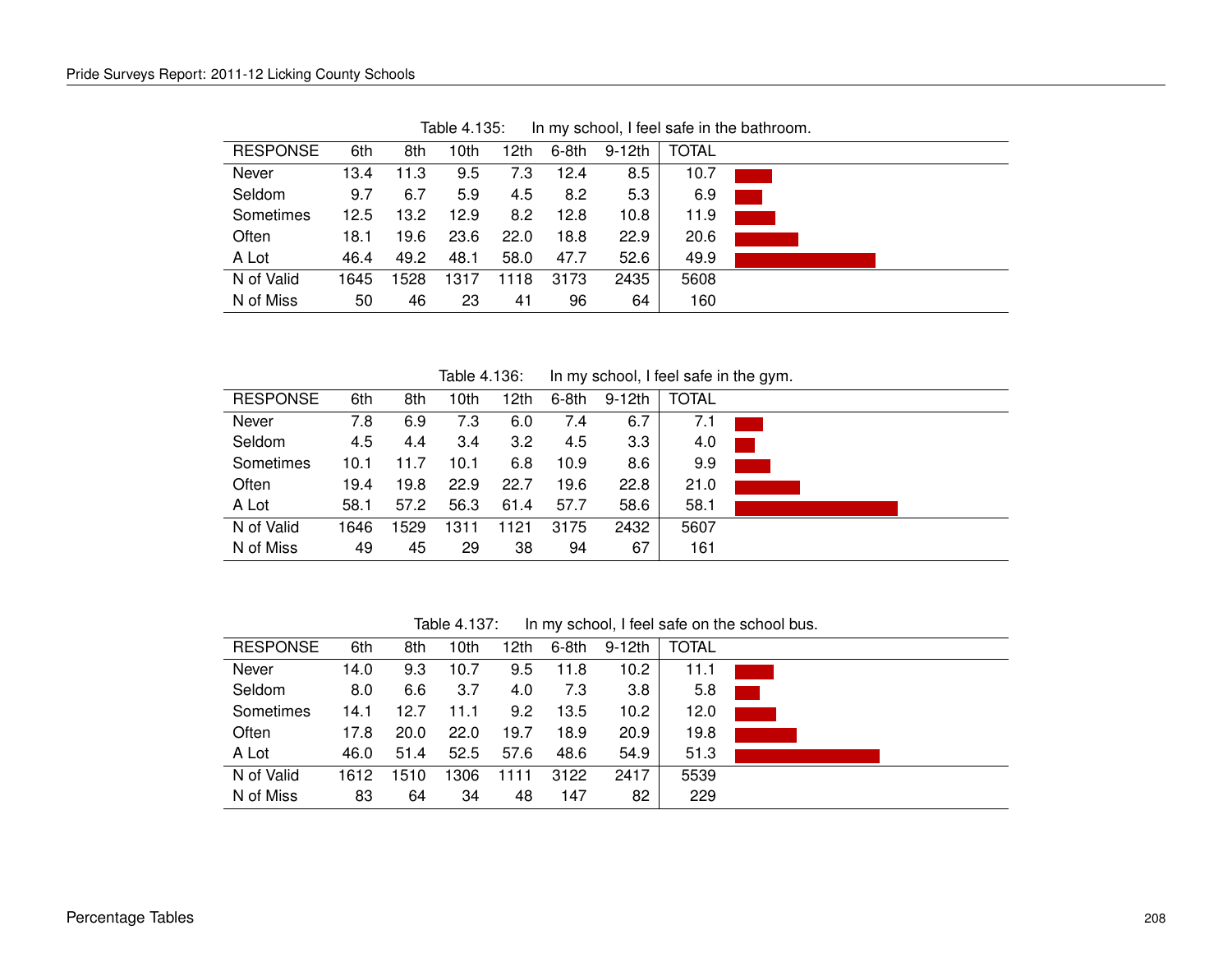| <b>RESPONSE</b> | 6th  | 8th  | 10th | 12th | $6-8th$ | 9-12th | <b>TOTAL</b> |  |
|-----------------|------|------|------|------|---------|--------|--------------|--|
| Never           | 10.5 | 8.8  | 7.9  | 6.5  | 9.7     | 7.3    | 8.6          |  |
| Seldom          | 7.0  | 6.6  | 4.1  | 3.0  | 6.8     | 3.6    | 5.4          |  |
| Sometimes       | 10.9 | 12.6 | 12.2 | 8.6  | 11.7    | 10.5   | 11.2         |  |
| Often           | 17.9 | 21.6 | 22.8 | 22.1 | 19.7    | 22.5   | 20.9         |  |
| A Lot           | 53.6 | 50.5 | 53.0 | 59.7 | 52.1    | 56.1   | 53.8         |  |
| N of Valid      | 1636 | 1526 | 1319 | 1118 | 3162    | 2437   | 5599         |  |
| N of Miss       | 59   | 48   | 21   | 41   | 107     | 62     | 169          |  |

Table 4.138: In my school, I feel safe at school events.

Table 4.139: In my school, I feel safe on the playground.

| <b>RESPONSE</b> | 6th  | 8th  | 10th | 12th | 6-8th | $9-12th$         | <b>TOTAL</b> |  |
|-----------------|------|------|------|------|-------|------------------|--------------|--|
| Never           | 11.4 | 10.2 | 11.1 | 10.1 | 10.8  | 10.6             | 10.7         |  |
| Seldom          | 7.3  | 5.4  | 3.8  | 2.7  | 6.4   | 3.3 <sub>2</sub> | 5.0          |  |
| Sometimes       | 13.1 | 12.6 | 9.5  | 7.4  | 12.9  | 8.5              | 11.0         |  |
| Often           | 17.9 | 17.9 | 20.0 | 20.5 | 17.9  | 20.2             | 18.9         |  |
| A Lot           | 50.2 | 53.9 | 55.6 | 59.4 | 52.0  | 57.3             | 54.3         |  |
| N of Valid      | 1633 | 1512 | 1303 | 1112 | 3145  | 2415             | 5560         |  |
| N of Miss       | 62   | 62   | 37   | 47   | 124   | 84               | 208          |  |

Table 4.140: In my school, I feel safe in the parking lot.

| <b>RESPONSE</b> | 6th  | 8th  | 10th | 12th | $6-8th$ | $9-12th$ | <b>TOTAL</b> |  |
|-----------------|------|------|------|------|---------|----------|--------------|--|
| Never           | 18.5 | 12.8 | 10.3 | 7.7  | 15.8    | 9.1      | 12.9         |  |
| Seldom          | 9.8  | 7.8  | 5.5  | 4.3  | 8.8     | 5.0      | 7.1          |  |
| Sometimes       | 13.3 | 14.0 | 14.6 | 10.1 | 13.6    | 12.5     | 13.1         |  |
| Often           | 17.0 | 18.9 | 22.1 | 21.3 | 17.9    | 21.7     | 19.6         |  |
| A Lot           | 41.3 | 46.5 | 47.5 | 56.6 | 43.8    | 51.7     | 47.3         |  |
| N of Valid      | 1640 | 1522 | 1317 | 1120 | 3162    | 2437     | 5599         |  |
| N of Miss       | 55   | 52   | 23   | 39   | 107     | 62       | 169          |  |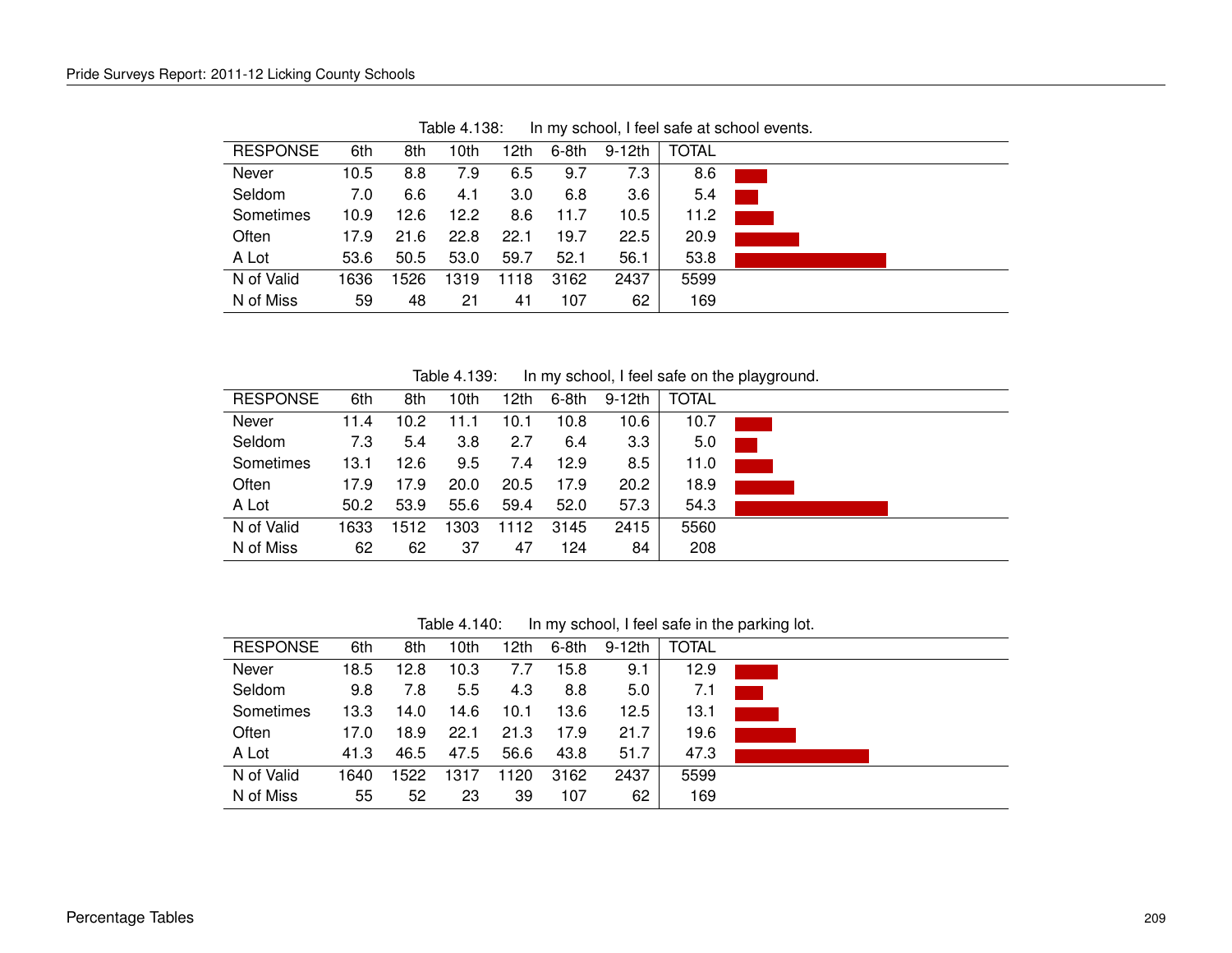#### **4.15 Additional Questions**

| <b>RESPONSE</b> | 6th  | 8th  | 10th      |       | 12th 6-8th     | 9-12th | <b>TOTAL</b> |  |
|-----------------|------|------|-----------|-------|----------------|--------|--------------|--|
| NO!             | 12.2 | 14.2 | 22.4      | 22.7  | $13.2^{\circ}$ | 22.5   | 17.0         |  |
| no              | 28.9 | 32.6 | 30.4      | -32.9 | 30.7           | 31.5   | 31.0         |  |
| yes             | 43.6 | 41.0 | 37.2 33.6 |       | 42.3           | 35.6   | 39.5         |  |
| YES!            | 15.3 | 12.2 | 9.9       | 10.9  | 13.8           | 10.3   | 12.4         |  |
| N of Valid      | 1545 | 1427 | 1150      | 958   | 2972           | 2108   | 5080         |  |
| N of Miss       | 150  | 147  | 190       | 201   | 297            | 391    | 688          |  |

Table 4.141: In my school, students have lots of chances to help decide things like class activities and rules.

Table 4.142: My teacher(s) notices when I am doing a good job and lets me know about it.

| <b>RESPONSE</b> | 6th  | 8th  | 10th | 12th | 6-8th | 9-12th | TOTAL |  |
|-----------------|------|------|------|------|-------|--------|-------|--|
| NO!             | 6.4  | 6.9  | 10.0 | 11.0 | 6.6   | 10.5   | 8.2   |  |
| no              | 13.4 | 19.0 | 25.4 | 24.3 | 16.1  | 24.9   | 19.7  |  |
| yes             | 48.3 | 53.1 | 49.3 | 48.9 | 50.6  | 49.1   | 50.0  |  |
| YES!            | 31.9 | 21.0 | 15.3 | 15.8 | 26.7  | 15.6   | 22.1  |  |
| N of Valid      | 1537 | 1407 | 1147 | 948  | 2944  | 2095   | 5039  |  |
| N of Miss       | 158  | 67ء  | 193  | 211  | 325   | 404    | 729   |  |

Table 4.143: At least one adult at my school really cares about me.

| <b>RESPONSE</b>   | 6th  | 8th  | 10th | 12th | 6-8th | 9-12th | TOTAL |  |
|-------------------|------|------|------|------|-------|--------|-------|--|
| Not True At All   | 7.4  | 7.2  | 8.3  | 7.2  | 7.3   | 7.8    | 7.5   |  |
| Somewhat Not True | 7.7  | 9.7  | 13.0 | 8.3  | 8.6   | 10.9   | 9.6   |  |
| Somewhat True     | 32.6 | 35.4 | 37.7 | 34.2 | 33.9  | 36.1   | 34.9  |  |
| Very True         | 52.3 | 47.8 | 41.1 | 50.3 | 50.1  | 45.2   | 48.1  |  |
| N of Valid        | 1527 | 1407 | 1149 | 947  | 2934  | 2096   | 5030  |  |
| N of Miss         | 168  | 167  | 191  | 212  | 335   | 403    | 738   |  |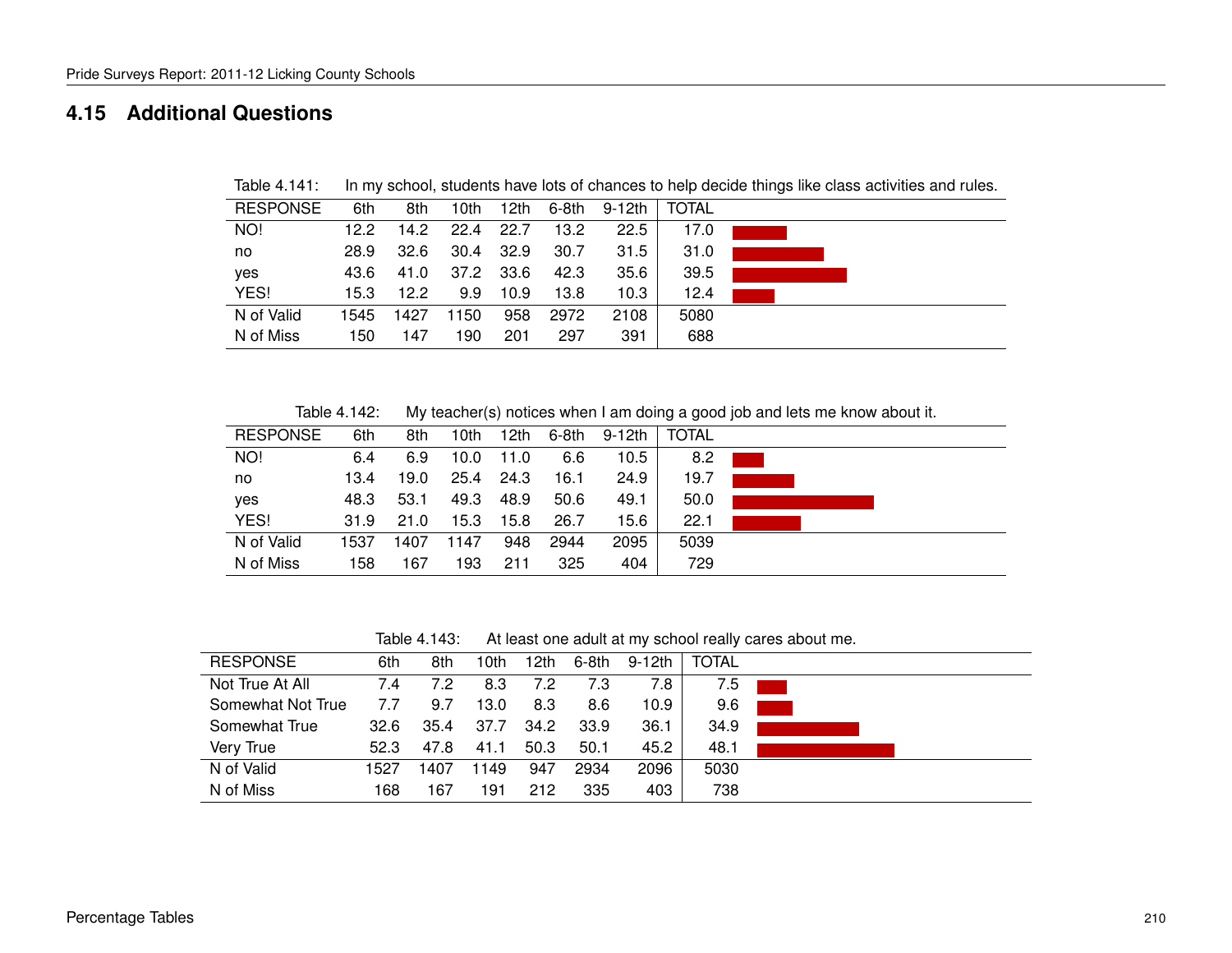|                 |      |      |      |      |       |        |              | ັ |
|-----------------|------|------|------|------|-------|--------|--------------|---|
| <b>RESPONSE</b> | 6th  | 8th  | 10th | 12th | 6-8th | 9-12th | <b>TOTAL</b> |   |
| Not at All      | 13.4 | 13.4 | 19.5 | 17.1 | 13.4  | 18.4   | 15.5         |   |
| A Little        | 20.2 | 20.8 | 24.9 | 24.1 | 20.5  | 24.6   | 22.2         |   |
| Some            | 38.1 | 37.6 | 38.9 | 38.5 | 37.9  | 38.7   | 38.2         |   |
| A Lot           | 28.3 | 28.2 | 16.7 | 20.2 | 28.3  | 18.3   | 24.1         |   |
| N of Valid      | 1512 | 1404 | 1139 | 940  | 2916  | 2079   | 4995         |   |
| N of Miss       | 183  | 170  | 201  | 219  | 353   | 420    | 773          |   |

Table 4.144: Thinking back over the past year in school, how often did you enjoy being in school?

Table 4.145: How often in the past 30 days has an adult given you or your friends alcohol (beer, wine, hard liquor) for a party?

| <b>RESPONSE</b> | 6th  | 8th  | 10th | 12th | 6-8th | 9-12th | <b>TOTAL</b> |  |
|-----------------|------|------|------|------|-------|--------|--------------|--|
| Never           | 93.4 | 85.7 | 78.0 | 65.0 | 89.7  | 72.1   | 82.3         |  |
| 1 time          | 3.4  | 6.4  | 8.3  | 10.5 | 4.9   | 9.3    | 6.7          |  |
| 2 times         | 1.5  | 3.9  | 5.7  | 9.9  | 2.7   | 7.6    | 4.8          |  |
| 3 or more times | 1.6  | 3.9  | 8.1  | 14.6 | 2.7   | 11.0   | 6.2          |  |
| N of Valid      | 496  | 1396 | 1139 | 936  | 2892  | 2075   | 4967         |  |
| N of Miss       | 199  | 178  | 201  | 223  | 377   | 424    | 801          |  |

Table 4.146: My family has clear rules about alcohol and drug use.

| <b>RESPONSE</b> | 6th  | 8th  | 10th | 12th | 6-8th | 9-12th            | <b>TOTAL</b> |  |
|-----------------|------|------|------|------|-------|-------------------|--------------|--|
| NO!             | 4.3  | 4.0  | 6.1  | 6.8  | 4.2   | 6.4               | 5.1          |  |
| no              | 4.1  | 8.7  | 12.4 | 16.7 | 6.3   | 14.3              | 9.6          |  |
| yes             | 15.1 | 21.0 | 28.1 | 32.2 | 17.9  | 30.0 <sub>1</sub> | 22.9         |  |
| YES!            | 76.5 | 66.3 | 53.4 | 44.3 | 71.6  | 49.3              | 62.4         |  |
| N of Valid      | 1514 | 1392 | 1131 | 928  | 2906  | 2059              | 4965         |  |
| N of Miss       | 181  | 182  | 209  | 231  | 363   | 440               | 803          |  |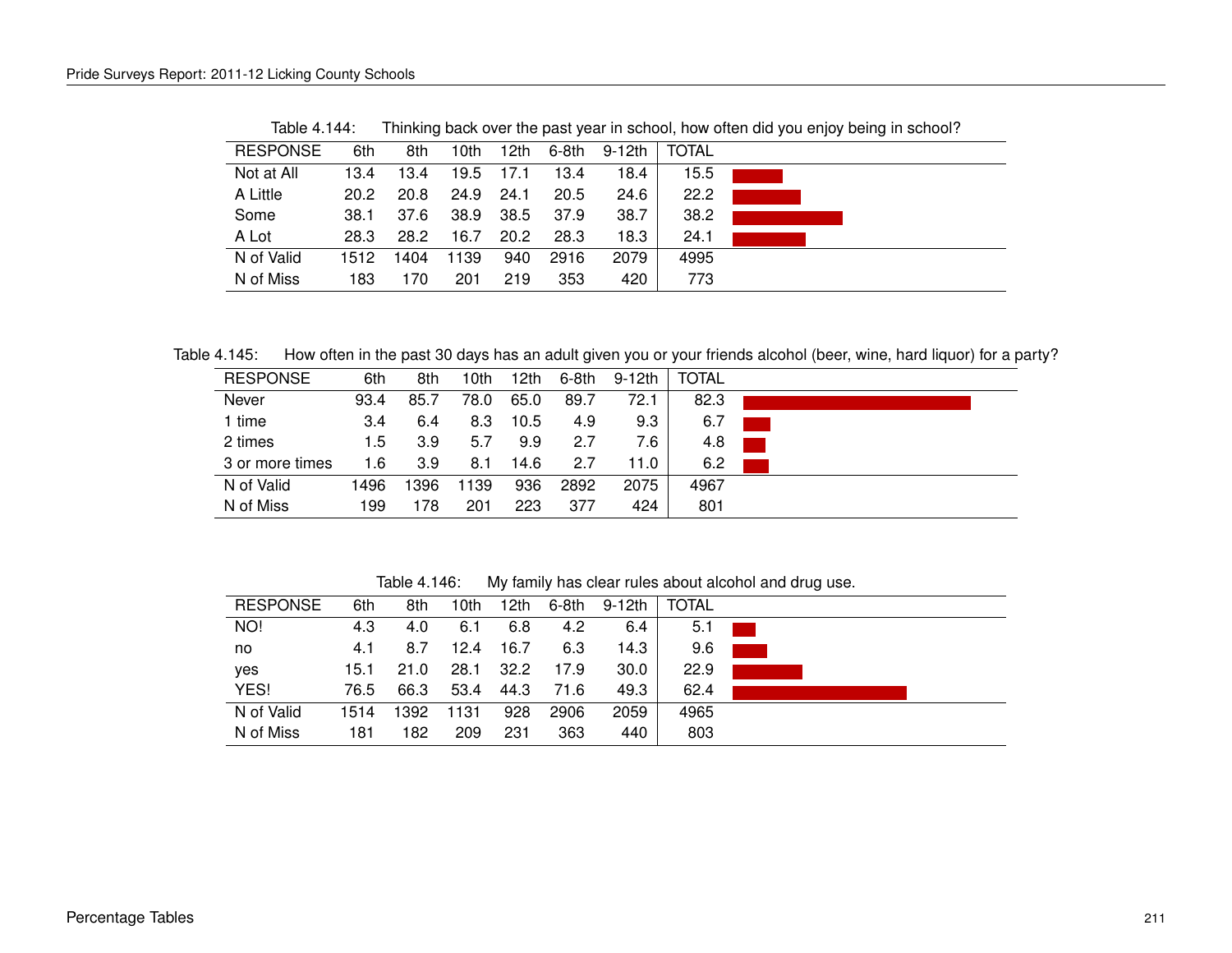| <b>RESPONSE</b> | 6th  | 8th  | 10th | 12th | 6-8th | $9-12th$ | <b>TOTAL</b> |  |
|-----------------|------|------|------|------|-------|----------|--------------|--|
| NO!             | 2.8  | 2.3  | 5.0  | 6.6  | 2.6   | 5.7      | 3.9          |  |
| no              | 3.7  | 7.4  | 7.5  | 13.4 | 5.5   | 10.2     | 7.4          |  |
| yes             | 21.2 | 29.5 | 39.1 | 42.3 | 25.2  | 40.5     | 31.6         |  |
| YES!            | 72.3 | 60.8 | 48.4 | 37.7 | 66.7  | 43.5     | 57.1         |  |
| N of Valid      | 1497 | 1393 | 1131 | 939  | 2890  | 2070     | 4960         |  |
| N of Miss       | 198  | 181  | 209  | 220  | 379   | 429      | 808          |  |
|                 |      |      |      |      |       |          |              |  |

Table 4.147: When I am not at home, one of my parents knows where I am and who I am with.

Table 4.148: My parents have the names and phone numbers of the parents of...

| <b>RESPONSE</b>         | 6th  | 8th  | 10th | 12th | 6-8th | 9-12th | <b>TOTAL</b> |  |
|-------------------------|------|------|------|------|-------|--------|--------------|--|
| None of my friends      | 11.8 | 14.4 | 20.5 | 27.0 | 13.0  | 23.4   | 17.4         |  |
| 1 of my friends         | 12.1 | 13.1 | 14.7 | 16.6 | 12.6  | 15.6   | 13.8         |  |
| 2 of my friends         | 12.8 | 20.5 | 22.2 | 20.9 | 16.5  | 21.6   | 18.7         |  |
| 3 of my friends         | 13.1 | 13.4 | 13.7 | 13.1 | 13.3  | 13.4   | 13.3         |  |
| 4 or more of my friends | 50.2 | 38.6 | 28.9 | 22.3 | 44.6  | 25.9   | 36.8         |  |
| N of Valid              | 1474 | 1378 | 1127 | 937  | 2852  | 2064   | 4916         |  |
| N of Miss               | 221  | 196  | 213  | 222  | 417   | 435    | 852          |  |

Table 4.149: Which best describes your parents' rules about media (TV, internet, video games, cell phone, iPod, etc.) in your bedroom?

| <b>RESPONSE</b>                                                          | 6th  | 8th  | 10th | 12th  |      | 6-8th 9-12th | <b>TOTAL</b> |  |
|--------------------------------------------------------------------------|------|------|------|-------|------|--------------|--------------|--|
| My parents dont have any rules about media in my bedroom.                | 39.6 | 57.8 | 71.0 | -82.4 | 48.3 | 76.1         | 60.0         |  |
| My parents have rules about when I have to turn off media in my bedroom. | 49.4 | 33.7 | 21.7 | 10.8  | 41.8 | 16.8         | 31.3         |  |
| My parents dont let me have any media in my bedroom.                     | 11.0 | 8.6  | 7.3  | -6.7  | 9.8  |              | 8.7          |  |
| N of Valid                                                               | 1489 | 1380 | 1133 | 934   | 2869 | 2067         | 4936         |  |
| N of Miss                                                                | 206  | 194  | 207  | 225   | 400  | 432          | 832          |  |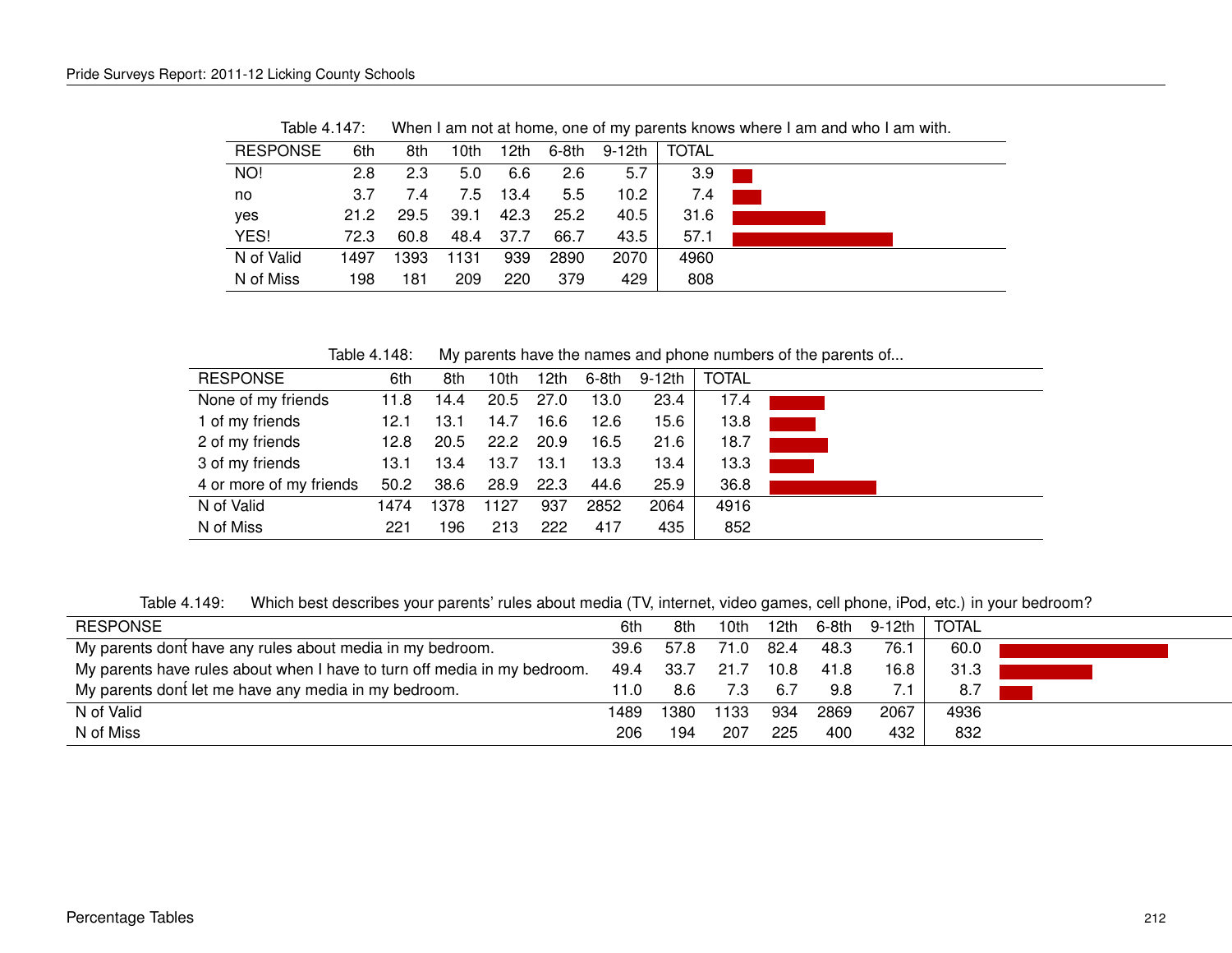| 6th  | 8th  | 10th | 12th | 6-8th | $9-12th$ | <b>TOTAL</b> |  |
|------|------|------|------|-------|----------|--------------|--|
| 3.7  | 5.1  | 7.0  | 10.4 | 4.4   | 8.5      | 6.1          |  |
| 4.1  | 7.5  | 13.3 | 17.4 | 5.7   | 15.1     | 9.7          |  |
| 9.0  | 16.6 | 24.3 | 30.1 | 12.6  | 26.9     | 18.6         |  |
| 16.8 | 28.4 | 30.0 | 25.5 | 22.4  | 28.0     | 24.7         |  |
| 33.6 | 28.6 | 19.2 | 12.6 | 31.1  | 16.2     | 24.9         |  |
| 23.7 | 11.5 | 5.1  | 3.3  | 17.9  | 4.3      | 12.2         |  |
| 9.1  | 2.4  | 1.1  | 0.6  | 5.8   | 0.9      | 3.8          |  |
| 1502 | 1394 | 1145 | 942  | 2896  | 2087     | 4983         |  |
| 193  | 180  | 195  | 217  | 373   | 412      | 785          |  |
|      |      |      |      |       |          |              |  |

Table 4.150: On an average school night, how many hours of sleep do you get?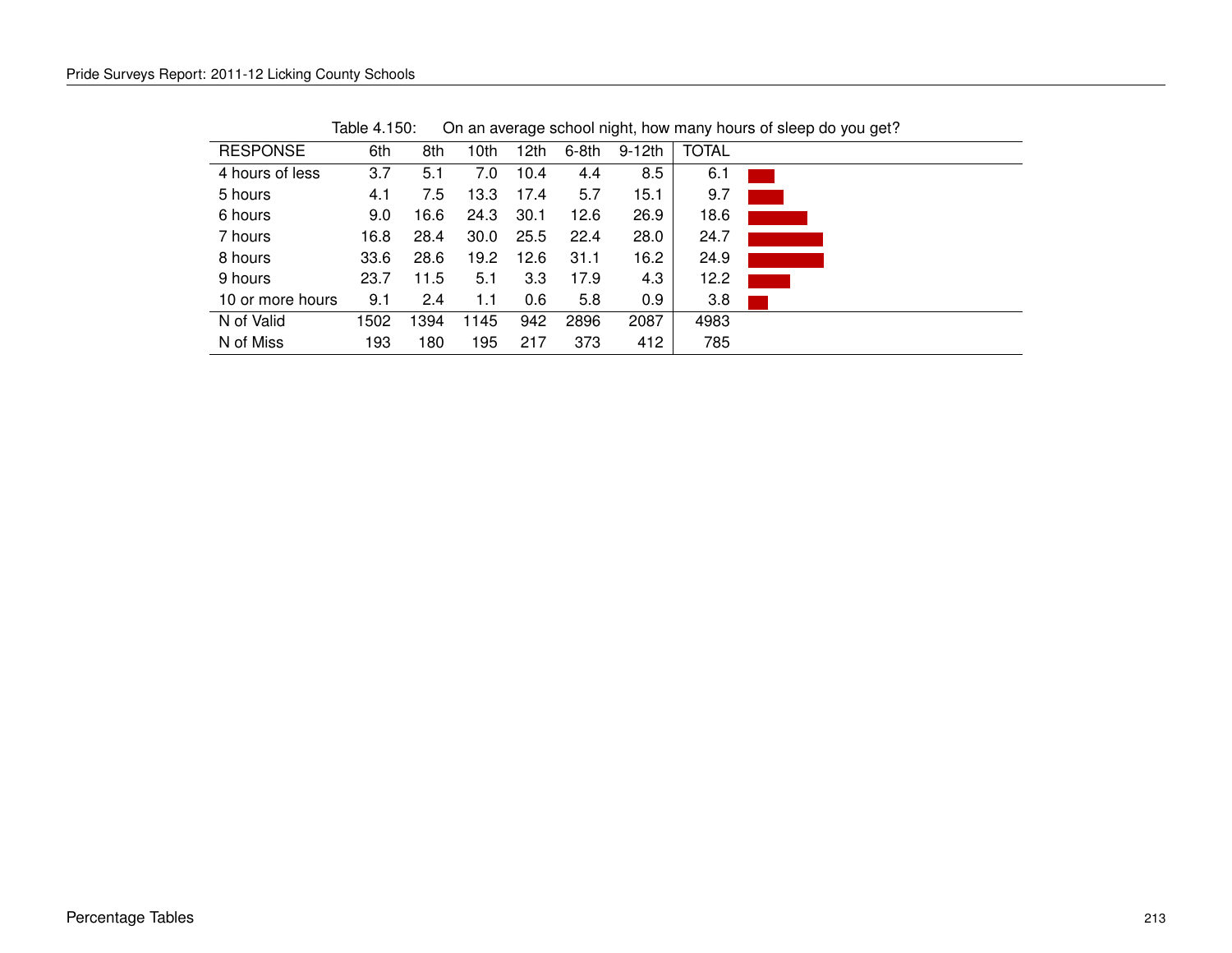## **4.16 Frequency of Use**

| <b>RESPONSE</b> | 6th  | 8th  | 10th | 12th | 6-8th | 9-12th | <b>TOTAL</b> |  |
|-----------------|------|------|------|------|-------|--------|--------------|--|
| Daily           | 0.8  | 2.7  | 5.9  | 12.9 | 1.7   | 9.1    | 4.9          |  |
| Weekly          | 2.0  | 4.9  | 9.9  | 19.8 | 3.4   | 14.5   | 8.2          |  |
| Monthly         | 2.5  | 6.8  | 12.2 | 25.5 | 4.6   | 18.3   | 10.5         |  |
| Annual          | 5.6  | 14.0 | 20.8 | 38.1 | 9.7   | 28.7   | 17.9         |  |
| N of Valid      | 1664 | 538  | 1317 | 1122 | 3202  | 2439   | 5641         |  |
| N of Miss       | 31   | 36   | 23   | 37   | 67    | 60     | 127          |  |

Table 4.151: Frequency of use of cigarettes?

Table 4.152: Frequency of use of smokeless tobacco?

| <b>RESPONSE</b> | 6th  | 8th | 10th | 12th | 6-8th | 9-12th | <b>TOTAL</b> |
|-----------------|------|-----|------|------|-------|--------|--------------|
| Daily           | 0.5  | 1.4 | 3.9  | 9.1  | 0.9   | 6.3    | 3.3          |
| Weekly          | 1.0  | 2.7 | 6.2  | 12.9 | 1.8   | 9.3    | 5.0          |
| Monthly         | 1.3  | 3.8 | 8.2  | 15.7 | 2.5   | 11.7   | 6.5          |
| Annual          | 3.1  | 8.2 | 14.8 | 22.9 | 5.6   | 18.5   | 11.2         |
| N of Valid      | 1661 | 541 | 1317 | 1120 | 3202  | 2437   | 5639         |
| N of Miss       | 34   | 33  | 23   | 39   | 67    | 62     | 129          |

Table 4.153: Frequency of use of cigars?

| <b>RESPONSE</b> | 6th  | 8th  | 10th | 12th | $6-8th$ | 9-12th | <b>TOTAL</b> |
|-----------------|------|------|------|------|---------|--------|--------------|
| Daily           | 0.3  | 0.4  | 1.6  | 3.0  | 0.3     | 2.3    | 1.2          |
| Weekly          | 0.8  | 1.4  | 3.9  | 7.8  | 1.1     | 5.7    | 3.1          |
| Monthly         | 1.0  | 2.8  | 8.5  | 16.7 | 1.8     | 12.3   | 6.4          |
| Annual          | 1.9  | 7.4  | 17.1 | 36.1 | 4.5     | 25.8   | 13.7         |
| N of Valid      | 1661 | 1532 | 1317 | 1120 | 3193    | 2437   | 5630         |
| N of Miss       | 34   | 42   | 23   | 39   | 76      | 62     | 138          |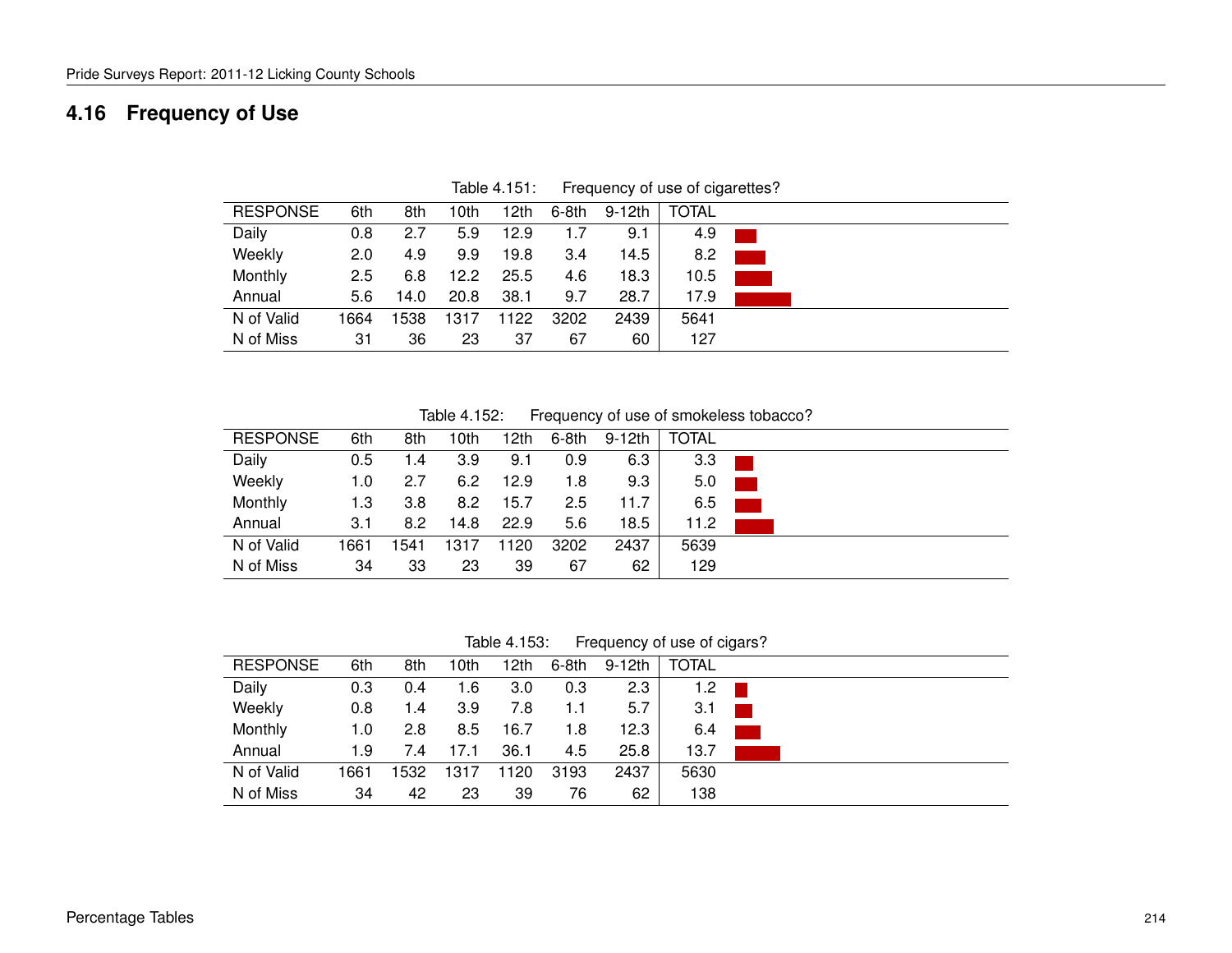| <b>RESPONSE</b> | 6th  | 8th  | 10th | 12th | 6-8th | 9-12th  | <b>TOTAL</b> |  |
|-----------------|------|------|------|------|-------|---------|--------------|--|
| Daily           | 0.5  | 0.5  | 2.0  | 3.0  | 0.5   | $2.5\,$ | 1.4          |  |
| Weekly          | 1.2  | 2.3  | 7.0  | 16.8 | 1.8   | 11.5    | 6.0          |  |
| Monthly         | 1.9  | 6.4  | 16.9 | 33.8 | 4.0   | 24.7    | 13.0         |  |
| Annual          | 9.5  | 24.0 | 37.3 | 57.1 | 16.5  | 46.5    | 29.4         |  |
| N of Valid      | 1658 | 1540 | 1312 | 1120 | 3198  | 2432    | 5630         |  |
| N of Miss       | 37   | 34   | 28   | 39   | 71    | 67      | 138          |  |
|                 |      |      |      |      |       |         |              |  |

Table 4.154: Frequency of use of beer?

Table 4.155: Frequency of use of coolers, breezers, etc.?

| <b>RESPONSE</b> | 6th            | 8th  | 10th | 12th | 6-8th | 9-12th | <b>TOTAL</b> |
|-----------------|----------------|------|------|------|-------|--------|--------------|
| Daily           | 0.4            | 0.5  | 1.8  | 2.0  | 0.4   | 1.9    | 1.1          |
| Weekly          | 0.8            | 2.0  | 6.0  | 10.5 | 1.4   | 8.1    | 4.3          |
| Monthly         | $^{\prime}$ .4 | 6.5  | 15.1 | 25.7 | 3.8   | 20.0   | 10.8         |
| Annual          | 6.9            | 20.5 | 37.1 | 51.9 | 13.4  | 43.9   | 26.6         |
| N of Valid      | 1657           | 1541 | 1315 | 119  | 3198  | 2434   | 5632         |
| N of Miss       | 38             | 33   | 25   | 40   | 71    | 65     | 136          |

Table 4.156: Frequency of use of liquor?

| <b>RESPONSE</b><br><b>TOTAL</b><br>6th<br>8th<br>10th<br>9-12th<br>12th<br>$6-8th$<br>Daily<br>2.3<br>0.3<br>2.7<br>1.2<br>0.5<br>2.1<br>0.4<br>Weekly<br>15.5<br>5.6<br>0.8<br>7.4<br>1.4<br>11.1<br>2.1<br>Monthly<br>25.9<br>18.7<br>34.4<br>3.4<br>13.1<br>1.3<br>5.7<br>50.8<br>13.2<br>29.4<br>42.5<br>Annual<br>60.5<br>21.0<br>5.9<br>N of Valid<br>2433<br>5628<br>1656<br>1539<br>1317<br>1116<br>3195<br>N of Miss<br>35<br>39<br>23<br>66<br>140<br>74<br>43 |  |  |  |  |  |
|--------------------------------------------------------------------------------------------------------------------------------------------------------------------------------------------------------------------------------------------------------------------------------------------------------------------------------------------------------------------------------------------------------------------------------------------------------------------------|--|--|--|--|--|
|                                                                                                                                                                                                                                                                                                                                                                                                                                                                          |  |  |  |  |  |
|                                                                                                                                                                                                                                                                                                                                                                                                                                                                          |  |  |  |  |  |
|                                                                                                                                                                                                                                                                                                                                                                                                                                                                          |  |  |  |  |  |
|                                                                                                                                                                                                                                                                                                                                                                                                                                                                          |  |  |  |  |  |
|                                                                                                                                                                                                                                                                                                                                                                                                                                                                          |  |  |  |  |  |
|                                                                                                                                                                                                                                                                                                                                                                                                                                                                          |  |  |  |  |  |
|                                                                                                                                                                                                                                                                                                                                                                                                                                                                          |  |  |  |  |  |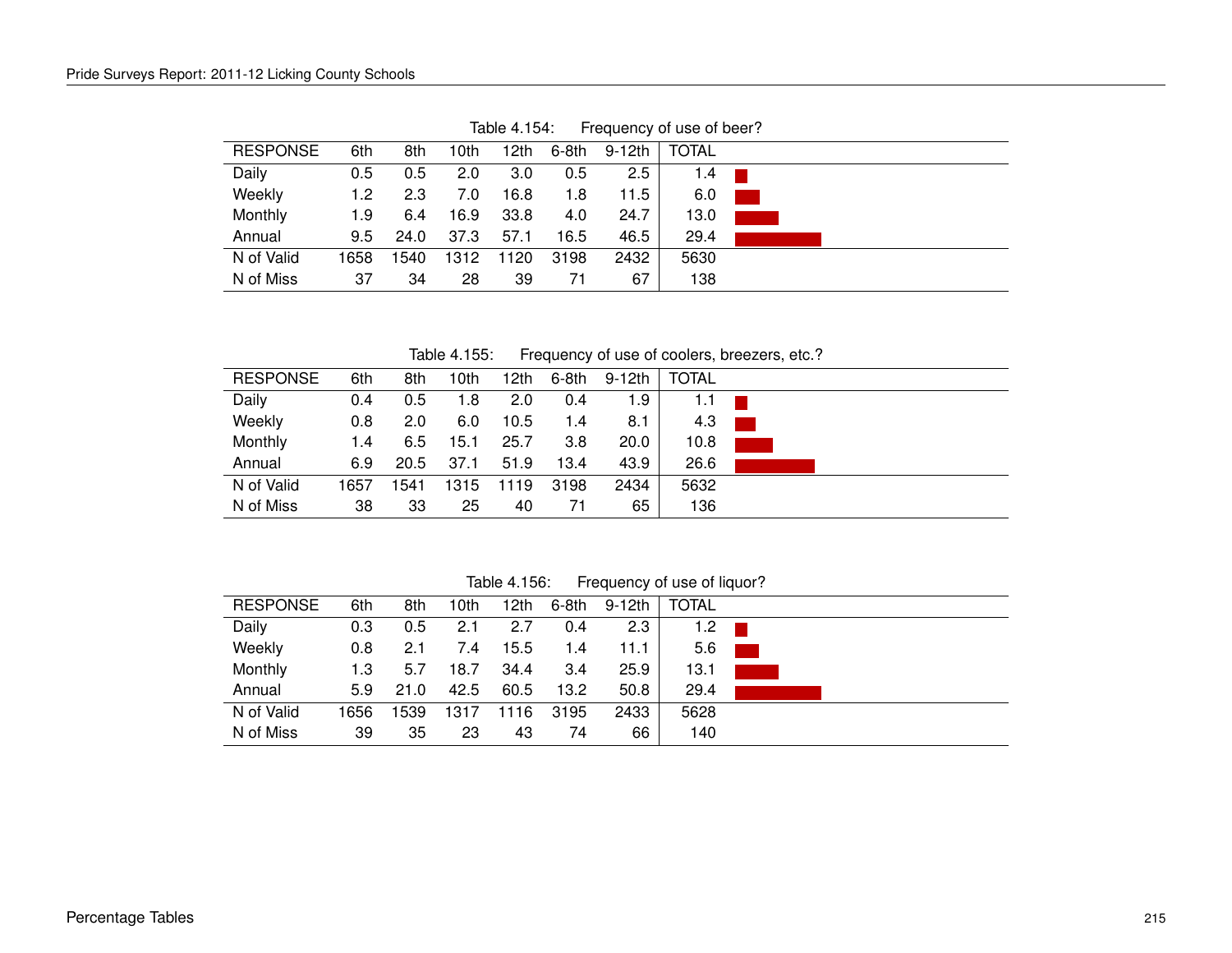| <b>RESPONSE</b> | 6th  | 8th  | 10th | 12th | 6-8th | 9-12th | <b>TOTAL</b> |
|-----------------|------|------|------|------|-------|--------|--------------|
| Daily           | 0.7  | 1.6  | 5.2  | 10.5 | 1.2   | 7.6    | 4.0          |
| Weekly          | 1.1  | 4.1  | 11.2 | 18.1 | 2.6   | 14.3   | 7.6          |
| Monthly         | 1.3  | 7.2  | 16.0 | 25.7 | 4.1   | 20.5   | 11.2         |
| Annual          | 3.0  | 12.9 | 26.6 | 40.8 | 7.8   | 33.1   | 18.7         |
| N of Valid      | 1663 | 1537 | 1318 | 1117 | 3200  | 2435   | 5635         |
| N of Miss       | 32   | 37   | 22   | 42   | 69    | 64     | 133          |

Table 4.157: Frequency of use of marijuana?

Table 4.158: Frequency of use of cocaine?

| <b>RESPONSE</b> | 6th  | 8th  | 10th | 12th | $6-8th$ | 9-12th | <b>TOTAL</b> |
|-----------------|------|------|------|------|---------|--------|--------------|
| Daily           | 0.5  | 0.3  | 1.7  | 2.1  | 0.4     | 1.9    | 1.0          |
| Weekly          | 0.5  | 0.5  | 2.3  | 2.8  | 0.5     | 2.5    | 1.4          |
| Monthly         | 0.6  | 0.7  | 2.8  | 4.0  | 0.7     | 3.4    | 1.8          |
| Annual          | 1.1  | 1.8  | 4.0  | 7.6  | 1.4     | 5.7    | 3.2          |
| N of Valid      | 1663 | 1538 | 1317 | 1122 | 3201    | 2439   | 5640         |
| N of Miss       | 32   | 36   | 23   | 37   | 68      | 60     | 128          |

Table 4.159: Frequency of use of uppers?

| <b>RESPONSE</b> | 6th  | 8th  | 10th | 12th | $6-8th$ | 9-12th | <b>TOTAL</b> |  |
|-----------------|------|------|------|------|---------|--------|--------------|--|
| Daily           | 0.5  | 0.6  | 1.8  | 3.1  | 0.5     | 2.4    | 1.4          |  |
| Weekly          | 0.5  | 0.7  | 3.1  | 4.6  | 0.6     | 3.8    | 2.0          |  |
| Monthly         | 0.7  | 1.3  | 4.6  | 7.7  | 1.0     | 6.0    | 3.1          |  |
| Annual          | 1.1  | 2.5  | 7.7  | 12.7 | 1.8     | 10.0   | 5.3          |  |
| N of Valid      | 1655 | 1538 | 1314 | 1117 | 3193    | 2431   | 5624         |  |
| N of Miss       | 40   | 36   | 26   | 42   | 76      | 68     | 144          |  |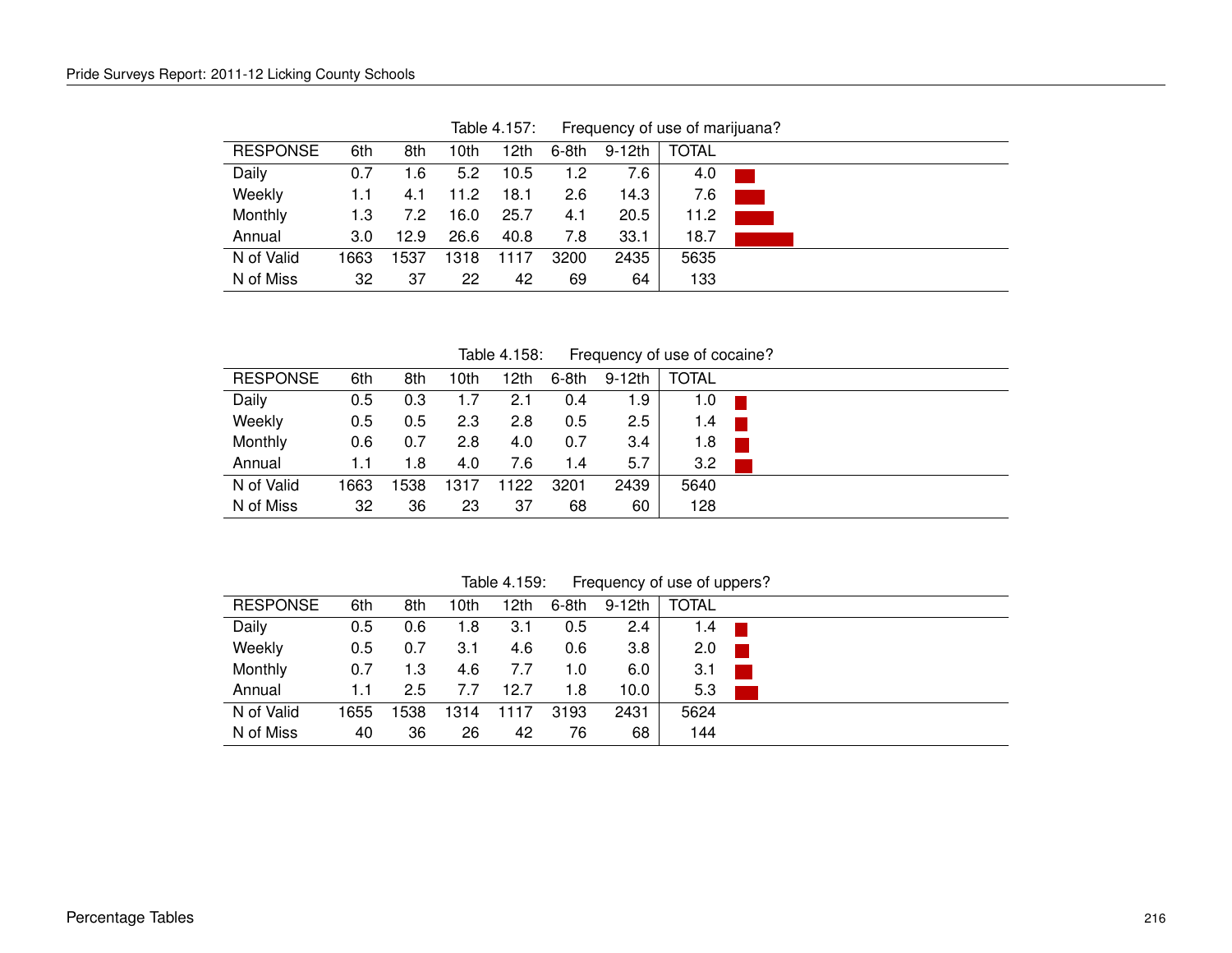| <b>RESPONSE</b> | 6th  | 8th  | 10th             | 12th | 6-8th | 9-12th | <b>TOTAL</b> |
|-----------------|------|------|------------------|------|-------|--------|--------------|
| Daily           | 0.4  | 0.5  | 1.2              | 3.0  | 0.4   | 2.0    | 1.1          |
| Weekly          | 0.5  | 0.5  | $2.2\phantom{0}$ | 4.1  | 0.5   | 3.1    | 1.6          |
| Monthly         | 0.6  | 1.0  | 3.6              | 6.6  | 0.8   | 5.0    | 2.6          |
| Annual          | 1.1  | 2.5  | 5.8              | 11.3 | 1.8   | 8.3    | 4.6          |
| N of Valid      | 1652 | 1539 | 1316             | 1117 | 3191  | 2433   | 5624         |
| N of Miss       | 43   | 35   | 24               | 42   | 78    | 66     | 144          |

Table 4.160: Frequency of use of downers?

Table 4.161: Frequency of use of inhalants?

| <b>RESPONSE</b> | 6th  | 8th  | 10th | 12th | $6-8th$ | 9-12th | <b>TOTAL</b> |
|-----------------|------|------|------|------|---------|--------|--------------|
| Daily           | 0.4  | 0.4  | 1.2  | 2.1  | 0.4     | 1.6    | 0.9          |
| Weekly          | 0.8  | 0.8  | 1.7  | 2.7  | 0.8     | 2.1    | 1.4          |
| Monthly         | 1.3  | 1.1  | 2.4  | 3.5  | 1.2     | 2.9    | 2.0          |
| Annual          | 2.7  | 4.0  | 3.6  | 5.1  | 3.3     | 4.3    | 3.7          |
| N of Valid      | 1648 | 1537 | 1314 | 1117 | 3185    | 2431   | 5616         |
| N of Miss       | 47   | 37   | 26   | 42   | 84      | 68     | 152          |

Table 4.162: Frequency of use of hallucinogens?

| <b>RESPONSE</b> | 6th  | 8th | 10th | 12th | 6-8th | 9-12th | <b>TOTAL</b> |  |
|-----------------|------|-----|------|------|-------|--------|--------------|--|
| Daily           | 0.4  | 0.2 | 1.3  | 2.3  | 0.3   | 1.8    | 0.9          |  |
| Weekly          | 0.5  | 0.4 | 2.1  | 3.0  | 0.4   | 2.5    | 1.3          |  |
| Monthly         | 0.5  | 0.8 | 3.0  | 4.6  | 0.6   | 3.7    | 2.0          |  |
| Annual          | 1.0  | 1.7 | 4.8  | 9.5  | 1.3   | 6.9    | 3.8          |  |
| N of Valid      | 1642 | 539 | 1316 | 1118 | 3181  | 2434   | 5615         |  |
| N of Miss       | 53   | 35  | 24   | 41   | 88    | 65     | 153          |  |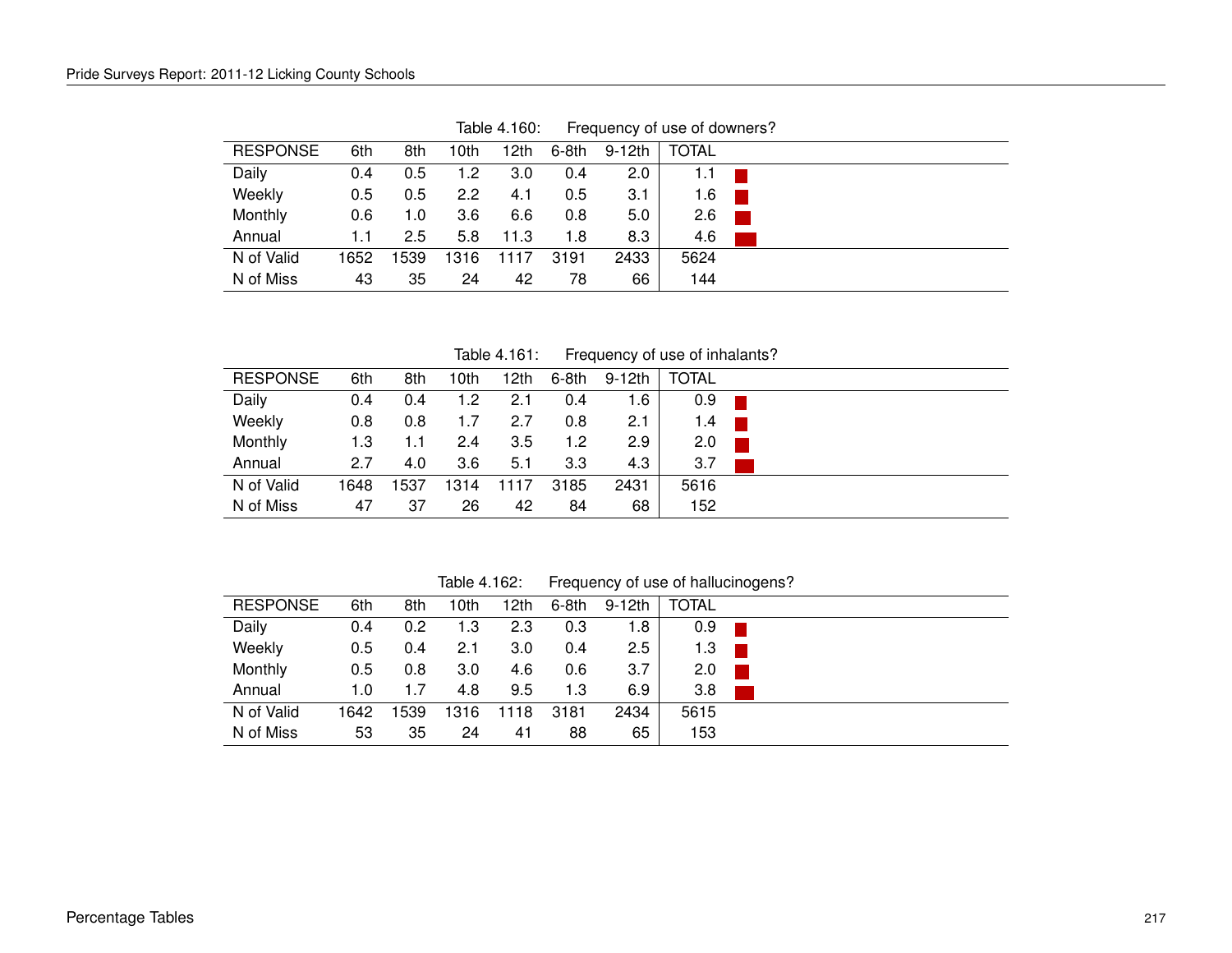| <b>RESPONSE</b> | 6th  | 8th  | l Oth | 12th | 6-8th | 9-12th | <b>TOTAL</b> |  |
|-----------------|------|------|-------|------|-------|--------|--------------|--|
| Daily           | 0.5  | 0.3  | 1.5   | 2.4  | 0.4   | 1.9    | 1.0          |  |
| Weekly          | 0.5  | 0.4  | 2.0   | 2.9  | 0.5   | 2.4    | 1.3          |  |
| Monthly         | 0.7  | 0.5  | 2.4   | 3.1  | 0.6   | 2.8    | 1.5          |  |
| Annual          | 0.9  | 1.2  | 3.4   | 4.4  | 1.0   | 3.9    | 2.3          |  |
| N of Valid      | 1649 | 1540 | 1318  | 1115 | 3189  | 2433   | 5622         |  |
| N of Miss       | 46   | 34   | 22    | 44   | 80    | 66     | 146          |  |
|                 |      |      |       |      |       |        |              |  |

Table 4.163: Frequency of use of heroin?

Table 4.164: Frequency of use of steroids?

| <b>RESPONSE</b> | 6th  | 8th  | 10th | 12th | $6-8th$ | 9-12th | <b>TOTAL</b> |
|-----------------|------|------|------|------|---------|--------|--------------|
| Daily           | 0.6  | 0.4  | 1.5  | 1.9  | 0.5     | 1.7    | 1.0          |
| Weekly          | 0.6  | 0.7  | 1.8  | 2.5  | 0.7     | 2.1    | 1.3          |
| Monthly         | 0.8  | 0.8  | 2.2  | 3.4  | 0.8     | 2.8    | 1.6          |
| Annual          | 1.8  | 1.6  | 2.9  | 4.2  | 1.7     | 3.5    | 2.5          |
| N of Valid      | 1657 | 1539 | 1317 | 1117 | 3196    | 2434   | 5630         |
| N of Miss       | 38   | 35   | 23   | 42   | 73      | 65     | 138          |

Table 4.165: Frequency of use of ecstasy?

| <b>RESPONSE</b> | 6th  | 8th | 10th | 12th             | 6-8th | 9-12th        | <b>TOTAL</b> |  |
|-----------------|------|-----|------|------------------|-------|---------------|--------------|--|
| Daily           | 0.5  | 0.3 | 1.3  | 2.1              | 0.4   | 1.6           | 0.9          |  |
| Weekly          | 0.5  | 0.4 | 1.9  | 3.0 <sub>2</sub> | 0.4   | $2.4^{\circ}$ | 1.3          |  |
| Monthly         | 0.5  | 0.5 | 2.4  | 5.0              | 0.5   | 3.6           | 1.8          |  |
| Annual          | 0.7  | 1.4 | 4.3  | 9.2              | 1.0   | 6.5           | 3.4          |  |
| N of Valid      | 1640 | 538 | 1315 | 1114             | 3178  | 2429          | 5607         |  |
| N of Miss       | 55   | 36  | 25   | 45               | 91    | 70            | 161          |  |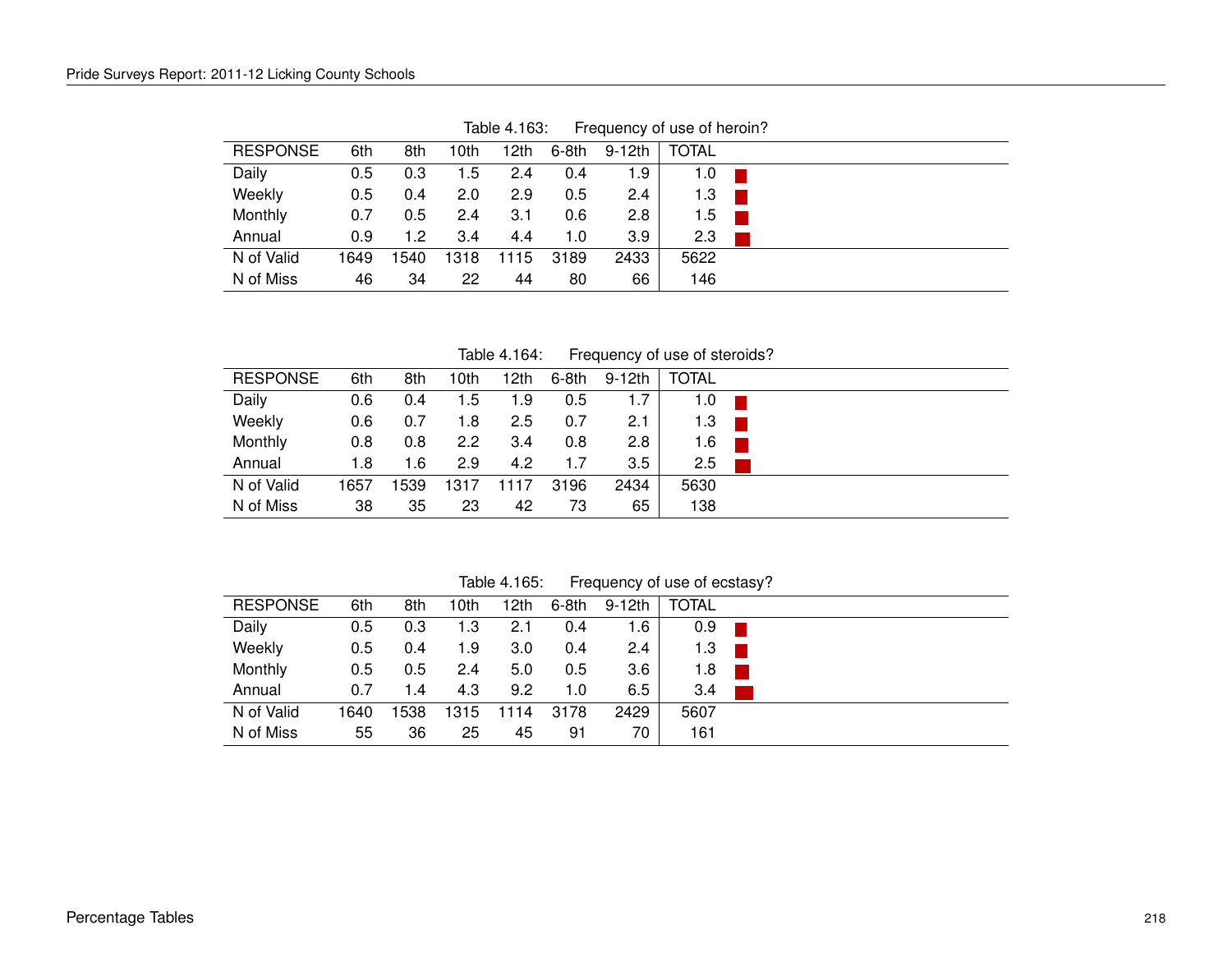| <b>RESPONSE</b> | 6th  | 8th  | l Oth | 12th | 6-8th | 9-12th | <b>TOTAL</b> |  |
|-----------------|------|------|-------|------|-------|--------|--------------|--|
| Daily           | 0.5  | 0.2  | 1.6   | 2.2  | 0.3   | 1.9    | 1.0          |  |
| Weekly          | 0.6  | 0.5  | 1.9   | 2.8  | 0.5   | 2.3    | 1.3          |  |
| Monthly         | 0.8  | 0.7  | 2.4   | 2.9  | 0.7   | 2.6    | 1.5          |  |
| Annual          | 0.9  | 1.2  | 2.9   | 4.7  | 1.1   | 3.7    | 2.2          |  |
| N of Valid      | 1640 | 1535 | 1314  | 1118 | 3175  | 2432   | 5607         |  |
| N of Miss       | 55   | 39   | 26    | 41   | 94    | 67     | 161          |  |
|                 |      |      |       |      |       |        |              |  |

Table 4.166: Frequency of use of meth?

Table 4.167: Frequency of use of prescriptions drugs?

| <b>RESPONSE</b> | 6th  | 8th  | 10th | 12 <sub>th</sub> | $6-8th$ | $9-12th$ | <b>TOTAL</b> |
|-----------------|------|------|------|------------------|---------|----------|--------------|
| Daily           | 0.8  | 0.3  | 1.9  | 3.5              | 0.6     | 2.6      | 1.5          |
| Weekly          | 0.9  | 0.9  | 3.4  | 5.5              | 0.9     | 4.3      | 2.4          |
| Monthly         | 1.1  | 1.8  | 5.3  | 9.7              | 1.4     | 7.2      | 4.0          |
| Annual          | 1.6  | 3.7  | 9.1  | 16.7             | 2.6     | 12.4     | 6.9          |
| N of Valid      | 1538 | '384 | 1314 | 1005             | 2922    | 2319     | 5241         |
| N of Miss       | 157  | 190  | 26   | 154              | 347     | 180      | 527          |

Table 4.168: Frequency of use of pain killers?

| <b>RESPONSE</b> | 6th  | 8th  | 10th | 12th | 6-8th | 9-12th | <b>TOTAL</b> |  |
|-----------------|------|------|------|------|-------|--------|--------------|--|
| Daily           | 0.5  | 0.4  | 1.5  | 2.9  | 0.5   | 2.1    | 1.2          |  |
| Weekly          | 0.8  | 1.2  | 2.9  | 4.2  | 1.0   | 3.5    | 2.1          |  |
| Monthly         | 1.2  | 1.9  | 4.6  | 8.7  | 1.5   | 6.4    | 3.7          |  |
| Annual          | 1.6  | 4.5  | 9.8  | 16.0 | 3.0   | 12.5   | 7.2          |  |
| N of Valid      | 1541 | 1385 | 1312 | 1006 | 2926  | 2318   | 5244         |  |
| N of Miss       | 154  | 189  | 28   | 53   | 343   | 181    | 524          |  |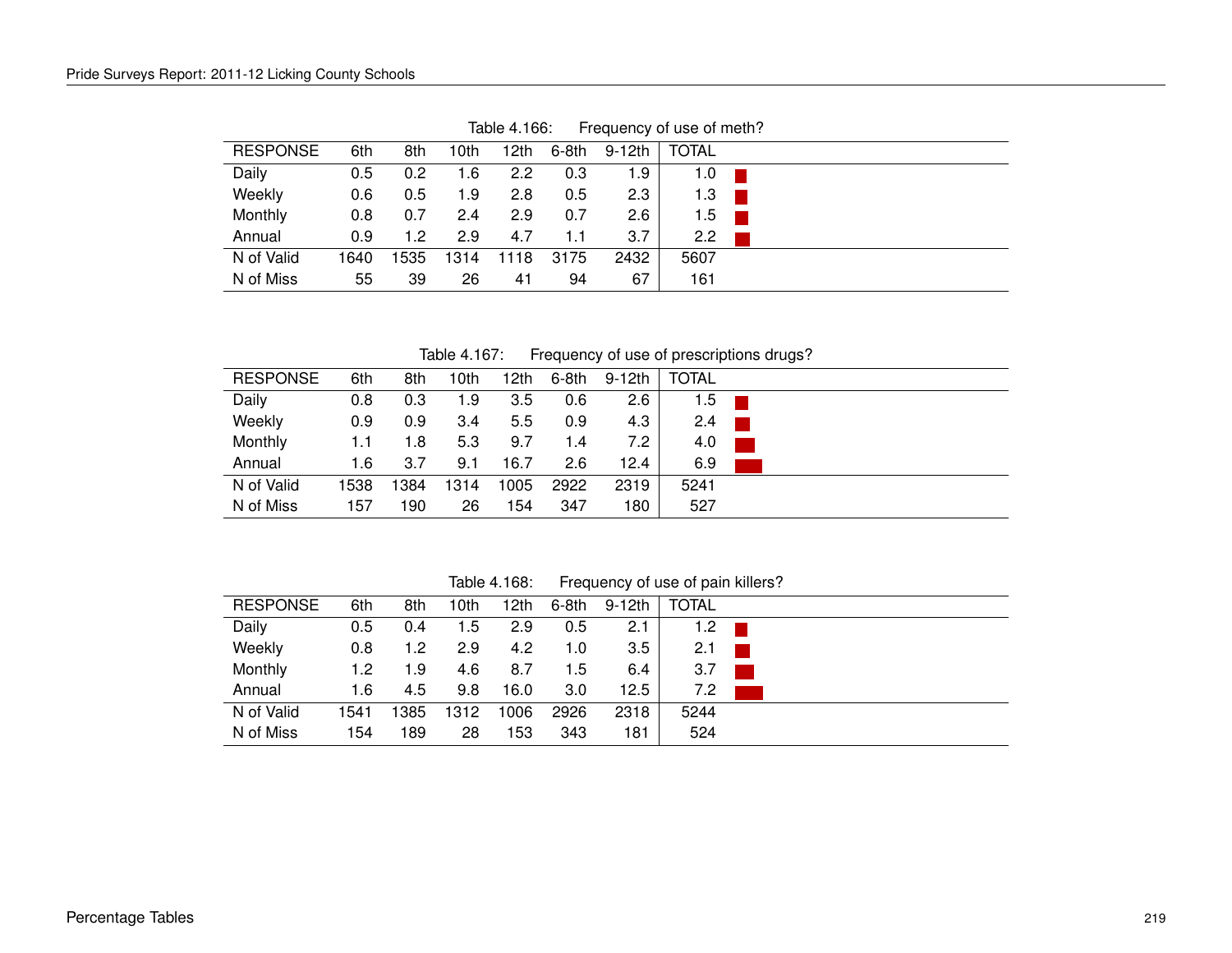| <b>RESPONSE</b> | 6th  | 8th  | 10th | 12th | 6-8th | 9-12th | <b>TOTAL</b> |  |
|-----------------|------|------|------|------|-------|--------|--------------|--|
| Daily           | 0.5  | 0.1  | 1.5  | 2.6  | 0.3   | 2.0    | 1.1          |  |
| Weekly          | 0.7  | 0.9  | 2.3  | 3.5  | 0.8   | 2.8    | 1.7          |  |
| Monthly         | 0.8  | 1.8  | 3.8  | 5.0  | 1.3   | 4.3    | 2.6          |  |
| Annual          | 1.2  | 3.6  | 6.7  | 8.6  | 2.4   | 7.6    | 4.7          |  |
| N of Valid      | 1538 | 1384 | 1309 | 1006 | 2922  | 2315   | 5237         |  |
| N of Miss       | 157  | 190  | 31   | 153  | 347   | 184    | 531          |  |
|                 |      |      |      |      |       |        |              |  |

Table 4.169: Frequency of use of over-the-counter drugs?

Table 4.170: Frequency of use of any tobacco?

| <b>RESPONSE</b> | 6th  | 8th  | 10th | 12th | 6-8th | 9-12th | <b>TOTAL</b> |  |
|-----------------|------|------|------|------|-------|--------|--------------|--|
| Daily           | 1.0  | 3.3  | 8.6  | 19.5 | 2.1   | 13.6   | 7.1          |  |
| Weekly          | 2.3  | 6.2  | 13.8 | 27.4 | 4.2   | 20.1   | 11.1         |  |
| Monthly         | 3.0  | 8.6  | 18.5 | 33.5 | 5.7   | 25.4   | 14.2         |  |
| Annual          | 6.7  | 18.6 | 30.4 | 50.6 | 12.4  | 39.7   | 24.2         |  |
| N of Valid      | 1666 | 542  | 1320 | 123  | 3208  | 2443   | 5651         |  |
| N of Miss       | 29   | 32   | 20   | 36   | 61    | 56     | 117          |  |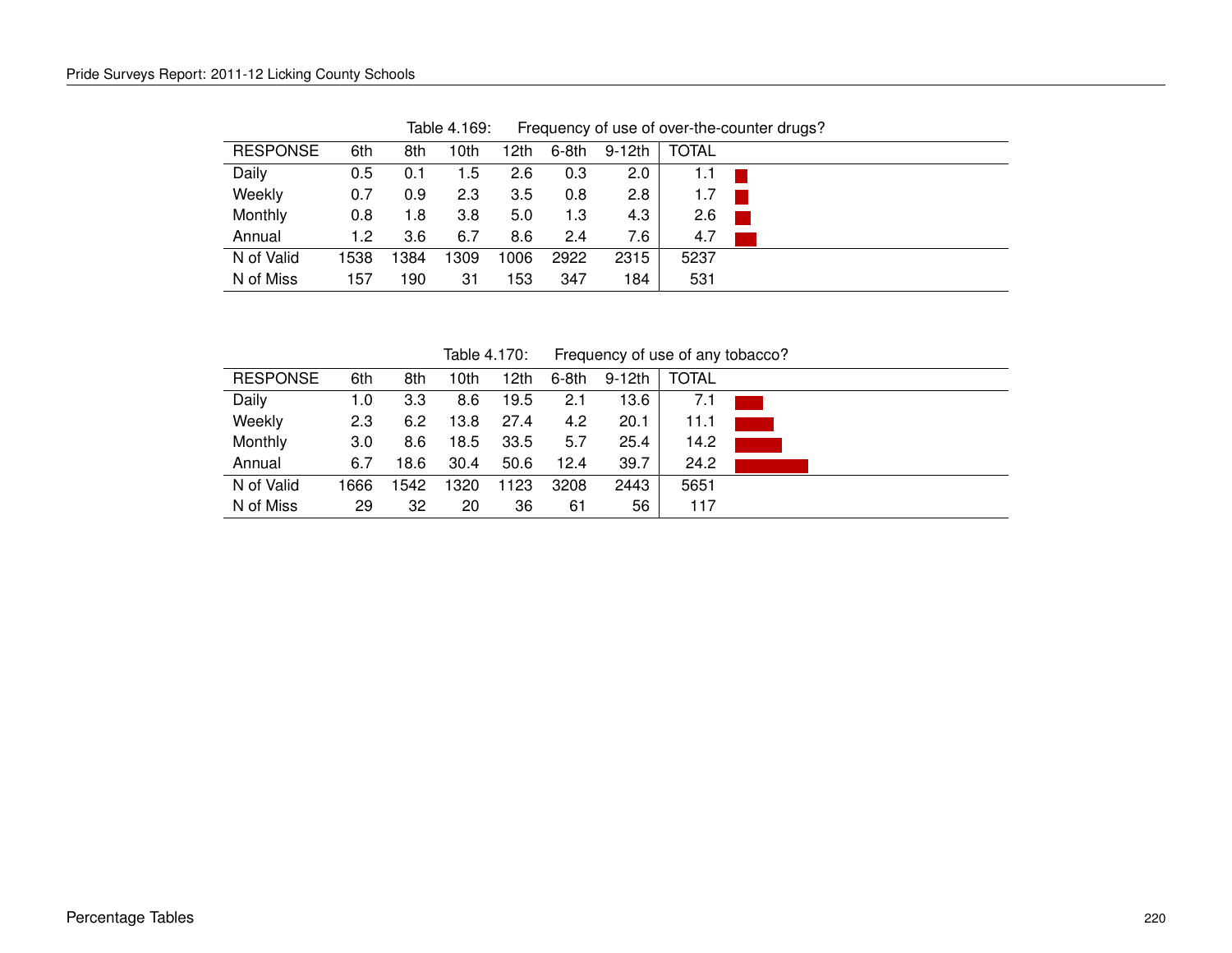| <b>RESPONSE</b> | 6th  | 8th  | 10th | 12th | 6-8th | 9-12th | <b>TOTAL</b> |  |
|-----------------|------|------|------|------|-------|--------|--------------|--|
| Daily           | 0.6  | 0.6  | 2.4  | 3.7  | 0.6   | 3.0    | 1.6          |  |
| Weekly          | 1.3  | 3.2  | 9.3  | 20.1 | 2.2   | 14.3   | 7.4          |  |
| Monthly         | 2.3  | 9.0  | 22.1 | 39.7 | 5.5   | 30.2   | 16.2         |  |
| Annual          | 13.3 | 32.2 | 51.4 | 68.7 | 22.4  | 59.4   | 38.4         |  |
| N of Valid      | 1664 | 1542 | 1319 | 1123 | 3206  | 2442   | 5648         |  |
| N of Miss       | 31   | 32   | 21   | 36   | 63    | 57     | 120          |  |

Table 4.171: Frequency of use of any alcohol?

Table 4.172: Frequency of use of any illicit drug?

| <b>RESPONSE</b> | 6th  | 8th  | 10th | 12th | 6-8th | 9-12th | <b>TOTAL</b> |  |
|-----------------|------|------|------|------|-------|--------|--------------|--|
| Daily           | 1.5  | 2.8  | 6.9  | 13.5 | 2.1   | 10.0   | 5.5          |  |
| Weekly          | 2.2  | 5.8  | 13.0 | 21.9 | 3.9   | 17.1   | 9.6          |  |
| Monthly         | 3.4  | 9.2  | 17.9 | 29.4 | 6.2   | 23.2   | 13.5         |  |
| Annual          | 6.9  | 16.7 | 29.0 | 44.4 | 11.6  | 36.1   | 22.2         |  |
| N of Valid      | 1667 | 1542 | 1319 | 122  | 3209  | 2441   | 5650         |  |
| N of Miss       | 28   | 32   | 21   | 37   | 60    | 58     | 118          |  |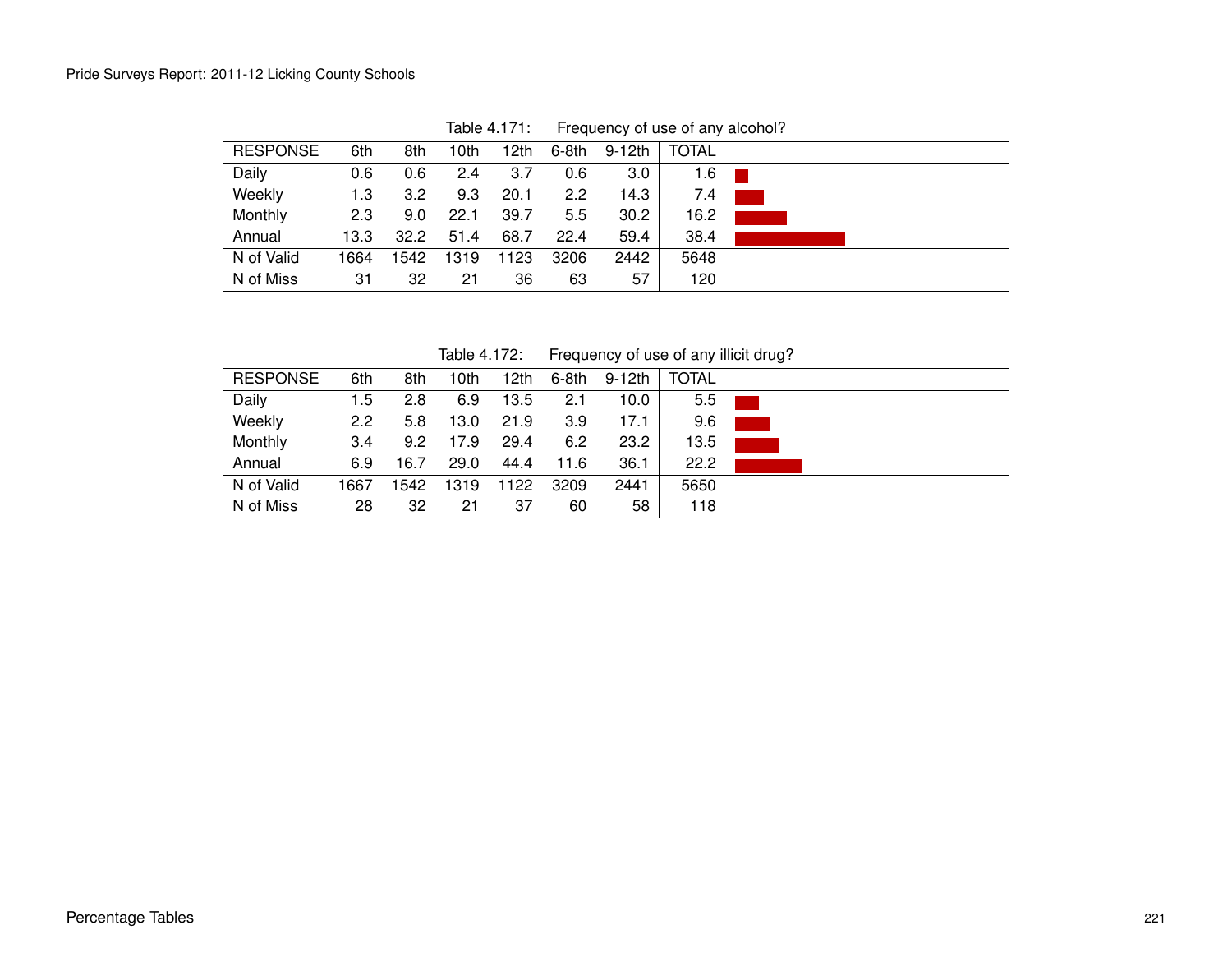## **Chapter 5**

# **Narrative Report**

## **5.1 Introduction**

Tobacco, alcohol, drug use and violence continues to be a persistent problem facing the youth of America. The use of mind-altering chemicals has proven to be especially harmful to the adolescent growth and development process. Psychoactive drugs interfere with physical, social, and emotional growth during the critical years of adolescent development.

An adolescent who uses intoxicants is not only at high risk of becoming drug dependent but is also at an increased risk of dropping out of school, getting involved in crime, attempting suicide, or becoming involved in an assortment of unacceptable behaviors.

The prevention of adolescent drug and alcohol use, bullying and related behaviors is most likely to occur when parents, teachers, faith leaders, other individuals and community organizations, who are part of the child's friendship circle...

- are well informed of the harmful effects of drugs,
- understand potential danger from threatening behaviors,
- recognize behavioral changes that accompany drug use,

• and understand how drug use and violence is encouraged and accepted in the social world of the child.

Another key to successful prevention programming is the direct involvement of youth in planning and implementing programs.

This report will help parents, school personnel, students, and other "youth care givers" understand the extent of drug use and threatening (bullying) behaviors in your community.

Your questions concerning this report or information on other reports and services of *Pride Surveys* may be obtained by calling the *Pride Surveys* office at 1-800-279-6361.

### **5.1.1 The Pride Surveys Questionnaire**

As with any type of meaningful survey, it is important that the data collected are of high quality and utility. The *Pride Surveys Questionnaire* was developed to provide accurate, reliable and useful information about students through their reported behaviors, perceptions and living environments. Questionnaire forms and administration procedures have undergone extensive reviews by independent evaluators over the years. The survey provides users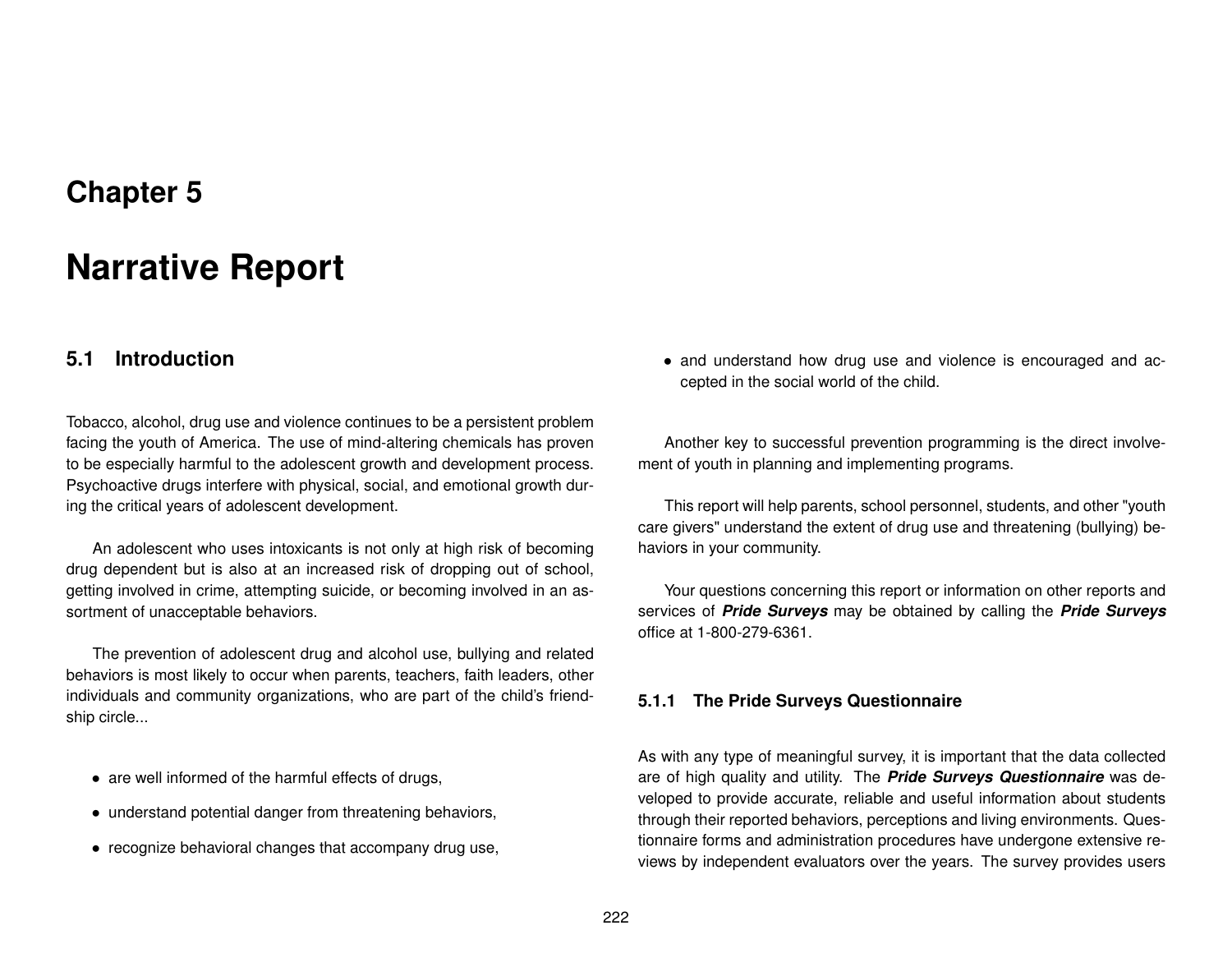#### Pride Surveys Report: 2011-12 Licking County Schools

with data of high quality and practical application. For more technical information about the development of the questionnaire, see the *Pride Technical Report: The Pride Questionnaire for Grades 6-12 Developmental Study.* These studies are available on the Pride Surveys website at [www.pridesurveys.com.](http://www.pridesurveys.com)

## **5.1.2 The Report**

This report was prepared to be used as part of a community-wide prevention program. For maximum use of your school drug and violence survey, we suggest that you review each section carefully, share the information with school officials, teachers, students and parents, and prepare a press release to inform your community of the results.

This narrative report contains five sections, including the introductory Section 5.1. Section 5.2 contains information on *Gateway Drugs* (tobacco, alcohol, and marijuana). Section 5.3 contains information on *Other Illicit Drugs* (cocaine, uppers, downers, inhalants, hallucinogens, heroin and steroids). The following information on each drug category has been selected for analysis in this report:

- perceived risk of drug use,
- frequency of drug use reported by students,
- when students reported using drugs,
- where students reported using drugs,
- friends' use of drugs,
- age of onset of use of drugs,
- availability of drugs as reported by students.

Section 5.4 contains suggestions for community awareness activities utilizing the media and presentations of survey findings to various audiences. Note that all statistics compiled from your survey results are highlighted in **bold**.

The 2010-2011 Pride National Summary for Grades 6-12 is provided separately on the *Pride Surveys* website. This national data can be compared to local data contained in your tabular report.

It is important that your school survey be viewed as part of an ongoing process that provides needed information about the prevalence and patterns of tobacco, alcohol and other drug use by students in your community. By using the *Pride Surveys* in your assessment process, you can be confident of high quality, consistent, and reliable information to assist you in your drug prevention efforts. For additional assistance with questionnaire data, call the Pride Surveys Office at 1-800-279-6361. For additional information about the health impact of drugs visit the Pride Surveys website at [www.pridesurveys.com.](http://www.pridesurveys.com)

## **5.2 Gateway Drugs**

The *gateway drugs* are defined in this report as tobacco, alcohol, and marijuana. In most states, alcohol and tobacco products are illegal when used by minors, but are legal when used by adults. Nevertheless, they are generally easy to obtain and are widely used by students. Use of alcohol and cigarettes at early ages has been linked to later use of illicit drugs, thus the term *gateway drugs*. Marijuana is the illicit drug most widely used by the adolescent population. Although marijuana is itself a dangerous illicit drug, it is also a strong predictor for use of other addictive drugs. In this section, harmful effects, prevalence, and patterns of tobacco products (cigarettes, smokeless tobacco, and cigars), alcohol (beer, wine coolers, and liquor), and marijuana use are reported.

#### Narrative Report 223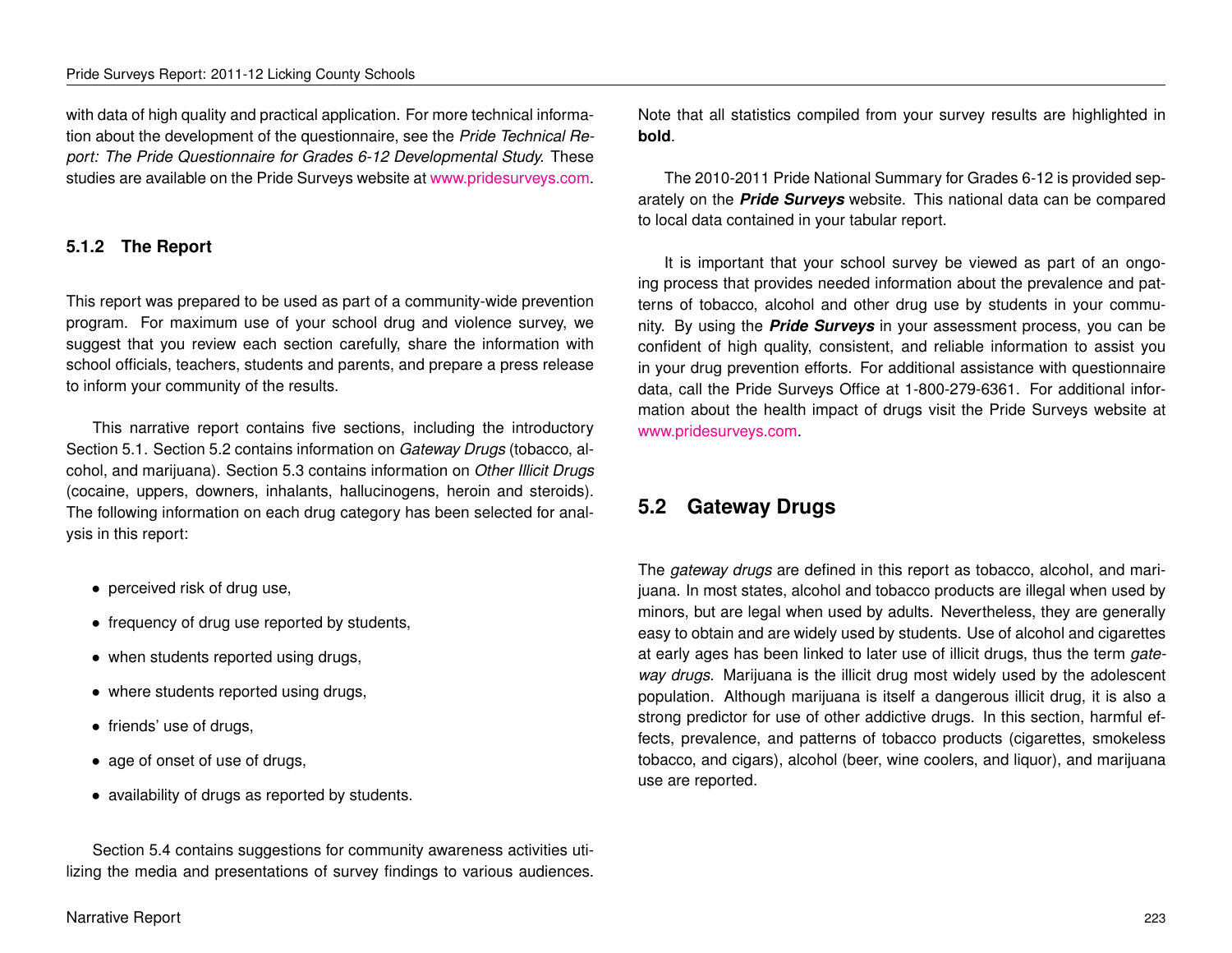### **5.2.1 Tobacco**

#### **Harmful Effects of Tobacco Products**

The use of tobacco products was not always considered to be drug use. However, cigarette smoke contains more than 1,200 chemicals, none of which are beneficial to man. When cigarette smoke is absorbed into the body, it decreases the oxygen-carrying capacity of the blood and increases the clotting rate. This reaction, combined with hardening of the arteries associated with smoking, can cause a heart attack. Using tobacco products is a major cause of emphysema, chronic bronchitis, lung cancer, heart disease and cancer of the mouth.

Research indicates that mothers who smoke during pregnancy may damage the unborn child. Women who take birth control pills should not smoke because of increased risk of blood clots, stroke, heart attack and liver tumors.

It is important that students know the health consequences of tobacco use, but they may be influenced more by the social stigma and the unattractive appearance using tobacco can cause. For example, young people may choose not to smoke because cigarette smoke makes their hair smell bad, turns their teeth and fingers yellow, and causes bad breath. These are important considerations for adolescents who are usually concerned about their appearance.

#### **Frequency and Effects of Tobacco Use**

While millions of people in this country have quit smoking cigarettes, there are still millions that continue to smoke despite warnings of detrimental health effects. It is important to examine the use of cigarettes by students, for they are engaging in an unhealthy practice. Also, students who start smoking tobacco early are more prone to try other drugs, particularly marijuana, than students who do not use tobacco products.

| Table 5.1: 30-Day Use of Tobacco |         |              |       |     |                        |         |        |
|----------------------------------|---------|--------------|-------|-----|------------------------|---------|--------|
| <b>DRUG</b>                      | 6th.    | 7th          |       |     | 8th 9th 10th 11th 12th |         |        |
| Any Tobacco                      | 3.0     | 0.0          | 8.6   |     | $0.0$ 18.5             | $0.0^-$ | - 33.5 |
| <b>Cigarettes</b>                |         | $2.5 \t 0.0$ |       |     | 6.8 0.0 12.2           | 0.0     | 25.5   |
| Smokeless Tobacco                | $1.3 -$ | 0.0          | 3.8   | 0.0 | 8.2                    | $0.0^-$ | 15.7   |
| Cigars                           | 1 O     | 0 Q          | $-28$ | 0.0 | $8.5^{\circ}$          | 0.0     | 16.7   |

Additional information about frequency of cigarette smoking by your students may be found in the Percentage Tables chapter of your Pride report.

#### **Locations and Times of Tobacco Use**

A knowledge of the patterns of adolescent tobacco use is important when planning and implementing prevention programs. Two of the most important questions that were asked on the *Pride Surveys* were *Where* and *When* various drugs are used. Students were asked to respond to various locations and times they used tobacco products. Responses to *Where* students used gateway drugs included *At Home, At School, In a Car, Friend's House and Other* places in the community. Time of use responses consisted of *B*efore School, During School, After School, Week Nights and *W*eekends. This information is important in providing insight into the use patterns of tobacco products by your students.

Although there was some variation, students who smoked cigarettes reported smoking at most locations and times. This finding may be explained by the highly addictive nature of the nicotine in tobacco, the non-intoxicating effects of smoking tobacco (as opposed to the intoxicating effects of alcohol), and adult tolerance for possession and use of tobacco products by minors. However, as explained earlier, cigarette smoking does present health hazards for the users and for those who share a common environment.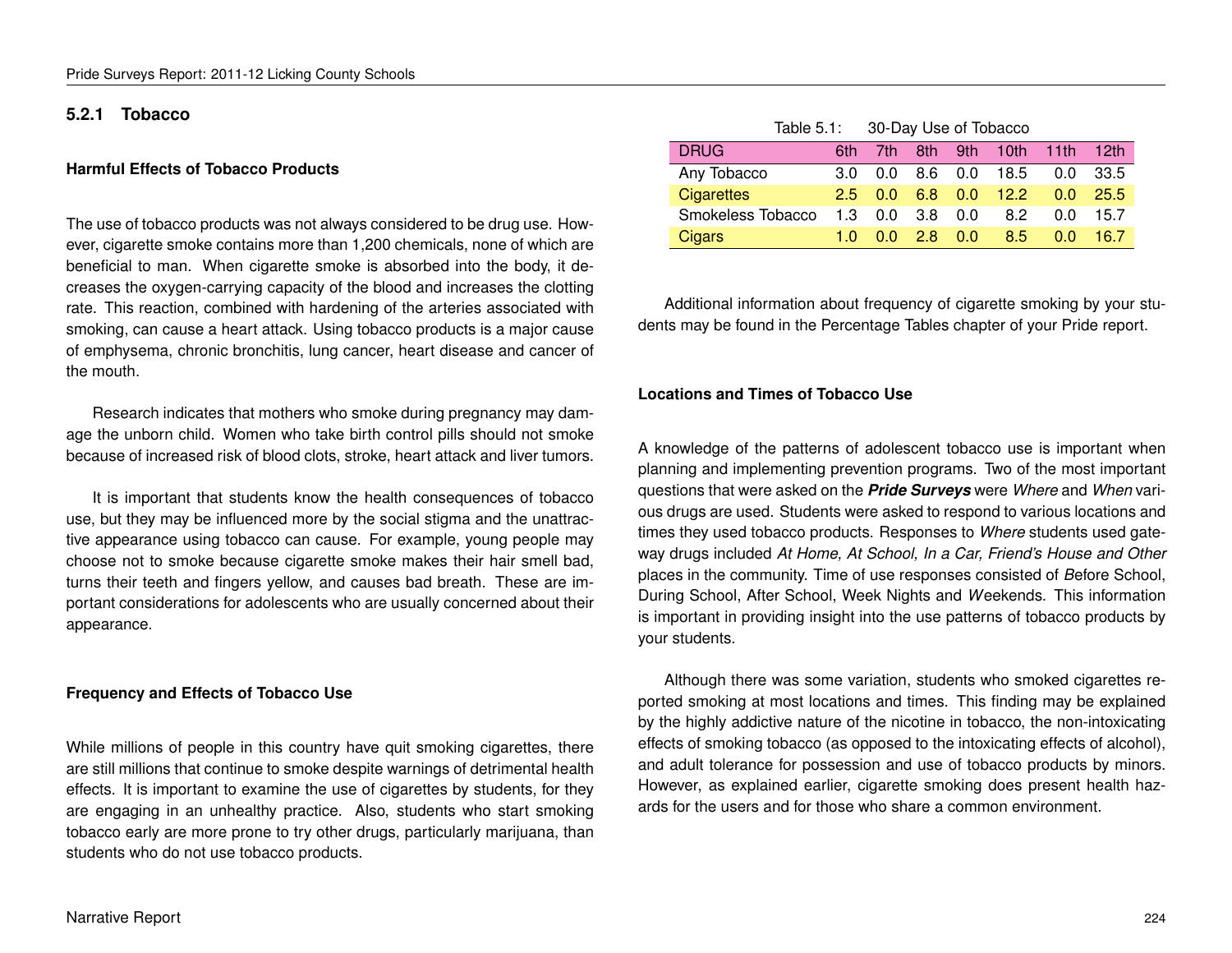| <b>LOCATION</b>  | 6th | 7th | 8th             |     | 9th 10th   | 11th | 12th |
|------------------|-----|-----|-----------------|-----|------------|------|------|
| At Home          | 27  | n n | 7.2 0.0         |     | 13.9       | 0.0  | 23.5 |
| <b>At School</b> | 07  | 0 Q | $1.7 \quad 0.0$ |     | $-5.4$     | 0.0  | 7.3  |
| In a Car         | 0 G |     | $0.0 \quad 3.7$ |     | $0.0$ 12.1 | 0 O  | 26.7 |
| Friend's House   | 2.9 | 0.0 | 9.4             | 0.0 | 15.6       | 0.0  | 26.3 |
| Other            | 25  | 0 O | 9.7             | 0.0 | 12.5       | 0.0  | 192  |

## Table 5.2: Reported Location of Any Tobacco Use For Your Students

| Table 5.3: |  |  | Reported Times of Any Tobacco Use For Your Students |
|------------|--|--|-----------------------------------------------------|
|            |  |  |                                                     |

| <b>TIME</b>          | 6th            | 7th | 8th  | 9th | 10th | 11th | 12 <sub>th</sub> |
|----------------------|----------------|-----|------|-----|------|------|------------------|
| Before School        | 1.1            | 0.0 | 32   | 0.0 | 7.4  | 0.0  | 16.7             |
| <b>During School</b> | $0.6\quad 0.0$ |     | 1.1  | 0.0 | 4.3  | 0 O  | 72               |
| After School         | 27             | ი ი | 66   | 0.0 | 13.5 | 0 O  | 23.9             |
| <b>Week Night</b>    | 1.4            | 0.0 | 5.3  | 0.0 | 10.4 | 0.0  | 21.1             |
| Weekend              | 45             | ი ი | 12 በ | 0.0 | 19.6 | 0 O  | 34.5             |

## **5.2.2 Alcohol**

## **Harmful Effects of Alcohol**

Alcohol is a central nervous system depressant, which relaxes the inhibiting and controlling mechanisms of the brain. The effects of drinking alcohol depend on the amount consumed, body size, food intake, age, genetic susceptibility, and tolerance. Alcohol is metabolized at the rate of about 1/2 ounce per hour, and coffee, tea, or cold showers will not speed up this process. The effects of drinking alcohol can range from mild intoxication, to mental confusion, to aggression, to respiratory depression and death. Repeated or chronic use of alcohol may cause damage to the liver, brain, stomach, skin, and other systems of the body.

The sources of alcohol most available to youth for consumption are beer,

wine or wine coolers, and various forms of liquor. It is important for youth and adults to understand that sources with lower percentages of alcohol, such as beer and wine coolers, are equally as capable of causing intoxication and dependency as liquor. However, there appears to be a progression of alcohol use that begins with beer or wine coolers and on to liquor. Drinking liquor produces higher levels of intoxication, probably due to its higher concentration of alcohol.

Since the human body builds a tolerance to alcohol, there is a potential for addiction for those who drink. This risk of addiction is greater for the developing adolescent than for mature adults. Junior and senior high students who use alcohol run the risk of delaying or retarding their normal physical, mental and social development. Drinking and driving is a popular practice among teenagers, and alcohol-related accidents are a major cause of death among 15- to 19-year-olds.

## **Frequency and Effects of Alcohol Use**

Although drinking alcoholic beverages is illegal for minors, beer, wine coolers, and liquor are popular intoxicants for students. It should be kept in mind that these data are from 12- to 18-year-old students. Not only are they minors under the law, and therefore violating the law when using alcohol, but they are also young adolescents who are abusing alcohol at least once a month or more often.

| Table 5.4: | 30-Day Use of Alcohol |
|------------|-----------------------|
|------------|-----------------------|

| <b>DRUG</b>             | 6th. |  | 7th 8th 9th 10th 11th 12th    |            |
|-------------------------|------|--|-------------------------------|------------|
| Any Alcohol             |      |  | 2.3 0.0 9.0 0.0 22.1 0.0 39.7 |            |
| <b>Beer</b>             |      |  | $1.9$ 0.0 6.4 0.0 16.9        | $0.0$ 33.8 |
| Coolers, Breezers, etc. |      |  | 1.4 0.0 6.5 0.0 15.1          | $0.0$ 25.7 |
| Liquor                  |      |  | $1.3$ 0.0 5.7 0.0 18.7        | $0.0$ 34.4 |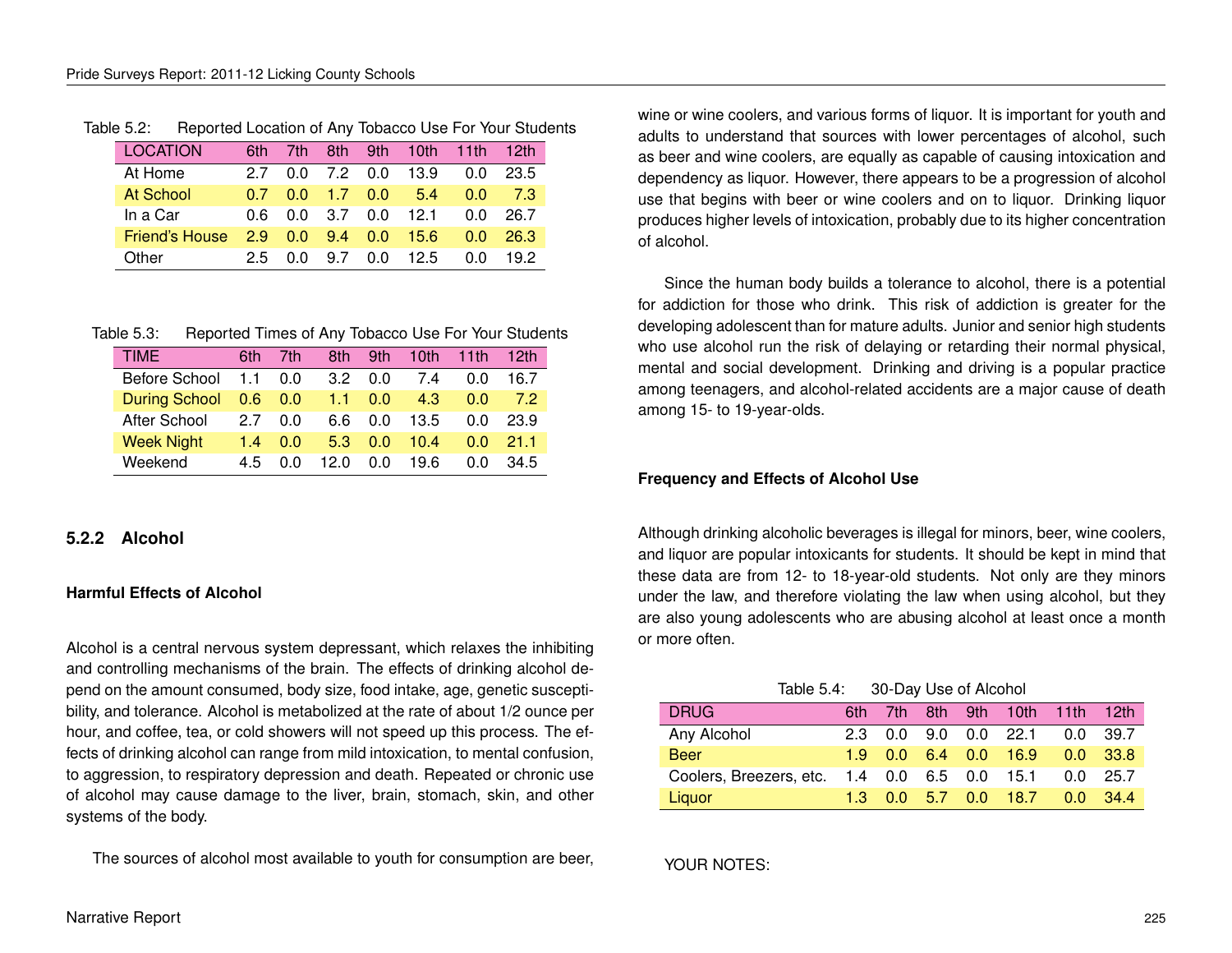30-Day Use of Any Alcohol, Beer, Coolers and Liquor



#### Source: Pride Surveys At Home **At School In a Car Friend's House Co**ther 6 8 10 12 6 8 10 12 6 8 10 12 6 8 10 12 6 8 10 12 7.6 **14.4**  $v^3$  $\frac{1}{2}$  0.5  $o_{\hat{\mathcal{O}}}$ r, 3.2  $\circ_{\triangleright}$  $\mathcal{L}$ م.<br>م  $e_5$  $3^2$  $\frac{1}{2}$  $2^{\circ}$ **44.7**  3.6  $e_{\hat{\mathbf{e}}}$  $\mathcal{S}^{\mathfrak{p}}$  $\frac{1}{2}$

### Time of Any Alcohol Use



#### **Locations and Times of Alcohol Use**

Drinking alcoholic beverages can produce a mind-altered or intoxicated state. Given the impairment in thinking and judgement produced by alcohol intoxication, time of use is an important consideration for targeting prevention activities. Figures 5-3 through 5-4 contain percentage data for the times of alcohol use as reported by junior and senior high students in your community.

It is important to note that past research indicates that *At School* is the least popular location for use and *During School* is the least popular time of use. *Weekends* tends to be the most popular time of use and *At Home* tends to be the most popular with younger students while *Friend's House* and *Other* tends to be the most popular with older students. These data strongly support the concept of parent and community involvement in reducing alcohol use by youth.

Location of Any Alcohol Use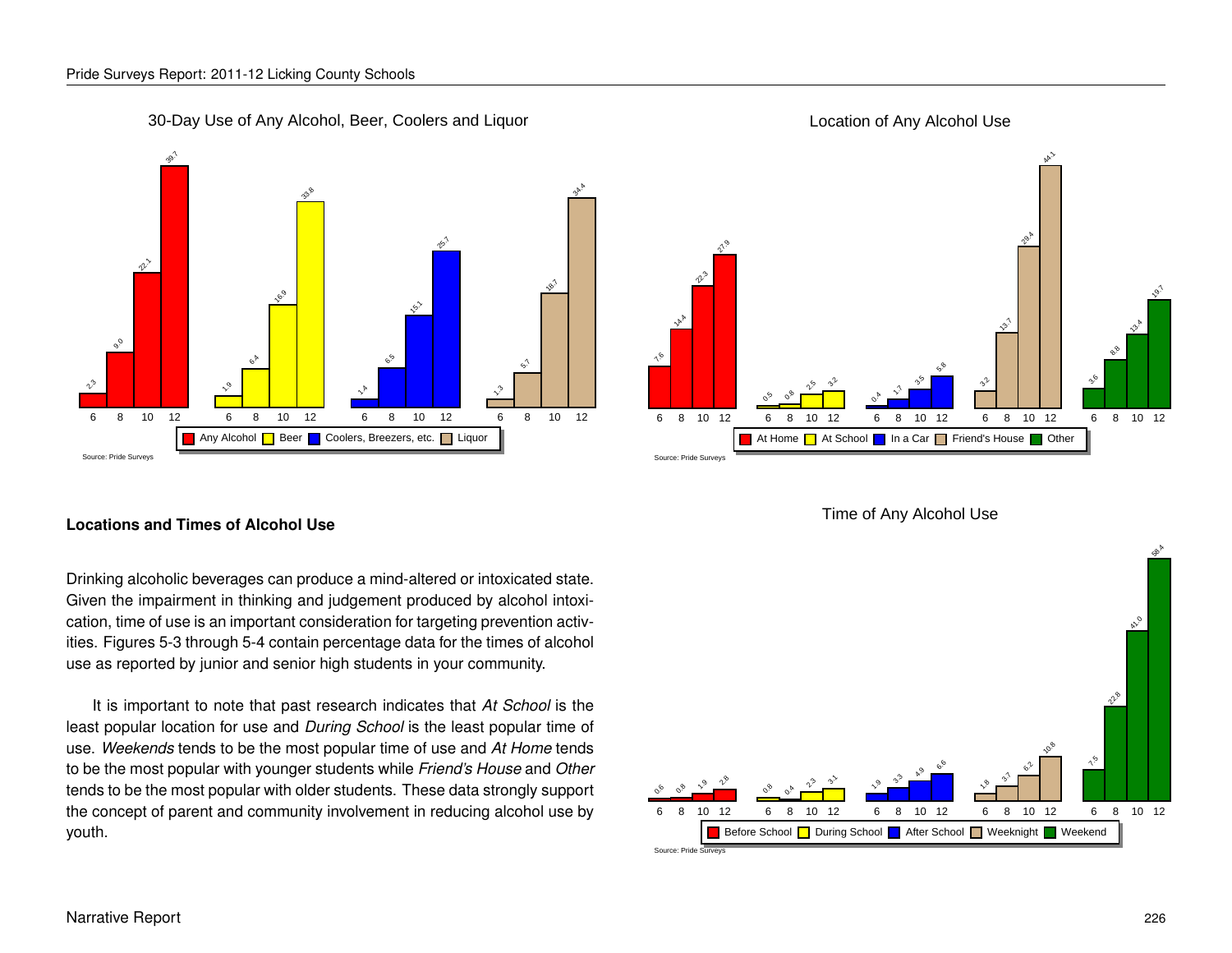### **Availability of Tobacco Products & Alcohol**

The question of availability of tobacco products has been included on the **Pride Surveys**. In many communities, cigarettes are purchased by minors from vending machines in public places without fear of reprisal.

Students were asked to report how easy it was for them to get alcohol, specifically in the forms of beer, coolers, breezers, etc. and liquor. Students could respond that they *Cannot Get* alcohol, or that alcohol was *Very Difficult, Fairly Difficult, Fairly Easy,* or *Very Easy* to get. The following table provides the percentages of students who responded to the *Fairly Easy* or *Very Easy* categories for obtaining tobacco products as well as beer, wine coolers, liquor, and marijuana.

Use of tobacco products and alcohol by minors is illegal, yet they are readily available to students. Popular culture condones and often encourages the use of tobacco and alcohol. While it is important to discourage the illegal use of tobacco and alcohol through formal education and community prevention programs, it is also important to reduce the ease by which students may obtain tobacco and alcohol products, whether from home or a neighbor's home, or from merchants that sell alcoholic beverages to minors. Cooperation of parents, students, and educators with local, state, and federal law enforcement agencies should play an important role in reducing the availability of gateway drugs to students.

Table 5.5: Pct of Students Reporting *Fairly Easy* or *Very Easy* to Get Tobacco and Alcohol

| <b>DRUG</b>                                 | 6th 7th |  | 8th 9th 10th 11th 12th |  |
|---------------------------------------------|---------|--|------------------------|--|
| Any Tobacco 12.9 0.0 31.8 0.0 50.4 0.0 78.6 |         |  |                        |  |
| Any Alcohol 14.2 0.0 33.9 0.0 54.7 0.0 68.2 |         |  |                        |  |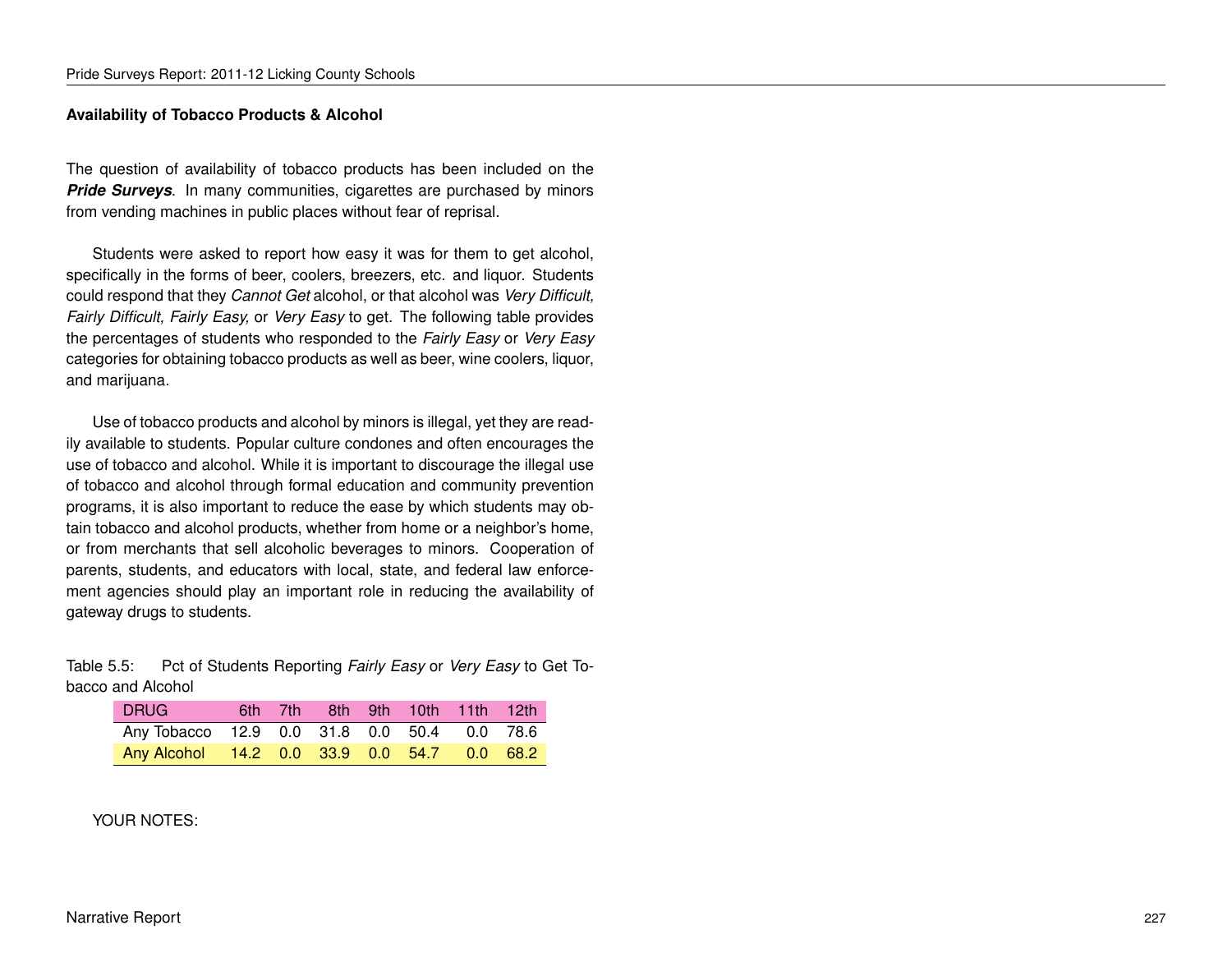## **5.2.3 Marijuana**

#### **Harmful Effects of Marijuana**

Marijuana is a crude drug made from the *cannabis sativa* plant, and it contains more than 400 known chemicals. Seventy or more of these chemicals, called "cannabinoids," are found only in the cannabis plant, and in recent years we have learned much about their effect on the human body. One of the cannabinoids, THC (delta-9-tetrahydrocannabinol), is the major mind-altering chemical in marijuana.

Street names for marijuana include *pot, grass,* and *weed.* Smoking pot became popular with college age students during the late 60's and early 70's. By the middle 70's the age of users had dropped to junior high and even elementary school levels.

The marijuana used in the 1960's was often quite low in THC content, ranging from .25 to 1 percent, and few health hazards were documented during that period. In the early 1970's, the Mexican marijuana coming into the country averaged 1 to 2 percent THC content. After 1975, Colombian marijuana became more prominent, and it ranged from 3 to 6 percent in THC content. Presently, we have marijuana (a variety called *Sinsemilla*) being grown in the U.S. with THC levels of more than 24 percent. Because of the stronger, more potent varieties now available, the intoxicating and health effects of smoking marijuana have increased dramatically. More students are receiving treatment for marijuana addiction than for alcohol addiction.

The THC and other cannabinoids are fat-soluble chemicals and accumulate in the fatty linings of cells. They are metabolized very slowly, and may stay in the body four to six weeks. Thus, the students who smoke pot *only on weekends* will gradually accumulate THC content in their body cells. This build-up of THC is unlike the effect of alcohol, which is water-soluble and metabolized out of the body much more quickly (usually within 24 hours).

Accumulation of THC in the body affects those areas where there is an

accumulation of fatty cells, such as the brain, heart, lungs and reproductive systems. The effect of this drug is even more severe on developing adolescents in junior and senior high school. Not surprisingly, recent research indicates that regular marijuana use reduces the mental efficiency of students and may increase their susceptability to infection and disease, by interfering with their immune system.

Production and use of marijuana is illegal in the United States and most other countries around the world. The following table contains data on your students' use of marijuana at least once a month or more often.



Monthly Use of Marijuana

**Location and Time of Marijuana Use**

Location and time of marijuana use followed a similar pattern to that of alcohol use, although the percentage of students who reported smoking marijuana was considerably less than the percentage who reported drinking alcohol.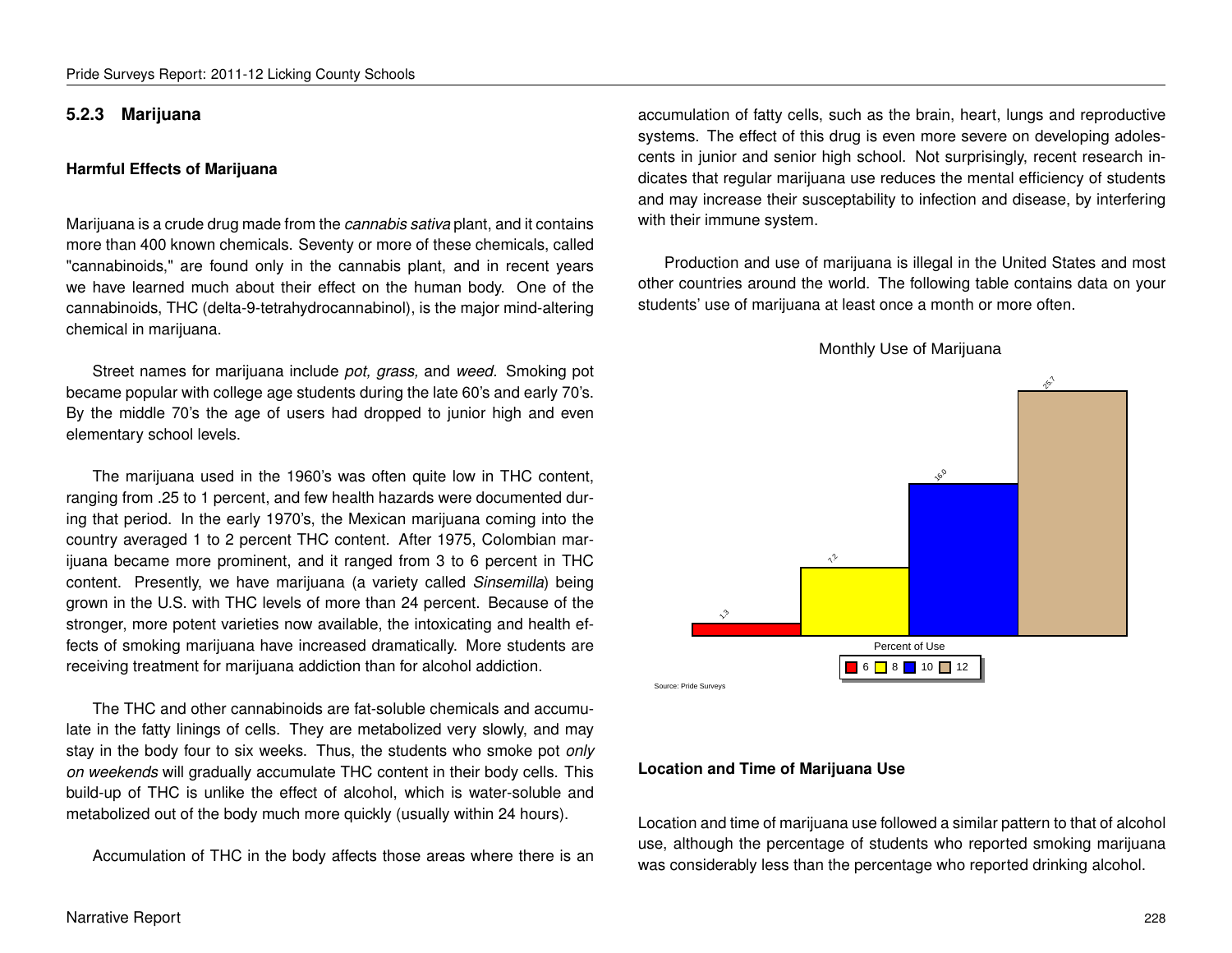#### Location of Marijuana Use



#### **Friends' Use & Age of Onset of Use of Marijuana**

Often, marijuana and other illicit drug use will occur within a friendship circle and those who report use among friends are more likely to use. Past analysis shows that marijuana is by far the most commonly used of illicit drugs. The following graphs presents percentage data on friends' use of your students.

It is important to remember that early use is an indicator of increased risk for addiction. Figure 5-8 presents data on age of onset of use of marijuana for your students.





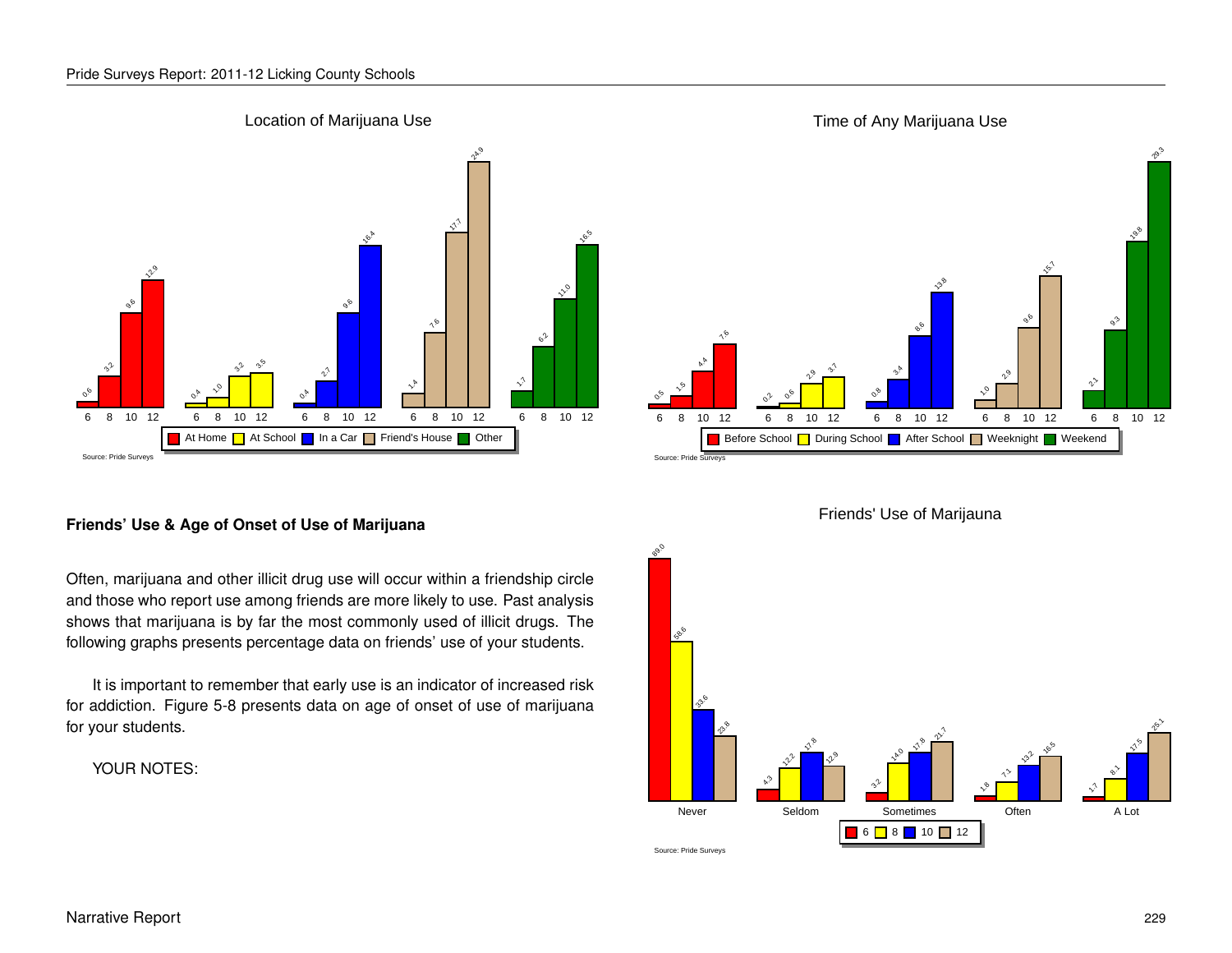## **5.3 Other Illicit Drugs**

As stated in the previous section, marijuana is the illicit drug most used by junior and senior high students. However, many marijuana users become multiple drug users. Knowledge of the nature and extent of such illicit drug use is very important in gaining a perspective on the overall adolescent drug problem in your community. It will also provide you with information on the percentages of your students who are drug dependent or who are at high risk of becoming drug dependent and in need of professional help.

The other illicit drug categories included in *The Pride Surveys Questionnaire for Grades 6-12* are as follows:

| Cocaine                | including crack,         |
|------------------------|--------------------------|
| <b>Uppers</b>          | stimulants.              |
| Downers                | depressants,             |
| Inhalants              | such as glue or solvents |
| Hallucinogens          | including LSD and PCP    |
| Heroin                 | opiates                  |
| Steroids               |                          |
| Ecstasy                | <b>MDMA</b>              |
| Meth                   | ice, crank, etc.         |
| Prescription drugs     |                          |
| Pain killers           |                          |
| Over-the-counter drugs |                          |

Additional information on all categories of drugs obtained from your survey may be found in the tabular report.

## **5.3.1 Cocaine, Uppers, and Downers**

#### **Harmful Effects of Cocaine, Uppers, and Downers**

Use of illicit drugs by adolescents is extremely dangerous. The illicit drugs discussed in this section are highly toxic, addictive, and often cause dramatic and unpredictable changes in behavior. Where gateway drugs may require a period of months or years to cause physical or psychological damage, these more toxic drugs may cause addiction, permanent damage, or even death with their early use. Since most of these drugs are produced and distributed illegally, their purity and chemical content are unknown. They are often contaminated with dangerous chemicals.

Much evidence suggests that drug abuse and addiction is a progressive process that begins with gateway drugs (for example: tobacco products, beer, wine coolers, liquor, and marijuana) and continues into the more unpredictable forms of illicit drugs such as cocaine (including crack) and hallucinogens, such as PCP and LSD. Adolescents frequently use an assortment of drugs such as alcohol, marijuana and cocaine, creating an even more dangerous and unpredictable effect. Students who use these illicit drugs or combinations of drugs are at very high risk of dependency and are in need of professional help. If left untreated, they are likely to suffer permanent physical damage to body systems and cause continued stress on the family unit.

In addition to the detrimental health and social effects, use of illicit drugs is related to local criminal activity and is a major contributor to organized crime and terrorism in the U.S. and abroad. Illicit drug use should not be tolerated. One example of social movement against a drug is the growing intolerance of cigarette and tobacco use. We should adopt this attitude and apply it to illicit drugs as well.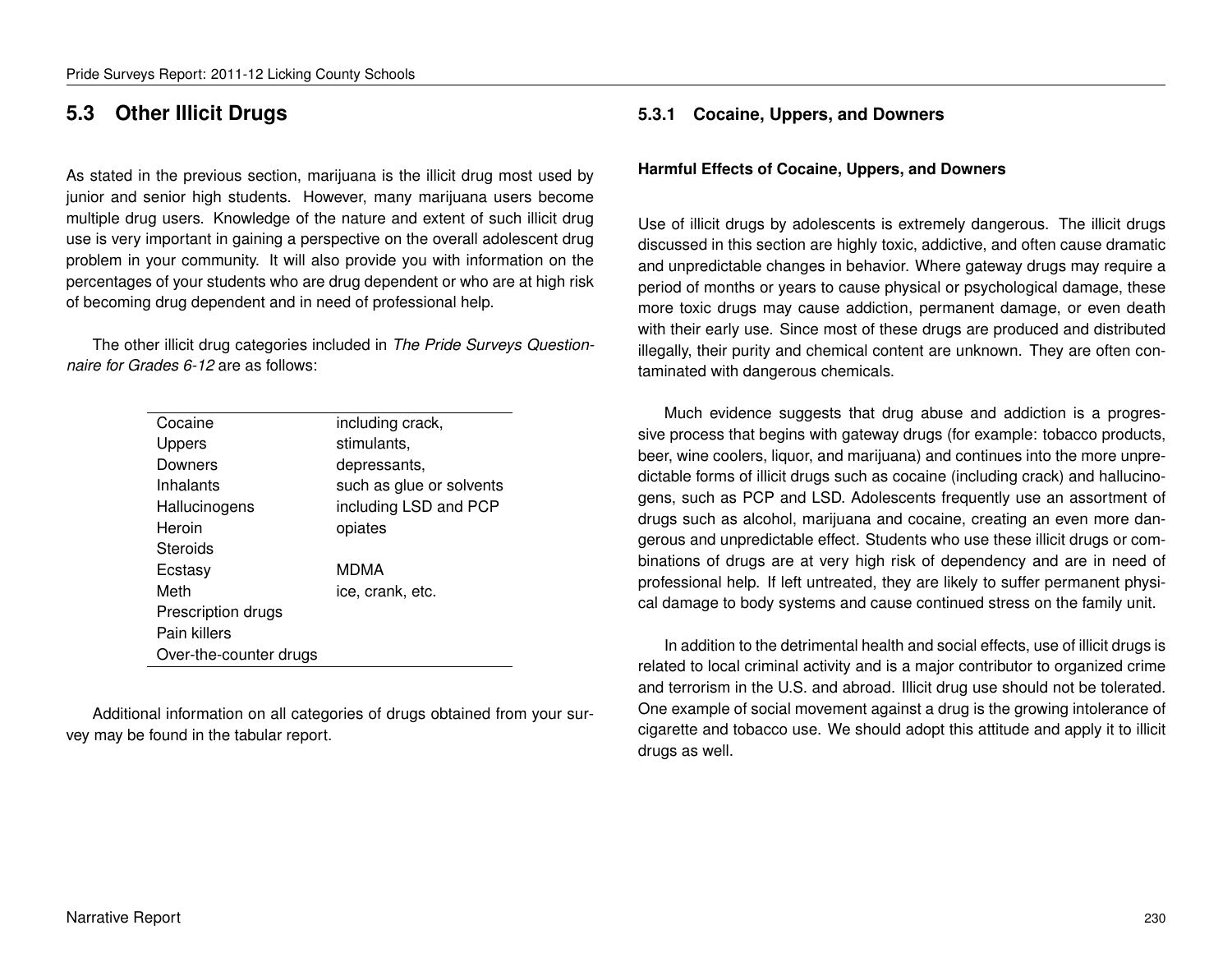#### **Harmful Effects of Cocaine**

Cocaine is an alkaloid extracted from the leaf of the coca bush, which is cultivated at high altitudes in the Andes Mountains of South America. The alkaloid is a powerful stimulant to the central nervous system with mind-altering and energy-producing characteristics. Coca leaves contain only a small amount of the mind-altering chemical, but the extraction and purification of cocaine produces a new and immensely more powerful drug.

Cocaine, sometimes called *coke* or *snow,* is usually snorted or inhaled through a special pipe. An inexpensive form of cocaine called *crack* has become very popular. Crack cocaine can be smoked and produces a more immediate and powerful *high* than snorting. Cocaine acts directly on the limbic system or *old brain* where the chemical centers for instinctive pleasure are located. Use of cocaine produces a surge of energy, pleasure and sense of confidence. After about a twenty-minute high, the drug withdraws rapidly from the brain, making the user feel depressed, irritable and fatigued – a condition called the *coke crash.*

Cocaine is both psychologically and physically addictive. In the early 70's, the small supply and low purity of cocaine available in the U.S. led many socalled experts to claim that cocaine was non-addictive. Today, cocaine has proven to be one of the most addictive drugs, if not **the** most addictive. The *crack* form of the drug speeds up the process of addiction or dependence.

#### **Harmful Effects of Uppers**

The term "uppers" refers to a category of drugs broadly defined as central nervous system stimulants. The stronger stimulants are drugs such as amphetamines with street names like *speed, bennies, dexies, white crosses* and *crystal.* They are usually taken in capsule form, but may be sniffed or injected. Milder forms of stimulants are caffeine, ephedrine and phenylpropanolamine. Common over-the-counter and prescription forms of stimulants are diet pills and stay-awake pills.

Uppers increase heart rate, breathing rate and blood pressure; dilate pupils; and decrease appetite. The user can also experience headache, sweating, blurred vision, dizziness, sleeplessness, and anxiety. People who use large amounts of amphetamines over a long period of time also develop hallucinations, delusions, and paranoia. They exhibit bizarre and sometimes violent behavior. Withdrawal produces fatigue, irritability, paranoia, and depression. Use of uppers, particularly amphetamines, can lead to physical and psychological dependency.

#### **Harmful Effects of Downers**

Downers refer to a category of drugs commonly known as depressants. These drugs depress or slow down the body's functions and when abused (i.e., their non-medical use) can cause slurred speech, staggering, poor judgement, and slow or uncertain reflexes (reactions similar to alcohol intoxication). Downers include barbiturates, such as secobarbital or phenobarbital; benzodiazepines, such as Valium, Librium and other drugs that have similar properties. Sleeping pills, tranquilizers, and muscle relaxants are examples of downers.

Mixing alcohol and downers poses a particularly dangerous drug use combination. For example, the use of barbiturates and other depressants, such as alcohol, multiplies the effects and increases the chance of alcoholism and drug dependency. Moreover, combined use greatly increases the risk of death by overdose, whether accidental or deliberate.

#### **Frequency and Effects of Cocaine, Uppers and Downers**

The illicit drugs in this section have been grouped for convenience and efficiency of discussion. Cocaine, uppers and downers will be discussed together, and inhalants, hallucinogens, heroin and steroids will be discussed together. Although these drugs have differing effects (see preceding discussion), they are often similar in their patterns of use.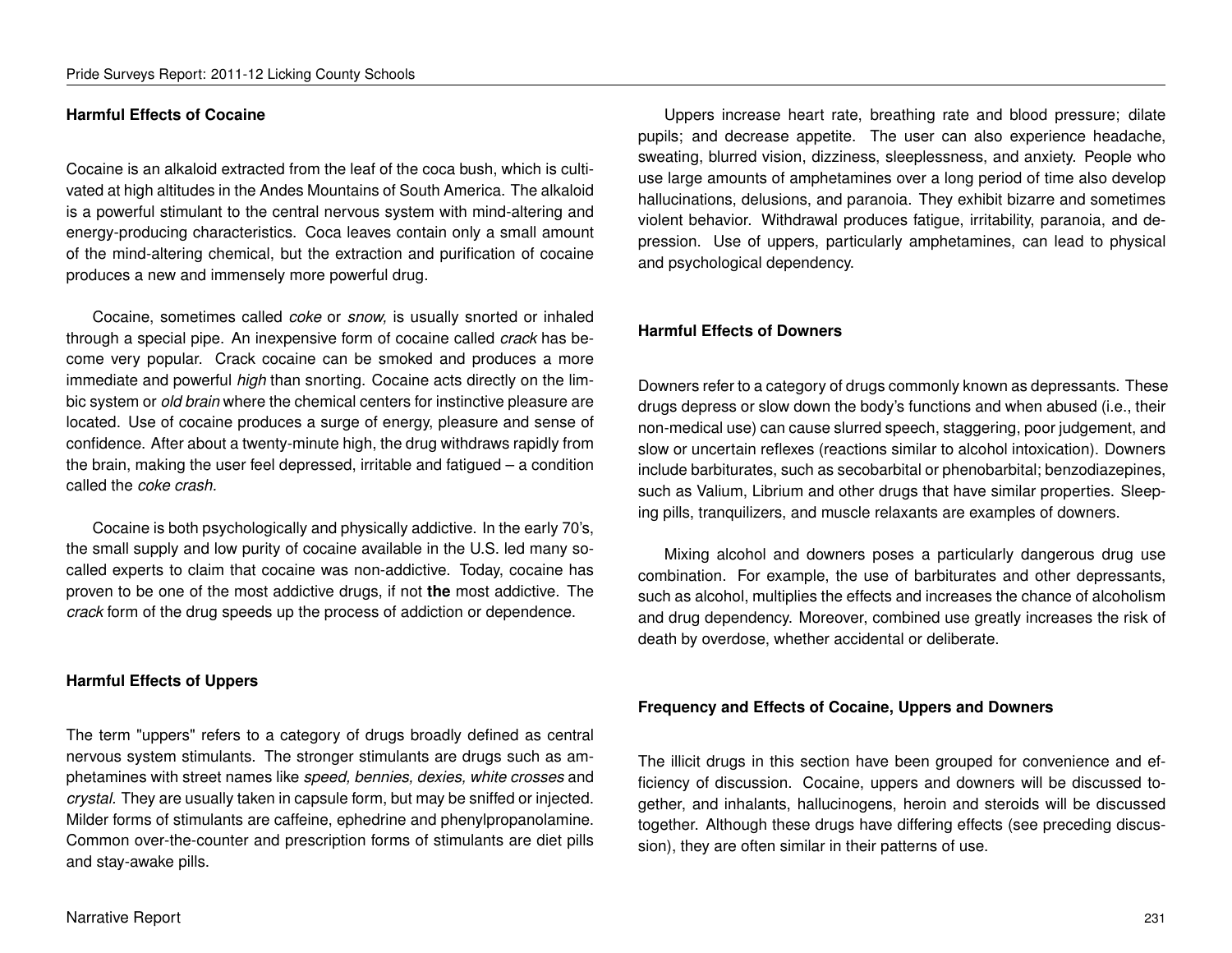Although there is much media coverage about the use of cocaine (especially "crack" cocaine), the percentage of students who reported using cocaine is low in comparison to the gateway drugs.

The percentage data for students who reported using cocaine, uppers and downers within the past year is contained in Figure 5.9. The expected pattern of higher drug use by senior high students than by junior high students is evident from the tables in the tabular report. For more detailed data on frequency of use of cocaine, uppers, and downers by your students, refer to the Percentage Tables chapter of your Pride Report.

Monthly Use of Cocaine, Uppers and Downers



#### YOUR NOTES:

## **5.4 The Media and Data Presentation**

Your school-based survey results can be utilized in many ways to promote and support drug and alcohol abuse prevention in your community. The results of this survey should be made available to the public in a timely fashion. Therefore, Section 4 of this chapter is devoted to assisting you in utilizing your survey findings to make the community more aware of the extent and nature of adolescent alcohol and other drug use.

### **5.4.1 Community Awareness**

Community awareness that a drug problem exists is important when mobilizing the various components of a community in a planned, systematic process to reduce alcohol and other drug use by youth. Unless the community is convinced that the problem is serious, real, and local – i.e., a threat to their children, families and friends – it is less likely that meaningful community involvement or support will occur. Community awareness involves informing as many people as possible of the extent and nature of the adolescent drug problem. Information collected by your survey of student drug use is very important in community awareness. It is also important for members of the community to understand the harmful nature of drug use. Both information about the harmful affects of drug use and the extent of local drug use is contained in Sections 2 and 3 of this chapter.

Two of the most effective means of conducting community awareness is through electronic and print media and through presentations to community groups such as parent and school groups, civic and business organizations, community coalitions and church groups. Section 4 is designed to assist you in these activities. Section 4.2. contains information about how you can work with the media in releasing your survey data and Section 4.3. contains information to assist you with presentations to various groups in your community. Of course, these are suggestions and you may want to change or modify the suggestions. For example, as you monitor the drug problem through multiple annual surveys, these data can be added to your press releases and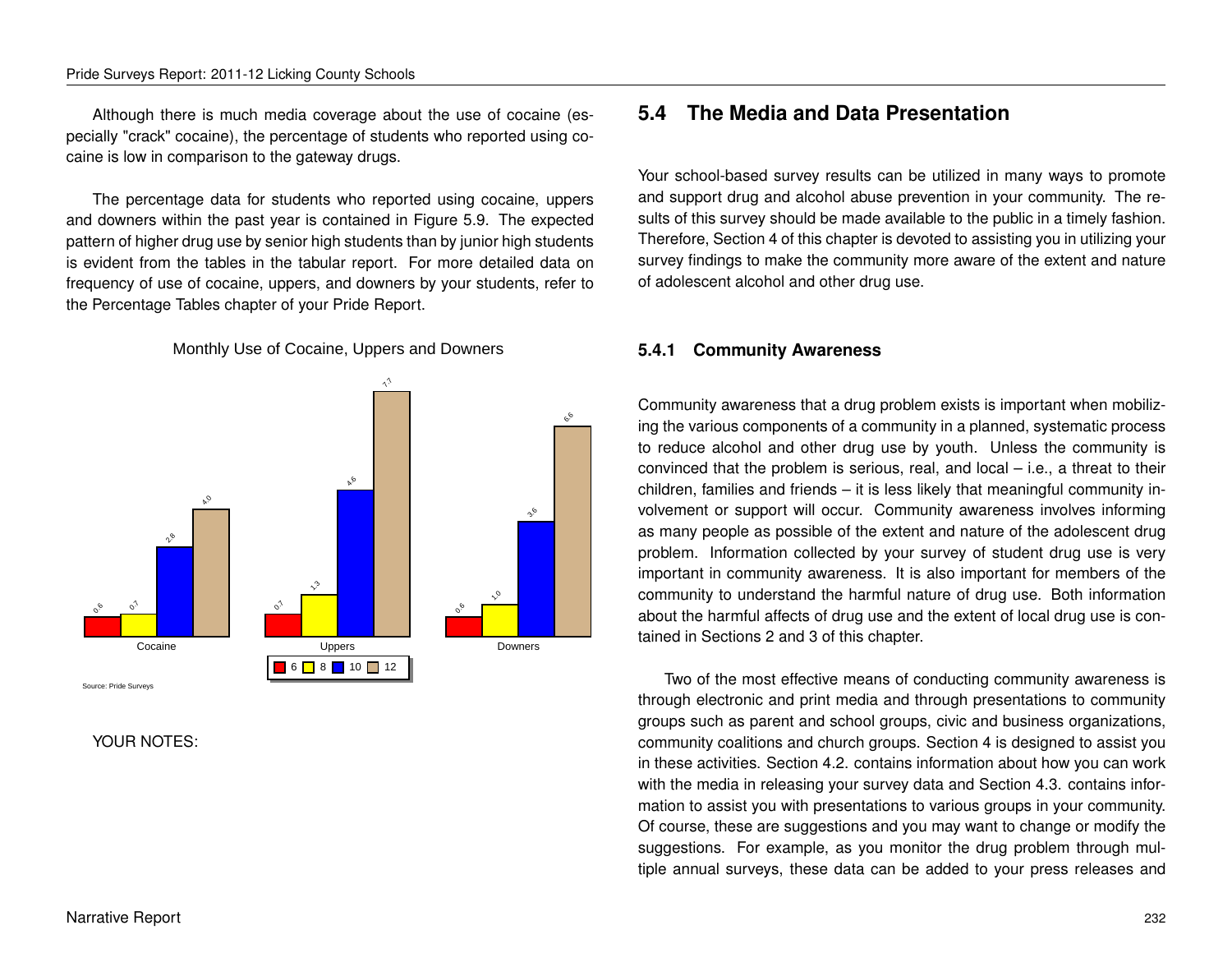presentations.

## **5.4.2 The Media**

What is generally referred to as *The Media* includes the traditional print media (such as, newspapers, magazines, and newsletters), and electronic media (such as, television, radio, wire services, and web sites). Non-traditional sources may include billboards, t-shirts, posters, pay-roll stuffers, grocery bags, hand bills, etc. The most common of these media used to communicate survey results have been local newspaper news articles and editorials, local television and radio news casts, talk-shows, and interviews.

## *HOW TO GET STARTED!*

You can set a date for the announcement of your school data. Choose a *slow news day* when nothing major is scheduled in the community. Midmorning on Tuesday may be a good time, giving the reporters time to prepare their stories for an afternoon or early morning edition of the newspaper, or an early evening broadcast or telecast.

Develop a local news media profile, showing the names, addresses, phone numbers and contact persons for each newspaper, station and type of program. Keep up with times you contact each one, news releases or other materials you provide them, and what the next steps will be toward giving your topic coverage. Good sources for help in developing your news media profile are the yellow pages, locally-published media directories, or media profiles already available from communications/public relations professionals.

### *HOW TO WRITE A NEWS RELEASE*

Your next step is to prepare a news release on the survey results. A sample news release is included in Appendix B. The following guidelines may assist you in preparing a news release:

- 1. Use standard-size 8 1/2 by 11 white paper, and type the release double spaced on one side only. The first page should contain the name and address of your school/organization (letterhead is fine). If special News Release paper is available, use it.
- 2. Name a contact person and his/her office and home phone numbers in the upper right hand corner of the first page. Ideally, this is the person who prepared the news release. Make sure the contact person has agreed to handle possible follow-up calls from the media.
- 3. Write FOR IMMEDIATE RELEASE in the upper left hand corner of the first page unless you have planned a certain day and time to announce the survey results, perhaps at a news conference or some other event. If that is the case, write FOR RELEASE (DATE and TIME). The media are accustomed to respecting your release time.
- 4. Give the news release a brief two or three line title, centered in all caps and bold for emphasis.
- 5. Be brief with what you write one to three pages, double spaced. Most releases do not exceed two pages, but questionnaire data are hard to summarize and may take an additional page.
- 6. Write in the active voice and use short sentences and paragraphs.
- 7. Write MORE at the bottom of each page except the last one to let the reporter know there is more than one page to the release. Type -30- or ##

in the center of the last page below the last paragraph.

8. Proofread carefully. Reporters are wary of releases that contain typographical errors, misspellings, or crossouts.

### *TIPS FOR WRITING YOUR NEWS RELEASE*

1. Traditionally, news releases are written in the "inverted pyramid style." This means that the more important information comes first in case the reporter doesn't have space or time for the entire release and wants to "cut" it from the bottom.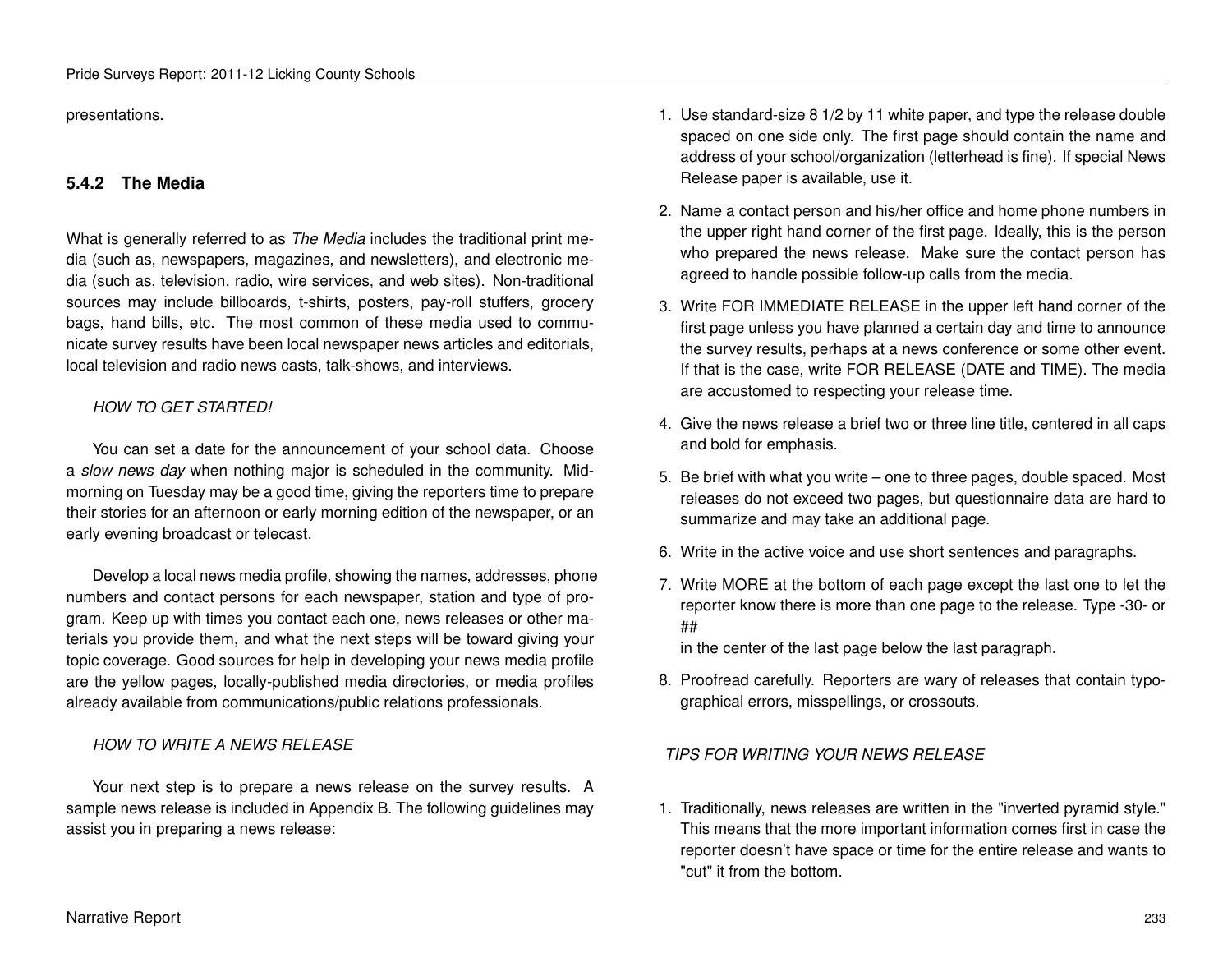- 2. Include at least two of the five W's (Who, What, Where, When, and Why) in the lead (first) paragraph. Your lead paragraph should grab the reporter's attention and make him/her want to read and report the news the release contains.
- 3. The second paragraph should answer the other W's.
- 4. Identify your spokesperson no later than the third paragraph.
- 5. Use quotes to make an emotional point or state an opinion. A good news release contains two to four quotes. Remember to obtain the quoted person's permission, and let him/her know when the news will be released so that he/she can be prepared to respond to any media calls for additional details.
- 6. The last paragraph should include background information on your school or organization – a "commercial" for the work you are doing. Include purpose, size, non-profit status or other pertinent information.
- 7. Double-check names, dates, places, numbers, and quotes for accuracy. Your credibility as a source of information is jeopardized when details of a news release are inaccurate.

Send an original copy of the news release to all appropriate names on your media list. Follow-up by phone is important to make sure the release arrived, answer any questions, provide more information, and offer spokespeople to be interviewed by phone or in person.

End your conversation by thanking the reporter or editor for his/her time and interest. And, when the story appears in print or on the air, phone or write the reporter/editor a brief but sincere "thank you." Remember, a well written news release containing valid and interesting data should receive wide distribution in the news media.

### *SPECIALIZED PUBLICATIONS AND NEWS CONFERENCES*

In addition to the news media in your community, there will be a number of specialized publications that will be interested in your survey data. They include school and school system newsletters and other publications, community magazines, club and organization newsletters, and church bulletins. Don't forget to send them an original copy of your news release.

A News Conference gives your group the opportunity to release important information to all the news media at once. Here are some tips for setting up a news conference:

- Schedule the news conference for a *slow news time.* You will be more likely to get a good turnout of reporters.
- Select a location appropriate for your announcement. In the case of a student drug use report that has implications for the entire community, you may want to consider the school, City Hall, or some youth oriented site in the community.
- Develop a good presentation. Include your key spokespeople, but also include parents and young people who represent the populations affected by the survey announcement.
- Develop a Media Alert to let reporters/editors know about the conference, and notify them 5 to 7 days in advance.
- Phone the media to remind them to schedule the news conference on their calendars.
- Develop an information packet to distribute to the media at the conference and to others who are unable to attend. Include your news release, fact sheets and brochures, and recent news clippings on the drug problem. You may want to provide biographies of your leaders and/or spokespeople.

## *EDITORIALS, LETTERS TO THE EDITOR, AND PUBLIC SERVICE AN-NOUNCEMENTS*

Editorials in newspapers and on radio and television express definite opinions on important issues that face the community. Editorials may be produced

#### Narrative Report 234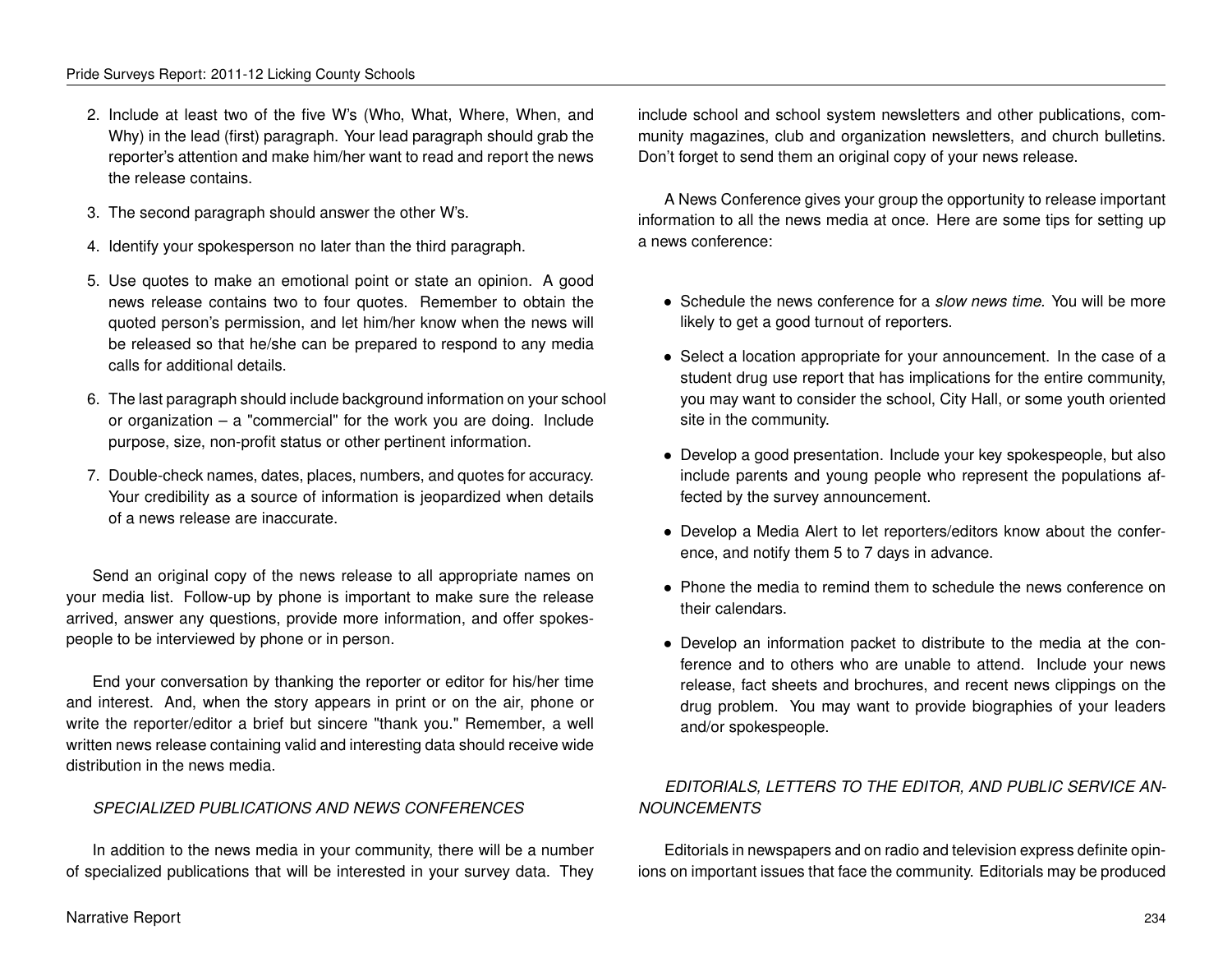by the media from materials you provide to them, or you may be asked to read your own editorial on radio or television as a "community comment." Opinion pages in newspapers and letters to the editor are other good ways to express your viewpoint on the problem of early adolescent alcohol and drug use in the community.

Radio and television make time available to local nonprofit groups for free announcements that benefit the community by providing needed information or linking individuals with services. Your student drug use report will be of interest to Public Service Directors of radio and television who may decide to air public service announcements (PSA's) to heighten the community awareness about prevalence and patterns of elementary school students' use of gateway drugs.

## **5.4.3 Presentations to School/Community Groups**

An excellent means of reaching the community leadership is through presentations to school, parent, civic, business, and religious groups. These groups are concerned with community issues, particularly those related to the safety and welfare of youth. Often these organizations will invite prevention leaders to speak at their meetings. While media coverage will help to make known your prevention efforts, you will want to contact appropriate groups and organizations in your community to offer a program on student drug and alcohol abuse and strategies for combating it.

The interests, needs, and abilities of your audience should be kept in mind when preparing your presentation. For example, parents are concerned about drug use that may affect their children and their children's friends; business leaders are mindful of the need for a drug-free work force that includes workers' children and future workers.

Select a poised, articulate spokesperson who is thoroughly familiar with the student data. The graphs, tables, and narrative discussion of the data in this report should assist the speaker in presenting pertinent and meaningful information. Such presentations are easy to prepare and deliver, and will make the presentation more interesting and informative to the audience. Necessary arrangements should be made with the organization's program chairman. Background information (perhaps a news release) could help the group to promote your presentation among its membership.

#### *GUIDELINES FOR PRESENTATION OF STUDENT DRUG USE RESULTS*

#### *Length of Presentation*

An important consideration in preparing a presentation is the length of time you are expected to address the group. Usually civic and business groups have a limited time available for a program – as little as 5 or 10 minutes in some cases. This means only a fraction of the information may be presented. Once again, concentrate on the type of audience and what you think they will be interested in and need to hear. It is more important to leave the audience wanting to know more than having them feeling uncomfortable by exceeding your allotted time. If possible, leave a few minutes for questions at the end of your presentation, and always promise to provide additional information through print materials or a return appearance.

### *Matching Survey Results to the Audience*

In structuring your presentation, keep in mind your audience. If the presentation is to teachers and administrators, you may want to emphasize students' perceptions of the harmful effects of gateway drug use. Teachers and administrators will be interested in how often students say they talk to teachers about the harmful effects of drug use. Elementary students' perceptions of where and how they get gateway drugs are important to determine if such perceptions are realistic.

If the presentation is targeted to parents, frequency of use and availability of drugs are important data to share. Help parents to realize their responsibility for their child's actions regarding gateway drug use and the importance of becoming involved in community drug prevention programs. Civic and business groups, law enforcement officers, and court officials will be particularly interested in the current use and availability of gateway drugs to minors.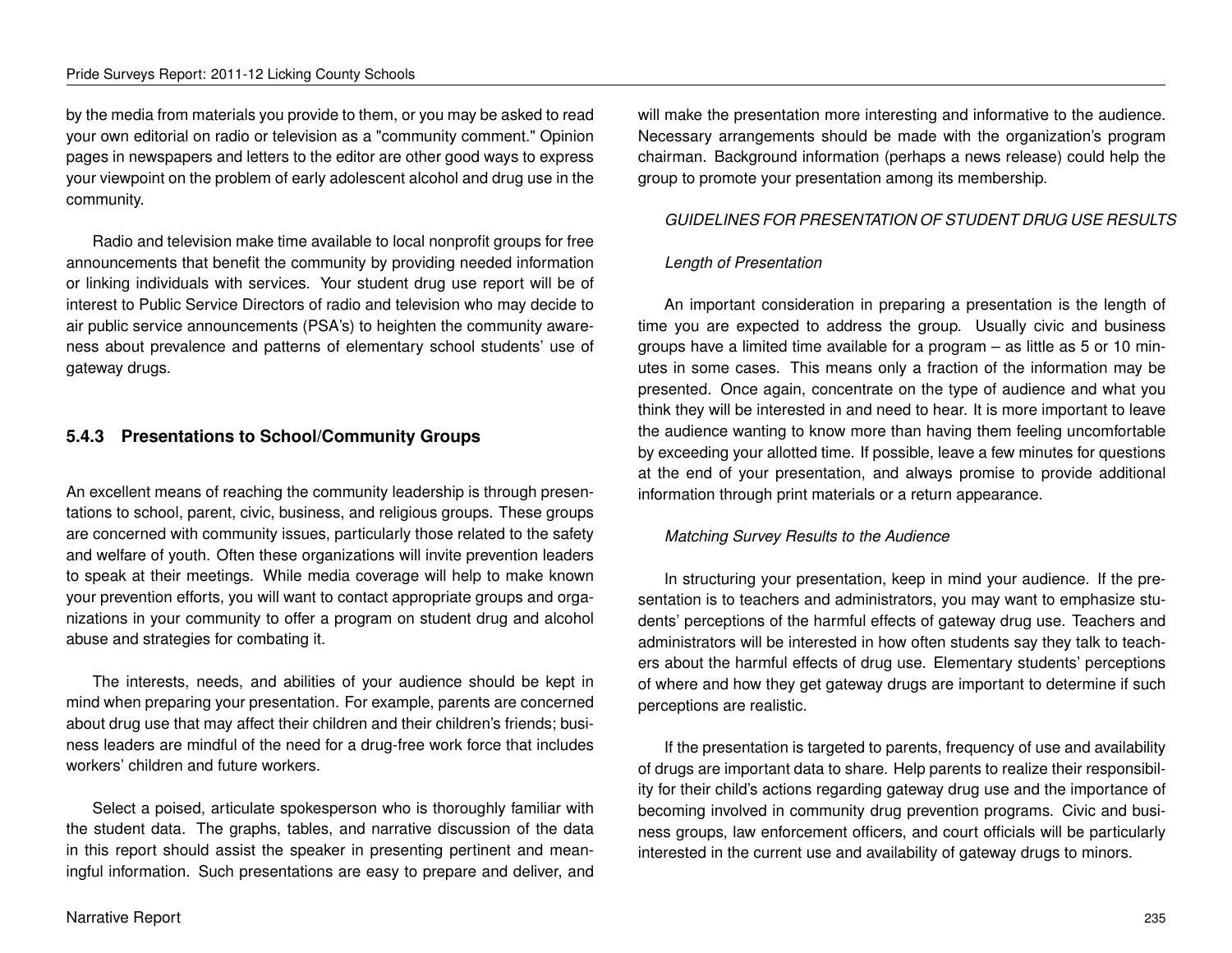## *Organizing Survey Results*

Graphs are very effective in communicating the meaning of data. They enable audiences to "see" the relationship you are explaining. Bar graphs located in this report can be utilized in describing gateway drug use. However, you can lose the audience's attention with too many graphs. Tables are also effective if they are kept simple.

Short sentences or phrases called *bullets* are an excellent way to communicate your findings. Bullets can stand alone, be included in a list of findings, or accompany a graph or table. The following are examples of *bullets* that can be used in presentations:

- ONE IN FIVE STUDENTS IN GRADES SEVEN AND EIGHT REPORTED USING BEER AND/OR WINE COOLERS WITHIN THE PAST YEAR
- ONLY ONE PERCENT OF (–YOUR SCHOOL NAME–) STUDENTS IN GRADES FOUR THROUGH SIX REPORTED USING MARIJUANA WITHIN THE PAST YEAR
- OVER ONE-THIRD OF STUDENTS IN UPPER ELEMENTARY SCHOOL REPORTED THAT BEER AND WINE COOLERS WERE EASY TO GET BY THEIR PEERS AND NEARLY ONE-FOURTH INDICATED LIQUOR WAS EASY TO GET
- ONE-FOURTH OF SEVENTH GRADE STUDENTS IN –YOUR SCHOOL NAME– REPORTED MARIJUANA AS EASILY ACCESSIBLE TO THEIR PEERS

A combination of graphics, tables and bullets are suggested in a presentation to add variety and keep audience attention. It should be kept in mind that a good presentation is:

- straightforward
- easy to understand
- relevant to the interests of the audience
- supportive of local drug efforts.

## *Using Visual Aids*

When presenting statistical data, it is advisable to use some visual aids. These may range from a simple handout to more elaborate aids, depending upon the resources and time available to the school or other organizations concerned with drug abuse prevention. A single visual aid may be used, or combination aids may be chosen when preparing for a presentation. Often the time parameters may determine what and how many visual aids can be used. However, you should be cautious not to use too many visual aids or rely too heavily on the aids so that the information presented and flow of the presentation is diminished.

The following are types of presentation aids that you may want to consider:

- 1. **PowerPoint Presentations** have become popular, but require special equipment, (i.e. laptop computer with projector). One of the advantages of a PowerPoint Presentation is that handouts can be generated directly from the presentation without the need to prepare them separately;
- 2. **Handouts** are useful in addition to other types of aids and are easy to transport, and provide a *take-home* product, but can be expensive to produce, may be difficult to utilize with large audiences, and may distract attention from your presentation;
- 3. **Overhead transparencies** are easy and inexpensive to make, can be viewed by large audiences, but can be cumbersome to use and require an on-site projector and screen;
- 4. **Flip charts and poster boards** are easy to use, fairly easy to transport, and require no special equipment, but are sometimes expensive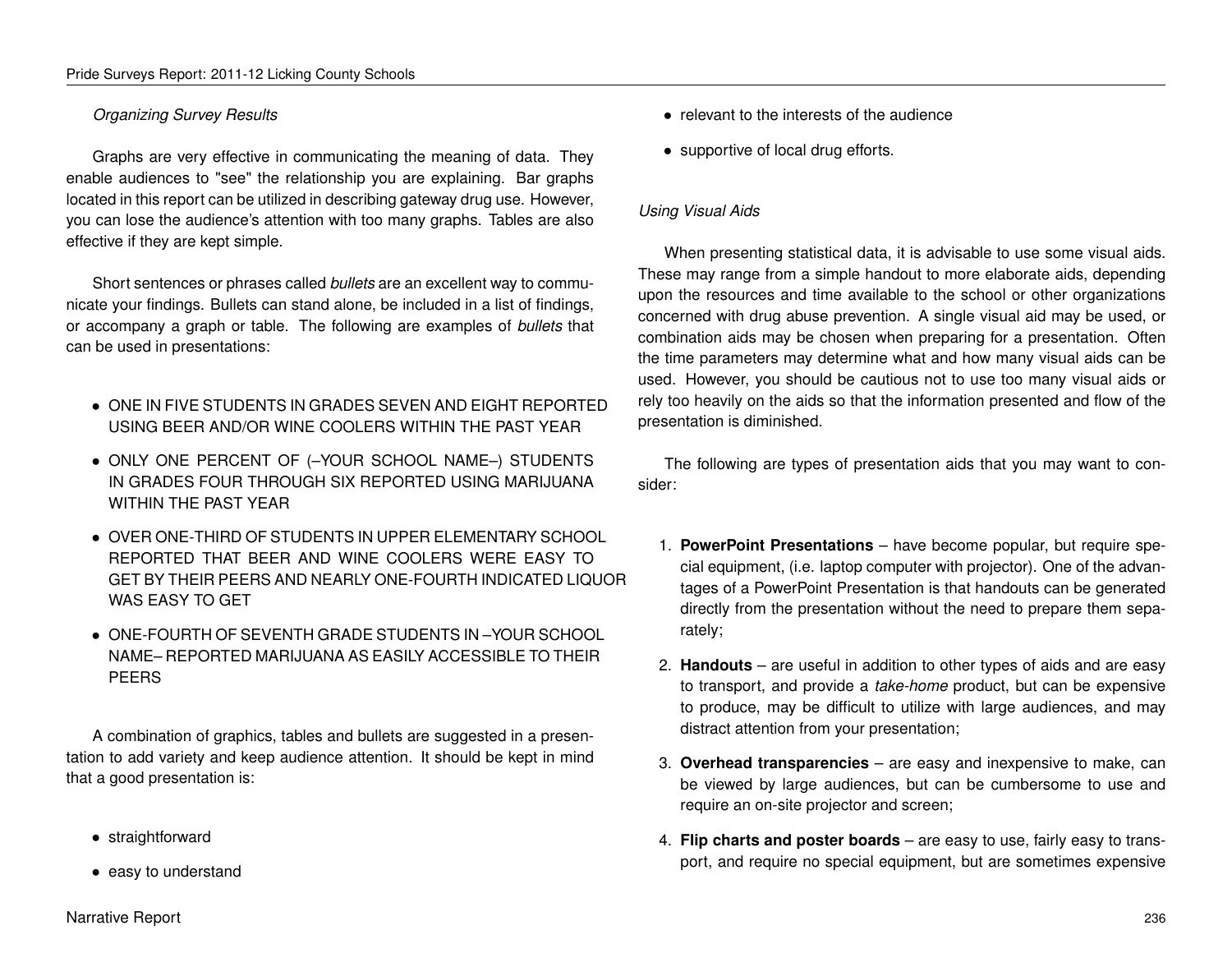and time consuming to make and can only be viewed by a relatively small audience;

- 5. **Slides** are easy to use and can be viewed by large audiences, but are difficult and expensive to make, and require an on-site projector and screen;
- 6. **Video tapes** provide a *canned,* consistent approach to a topic, utilize *expertise* of presenter(s) on tape, and are easy to use, but are very time consuming and expensive to make, require technical expertise for quality product, require on-site play-back equipment, and may be difficult to use with large audiences.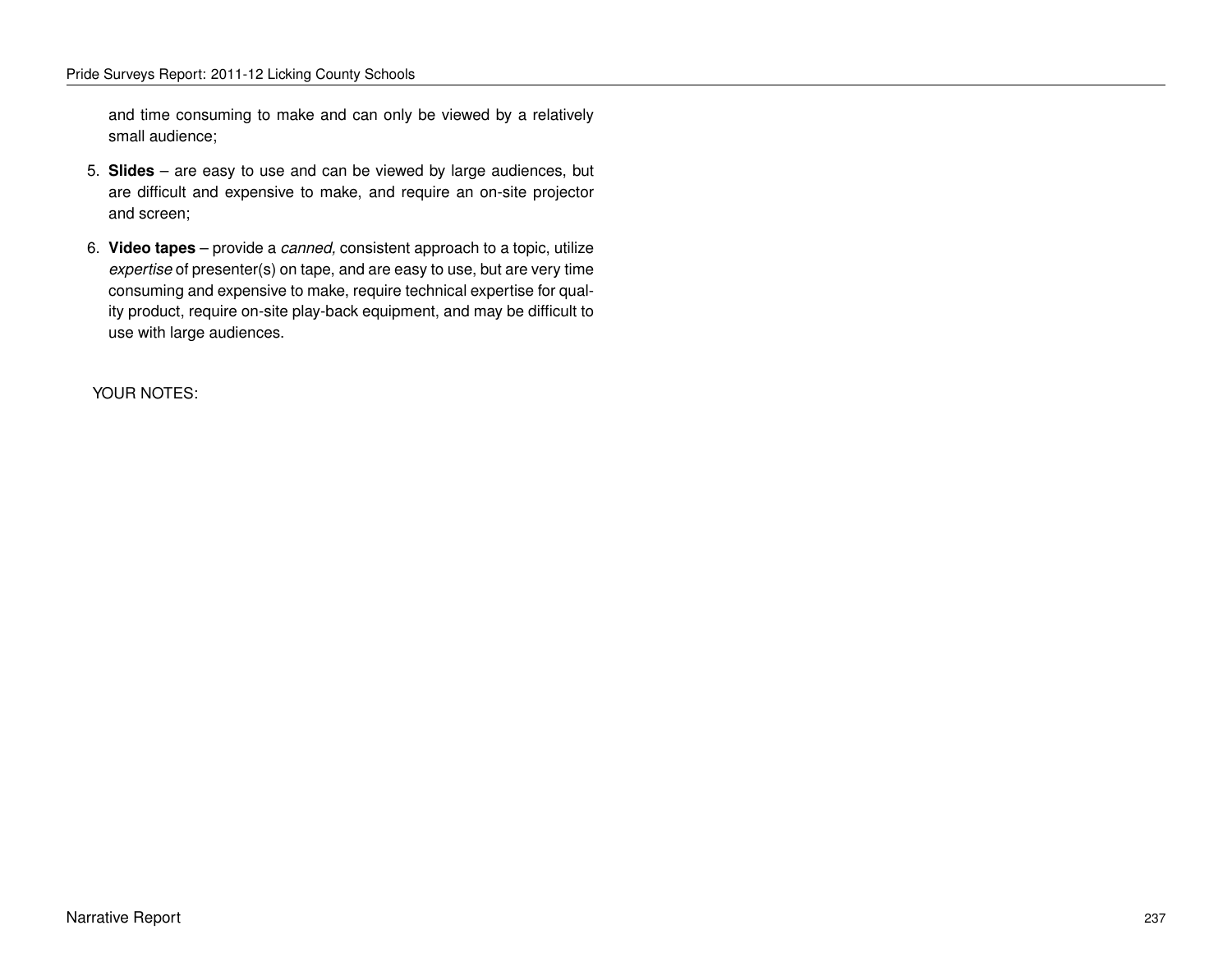## **5.4.4 Sample Press Release**

FOR RELEASE *(Time) (Contact Name) (Date) (Phone)*

## **MOST DRUG AND ALCOHOL USE OCCURS OUTSIDE SCHOOL ENVIRONMENT**

\*\* Page 2 \*\*

Although few drugs are consumed during school hours, the survey detected both drug and alcohol use outside of school, according to (Last Name of School Official).

Alcohol remained the "drug of choice" of the young people surveyed in *(Locality)*.

percent of the senior high students (grades \_\_\_\_) drank beer in the past year;

\* percent reported liquor use;

\* percent drank wine coolers.

In junior high (grades \_\_\_\_), \_\_\_\_ percent drank beer; \_\_\_\_ percent

drank liquor; and **percent drank wine coolers.** 

#### Cocaine and Marijuana

Local students reported less use of cocaine than marijuana, but drug prevention specialists like Dr. Thomas J. Gleaton, Jr., president of Pride Surveys cautions that any use of cocaine is disturbing, particularly at young ages.

Marijuana use during the past year was reported by \_\_\_\_ percent of the students in senior high, and \_\_\_\_ percent in junior high. Cocaine was reported by \_\_\_\_ percent of the senior high students, and

\*\*\* MORE \*\*\*

*(City)*, *(State)*, *(Date)* – Students in grades *\_\_\_\_* in *(Name of School System)* use drugs and alcohol at nights and weekends, but few of them report ever taking drugs or alcohol during school hours.

"The results of our survey indicates that we have a community drug problem in *(Locality)*, not just a school drug problem," said *(Name & Title of School Official)*.

More than (approximate # students surveyed) students were surveyed in grades \_\_\_\_ through \_\_\_\_ to determine the extent and nature of drug use by adolescents in this community. Nationally, Pride Surveys, the research group that developed the Questionnaire used in this survey, found that students report drug use primarily at two specific times: "Week Nights" and "Weekends". Very little use is reported during school.

\*\*\* MORE \*\*\*

Narrative Report 238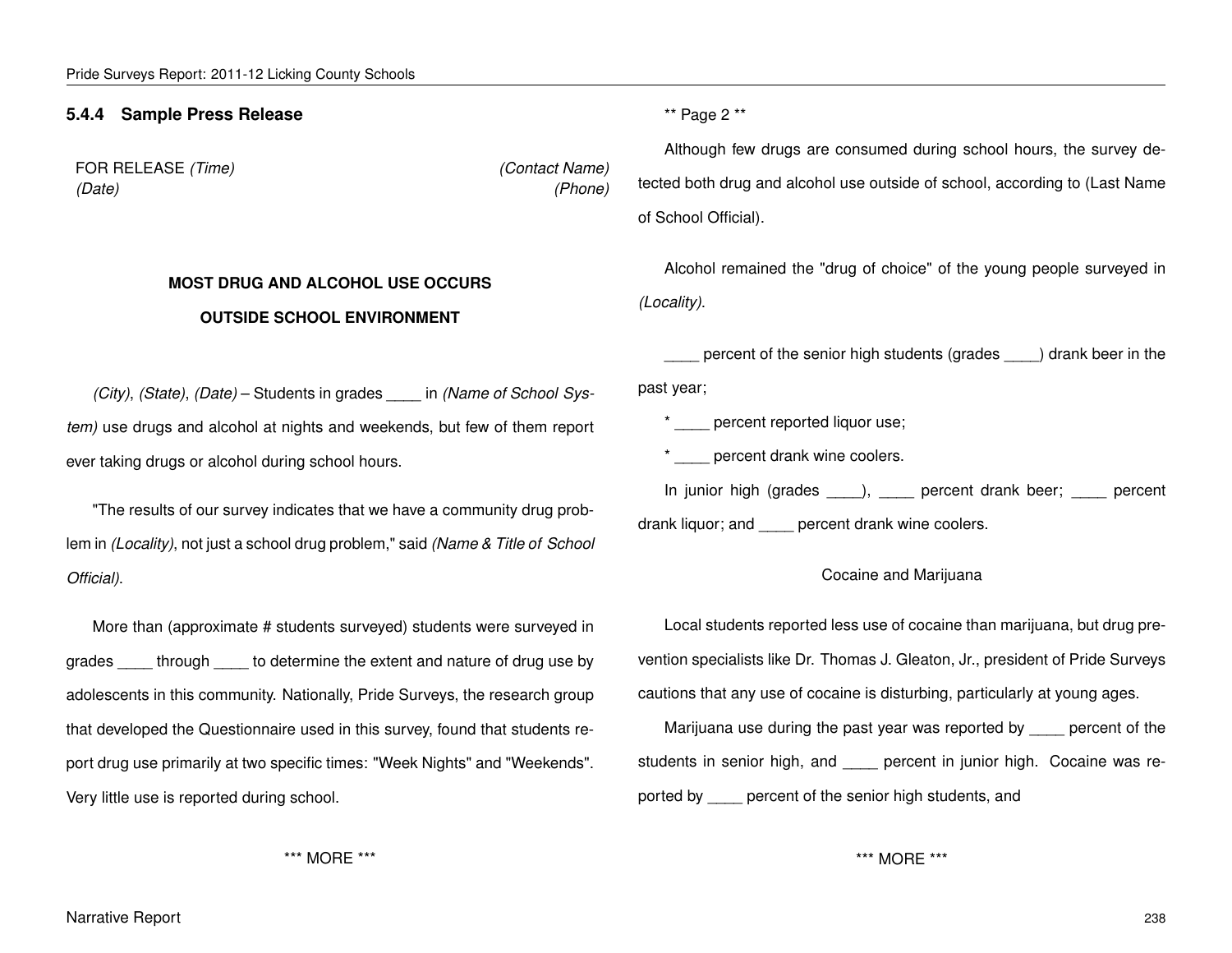\*\* Page 3 \*\*

percent of the junior high students.

When

The most popular times for marijuana use were: weekends, \_\_\_\_ percent; week nights, \_\_\_\_ percent; and after school, \_\_\_\_ percent.

## The Pride Questionnaire

The Pride Questionnaire has undergone continous development since 1982 and provides reliable and accurate information for monitoring adolescent drug use. Pride Surveys is America's largest survey of adolescent drug use. It is based in Bowling Green, Ky (1-800-279-6361). For additional information on national trends, visit the Pride Surveys website at [www.pridesurveys.com.](http://www.pridesurveys.com)

##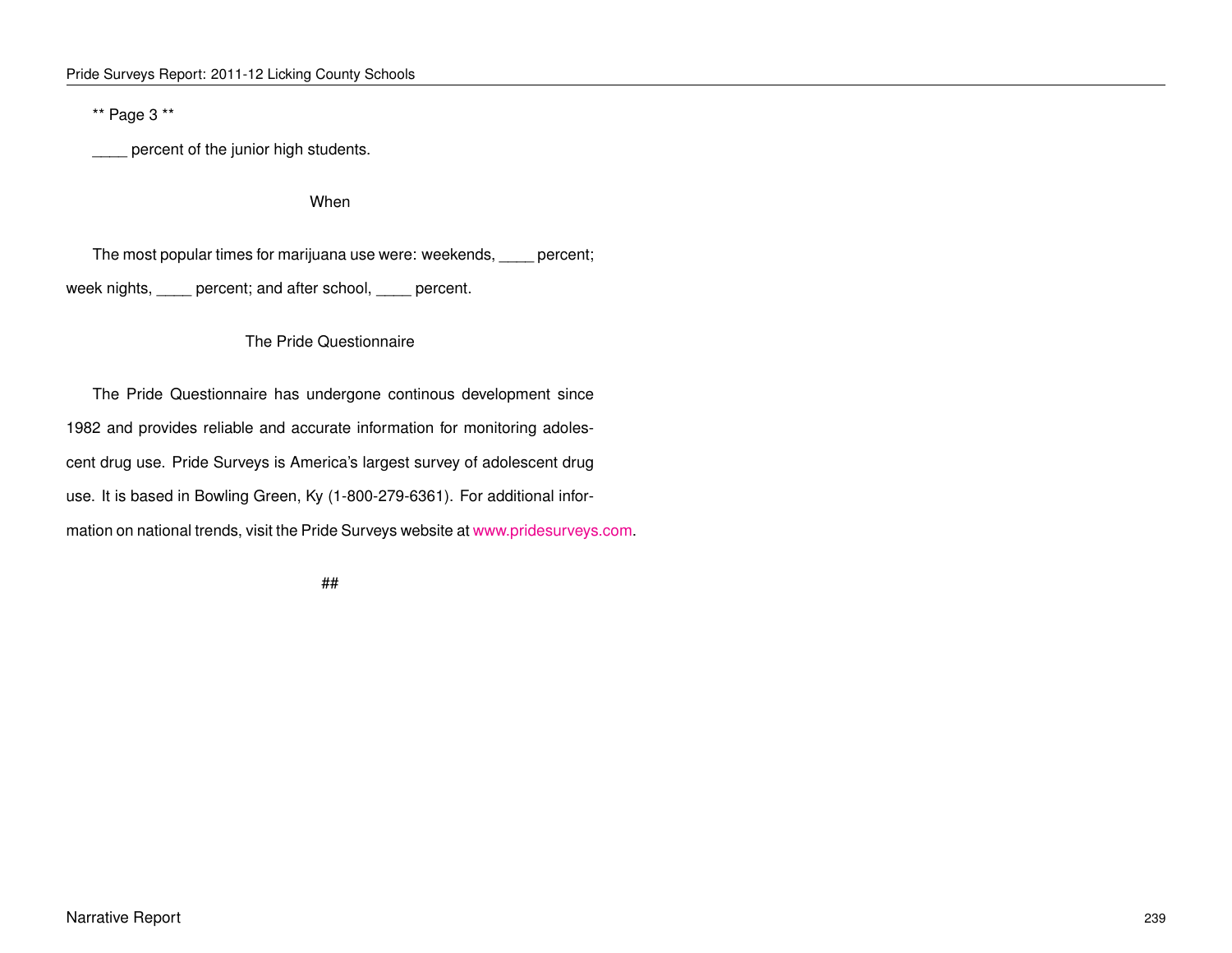## **Chapter 6**

# **Drug-Free Communities Support Program Core Measures**

The Drug-Free Communities Support Program, administered by the Center for Substance Abuse Prevention, requests specific data which is typically referred to as the Core Measures of which there are currently four (30 Day Use, Perception of Risk, Parental Disapproval and Average Age of Onset). The drug categories measured are tobacco, alcohol and marijuana. The first set of four tables found on the following page examines these measures broken down by grade level. The second set of four tables examines these measures broken down by gender. The meaning of the *pct* column will vary with each table and is described below. The *n* column represents the number of students who responded to the question (i.e. sample size).

- **30-Day Use** The question *How often do you use?* is used to measure this statistic by reporting the percentage of students who report using *Once a Month* or more often.
- **Perception of Risk** The question *Do you feel the following drugs are harmful to your health?* is used to measure this statistic by reporting the percentage of students who report that using the drug is *Harmful* or *Very Harmful* to their health. *(Note: In order to comply with federal guidlines an additional question was added to the questionnaire regarding use of alcohol on a regular basis as opposed to any use of alcohol at all.*

*Respones to this question are analogous with the other harm questions and include No Risk, Slight Risk, Moderate Risk and Great Risk. Perception of risk results regarding alcohol are based on the new question and report the percentage of students who regard regular alcohol use as Moderate Risk or Great Risk.*

- **Perception of Parental Disapproval** The questions *How wrong would your parents feel it would be for you to use ...?* is used to measure this statistic by reporting the percentage of students who report that their parents would feel it is *Wrong* or *Very Wrong* to use tobacco, alcohol and marijuana.
- **Age of Onset** The question *At what age did you first use...?* is used to measure this statistic. The possible responses to this question range from *10 or Under* to *17 or Older* or *Never Used*. The table shows the percentage of students who reporting having used a particular substance at sometime in the past *(pct)*, the sample size *(n)* and the average age of onset of use *(age)* of those students who answered the question with a response other than *Never Used*.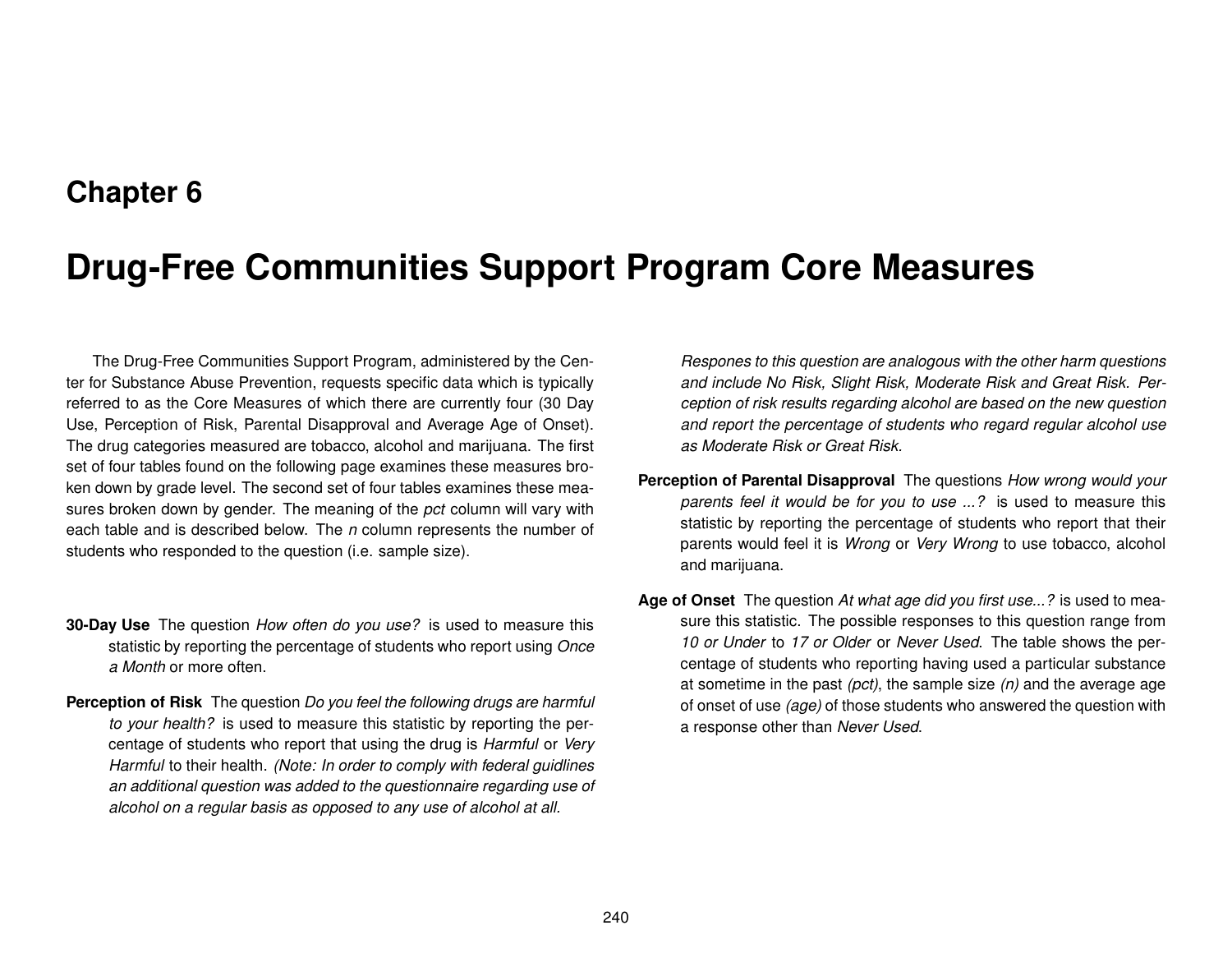| Grade    | <b>Alcohol</b> |       |      | <b>Tobacco</b> |      | Marijuana |
|----------|----------------|-------|------|----------------|------|-----------|
|          | pct            | n     | pct  | n              | pct  | n         |
| Grade 6  | 2.3            | 1,664 | 3.0  | 1,666          | 1.3  | 1,663     |
| Grade 7  | 0.0            | 0     | 0.0  |                | 0.0  |           |
| Grade 8  | 9.0            | 1,542 | 8.6  | 1,542          | 7.2  | 1,537     |
| Grade 9  | 0.0            | 0     | 0.0  | O              | 0.0  |           |
| Grade 10 | 22.1           | 1,319 | 18.5 | 1,320          | 16.0 | 1,318     |
| Grade 11 | 0.0            | O     | 0.0  |                | 0.0  |           |
| Grade 12 | 39.7           | 1,123 | 33.5 | 1,123          | 25.7 | 1.117     |
| Combined | 16.2           | 5.648 | 14.2 | 5.651          | 11.2 | 5.635     |

Table 6.1: Core Measure for 30 Day Use by Grade

Table 6.2: Core Measure of Perception of Risk by Grade

| Grade    | <b>Alcohol</b> |       |      | <b>Tobacco</b> |      | Marijuana |
|----------|----------------|-------|------|----------------|------|-----------|
|          | pct            | n     | pct  | n              | pct  | n         |
| Grade 6  | 76.3           | 1,650 | 91.9 | 1,674          | 88.6 | 1,660     |
| Grade 7  | 0.0            |       | 0.0  |                | 0.0  |           |
| Grade 8  | 76.6           | 1,542 | 91.4 | 1,565          | 79.0 | 1,562     |
| Grade 9  | 0.0            |       | 0.0  | O              | 0.0  |           |
| Grade 10 | 69.3           | 1,318 | 89.9 | 1,333          | 59.4 | 1,332     |
| Grade 11 | 0.0            |       | 0.0  | O              | 0.0  |           |
| Grade 12 | 62.3           | 1,141 | 90.1 | 1,153          | 48.0 | 1,149     |
| Combined | 71.9           | 5,651 | 91.0 | 5,725          | 71.0 | 5,703     |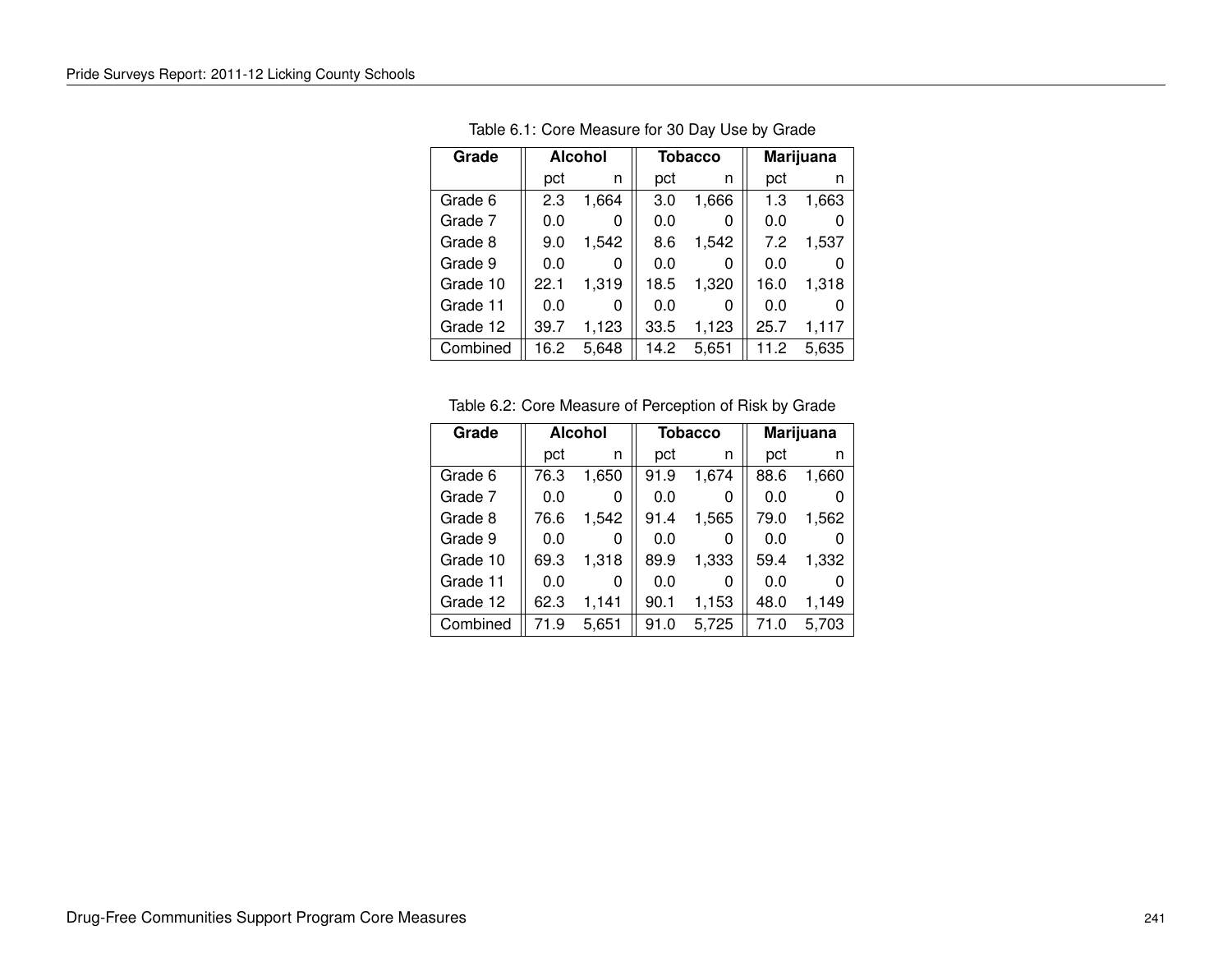| Grade    | <b>Alcohol</b> |       |      | <b>Tobacco</b> |      | Marijuana |
|----------|----------------|-------|------|----------------|------|-----------|
|          | pct            | n     | pct  | n              | pct  | n         |
| Grade 6  | 92.6           | 1,642 | 96.7 | 1,645          | 97.7 | 1.641     |
| Grade 7  | 0.0            | O     | 0.0  |                | 0.0  |           |
| Grade 8  | 86.5           | 1,532 | 92.9 | 1,537          | 93.7 | 1,534     |
| Grade 9  | 0.0            | 0     | 0.0  | O              | 0.0  |           |
| Grade 10 | 79.0           | 1.304 | 86.5 | 1,306          | 90.2 | 1,302     |
| Grade 11 | 0.0            | O     | 0.0  |                | 0.0  |           |
| Grade 12 | 59.7           | 1,113 | 71.0 | 1,113          | 84.1 | 1,111     |
| Combined | 81.2           | 5.591 | 88.2 | 5,601          | 92.1 | 5,588     |

Table 6.3: Core Measure of Parental Disapproval by Grade

Table 6.4: Core Measure of Age of Onset by Grade

| Grade    | <b>Alcohol</b> |          |      |      |       | <b>Cigarettes</b> |      |       | Marijuana |  |
|----------|----------------|----------|------|------|-------|-------------------|------|-------|-----------|--|
|          | pct            | n        | age  | pct  | n     | age               | pct  | n     | age       |  |
| Grade 6  | 15.5           | 1,657    | 10.9 | 7.7  | 1,658 | 11.1              | 2.9  | 1,671 | 11.2      |  |
| Grade 7  | 0.0            | 0        | 0.0  | 0.0  | 0     | 0.0               | 0.0  | 0     | 0.0       |  |
| Grade 8  | 34.0           | 1,555    | 12.1 | 21.5 | 1,549 | 12.2              | 13.4 | 1.554 | 12.6      |  |
| Grade 9  | 0.0            | $\Omega$ | 0.0  | 0.0  | 0     | 0.0               | 0.0  | 0     | 0.0       |  |
| Grade 10 | 54.4           | 1.328    | 13.6 | 34.8 | 1.328 | 13.3              | 28.5 | 1.326 | 13.9      |  |
| Grade 11 | 0.0            | 0        | 0.0  | 0.0  | 0     | 0.0               | 0.0  | 0     | 0.0       |  |
| Grade 12 | 71.8           | 1.142    | 14.5 | 54.9 | 1,139 | 14.4              | 44.1 | 1,135 | 14.8      |  |
| Combined | 41.0           | 5,682    | 13.3 | 27.3 | 5,674 | 13.3              | 20.0 | 5,686 | 13.9      |  |

Table 6.5: Core Measure for 30 Day Use by Sex

| <b>Sex</b> | <b>Alcohol</b> |       | <b>Tobacco</b> |       | <b>Marijuana</b> |       |  |
|------------|----------------|-------|----------------|-------|------------------|-------|--|
|            | pct            |       | pct            |       | pct              |       |  |
| Male       | 17.9           | 2,623 | 17.4           | 2,625 | 12.7             | 2,616 |  |
| Female     | 13.5           | 2,595 | 9.6            | 2,596 | 9.1              | 2,593 |  |
| Combined   | 15.7           | 5,218 | 13.5           | 5.221 | 10.9             | 5.209 |  |